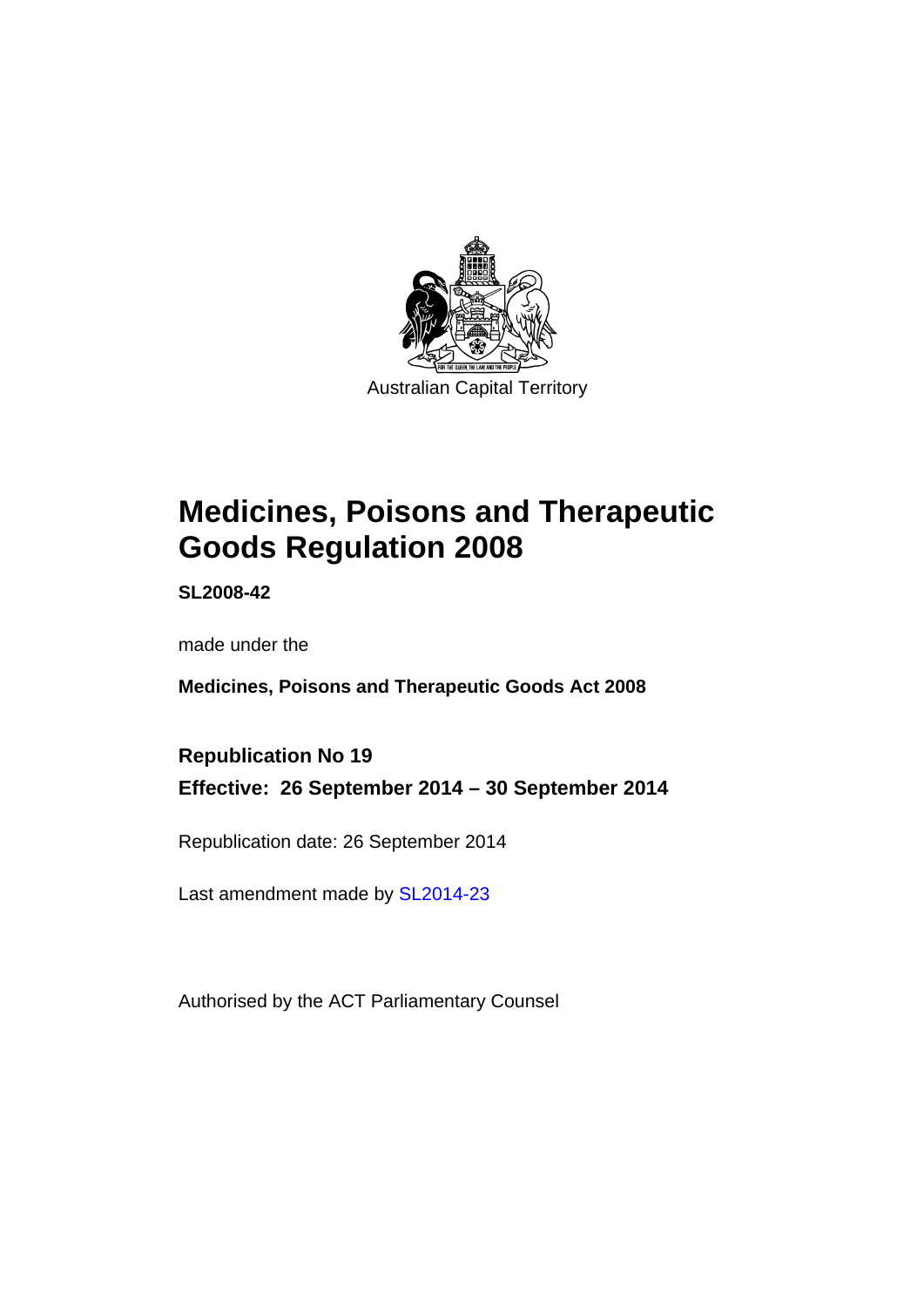### **About this republication**

#### **The republished law**

This is a republication of the *Medicines, Poisons and Therapeutic Goods Regulation 2008*, made under the *Medicines, Poisons and Therapeutic Goods Act 2008* (including any amendment made under the *[Legislation Act 2001](http://www.legislation.act.gov.au/a/2001-14)*, part 11.3 (Editorial changes)) as in force on 26 September 2014*.* It also includes any commencement, amendment, repeal or expiry affecting this republished law to 26 September 2014.

The legislation history and amendment history of the republished law are set out in endnotes 3 and 4.

#### **Kinds of republications**

The Parliamentary Counsel's Office prepares 2 kinds of republications of ACT laws (see the ACT legislation register at [www.legislation.act.gov.au](http://www.legislation.act.gov.au/)):

- authorised republications to which the *[Legislation Act 2001](http://www.legislation.act.gov.au/a/2001-14)* applies
- unauthorised republications.

The status of this republication appears on the bottom of each page.

#### **Editorial changes**

The *[Legislation Act 2001](http://www.legislation.act.gov.au/a/2001-14)*, part 11.3 authorises the Parliamentary Counsel to make editorial amendments and other changes of a formal nature when preparing a law for republication. Editorial changes do not change the effect of the law, but have effect as if they had been made by an Act commencing on the republication date (see *[Legislation Act 2001](http://www.legislation.act.gov.au/a/2001-14)*, s 115 and s 117). The changes are made if the Parliamentary Counsel considers they are desirable to bring the law into line, or more closely into line, with current legislative drafting practice.

This republication includes amendments made under part 11.3 (see endnote 1).

#### **Uncommenced provisions and amendments**

If a provision of the republished law has not commenced, the symbol  $\mathbf{U}$  appears immediately before the provision heading. Any uncommenced amendments that affect this republished law are accessible on the ACT legislation register [\(www.legislation.act.gov.au\)](http://www.legislation.act.gov.au/). For more information, see the home page for this law on the register.

#### **Modifications**

If a provision of the republished law is affected by a current modification, the symbol  $\mathbf{M}$ appears immediately before the provision heading. The text of the modifying provision appears in the endnotes. For the legal status of modifications, see the *[Legislation Act 2001](http://www.legislation.act.gov.au/a/2001-14)*, section 95.

#### **Penalties**

At the republication date, the value of a penalty unit for an offence against this law is \$150 for an individual and \$750 for a corporation (see *[Legislation Act 2001](http://www.legislation.act.gov.au/a/2001-14)*, s 133).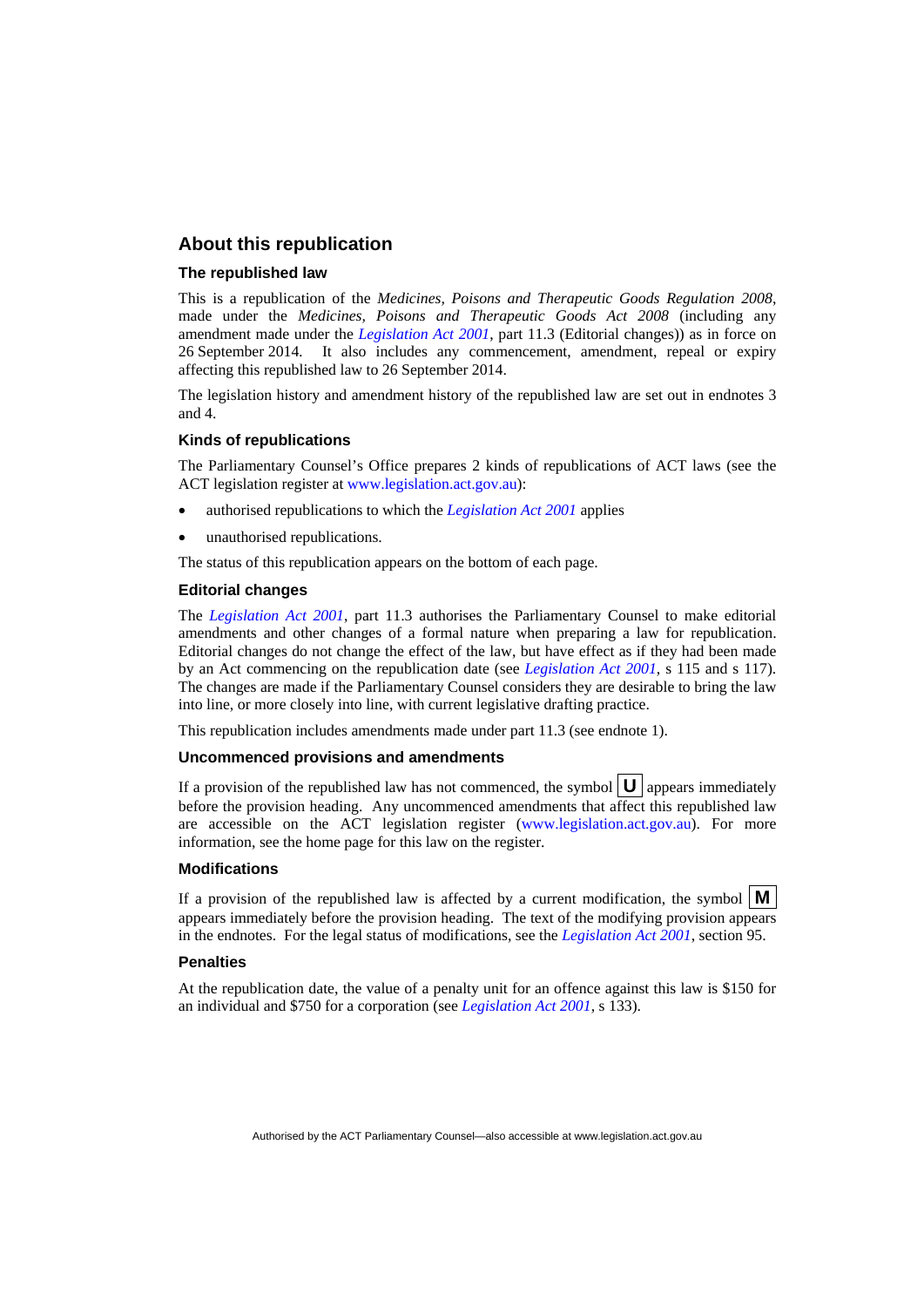

# **Medicines, Poisons and Therapeutic Goods Regulation 2008**

made under the

**Medicines, Poisons and Therapeutic Goods Act 2008** 

# **Contents**

Page

# **Chapter 1 [Preliminary](#page-25-0)**

|   | Name of regulation                                                           | $\mathcal{P}$ |
|---|------------------------------------------------------------------------------|---------------|
| 3 | Dictionary                                                                   | $\mathcal{P}$ |
| 4 | <b>Notes</b>                                                                 | 2.            |
| 5 | Offences against regulation—application of Criminal Code etc                 | 3             |
| 6 | Overview of things to which medicines and poisons standard does not<br>apply | 3             |

| R <sub>19</sub> | Medicines, Poisons and Therapeutic Goods Regulation | contents 1 |
|-----------------|-----------------------------------------------------|------------|
| 26/09/14        | 2008                                                |            |
|                 | Effective: 26/09/14-30/09/14                        |            |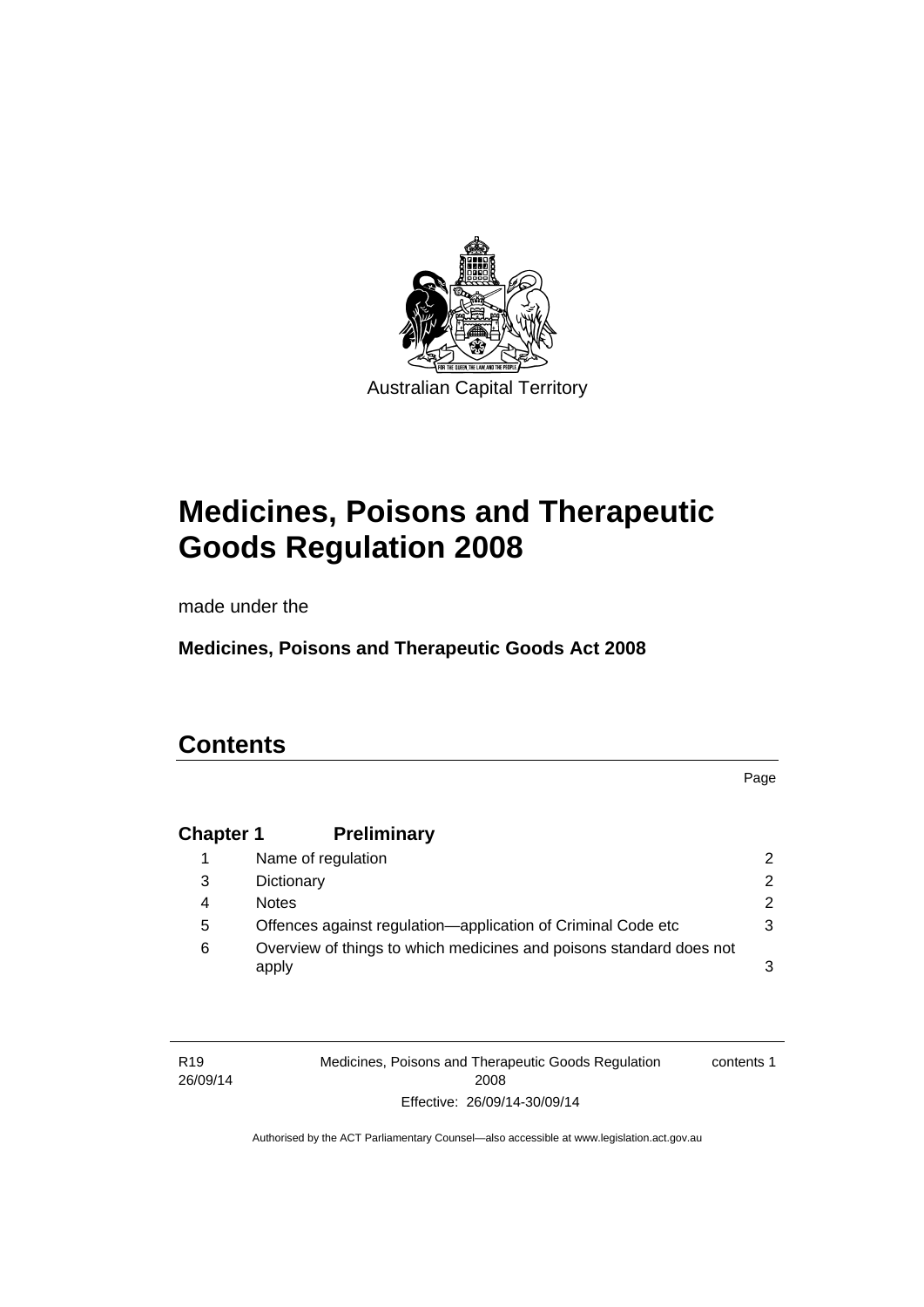### **Contents**

| <b>Chapter 2</b> | <b>Medicines-authorisations generally</b>                                                             | Page                        |
|------------------|-------------------------------------------------------------------------------------------------------|-----------------------------|
| <b>Part 2.1</b>  | <b>Overview of medicines authorisations</b>                                                           |                             |
| 10               | General overview of authorisations for medicines                                                      | 5                           |
| 11               | Overview of medicines authorisations under this regulation                                            | 6                           |
| 12               | General overview of authorisation conditions for medicines                                            | 8                           |
| <b>Part 2.2</b>  | <b>Relationship with registration laws</b>                                                            |                             |
| 20               | Medicines authorisations subject to Health Practitioner Regulation<br>National Law (ACT) restrictions | 10                          |
| 21               | Medicines authorisations subject to Health Professionals Act<br>restrictions                          | 11                          |
| <b>Chapter 3</b> | <b>Medicines—supply authorities</b>                                                                   |                             |
| <b>Part 3.1</b>  | <b>Prescribing medicines</b>                                                                          |                             |
| Division 3.1.1   | Authorisation to prescribe medicines                                                                  |                             |
| 30               | Authorisation under sch 1 to prescribe medicines—Act, s 40 (1) (b), (2)<br>(b) and $(3)$ (b)          | 12                          |
| 31               | Authorisation conditions for prescribing medicines—Act, s 44 (1) (b)<br>and $(2)$ $(b)$               | 13                          |
| 32               | Additional requirements for prescribing controlled medicines for human<br>use                         | 15                          |
| 33               | Additional requirements for designated appendix D medicines<br>prescriptions for human use            | 16                          |
| Division 3.1.2   | <b>Prescriptions</b>                                                                                  |                             |
| 40               | General requirements for written prescriptions                                                        | 16                          |
| 41               | Particulars for prescriptions                                                                         | 17                          |
| <b>Part 3.2</b>  | <b>Requisitioning medicines</b>                                                                       |                             |
| Division 3.2.1   | Authorisation to issue requisitions                                                                   |                             |
| 50               | Authorisation under sch 1 to issue requisitions for medicines-Act, s<br>41(b)                         | 21                          |
| 51               | Authorisation conditions for issuing requisitions for medicines-Act,<br>s 44 (1) (b) and (2) (b)      | 21                          |
| contents 2       | Medicines, Poisons and Therapeutic Goods Regulation<br>2008                                           | R <sub>19</sub><br>26/09/14 |

Effective: 26/09/14-30/09/14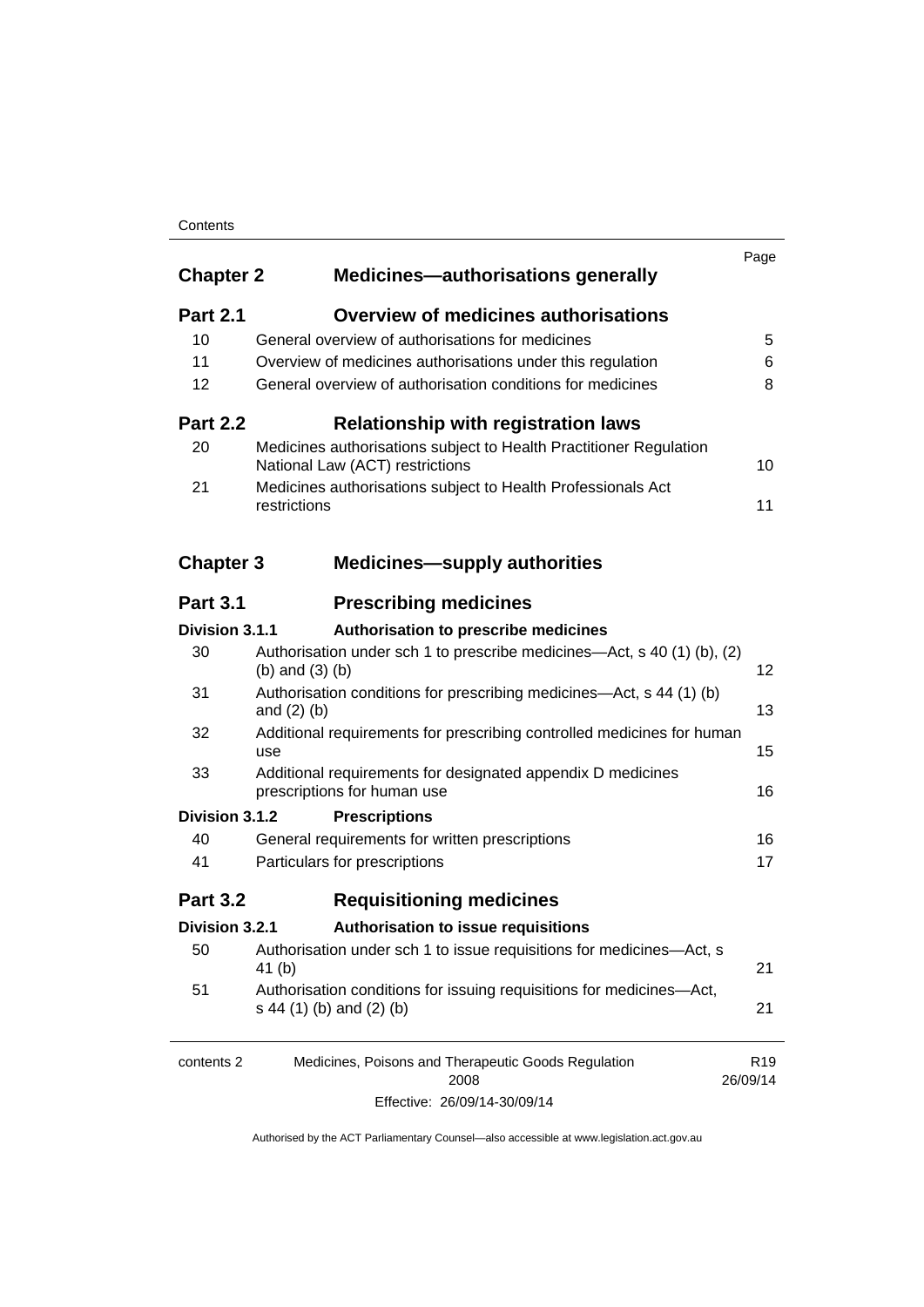|                             |              |                                                                                                                                      | Contents   |
|-----------------------------|--------------|--------------------------------------------------------------------------------------------------------------------------------------|------------|
| Division 3.2.2              |              | <b>Requisitions</b>                                                                                                                  | Page       |
| 55                          |              | General requirements for written requisitions                                                                                        | 22         |
| 56                          |              | Particulars for requisitions                                                                                                         | 22         |
|                             |              |                                                                                                                                      |            |
| <b>Part 3.3</b>             |              | <b>Medicines purchase orders</b>                                                                                                     |            |
| Division 3.3.1              |              | Authorisation to issue purchase orders                                                                                               |            |
| 60                          |              | Authorisation under sch 1 to issue purchase orders for medicines-<br>Act, $s$ 38 (1) (b) and (2) (a)                                 | 23         |
| 61                          |              | Authorisation conditions for issuing purchase orders for medicines-<br>Act, $s$ 44 (1) (b) and (2) (b)                               | 23         |
| Division 3.3.2              |              | <b>Purchase orders</b>                                                                                                               |            |
| 62                          |              | General requirements for medicines purchase orders—Act, s 38 (2) (c)                                                                 | 24         |
| <b>Part 3.4</b>             |              | <b>Standing orders for medicines</b>                                                                                                 |            |
| Division 3.4.1              |              | <b>CHO standing orders</b>                                                                                                           |            |
| 70                          |              | Authorisation of CHO to issue standing orders for supply of medicines<br>in public health emergencies—Act, s 42 (b)                  | 25         |
| 71                          |              | Authorisation of CHO to issue standing orders for administration of<br>medicines for public health matters-Act, s 42 (b)             | 25         |
| 72                          |              | Particulars for CHO standing orders for administration of medicines for<br>public health matters                                     | 25         |
| Division 3.4.2              |              | <b>Standing orders for institutions</b>                                                                                              |            |
| 75                          |              | Authorisation of doctors to issue standing orders for administration of<br>medicines at institutions-Act, s 42 (b)                   | 26         |
| 76                          | institutions | Particulars for standing orders for administration of medicines at                                                                   | 27         |
| Division 3.4.3              |              | <b>Standing orders for walk-in centre</b>                                                                                            |            |
| 77                          |              | Authorisation of CHO to issue standing orders for supply and<br>administration of medicines at walk-in centre-Act, s 42 (b)          | 28         |
| 78                          |              | Particulars for CHO standing orders for supply and administration of<br>medicines at walk-in centre                                  | 28         |
| <b>Part 3.5</b>             |              | <b>Medicines supply authorities generally</b>                                                                                        |            |
| 80                          |              | Cancellation of invalid supply authorities—Act, s 30 (2) (d)                                                                         | 30         |
| 81                          |              | Information for CHO about controlled medicines supplied on supply<br>authorities-Act, s 31 (1) (b) and (4), def required information | 30         |
| R <sub>19</sub><br>26/09/14 |              | Medicines, Poisons and Therapeutic Goods Regulation<br>2008                                                                          | contents 3 |
|                             |              | Effective: 26/09/14-30/09/14                                                                                                         |            |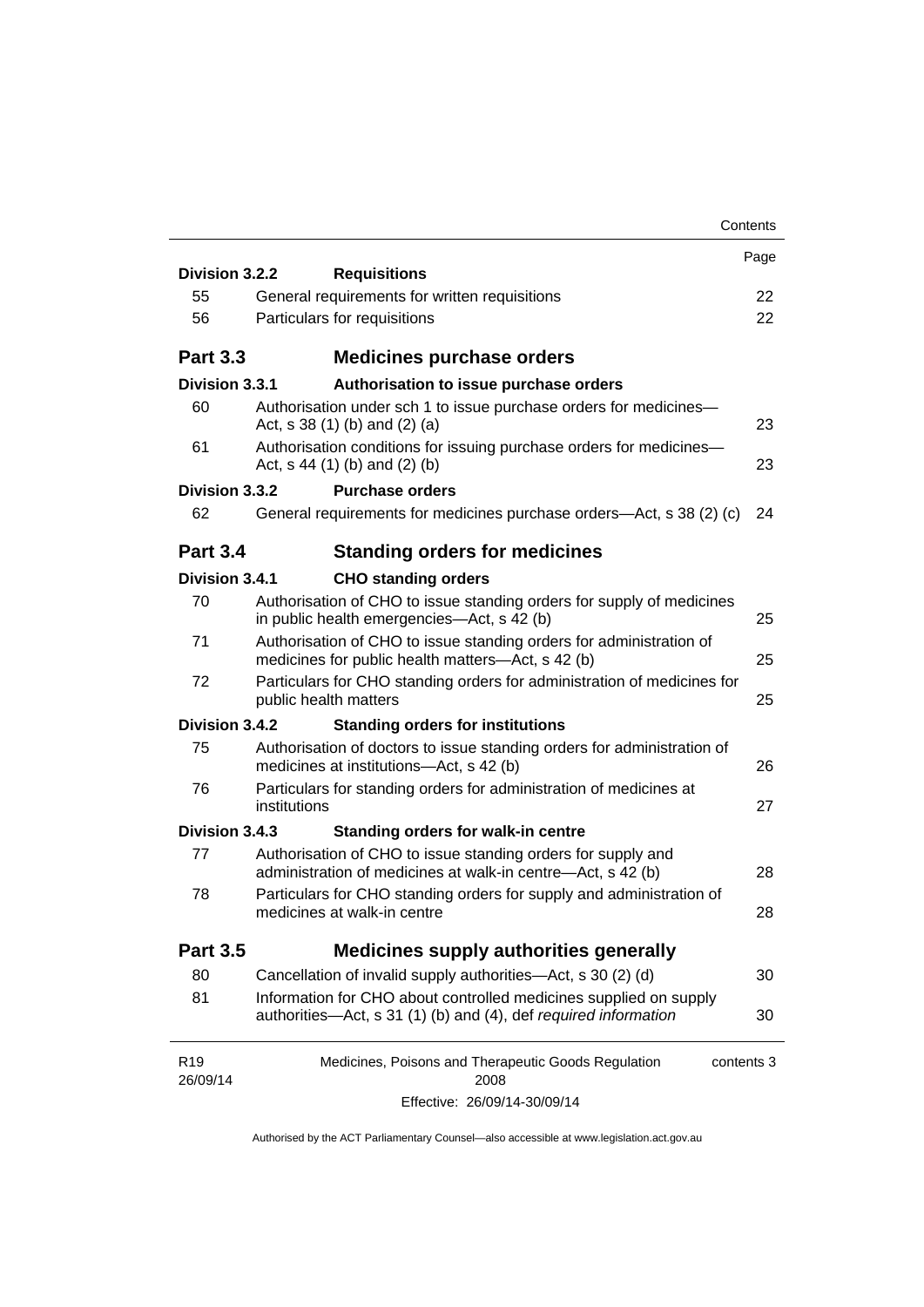#### **Contents**

| <b>Chapter 4</b> | <b>Supplying medicines</b>                                                                              | Page                        |
|------------------|---------------------------------------------------------------------------------------------------------|-----------------------------|
| <b>Part 4.1</b>  | <b>Preliminary</b>                                                                                      |                             |
| 100              | Overview of supply authorisations for medicines                                                         | 32                          |
| <b>Part 4.2</b>  | <b>Medicines—supply authorisations under</b><br>sch 1                                                   |                             |
| Division 4.2.1   | Sch 1 medicines supply authorisations                                                                   |                             |
| 110              | Authorisation under sch 1 to supply medicines-<br>Act, $s$ 26 (1) (b) and (2) (b)                       | 33                          |
| Division 4.2.2   | <b>Dispensing medicines</b>                                                                             |                             |
| 120              | Authorisation conditions for dispensing medicines—Act, s 44 (1) (b)<br>and $(2)$ $(b)$                  | 34                          |
| 121              | How medicines are dispensed                                                                             | 35                          |
| 122              | Noting changes to prescriptions on oral direction of prescriber-Act, s<br>$27(2)$ (b) (ii)              | 37                          |
| 123              | Labelling dispensed medicines—Act, s 60 (1) (c) (i) and (2) (c) (i)                                     | 38                          |
| 124              | Marking dispensed prescriptions                                                                         | 39                          |
| 125              | Recording dispensing of medicines                                                                       | 40                          |
| Division 4.2.3   | <b>Supplying medicines on requisitions</b>                                                              |                             |
| 130              | Authorisation conditions for supplying medicines on requisitions-<br>Act, $s$ 44 (1) (b) and (2) (b)    | 41                          |
| 131              | Supplying medicines on requisitions                                                                     | 42                          |
| 132              | Labelling medicines supplied on requisition—Act, s 60 (1) (c) (i) and<br>$(2)$ (c) (i)                  | 43                          |
| 133              | Marking filled requisitions                                                                             | 43                          |
| 134              | Recording supply of medicines on requisitions                                                           | 44                          |
| Division 4.2.4   | Supplying medicines on purchase orders                                                                  |                             |
| 140              | Authorisation conditions for supplying medicines on purchase orders-<br>Act, s 44 (1) (b) and (2) (b)   | 45                          |
| 141              | Supplying medicines on purchase orders                                                                  | 46                          |
| 142              | Recording supply of medicines on purchase orders                                                        | 47                          |
| Division 4.2.5   | Supplying medicines on standing orders                                                                  |                             |
| 150              | Authorisation conditions for supplying medicines on standing orders-<br>Act, $s$ 44 (1) (b) and (2) (b) | 48                          |
| contents 4       | Medicines, Poisons and Therapeutic Goods Regulation<br>2008                                             | R <sub>19</sub><br>26/09/14 |
|                  | Effective: 26/09/14-30/09/14                                                                            |                             |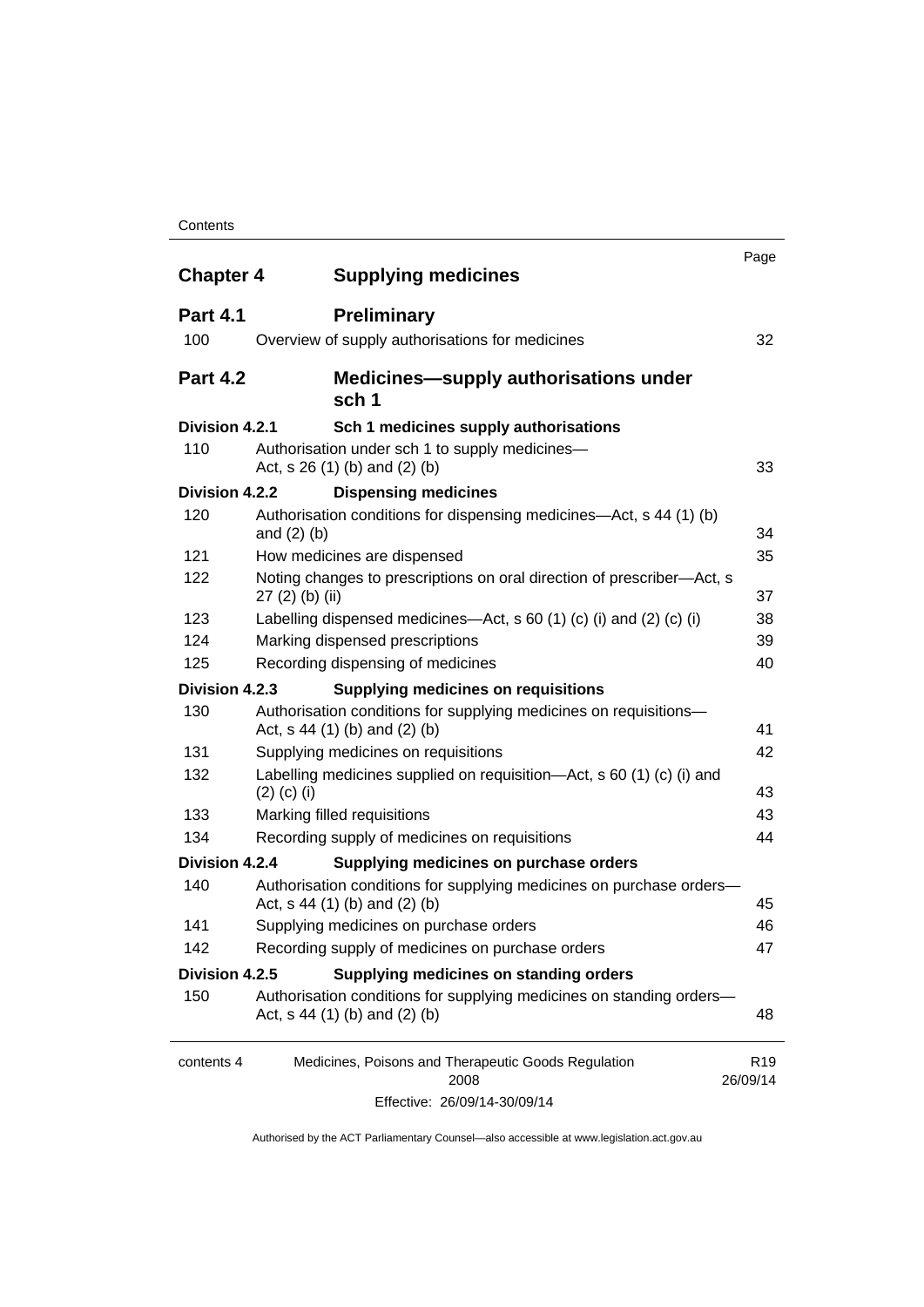| Contents |
|----------|
|----------|

| 151             | Supplying medicines on standing orders                                                                                              | Page<br>49     |
|-----------------|-------------------------------------------------------------------------------------------------------------------------------------|----------------|
| 152             | Labelling medicines supplied on standing order-Act, s 60 (1) (c) (i)<br>and $(2)$ $(c)$ $(i)$                                       | 49             |
| 153             | Recording supply of medicines on standing orders                                                                                    | 50             |
| Division 4.2.6  | <b>Supplying medicines during consultations</b>                                                                                     |                |
| 160             | Authorisation conditions for supplying medicines during<br>consultations-Act, s 44 (1) (b) and (2) (b)                              | 51             |
| 161             | Labelling medicines supplied during consultations                                                                                   | 52             |
| 162             | Recording medicines supplied during consultations                                                                                   | 54             |
| 163             | Additional requirements for supplying controlled medicines for human<br>use during consultations                                    | 54             |
| 164             | Information for CHO about controlled medicines supplied during<br>consultations-Act, s 31 (2) (b) and (4), def required information | 55             |
| Division 4.2.7  | Selling pseudoephedrine by retail                                                                                                   |                |
| 170             | Meaning of retail sale-div 4.2.7                                                                                                    | 56             |
| 171             | Authorisation conditions for retail sale of pseudoephedrine-Act, s 44<br>$(1)$ (b) and $(2)$ (b)                                    | 56             |
| 172             | Requirement to tell buyer about pseudoephedrine sales record                                                                        | 57             |
| 173             | Required information for pseudoephedrine sales records                                                                              | 58             |
| 174             | Failure to amend pseudoephedrine sales record                                                                                       | 60             |
| 175             | Pseudoephedrine sales record-decision by CHO                                                                                        | 61             |
| Division 4.2.8  | <b>Supplying pharmacist only medicines</b>                                                                                          |                |
| 180             | Authorisation conditions for supply of pharmacist only medicines-Act,<br>s 44 (1) (b) and (2) (b)                                   | 61             |
| <b>Part 4.3</b> | Authorisation to supply without prescription                                                                                        |                |
|                 | in emergencies                                                                                                                      |                |
|                 |                                                                                                                                     |                |
| 250             | Meaning of designated prescription only medicine-pt 4.3                                                                             |                |
| 251             | Authorisation to supply certain medicines without prescription in<br>emergencies-Act, s 26 (1) (b)                                  |                |
| 252             | Authorisation conditions for supplying of certain medicines without<br>prescription in emergencies—Act, s 44 (1) (b) and (2) (b)    | 63<br>63<br>64 |
| 253             | Labelling medicines supplied without prescription in emergencies-<br>Act, s 60 (1) (c) (i) and (2) (c) (i)                          | 65             |

| R <sub>19</sub> | Medicines, Poisons and Therapeutic Goods Regulation | contents 5 |
|-----------------|-----------------------------------------------------|------------|
| 26/09/14        | 2008                                                |            |
|                 | Effective: 26/09/14-30/09/14                        |            |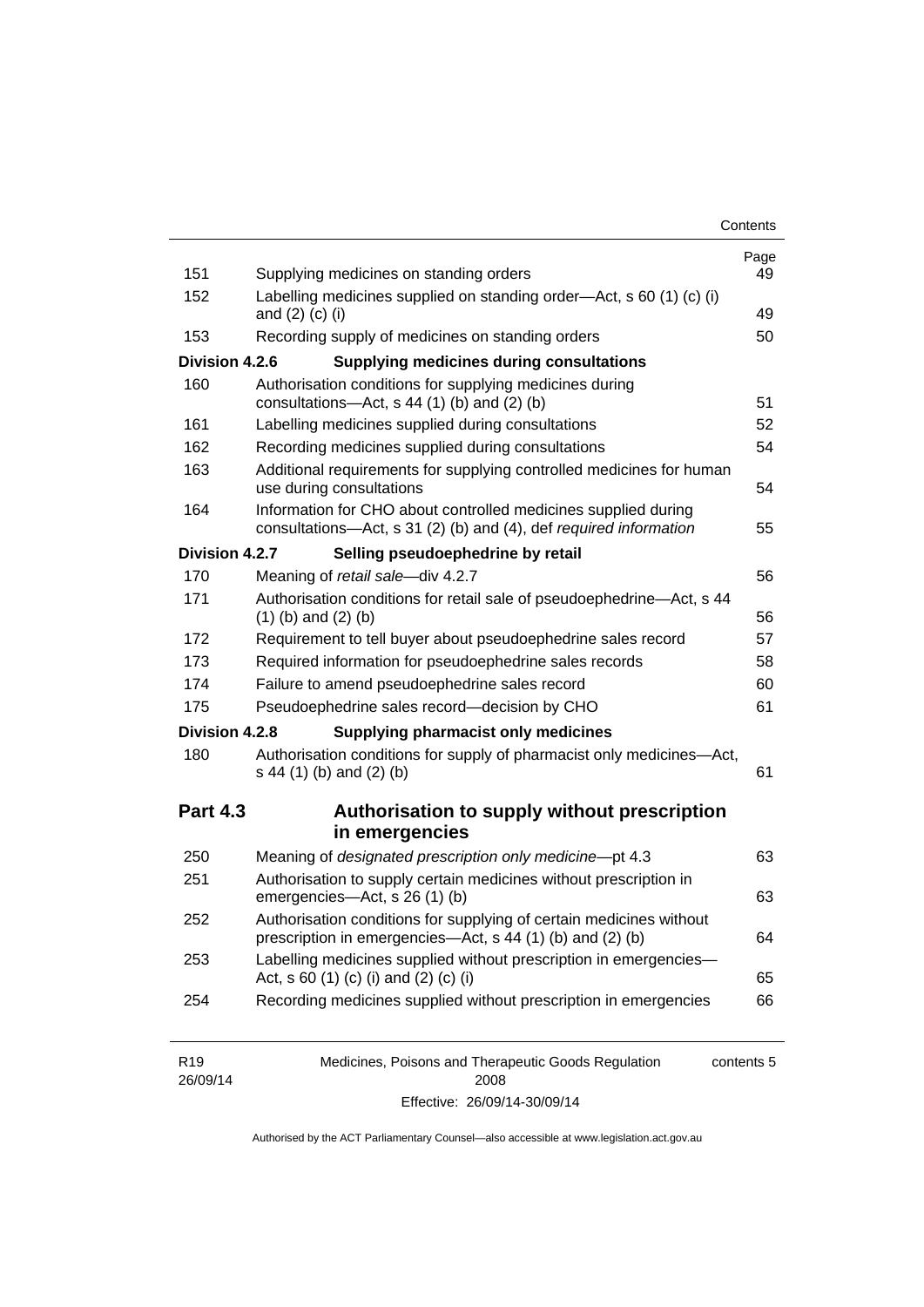| <b>Part 4.3A</b> | <b>Authorisation to supply certain medicines</b><br>without prescription-continued dispensing                                                     | Page |
|------------------|---------------------------------------------------------------------------------------------------------------------------------------------------|------|
| 255              | Authorisation to supply certain medicines without prescription by<br>approved pharmacist—Act, s 185 (1) (g)                                       | 67   |
| 256              | Labelling certain medicines supplied without prescription by approved<br>pharmacist-Act, s 185 (1) (i)                                            | 67   |
| <b>Part 4.4</b>  | Authorisation to supply medicines for<br>disposal                                                                                                 |      |
| 260              | Authorisation to supply medicines to pharmacists for disposal-Act, s<br>26(1)(b)                                                                  | 69   |
| 261              | Authorisation to supply medicines to commercial disposal operators for<br>disposal—Act, s $26(1)(b)$                                              | 69   |
| <b>Part 4.5</b>  | Wholesale supply of medicines under<br>corresponding laws                                                                                         |      |
| 270              | Conditions for wholesalers supplying medicines under corresponding<br>laws-Act, s 20 (4) (c)                                                      | 70   |
| <b>Chapter 5</b> | <b>Administering medicines</b>                                                                                                                    |      |
| <b>Part 5.1</b>  | <b>Authorisations for health-related occupations</b>                                                                                              |      |
| 350              | Authorisation under sch 1 for people in health-related occupations to<br>administer medicines—Act, s 37 (1) (b) and (3) (b)                       | 71   |
| 351              | Authorisation conditions for administration of medicines at institutions<br>by people in health-related occupations—Act, s 44 (1) (b) and (2) (b) | 71   |
| <b>Part 5.2</b>  | Other administration authorisations                                                                                                               |      |
| 360              | Authorisation for self-administration etc of medicines-Act, s 37 (2) (b)<br>and $(3)$ $(b)$                                                       | 73   |
| 361              | Authorisation for administration of medicines by assistants-Act,<br>s 37 (1) (b)                                                                  | 74   |

| contents 6 | Medicines, Poisons and Therapeutic Goods Regulation |
|------------|-----------------------------------------------------|
|            | 2008                                                |
|            | Effective: 26/09/14-30/09/14                        |

R19 26/09/14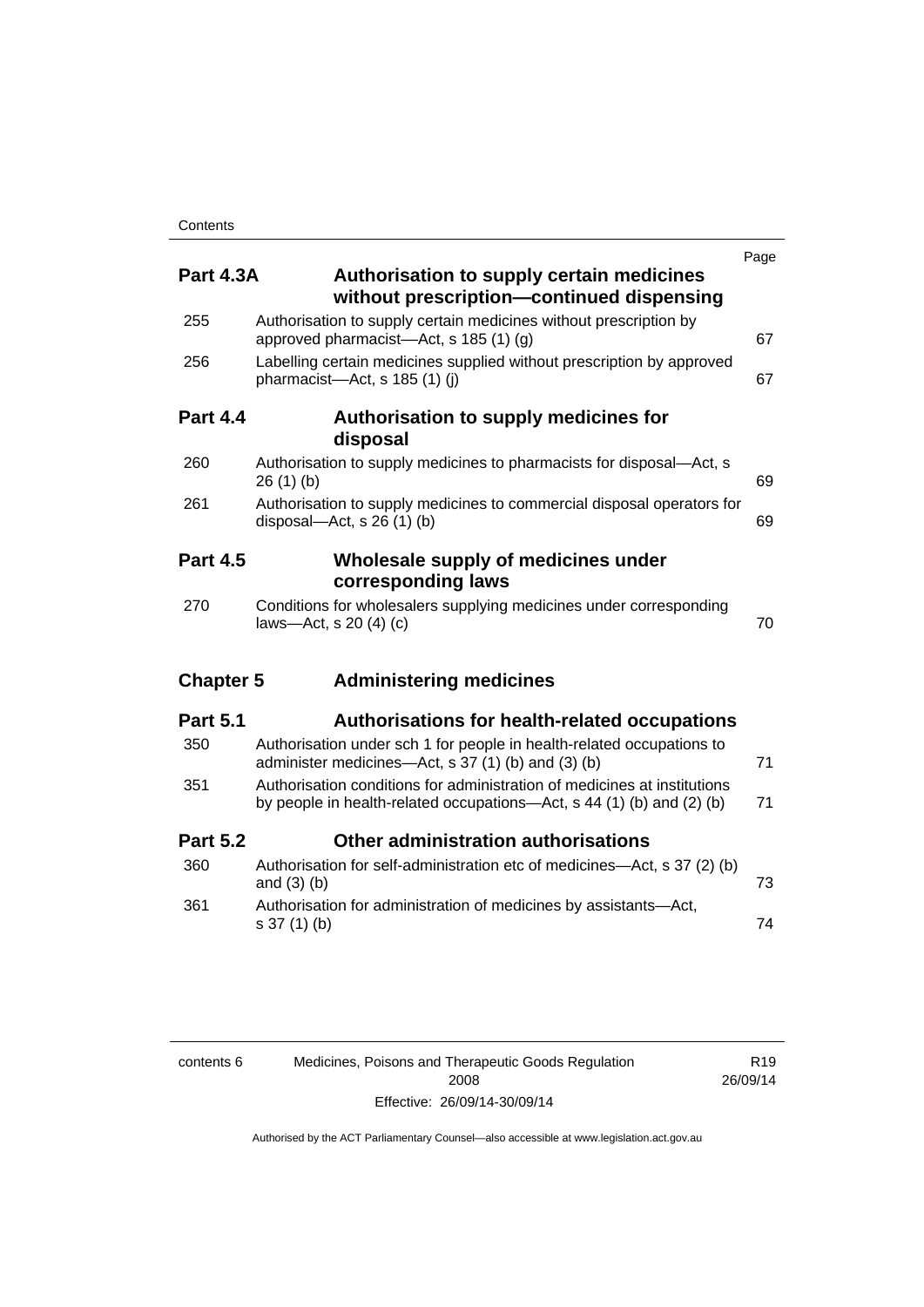|                  |                                                                                                                                       | Contents |
|------------------|---------------------------------------------------------------------------------------------------------------------------------------|----------|
|                  |                                                                                                                                       | Page     |
| <b>Chapter 6</b> | <b>Obtaining and possessing medicines</b>                                                                                             |          |
| 370              | Authorisation under sch 1 to obtain and possess medicines—Act, s 35<br>$(1)$ (b), (2) (b) and s 36 (b)                                | 75       |
| 371              | Authorisation to obtain and possess medicines for certain personal<br>use-related dealings—Act, s $35(1)(b)$ , $(2)(b)$ and s $36(b)$ | 75       |
| <b>Chapter 7</b> | <b>Manufacturing medicines</b>                                                                                                        |          |
| 380              | Authorisation under sch 1 to manufacture medicines—Act, s 33 (b)                                                                      | 76       |
| <b>Chapter 8</b> | <b>Discarding medicines</b>                                                                                                           |          |
| 390              | Discarding controlled medicines—Act, s 34 (1) (a)                                                                                     | 77       |
| <b>Chapter 9</b> | <b>Other medicines authorisations</b>                                                                                                 |          |
| <b>Part 9.1</b>  | Authorisations for delivery people and<br>commercial disposal operators                                                               |          |
| 400              | Authorisations to deliver medicines under supply authorities-Act,<br>s 26 (1) (b), (2) (b), s 35 (1) (b), (2) (b) and s 36 (b)        | 78       |
| 401              | Authorisations for commercial disposal operators—Act, s 26 (1) (b)<br>and (2) (b), s 35 (1) (b) and (2) (b) and s 36 (b)              | 79       |
| <b>Part 9.2</b>  | <b>Emergency supply and administration of</b><br>adrenaline and salbutamol                                                            |          |
| 410              | Authorisations to supply and administer adrenaline and salbutamol-<br>Act, s 26 (1) (b) and s 37 (1) (b)                              | 80       |
| <b>Part 9.3</b>  | <b>Medicines authorisations for corrections</b><br>functions                                                                          |          |
| 420              | Authorisations for CYP authorised people-Act, s 26 (1) (b),<br>s 35 (1) (b), (2) (b), s 36 (b) and s 37 (1) (b)                       | 81       |
| 421              | Authorisations for corrections officers—Act, s 26 (1) (b), s 35 (1) (b),<br>$(2)$ (b), s 36 (b) and s 37 (1) (b)                      | 82       |
| 422              | Authorisations for court and police cell custodians—Act, s 26 (1) (b),<br>s 35 (1) (b), (2) (b), s 36 (b) and s 37 (1) (b)            | 82       |
|                  |                                                                                                                                       |          |

| R <sub>19</sub> | Medicines, Poisons and Therapeutic Goods Regulation | contents 7 |
|-----------------|-----------------------------------------------------|------------|
| 26/09/14        | 2008                                                |            |
|                 | Effective: 26/09/14-30/09/14                        |            |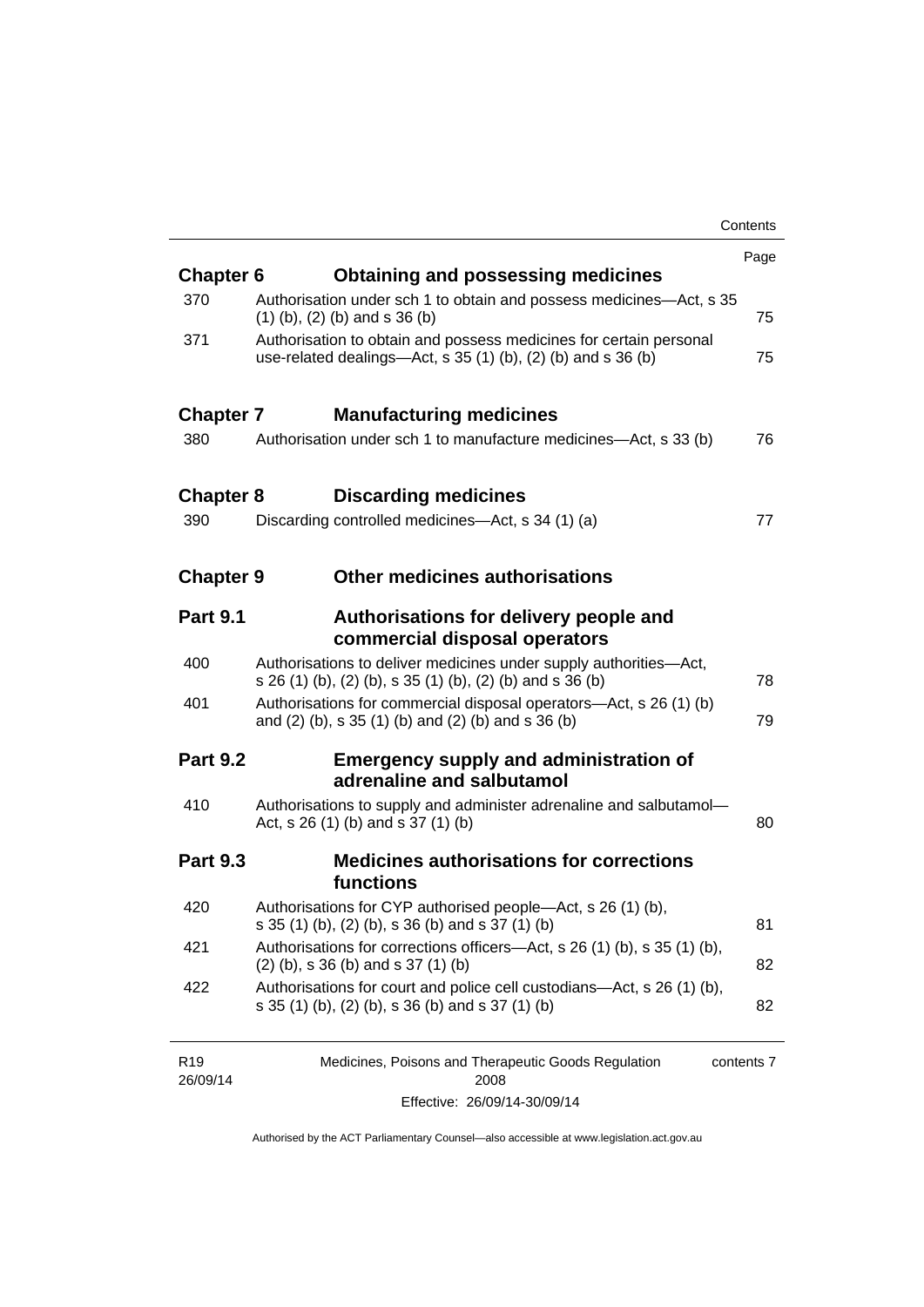| <b>Part 9.4</b> | Page<br>Authorisations for medicines research and                                                                         |    |
|-----------------|---------------------------------------------------------------------------------------------------------------------------|----|
|                 | education program purposes other than<br>controlled medicines                                                             |    |
| 430             | Authorisations for non-controlled medicines research and education-<br>Act, $s$ 26 (1) and (2) (b)                        | 84 |
| 431             | Authorisation conditions for non-controlled medicines research and<br>education- $Act$ , s 44 (1) (b) and (2) (b)         | 85 |
| <b>Part 9.5</b> | <b>Authorisations under medicines licences</b>                                                                            |    |
| Division 9.5.1  | Controlled medicines research and education program<br>licence authorisations                                             |    |
| 440             | Authorisations under controlled medicines research and education<br>program licences—Act, s 20 (1) (a)                    | 87 |
| 441             | Authorisation condition for controlled medicines research and<br>education program licences—Act, s 44 (1) (b) and (2) (b) | 88 |
| Division 9.5.2  | <b>First-aid kit licence authorisations</b>                                                                               |    |
| 450             | Authorisations under first-aid kit licences—Act, s 20 (1) (a)                                                             | 89 |
| 451             | Authorisation condition for first-aid kit licences—Act, s 44 (1) (b) and<br>$(2)$ (b)                                     | 90 |
| Division 9.5.3  | Wholesalers licence authorisations                                                                                        |    |
| 460             | Authorisations under medicines wholesalers licences—Act, s 20 (1) (a)                                                     | 90 |
| 461             | Authorisation conditions for medicines wholesalers licences-Act,<br>s 44 (1) (b) and (2) (b)                              | 91 |
| Division 9.5.4  | Opioid dependency treatment licence authorisations                                                                        |    |
| 470             | Authorisations under opioid dependency treatment licences-Act,<br>s 20 (1) (a)                                            | 92 |
| 471             | Authorisation condition for opioid dependency treatment licences-<br>Act, s 44 (1) (b) and (2) (b)                        | 93 |
| Division 9.5.5  | <b>Pharmacy medicines rural communities licences</b>                                                                      |    |
| 480             | Authorisations under pharmacy medicines rural communities<br>licences- $-\text{Act}$ , s 20 (1) (a)                       | 94 |
| 481             | Authorisation conditions for pharmacy medicines rural communities<br>licences—Act, $s$ 44 (1) (b) and (2) (b)             | 95 |

| contents 8 |  |
|------------|--|
|            |  |
|            |  |

Medicines, Poisons and Therapeutic Goods Regulation 2008 Effective: 26/09/14-30/09/14

R19 26/09/14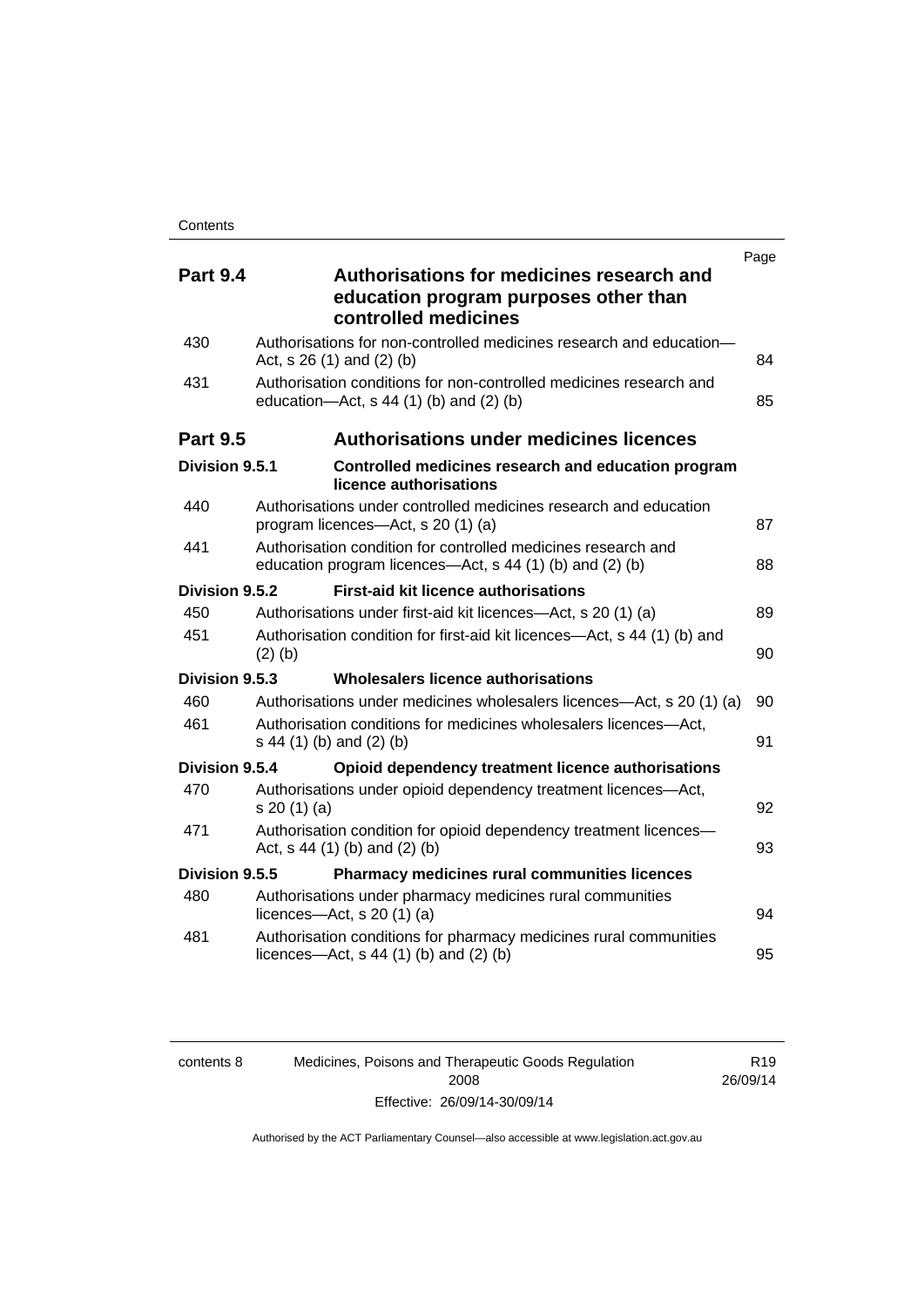| <b>Chapter 10</b>           | Packaging and labelling of medicines<br>generally                                                                                     | Page       |
|-----------------------------|---------------------------------------------------------------------------------------------------------------------------------------|------------|
| 500                         | When pharmacy medicines and pharmacist only medicines to be<br>supplied in manufacturer's packs-Act, s 59 (1) (c) (i) and (2) (c) (i) | 97         |
| 501                         | Packaging of supplied manufacturer's packs of medicines—Act, s 59<br>$(1)$ (c) (i) and (2) (c) (i)                                    | 97         |
| 502                         | Labelling of supplied manufacturer's packs of medicines-Act,<br>s 60 (1) (c) (i) and (2) (c) (i)                                      | 98         |
| <b>Chapter 11</b>           | <b>Storage of medicines</b>                                                                                                           |            |
| <b>Part 11.1</b>            | <b>Preliminary</b>                                                                                                                    |            |
| 510                         | Meaning of prescribed person-ch 11                                                                                                    | 99         |
| 511                         | Meaning of key-ch 11                                                                                                                  | 100        |
| <b>Part 11.2</b>            | Storage requirements for medicines generally                                                                                          |            |
| 515                         | Storage of medicines generally—Act, s 61 (b) and (c)                                                                                  | 101        |
| <b>Part 11.3</b>            | Additional storage requirements for<br>medicines other than controlled medicines                                                      |            |
| 520                         | Storage of medicines other than controlled medicines in community<br>pharmacies-Act, s 61 (b) and (c)                                 | 102        |
| 521                         | Storage of medicines other than controlled medicines by other<br>people-Act, s 61 (b) and (c)                                         | 103        |
| 522                         | Storage of pharmacy medicines by pharmacy medicines rural<br>communities licence-holders-Act, s 61 (b) and (c)                        | 103        |
| <b>Part 11.4</b>            | Additional storage requirements for<br>controlled medicines                                                                           |            |
| 530                         | Meaning of personal custody-pt 11.4                                                                                                   | 104        |
| 531                         | Storage of controlled medicines by wholesalers licence-holders-<br>Act, $s \ 61$ (b) and (c)                                          | 104        |
| 532                         | Storage of controlled medicines for certain health-related<br>occupations-Act, s 61 (b) and (c)                                       | 105        |
| 533                         | Storage of controlled medicines by certain other prescribed people-<br>Act, $s \ 61$ (b) and (c)                                      | 106        |
| R <sub>19</sub><br>26/09/14 | Medicines, Poisons and Therapeutic Goods Regulation<br>2008                                                                           | contents 9 |

Effective: 26/09/14-30/09/14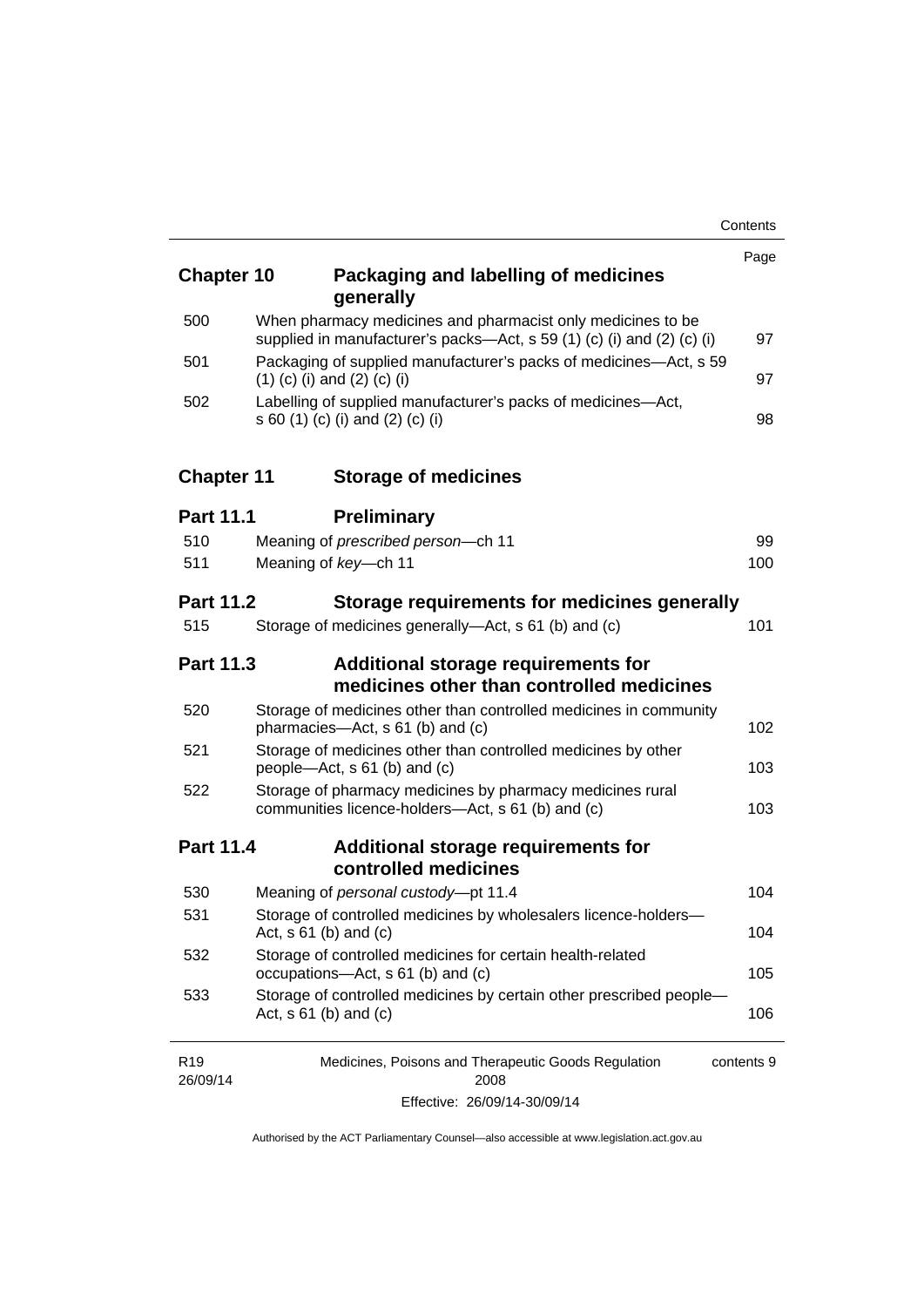|                   |                                                                                                                  | Page |
|-------------------|------------------------------------------------------------------------------------------------------------------|------|
| <b>Chapter 12</b> | <b>Controlled medicines registers</b>                                                                            |      |
| 540               | Keeping of controlled medicines registers by certain people-Act, s 48<br>(a) and $s$ 50 (1) (b) and (2) (b)      | 109  |
| 541               | Keeping of controlled medicines registers by first-aid kit holders-Act,<br>s 48 (a) and s 50 (1) (b) and (2) (b) | 111  |
| 542               | Form of controlled medicines registers—Act, s 49 (1) (b) and (2) (b)                                             | 112  |
| 543               | Making entries in controlled medicines registers—Act, s 51 (1) (b)                                               | 112  |
| 544               | Prescribed witnesses for administration of controlled medicines-Act,<br>s 53 (a) and (b)                         | 114  |
| 545               | Prescribed witnesses for discarding of controlled medicines—Act, s 54<br>$(a)$ and $(b)$                         | 114  |
| 546               | Changes etc to entries in controlled medicines registers-Act, s 55 (2)<br>(b)                                    | 115  |
| <b>Chapter 13</b> | <b>Controlled medicines and appendix D</b><br>medicines approvals for human use                                  |      |
| <b>Part 13.1</b>  | <b>Controlled medicines approvals</b>                                                                            |      |
| Division 13.1.1   | Preliminary                                                                                                      |      |
| 550               | Meaning of controlled medicines approval                                                                         | 117  |
| 551               | Meaning of designated prescriber-pt 13.1                                                                         | 117  |
| Division 13.1.2   | <b>Standing controlled medicines approvals</b>                                                                   |      |
| 555               | Standing approval to prescribe controlled medicines for hospital in-<br>patients                                 | 118  |
| 556               | Standing approval to prescribe controlled medicines for short-term<br>treatment                                  | 118  |
| 557               | Standing interim approval to prescribe buprenorphine and methadone<br>for patients of certain institutions       | 118  |
| Division 13.1.3   | Chief health officer controlled medicines approvals                                                              |      |
| 560               | Applications for CHO controlled medicines approvals                                                              | 120  |
| 561               | Requirements for CHO controlled medicines approval applications                                                  | 121  |
| 562               | CHO decision on applications to prescribe controlled medicines                                                   | 122  |
| 563               |                                                                                                                  |      |
| 564               | Restrictions on CHO power to approve applications for approvals                                                  | 123  |
|                   | Term of CHO controlled medicines approvals                                                                       | 124  |

| contents 10 | Medicines, Poisons and Therapeutic Goods Regulation | R <sub>19</sub> |
|-------------|-----------------------------------------------------|-----------------|
|             | 2008                                                | 26/09/14        |
|             | Effective: 26/09/14-30/09/14                        |                 |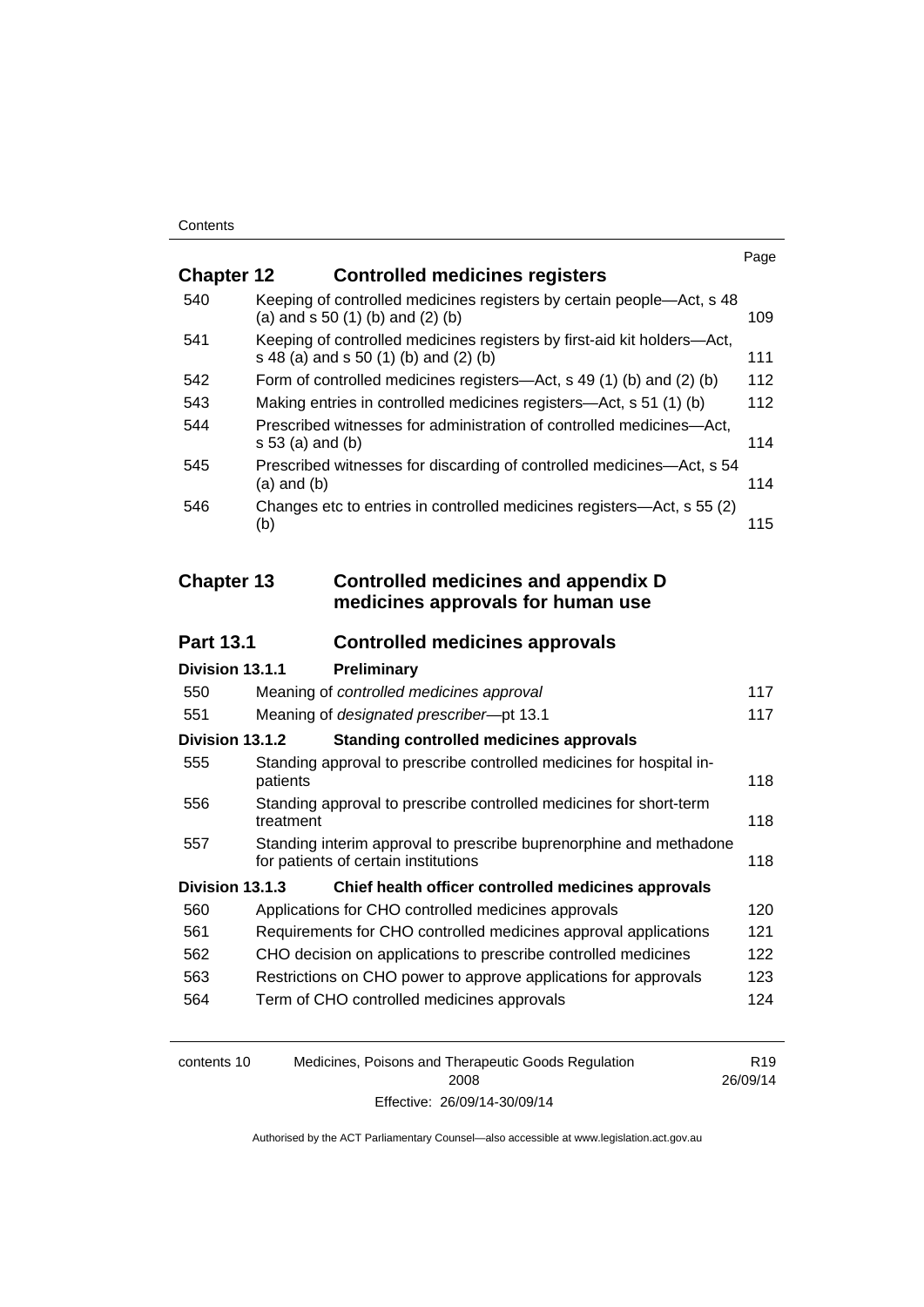| Contents |
|----------|
|----------|

| 565               | Applications for review of unfavourable CHO decisions for approvals                                     | Page<br>124 |
|-------------------|---------------------------------------------------------------------------------------------------------|-------------|
| 566               | Medicines advisory committee—referred applications and review of<br>unfavourable CHO decisions          | 125         |
| 567               | Amendment and revocation of controlled medicines approvals                                              | 126         |
| 568               | Application for review of amendment and revocation on CHO initiative                                    | 127         |
| 569               | Medicines advisory committee-review of amendment or revocation<br>on CHO initiative                     | 128         |
| 570               | Conditional controlled medicines approvals                                                              | 128         |
| 571               | Form of CHO controlled medicines approvals                                                              | 129         |
| 572               | When controlled medicines approvals etc take effect                                                     | 130         |
| 573               | Medicines advisory committee-directions to CHO                                                          | 130         |
| 574               | Medicines advisory committee—guidelines for CHO decisions on<br>applications                            | 131         |
| Division 13.1.4   | <b>Endorsements to treat drug-dependency</b>                                                            |             |
| 580               | Meaning of endorsement-div 13.1.4                                                                       | 131         |
| 581               | Applications for CHO endorsement to treat drug-dependency                                               | 131         |
| 582               | CHO decisions on applications for endorsement to treat<br>drug-dependency                               | 132         |
| 583               | Form of CHO endorsements to treat drug-dependency                                                       | 132         |
| 584               | Medicines advisory committee-review of CHO decisions to refuse<br>endorsements to treat drug-dependency | 133         |
| <b>Part 13.2</b>  | Appendix D medicines approvals                                                                          |             |
| 590               | Meaning of appendix D medicines approval                                                                | 134         |
| 591               | Standing approval to prescribe designated appendix D medicines                                          | 134         |
| 592               | Applications for CHO approval to prescribe designated appendix D<br>medicines                           | 135         |
| 593               | CHO decisions on applications to prescribe designated appendix D<br>medicines                           | 135         |
| 594               | Form of CHO appendix D medicines approvals                                                              | 136         |
| <b>Chapter 14</b> | <b>Medicines licences</b>                                                                               |             |

# **Part 14.1 [Medicines licences generally](#page-160-1)**

| 600                         | Medicines licences that may be issued—Act, s 78 (2)         |             |  |
|-----------------------------|-------------------------------------------------------------|-------------|--|
| R <sub>19</sub><br>26/09/14 | Medicines, Poisons and Therapeutic Goods Regulation<br>2008 | contents 11 |  |
|                             | Effective: 26/09/14-30/09/14                                |             |  |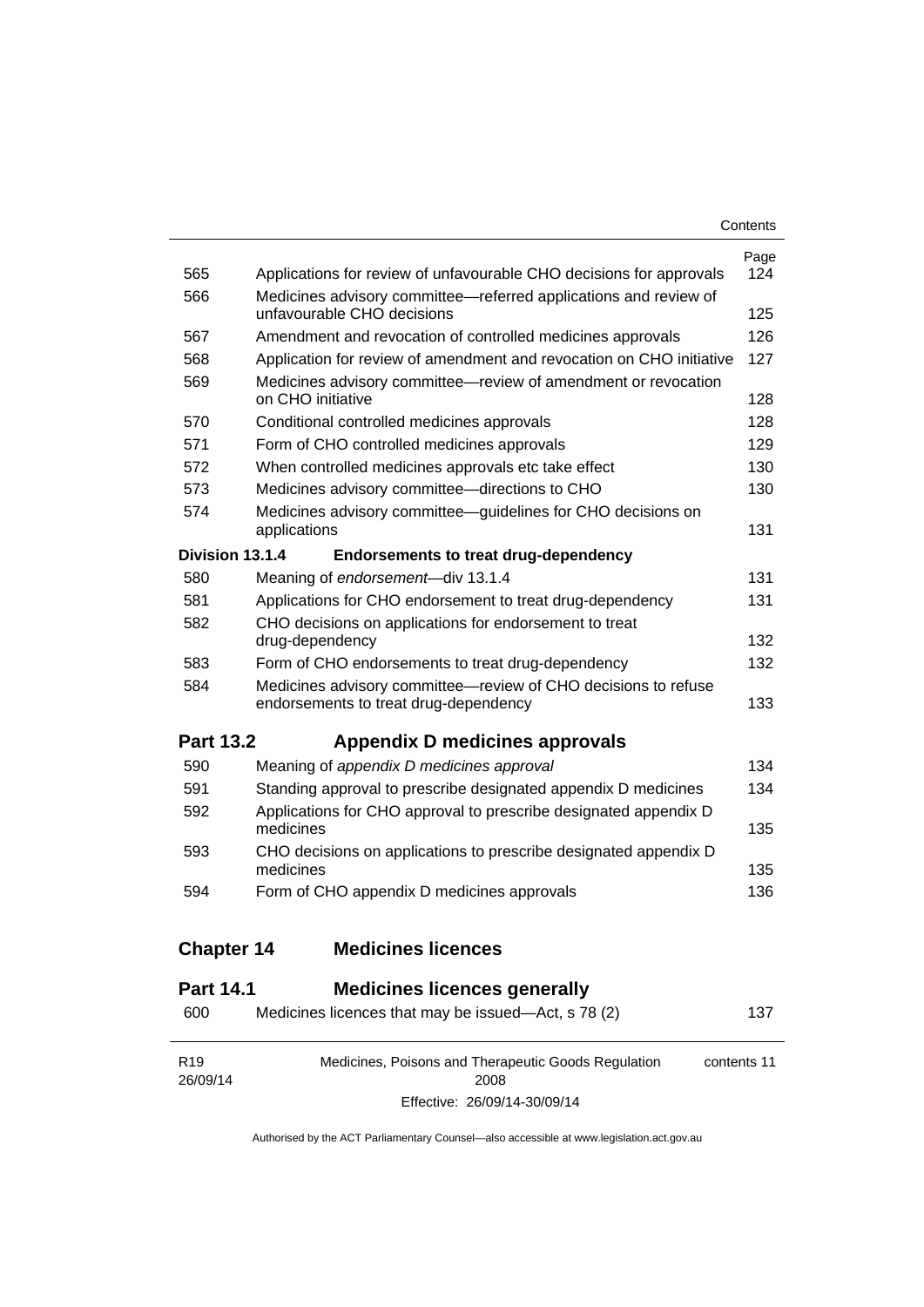|     |                  |                                                                                                              | Page |
|-----|------------------|--------------------------------------------------------------------------------------------------------------|------|
|     | <b>Part 14.2</b> | <b>Controlled medicines research and education</b><br>program licences                                       |      |
| 605 |                  | Applications for controlled medicines research and education program<br>licences                             | 138  |
| 606 |                  | Restrictions on issuing of controlled medicines research and education<br>program licences—Act, s 85 (1) (a) | 139  |
| 607 |                  | Additional information for controlled medicines research and education<br>program licences—Act, s 88 (1) (k) | 139  |
|     | <b>Part 14.3</b> | <b>First-aid kit licences</b>                                                                                |      |
| 610 |                  | Applications for first-aid kit licences                                                                      | 141  |
| 611 |                  | Restrictions on issuing of first-aid kit licences—Act, s 85 (1) (a)                                          | 142  |
| 612 |                  | Additional information for first-aid kit licences—Act, s 88 (1) (k)                                          | 143  |
|     | <b>Part 14.4</b> | <b>Medicines wholesalers licences</b>                                                                        |      |
| 615 |                  | Applications for medicines wholesalers licences                                                              | 144  |
| 616 |                  | Restrictions on issuing of medicines wholesalers licences—Act, s 85<br>$(1)$ (a)                             | 144  |
| 617 |                  | Additional information for medicines wholesalers licences—Act, s 88<br>$(1)$ (k)                             | 145  |
|     | <b>Part 14.5</b> | <b>Opioid dependency treatment licences</b>                                                                  |      |
| 620 |                  | Applications for opioid dependency treatment licences                                                        | 146  |
| 621 |                  | Restriction on issuing of opioid dependency treatment licences—Act, s<br>85(1)(a)                            | 146  |
| 622 |                  | Witnessing not required for administration under opioid dependency<br>treatment licence-Act, s 190 (1) (a)   | 146  |
|     | <b>Part 14.6</b> | <b>Pharmacy medicines rural communities</b><br><b>licences</b>                                               |      |
| 625 |                  | Applications for pharmacy medicines rural communities licences                                               | 147  |
| 626 |                  | Restrictions on issuing of pharmacy medicines rural communities<br>licences—Act, $s$ 85 (1) (a)              | 147  |
|     |                  |                                                                                                              |      |

| contents 12 | Medicines, Poisons and Therapeutic Goods Regulation |
|-------------|-----------------------------------------------------|
|             | 2008                                                |
|             | Effective: 26/09/14-30/09/14                        |

R19 26/09/14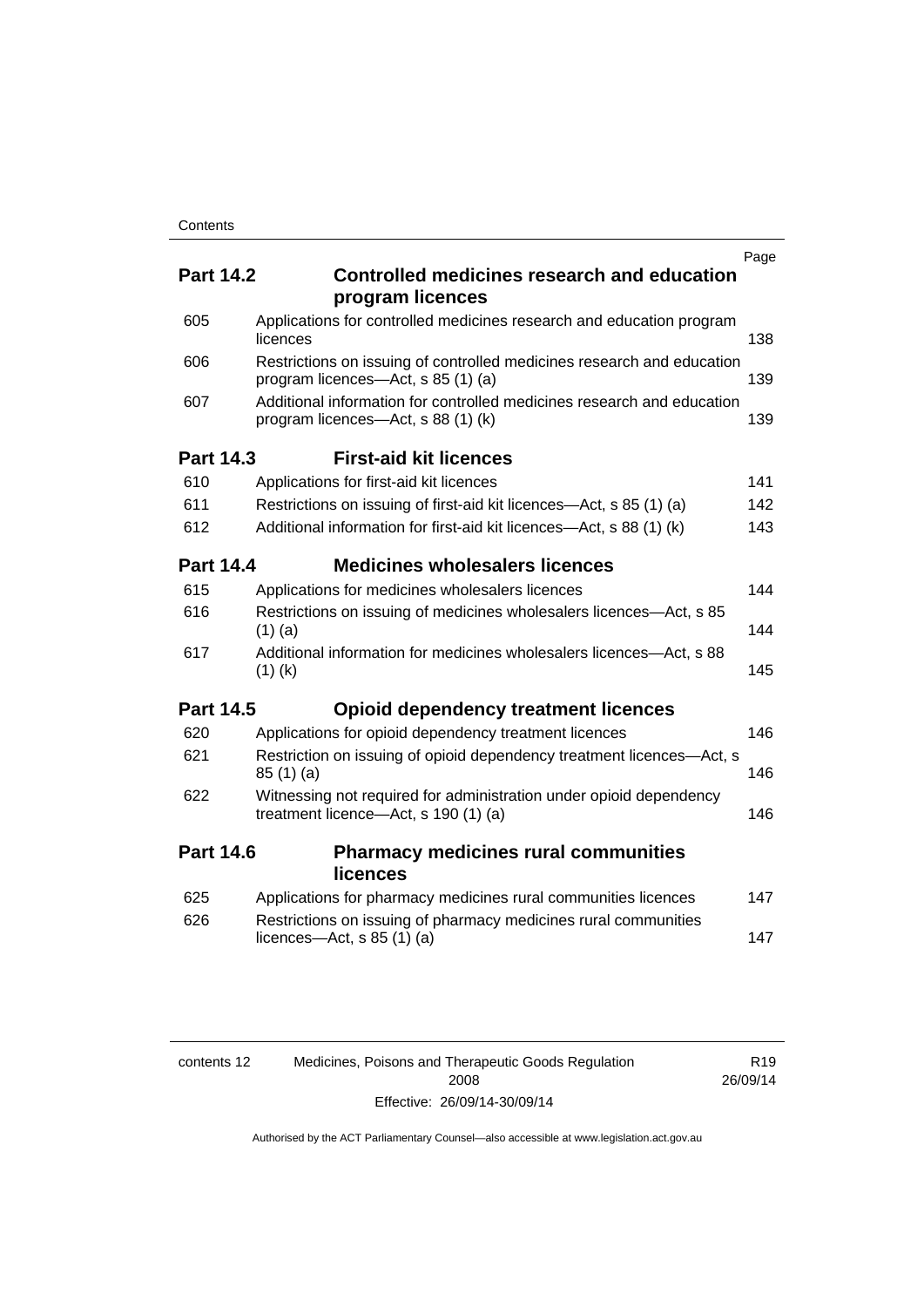|                   |                   |                                                                                                      | Contents |
|-------------------|-------------------|------------------------------------------------------------------------------------------------------|----------|
|                   |                   |                                                                                                      | Page     |
| <b>Chapter 15</b> |                   | <b>Medicines-other provisions</b>                                                                    |          |
| <b>Part 15.1</b>  |                   | Opioid dependency treatment guidelines                                                               |          |
| 630               |                   | Guidelines for treatment of opioid dependency                                                        | 148      |
| <b>Part 15.2</b>  |                   | <b>Medicines advisory committee</b>                                                                  |          |
| 635               |                   | Medicines advisory committee-membership                                                              | 149      |
| 636               |                   | Medicines advisory committee-term of appointments                                                    | 150      |
| 637               |                   | Medicines advisory committee-conditions of appointments                                              | 150      |
| 638               |                   | Medicines advisory committee-time and place of meetings                                              | 150      |
| 639               |                   | Medicines advisory committee-presiding member                                                        | 150      |
| 640               |                   | Medicines advisory committee-quorum                                                                  | 151      |
| 641               |                   | Medicines advisory committee-voting                                                                  | 151      |
| 642               |                   | Medicines advisory committee-conduct of meetings                                                     | 151      |
| 643               |                   | Medicines advisory committee-disclosure of interests by members                                      | 152      |
| 644               |                   | Medicines advisory committee—ending appointments                                                     | 154      |
| <b>Part 15.3</b>  |                   | <b>Other medicines provisions</b>                                                                    |          |
| 650               |                   | Advertising controlled medicines—Act, s 66 (3) (b)                                                   | 156      |
| 651               |                   | Advertising other medicines                                                                          | 156      |
| 652               |                   | Prescribed institutions-Act, dict, def <i>institution</i> , par (b)                                  | 157      |
| <b>Chapter 16</b> |                   | Low and moderate harm poisons                                                                        |          |
|                   |                   |                                                                                                      |          |
| <b>Part 16.1</b>  |                   | <b>Preliminary</b>                                                                                   |          |
| 660               |                   | Meaning of relevant law-ch 16                                                                        | 158      |
| <b>Part 16.2</b>  |                   | Authorisation to supply low and moderate<br>harm poisons                                             |          |
| 661               | (b) and $(2)$ (b) | Authorisation to supply low and moderate harm poisons-Act, s 26 (1)                                  | 159      |
| 662               |                   | Authorisation condition for supplying low and moderate harm<br>poisons—Act, s 44 (1) (b) and (2) (b) | 159      |
|                   |                   |                                                                                                      |          |
|                   |                   |                                                                                                      |          |

| R <sub>19</sub> | Medicines, Poisons and Therapeutic Goods Regulation | contents 13 |
|-----------------|-----------------------------------------------------|-------------|
| 26/09/14        | 2008                                                |             |
|                 | Effective: 26/09/14-30/09/14                        |             |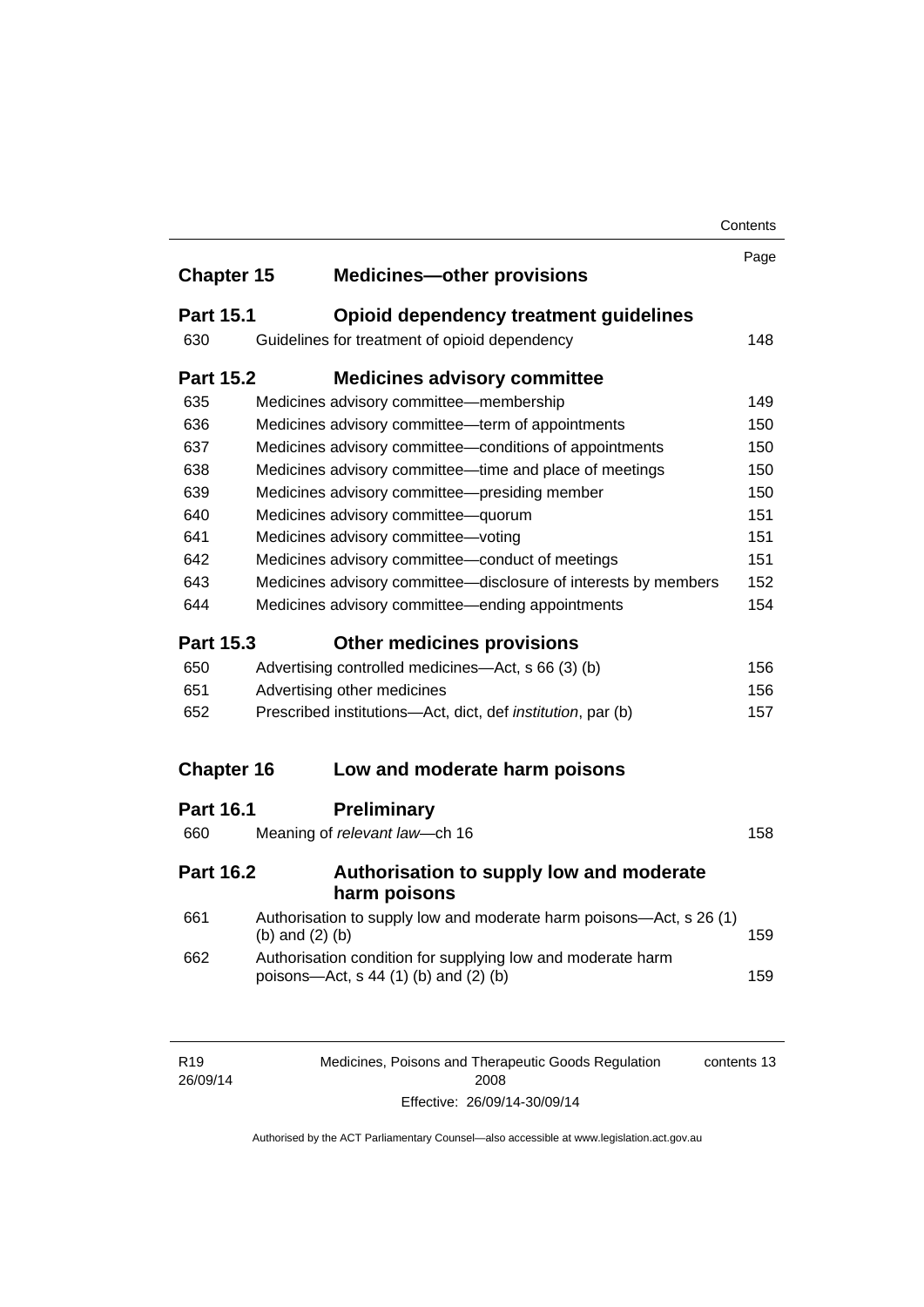|                   |            |                                                                                                                      | Page |
|-------------------|------------|----------------------------------------------------------------------------------------------------------------------|------|
| <b>Part 16.3</b>  |            | Authorisation to manufacture low and<br>moderate harm poisons                                                        |      |
| 663               | 33(b)      | Authorisation to manufacture low and moderate harm poisons-Act, s                                                    | 160  |
| 664               |            | Authorisation condition for manufacturing low and moderate harm<br>poisons-Act, s 44 (1) (b) and (2) (b)             | 160  |
| <b>Part 16.4</b>  |            | Packaging and labelling of low and moderate<br>harm poisons                                                          |      |
| 665               |            | Packaging of supplied manufacturer's packs of low and moderate<br>harm poisons—Act, s 59 (1) (c) (i) and (2) (c) (i) | 161  |
| 666               |            | Labelling of supplied manufacturer's packs of low and moderate harm<br>poisons—Act, s 60 (1) (c) (i) and (2) (c) (i) | 161  |
| <b>Chapter 17</b> |            | Dangerous poisons authorisations                                                                                     |      |
| <b>Part 17.1</b>  |            | <b>Overview of dangerous poisons</b><br>authorisations                                                               |      |
| 670               |            | General overview of authorisations for dangerous poisons                                                             | 162  |
| 671               |            | Overview of dangerous poisons authorisations under this regulation                                                   | 163  |
| 672               |            | General overview of authorisation conditions for dangerous poisons                                                   | 164  |
| <b>Part 17.2</b>  |            | Authorisations under dangerous poisons<br>licences                                                                   |      |
| Division 17.2.1   |            | Dangerous poisons manufacturers licence<br>authorisations                                                            |      |
| 675               | s 20(1)(a) | Authorisations under dangerous poisons manufacturers licences-Act,                                                   | 165  |
| 676               |            | Authorisation conditions for dangerous poisons manufacturers<br>licences—Act, $s$ 44 (1) (b) and (2) (b)             | 166  |
| Division 17.2.2   |            | Dangerous poisons-research and education program<br>licence authorisations                                           |      |
| 680               |            | Authorisations under dangerous poisons research and education<br>program licences—Act, s 20 (1) (a)                  | 168  |
|                   |            |                                                                                                                      |      |

| contents 14 | Medicines, Poisons and Therapeutic Goods Regulation | R <sub>19</sub> |
|-------------|-----------------------------------------------------|-----------------|
|             | 2008                                                | 26/09/14        |
|             | Effective: 26/09/14-30/09/14                        |                 |

R19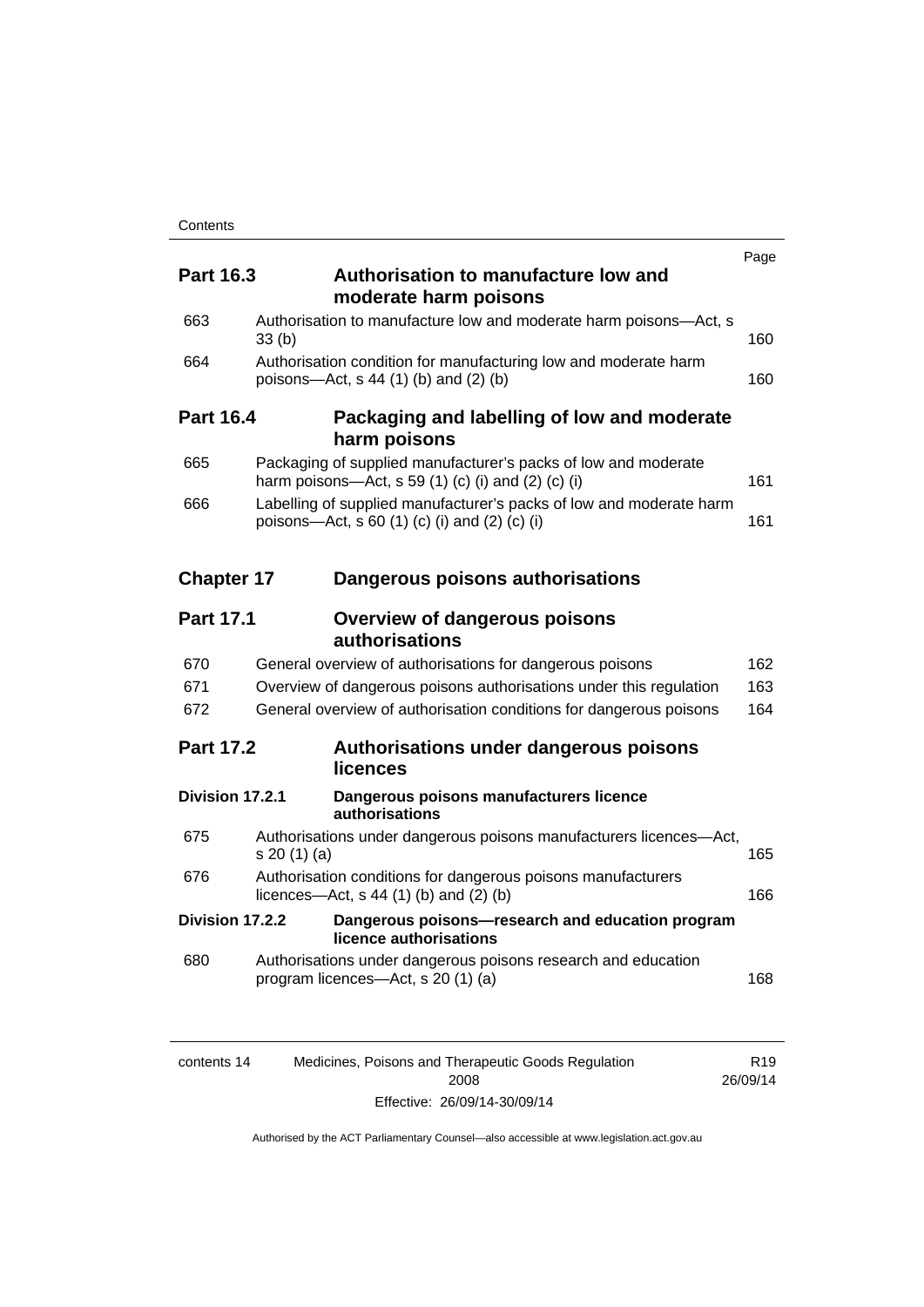|                   |                                                                                                                                         | Page |  |
|-------------------|-----------------------------------------------------------------------------------------------------------------------------------------|------|--|
| 681               | Authorisation condition for dangerous poisons research and education<br>program licences—Act, $s$ 44 (1) (b) and (2) (b)                | 169  |  |
| Division 17.2.3   | Dangerous poisons suppliers licence authorisations                                                                                      |      |  |
| 685               | Authorisations under dangerous poisons suppliers licences—Act,<br>$s 20(1)$ (b)                                                         | 170  |  |
| 686               | Authorisation conditions for dangerous poisons suppliers licences-<br>Act, $s$ 44 (1) (b) and (2) (b)                                   |      |  |
| <b>Part 17.3</b>  | Other dangerous poisons authorisations                                                                                                  |      |  |
| Division 17.3.1   | Authorisations for manufacturing etc purposes                                                                                           |      |  |
| 690               | Manufacturing etc authorisations for dangerous poisons-Act, s 20 (2)<br>(a)                                                             | 173  |  |
| Division 17.3.2   | Authorisations for delivery people and commercial<br>disposal operators                                                                 |      |  |
| 692               | Authorisations to deliver dangerous poisons under purchase orders-<br>Act, s 26 (1) (b) and (2) (b), s 35 (1) (b), (2) (b) and s 36 (b) | 174  |  |
| 693               | Authorisation to supply dangerous poisons to commercial disposal<br>operator for disposal—Act, s 26 (1) (b)                             | 175  |  |
| 694               | Authorisations for commercial disposal operators—Act, s 26 (1) (b)<br>and (2) (b), s 35 (1) (b) and (2) (b) and s 36 (b)                | 175  |  |
| Division 17.3.3   | Authorisations for dangerous poisons research and<br>education programs by scientifically qualified people                              |      |  |
| 695               | Authorisations for dangerous poisons research and education-Act, s<br>$26(1)$ and $(2)(b)$                                              | 176  |  |
| 696               | Authorisation conditions for dangerous poisons research and<br>education- $Act$ , s 44 (1) (b) and (2) (b)                              | 177  |  |
| <b>Chapter 18</b> | <b>Dangerous poisons licences</b>                                                                                                       |      |  |
| <b>Part 18.1</b>  | Dangerous poisons licences generally                                                                                                    |      |  |
| 700               | Dangerous poisons licences that may be issued-Act, s 78 (2)                                                                             | 178  |  |
| <b>Part 18.2</b>  | Dangerous poisons manufacturers licences                                                                                                |      |  |
| 705               | Applications for dangerous poisons manufacturers licences                                                                               | 179  |  |
| 706               | Restrictions on issuing of dangerous poisons manufacturers<br>licences- $-\text{Act}, s 85 (1) (a)$                                     | 180  |  |
|                   |                                                                                                                                         |      |  |

Effective: 26/09/14-30/09/14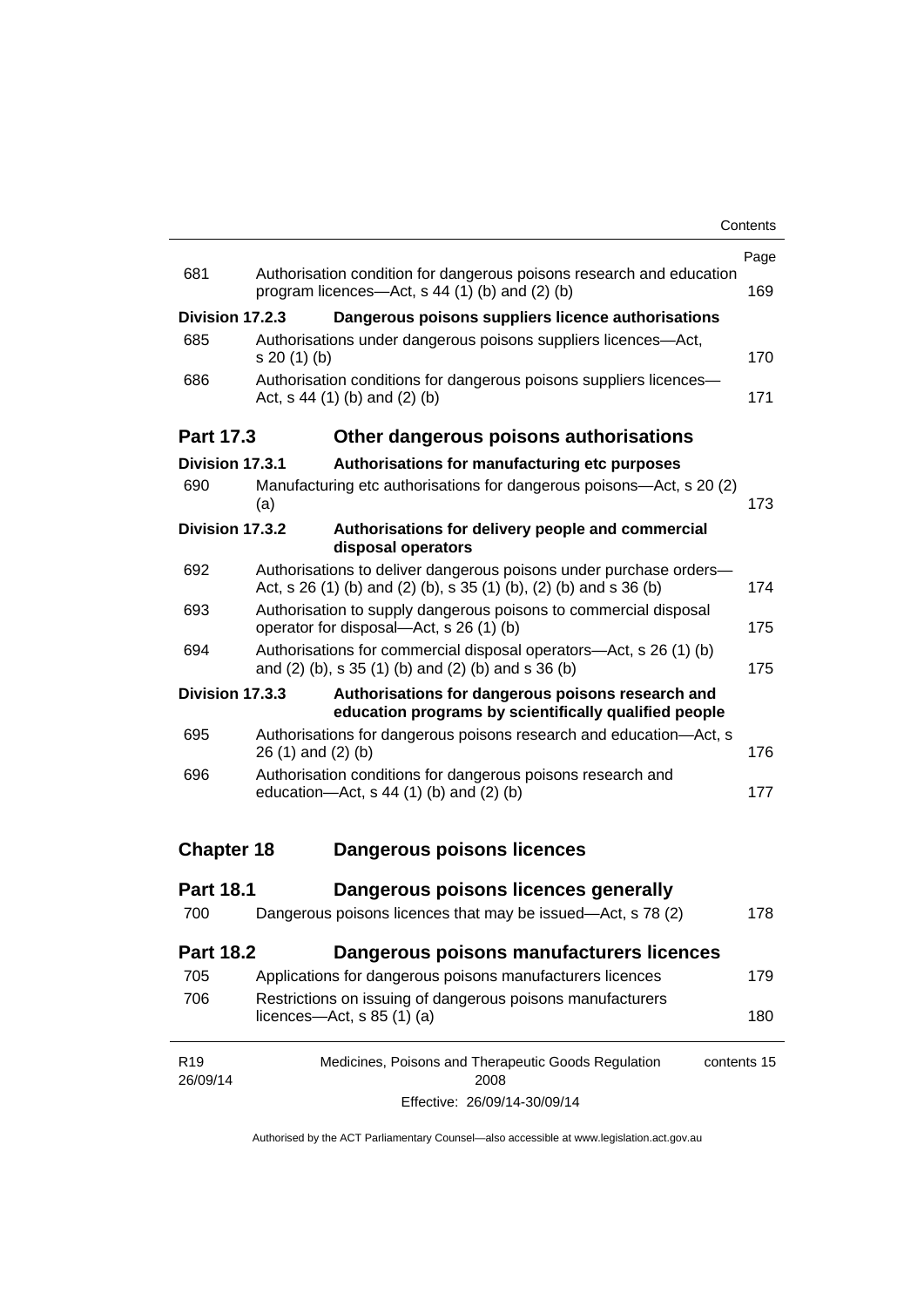|                   |                                                                                                           | Page |
|-------------------|-----------------------------------------------------------------------------------------------------------|------|
| 707               | Additional information for dangerous poisons manufacturers<br>licences- $-\text{Act}$ , s 88 (1) (k)      | 180  |
| <b>Part 18.3</b>  | Dangerous poisons research and education<br>program licences                                              |      |
| 710               | Applications for dangerous poisons research and education program<br>licences                             | 181  |
| 711               | Restrictions on issuing of dangerous poisons research and education<br>program licences—Act, s 85 (1) (a) | 182  |
| 712               | Additional information for dangerous poisons research and education<br>licences—Act, s $88(1)(k)$         | 183  |
| <b>Part 18.4</b>  | Dangerous poisons suppliers licences                                                                      |      |
| 715               | Applications for dangerous poisons suppliers licences                                                     | 184  |
| 716               | Restrictions on issuing of dangerous poisons suppliers licences-Act,<br>s 85(1)(a)                        | 184  |
| 717               | Additional information for dangerous poisons suppliers licences-Act,<br>s 88 (1) (k)                      | 185  |
| <b>Chapter 19</b> | Dangerous poisons-other provisions                                                                        |      |
| <b>Part 19.1</b>  | Dangerous poisons purchase orders                                                                         |      |
| 720               | Supplying dangerous poisons on purchase orders                                                            | 186  |
| 721               | General requirements for dangerous poisons purchase orders-Act, s<br>38(2)(c)                             |      |
| 722               |                                                                                                           | 187  |
|                   | Recording supply of dangerous poisons on purchase orders                                                  | 187  |
| <b>Part 19.2</b>  | Wholesale supply of dangerous poisons<br>under corresponding laws                                         |      |
| 725               | Conditions for wholesalers supplying dangerous poisons under<br>corresponding laws-Act, s 20 (4) (c)      | 189  |
| <b>Part 19.3</b>  | Packaging and labelling of dangerous<br>poisons                                                           |      |
| 730               | Meaning of relevant law-pt 19.3                                                                           | 190  |

Effective: 26/09/14-30/09/14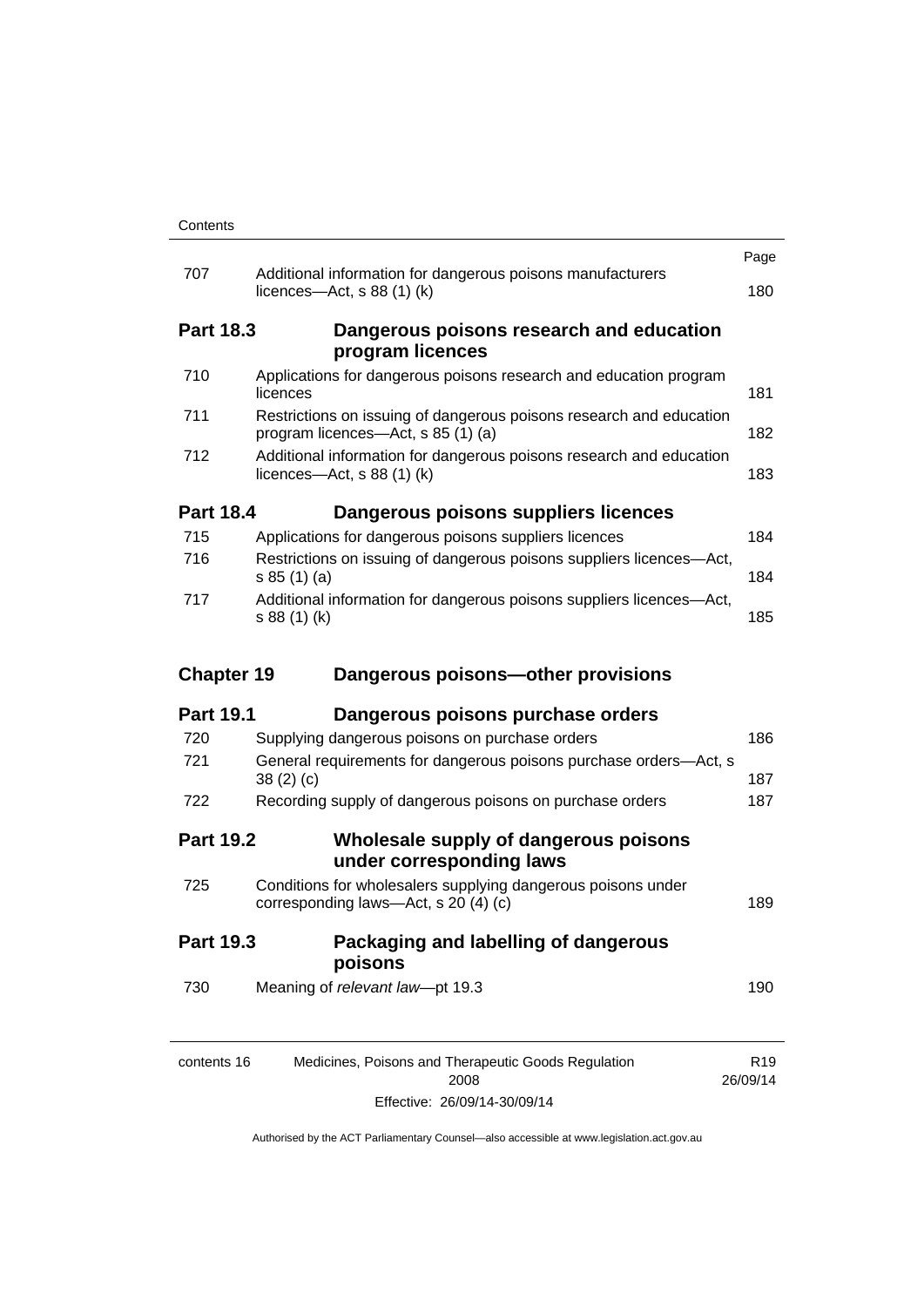|                                                 |                                                                                                           | Contents |  |
|-------------------------------------------------|-----------------------------------------------------------------------------------------------------------|----------|--|
|                                                 |                                                                                                           | Page     |  |
| 731                                             | Packaging of supplied manufacturer's packs of dangerous poisons-<br>Act, s 59 (1) (c) (i) and (2) (c) (i) | 190      |  |
| 732                                             | Labelling of supplied manufacturer's packs of dangerous poisons-<br>Act, s 60 (1) (c) (i) and (2) (c) (i) | 191      |  |
| <b>Part 19.4</b>                                | Storage of dangerous poisons                                                                              |          |  |
| 735                                             | Storage of dangerous poisons—Act, s 61 (b) and (c)                                                        | 192      |  |
| <b>Part 19.5</b><br>Dangerous poisons registers |                                                                                                           |          |  |
| 740                                             | Keeping of dangerous poisons registers by certain people—Act, s 48<br>and $s 50 (1) (b)$ and $(2) (b)$    | 193      |  |
| 741                                             | Form of dangerous poisons registers-Act, s 49 (1) (b)                                                     | 194      |  |
| 742                                             | Making entries in dangerous poisons registers—Act, s 51 (1) (b)                                           | 194      |  |
| 743                                             | Prescribed witnesses for discarding of dangerous poisons—Act, s 54<br>$(a)$ and $(b)$                     | 194      |  |
| 744                                             | Changes to entries in dangerous poisons registers—Act, s 55 (2) (b)                                       | 195      |  |
| <b>Chapter 20</b>                               | <b>Paints</b>                                                                                             |          |  |
| 750                                             | Manufacture, supply and use of paints containing white lead—Act, s                                        |          |  |

| Manufacture, supply and use of paints containing white lead—Act, s<br>70 (1) (b), (2) (b) and (3) (b) | 196 |
|-------------------------------------------------------------------------------------------------------|-----|
| Manufacture, supply and use of paints for certain purposes—Act, s 71<br>$(1)$ and $(3)$               | 196 |
| Manufacture, supply and use of paints for toys—Act, s 72 (b)                                          | 197 |
| Manufacture, supply and use of paints containing pesticides—Act, s<br>73 (b)                          | 197 |
|                                                                                                       |     |

# **Chapter 21 [Prohibited and appendix C substances](#page-222-0)**

| <b>Part 21.1</b> | <b>Preliminary</b>                           |     |
|------------------|----------------------------------------------|-----|
| 760              | Meaning of <i>prohibited</i> substance—ch 21 | 199 |
| -761             | Prohibited substances licences—Act, s 78 (2) | 199 |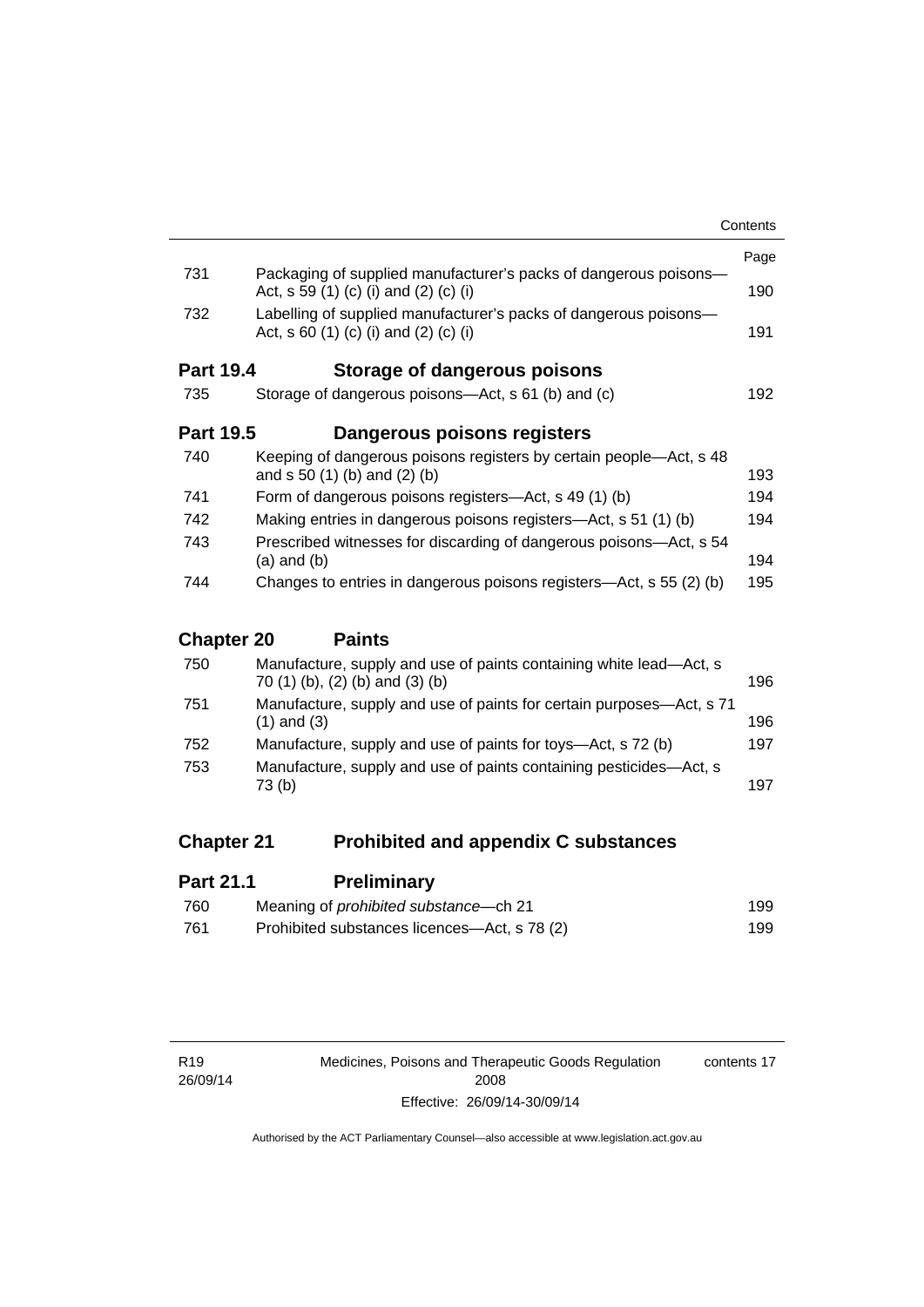|                  |                           |                                                                                                                                              | Page |
|------------------|---------------------------|----------------------------------------------------------------------------------------------------------------------------------------------|------|
| <b>Part 21.2</b> |                           | <b>Prohibited substances research and</b><br>education program licences                                                                      |      |
| Division 21.2.1  |                           | Issue of prohibited substances research and education<br>program licences                                                                    |      |
| 765              | program licences          | Applications for prohibited substances research and education                                                                                | 200  |
| 766              |                           | Restrictions on issuing of prohibited substances research and<br>education program licences-Act, s 85 (1) (a)                                | 201  |
| 767              |                           | Additional information for prohibited substances research program and<br>education licences-Act, s 88 (1) (k)                                | 202  |
| Division 21.2.2  |                           | Prohibited substances research and education<br>program authorisations                                                                       |      |
| 768              |                           | Authorisations under prohibited substances research and education<br>program licences—Act, s 20 (1) (a)                                      | 202  |
| 769              |                           | Authorisation condition for prohibited substances research and<br>education program licences—Act, s 44 (1) (b) and (2) (b)                   | 203  |
| Division 21.2.3  |                           | Other provisions-prohibited substances research and<br>education program licences                                                            |      |
| 770              |                           | Approvals of dealings for prohibited substances research and<br>education program licences-Act, s 20 (1) (c)                                 | 204  |
| 771              | (b)                       | Authorisation condition for approval-holders-Act, s 44 (1) (b) and (2)                                                                       | 205  |
| 772              | Act, s 38 (2) (c)         | General requirements for prohibited substances purchase orders-                                                                              | 205  |
| 773              |                           | Recording supply of prohibited substances on purchase orders                                                                                 | 206  |
| 774              | (ii), $(2)$ (b) and $(4)$ | Information for CHO about supplied prohibited substances research<br>and education program licences—Act, s 31 (1) (a) (ii), (1) (b), (2) (a) | 206  |
| <b>Part 21.3</b> |                           | <b>Prohibited substances registers</b>                                                                                                       |      |
| 775              |                           | Keeping of prohibited substances registers by certain people-Act,<br>s 48 and s 50 (1) (b) and (2) (b)                                       | 208  |
| 776              |                           | Form of prohibited substances registers—Act, s 49 (1) (b)                                                                                    | 208  |
| 777              |                           | Making entries in prohibited substances registers-Act, s 51 (1) (b)                                                                          | 209  |
| 778              | 54 (a) and (b)            | Prescribed witnesses for discarding of prohibited substances—Act, s                                                                          | 209  |

| contents 18 | Medicines, Poisons and Therapeutic Goods Regulation | R <sub>19</sub> |
|-------------|-----------------------------------------------------|-----------------|
|             | 2008                                                | 26/09/14        |
|             | Effective: 26/09/14-30/09/14                        |                 |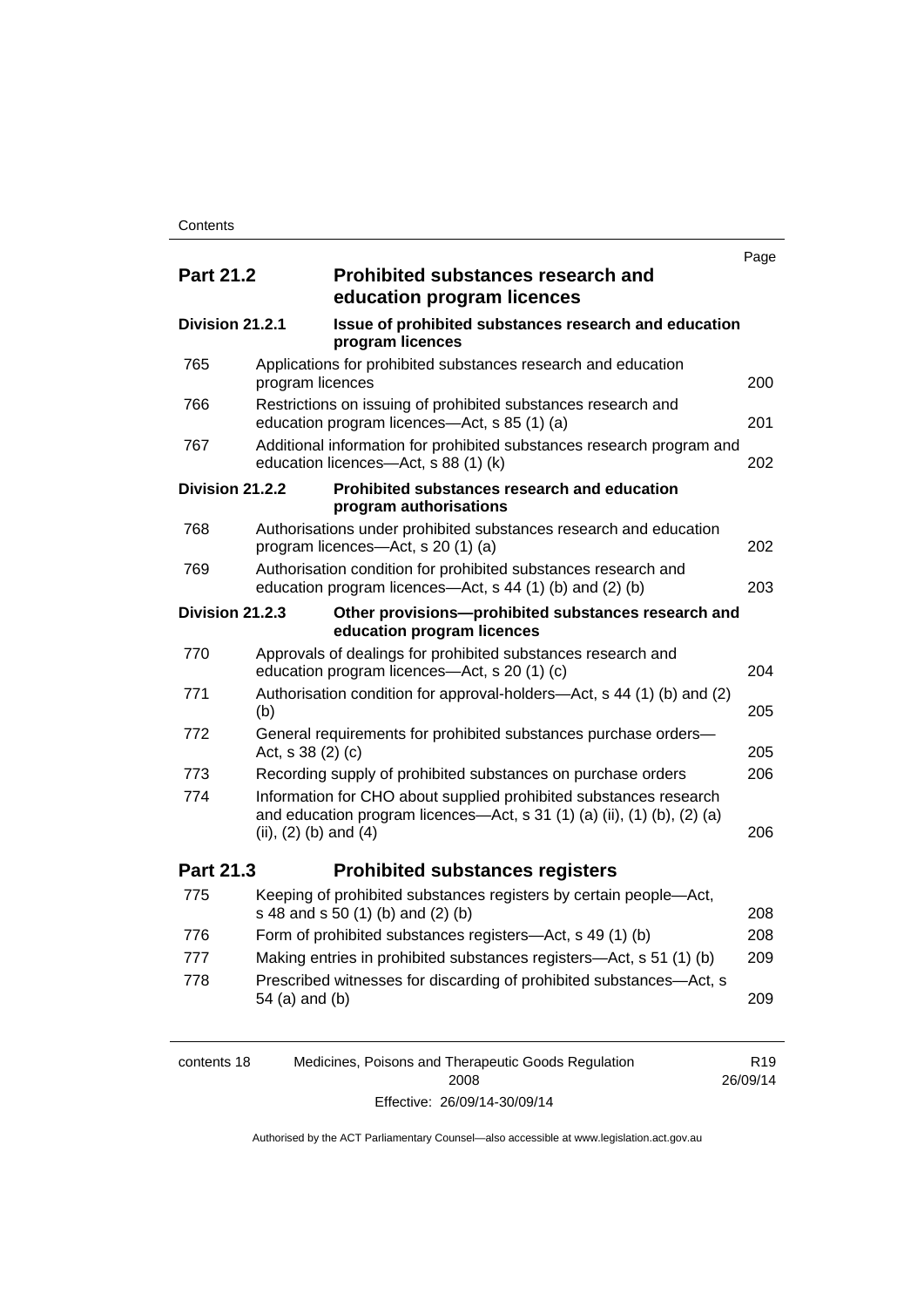| 779               |                                                                                                              | Changes to entries in prohibited substances registers—Act, s 55 (2) | Page |  |  |
|-------------------|--------------------------------------------------------------------------------------------------------------|---------------------------------------------------------------------|------|--|--|
|                   | (b)                                                                                                          |                                                                     | 210  |  |  |
| <b>Chapter 22</b> |                                                                                                              | <b>Therapeutic goods</b>                                            |      |  |  |
| 800               |                                                                                                              | Definitions-ch 22                                                   | 211  |  |  |
| 801               | Prescribed regulated therapeutic goods-Act, s 14, def regulated<br>therapeutic good, par (b)                 |                                                                     |      |  |  |
| 802               | Authorisation to supply optical devices—Act, s 74 (1) (b) and (2) (b)                                        |                                                                     |      |  |  |
| 803               | 211<br>Authorisation conditions for supplying optical devices-Act, s 75 (1) (b) 212                          |                                                                     |      |  |  |
| <b>Chapter 23</b> |                                                                                                              | <b>Notification and review of decisions</b>                         |      |  |  |
| 850               | Meaning of reviewable decision-ch 23                                                                         |                                                                     |      |  |  |
| 851               | Reviewable decision notices                                                                                  |                                                                     |      |  |  |
| 852               | 215<br>Applications for review                                                                               |                                                                     |      |  |  |
| <b>Chapter 24</b> |                                                                                                              | <b>Miscellaneous</b>                                                |      |  |  |
| 860               | Authorisations for public employees-Act, s 26 (1) (b), (2) (b), s 35 (1)<br>(b), (2) (b) and s 36 (b)<br>216 |                                                                     |      |  |  |
| 861               | Other authorisations for public employees—Act, s 20 (1) (a), (2) (a)<br>217<br>and s 74 (1) (b)              |                                                                     |      |  |  |
| 862               | Certain containers not to be used for human-use substances-Act, s<br>218<br>63(1)(b)                         |                                                                     |      |  |  |
| 863               | Disapplication of Legislation Act, s 47 (6)                                                                  |                                                                     |      |  |  |
| 864               | Exemption of piper methysticum (kava)—Act, s 190 (1) (a)<br>219                                              |                                                                     |      |  |  |
| <b>Schedule 1</b> |                                                                                                              | <b>Medicines-health-related occupations</b><br>authorisations       | 221  |  |  |
| <b>Part 1.1</b>   |                                                                                                              | <b>Ambulance services and officers</b>                              | 221  |  |  |
| <b>Part 1.2</b>   |                                                                                                              | Dentists, dental hygienists and dental therapists                   | 222  |  |  |
| <b>Part 1.3</b>   |                                                                                                              | <b>Doctors</b>                                                      | 224  |  |  |
| <b>Part 1.4</b>   |                                                                                                              | <b>Health professionals at institutions</b>                         | 226  |  |  |
|                   |                                                                                                              |                                                                     |      |  |  |
| <b>DAO</b>        |                                                                                                              | a i <b>D</b> iade a constante a const<br>and Carole Damiletta       |      |  |  |

R19 26/09/14 Medicines, Poisons and Therapeutic Goods Regulation 2008 Effective: 26/09/14-30/09/14 contents 19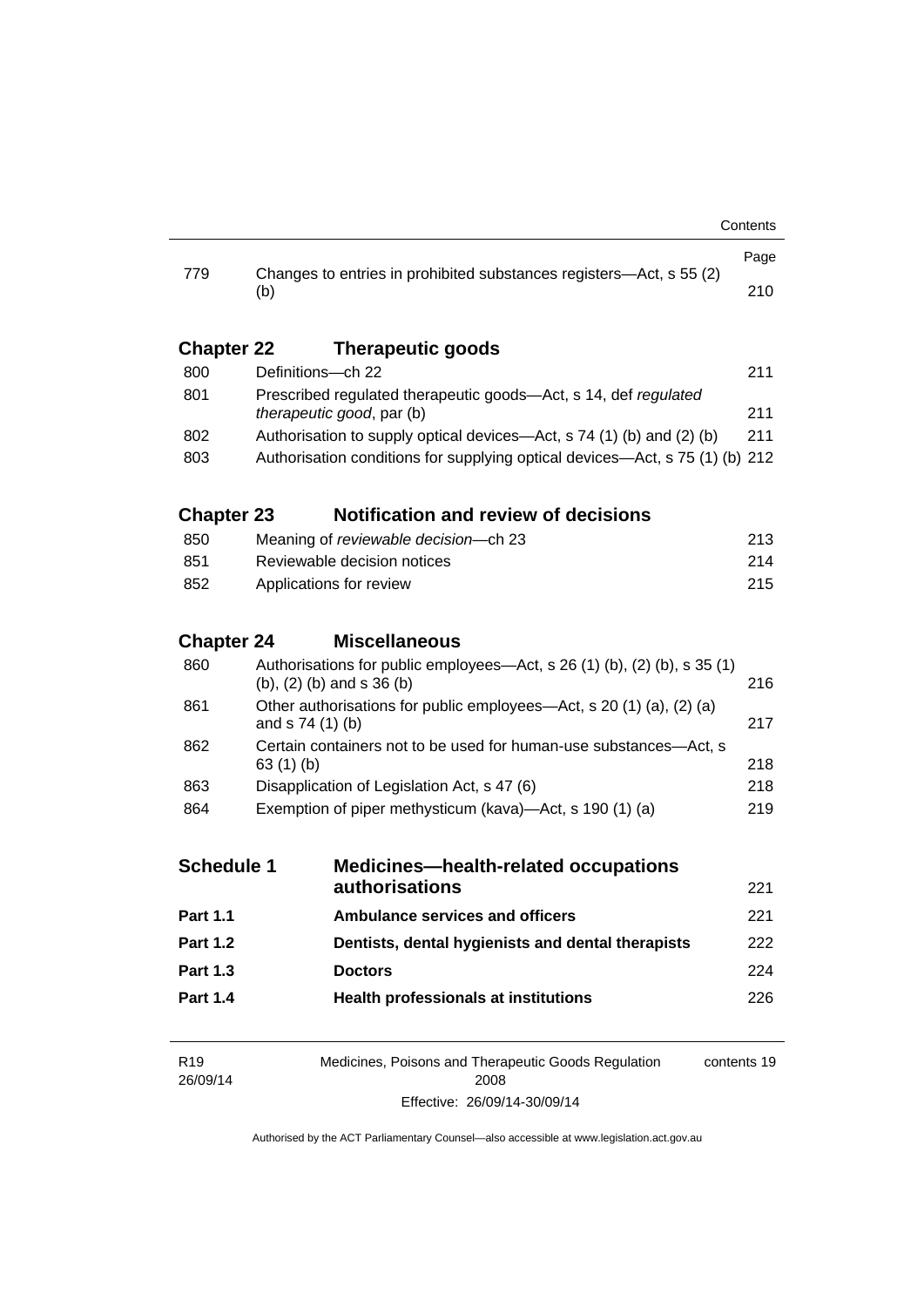| <b>Part 1.5</b>   |                                          | <b>Midwives</b>                                                      | Page<br>227                 |
|-------------------|------------------------------------------|----------------------------------------------------------------------|-----------------------------|
| <b>Part 1.6</b>   |                                          | <b>Nurses</b>                                                        | 229                         |
| <b>Part 1.7</b>   |                                          | Opioid dependency treatment centres operated by<br><b>Territory</b>  | 232                         |
| <b>Part 1.8</b>   |                                          | <b>Optometrists</b>                                                  | 233                         |
| <b>Part 1.9</b>   |                                          | <b>Pharmacists and employees</b>                                     | 234                         |
| Part 1.10         |                                          | <b>Podiatrists</b>                                                   | 237                         |
| Part 1.11         |                                          | <b>Residential care facilities</b>                                   | 238                         |
| Part 1.12         |                                          | Sales representatives for medicines manufacturers<br>and wholesalers |                             |
| Part 1.13         |                                          | Veterinary surgeons and employees                                    | 241                         |
|                   |                                          |                                                                      |                             |
| <b>Schedule 3</b> |                                          | Designated appendix D medicines—standing                             |                             |
|                   |                                          | approvals                                                            | 244                         |
| <b>Part 3.1</b>   |                                          | <b>Approval conditions</b>                                           | 244                         |
| 3.1               | Definitions-sch 3                        |                                                                      | 244                         |
| <b>Part 3.2</b>   |                                          | Standing approvals for designated appendix D<br>medicines            | 245                         |
| <b>Schedule 4</b> |                                          | Dangerous poisons-manufacturing etc<br>authorisations                | 247                         |
| <b>Schedule 5</b> |                                          | Requirements for storage receptacles                                 | 250                         |
| <b>Part 5.1</b>   |                                          | <b>Medicines cabinets</b>                                            | 250                         |
| 5.1               |                                          | Medicines cabinets-general requirements                              | 250                         |
| 5.2               | Medicines cabinets-body requirements     |                                                                      | 250                         |
| 5.3               | Medicines cabinets-door requirements     |                                                                      | 251                         |
| 5.4               | Medicines cabinets-lock requirements     |                                                                      | 251                         |
| 5.5               | Medicines cabinets-mounting requirements |                                                                      | 252                         |
| <b>Part 5.2</b>   |                                          | Safes, strong rooms and vaults                                       | 253                         |
| contents 20       |                                          | Medicines, Poisons and Therapeutic Goods Regulation<br>2008          | R <sub>19</sub><br>26/09/14 |

Effective: 26/09/14-30/09/14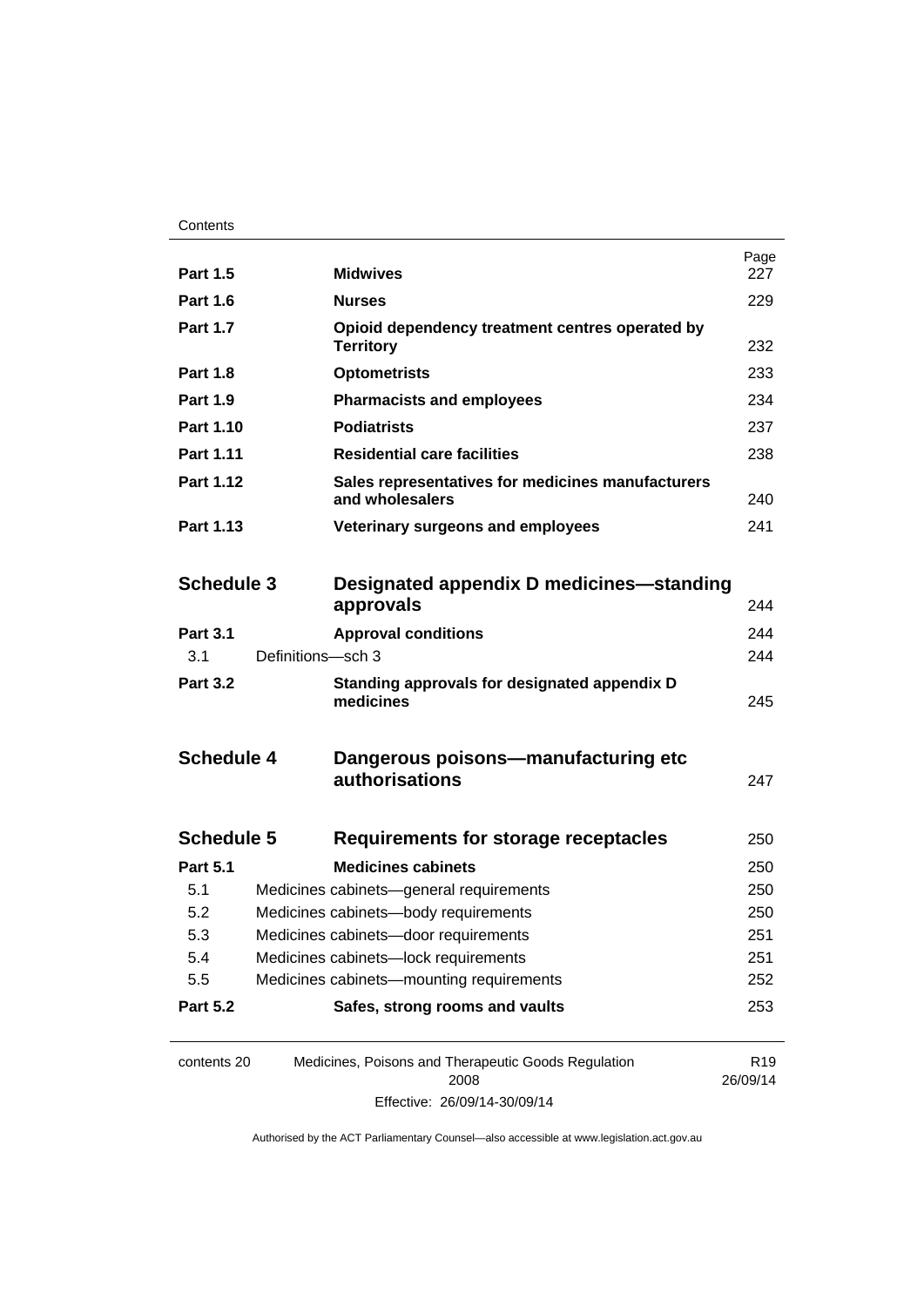|                   |                               | Contents |
|-------------------|-------------------------------|----------|
|                   |                               | Page     |
| 5.6               | Requirements for safes        | 253      |
| 5.7               | Requirements for strong rooms | 253      |
| 5.8               | Requirements for vaults       | 253      |
| <b>Dictionary</b> |                               | 254      |
| <b>Endnotes</b>   |                               |          |
| 1                 | About the endnotes            | 266      |
| 2                 | Abbreviation key              | 266      |
| 3                 | Legislation history           | 267      |
| 4                 | Amendment history             | 271      |
| 5                 | Earlier republications        | 277      |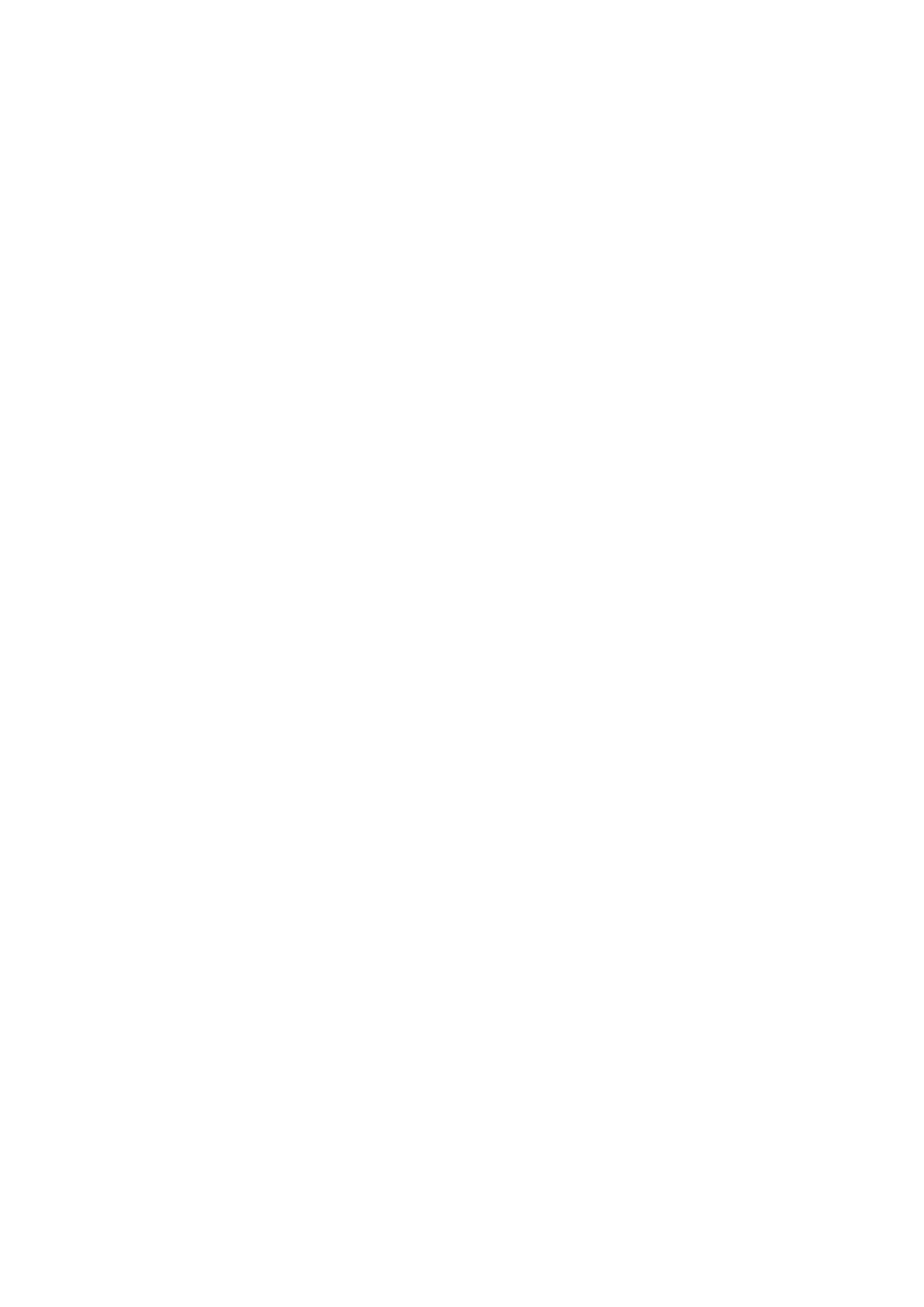

# **Medicines, Poisons and Therapeutic Goods Regulation 2008**

made under the

**[Medicines, Poisons and Therapeutic Goods Act 2008](http://www.legislation.act.gov.au/a/2008-26)**

R19 26/09/14

l

Medicines, Poisons and Therapeutic Goods Regulation 2008 Effective: 26/09/14-30/09/14

page 1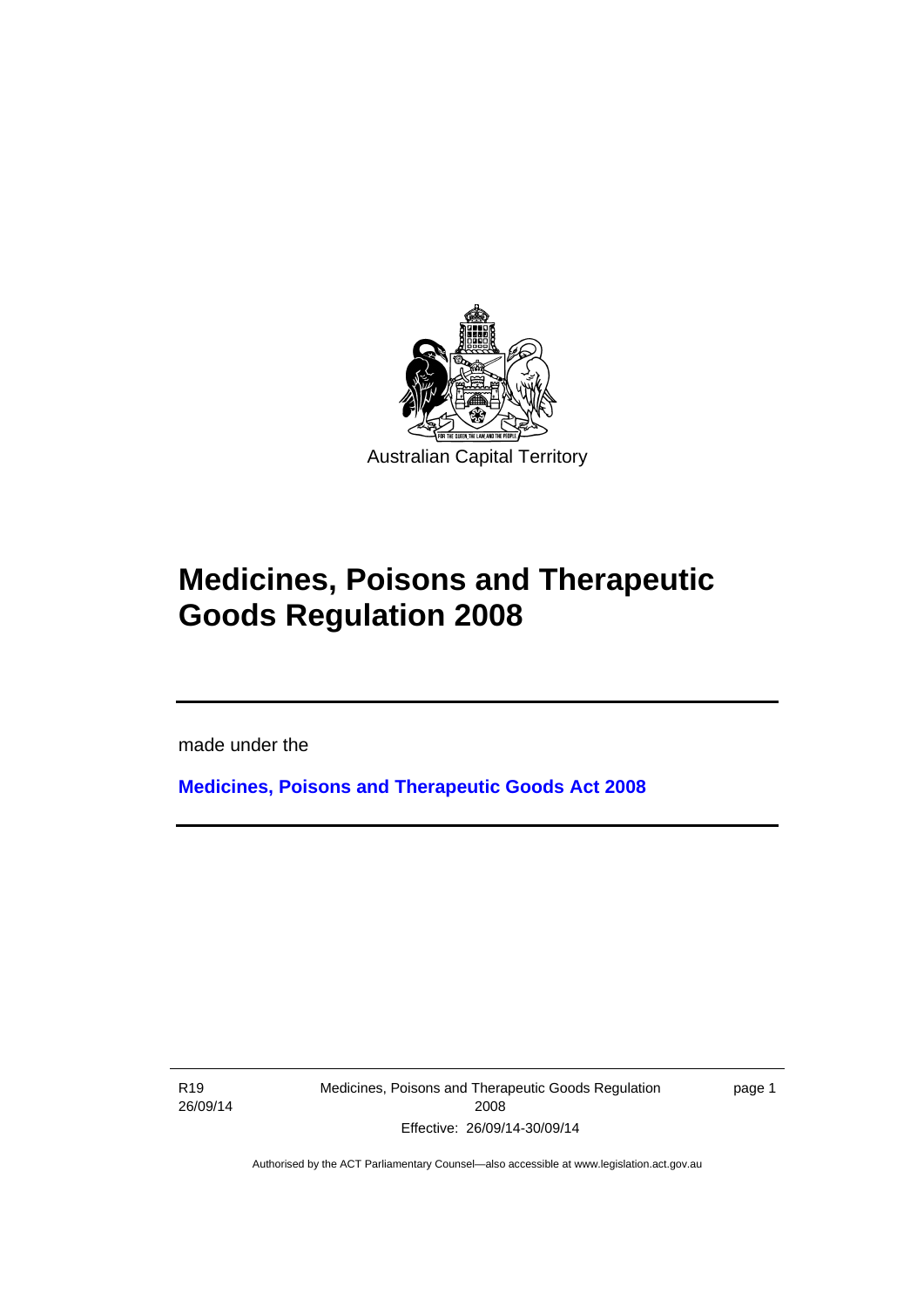Section 1

# <span id="page-25-0"></span>**Chapter 1 Preliminary**

### <span id="page-25-1"></span>**1 Name of regulation**

This regulation is the *Medicines, Poisons and Therapeutic Goods Regulation 2008*.

### <span id="page-25-2"></span>**3 Dictionary**

The dictionary at the end of this regulation is part of this regulation.

*Note 1* The dictionary at the end of this regulation defines certain terms used in this regulation, and includes references (*signpost definitions*) to other terms defined elsewhere. For example, the signpost definition '*health profession*—see the *[Health](http://www.legislation.act.gov.au/a/2004-38)* 

*[Professionals Act 2004](http://www.legislation.act.gov.au/a/2004-38)*, dictionary.' means that the term 'health profession' is defined in that dictionary and the definition applies to this regulation.

*Note 2* A definition in the dictionary (including a signpost definition) applies to the entire regulation unless the definition, or another provision of the regulation, provides otherwise or the contrary intention otherwise appears (see [Legislation Act,](http://www.legislation.act.gov.au/a/2001-14) s 155 and s 156 (1)).

### <span id="page-25-3"></span>**4 Notes**

A note included in this regulation is explanatory and is not part of this regulation.

*Note* See the [Legislation Act,](http://www.legislation.act.gov.au/a/2001-14) s 127 (1), (4) and (5) for the legal status of notes.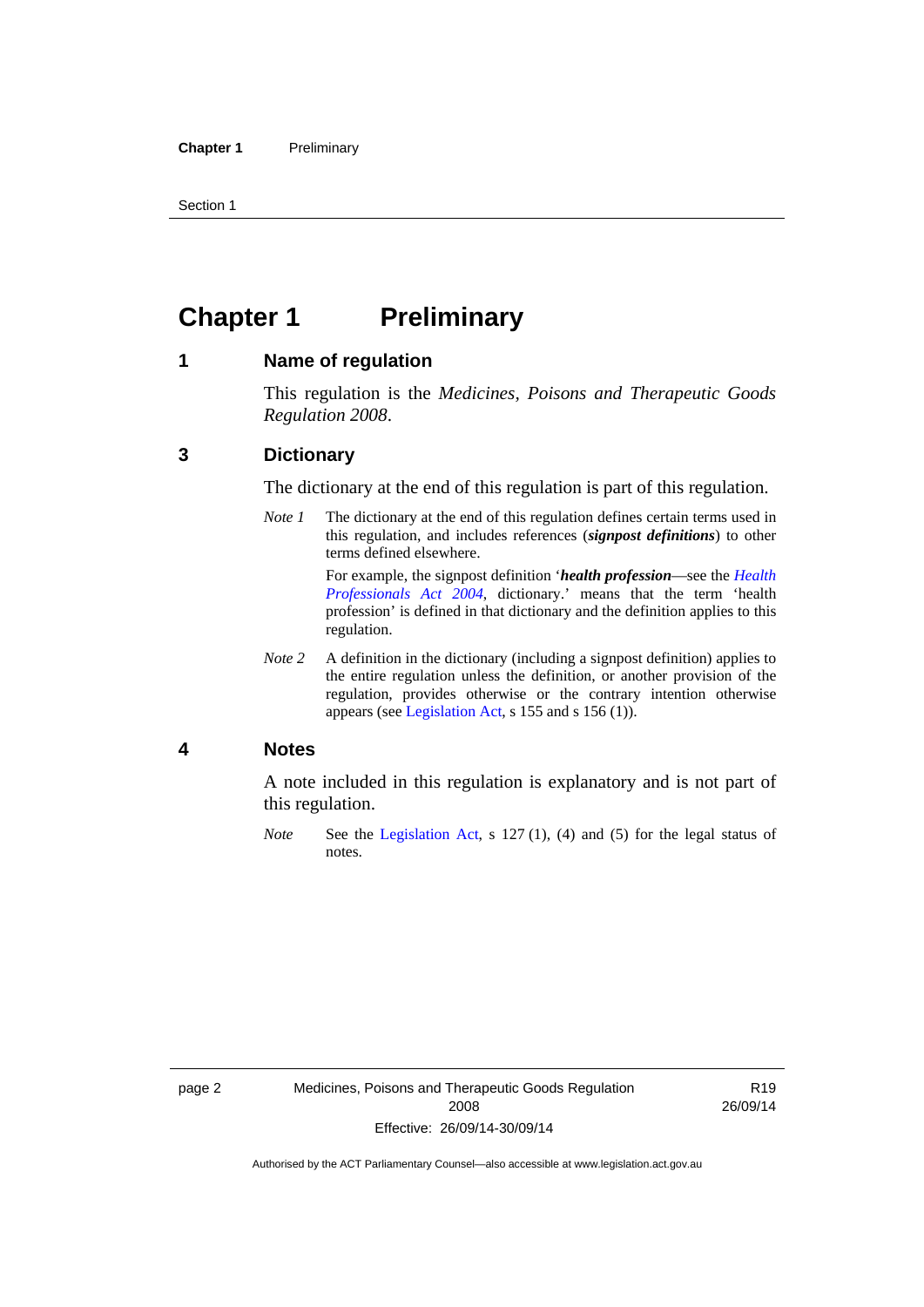### <span id="page-26-0"></span>**5 Offences against regulation—application of Criminal Code etc**

Other legislation applies in relation to offences against this regulation.

*Note 1 Criminal Code* The [Criminal Code](http://www.legislation.act.gov.au/a/2002-51), ch 2 applies to all offences against this regulation (see Code, pt 2.1).

> The chapter sets out the general principles of criminal responsibility (including burdens of proof and general defences), and defines terms used for offences to which the Code applies (eg *conduct*, *intention*, *recklessness* and *strict liability*).

*Note 2 Penalty units* 

The [Legislation Act](http://www.legislation.act.gov.au/a/2001-14), s 133 deals with the meaning of offence penalties that are expressed in penalty units.

<span id="page-26-1"></span>

### **6 Overview of things to which medicines and poisons standard does not apply**

- (1) The medicines and poisons standard applies to regulated substances (see the  $Act$ , pt 3.1 and s 17).
- (2) However, the medicines and poisons standard sets out the following things to which it does not apply (unless there is a contrary intention in the standard):
	- (a) a substance in a preparation or product included in the standard, appendix A (General Exemptions) (see the [standard](http://www.comlaw.gov.au/Series/F2012L01200), par 1 (2) (h));
	- (b) a substance and the reason for its entry in the standard, appendix B (Substances considered not to require control by scheduling) (see the [standard,](http://www.comlaw.gov.au/Series/F2012L01200) par  $1(2)(h)$ );
	- (c) a substance to which the standard, appendix G (Dilute Preparations) applies (see the [standard,](http://www.comlaw.gov.au/Series/F2012L01200) par 1 (2) (i));

page 3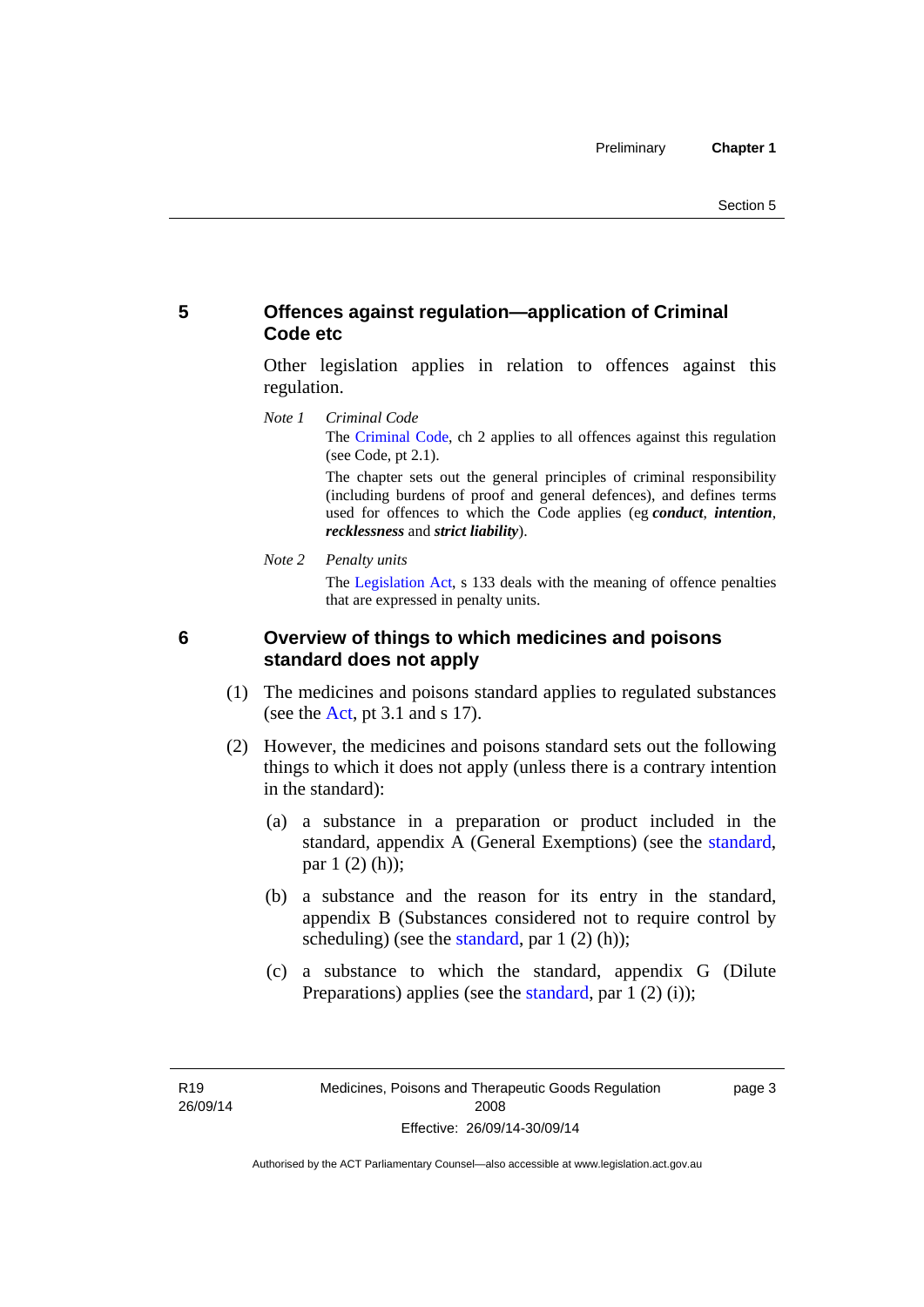### **Chapter 1** Preliminary

Section 6

- (d) certain low concentrations of substances included in the standard, schedules 1 to 6 if the substance is not also included in schedule 7 or 8 (see the [standard,](http://www.comlaw.gov.au/Series/F2012L01200) par 1 (2) (j));
- (e) certain impurities in pesticides (see the [standard,](http://www.comlaw.gov.au/Series/F2012L01200) par  $1(2)(k)$ ).

page 4 Medicines, Poisons and Therapeutic Goods Regulation 2008 Effective: 26/09/14-30/09/14

R19 26/09/14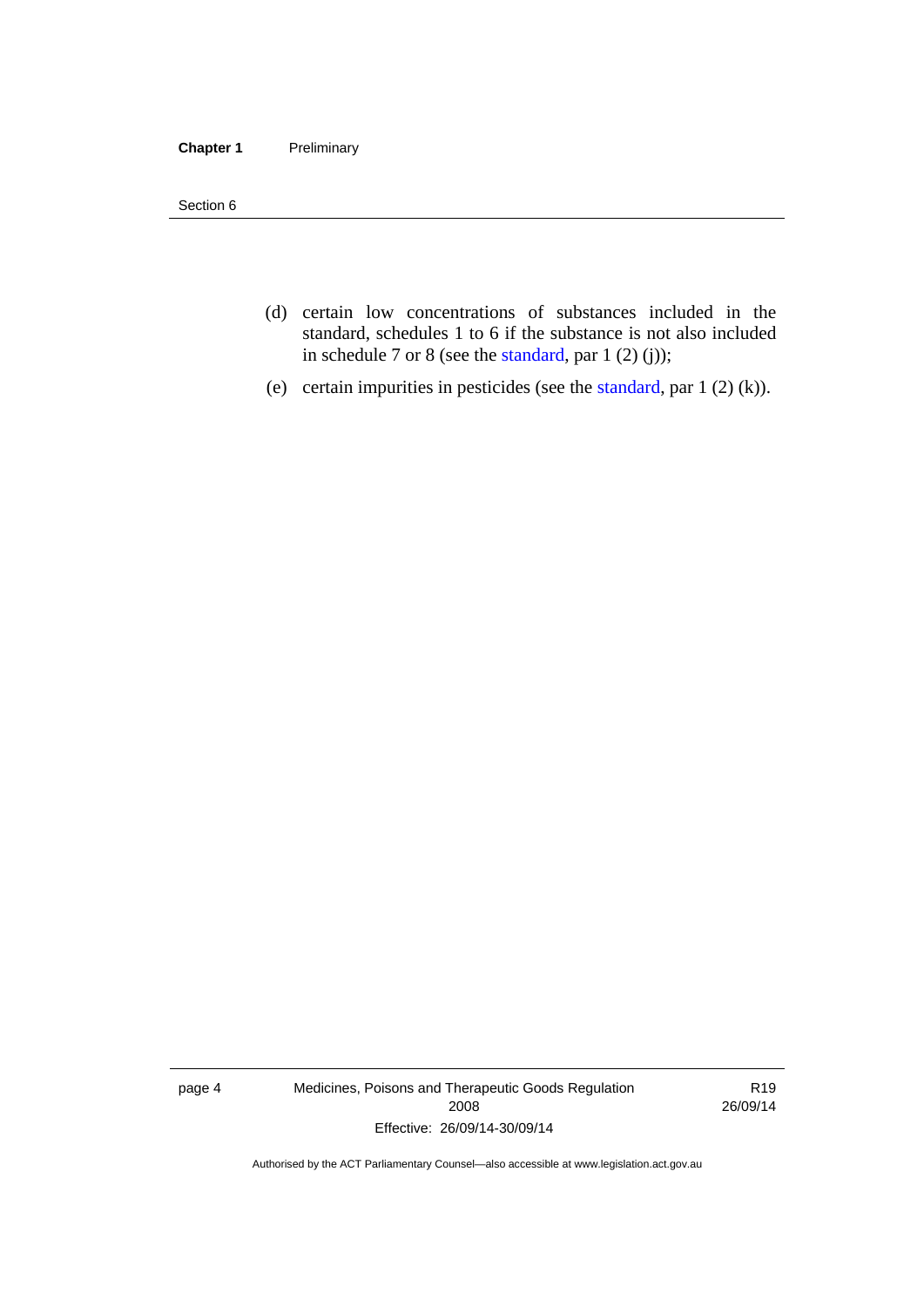# <span id="page-28-0"></span>**Chapter 2 Medicines—authorisations generally**

# <span id="page-28-1"></span>**Part 2.1 Overview of medicines authorisations**

### <span id="page-28-2"></span>**10 General overview of authorisations for medicines**

 (1) The Act requires that a person must not deal with a medicine in a particular way unless the person is authorised to deal with the medicine.

#### **Example**

the [Act](http://www.legislation.act.gov.au/a/2008-26/default.asp), s 35 is about obtaining certain substances (which include medicines)

- *Note 1* The [Act,](http://www.legislation.act.gov.au/a/2008-26/default.asp) s 19 sets out when a person *deals* with a medicine.
- *Note 2* An example is part of the regulation, is not exhaustive and may extend, but does not limit, the meaning of the provision in which it appears (see [Legislation Act,](http://www.legislation.act.gov.au/a/2001-14) s 126 and s 132).
- (2) The [Act](http://www.legislation.act.gov.au/a/2008-26/default.asp), section 20 sets out when a person is authorised to deal with a medicine.
- (3) This regulation authorises certain dealings with medicines.

*Note* An authorisation is not required to deal with the following:

- a substance excluded from the medicines and poisons standard by the [standard,](http://www.comlaw.gov.au/Series/F2012L01200) par  $1(2)$  (see s 6);
- a substance mentioned in the [medicines and poisons standard,](http://www.comlaw.gov.au/Series/F2012L01200) sch 2, 3, 4 or 8 if none of the schedules apply to the substance because of an exception in the standard (eg Aspirin in packets available from supermarkets).

R19 26/09/14 page 5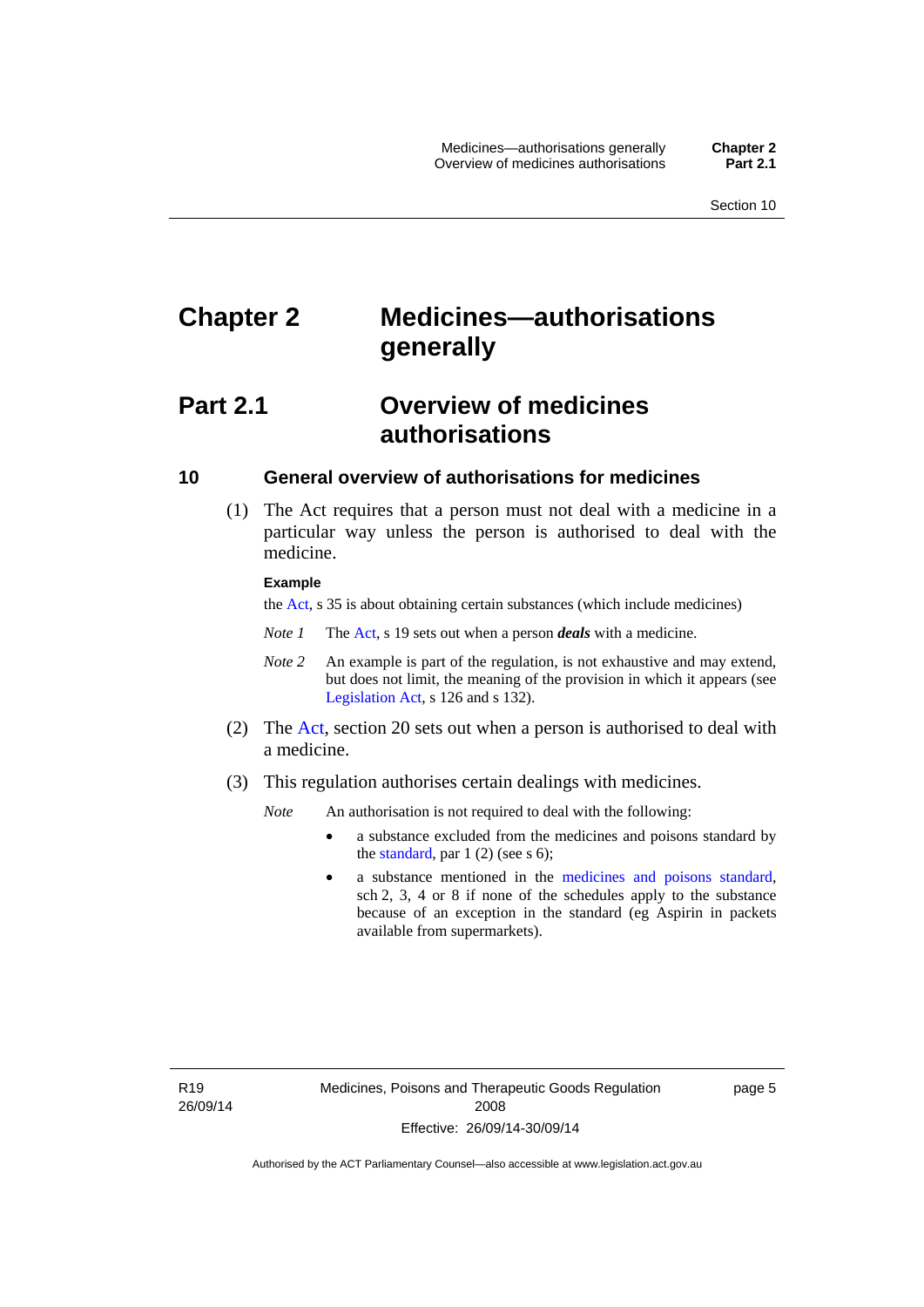Section 11

(4) An authorisation under this regulation may be subject to limitations.

### **Examples—s (4)**

- 1 a health practitioner's authorisation is subject to any condition or restriction to which the health practitioner is subject to under the *[Health Practitioner](http://www.legislation.act.gov.au/a/db_39269/default.asp)  [Regulation National Law \(ACT\)](http://www.legislation.act.gov.au/a/db_39269/default.asp)* (see s 20)
- 2 the authorisation of a person to prescribe a medicine is subject to any restriction included in sch 1 in relation to the person (see s 30 (1) (b))

*Note* For the power to impose other restrictions, see the [Act](http://www.legislation.act.gov.au/a/2008-26/default.asp), ch 8.

### <span id="page-29-0"></span>**11 Overview of medicines authorisations under this regulation**

- (1) Medicines authorisations under this regulation that are specific to health-related occupations are given by the following provisions (and are set out in schedule 1):
	- (a) section 30 (which is about authorisations under schedule 1 to prescribe medicines);
	- (b) section 50 (which is about authorisations under schedule 1 to issue requisitions for medicines);
	- (c) section 60 (which is about authorisations under schedule 1 to issue purchase orders for medicines);
	- (d) section 110 (which is about authorisations under schedule 1 to supply medicines);

*Note Supply* includes dispense on prescription (see [Act,](http://www.legislation.act.gov.au/a/2008-26/default.asp) s 24).

- (e) section 350 (which is about authorisations under schedule 1 for people in health-related occupations to administer medicines);
- (f) section 255 (which is about authorisation of approved pharmacists to supply certain medicines without prescription);
- (g) section 370 (which is about authorisations under schedule 1 to obtain and possess medicines);

R19 26/09/14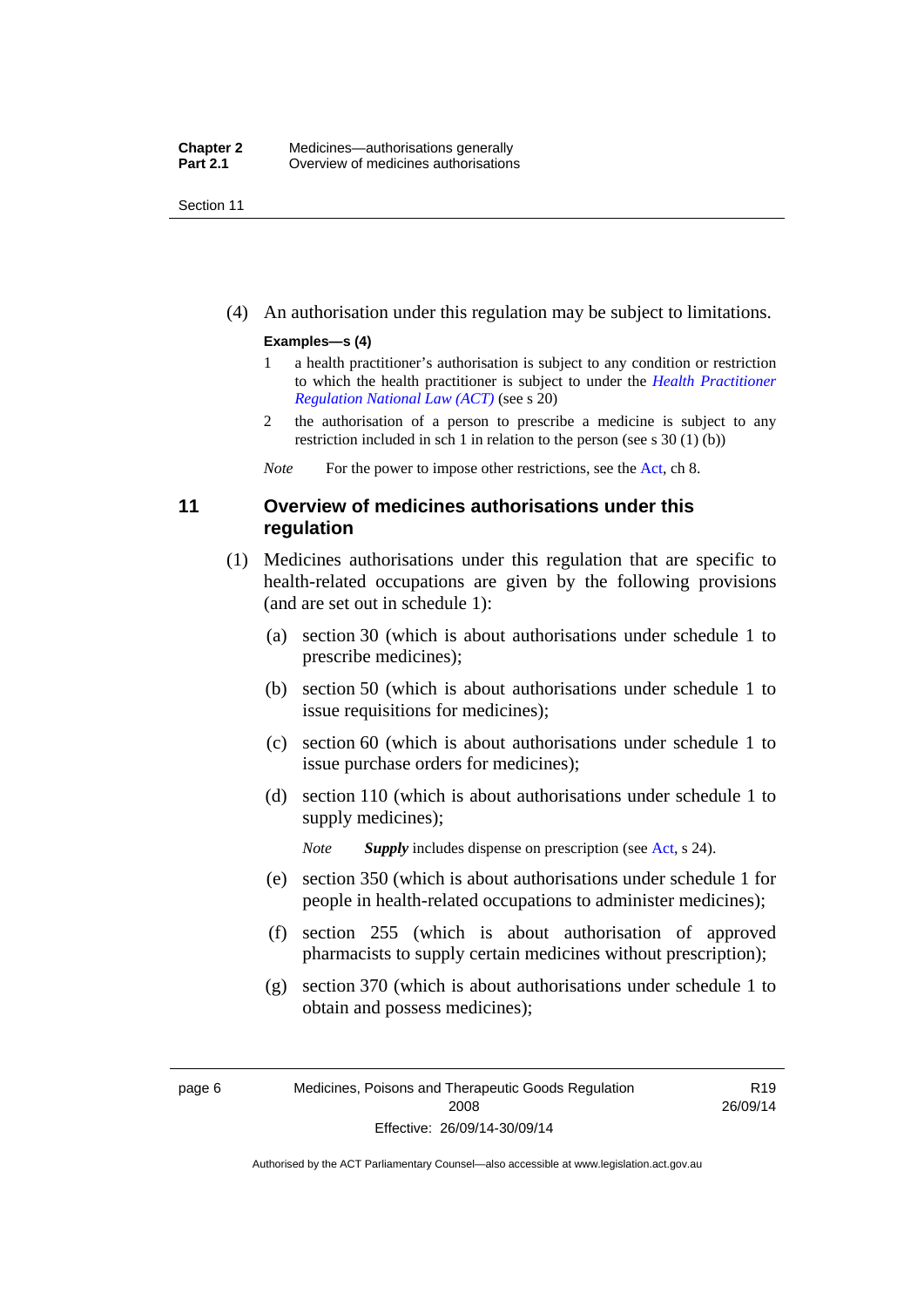- (h) section 380 (which is about authorisations under schedule 1 to manufacture medicines).
- (2) For other authorisations, see the following provisions:
	- (a) section 70 (which is about authorisation of CHO to issue standing orders for supply of medicines in public health emergencies);
	- (b) section 71 (which is about authorisation of CHO to issue standing orders for administration of medicines for public health matters);
	- (c) section 75 (which is about authorisation of doctors to issue standing orders for administration of medicines at institutions);
	- (d) section 77 (which is about authorisation of CHO to issue standing orders for supply and administration of medicines at walk-in centres);
	- (e) section 251 (which is about authorisation to supply certain medicines without prescription in emergencies);
	- (f) section 260 (which is about authorisation to supply medicines to pharmacists for disposal);
	- (g) section 261 (which is about authorisation to supply medicines to commercial disposal operators for disposal);
	- (h) section 360 (which is about authorisation for self-administration of medicines);
	- (i) section 361 (which is about authorisation for the administration of medicines by assistants);
	- (j) section 371 (which is about authorisation to obtain and possess medicines for certain personal use-related dealings);
	- (k) section 400 (which is about authorisation to deliver medicines under supply authorities);

R19 26/09/14 page 7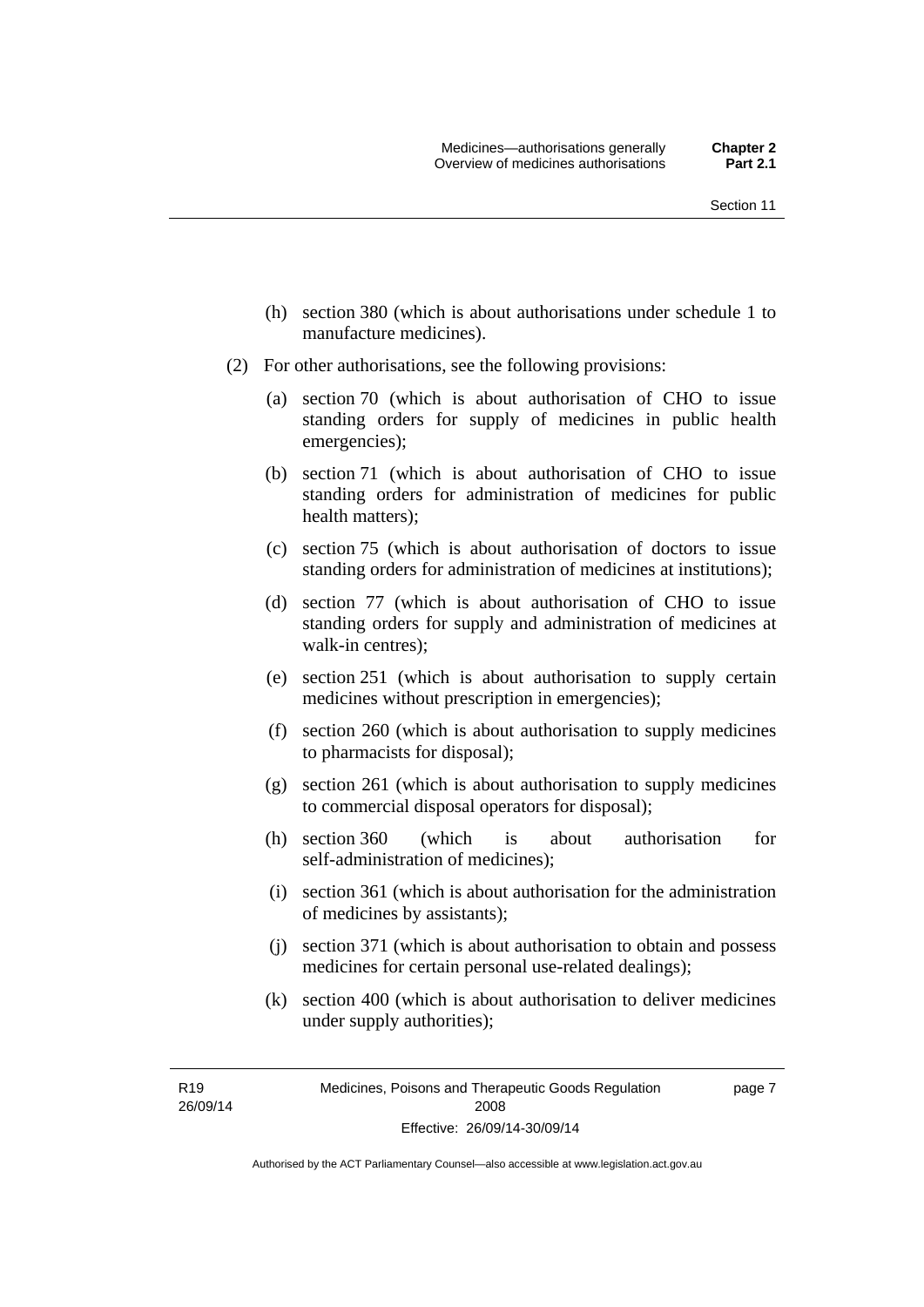Section 12

- (l) section 401 (which is about authorisation for commercial disposal operators for disposal of medicines);
- (m) section 410 (which is about authorisation to supply and administer adrenaline and salbutamol);
- (n) section 420 (which is about authorisations for CYP authorised people);
- (o) section 421 (which is about authorisations for corrections officers);
- (p) section 430 (which is about authorisations for non-controlled medicines research and education);
- (q) section 440 (which is about authorisations under controlled medicines research and education program licences);
- (r) section 450 (which is about authorisations under first-aid kit licences);
- (s) section 460 (which is about authorisations under medicines wholesalers licences);
- (t) section 470 (which is about authorisations under opioid dependency treatment licences);
- (u) section 480 (which is about authorisations under pharmacy medicines rural communities licences).

### <span id="page-31-0"></span>**12 General overview of authorisation conditions for medicines**

 (1) The [Act](http://www.legislation.act.gov.au/a/2008-26/default.asp), section 44 requires a person who is authorised to deal with a medicine to comply with any condition to which the authorisation is subject.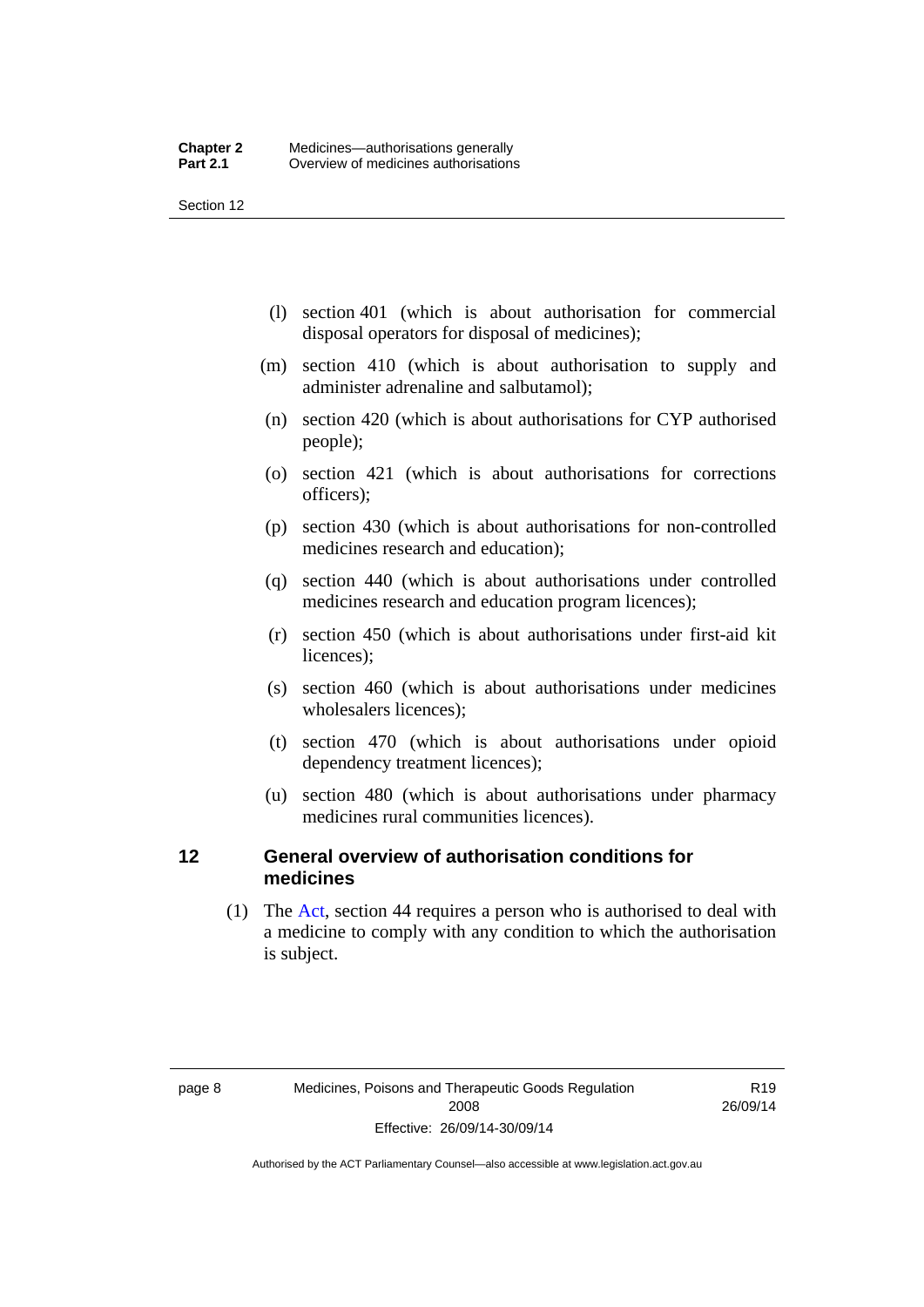#### **Example**

Section 31 sets out the authorisation conditions for an authorised person to prescribe a medicine.

- *Note* An example is part of the regulation, is not exhaustive and may extend, but does not limit, the meaning of the provision in which it appears (see [Legislation Act,](http://www.legislation.act.gov.au/a/2001-14) s 126 and s 132).
- (2) The conditions are additional to other restrictions on an authorised person's authority to deal with a medicine.

#### **Example—s (2)**

Sch 1 limits the prescription by eligible midwives of medicines that are listed on the pharmaceutical benefits scheme (see sch 1, part 1.5) to eligible midwives who hold a particular authority.

*Note* Conditions may also be imposed under other provisions of the [Act](http://www.legislation.act.gov.au/a/2008-26/default.asp) including, for example, s 89 which sets out conditions on licences.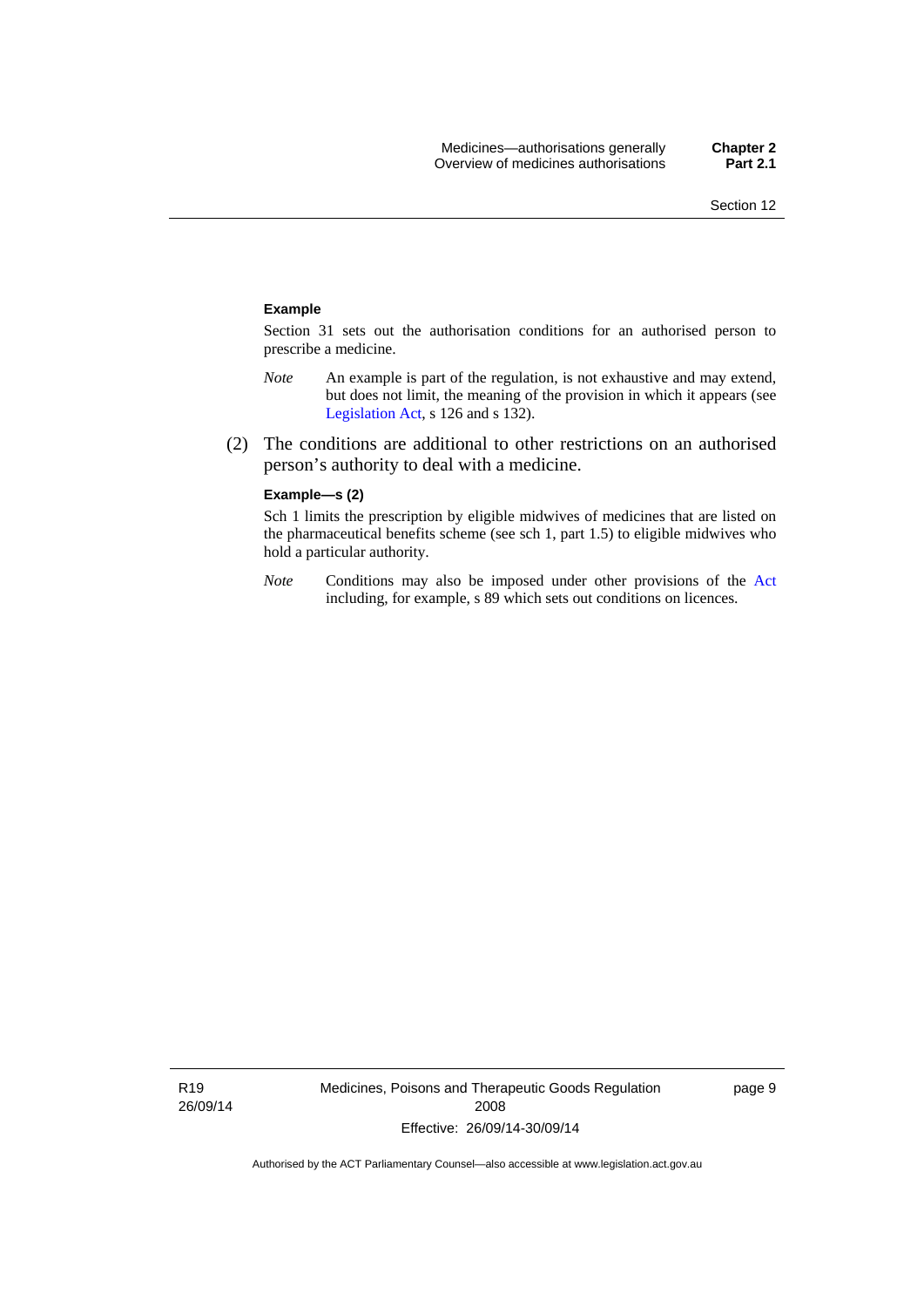Section 20

# <span id="page-33-0"></span>**Part 2.2 Relationship with registration laws**

### <span id="page-33-1"></span>**20 Medicines authorisations subject to Health Practitioner Regulation National Law (ACT) restrictions**

 (1) A health practitioner's authorisation under the Act to deal with a medicine is subject to any condition or other restriction to which the health practitioner is subject under the *[Health Practitioner](http://www.legislation.act.gov.au/a/db_39269/default.asp)  [Regulation National Law \(ACT\)](http://www.legislation.act.gov.au/a/db_39269/default.asp)*.

#### **Example**

Section 31 places conditions on the prescribing of medicines by a health practitioner authorised to prescribe the medicines. If a particular health practitioner's registration under the *[Health Practitioner Regulation National Law](http://www.legislation.act.gov.au/a/db_39269/default.asp)  [\(ACT\)](http://www.legislation.act.gov.au/a/db_39269/default.asp)* is subject to the condition or restriction that the person may not prescribe certain medicines, the health practitioner's authorisation under the *[Medicines,](http://www.legislation.act.gov.au/a/2008-26)  [Poisons and Therapeutic Goods Act 2008](http://www.legislation.act.gov.au/a/2008-26)* to prescribe medicines is also subject to that condition or restriction.

- *Note 1* A reference to an Act includes a reference to the statutory instruments made or in force under the Act, including any regulation (see [Legislation Act,](http://www.legislation.act.gov.au/a/2001-14) s 104).
- *Note 2* An example is part of the regulation, is not exhaustive and may extend, but does not limit, the meaning of the provision in which it appears (see [Legislation Act,](http://www.legislation.act.gov.au/a/2001-14) s 126 and s 132).
- (2) A health professional's authorisation under the Act to deal with a medicine is subject to any condition or other restriction to which the health professional is subject under the *[Health Professionals](http://www.legislation.act.gov.au/a/2004-38)  [Act 2004](http://www.legislation.act.gov.au/a/2004-38)*.

R19 26/09/14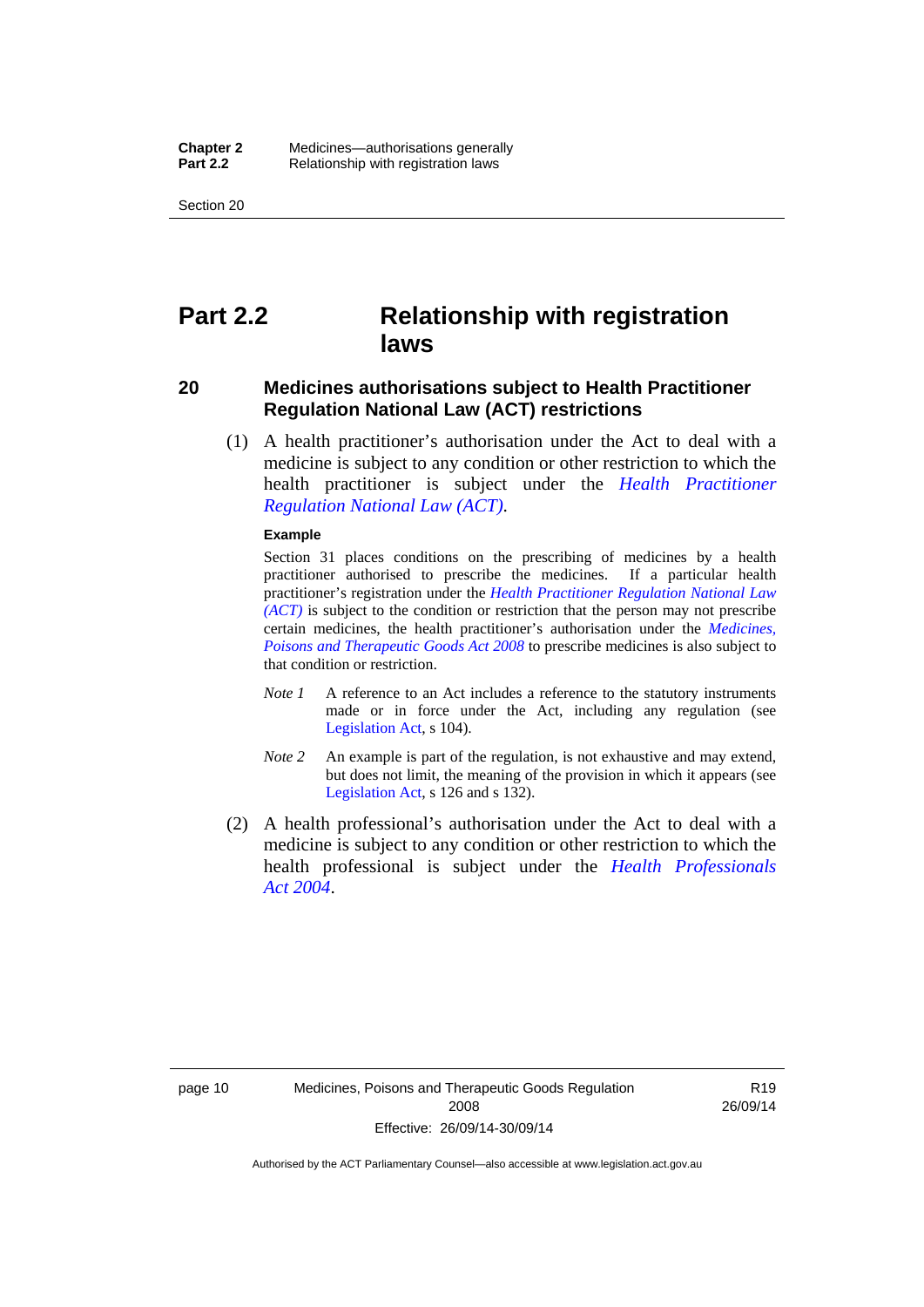### <span id="page-34-0"></span>**21 Medicines authorisations subject to Health Professionals Act restrictions**

A health professional's authorisation under the Act to deal with a medicine is subject to any condition or other restriction to which the health professional is subject under the *[Health Professionals](http://www.legislation.act.gov.au/a/2004-38)  [Act 2004](http://www.legislation.act.gov.au/a/2004-38)*.

R19 26/09/14 Medicines, Poisons and Therapeutic Goods Regulation 2008 Effective: 26/09/14-30/09/14

page 11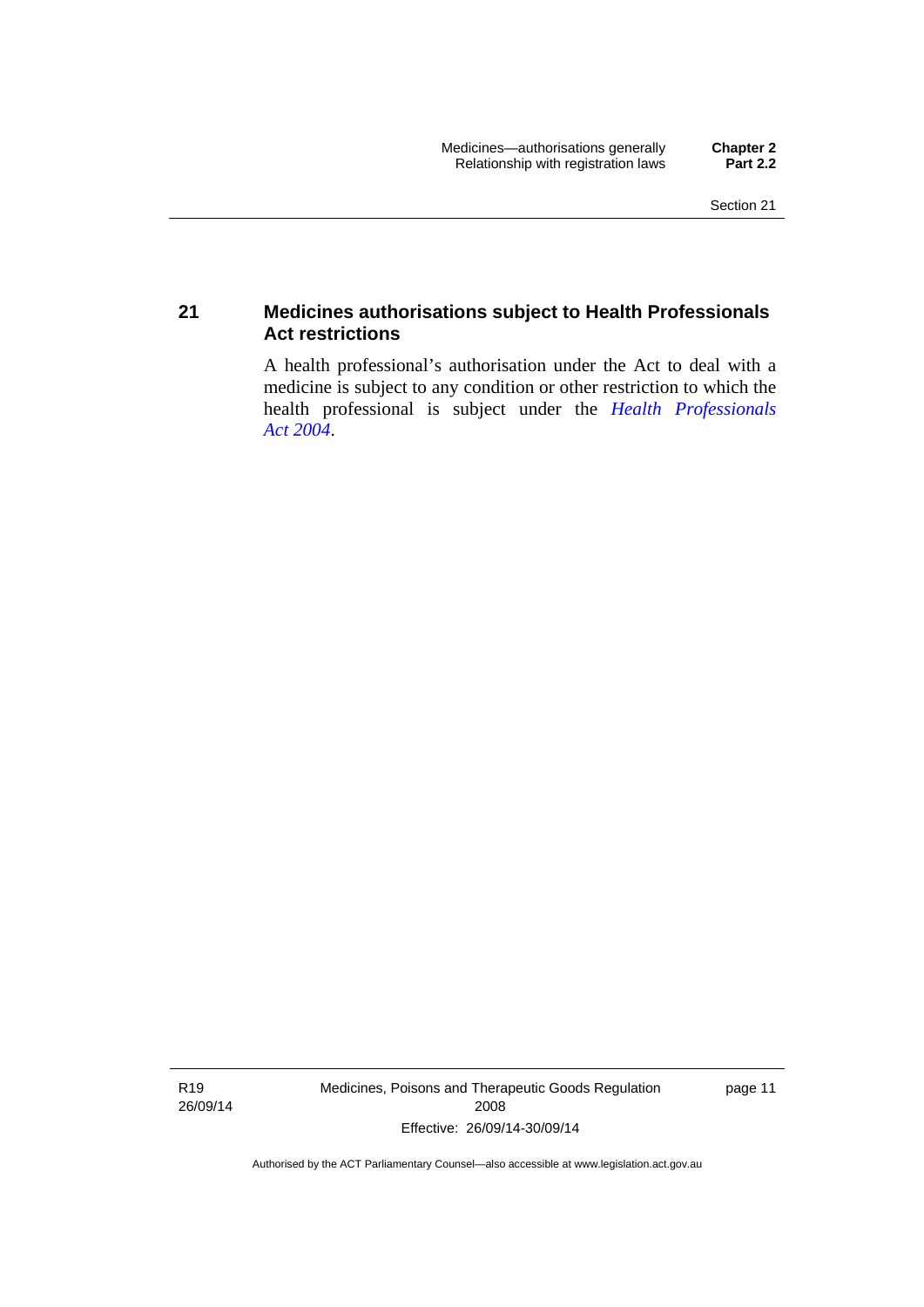# <span id="page-35-0"></span>**Chapter 3 Medicines—supply authorities**

# <span id="page-35-1"></span>**Part 3.1 Prescribing medicines**

## <span id="page-35-2"></span>**Division 3.1.1 Authorisation to prescribe medicines**

### <span id="page-35-3"></span>**30 Authorisation under sch 1 to prescribe medicines— Act, s 40 (1) (b), (2) (b) and (3) (b)**

- (1) A person mentioned in schedule 1, column 2 is authorised to prescribe a medicine if—
	- (a) prescribing the medicine is included in the schedule, column 3 in relation to the person; and
	- (b) the prescribing is consistent with any restriction for the prescribing mentioned in the schedule, column 3; and
	- (c) if the prescription is a self-prescription of the medicine—
		- (i) the person is not a trainee dentist, trainee nurse practitioner, intern doctor or person training to be an eligible midwife; or
		- (ii) the medicine is not a restricted medicine.
- (2) In this section:

### *restricted medicine* means—

- (a) an anabolic steroid; or
- (b) a designated appendix D medicine; or
- (c) a benzodiazepine; or
- (d) a controlled medicine.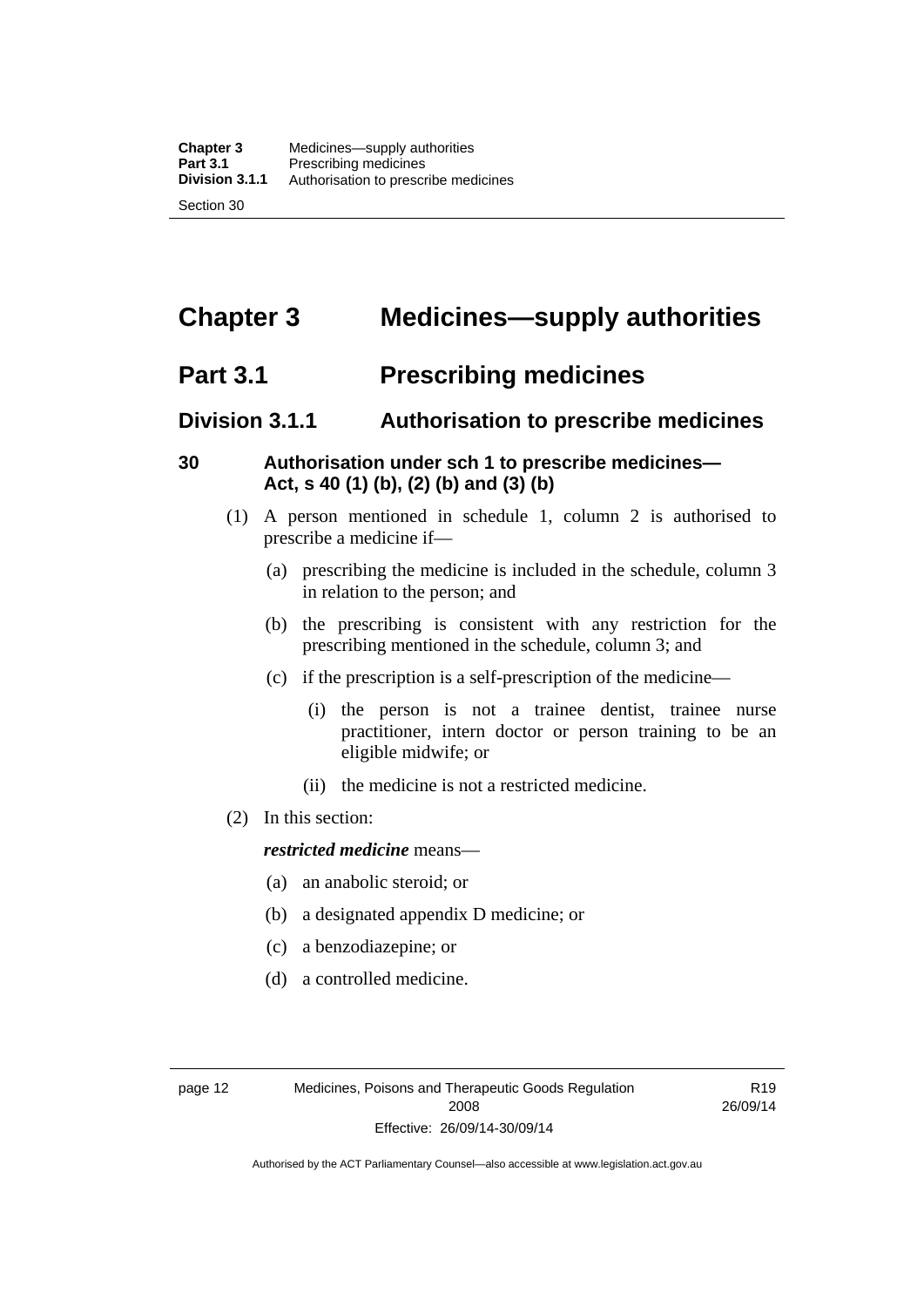### **31 Authorisation conditions for prescribing medicines—Act, s 44 (1) (b) and (2) (b)**

- (1) A prescriber's authorisation under section 30 to prescribe a medicine is subject to the following conditions:
	- (a) the medicine is prescribed in accordance with the [Act](http://www.legislation.act.gov.au/a/2008-26/default.asp), section 7 (Appropriate prescription and supply of medicines);
	- (b) if the prescription is a written prescription—
		- (i) the prescription complies with section 40 (General requirements for written prescriptions); and
		- (ii) the prescription (other than a national residential medication chart prescription) includes the particulars mentioned in section 41 on the front of the prescription; and
		- (iii) if the prescription is a national residential medication chart prescription in a national residential medication chart––the chart includes the particulars mentioned in section 41; and
		- (iv) if the prescription is faxed by a prescriber to a pharmacist—the prescriber sends the original prescription to the pharmacist not later than 24 hours after the prescriber faxes the prescription to the pharmacist;
			- *Note 1* For the endorsement of faxed prescriptions, see s 41 (1) (m).
			- *Note 2 Pharmacist* does not include an intern pharmacist (see dict).
	- (c) if the prescription is an oral prescription—
		- (i) the prescriber believes on reasonable grounds that giving an oral prescription for the medicine is reasonably necessary for the patient's treatment; and

R19 26/09/14 Medicines, Poisons and Therapeutic Goods Regulation 2008 Effective: 26/09/14-30/09/14 page 13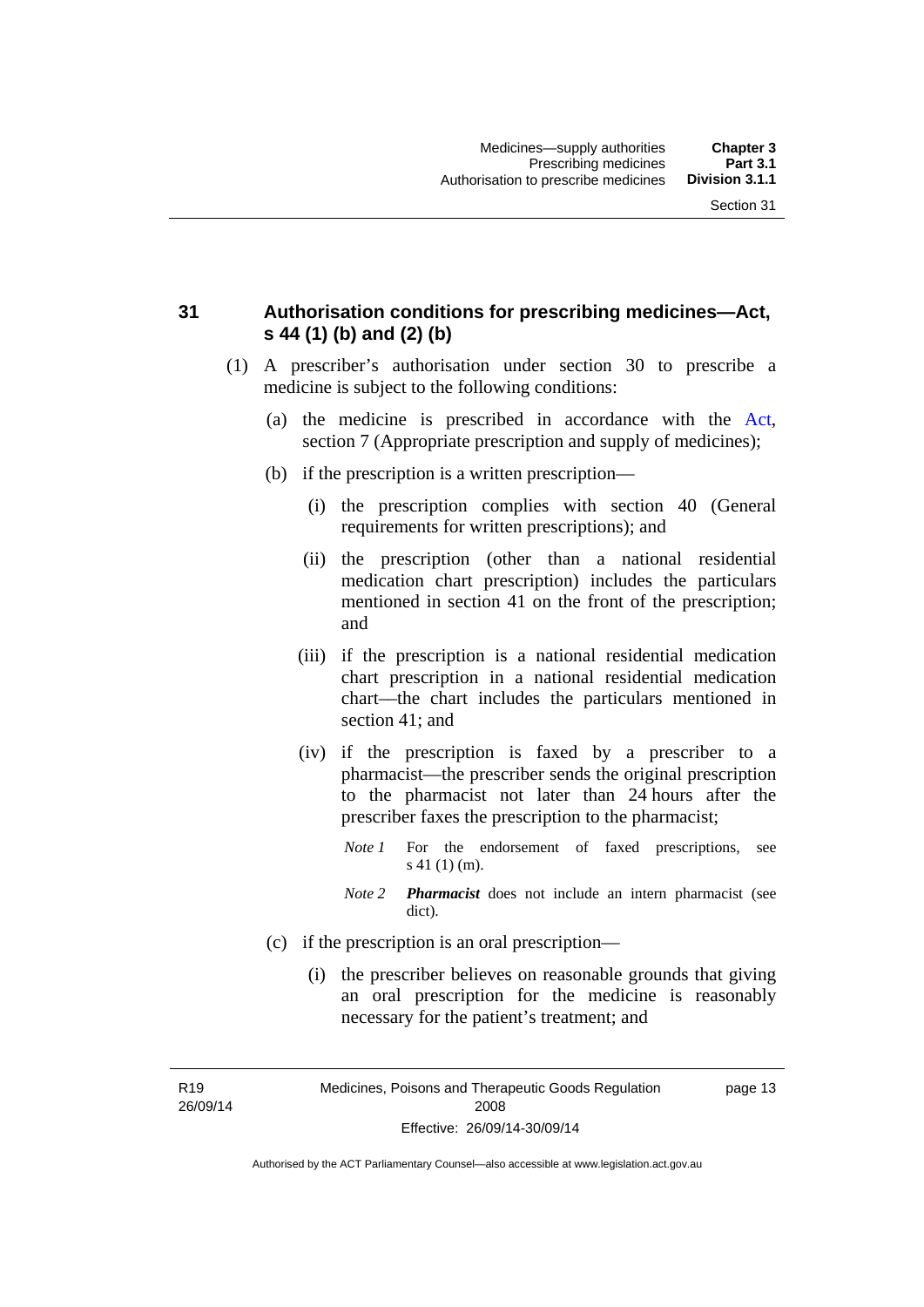| <b>Chapter 3</b> | Medicines—supply authorities         |
|------------------|--------------------------------------|
| <b>Part 3.1</b>  | Prescribing medicines                |
| Division 3.1.1   | Authorisation to prescribe medicines |
| Section 31       |                                      |

- (ii) if the prescription is for an unusual or dangerous dose of a medicine—the prescription includes a statement telling the person who is to dispense or administer the medicine that the prescription is for an unusual or dangerous dose; and
- (iii) the prescription includes the particulars mentioned in section 41; and
- (iv) the prescriber sends a written prescription for the medicine to the pharmacist not later than 24 hours after the prescriber gives the oral prescription to the pharmacist;

*Note* For the endorsement of written prescriptions confirming oral prescriptions, see s 41 (1) (n).

- (d) if the medicine is a controlled medicine for human use—
	- (i) the prescriber complies with the additional requirements under section 32 for prescribing a controlled medicine; and
	- (ii) if the controlled medicines approval is an oral approval the prescriber sends the chief health officer a written application for the approval in accordance with section 561 (Requirements for CHO controlled medicines approval applications) not later than 7 days after the day the oral approval is given;
- (e) if the medicine is a designated appendix D medicine prescribed for a purpose mentioned in schedule 3 (Designated appendix D medicines—standing approvals), part 3.2, column 3 in relation to the medicine—the prescriber complies with the additional requirements under section 33 in relation to the prescription.
- (2) In this section:

page 14 Medicines, Poisons and Therapeutic Goods Regulation 2008 Effective: 26/09/14-30/09/14

R19 26/09/14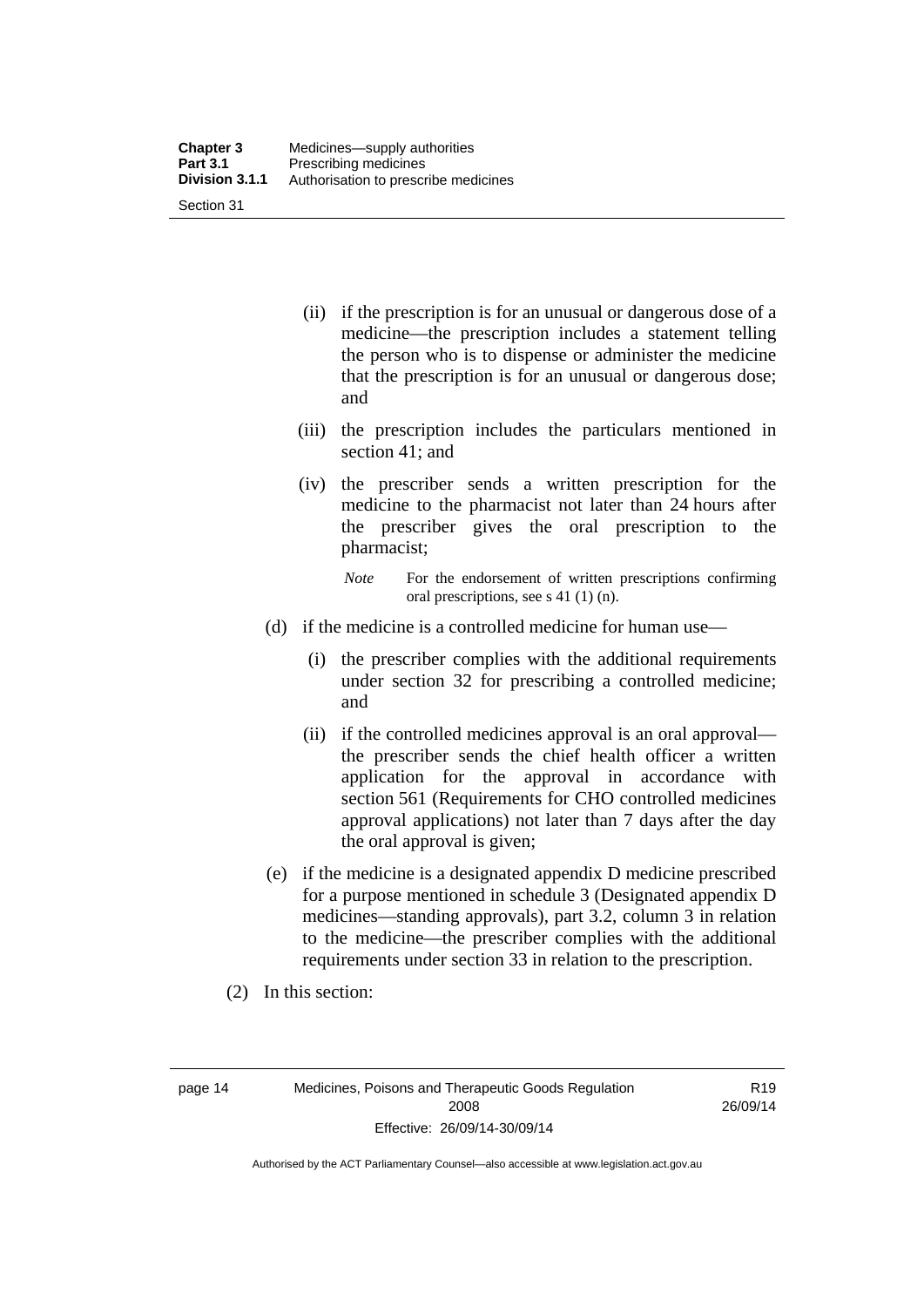*national residential medication chart* means a residential medication chart within the meaning of the *[National](http://www.comlaw.gov.au/Series/F1996B02844)  [Health \(Pharmaceutical Benefits\) Regulations 1960](http://www.comlaw.gov.au/Series/F1996B02844)* (Cwlth), section 19AA (6) (Item in residential medication chart is prescription), as in force from time to time.

*Note* The *[National Health \(Pharmaceutical Benefits\) Regulations 1960](http://www.comlaw.gov.au/Series/F1996B02844)* (Cwlth) does not need to be notified under the [Legislation Act](http://www.legislation.act.gov.au/a/2001-14) because s 47 (6) does not apply (see s 863).

### **32 Additional requirements for prescribing controlled medicines for human use**

The following are the additional requirements for prescribing a controlled medicine for human use:

 (a) the prescriber has a controlled medicines approval to prescribe the medicine;

*Note* For controlled medicines approvals, see pt 13.1.

 (b) if the approval is for a particular form of the medicine—the prescription is for the form of the medicine approved or a bioequivalent form;

*Note Bioequivalent*—see the dictionary.

- (c) if the approval is for a particular strength of the medicine—the prescription is for the strength approved or a weaker strength;
- (d) if the approval is for a particular quantity of the medicine—the prescription is for not more than the quantity approved;
- (e) the prescriber complies with each condition (if any) of the approval;
- (f) if the controlled medicine is dronabinol for human use—
	- (i) the prescriber also has an authorisation under the *[Therapeutic Goods Act 1989](http://www.comlaw.gov.au/Series/C2004A03952)* (Cwlth), section 19 to supply the medicine; and

R19 26/09/14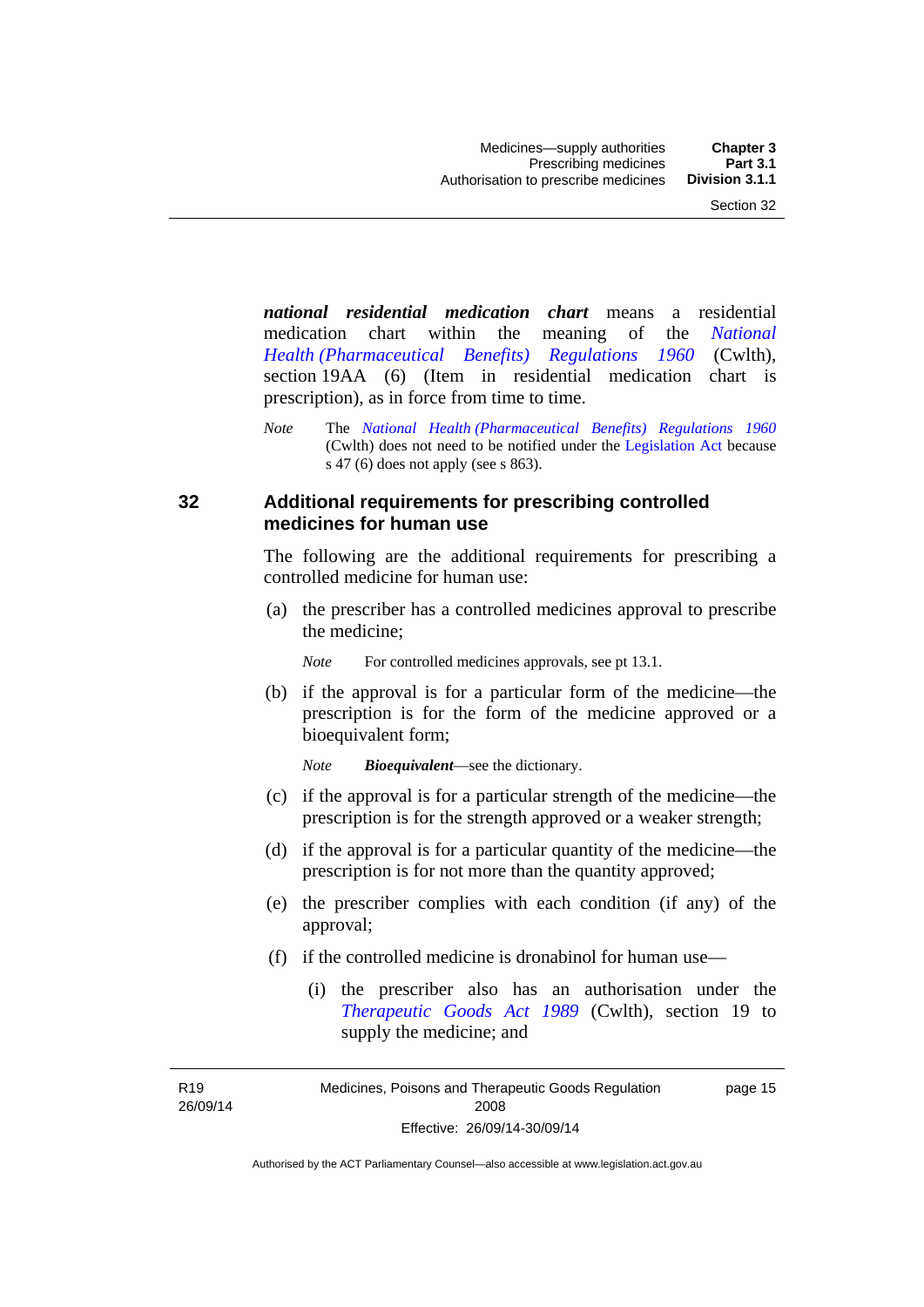**Chapter 3** Medicines—supply authorities<br>**Part 3.1** Prescribing medicines **Part 3.1** Prescribing medicines<br>**Division 3.1.2** Prescriptions **Division 3.1.2** Prescriptions Section 33

> (ii) the prescriber complies with each condition (if any) of the authorisation.

#### **Example—par (b)**

If a slow release form of a medicine is approved, the prescriber is not authorised to prescribe an immediate release form of the medicine.

#### **Example—par (c) and par (d)**

If a doctor is given an approval to prescribe 25 morphine 20mg capsules, the doctor may prescribe 5 20mg capsules and 10 15mg capsules. Later, if the approval is still in force, the doctor may prescribe not more than 10 morphine capsules of any strength up to and including 20mg.

*Note* An example is part of the regulation, is not exhaustive and may extend, but does not limit, the meaning of the provision in which it appears (see [Legislation Act,](http://www.legislation.act.gov.au/a/2001-14) s 126 and s 132).

### **33 Additional requirements for designated appendix D medicines prescriptions for human use**

The following are the additional requirements for prescribing a designated appendix D medicine for a purpose mentioned in schedule 3 (Designated appendix D medicines—standing approvals), part 3.2, column 3 in relation to the medicine:

- (a) the prescriber has an appendix D medicines approval to prescribe the medicine;
- (b) the prescriber complies with each condition (if any) of the approval (including any condition in schedule 3, part 3.2, column 4 in relation to the medicine).

## **Division 3.1.2 Prescriptions**

*Note* A prescription may provide for a medicine to be dispensed or administered (see [Act](http://www.legislation.act.gov.au/a/2008-26/default.asp), dict, def *prescription*).

### **40 General requirements for written prescriptions**

A written prescription for a medicine must—

page 16 Medicines, Poisons and Therapeutic Goods Regulation 2008 Effective: 26/09/14-30/09/14

R19 26/09/14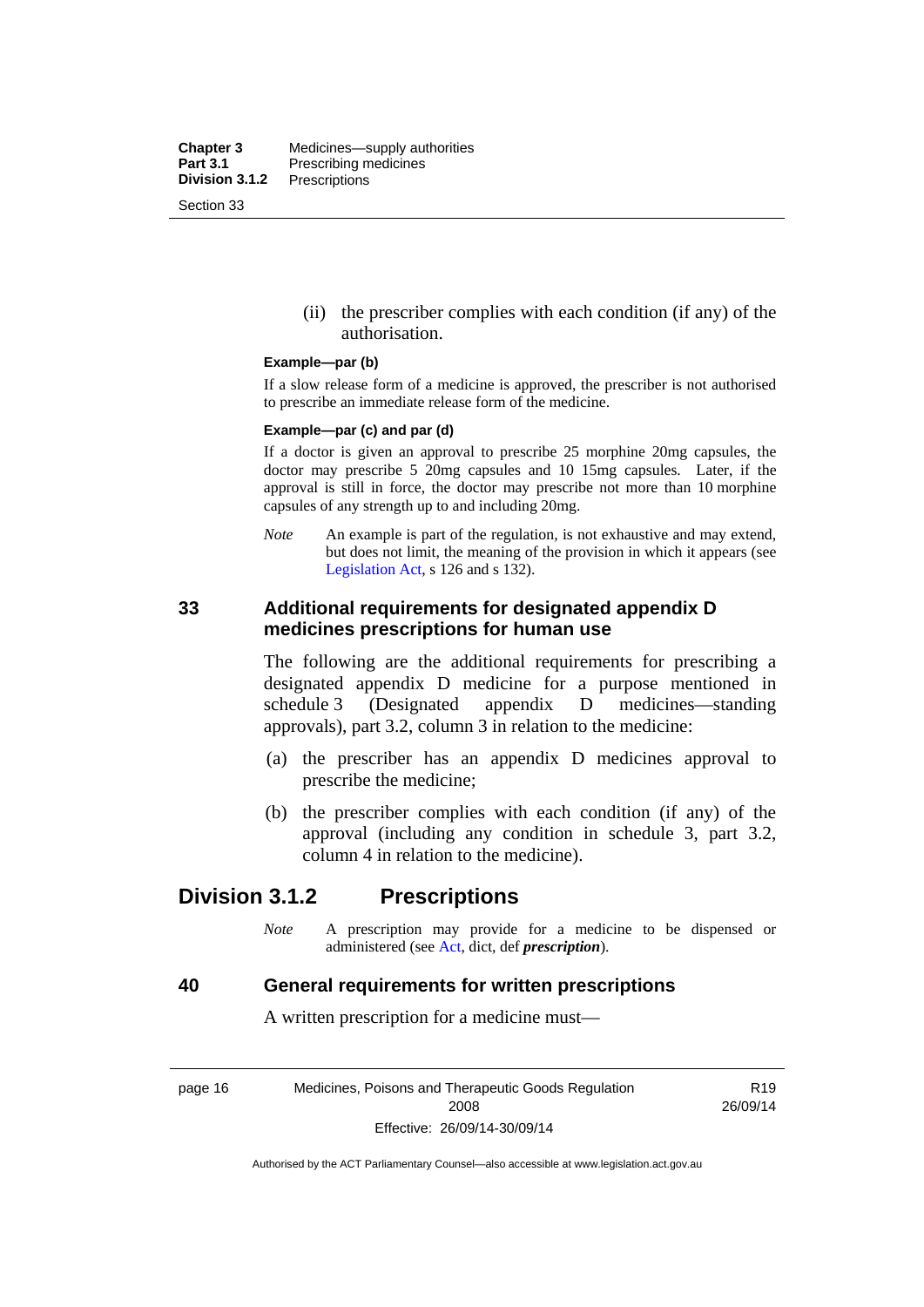- (a) be signed by the prescriber; and
	- *Note* The prescription must be signed with the prescriber's usual signature (see [Act](http://www.legislation.act.gov.au/a/2008-26/default.asp), dict, def *signs*).
- (b) if the prescriber amends the prescription—be initialled and dated beside the amendment by the prescriber; and
- (c) be written in terms and symbols used in ordinary professional practice; and
- (d) if the prescription is for an unusual or dangerous dose include the prescriber's initials beside an underlined reference to the dose.
- *Note Written* includes in electronic form (see [Act,](http://www.legislation.act.gov.au/a/2008-26/default.asp) dict).

### **41 Particulars for prescriptions**

- (1) A prescription must include the following particulars:
	- (a) the prescriber's name, professional qualifications and business address and telephone number;
	- (b) the date the prescription is given;
	- (c) the medicine, and the form, strength and quantity of the medicine, to be dispensed or administered under the prescription;
	- (d) the name and address of the person for whom the medicine is prescribed;
	- (e) directions about the use of the medicine, including the dose and regimen of the medicine, that are adequate to allow the medicine to be taken or administered safely;
	- (f) the number of times the medicine may be dispensed or administered under the prescription;
	- (g) if the prescription is for a controlled medicine for human use—

R19 26/09/14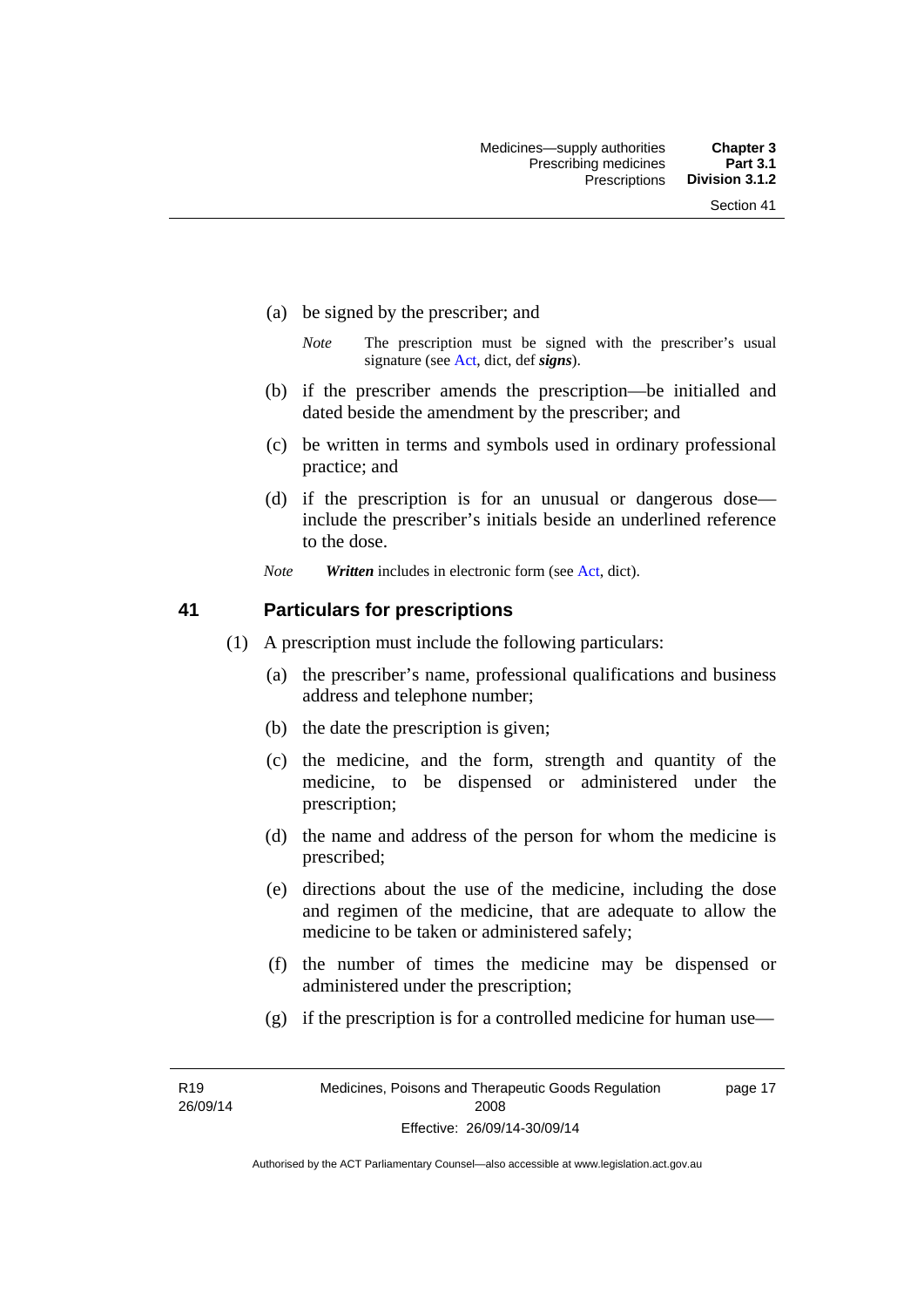- (i) the relevant approval particulars; and
- (ii) if the medicine is dronabinol—the relevant TGA authorisation particulars; and
- (iii) if the prescription is a repeat prescription—the period that must elapse between each dispensing or administration of the medicine;
- (h) if the prescription is for a designated appendix D medicine for a purpose mentioned in schedule 3 (Designated appendix D medicines—standing approvals), part 3.2, column 3 in relation to the medicine—the relevant approval particulars;
- (i) if the prescriber is a dentist—the words 'for dental treatment only';
- (j) if the prescriber is an eligible midwife—the words 'for midwifery use only';
- (k) if the prescriber is an optometrist—the words 'for optometry use only';
- (l) if the prescriber is a veterinary surgeon—
	- (i) the words 'for animal treatment only'; and
	- (ii) the species of the animal for which the medicine is to be dispensed; and
	- (iii) if possible, a way of identifying the animal;
- (m) if the prescription is an original of a prescription that was faxed by a prescriber to a pharmacist—the prescription is endorsed with words to the effect that the prescription was faxed to a named pharmacy on a stated date;
- (n) if the prescription is a written prescription under section 31 (1) (c) (iv) (which is about oral prescriptions)—the prescription is endorsed with words to the effect that the

Authorised by the ACT Parliamentary Counsel—also accessible at www.legislation.act.gov.au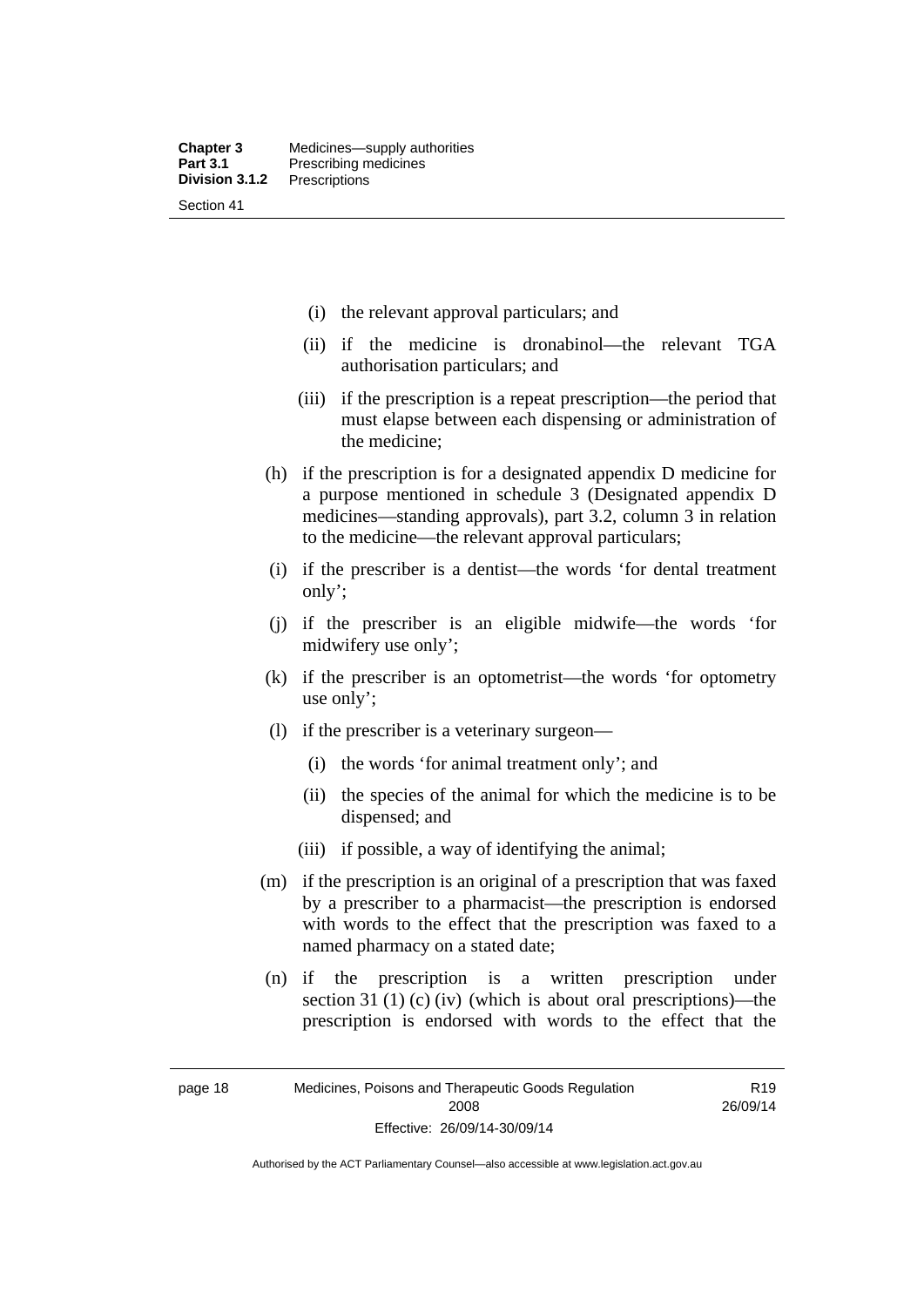prescription is a confirmation copy of an oral prescription issued to a named pharmacist on a stated date.

- (2) However, if the prescription is written for an in-patient at a hospital in the patient's medical records, the prescription need not include any of the following:
	- (a) the prescriber's professional qualifications and business address and telephone number;
	- (b) if the medicine prescribed is a controlled medicine or designated appendix D medicine—the relevant approval particulars.
	- *Note 1 Hospital* means a public hospital, private hospital or day hospital and includes a body prescribed by regulation as a hospital (see [Act,](http://www.legislation.act.gov.au/a/2008-26/default.asp) dict).

*Note 2* A *hospice* is a hospital (see *The Macquarie Dictionary*, 4th ed).

- (3) Also, if the prescription is a national residential medication chart prescription, the prescription need not include either of the following:
	- (a) the prescriber's professional qualifications;
	- (b) the quantity of the medicine to be dispensed or administered under the prescription.
- (4) In this section:

### *relevant approval particulars* means—

- (a) for a controlled medicine—
	- (i) for an approval under section 556 (Standing approval to prescribe controlled medicines for short-term treatment)—the words 'standing short-term approval'; or
	- (ii) for an approval under section 557 (Standing interim approval to prescribe buprenorphine and methadone for patients of certain institutions)—the words 'standing opioid dependency treatment approval'; or

R19 26/09/14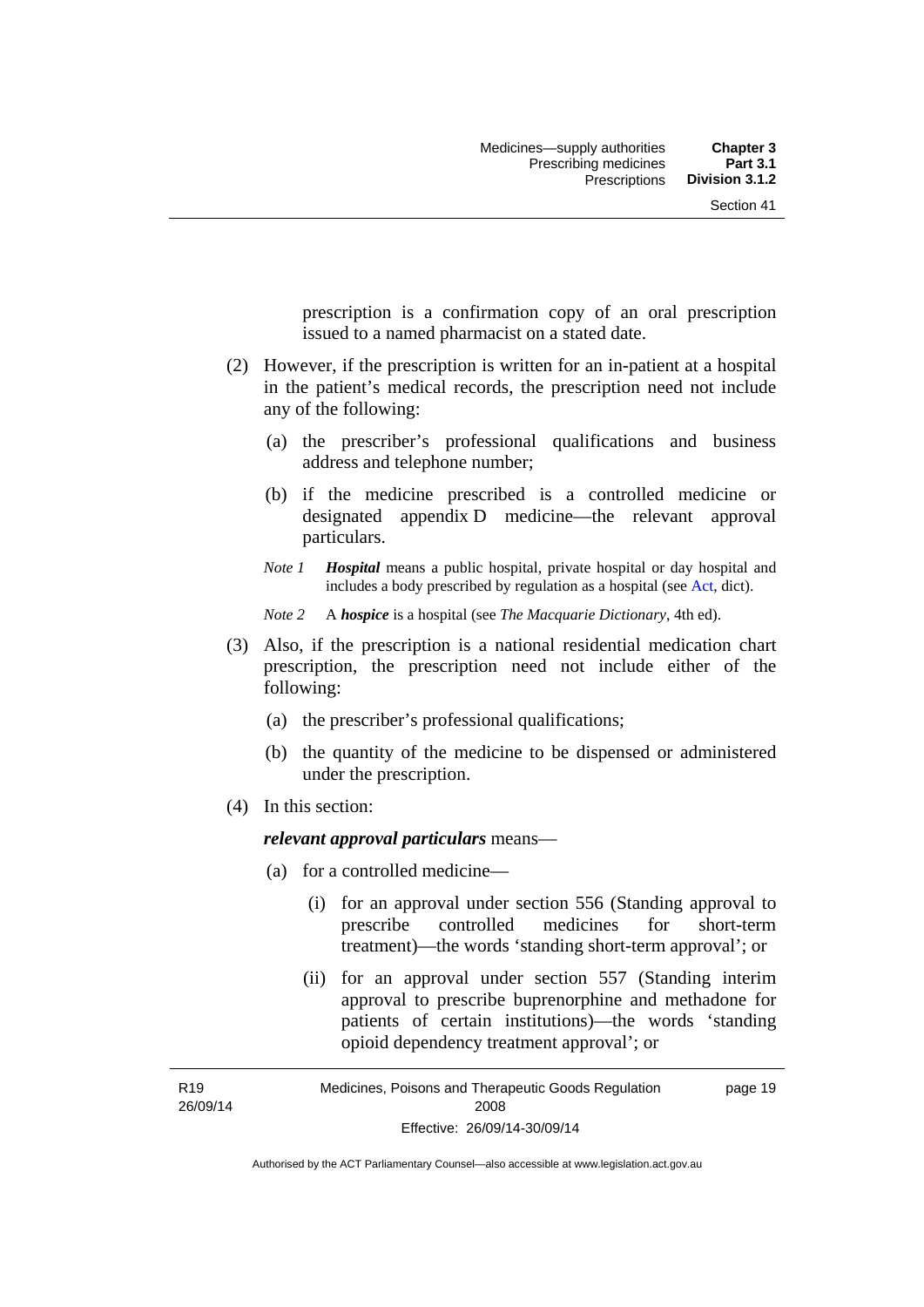- (iii) for an approval under division 13.1.3 (Chief health officer controlled medicines approvals)—the words 'CHO approval number' followed by the identifying number for the approval; or
- (b) for a designated appendix D medicine—
	- (i) for an approval under section 591 (Standing approval to prescribe designated appendix D medicines)—the words 'standing approval' and the specialist area, or the area, in which the prescriber practises; or
	- (ii) for an approval under section 593 (CHO decisions on applications to prescribe designated appendix D medicines)—the words 'CHO approval number' followed by the identifying number for the approval.

*relevant TGA authorisation particulars* means the words 'TGA authorisation' followed by—

- (a) the identifying number for the authorisation; or
- (b) if no identifying number is given for the authorisation—the date of the approval.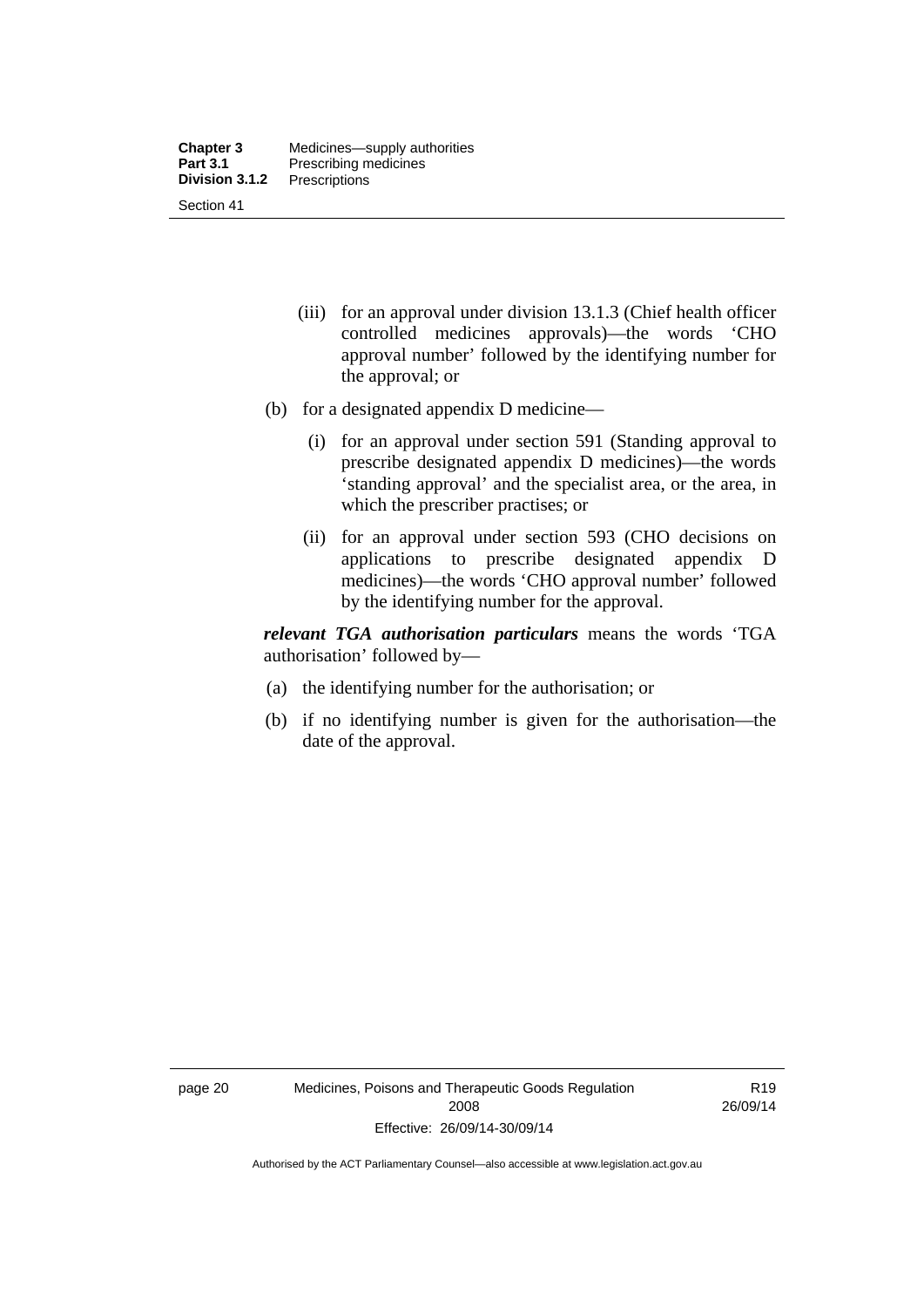# **Part 3.2 Requisitioning medicines**

## **Division 3.2.1 Authorisation to issue requisitions**

### **50 Authorisation under sch 1 to issue requisitions for medicines—Act, s 41 (b)**

A person mentioned in schedule 1, column 2 is authorised to issue a requisition for a medicine if—

- (a) issuing the requisition is included in the schedule, column 3 in relation to the person; and
- (b) the issue of the requisition is consistent with any restriction for the issue of the requisition mentioned in the schedule, column 3.

### **51 Authorisation conditions for issuing requisitions for medicines—Act, s 44 (1) (b) and (2) (b)**

A person's authorisation under section 50 to issue a requisition for a medicine is subject to the following conditions:

- (a) if the requisition is a written requisition—the requisition complies with section 55 (General requirements for written requisitions) and section 56 (Particulars for requisitions);
- (b) if the requisition is an oral requisition—
	- (i) the person believes on reasonable grounds that issuing the requisition is reasonably necessary for the treatment of a person; and
	- (ii) the quantity of the medicine requisitioned is not more than the amount reasonably necessary for the person's treatment; and
	- (iii) the requisition complies with section 56.

R19 26/09/14 page 21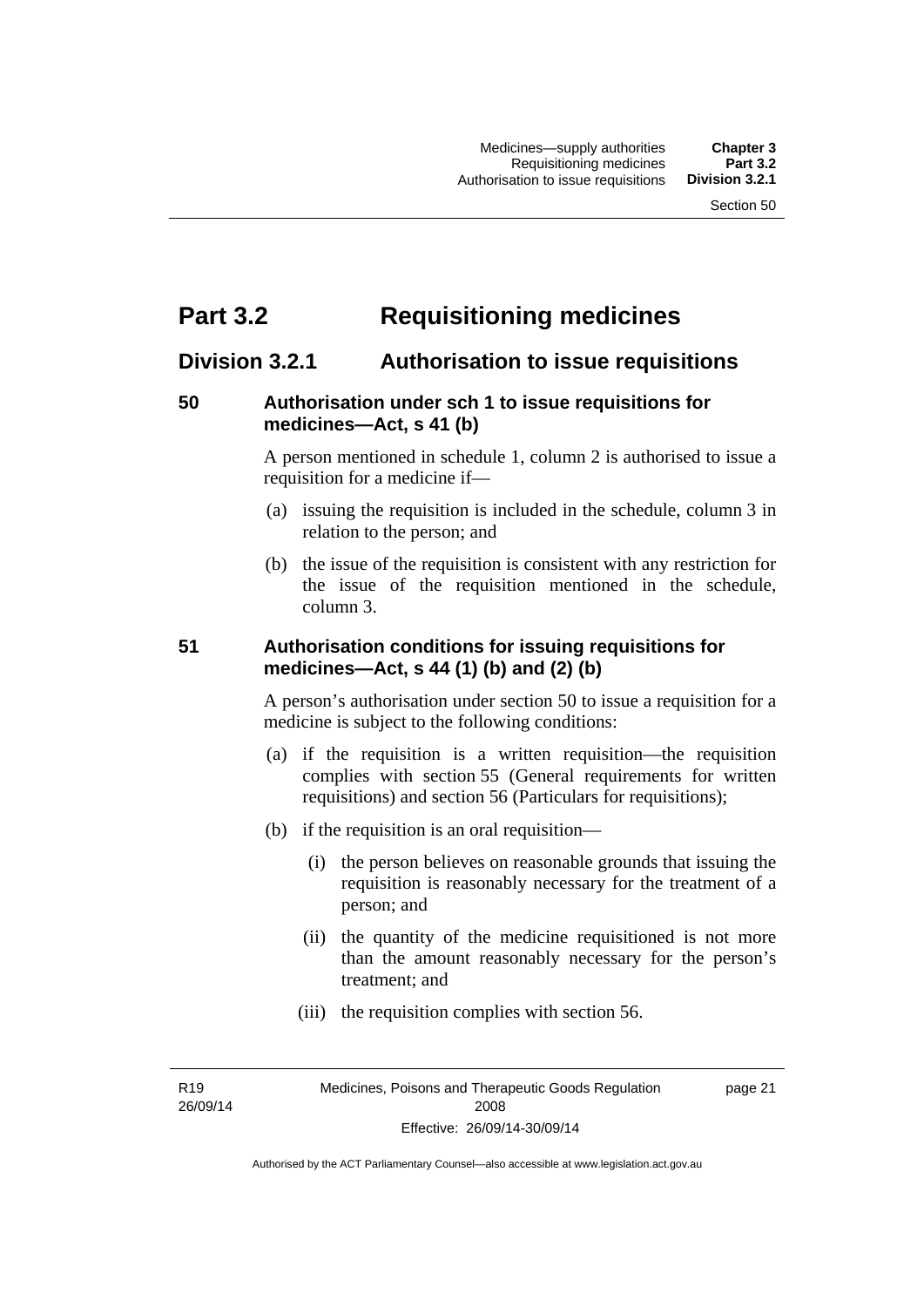**Chapter 3** Medicines—supply authorities<br>**Part 3.2** Requisitioning medicines **Requisitioning medicines**<br>Requisitions **Division 3.2.2** Section 55

## **Division 3.2.2 Requisitions**

### **55 General requirements for written requisitions**

A written requisition for a medicine must be—

(a) signed by the person (the *issuer*) issuing the requisition; and

 (b) if the issuer amends the requisition—initialled and dated by the issuer beside the amendment.

*Note Written* includes in electronic form (see [Act,](http://www.legislation.act.gov.au/a/2008-26/default.asp) dict).

### **56 Particulars for requisitions**

A requisition must include the following particulars:

- (a) the name of the person issuing the requisition;
- (b) the capacity in which the person is issuing the requisition;
- (c) the date the requisition is issued;
- (d) the medicine, and the form, strength and quantity of the medicine, to be supplied on the requisition;
- (e) the pharmacy or ward to which the medicine is to be supplied.

*Note Ward*—see the [Act](http://www.legislation.act.gov.au/a/2008-26/default.asp), dictionary.

page 22 Medicines, Poisons and Therapeutic Goods Regulation 2008 Effective: 26/09/14-30/09/14

R19 26/09/14

*Note* The requisition must be signed with the issuer's usual signature (see [Act](http://www.legislation.act.gov.au/a/2008-26/default.asp), dict, def *signs*).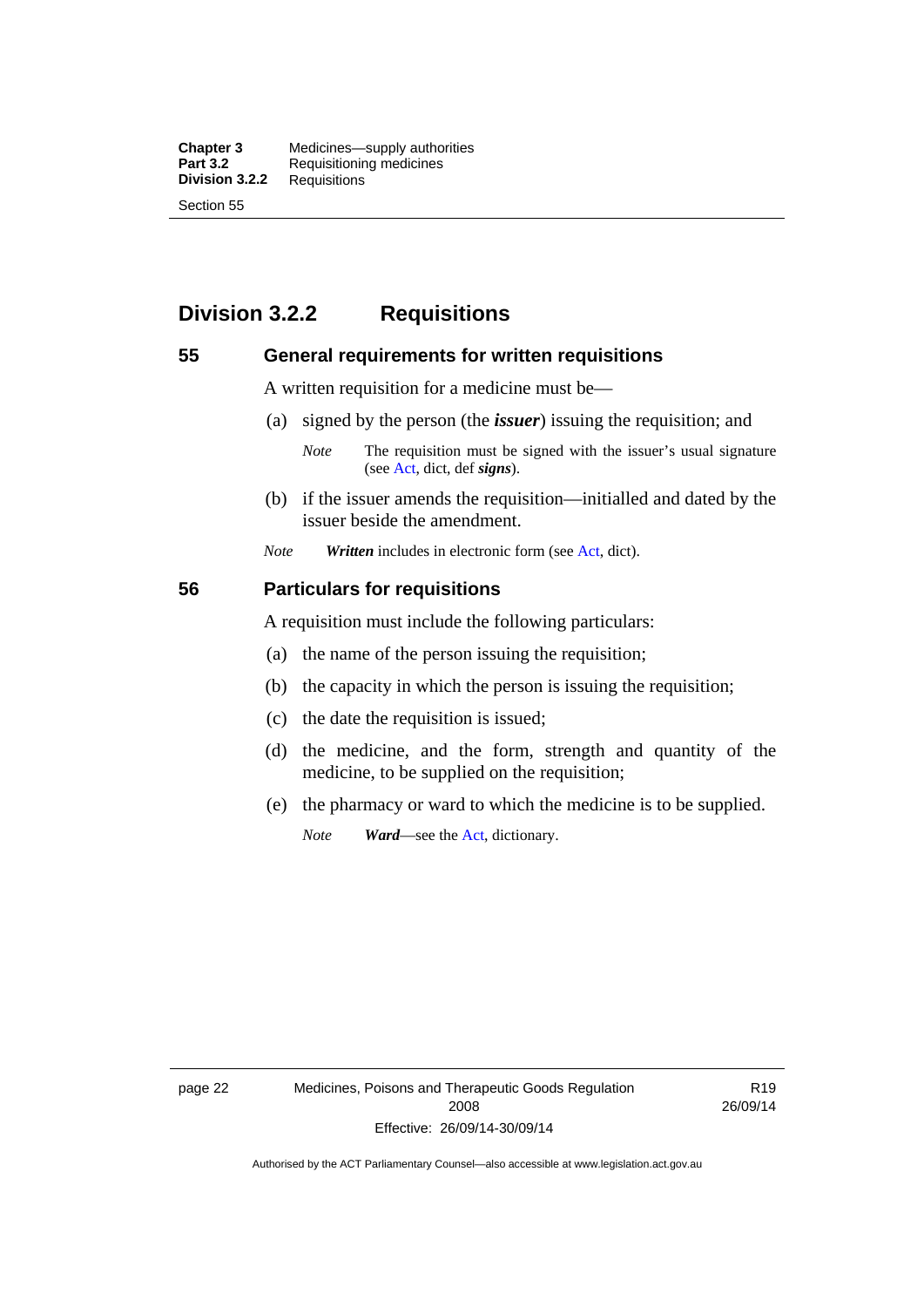# **Part 3.3 Medicines purchase orders**

## **Division 3.3.1 Authorisation to issue purchase orders**

### **60 Authorisation under sch 1 to issue purchase orders for medicines—Act, s 38 (1) (b) and (2) (a)**

A person mentioned in schedule 1, column 2 is authorised to issue a purchase order for a medicine if—

- (a) issuing the purchase order is included in the schedule, column 3 in relation to the person; and
- (b) the issue of the purchase order is consistent with any restriction for the issue of the purchase order mentioned in the schedule, column 3.

### **61 Authorisation conditions for issuing purchase orders for medicines—Act, s 44 (1) (b) and (2) (b)**

A person's authorisation under section 60 to issue a purchase order for a medicine is subject to the following conditions:

- (a) the purchase order complies with section 62 (General requirements for medicines purchase orders[—Act](http://www.legislation.act.gov.au/a/2008-26/default.asp), s 38 (2) (c));
	- *Note* A purchase order must be in writing (see [Act,](http://www.legislation.act.gov.au/a/2008-26/default.asp) dict, def *purchase order*).

R19 26/09/14 page 23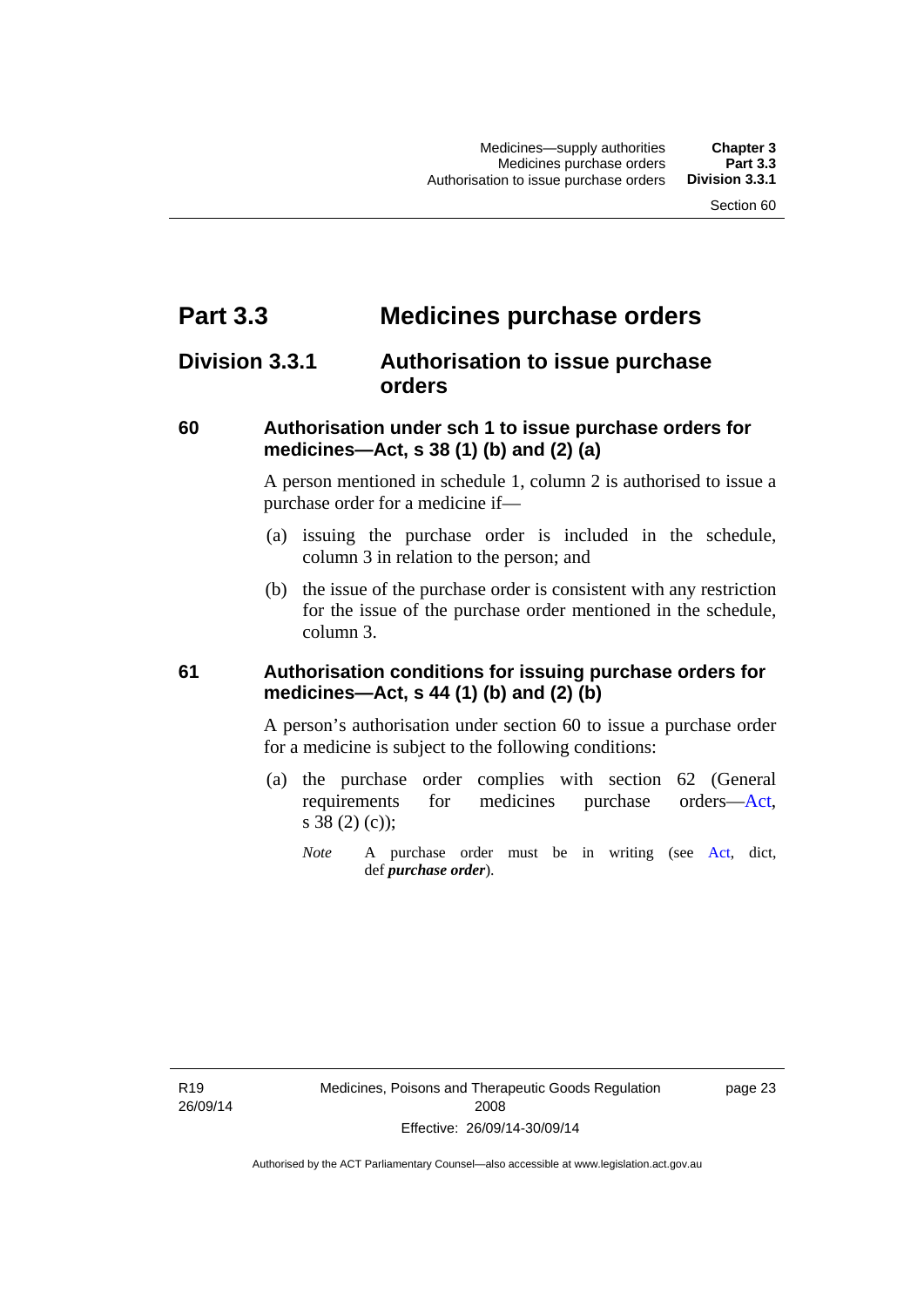| <b>Chapter 3</b>             | Medicines—supply authorities |
|------------------------------|------------------------------|
| <b>Part 3.3</b>              | Medicines purchase orders    |
| Division 3.3.2<br>Section 62 | Purchase orders              |

 (b) the person must, not later than 24 hours after the person receives the medicine, send the supplier a document signed by the person acknowledging receipt of the medicine.

#### **Example—document**

a copy of the supplier's delivery docket signed by the buyer

*Note* An example is part of the regulation, is not exhaustive and may extend, but does not limit, the meaning of the provision in which it appears (see [Legislation Act,](http://www.legislation.act.gov.au/a/2001-14) s 126 and s 132).

## **Division 3.3.2 Purchase orders**

### **62 General requirements for medicines purchase orders— Act, s 38 (2) (c)**

- (1) A purchase order for a medicine must be—
	- (a) signed by the person (the *issuer*) issuing the order; and
		- *Note* The purchase order must be signed with the issuer's usual signature (see [Act](http://www.legislation.act.gov.au/a/2008-26/default.asp), dict, def *signs*).
	- (b) if the issuer amends the order—initialled and dated by the issuer beside the amendment.
- (2) A purchase order for a medicine must include the following:
	- (a) the issuer's name and business address and telephone number;
	- (b) the issuer's authority to issue the order;
	- (c) the medicine, and the form, strength and quantity of the medicine, to be supplied on the order.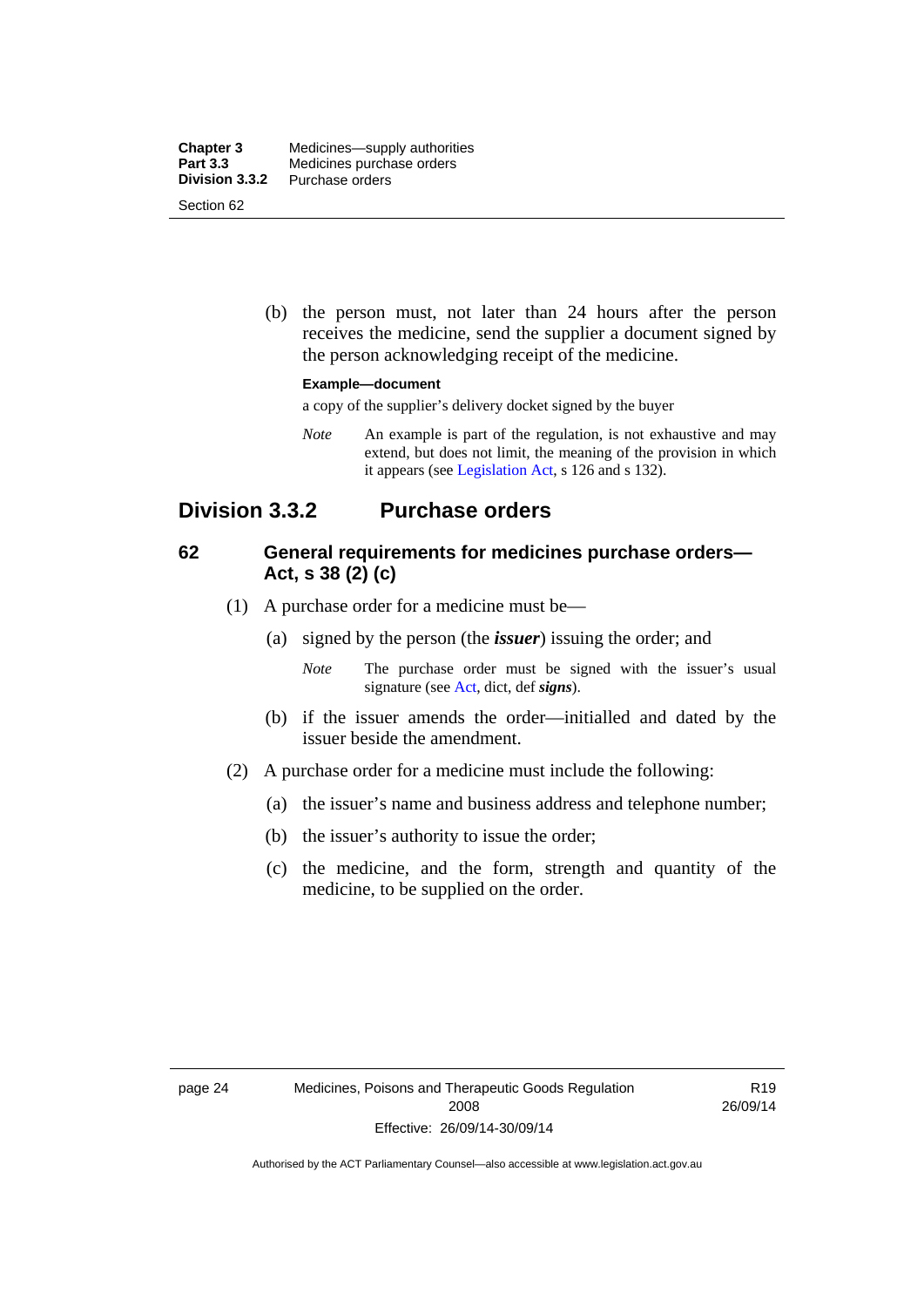# **Part 3.4 Standing orders for medicines**

## **Division 3.4.1 CHO standing orders**

### **70 Authorisation of CHO to issue standing orders for supply of medicines in public health emergencies—Act, s 42 (b)**

 (1) The chief health officer is authorised to issue a standing order for the supply of a medicine in an emergency relating to public health.

*Note 1 Supply* does not include administer (see [Act,](http://www.legislation.act.gov.au/a/2008-26/default.asp) s 24).

*Note 2* A standing order must be in writing (see [Act](http://www.legislation.act.gov.au/a/2008-26/default.asp), dict, def *standing order*).

 (2) To remove any doubt, a standing order may be issued under subsection (1) even if no emergency declaration under the *[Public](http://www.legislation.act.gov.au/a/1997-69)  [Health Act 1997](http://www.legislation.act.gov.au/a/1997-69)* is in force.

### **71 Authorisation of CHO to issue standing orders for administration of medicines for public health matters— Act, s 42 (b)**

The chief health officer is authorised to issue a standing order for the administration of a medicine in relation to a public health matter.

*Note* A standing order must be in writing (see [Act](http://www.legislation.act.gov.au/a/2008-26/default.asp), dict, def *standing order*).

### **72 Particulars for CHO standing orders for administration of medicines for public health matters**

A standing order under section 71 must include the following particulars:

- (a) a description of the public health matter to which the order relates;
- (b) the date of effect of the order and the date (not longer than 2 years after the date of effect) when the order ends;

R19 26/09/14 page 25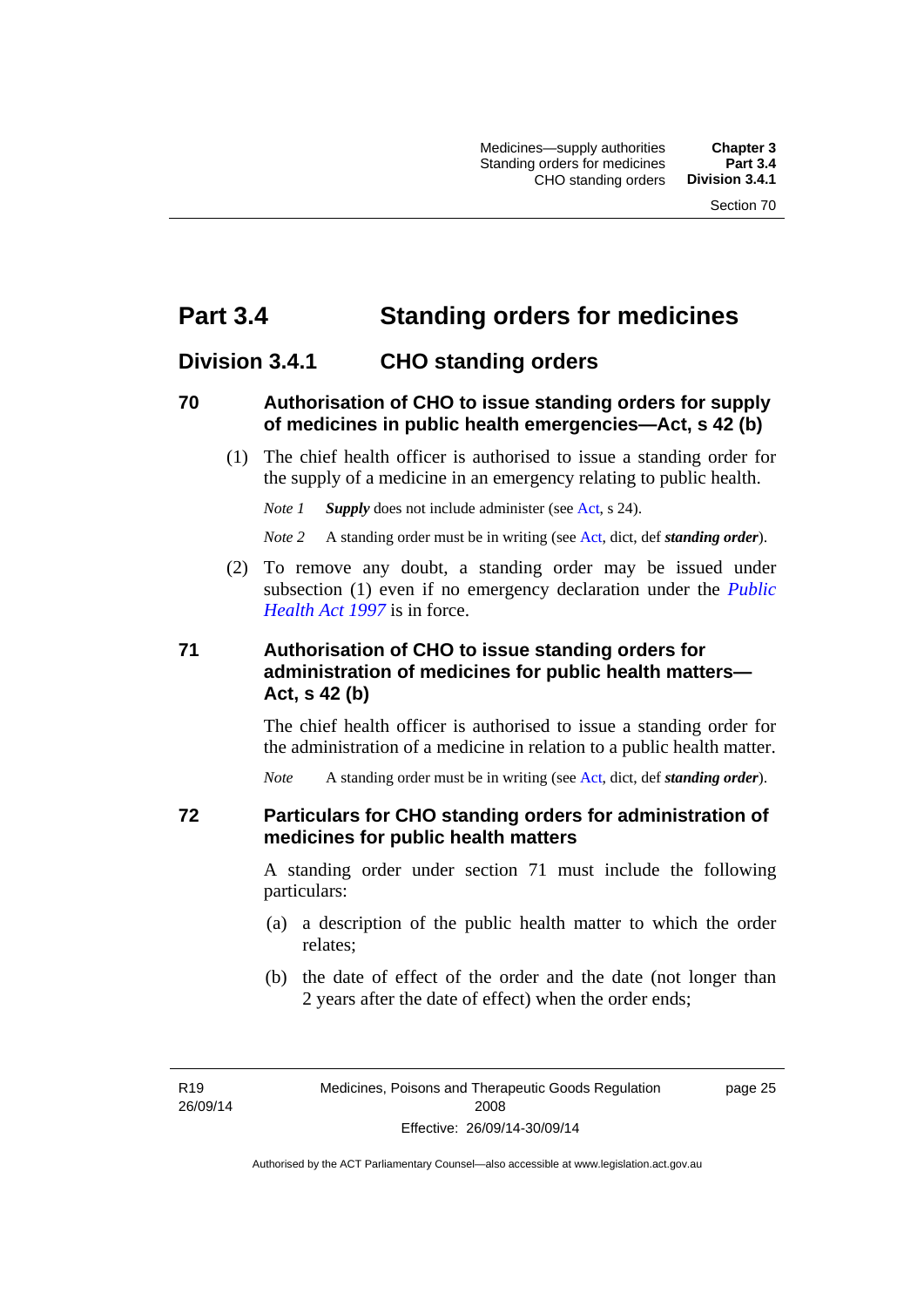- (c) the clinical circumstances in which the medicine may be administered;
- (d) a description of the people to whom the medicine may be administered;
- (e) the medicine's approved name and, if applicable, brand name;

- (f) if applicable, the form and strength of the medicine;
- (g) the dose and route of administration;
- (h) if applicable, the frequency of administration.

#### **Example—par (e) and par (f)**

Adrenaline (EpiPen) 300 micrograms in 0.3mL pre-filled syringe

*Note* An example is part of the regulation, is not exhaustive and may extend, but does not limit, the meaning of the provision in which it appears (see [Legislation Act,](http://www.legislation.act.gov.au/a/2001-14) s 126 and s 132).

### **Division 3.4.2 Standing orders for institutions**

*Note Institution* includes a correctional centre and a CYP detention place (see s 652).

### **75 Authorisation of doctors to issue standing orders for administration of medicines at institutions—Act, s 42 (b)**

- (1) A doctor is authorised to issue a standing order for the administration of a medicine to patients at an institution if—
	- (a) a medicines and therapeutics committee for the institution has approved the order; and
	- (b) the order is signed by the chair of the committee.
	- *Note Doctor* does not include an intern doctor (see dict).

page 26 Medicines, Poisons and Therapeutic Goods Regulation 2008 Effective: 26/09/14-30/09/14

R19 26/09/14

*Note Approved name*—see the [medicines and poisons standard,](http://www.comlaw.gov.au/Series/F2012L01200) par 1 (1).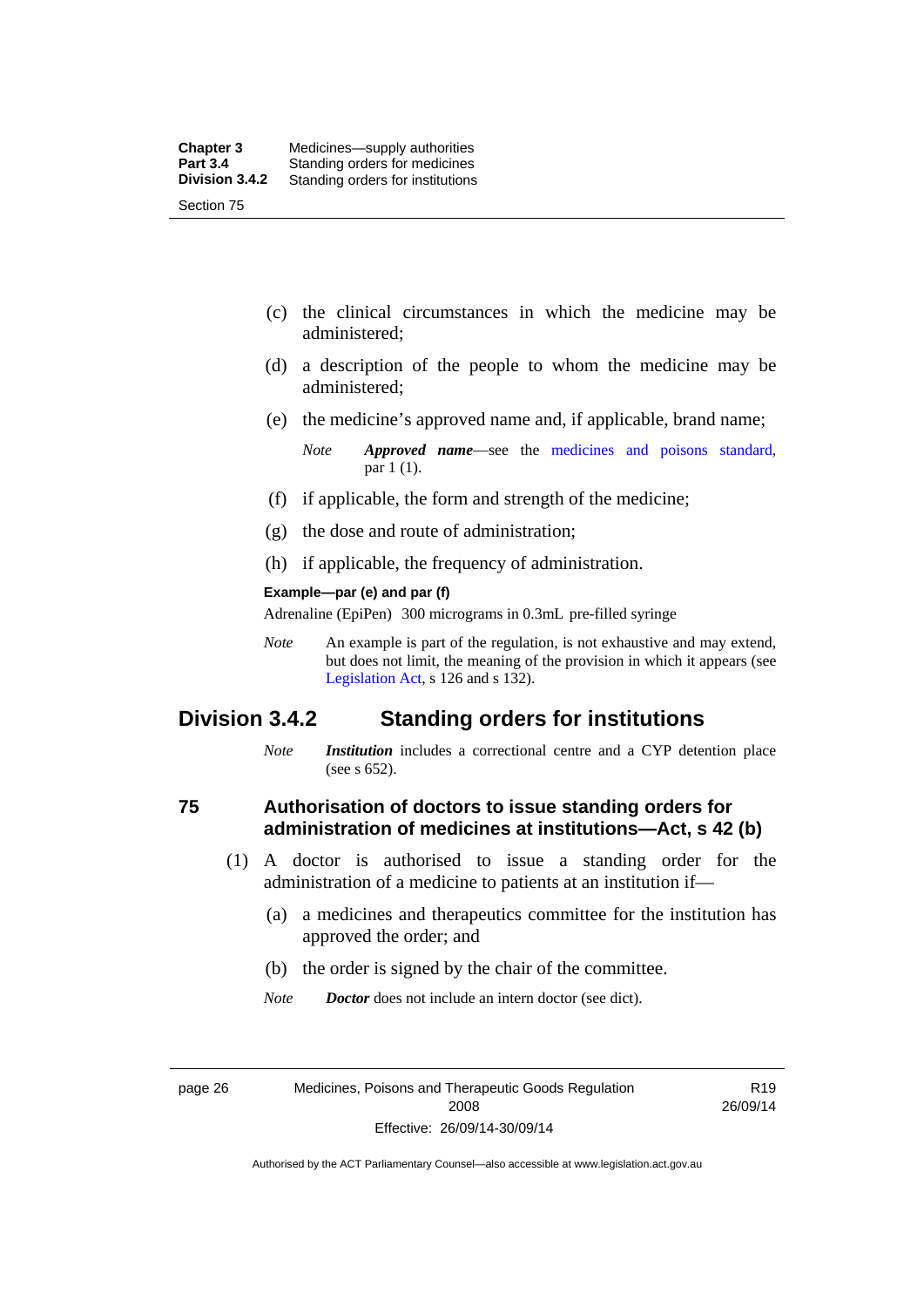(2) In this section:

*medicines and therapeutics committee*, for an institution, means a body—

- (a) established by the institution to approve standing orders for the administration of medicines to patients at the institution; and
- (b) that includes (but is not limited to) a doctor, nurse and pharmacist.
	- *Note 1 Doctor* and *pharmacist* do not include an intern (see dict).
	- *Note 2 Nurse* does not include an enrolled nurse (see [Legislation Act,](http://www.legislation.act.gov.au/a/2001-14) dict, pt 1).

### **76 Particulars for standing orders for administration of medicines at institutions**

A standing order under section 75 must include the following particulars:

- (a) an approval number for the order that is different from the number given to each other standing order approved for the institution;
- (b) the date of effect of the order and the date (not longer than 2 years after the date of effect) when the order ends;
- (c) each ward to which the order applies;
- (d) the clinical circumstances in which the medicine may be administered;
- (e) a description of the people to whom the medicine may be administered;
- (f) the medicine's approved name and, if applicable, brand name;
	- *Note Approved name*—see the [medicines and poisons standard,](http://www.comlaw.gov.au/Series/F2012L01200) par 1 (1).

R19 26/09/14 page 27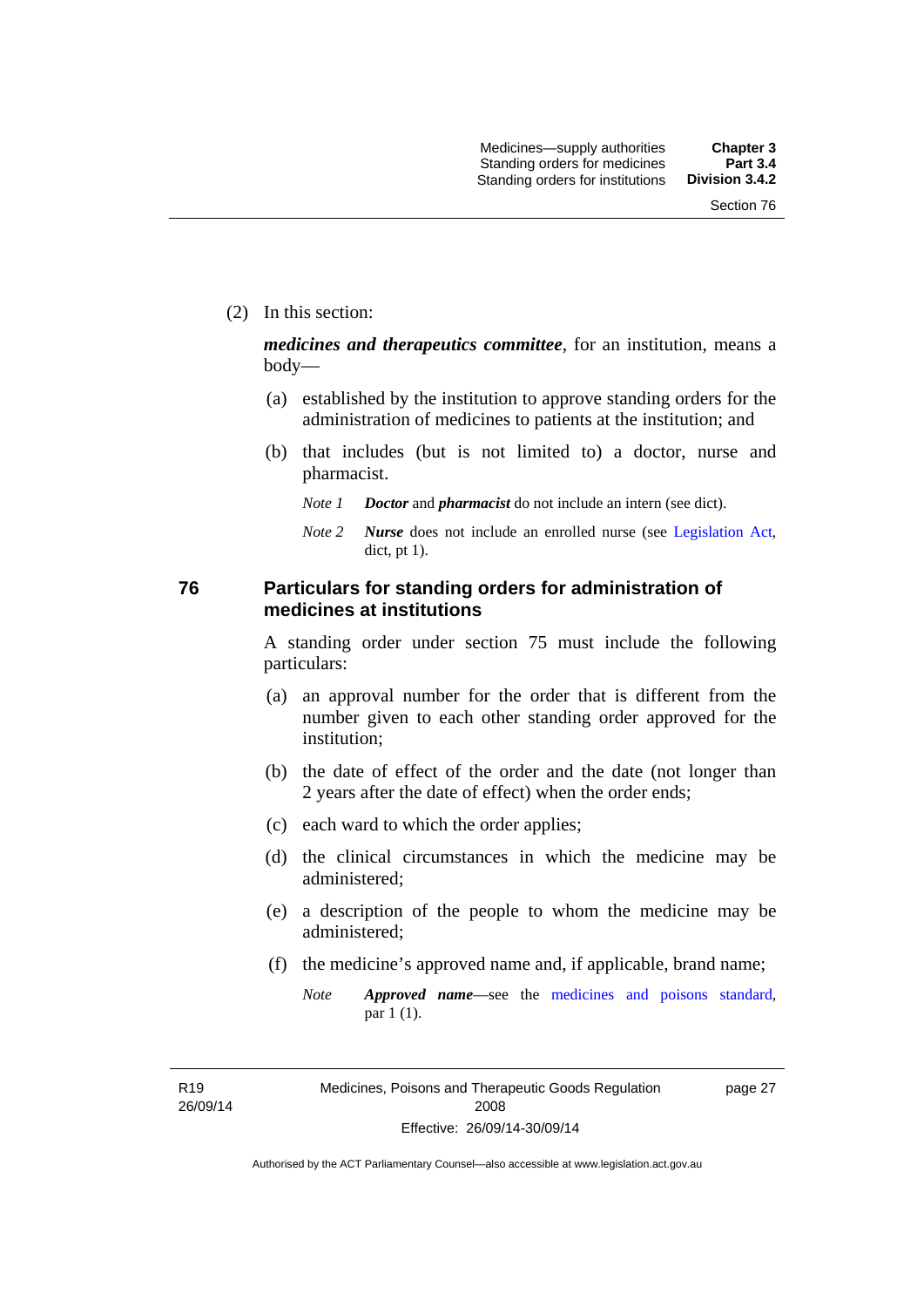| <b>Chapter 3</b> | Medicines—supply authorities       |
|------------------|------------------------------------|
| <b>Part 3.4</b>  | Standing orders for medicines      |
| Division 3.4.3   | Standing orders for walk-in centre |
| Section 77       |                                    |

- (g) if applicable, the form and strength of the medicine;
- (h) the dose and route of administration;
- (i) if applicable, the frequency of administration.

### **Example—par (f) and par (g)**

Adrenaline (EpiPen) 300 micrograms in 0.3mL pre-filled syringe

*Note* An example is part of the regulation, is not exhaustive and may extend, but does not limit, the meaning of the provision in which it appears (see [Legislation Act,](http://www.legislation.act.gov.au/a/2001-14) s 126 and s 132).

## **Division 3.4.3 Standing orders for walk-in centre**

### **77 Authorisation of CHO to issue standing orders for supply and administration of medicines at walk-in centre—Act, s 42 (b)**

The chief health officer is authorised to issue a standing order for—

- (a) the supply of a medicine at a walk-in centre; and
- (b) the administration of a medicine at a walk-in centre.

*Note 1 Supply* does not include administer (see [Act,](http://www.legislation.act.gov.au/a/2008-26/default.asp) s 24).

*Note 2* A standing order must be in writing (see [Act](http://www.legislation.act.gov.au/a/2008-26/default.asp), dict, def *standing order*).

### **78 Particulars for CHO standing orders for supply and administration of medicines at walk-in centre**

A standing order under section 77 must include the following particulars:

- (a) an approval number for the order that is different from the number given to each other standing order approved for the walk-in centre;
- (b) the date of effect of the order and the date (not longer than 2 years after the date of effect) when the order ends;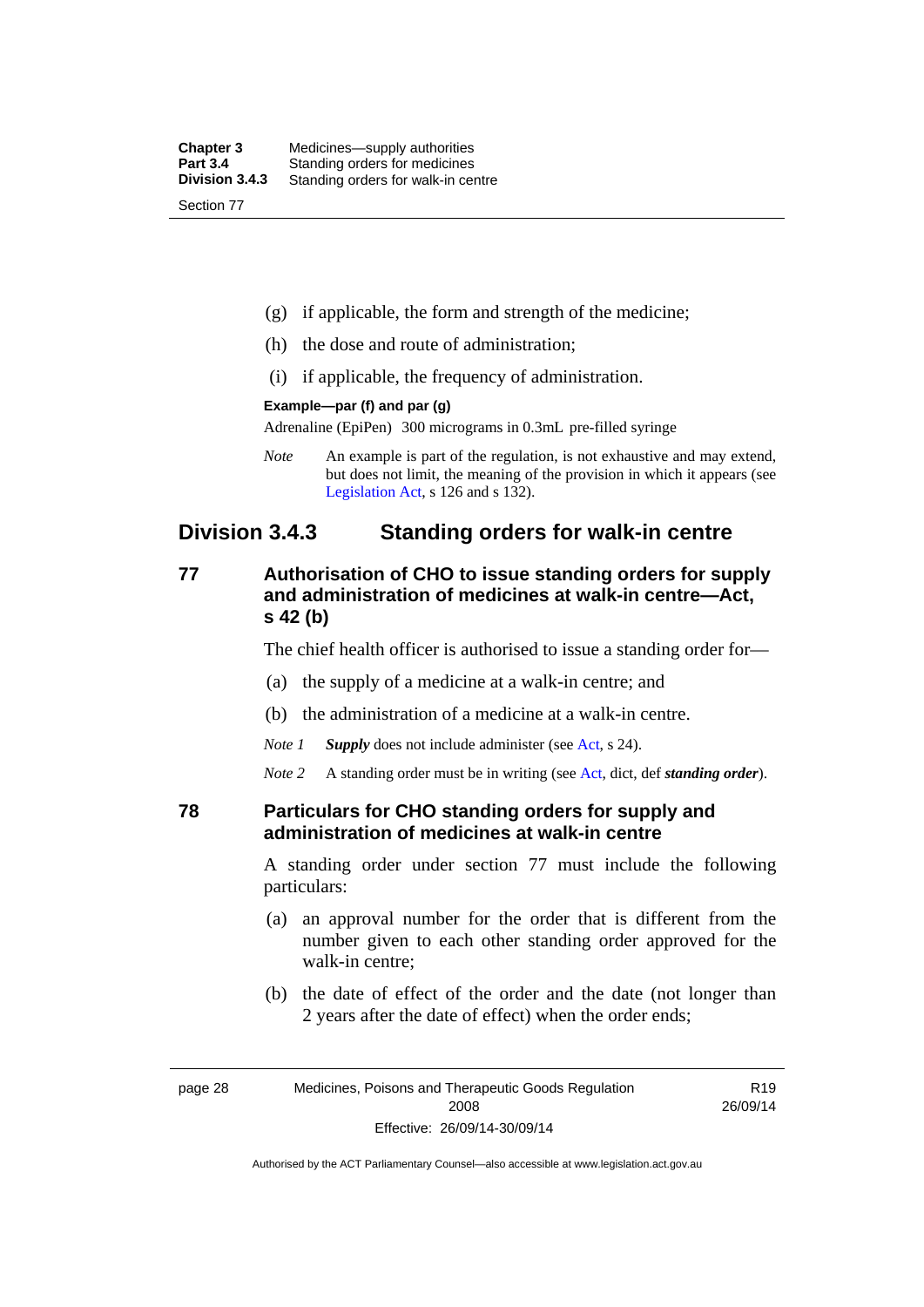- (c) each walk-in centre to which the order applies;
- (d) the clinical circumstances in which the medicine may be supplied or administered;
- (e) a description of the people to whom the medicine may be supplied or administered;
- (f) the medicine's approved name and, if applicable, brand name;

*Note Approved name*—see the [medicines and poisons standard,](http://www.comlaw.gov.au/Series/F2012L01200) par 1 (1).

- (g) if applicable, the form and strength of the medicine;
- (h) the dose and route of administration of the medicine;
- (i) if applicable, the frequency of administration of the medicine;
- (j) if applicable, the maximum duration of supply or administration of the medicine;
- (k) if applicable, the maximum quantity of the medicine for supply or administration.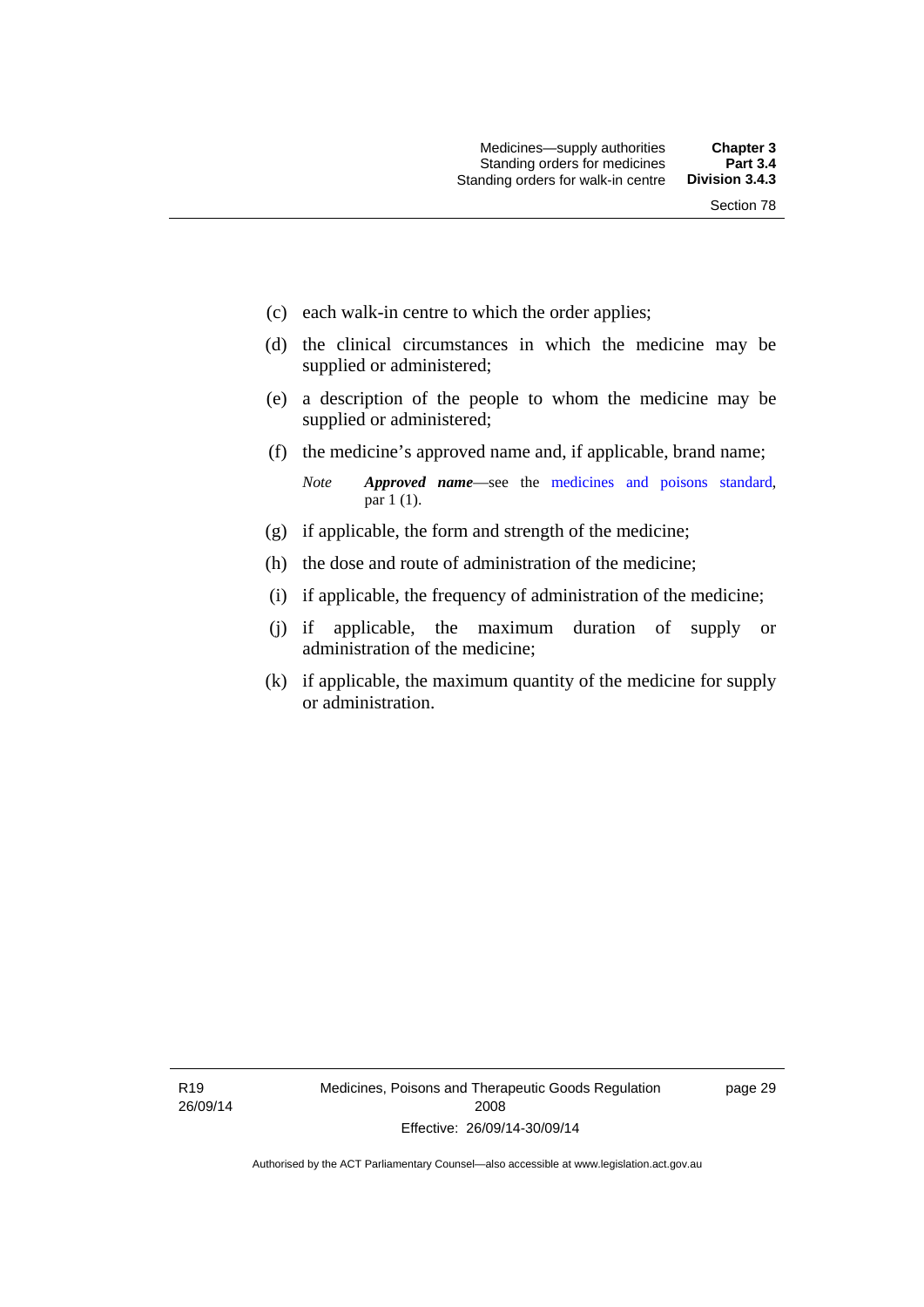Section 80

# **Part 3.5 Medicines supply authorities generally**

## **80 Cancellation of invalid supply authorities— Act, s 30 (2) (d)**

- (1) A paper-based supply authority is cancelled by a person if the person—
	- (a) marks the word 'cancelled', and the person's name and business address, on the front of the supply authority; and
	- (b) signs and dates the cancellation of the supply authority.
- (2) An electronic supply authority is cancelled by a person if the person—
	- (a) marks the word 'cancelled' on the supply authority; and
	- (b) links an electronic document to the supply authority that includes the person's name and business address and signature.

### **81 Information for CHO about controlled medicines supplied on supply authorities—Act, s 31 (1) (b) and (4), def**  *required information*

- (1) A person (the *supplier*) who supplies a controlled medicine on a supply authority must, not later than 7 days after the end of the month when the medicine is supplied, give the chief health officer the following information in writing:
	- (a) the supplier's name, business address and telephone number;
	- (b) the name of the person who issued the supply authority;
	- (c) the date of the supply authority;
	- (d) the name and address of the person to whom the medicine is supplied;

page 30 Medicines, Poisons and Therapeutic Goods Regulation 2008 Effective: 26/09/14-30/09/14

R19 26/09/14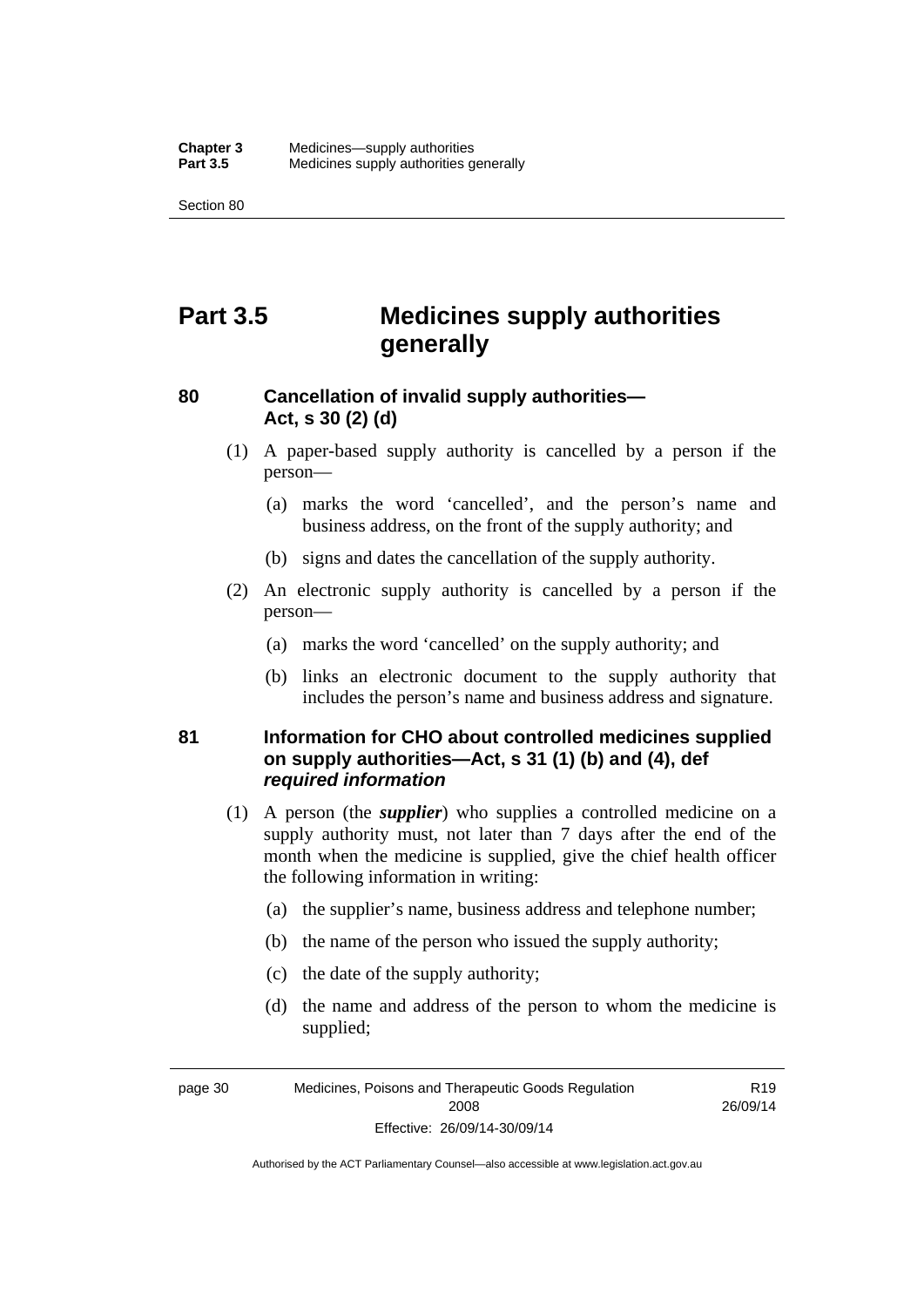- (e) the date of supply;
- (f) the controlled medicine, and the form, strength and quantity of the medicine, supplied.
- (2) However, this section does not apply to any of the following who report the supply of a controlled medicine on a supply authority to the Therapeutic Goods Administration:
	- (a) a medicines wholesalers licence-holder;
	- (b) a person who is authorised (however described) under a Commonwealth or State law to manufacture controlled medicines or supply controlled medicines by wholesale.

R19 26/09/14 Medicines, Poisons and Therapeutic Goods Regulation 2008 Effective: 26/09/14-30/09/14

page 31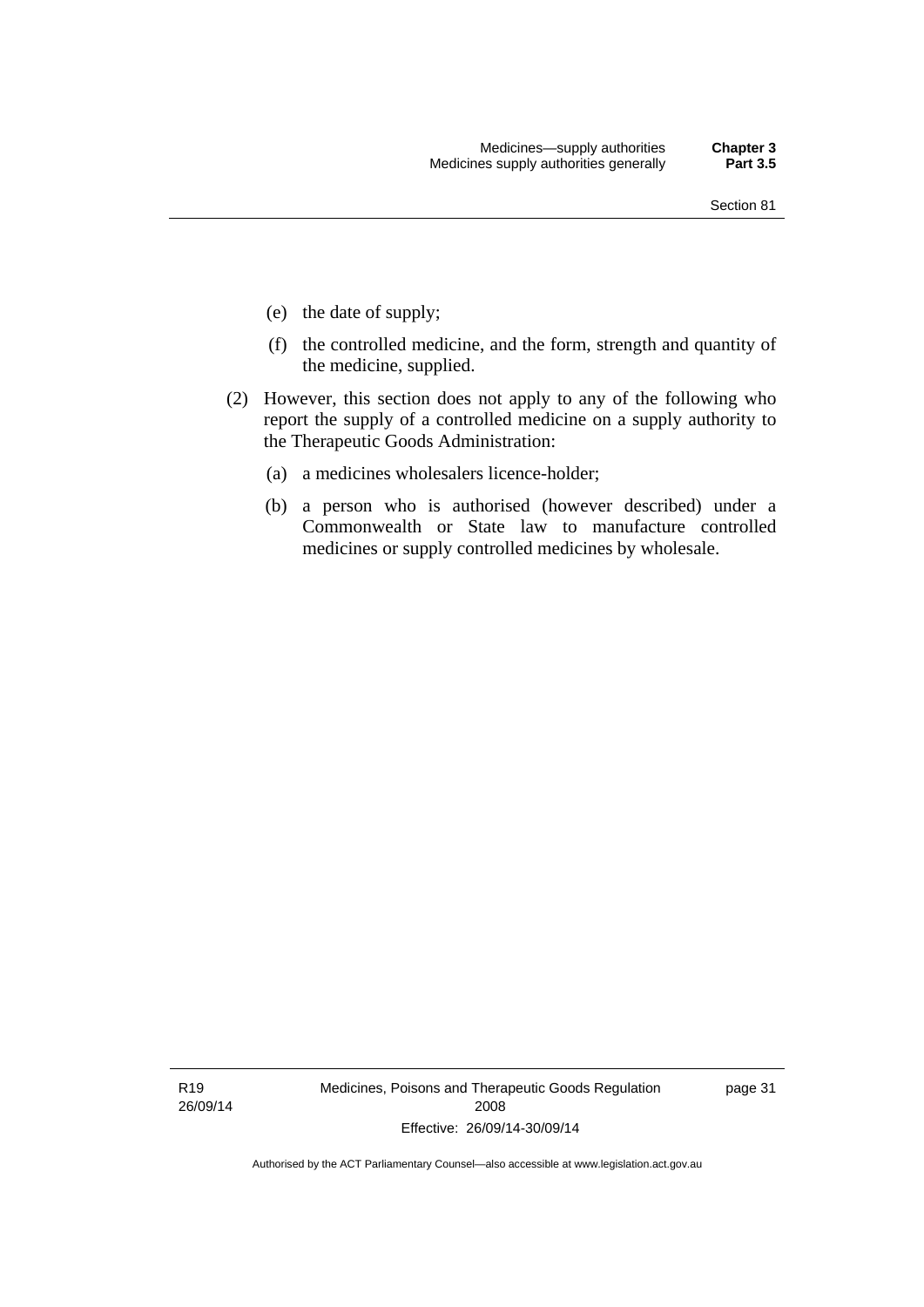**Chapter 4** Supplying medicines **Part 4.1** Preliminary

Section 100

# **Chapter 4 Supplying medicines**

## **Part 4.1** Preliminary

### **100 Overview of supply authorisations for medicines**

The following provisions of this chapter authorise a person to supply a medicine:

- (a) section 110 (which is about supply authorisations set out in schedule 1, including dispensing on prescription, supply on requisition, purchase order and standing order and supply during consultations);
- (b) section 251 (which is about authorisation of pharmacists to supply certain prescription only medicines without a prescription in emergencies);
- (c) section 255 (which is about authorisation of approved pharmacists to supply certain medicines without prescription);
- (d) section 260 (which is about authorisation to supply medicines to pharmacists for disposal).
- *Note* A person may also be authorised to supply a medicine in a way mentioned in s 11 (2) (Overview of medicines authorisations under this regulation) (including under a licence, see pt 9.5).

page 32 Medicines, Poisons and Therapeutic Goods Regulation 2008 Effective: 26/09/14-30/09/14

R19 26/09/14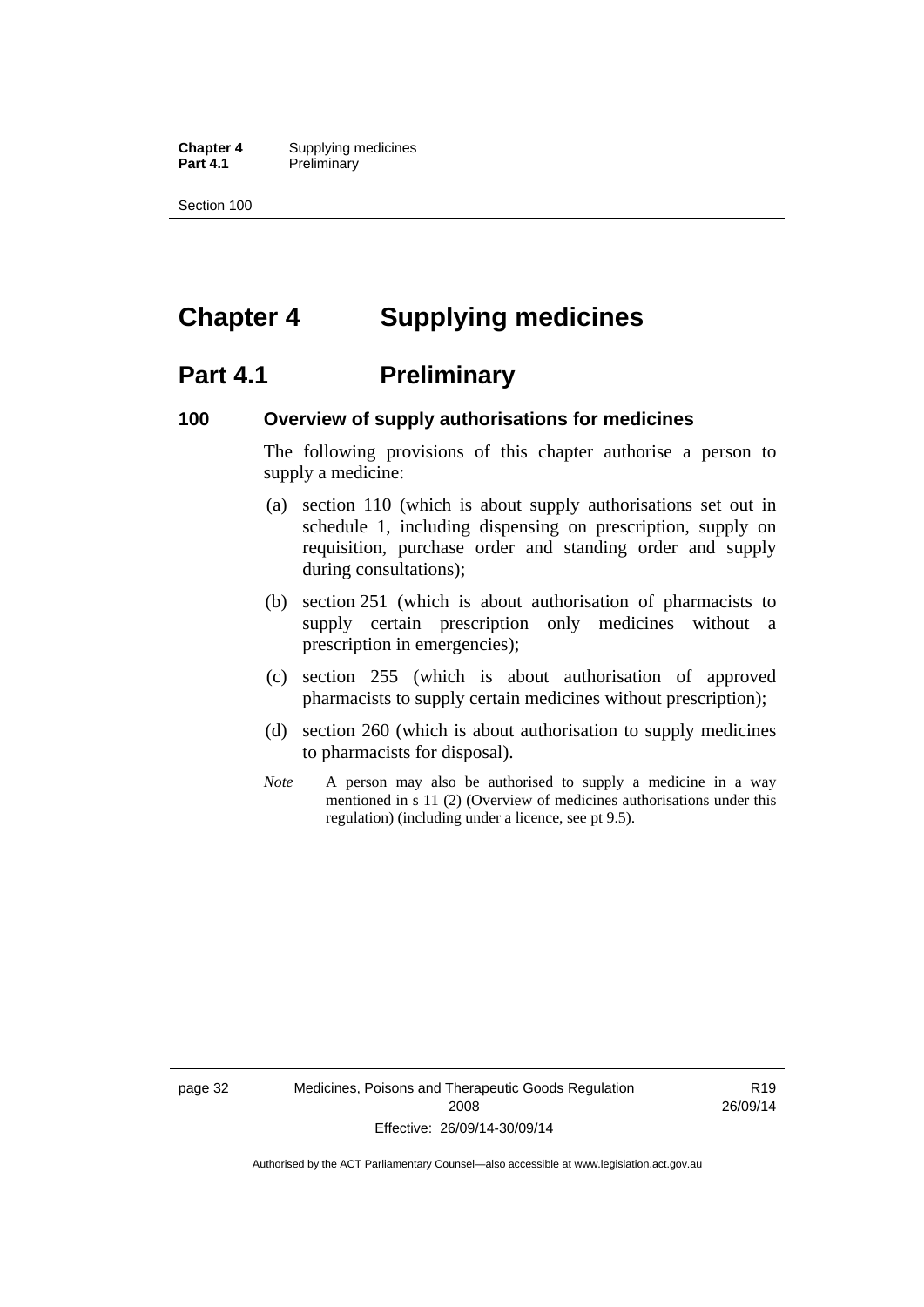# **Part 4.2 Medicines—supply authorisations under sch 1**

## **Division 4.2.1 Sch 1 medicines supply authorisations**

### **110 Authorisation under sch 1 to supply medicines— Act, s 26 (1) (b) and (2) (b)**

- (1) A person mentioned in schedule 1, column 2 is authorised to supply a medicine if—
	- (a) supplying the medicine is included in the schedule, column 3 in relation to the person; and
	- (b) the supply is consistent with any restriction for the supply mentioned in the schedule, column 3.
- (2) However, a pharmacist is not authorised under schedule 1 to supply a medicine if—
	- (a) the pharmacist is working for, or providing services to, a corporation when supplying the medicine; and
	- (b) the corporation is not—
		- (i) a pharmacist; or
		- (ii) a complying pharmacy corporation under the *[Public](http://www.legislation.act.gov.au/a/1997-69)  [Health Act 1997](http://www.legislation.act.gov.au/a/1997-69)*, part 3B (Pharmacies).
	- *Note Supply* includes dispense (see [Act,](http://www.legislation.act.gov.au/a/2008-26/default.asp) s 24).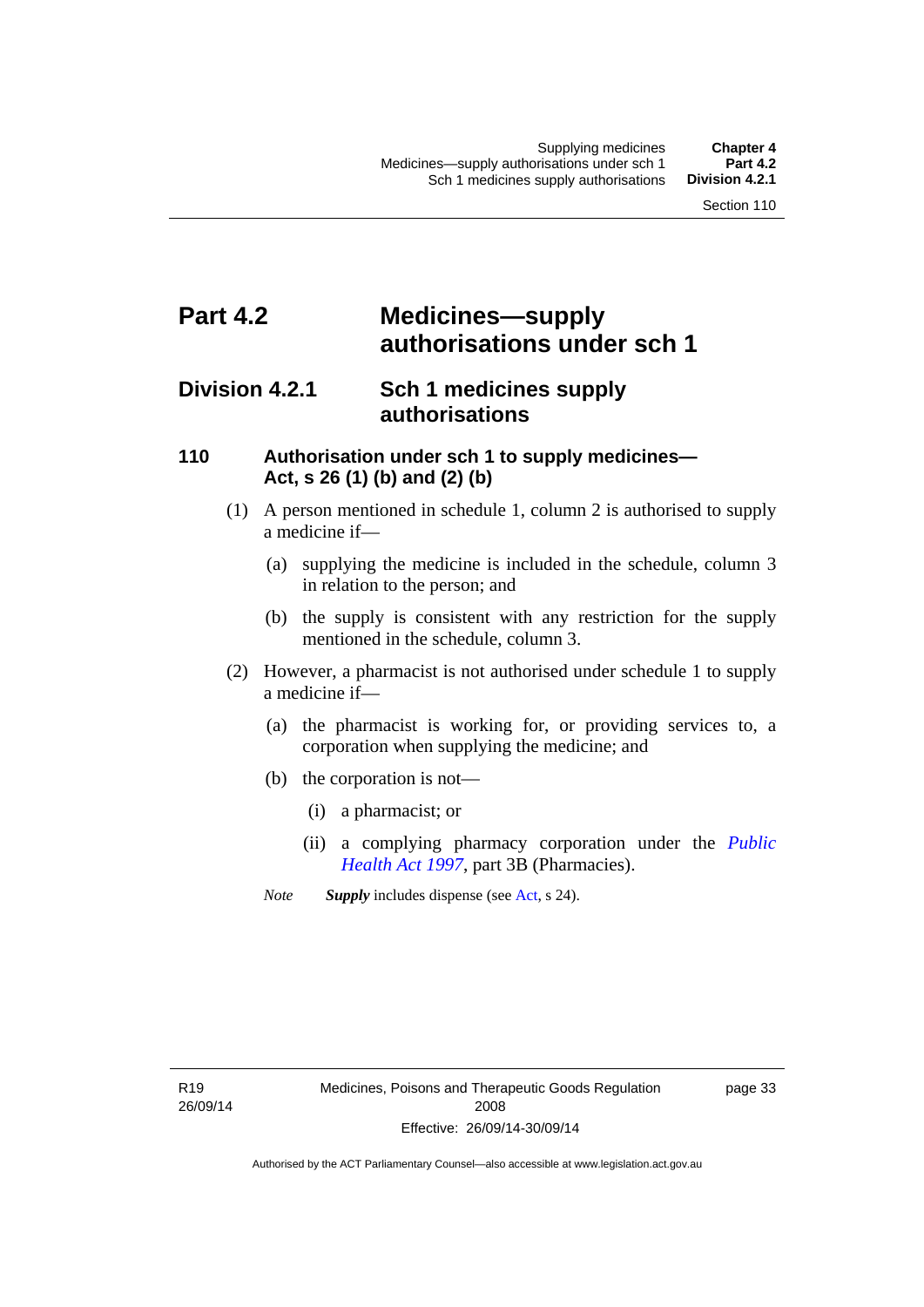## **Division 4.2.2 Dispensing medicines**

### **120 Authorisation conditions for dispensing medicines— Act, s 44 (1) (b) and (2) (b)**

- (1) A person's authorisation under section 110 to dispense a medicine is subject to the following conditions:
	- (a) the medicine is dispensed in accordance with the requirements of section 121;

*Note* Only a pharmacist may dispense a medicine (see sch 1).

- (b) if the prescription is dispensed under section 121 (2), the pharmacist notes on the prescription the reasons that the pharmacist was satisfied that it was not practicable for a complying prescription to be issued for the medicine;
- (c) if the prescription is changed by a pharmacist at the oral direction of the prescriber—the note of the change complies with section 122;
- (d) the medicine is labelled in accordance with section 123;
- (e) the dispensed prescription is marked in accordance with section 124;
- (f) the dispensing of the prescription is recorded in accordance with section 125:
- (g) if the prescription is an oral prescription for the dispensing of the medicine, or is faxed by a prescriber to a pharmacist, and the pharmacist does not receive an original of the prescription within 7 days after the day the prescription is given—the pharmacist must, within 24 hours after the end of the 7-day period, tell the chief health officer, in writing, of the failure to receive the original prescription;
- (h) the prescription, if completed, and the record for paragraph (f), are kept at the pharmacy or, if the chief health officer approves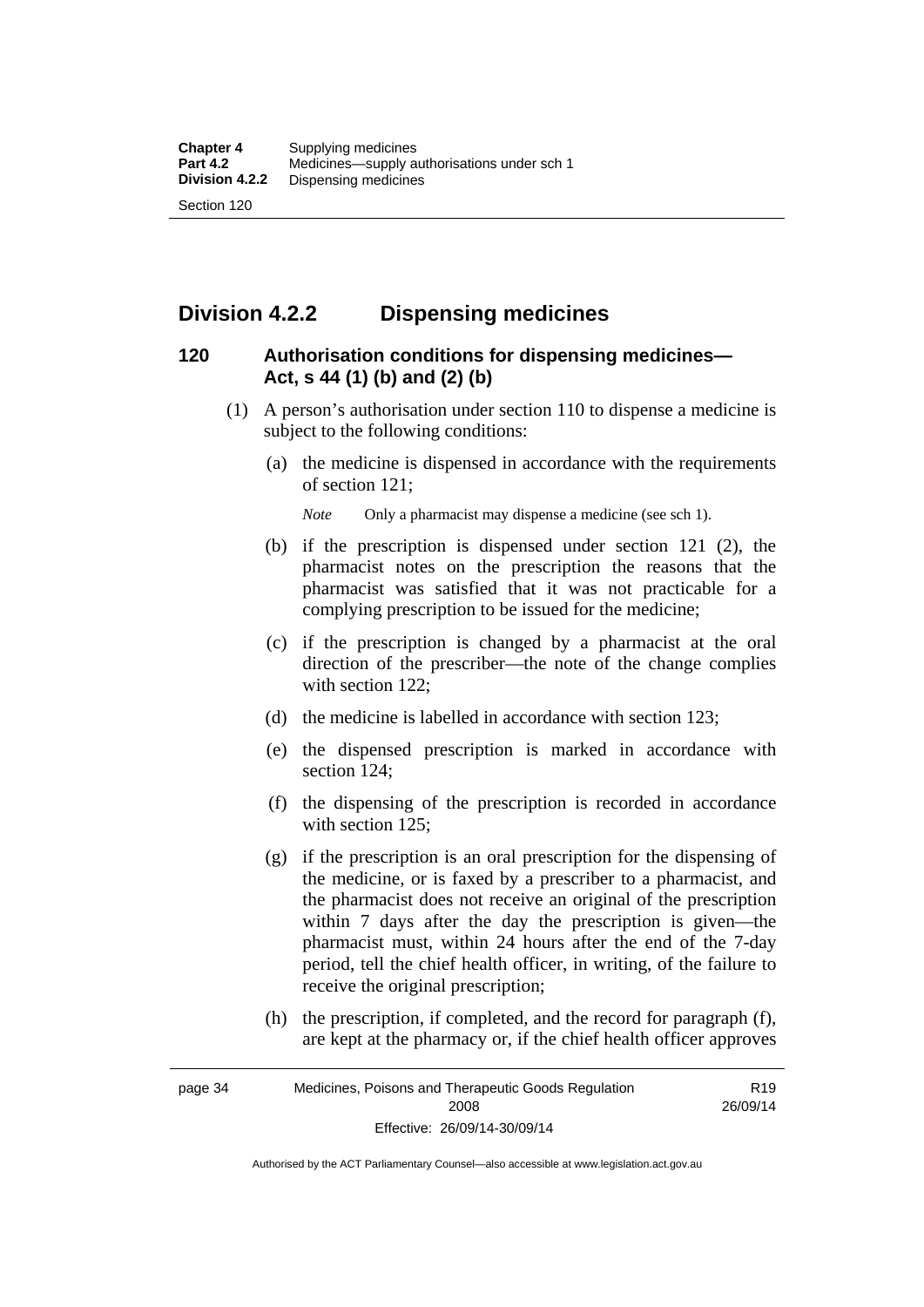in writing another place, the place approved by the chief health officer, for at least 2 years after the day the prescription becomes a completed prescription.

- (2) However, subsection (1) (d), (e), (f) and (h) do not apply if the prescription is written for an in-patient at a hospital in the patient's medical records.
- (3) In this section:

*completed*—a prescription is *completed* when—

- (a) for a single prescription—the prescription is dispensed; or
- (b) for a repeat prescription—the last repeat of the prescription is dispensed; or
- (c) for a national residential medication chart prescription––the prescription is dispensed for the last time.

### **121 How medicines are dispensed**

- (1) The following are the requirements for dispensing a medicine:
	- (a) the prescription is issued by an authorised prescriber;

- (b) the prescription complies with the applicable provisions of division 3.1.2 (Prescriptions);
- (c) the medicine is dispensed in accordance with the prescription (including the prescription as changed by a pharmacist at the oral direction of the prescriber).
	- *Note 1 Dispensed in accordance with the prescription*—see s (3).
	- *Note* 2 For changes to a prescription by the dispenser, see the [Act,](http://www.legislation.act.gov.au/a/2008-26/default.asp) s 29 (3).
	- *Note 3 Pharmacist* does not include an intern pharmacist (see dict).

R19 26/09/14 page 35

*Note Authorised prescriber*—see s (3).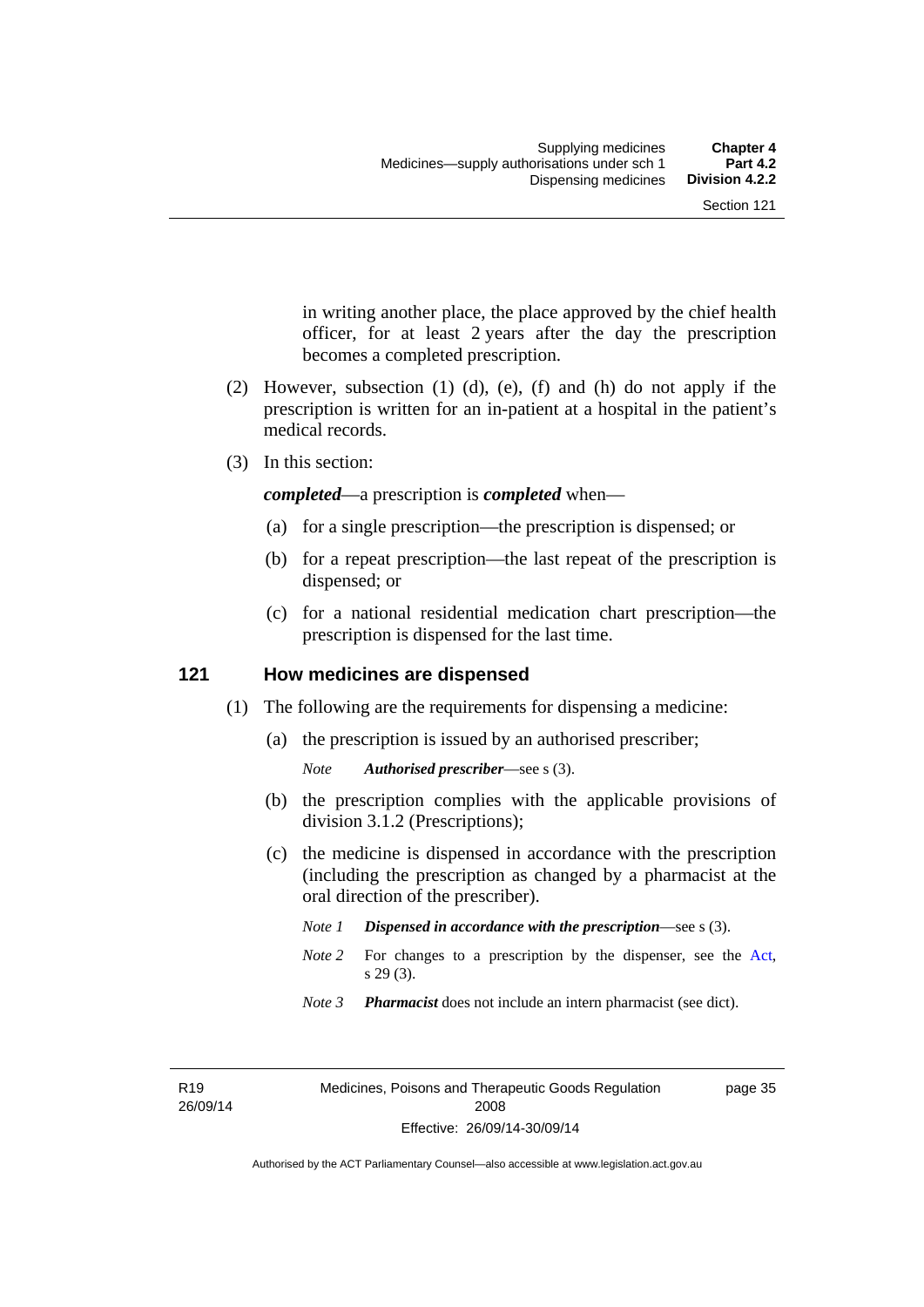- (2) However, a pharmacist may dispense a prescription that does not include all of the applicable provisions for subsection (1) (b) if—
	- (a) the prescription is issued by an authorised prescriber; and
	- (b) the medicine is—
		- (i) dispensed in accordance with the prescription; and
		- (ii) if the prescription is changed by a pharmacist at the oral direction of the prescriber—the prescription complies with section 122; and

*Note Pharmacist* does not include an intern pharmacist (see dict).

- (c) the medicine is supplied in a package that is labelled in accordance with section 123; and
- (d) the pharmacist is satisfied that, because of a circumstance affecting the prescriber or the person for whom the medicine is to be dispensed, it is not practicable for a complying prescription to be issued for the medicine.
- (3) In this section:

*authorised prescriber*, in relation to a prescription, means—

- (a) for a medicine other than a controlled medicine—a person who is authorised to issue the prescription under the Act or another territory law; and
- (b) for a controlled medicine—a person who is authorised to issue the prescription under part 13.1 (Controlled medicines approvals).

### **Examples—authorised prescribers**

1 A NSW registered doctor practising in Queanbeyan is authorised under a NSW law to prescribe medicines. The doctor gives a patient a prescription for a controlled medicine and another prescription for a prescription only medicine. The prescription only medicine can be dispensed in the ACT because the prescription is issued by a person who is authorised under a State

R19 26/09/14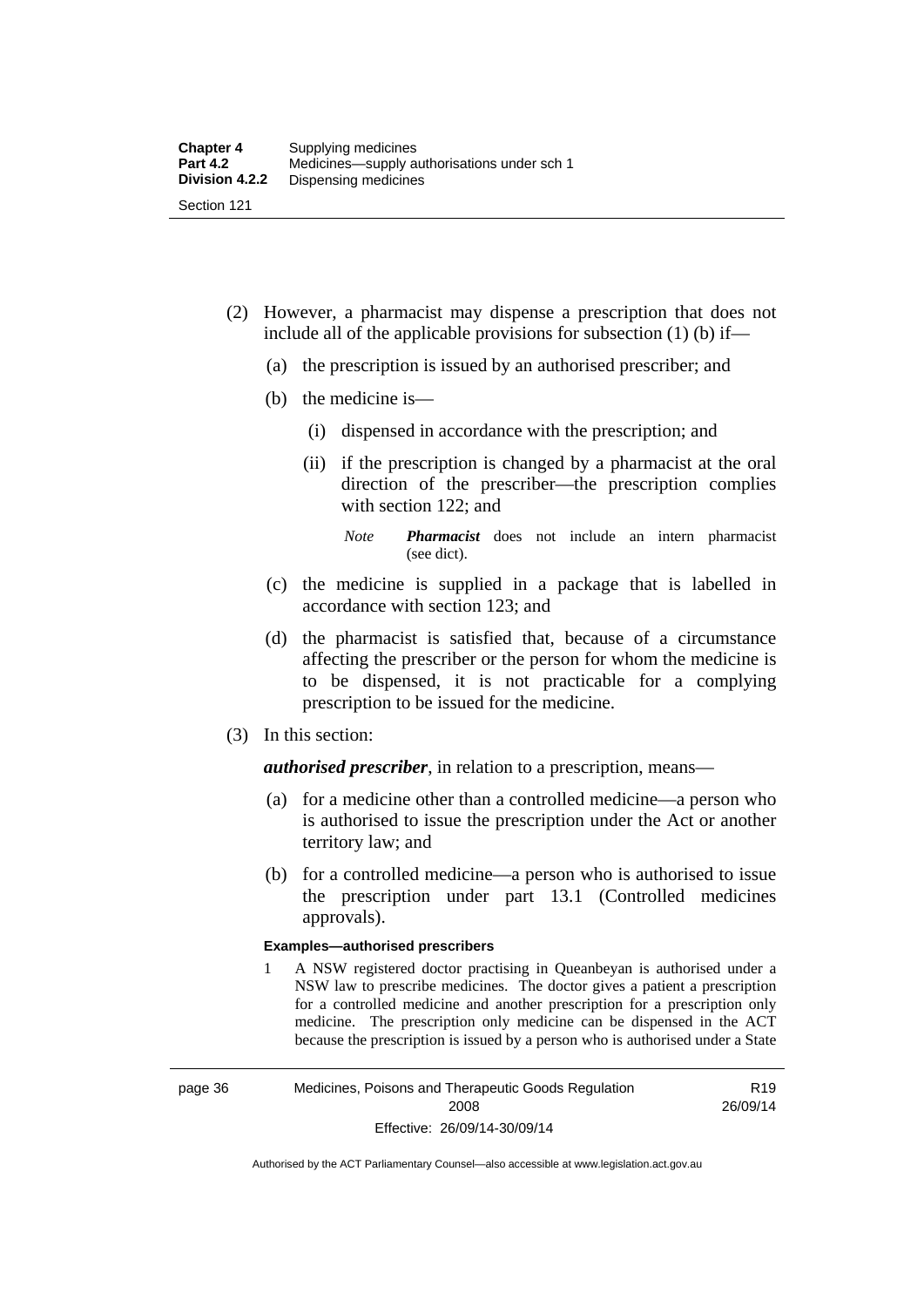law to prescribe the medicine. The prescription for the controlled medicine cannot be dispensed in the ACT because the doctor is not registered in the ACT.

- 2 If the doctor in example 1 is registered in both the ACT and NSW, the prescription for the controlled medicine can be dispensed in the ACT.
- 3 A special event exemption under the *[Health Professionals \(Special Events](http://www.legislation.act.gov.au/a/2000-25)  [Exemptions\) Act 2000](http://www.legislation.act.gov.au/a/2000-25)* authorises a visiting health professional to prescribe a medicine, including a controlled medicine. A Victorian registered doctor who is a visiting health professional within the meaning of that Act prescribes a controlled medicine. The prescription can be dispensed in the ACT.
- *Note* An example is part of the regulation, is not exhaustive and may extend, but does not limit, the meaning of the provision in which it appears (see [Legislation Act,](http://www.legislation.act.gov.au/a/2001-14) s 126 and s 132).

*dispensed in accordance with the prescription*, for a prescribed medicine, includes dispensing another brand of the medicine that is a bioequivalent form of the prescribed medicine.

*Note Bioequivalent*—see the dictionary.

### **122 Noting changes to prescriptions on oral direction of prescriber—Act, s 27 (2) (b) (ii)**

The following must be noted, in writing, on the prescription:

- (a) the name of the prescriber giving the oral direction to change the prescription;
- (b) the change to the prescription;
- (c) the date the oral direction is given;
- (d) the pharmacist's signature.
- *Note* The notation must be made as soon as possible (see [Legislation Act,](http://www.legislation.act.gov.au/a/2001-14) s 151B).

page 37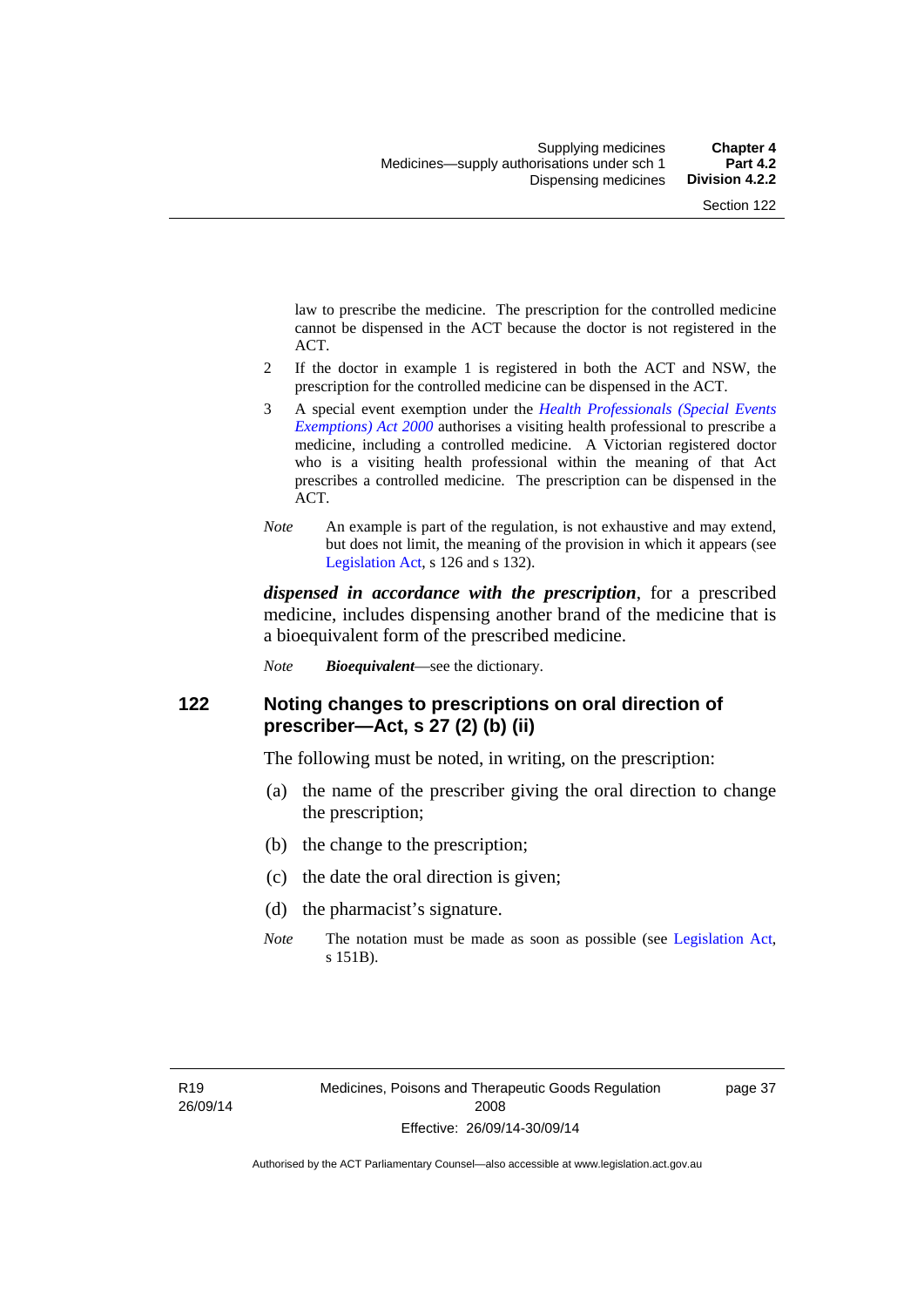## **123 Labelling dispensed medicines—Act, s 60 (1) (c) (i) and (2) (c) (i)**

The dispensed medicine must have a label that includes the following:

- (a) the name of the person for whom the medicine is dispensed;
- (b) if the prescriber is a dentist—the words 'for dental treatment only';
- (c) if the prescriber is an eligible midwife—the words 'for midwifery use only';
- (d) if the prescriber is an optometrist—the words 'for optometry use only';
- (e) if the prescriber is a veterinary surgeon—
	- (i) words to the effect of 'for animal treatment only'; and
	- (ii) the species of the animal for which the medicine is dispensed; and
	- (iii) if a way of identifying the animal is stated on the prescription—the way of identifying the animal;
- (f) the medicine's approved name and brand name;
	- *Note Approved name*—see the [medicines and poisons standard,](http://www.comlaw.gov.au/Series/F2012L01200) par 1 (1).
- (g) the form, strength and quantity of the medicine dispensed;
- (h) if the package of the dispensed medicine is not a manufacturer's pack—the relevant expiry date for the medicine;
- (i) the date the medicine is dispensed;
- (j) the name and the business address and telephone number of the pharmacy from which the medicine is dispensed;

page 38 Medicines, Poisons and Therapeutic Goods Regulation 2008 Effective: 26/09/14-30/09/14

R19 26/09/14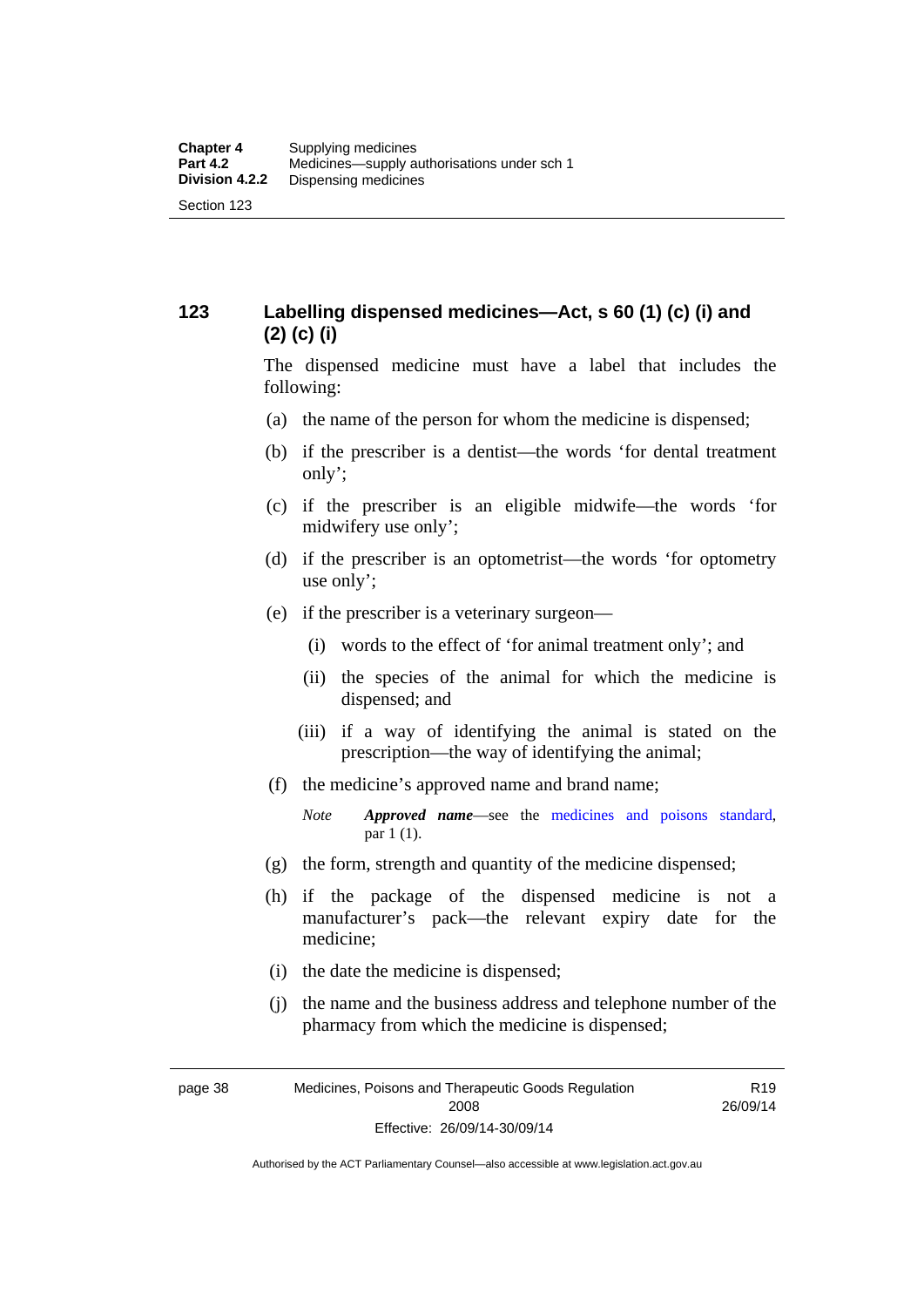- (k) the initials or other identification of the dispensing pharmacist;
- (l) a number that is different from the number given to each other prescription dispensed at the pharmacy;
- (m) directions about the use of the medicine that are adequate to allow the medicine to be taken or administered safely, including any warning statement in the medicines and poisons standard, appendix K (Drugs required to be labelled with a sedation warning) applying to the medicine;
- (n) words to the effect of 'keep out of reach of children'.

### **Example—par (f) and par (g)**

Warfarin tablets (Coumadin) 5mg 50

*Note* An example is part of the regulation, is not exhaustive and may extend, but does not limit, the meaning of the provision in which it appears (see [Legislation Act,](http://www.legislation.act.gov.au/a/2001-14) s 126 and s 132).

### **124 Marking dispensed prescriptions**

- (1) This section does not apply to a prescription for an in-patient at a hospital written in the patient's medical records.
- (2) A dispensed paper-based prescription for a medicine must be marked with—
	- (a) if the prescription is a single prescription, the last repeat of a repeat prescription, or a national residential medication chart prescription dispensed for the last time––the word 'cancelled' on the front of the prescription; and
	- (b) the prescribed particulars.
- (3) A dispensed electronic prescription for a medicine must be marked with—
	- (a) if the prescription is a single prescription, the last repeat of a repeat prescription, or a national residential medication chart

page 39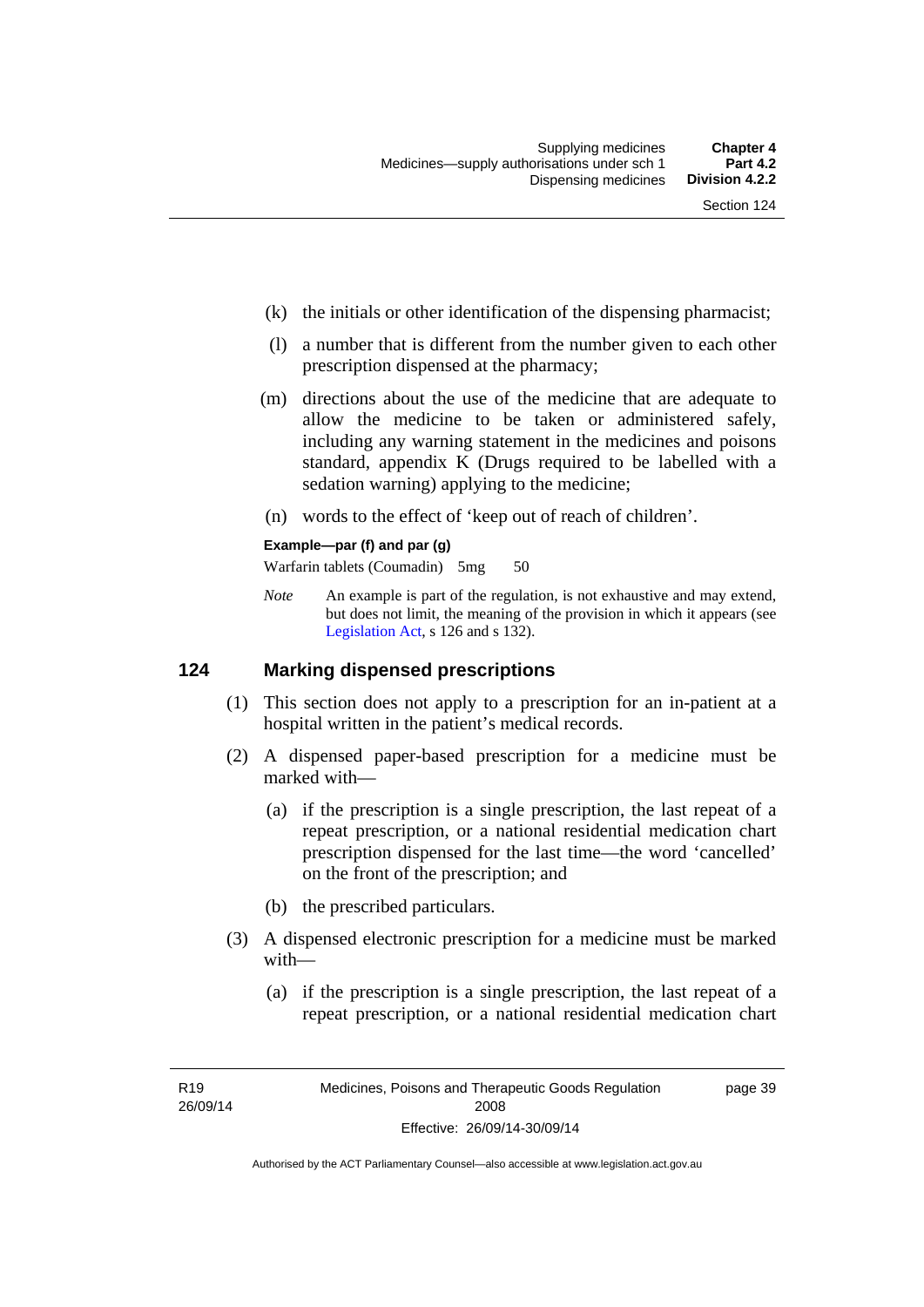prescription dispensed for the last time––the word 'cancelled'; and

- (b) a link to an electronic document containing the prescribed particulars.
- (4) In this section:

*paper-based prescription* includes a faxed copy of a prescription.

*prescribed particulars*, for a dispensed prescription for a medicine, means—

- (a) the date the medicine is dispensed; and
- (b) the name and business address of the dispensing pharmacy; and
- (c) if another brand of the medicine is dispensed for the prescribed medicine—the brand name of the medicine dispensed; and
- (d) for a repeat prescription—the number of the repeat dispensed; and
- (e) the prescription's number under section 123 (l); and
- (f) the pharmacist's initials or signature.

*single prescription* means a prescription that is not a repeat prescription.

### **125 Recording dispensing of medicines**

The dispensing pharmacist must ensure that a written record is made of the following information in relation to the dispensing of the medicine:

- (a) the pharmacist's name;
- (b) the date of the prescription;
- (c) the prescriber's name;

page 40 Medicines, Poisons and Therapeutic Goods Regulation 2008 Effective: 26/09/14-30/09/14

R19 26/09/14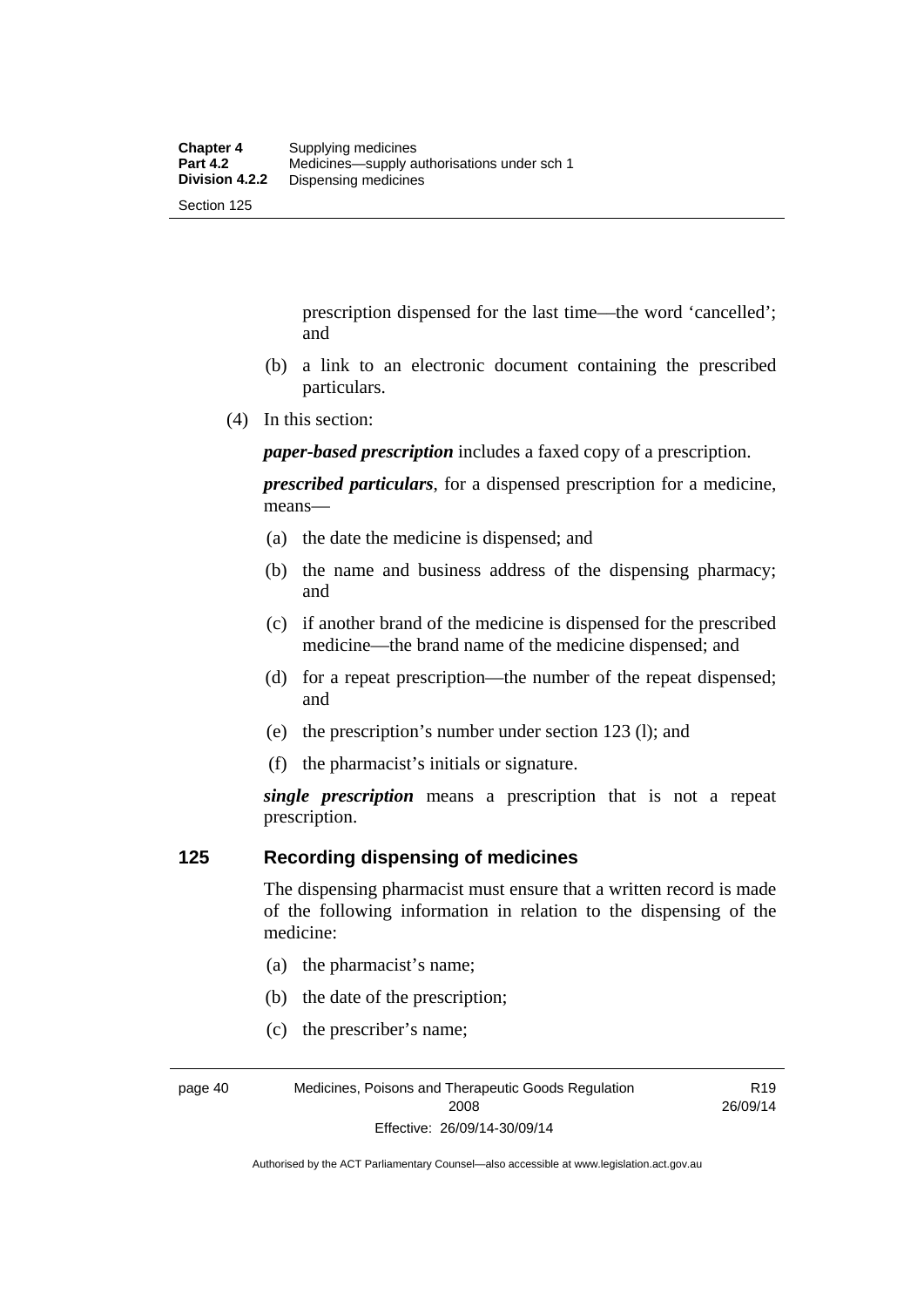- (d) the date the prescription is dispensed;
- (e) for a repeat prescription—the number of the repeat dispensed;
- (f) the prescription's number under section 123 (l);
- (g) the name and address of the person for whom the medicine is dispensed;
- (h) the medicine's approved name and brand name;
	- *Note Approved name*—see the [medicines and poisons standard,](http://www.comlaw.gov.au/Series/F2012L01200) par 1 (1).
- (i) the form, strength and quantity of the medicine dispensed.
- *Note Written* includes in electronic form (see [Act,](http://www.legislation.act.gov.au/a/2008-26/default.asp) dict).

## **Division 4.2.3 Supplying medicines on requisitions**

*Note* For authorisation to issue a requisition, see s 50.

### **130 Authorisation conditions for supplying medicines on requisitions—Act, s 44 (1) (b) and (2) (b)**

A person's authorisation under section 110 to supply a medicine on a requisition is subject to the following conditions:

- (a) the medicine is supplied in accordance with the requirements under section 131;
- (b) the medicine is supplied in a package that is labelled in accordance with section 132;
- (c) the filled requisition is marked in accordance with section 133;
- (d) the supply is recorded in accordance with section 134;
- (e) the filled requisition and record under section 134 are kept at the institution where the medicine is supplied or, if the chief health officer approves in writing another place, the place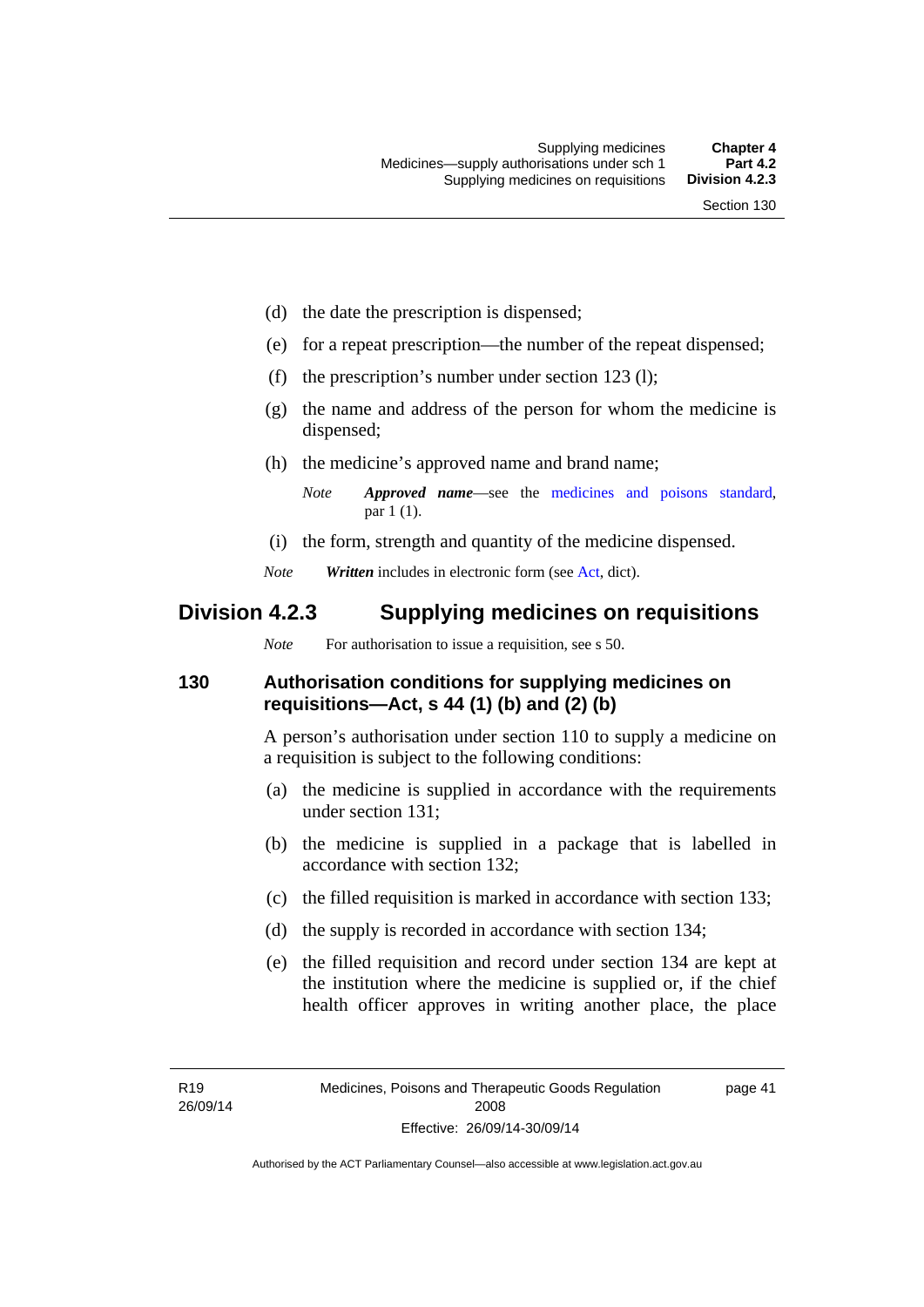approved by the chief health officer, for at least 2 years after the day the medicine is supplied.

### **131 Supplying medicines on requisitions**

- (1) The following are the requirements for the supply of a medicine on a requisition:
	- (a) the medicine is supplied in accordance with the requisition (including the requisition as changed by the person supplying the medicine at the oral direction of the person issuing the requisition);

- (b) if the requisition is a written requisition—the requisition complies with section 55 (General requirements for written requisitions) and section 56 (Particulars for requisitions);
- (c) if the requisition is an oral requisition—the requisition complies with section 56.
- (2) However, if the requisition does not comply with section 55 or section 56 (as appropriate), a pharmacist may supply the medicine on the requisition if satisfied that it is not practicable for a complying requisition to be issued for the medicine.

*Note Pharmacist* does not include an intern pharmacist (see dict).

(3) In this section:

*supplied in accordance with the requisition*, for a requisitioned medicine, includes supplying another brand of the medicine that is a bioequivalent form of the requisitioned medicine.

*Note Bioequivalent*—see the dictionary.

R19 26/09/14

*Note* For changes to a requisition by the person supplying a medicine on a requisition (see [Act,](http://www.legislation.act.gov.au/a/2008-26/default.asp) s 29 (3)).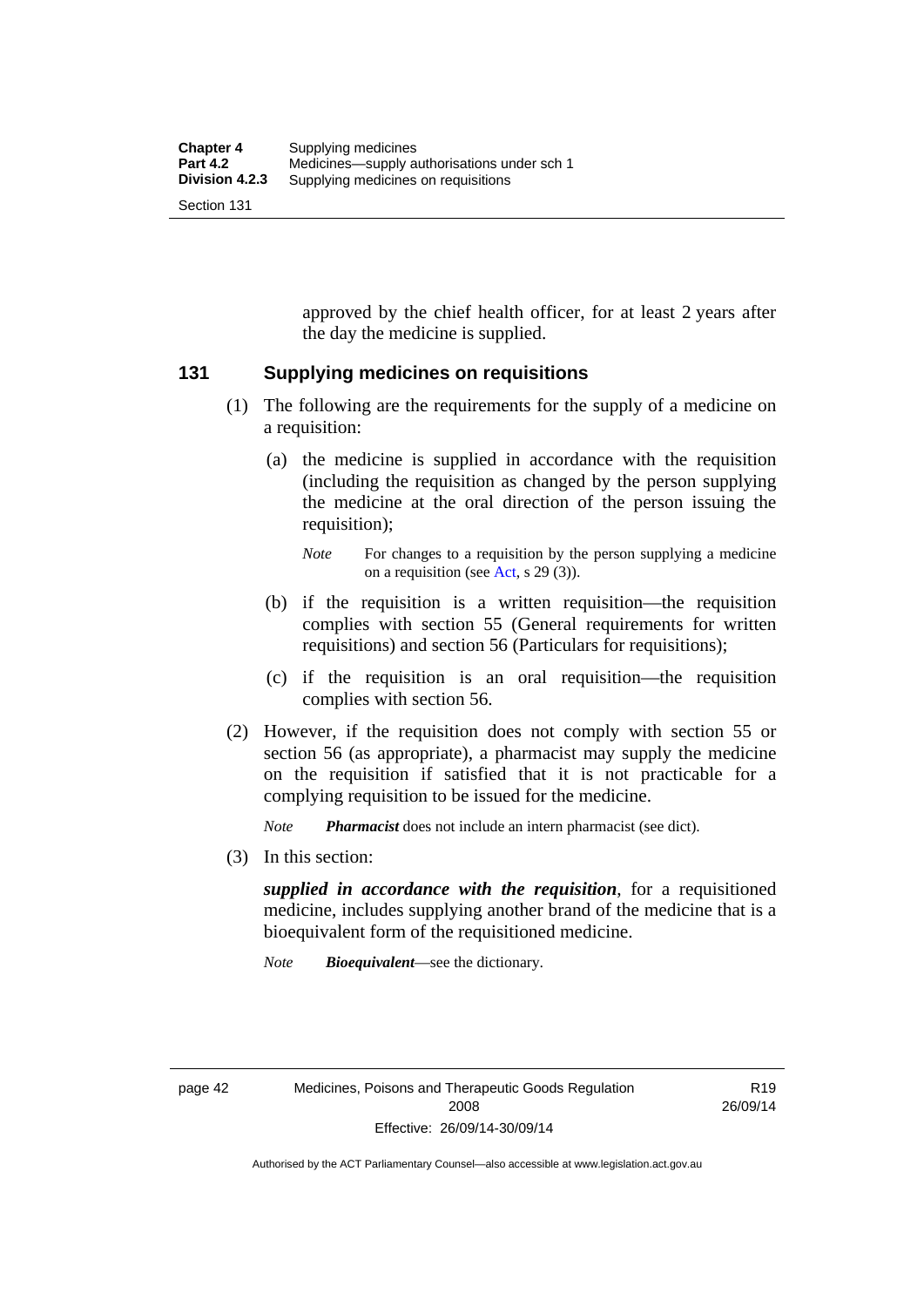## **132 Labelling medicines supplied on requisition—Act, s 60 (1) (c) (i) and (2) (c) (i)**

The package of a medicine supplied on requisition to a ward for the supply to a patient must have a label that includes the following:

(a) the medicine's approved name or brand name;

*Note Approved name*—see the [medicines and poisons standard,](http://www.comlaw.gov.au/Series/F2012L01200) par 1 (1).

- (b) the form, strength and quantity of the medicine;
- (c) if the package of the medicine is not a manufacturer's pack—
	- (i) the batch number or numbers of the medicine; and
	- (ii) the relevant expiry date for the medicine;
- (d) the name or other identifier of the pharmacy or ward from which the medicine is supplied;
- (e) if the medicine is a controlled medicine—a number that is different from the number given to each other requisition supplied from the pharmacy or ward.

#### **Examples—par (a) and par (b)**

- 1 Warfarin tablets 5mg 50
- 2 Coumadin tablets 5mg 50
- *Note* An example is part of the regulation, is not exhaustive and may extend, but does not limit, the meaning of the provision in which it appears (see [Legislation Act,](http://www.legislation.act.gov.au/a/2001-14) s 126 and s 132).

### **133 Marking filled requisitions**

- (1) A filled paper-based requisition for a medicine must be marked with—
	- (a) the name or other identifier of the pharmacy or ward from which the medicine is supplied; and

page 43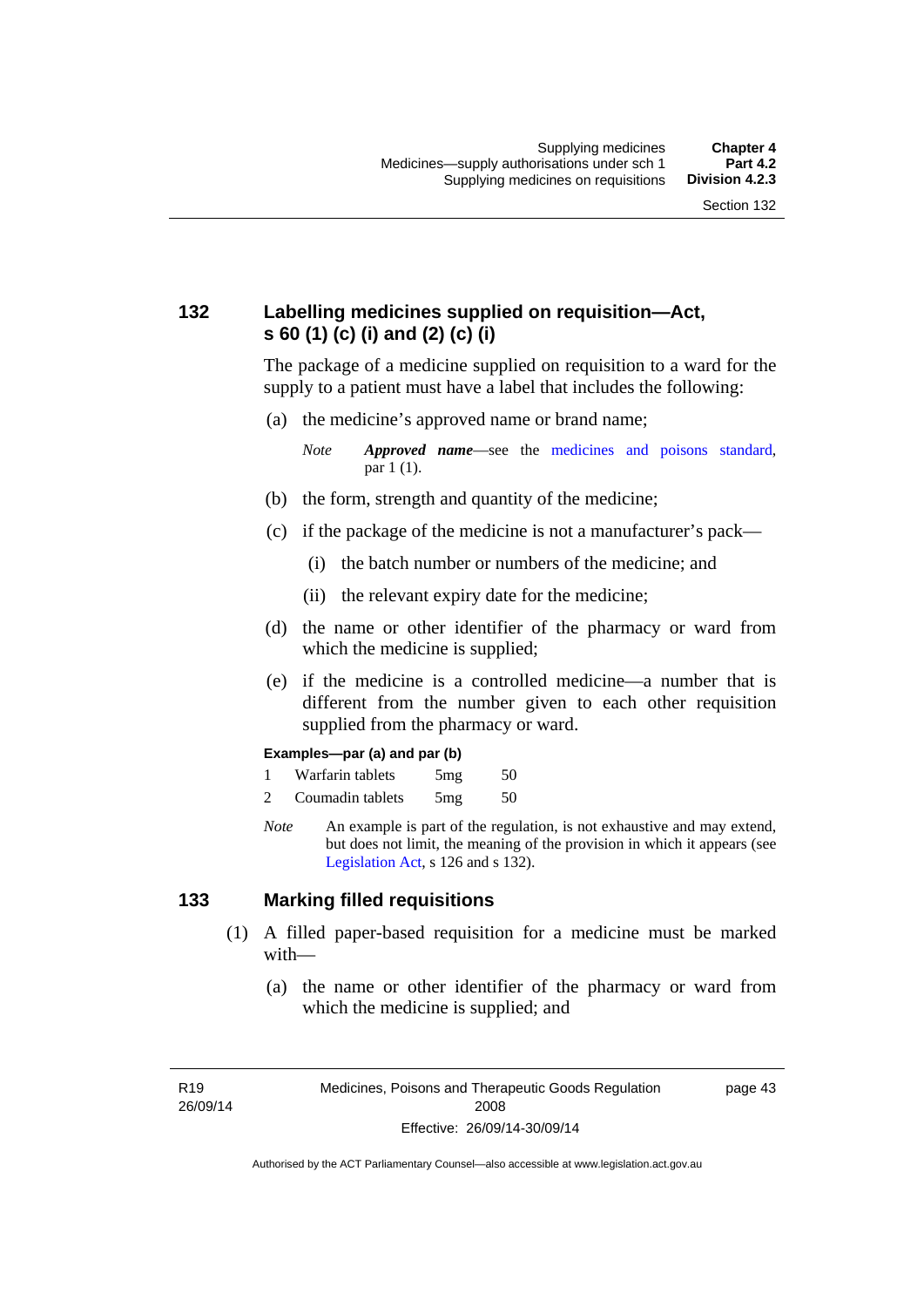(b) if the medicine is a controlled medicine—the requisition's number under section 132 (e); and

- (c) the supplier's initials or signature.
- (2) A filled electronic requisition for a medicine must be marked with a link to an electronic document containing—
	- (a) the name or other identifier of the pharmacy or ward from which the medicine is supplied; and
	- (b) if the medicine is a controlled medicine—the requisition's number under section 132 (e); and
	- (c) the supplier's initials or signature.
- (3) However, subsection (1) (a) and (2) (a) do not apply to a requisition filled at a pharmacy at an institution.
- (4) In this section:

*paper-based requisition* includes a faxed copy of a requisition.

### **134 Recording supply of medicines on requisitions**

A person who supplies a medicine to someone else on requisition must make a written record of the following information:

- (a) the date of the requisition;
- (b) the name of the person who issued the requisition;
- (c) the date the requisition is filled;
- (d) the medicine, and the form, strength and quantity of the medicine, supplied;
- (e) the name or initials of the person supplying the medicine.
- *Note Written* includes in electronic form (see [Act,](http://www.legislation.act.gov.au/a/2008-26/default.asp) dict).

R19 26/09/14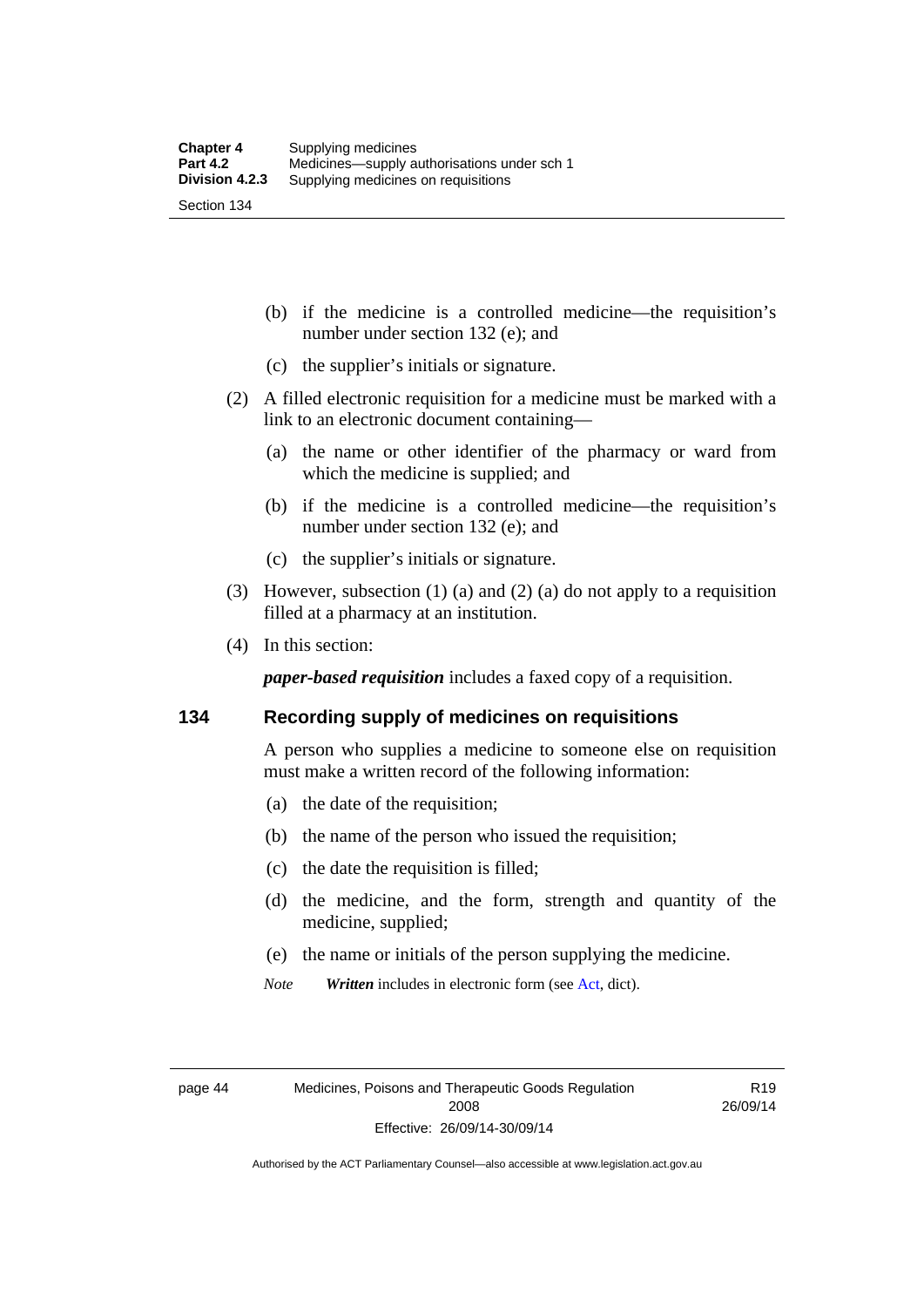# **Division 4.2.4 Supplying medicines on purchase orders**

*Note* For authorisation to issue a purchase order, see s 60.

### **140 Authorisation conditions for supplying medicines on purchase orders—Act, s 44 (1) (b) and (2) (b)**

A person's authorisation under section 110 to supply a medicine on a purchase order is subject to the following conditions:

- (a) the purchase order is a complying purchase order;
- (b) the medicine is supplied in accordance with the requirements of section 141;
- (c) the supply is recorded in accordance with section 142;
- (d) if the supplier does not receive a document signed by the buyer acknowledging receipt of the medicine within 7 days after the day the medicine is delivered—the supplier must, within 24 hours after the end of the 7-day period, tell the chief health officer, in writing, of the failure to receive the document;
- (e) the following are kept at the supplier's business premises or, if the chief health officer approves in writing another place, the place approved by the chief health officer, for at least 2 years after the day the medicine is supplied:
	- (i) the filled purchase order;
	- (ii) the delivery acknowledgement under paragraph (d) or section 141 $(1)$  $(d)$  $(ii)$ ;
	- (iii) the record for section 142.

page 45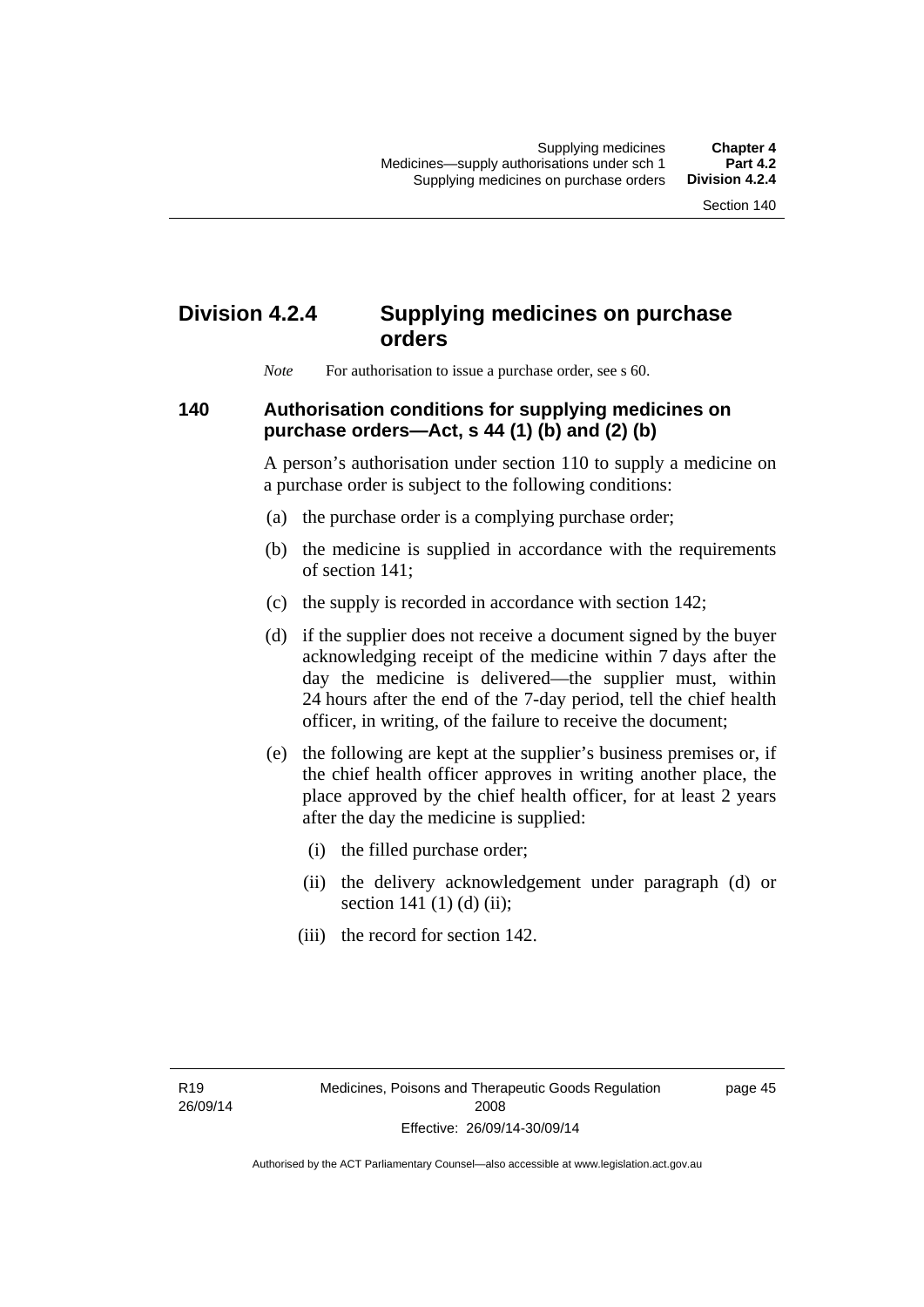### **141 Supplying medicines on purchase orders**

- (1) The following are the requirements for the supply of a medicine on a purchase order:
	- (a) the medicine is supplied in manufacturer's packs that comply with—
		- (i) section 501 (Packaging of supplied manufacturer's packs of medicines—[Act](http://www.legislation.act.gov.au/a/2008-26/default.asp), s 59 (1) (c) (i) and (2) (c) (i)); or
		- (ii) an approval under the [Act](http://www.legislation.act.gov.au/a/2008-26/default.asp), section 193 (Approval of non-standard packaging and labelling);
	- (b) the manufacturer's packs are labelled in accordance with—
		- (i) section 502 (Labelling of supplied manufacturer's packs of medicines—[Act](http://www.legislation.act.gov.au/a/2008-26/default.asp), s  $60(1)$  (c) (i) and (2) (c) (i)); or
		- (ii) an approval under the [Act,](http://www.legislation.act.gov.au/a/2008-26/default.asp) section 193;
	- (c) the manufacturer's packs are securely wrapped and packed;
	- (d) if the medicine is delivered in person by the supplier to the buyer—
		- (i) the medicine is delivered to an adult; and
		- (ii) the delivery is acknowledged by the adult signing and dating a copy of the purchase order;
	- (e) if the medicine is not delivered in person by the supplier to the buyer—the medicine is delivered to the buyer by a person whose procedures require the delivery of the medicine to be signed for by the buyer or an adult employee of the buyer.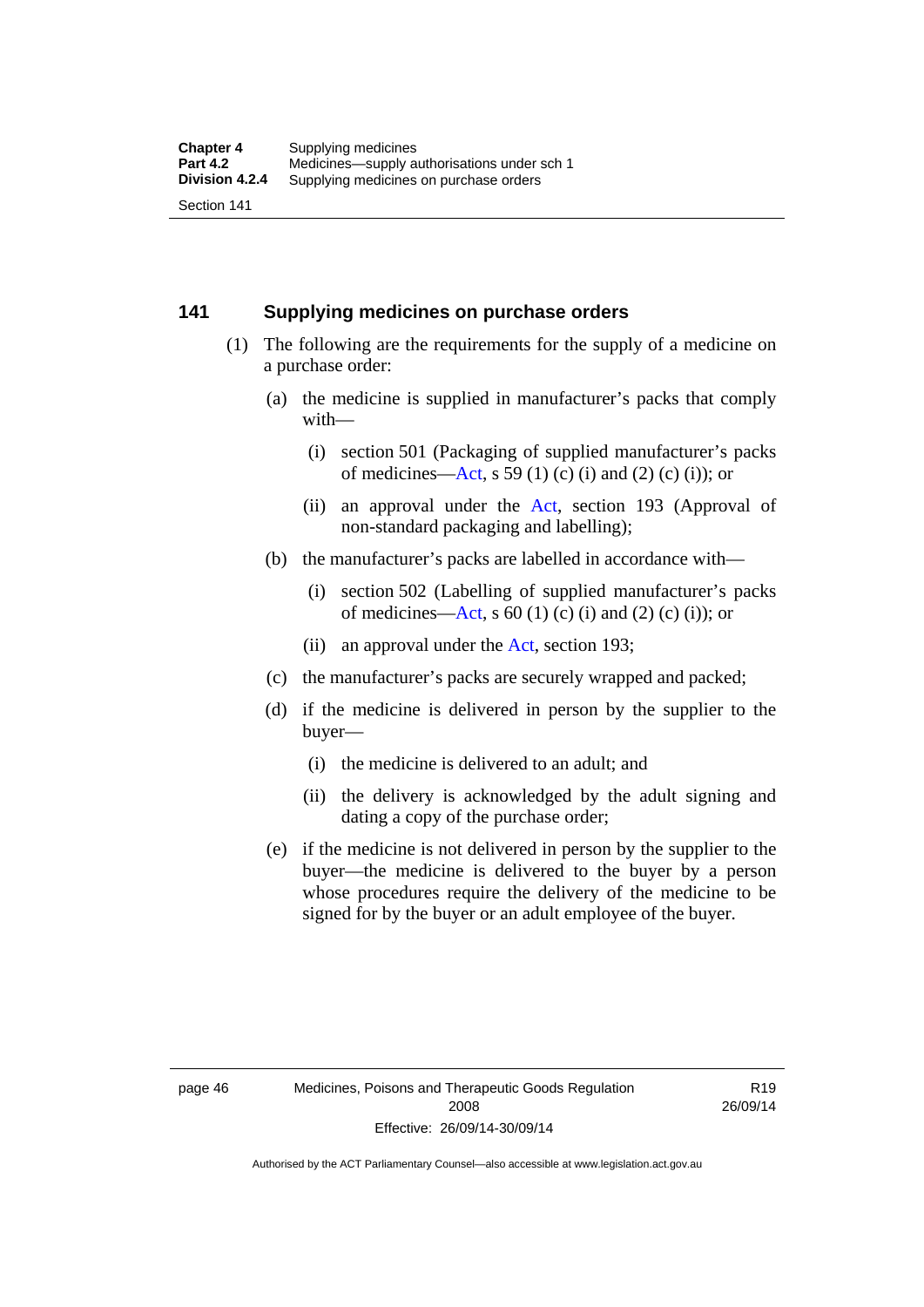- (2) However, subsection (1) (a), (b) and (c) do not apply in relation to a medicine supplied by a pharmacist to a prescriber who is authorised to supply the medicine during a consultation if the medicine is supplied in a package that is labelled with the following particulars:
	- (a) the approved name and brand name of the medicine;

*Note Approved name*—see the [medicines and poisons standard,](http://www.comlaw.gov.au/Series/F2012L01200) par 1 (1).

- (b) the form, strength and quantity of the medicine, supplied;
- (c) if the package of the medicine is not a manufacturer's pack the relevant expiry date for the medicine.

### **142 Recording supply of medicines on purchase orders**

A person who supplies a medicine to someone else on a purchase order must make a written record of the following information:

- (a) the date of the order;
- (b) the issuer's authority to issue the order;
- (c) the name, and the business address and telephone number, of the person to whom the medicine is supplied;
- (d) the date the order is supplied;
- (e) the medicine, and the form, strength and quantity of the medicine, supplied.
- *Note Written* includes in electronic form (see [Act,](http://www.legislation.act.gov.au/a/2008-26/default.asp) dict).

page 47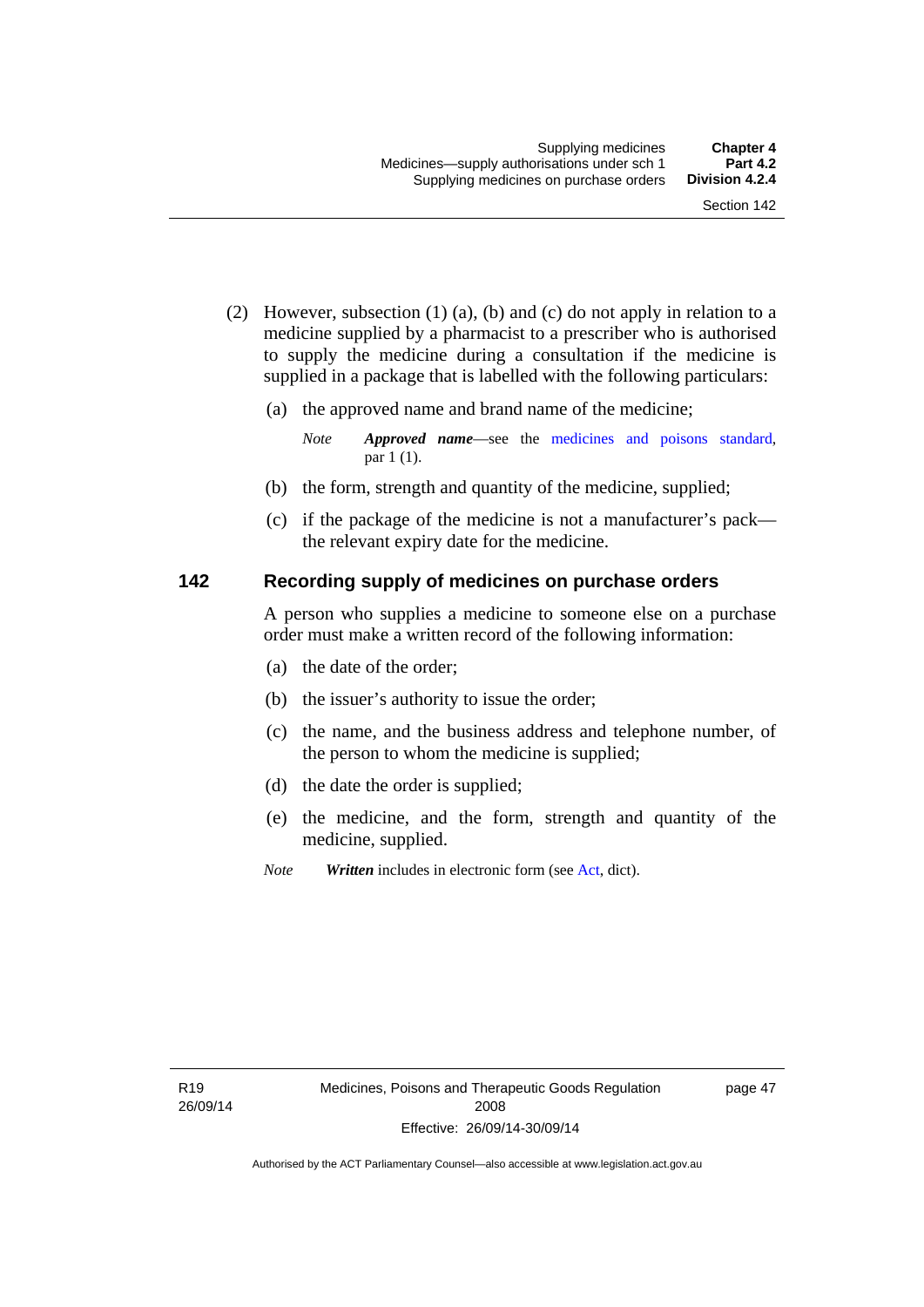## **Division 4.2.5 Supplying medicines on standing orders**

- *Note 1* For the issue of a standing order, see pt 3.4.
- *Note 2 Supply* does not include administer (see [Act,](http://www.legislation.act.gov.au/a/2008-26/default.asp) s 24).

### **150 Authorisation conditions for supplying medicines on standing orders—Act, s 44 (1) (b) and (2) (b)**

- (1) A person's authorisation under section 110 to supply a medicine on a standing order is subject to the following conditions:
	- (a) the medicine is supplied in accordance with the requirements of section 151;
	- (b) the supply is recorded in accordance with section 153;
	- (c) the record for section 153 is kept at the person's business premises or, if the chief health officer approves in writing another place, the place approved by the chief health officer, for at least 2 years after the day the medicine is supplied;
	- (d) if the supplier is not the person who would ordinarily have prescribed the medicine for the recipient, the required information is given in writing to—
		- (i) the prescriber (the *usual prescriber*) who would ordinarily have prescribed the medicine for the recipient not later than 24 hours after supplying the medicine; or
		- (ii) if the recipient does not have a usual prescriber—the recipient.
- (2) However, subsection (1) (c) and (d) do not apply if the record is made in a patient's medical records.

R19 26/09/14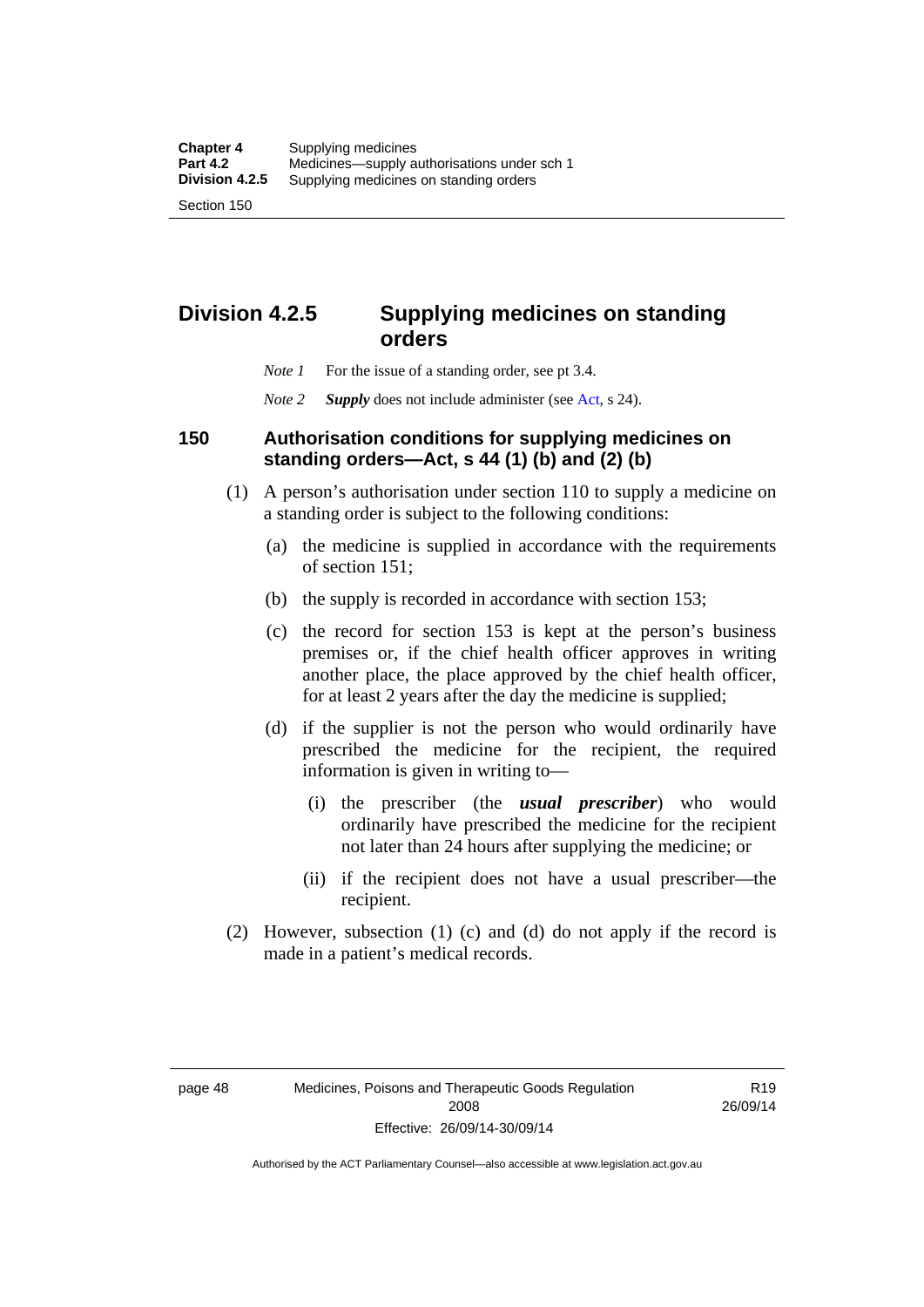(3) In this section:

*required information*, for the supply of a medicine on a standing order, means—

- (a) the supplier's name; and
- (b) the date the medicine is supplied; and
- (c) the name and address of the person to whom the medicine is supplied; and
- (d) the medicine's approved name and brand name; and
- (e) the form, strength and quantity of the medicine supplied.

### **151 Supplying medicines on standing orders**

The following are the requirements for the supply of a medicine on a standing order:

- (a) the medicine is supplied in accordance with the standing order;
- (b) the medicine is supplied in a package that is labelled in accordance with section 152.

## **152 Labelling medicines supplied on standing order— Act, s 60 (1) (c) (i) and (2) (c) (i)**

The package of a medicine supplied on a standing order must have a label that includes the following:

- (a) the name of the person to whom the medicine is to be supplied;
- (b) the date the medicine is supplied;
- (c) the medicine, and the form, strength and quantity of the medicine, supplied;

page 49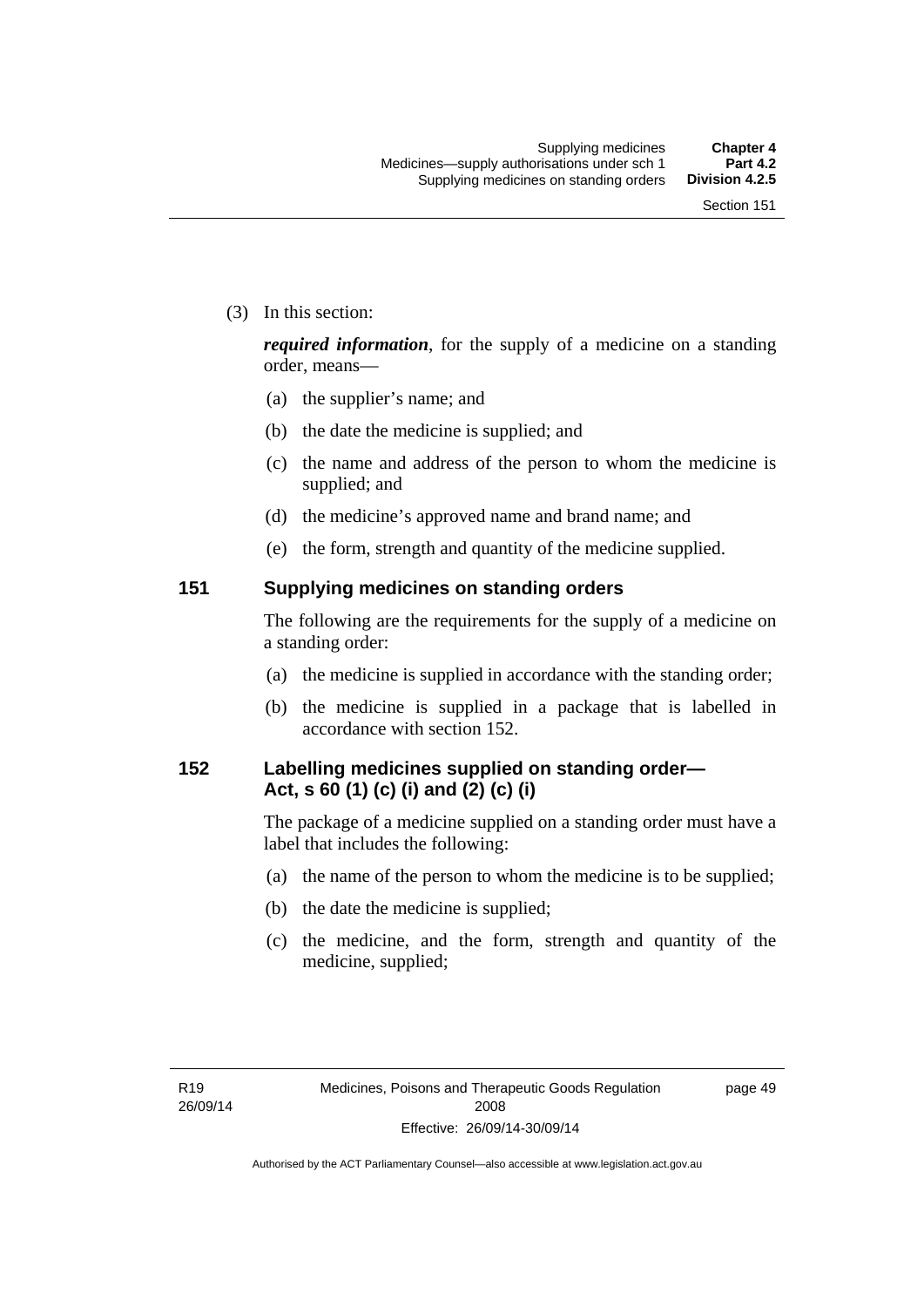- (d) if the package of the dispensed medicine is not a manufacturer's pack—
	- (i) the batch number or numbers of the medicine; and
	- (ii) the relevant expiry date for the medicine;
- (e) the supplier's name, business address and telephone number;
- (f) directions about the use of the medicine that are adequate to allow the medicine to be taken or administered safely, including any warning statement in the medicines and poisons standard, appendix K (Drugs required to be labelled with a sedation warning) applying to the medicine;
- (g) words to the effect of 'keep out of reach of children'.

### **153 Recording supply of medicines on standing orders**

- (1) A person (the *supplier*) who supplies a medicine to a person (the *patient*) on a standing order must make a written record of the following information:
	- (a) the supplier's name;
	- (b) the patient's name and address;
	- (c) the date the medicine is supplied;
	- (d) the medicine's approved name and brand name;
	- (e) the form, strength and quantity of the medicine;
	- (f) the date of the standing order.
	- *Note Written* includes in electronic form (see [Act,](http://www.legislation.act.gov.au/a/2008-26/default.asp) dict).
- (2) However, subsection (1) (b) does not apply if the record is made in the patient's medical records.

R19 26/09/14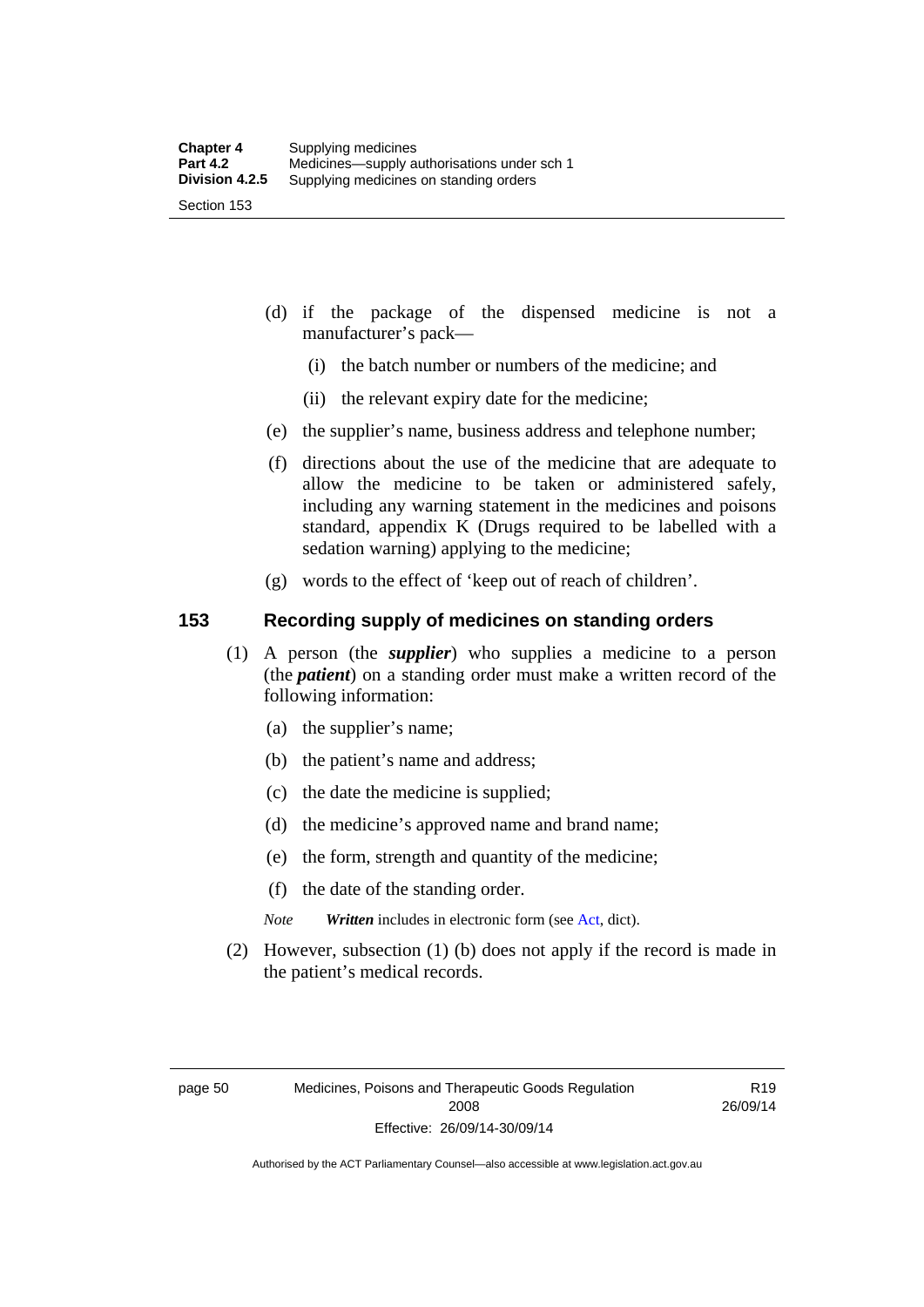## **Division 4.2.6 Supplying medicines during consultations**

*Note Supply* does not include administer (see [Act,](http://www.legislation.act.gov.au/a/2008-26/default.asp) s 24).

### **160 Authorisation conditions for supplying medicines during consultations—Act, s 44 (1) (b) and (2) (b)**

A prescriber's authorisation under section 110 to supply a medicine during a consultation is subject to the following conditions:

- (a) the medicine is supplied in accordance with the [Act](http://www.legislation.act.gov.au/a/2008-26/default.asp), section 7 (Appropriate prescription and supply of medicines);
- (b) if the medicine is a controlled medicine for human use—
	- (i) the prescriber complies with the additional requirements under section 163 (Additional requirements for supplying controlled medicines for human use during consultations) in relation to the supply; and
	- (ii) if the medicine is dronabinol—the prescriber has an authorisation under the *[Therapeutic Goods Act 1989](http://www.comlaw.gov.au/Series/C2004A03952)* (Cwlth), section 19 to supply the medicine; and
		- *Note* Dronabinol cannot be prescribed for veterinary use because it is a prohibited substance (see [medicines and poisons](http://www.comlaw.gov.au/Series/F2012L01200)  [standard,](http://www.comlaw.gov.au/Series/F2012L01200) sch 9, entry for tetrahydrocannabinols).
	- (iii) the prescriber complies with section 164 (Information for CHO about controlled medicines supplied during consultations[—Act,](http://www.legislation.act.gov.au/a/2008-26/default.asp) s 31 (2) (b) and (4), def *required information*);

page 51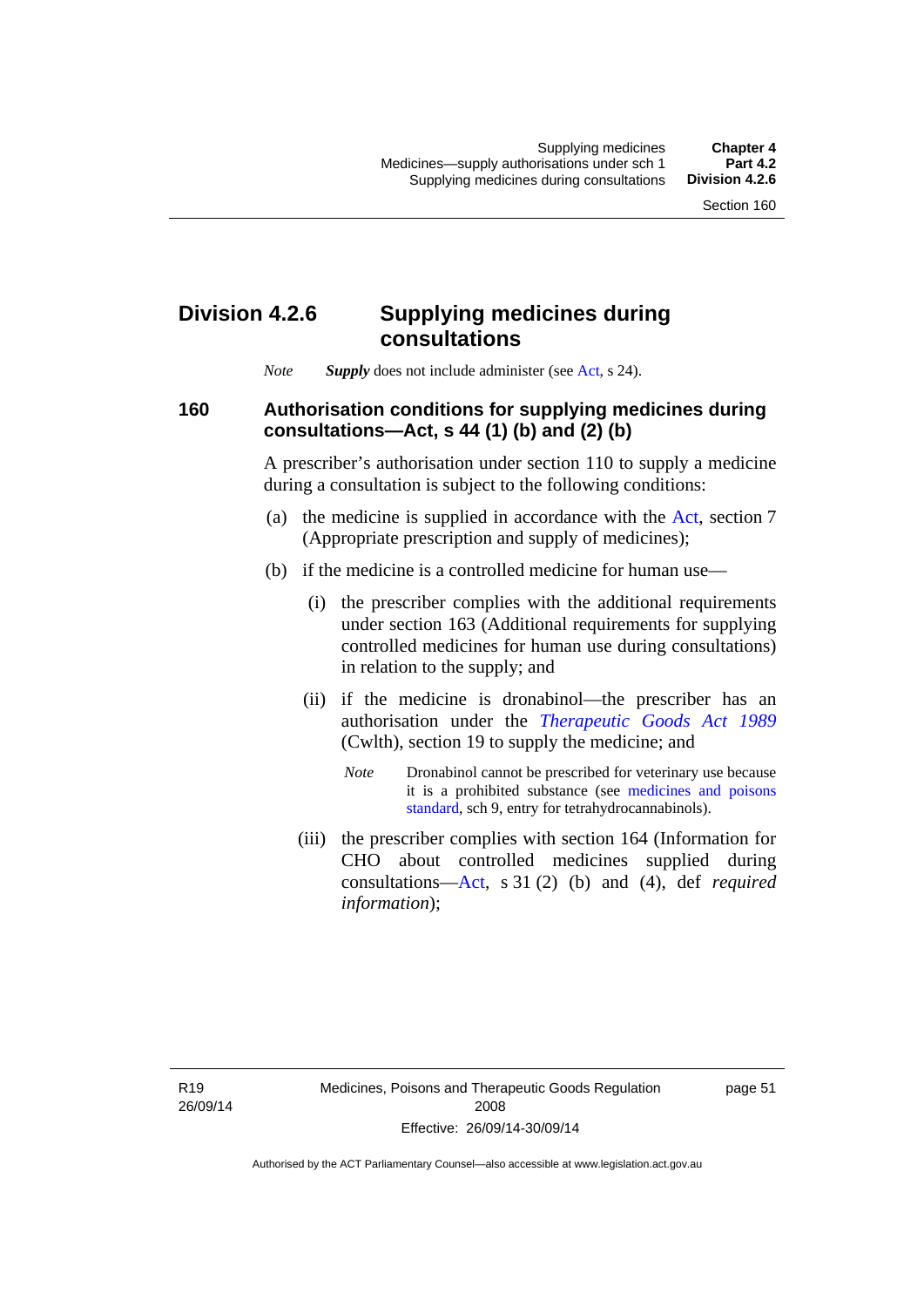- (c) if the medicine is a designated appendix D medicine prescribed for a purpose mentioned in schedule 3 (Designated appendix D medicines—standing approvals), part 3.2, column 3 in relation to the medicine—
	- (i) the prescriber has an appendix D medicines approval to prescribe the medicine; and
	- (ii) the prescriber complies with each condition (if any) of the approval (including any conditions in the schedule, part 3.2, column 4 in relation to the medicine);
- (d) the medicine is labelled in accordance with section 161;
- (e) the supply is recorded in accordance with section 162;
- (f) the record is kept at the prescriber's business premises or, if the chief health officer approves in writing another place, the place approved by the chief health officer, for at least 2 years after the day the medicine is supplied.

### **161 Labelling medicines supplied during consultations**

The supplied medicine must have a label that includes the following:

- (a) the name of the person to whom the medicine is supplied;
- (b) the date the medicine is supplied;
- (c) the prescriber's name, business address and telephone number;
- (d) the medicine's approved name or brand name;
	- *Note Approved name*—see the [medicines and poisons standard,](http://www.comlaw.gov.au/Series/F2012L01200) par 1 (1).
- (e) the form, strength and quantity of the medicine;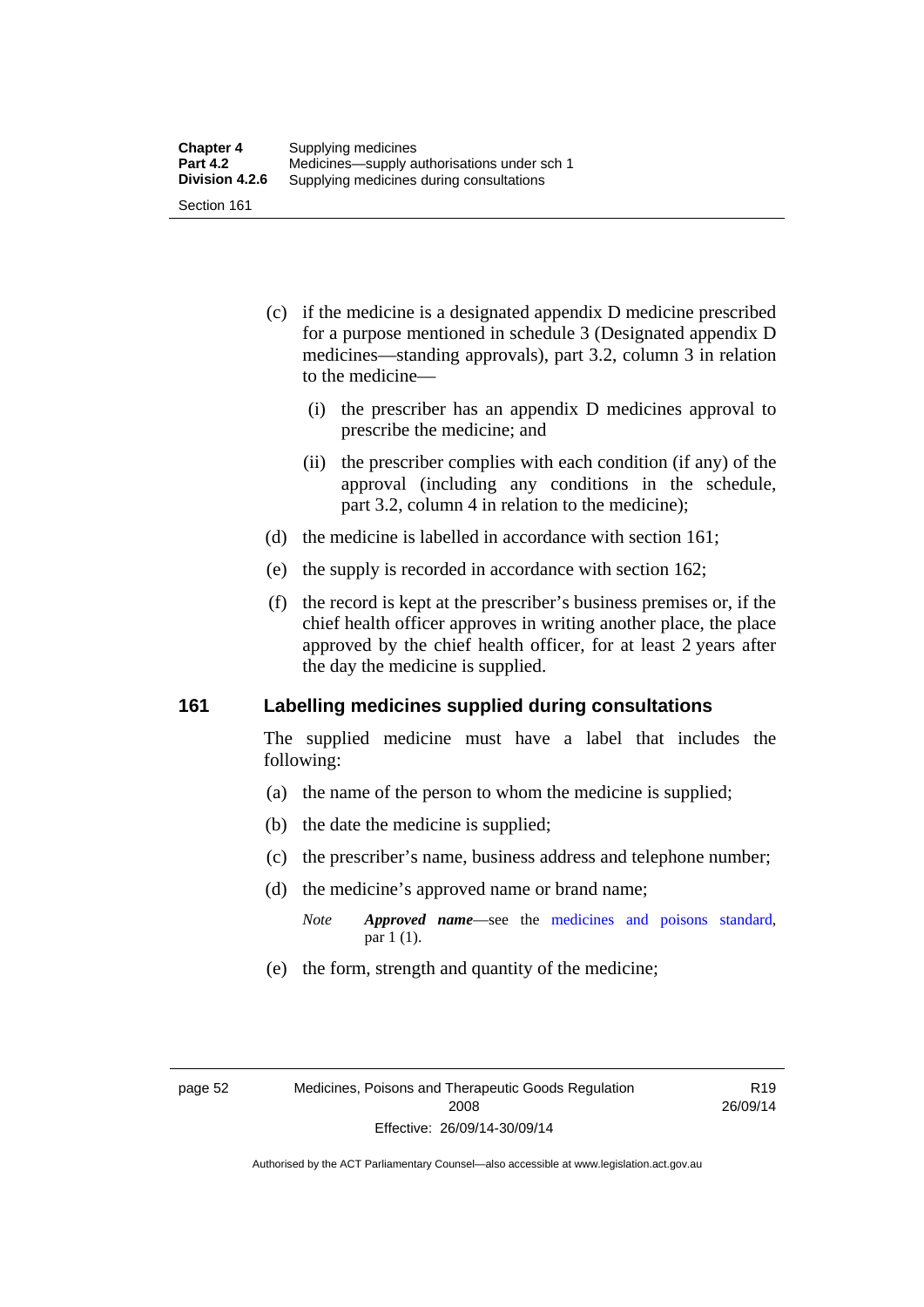- (f) if the package of the supplied medicine is not a manufacturer's pack—the relevant expiry date for the medicine;
- (g) directions about the use of the medicine that are adequate to allow the medicine to be taken or administered safely, including any warning statement in the medicines and poisons standard, appendix K (Drugs required to be labelled with a sedation warning) applying to the medicine;
- (h) words to the effect of 'keep out of reach of children';
- (i) if the prescriber is a dentist—the words 'for dental treatment only';
- (j) if the prescriber is an eligible midwife—the words 'for midwifery use only';
- (k) if the prescriber is an optometrist—the words 'for optometry use only';
- (l) if the prescriber is a veterinary surgeon—
	- (i) words to the effect of 'for animal treatment only'; and
	- (ii) the species of the animal for which the medicine is supplied; and
	- (iii) if possible, a way of identifying the animal.

### **Examples—par (d) and par (e)**

|                | Warfarin tablets | 5mg | 50 |
|----------------|------------------|-----|----|
| $\overline{c}$ | Coumadin tablets | 5mg | 50 |

*Note* An example is part of the regulation, is not exhaustive and may extend, but does not limit, the meaning of the provision in which it appears (see [Legislation Act,](http://www.legislation.act.gov.au/a/2001-14) s 126 and s 132).

page 53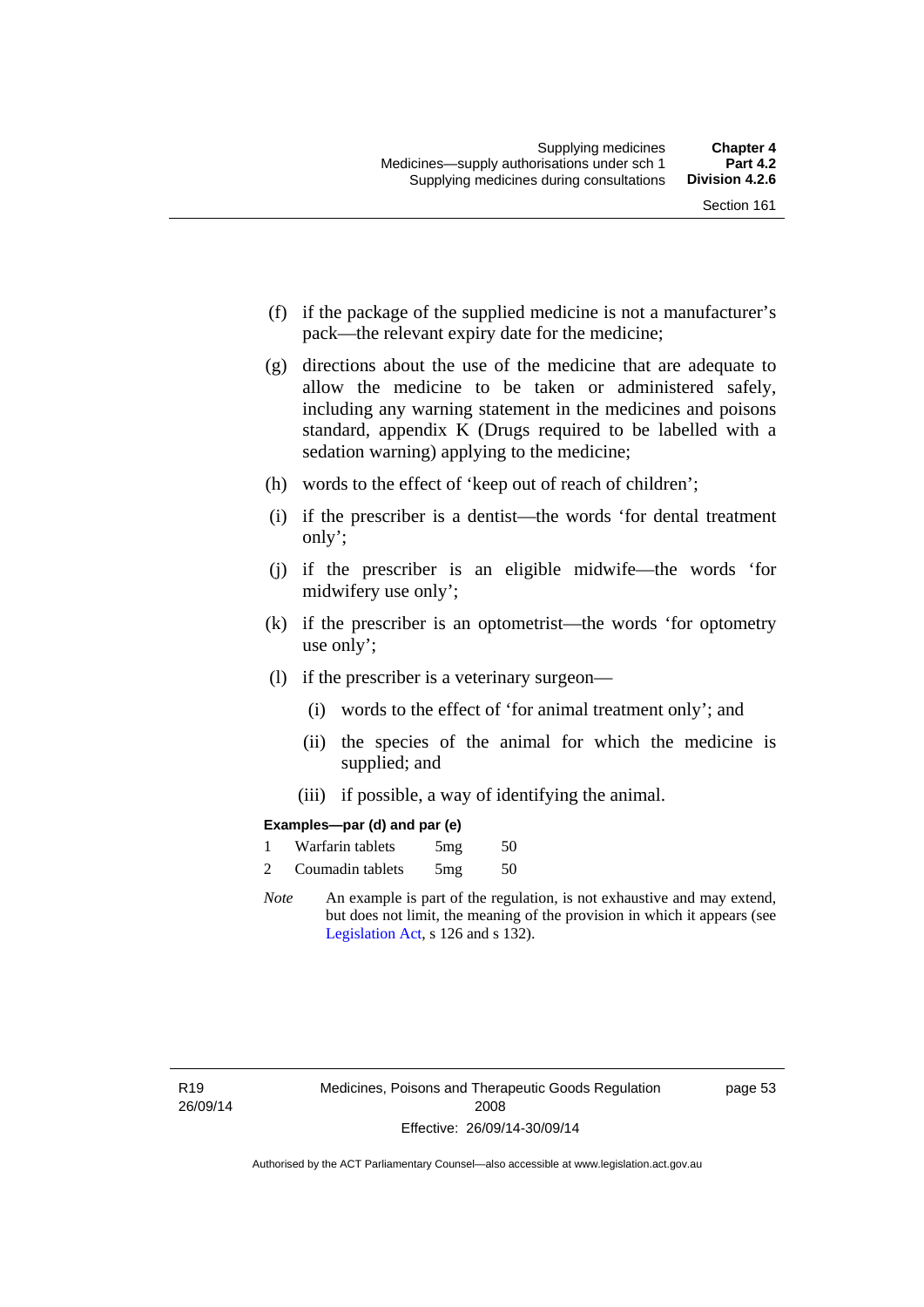### **162 Recording medicines supplied during consultations**

A prescriber who supplies a medicine during a consultation must make a written record of the following information in the medical records of the person to whom, or animal to which, the consultation related:

- (a) the date the medicine is supplied;
- (b) the medicine's approved name or brand name;

*Note Approved name*—see the [medicines and poisons standard,](http://www.comlaw.gov.au/Series/F2012L01200) par 1 (1).

- (c) the form, strength and quantity of the medicine;
- (d) the directions given to the person for the use of the medicine.

*Note Written* includes in electronic form (see [Act,](http://www.legislation.act.gov.au/a/2008-26/default.asp) dict).

### **163 Additional requirements for supplying controlled medicines for human use during consultations**

The following are the additional requirements for supplying a controlled medicine for human use during a consultation:

- (a) the prescriber has a controlled medicines approval to prescribe the medicine;
	- *Note* For controlled medicines approvals, see pt 13.1.
- (b) if the approval is for a particular form of the medicine—the supply is for the form of the medicine approved or a bioequivalent form;

*Note Bioequivalent*—see the dictionary.

- (c) if the approval is for a particular strength of the medicine—the supply is for the strength approved or a weaker strength;
- (d) if the approval is for a particular quantity of the medicine—the supply is for not more than the quantity approved;

page 54 Medicines, Poisons and Therapeutic Goods Regulation 2008 Effective: 26/09/14-30/09/14

R19 26/09/14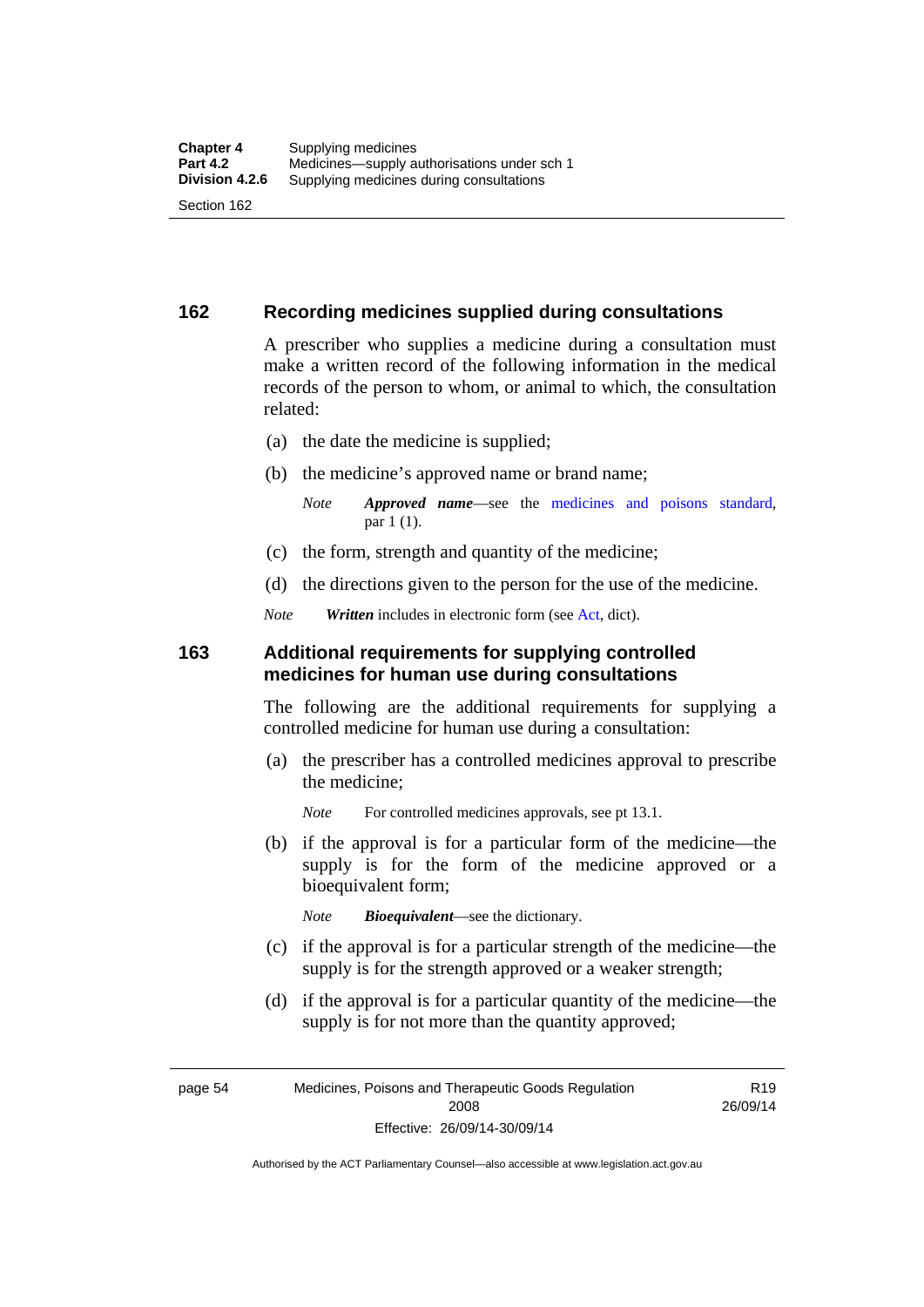(e) the prescriber complies with each condition (if any) of the approval.

#### **Example—par (b)**

If a slow release form of a medicine is approved, the prescriber is not authorised to prescribe an immediate release form of the medicine.

#### **Example—par (c) and par (d)**

If a doctor is given an approval to prescribe 25 morphine 20mg capsules, the doctor may prescribe 5 20mg capsules and 10 15mg capsules. Later, if the approval is still in force, the doctor may prescribe not more than 10 morphine capsules of any strength up to and including 20mg.

*Note* An example is part of the regulation, is not exhaustive and may extend, but does not limit, the meaning of the provision in which it appears (see [Legislation Act,](http://www.legislation.act.gov.au/a/2001-14) s 126 and s 132).

### **164 Information for CHO about controlled medicines supplied during consultations—Act, s 31 (2) (b) and (4), def** *required information*

 (1) This section applies if a prescriber supplies a controlled medicine for human use during a consultation.

*Note Supply* does not include administer (see [Act,](http://www.legislation.act.gov.au/a/2008-26/default.asp) s 24).

- (2) The prescriber must, not later than 7 days after the end of the month when the controlled medicine is supplied, give the chief health officer the following information in writing:
	- (a) the prescriber's name, business address and telephone number;
	- (b) the name and address of the person to whom the medicine is supplied;
	- (c) the date of supply;
	- (d) the medicine, and the form, strength and quantity of the medicine, supplied.

page 55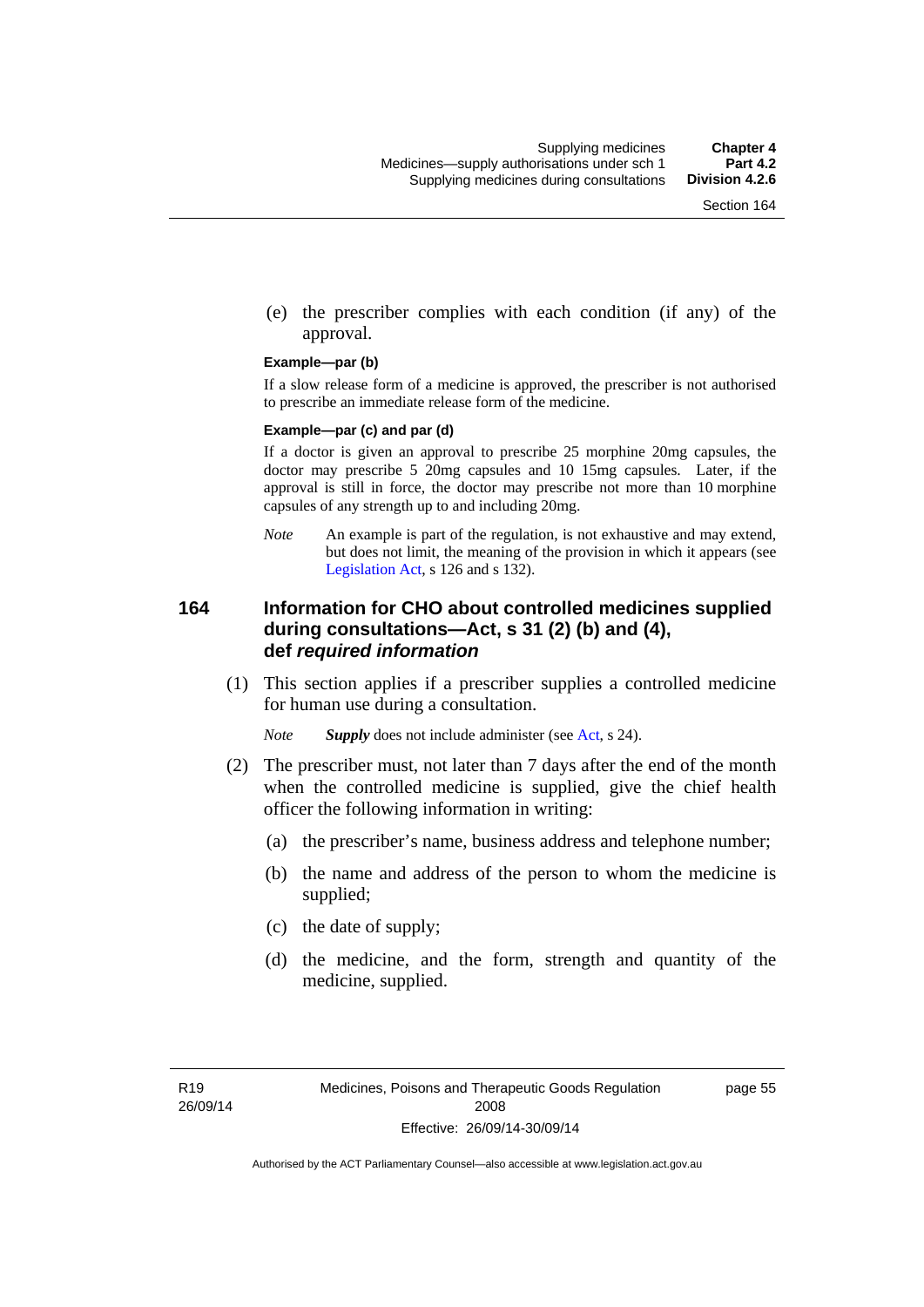## **Division 4.2.7 Selling pseudoephedrine by retail**

### **170 Meaning of** *retail sale***—div 4.2.7**

In this division:

*retail sale* does not include supply on prescription.

### **171 Authorisation conditions for retail sale of pseudoephedrine—Act, s 44 (1) (b) and (2) (b)**

A person's authorisation under section 110 to supply pseudoephedrine is subject to the following conditions if the pseudoephedrine is sold by retail sale:

- (a) the pseudoephedrine is supplied in accordance with the [Act](http://www.legislation.act.gov.au/a/2008-26/default.asp), section 7 (Appropriate prescription and supply of medicines);
- (b) the seller complies with section 172;
- (c) the seller makes a record (the *pseudoephedrine record*) of the required information under section 173;

*Note* For how the record must be made, see the [Act,](http://www.legislation.act.gov.au/a/2008-26/default.asp) s 46.

- (d) the record is kept at the seller's business premises or, if the chief health officer approves in writing another place, the place approved by the chief health officer, for at least 2 years after the day the sale is made;
- (e) if the buyer of the pseudoephedrine asks the seller to see the record during the period it is kept under paragraph (d), the seller—
	- (i) allows the buyer to see the record within a reasonable period of a request being made by the buyer; and
	- (ii) if satisfied that the record is incorrect, amends the record;

page 56 Medicines, Poisons and Therapeutic Goods Regulation 2008 Effective: 26/09/14-30/09/14

R19 26/09/14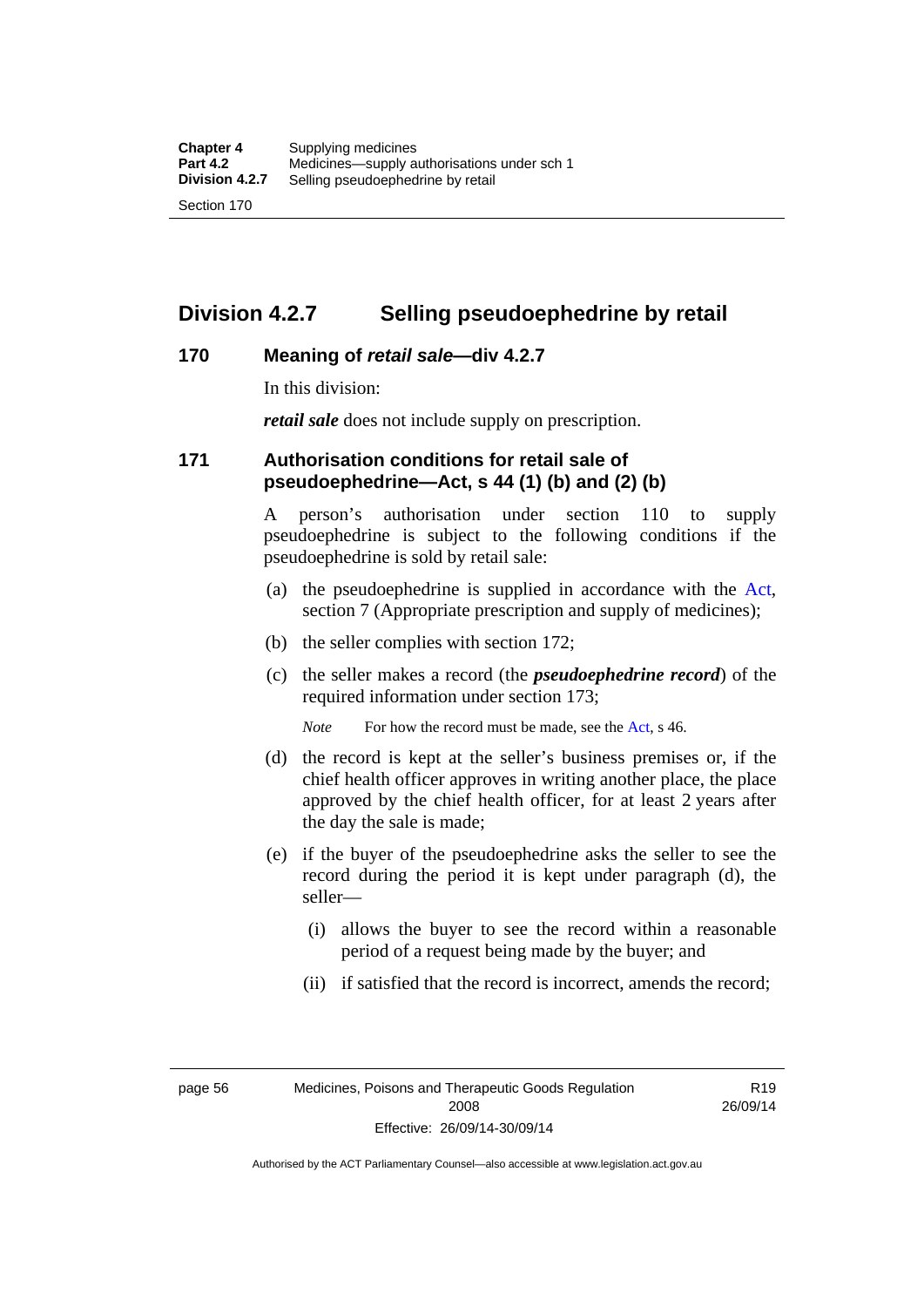- (f) the seller complies with—
	- (i) a request under section 174 (4) (b) (Failure to amend pseudoephedrine sales record); and
	- (ii) a direction under section 175 (Pseudoephedrine sales record—decision by CHO) to amend the record.

### **172 Requirement to tell buyer about pseudoephedrine sales record**

- (1) The authorised person selling pseudoephedrine by retail sale, must tell the buyer the following:
	- (a) the seller is required to make a record of the sale;
	- (b) the buyer may refuse to provide information for the record but, if the buyer refuses, the seller must not sell pseudoephedrine to the buyer;
	- (c) the record may be made available to the following people:
		- (i) a police officer;
		- (ii) a public servant who is a member of the administrative unit to which the chief health officer belongs;
		- (iii) a Commonwealth or State public servant (however described) who is a member of an administrative unit (however described) that administers legislation about medicines;
			- *Note State* includes the Northern Territory (see [Legislation Act,](http://www.legislation.act.gov.au/a/2001-14) dict, pt 1).
		- (iv) anyone other than the seller who supplies pseudoephedrine to the public in Australia;
		- (v) the Pharmacy Guild of Australia;

R19 26/09/14 page 57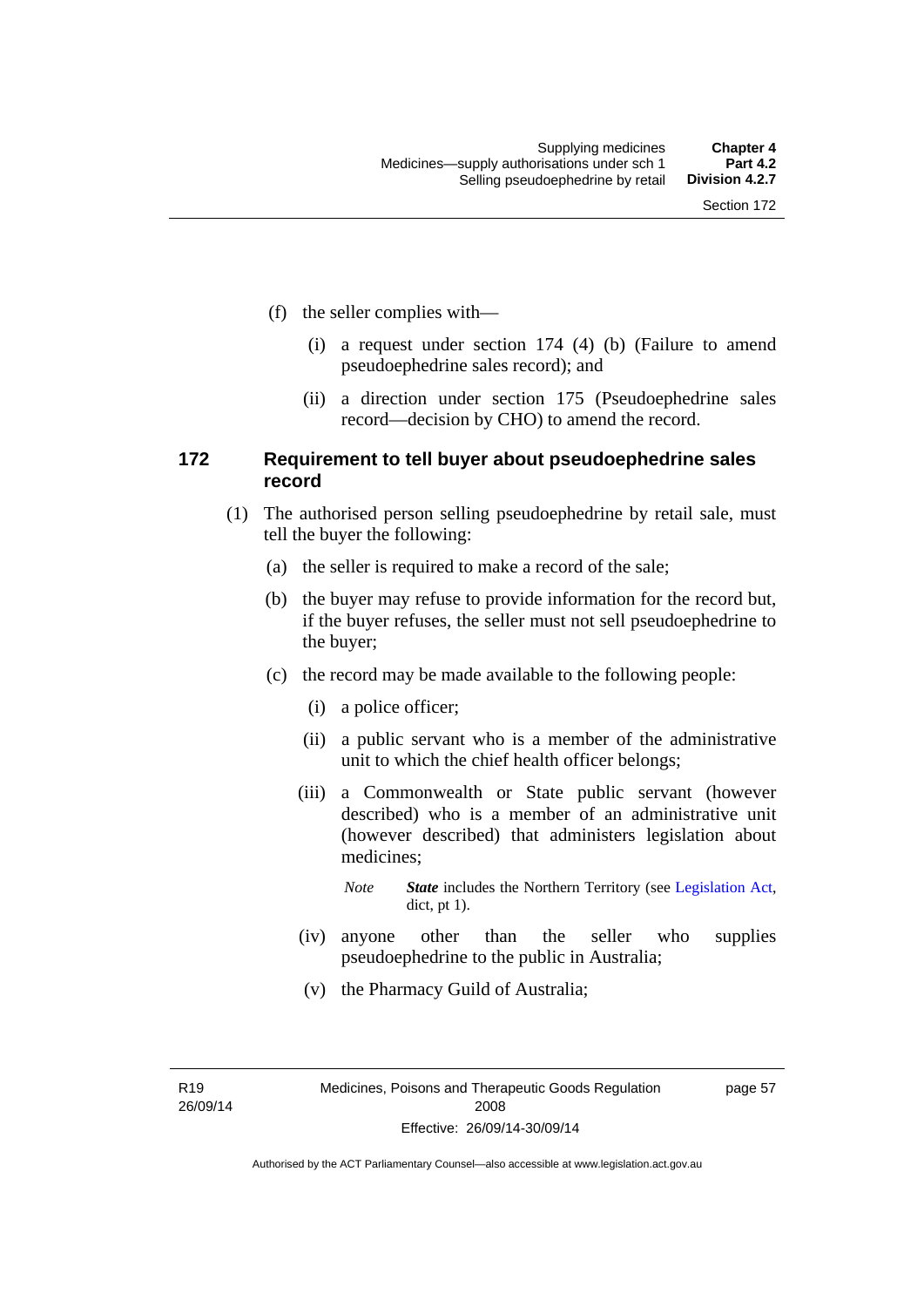- (d) the buyer has the right to see the record and have any mistake corrected.
- *Note* If a form is approved under the [Act](http://www.legislation.act.gov.au/a/2008-26/default.asp), s 198 for this provision, the form must be used.
- (2) In this section:

*police officer* includes a member of a police force (however described) of a State.

### **173 Required information for pseudoephedrine sales records**

- (1) The following is the required information for a pseudoephedrine record:
	- (a) the date of sale;
	- (b) the brand name, form, strength and quantity of pseudoephedrine sold;
	- (c) the buyer's name and address;
	- (d) a unique identification number for the buyer from—
		- (i) a photo identification document produced to the seller by the buyer; or
		- (ii) if the buyer does not produce a photo identification document—
			- (A) the buyer's birth certificate; or
			- (B) an Australian or New Zealand seniors card for the buyer;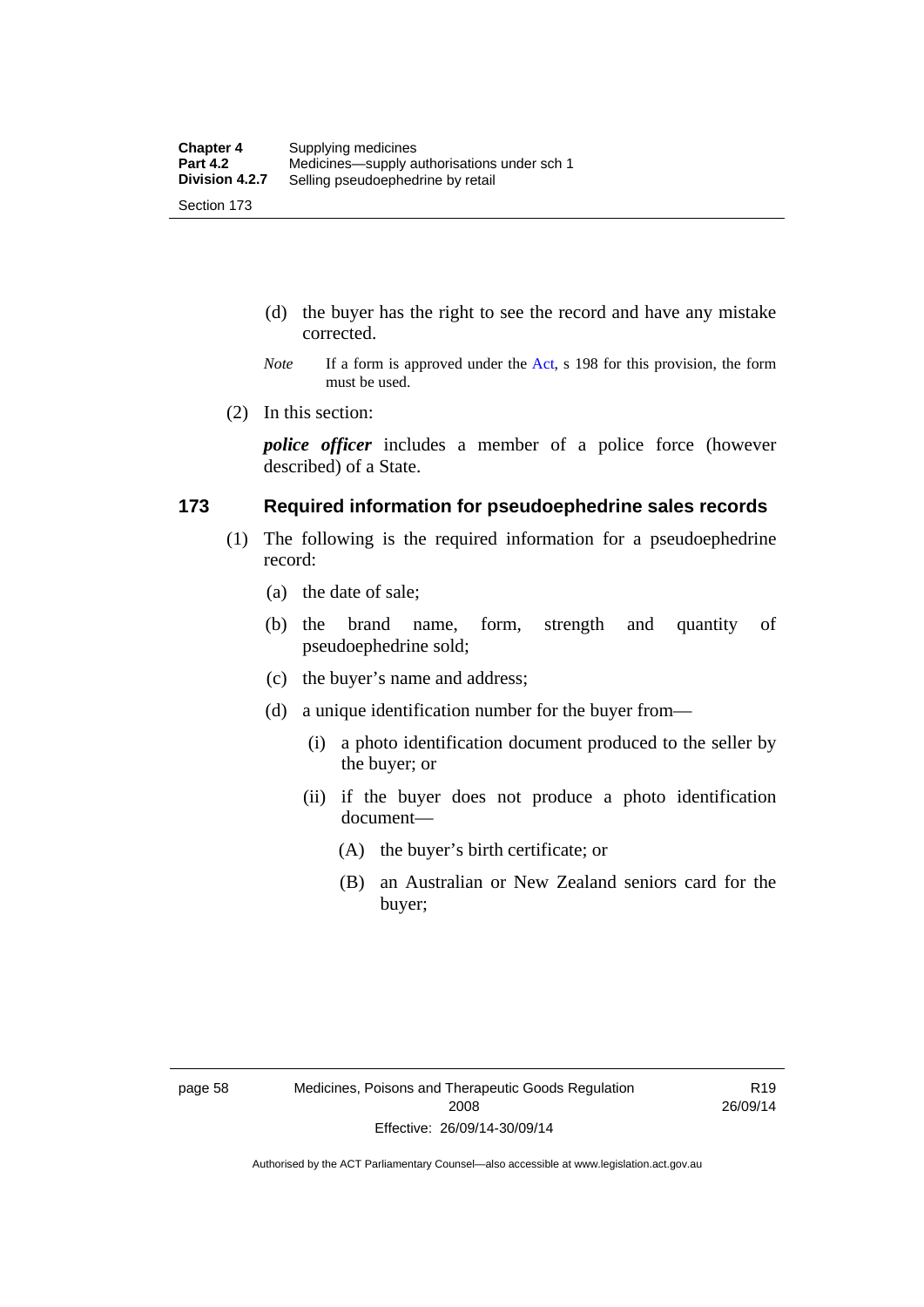### (e) the kind of identification the buyer produces.

#### **Example—unique identification number**

a person's driver licence number

- *Note 1* If a form is approved under the [Act](http://www.legislation.act.gov.au/a/2008-26/default.asp), s 198 for this provision, the form must be used.
- *Note 2* An example is part of the regulation, is not exhaustive and may extend, but does not limit, the meaning of the provision in which it appears (see [Legislation Act,](http://www.legislation.act.gov.au/a/2001-14) s 126 and s 132).
- (2) In this section:

*Australian student identification card* means a card issued to a person who is a student at an Australian secondary or tertiary education institution to identify the person as a student at the institution.

*birth certificate*, for a person, means—

- (a) the person's birth certificate, or a certified extract from the register about the person's birth, under the *[Births, Deaths and](http://www.legislation.act.gov.au/a/1997-112)  [Marriages Registration Act 1997](http://www.legislation.act.gov.au/a/1997-112)*; or
- (b) a document issued under a law of a State, an external Territory or New Zealand that corresponds to a birth certificate or extract mentioned in paragraph (a) if the document identifies the issuing jurisdiction and states its date of issue.

*photo identification document*, for a person, means any of the following documents for the person if it is current and contains the person's photograph:

- (a) an Australian driver licence or external driver licence within the meaning of the *[Road Transport \(Driver Licensing\)](http://www.legislation.act.gov.au/a/1999-78)  [Act 1999](http://www.legislation.act.gov.au/a/1999-78)*;
- (b) a passport, other than an Australian passport;
- (c) a proof of age card;

R19 26/09/14 page 59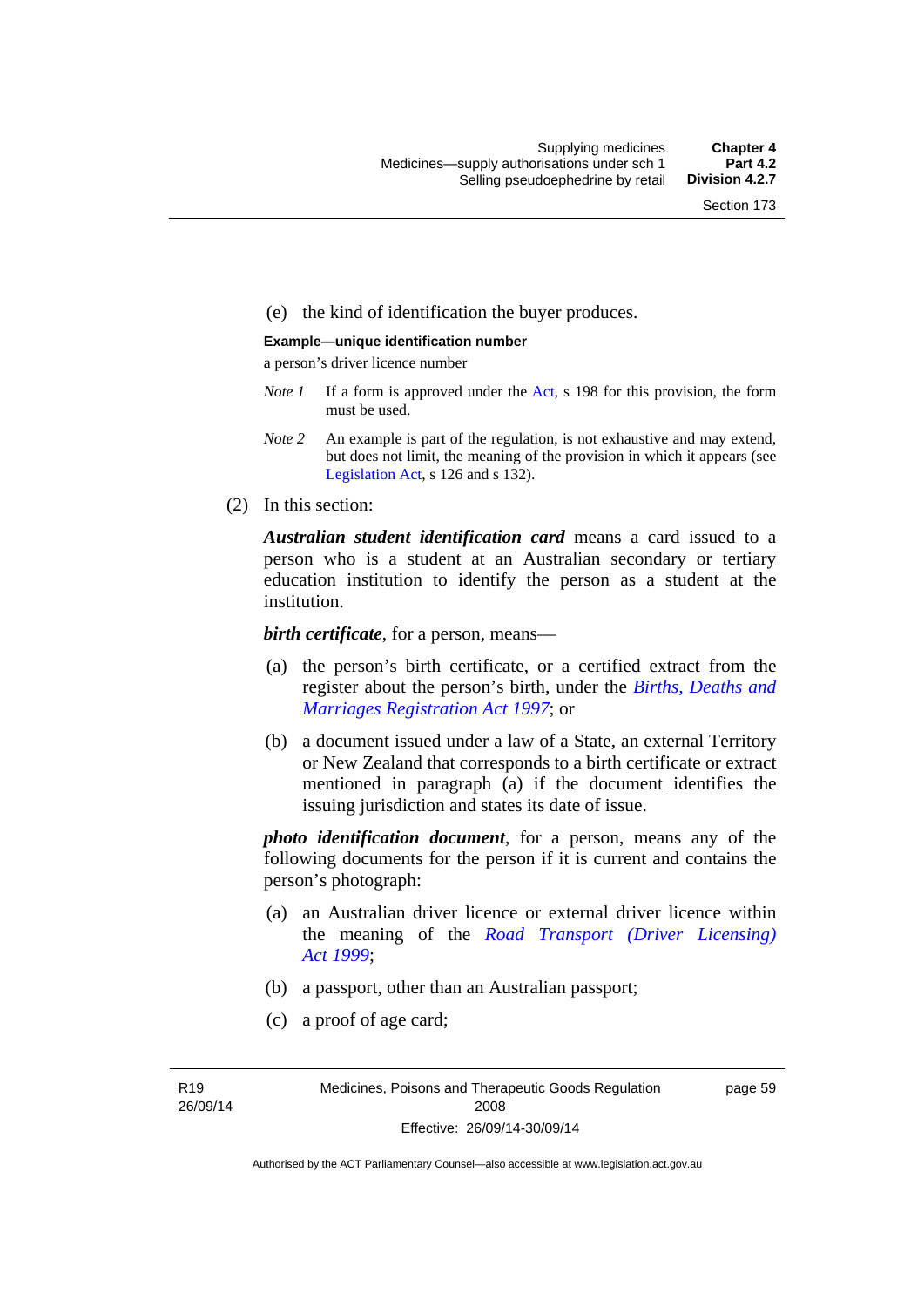(d) an Australian student identification card.

*proof of age card* means a proof of age card issued under—

- (a) the *[Liquor Act 2010](http://www.legislation.act.gov.au/a/2010-35)*, section 210 (Proof of age cards); or
- (b) the law of a state, an external territory or New Zealand.

### **174 Failure to amend pseudoephedrine sales record**

- (1) This section applies if the seller of pseudoephedrine does not amend a pseudoephedrine record in accordance with section 171 (e) (ii) (Authorisation conditions for retail sale of pseudoephedrine—[Act](http://www.legislation.act.gov.au/a/2008-26/default.asp), s 44 (1) (b) and (2) (b)).
- (2) The buyer may, in writing, apply to the chief health officer for a direction to the seller to make the amendment.
- (3) The application must give reasons why the buyer thinks the record is incorrect.
- (4) The chief health officer must—
	- (a) give a copy of the application to the seller; and
	- (b) ask the seller to—
		- (i) make the amendment and tell the chief health officer; or
		- (ii) if the seller is satisfied that the amendment should not be made—send written reasons to the chief health officer not later than 10 working days after the day the seller receives the application why the amendment should not be made.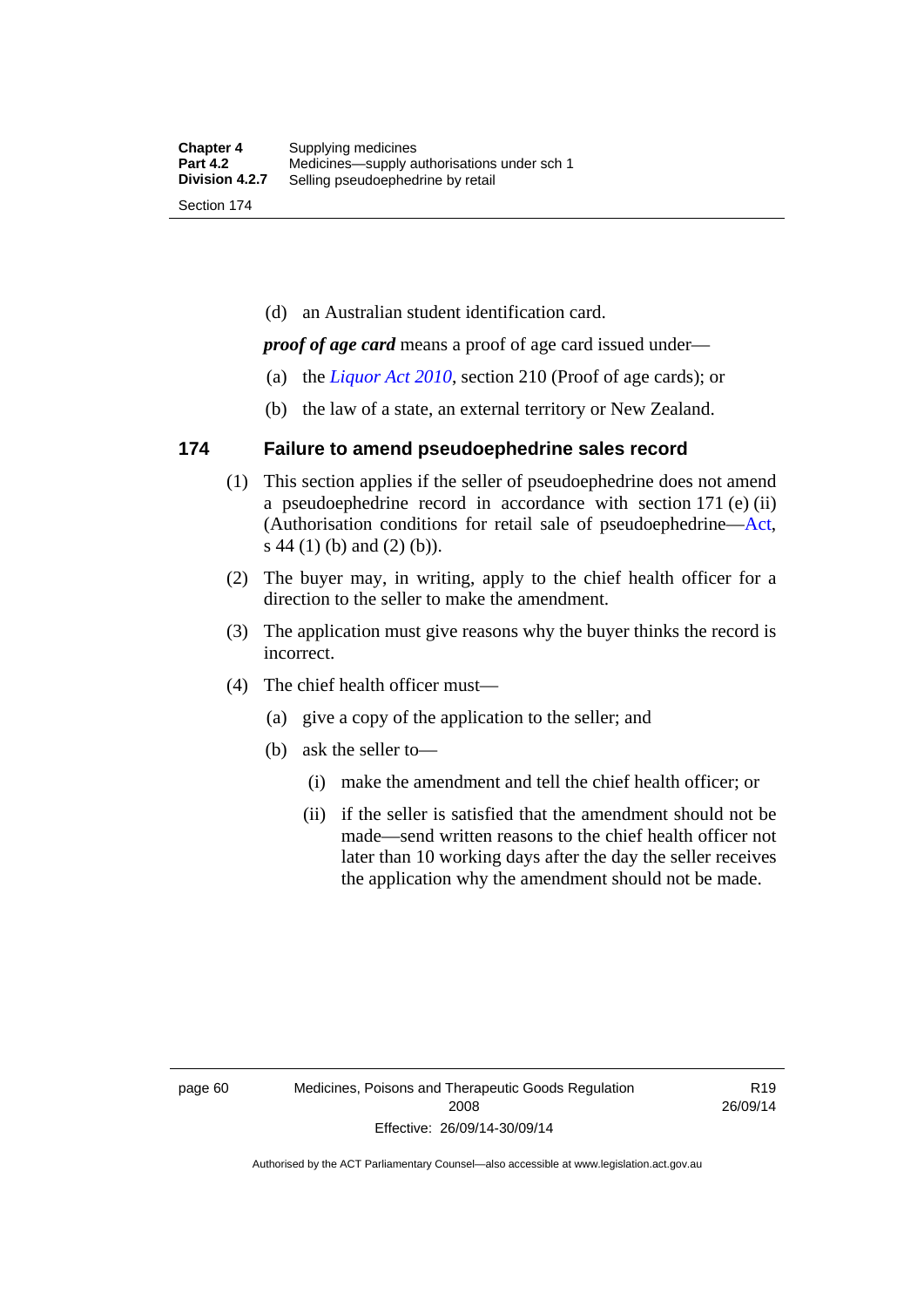### **175 Pseudoephedrine sales record—decision by CHO**

- (1) After considering an application under section 174 (2) and any reasons given in accordance with the request under section 174  $(4)$  (b)  $(ii)$ , the chief health officer must—
	- (a) direct the seller to amend the pseudoephedrine record—
		- (i) in accordance with the application; or
		- (ii) in a stated way other than in accordance with the application; or
	- (b) refuse the application.
- (2) The chief health officer must give the buyer and seller written notice of the decision.

## **Division 4.2.8 Supplying pharmacist only medicines**

### **180 Authorisation conditions for supply of pharmacist only medicines—Act, s 44 (1) (b) and (2) (b)**

- (1) This section does not apply to the supply of a pharmacist only medicine—
	- (a) at an institution; or
	- (b) on a supply authority.
	- *Note 1 Supply* does not include administer (see [Act,](http://www.legislation.act.gov.au/a/2008-26/default.asp) s 24).
	- *Note 2 Supply authority* includes a written prescription or requisition or a purchase order or standing order (see [Act,](http://www.legislation.act.gov.au/a/2008-26/default.asp) s 23).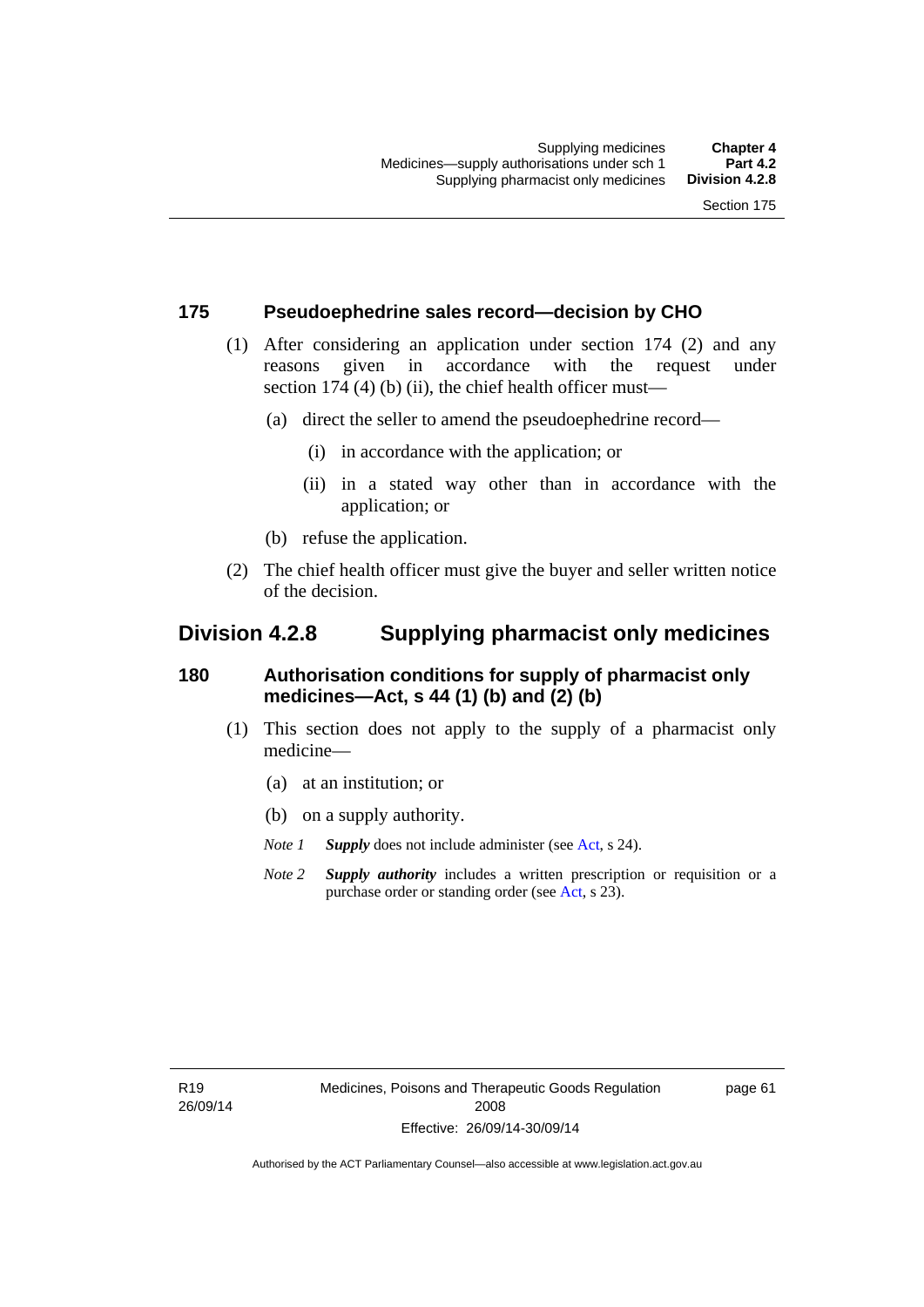- (2) A person's authorisation under section 110 to supply a pharmacist only medicine is subject to the following conditions:
	- (a) the person personally hands the medicine to a customer attending in person;
	- (b) the person gives the customer adequate instructions, either orally or in writing, for the medicine's use at the time of supply.

page 62 Medicines, Poisons and Therapeutic Goods Regulation 2008 Effective: 26/09/14-30/09/14

R19 26/09/14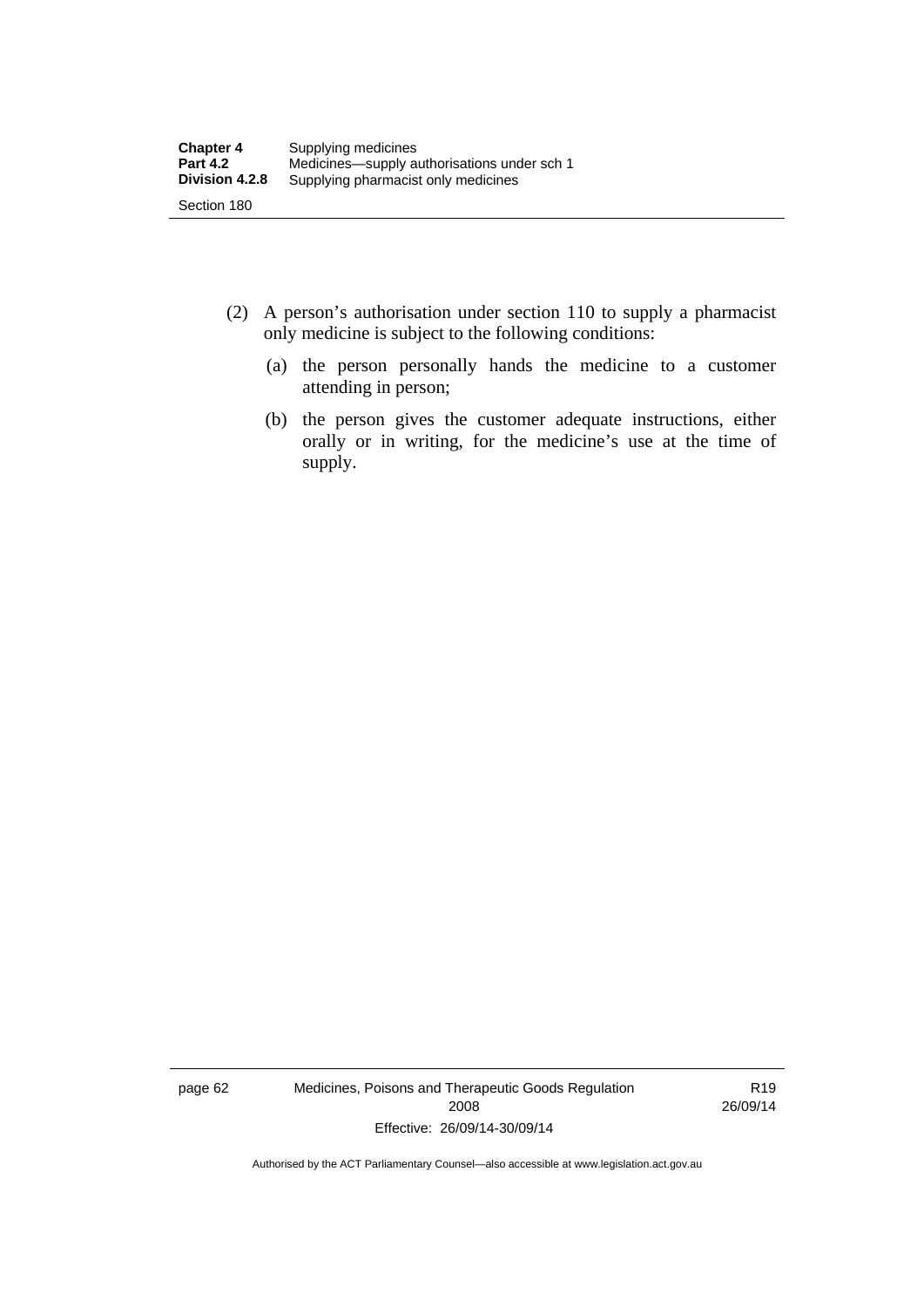# **Part 4.3 Authorisation to supply without prescription in emergencies**

### **250 Meaning of** *designated prescription only medicine***—pt 4.3**

In this part:

*designated prescription only medicine* means a prescription only medicine other than—

- (a) an anabolic steroid; and
- (b) a designated appendix D medicine; and
- (c) a benzodiazepine.
- *Note Prescription only medicine* does not include a controlled medicine (see [Act](http://www.legislation.act.gov.au/a/2008-26/default.asp), s 11)

### **251 Authorisation to supply certain medicines without prescription in emergencies—Act, s 26 (1) (b)**

A pharmacist is authorised to supply a designated prescription only medicine to someone else without a prescription if the pharmacist is satisfied that—

- (a) the person is undergoing treatment essential to the person's health or wellbeing; and
- (b) the designated prescription only medicine has previously been prescribed for the person's treatment by a prescriber; and
- (c) the person is in immediate need of the medicine to continue the treatment; and
- (d) because of an emergency, it is not practicable for the person to obtain a prescription for the medicine from a prescriber.
- *Note Pharmacist* does not include an intern pharmacist (see dict).

R19 26/09/14 page 63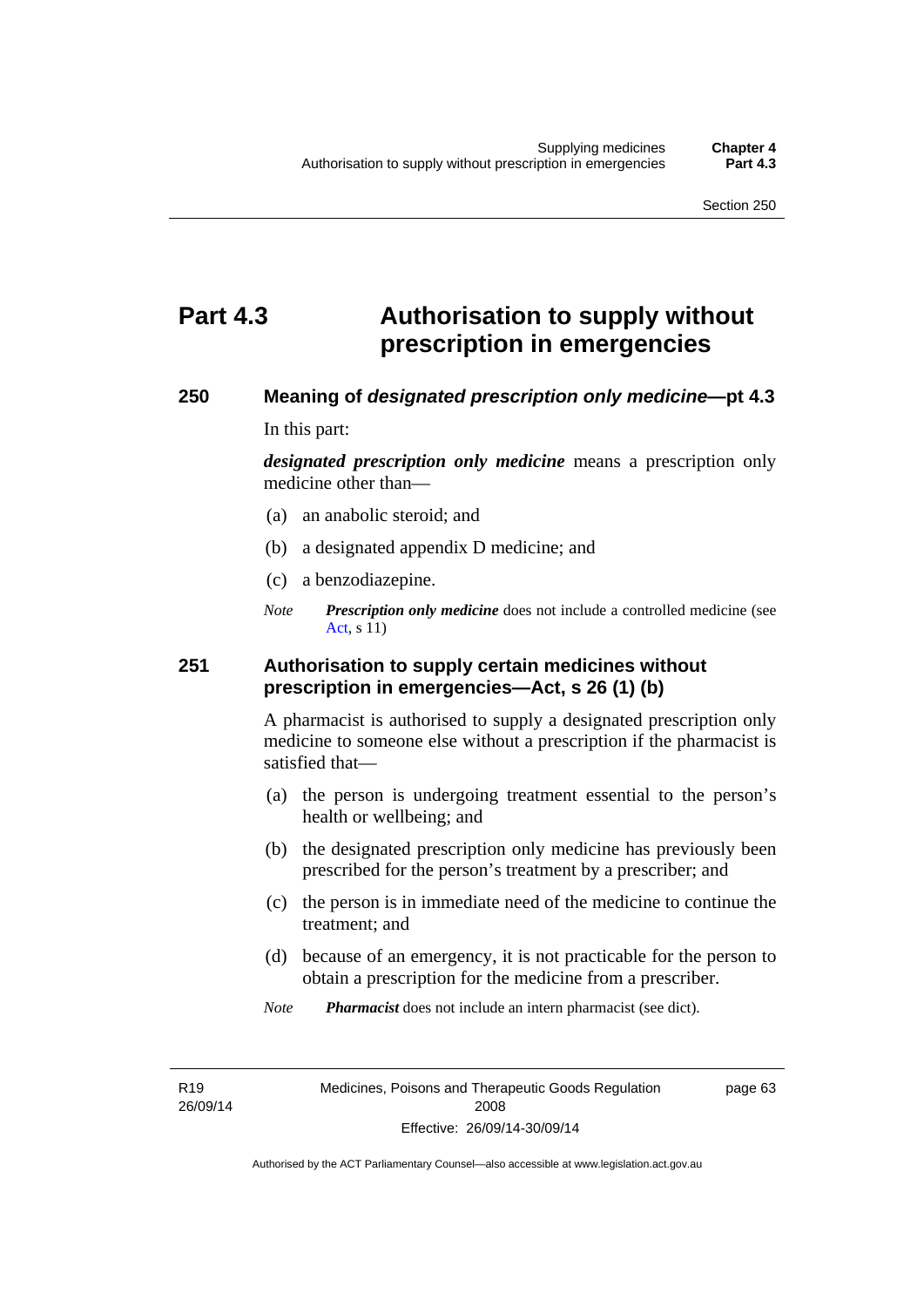## **252 Authorisation conditions for supplying of certain medicines without prescription in emergencies—Act, s 44 (1) (b) and (2) (b)**

- (1) A pharmacist's authorisation under section 251 to supply a designated prescription only medicine without a prescription is subject to the following conditions:
	- (a) the quantity supplied is—
		- (i) if the medicine is a liquid, aerosol, cream, ointment or anovulant tablet packaged in a manufacturer's pack—the smallest manufacturer's pack in which the medicine is generally available; or
		- (ii) in any other case—not more than the quantity required for 3 days treatment for the person;
	- (b) the medicine is supplied in a package that is labelled in accordance with section 253;
	- (c) the supply is recorded in accordance with section 254;
	- (d) the record of the supply is kept at the pharmacy or, if the chief health officer approves in writing another place, the place approved by the chief health officer, for at least 2 years after the day medicine is supplied;
	- (e) the pharmacist sends the prescriber who would have ordinarily prescribed the medicine for the recipient the required information for the supply in writing not later than 24 hours after supplying the medicine.
- (2) In this section:

*required information*, for the supply of a designated prescription only medicine, means—

(a) the pharmacist's name; and

R19 26/09/14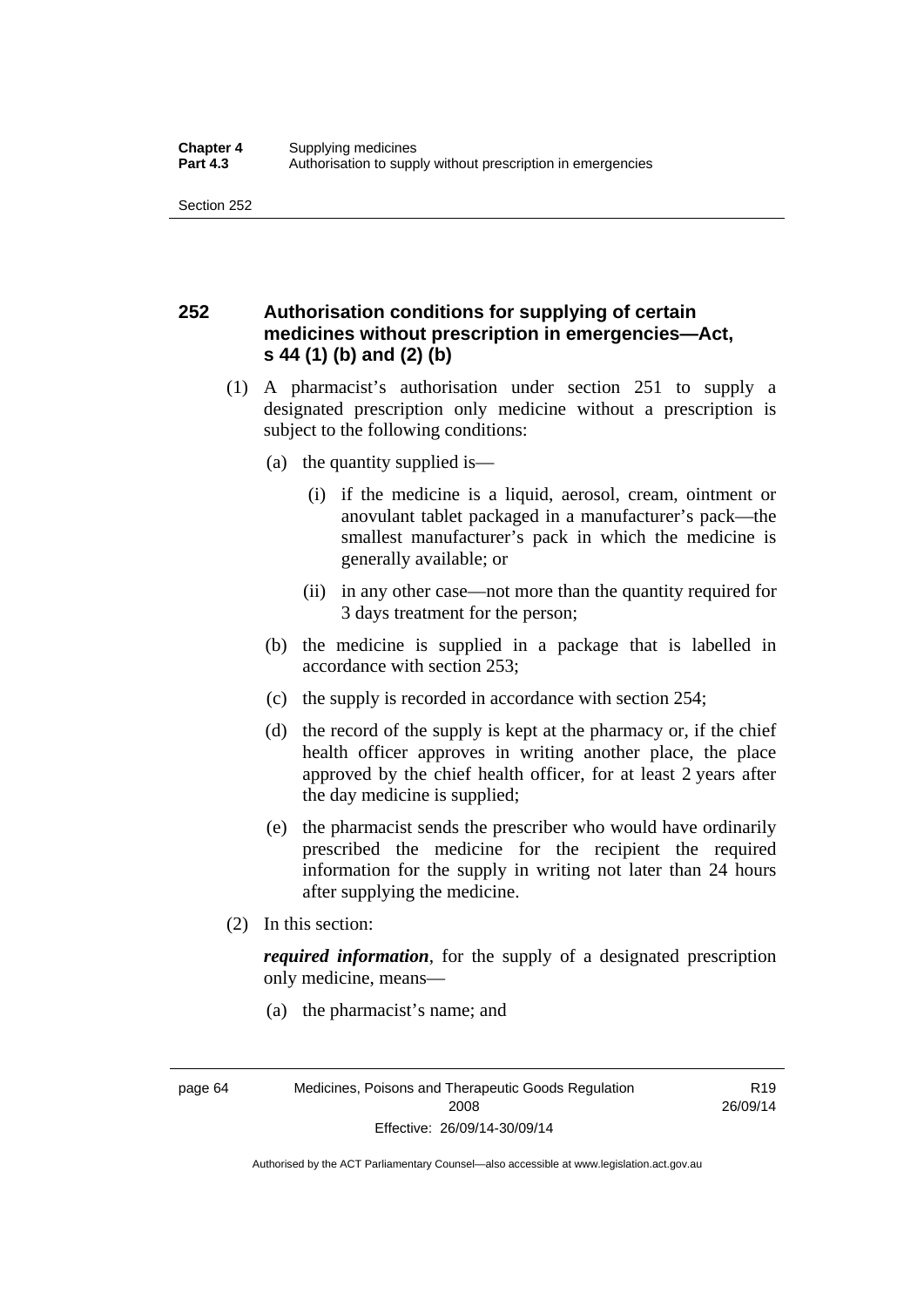- (b) the name, business address and telephone number of the pharmacy from which the medicine is supplied; and
- (c) the date the medicine is supplied; and
- (d) the name and address of the person to whom the medicine is supplied; and
- (e) the medicine's approved name or brand name; and
- (f) the form, strength and quantity of the medicine supplied.

### **253 Labelling medicines supplied without prescription in emergencies—Act, s 60 (1) (c) (i) and (2) (c) (i)**

The package of a designated prescription only medicine supplied to a person under section 251 must have a label that includes the following:

- (a) the name of the person to whom the medicine is supplied;
- (b) the date the medicine is supplied;
- (c) the name, business address and telephone number of the pharmacy from which the medicine is supplied;
- (d) the initials or other identification of the pharmacist supplying the medicine;
- (e) the medicine's approved name and brand name;

*Note Approved name*—see the [medicines and poisons standard,](http://www.comlaw.gov.au/Series/F2012L01200) par 1 (1).

- (f) the form, strength and quantity of the medicine;
- (g) if the package of the supplied medicine is not a manufacturer's pack—the relevant expiry date for the medicine;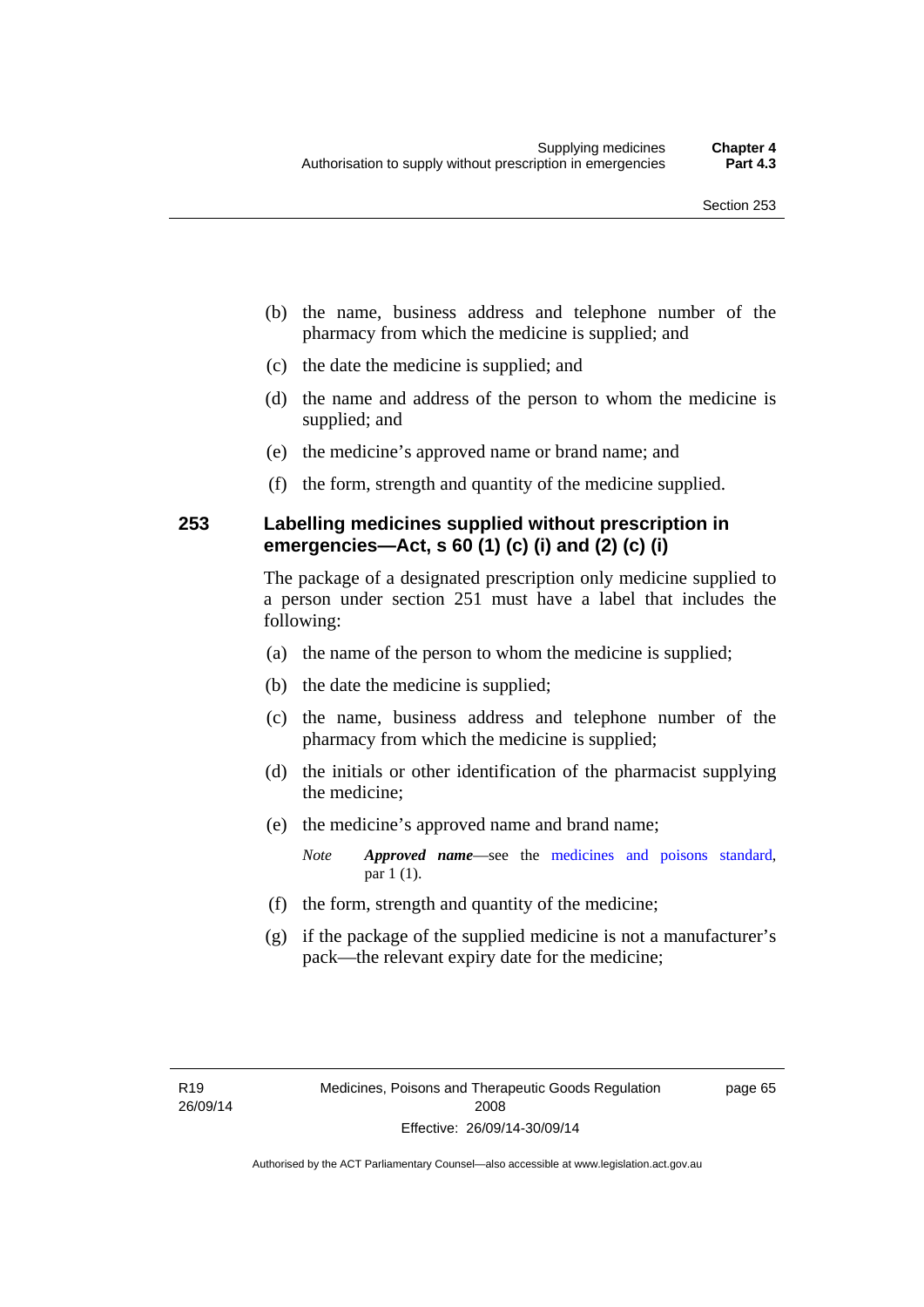- (h) directions about the use of the medicine that are adequate to allow the medicine to be taken or administered safely, including any warning statement in the medicines and poisons standard, appendix K (Drugs required to be labelled with a sedation warning) applying to the medicine;
- (i) words to the effect of 'keep out of reach of children'.

#### **Example—par (e) and par (f)**

Warfarin tablets (Coumadin) 5mg 3

*Note* An example is part of the regulation, is not exhaustive and may extend, but does not limit, the meaning of the provision in which it appears (see [Legislation Act,](http://www.legislation.act.gov.au/a/2001-14) s 126 and s 132).

### **254 Recording medicines supplied without prescription in emergencies**

A pharmacist who supplies a designated prescription only medicine to a person under section 251 must make a written record of the following information in relation to the supply of the medicine:

- (a) the pharmacist's name;
- (b) the name of the prescriber who would ordinarily have prescribed the medicine;
- (c) the date the medicine is supplied;
- (d) the name and address of the person to whom the medicine is supplied;
- (e) the medicine's approved name and brand name;
- (f) the form, strength and quantity of the medicine supplied.
- *Note Written* includes in electronic form (see [Act,](http://www.legislation.act.gov.au/a/2008-26/default.asp) dict).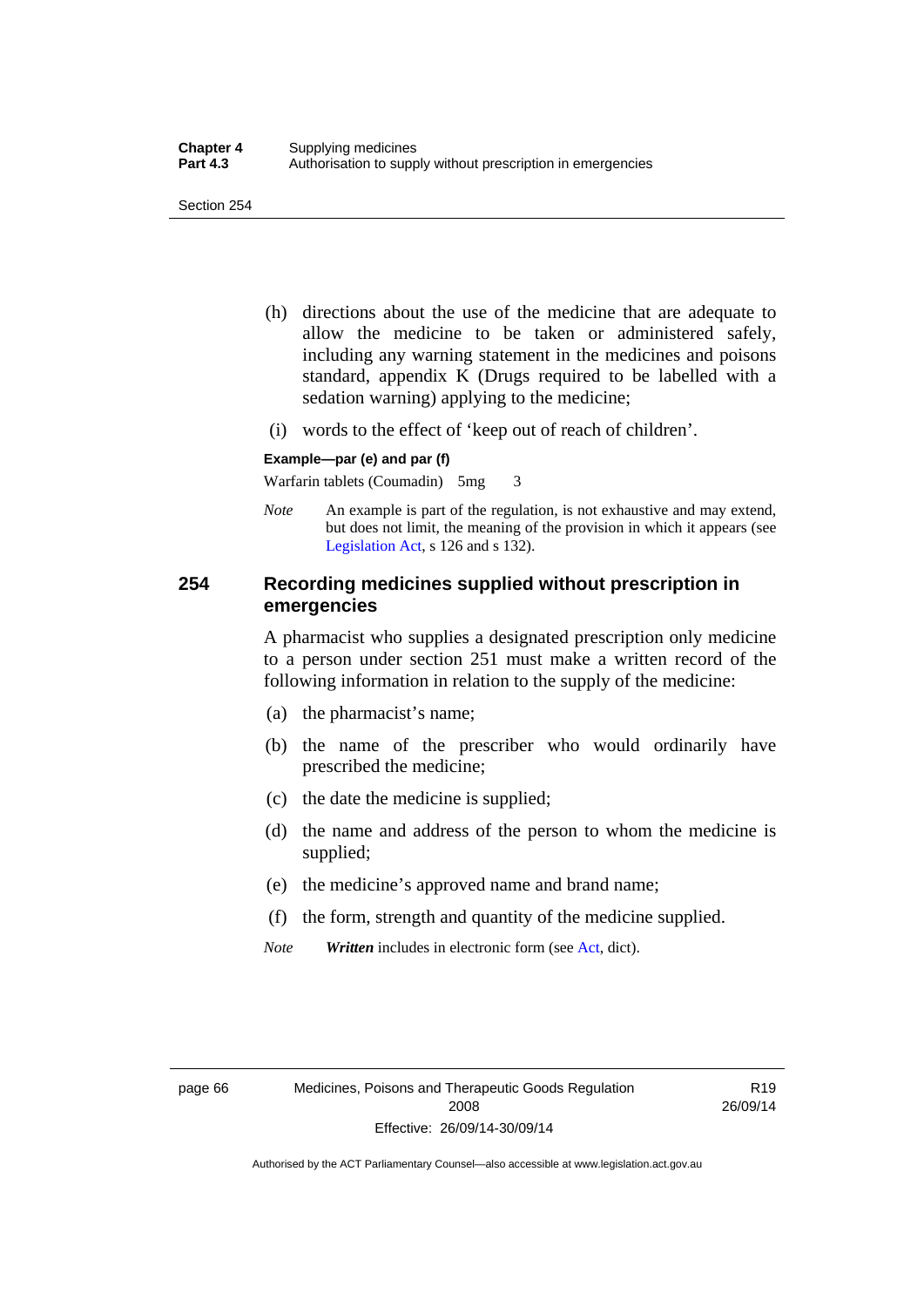# **Part 4.3A Authorisation to supply certain medicines without prescription continued dispensing**

### **255 Authorisation to supply certain medicines without prescription by approved pharmacist––Act, s 185 (1) (g)**

An approved pharmacist is authorised to supply a medicine to a person without prescription if––

- (a) the medicine is listed as a pharmaceutical benefit under a continued dispensing determination; and
- (b) the pharmacist supplies the medicine to the person in accordance with the determination.

### **256 Labelling certain medicines supplied without prescription by approved pharmacist––Act, s 185 (1) (j)**

The medicine supplied to a person under section 255 must have a label that includes the following:

- (a) the name of the person to whom the medicine is supplied;
- (b) the date the medicine is supplied;
- (c) the name, business address and telephone number of the pharmacy from which the medicine is supplied;
- (d) the initials or other identification of the pharmacist supplying the medicine;
- (e) the medicine's approved name and brand name;
	- *Note Approved name––*see the [medicines and poisons standard,](http://www.comlaw.gov.au/Series/F2012L01200) par 1 (1).
- (f) the form, strength and quantity of the medicine;

R19 26/09/14 page 67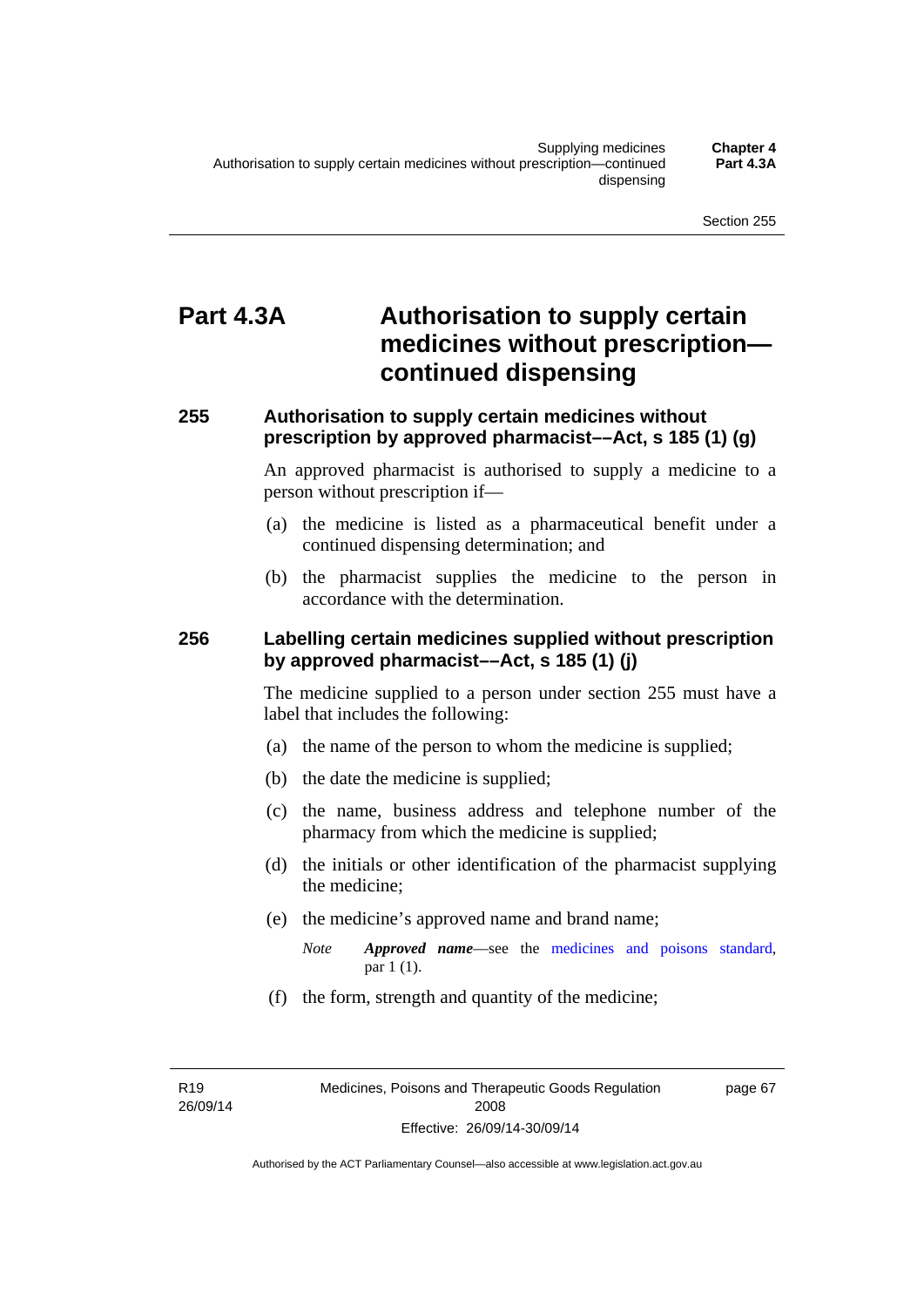- (g) if the package of the supplied medicine is not a manufacturer's pack—the relevant expiry date for the medicine;
- (h) a number that is different from the number given to any prescription dispensed at the pharmacy;
- (i) directions about the use of the medicine that are adequate to allow the medicine to be taken or administered safely, including any warning statement in the medicines and poisons standard, appendix K (Drugs required to be labelled with a sedation warning) applying to the medicine;
- (j) words to the effect of 'keep out of reach of children'.

#### **Example—pars (e) and (f)**

Microlut 28 tablets (Levonorgestrel) 30mcg 3

*Note* An example is part of the regulation, is not exhaustive and may extend, but does not limit, the meaning of the provision in which it appears (see [Legislation Act,](http://www.legislation.act.gov.au/a/2001-14) s 126 and s 132).

page 68 Medicines, Poisons and Therapeutic Goods Regulation 2008 Effective: 26/09/14-30/09/14

R19 26/09/14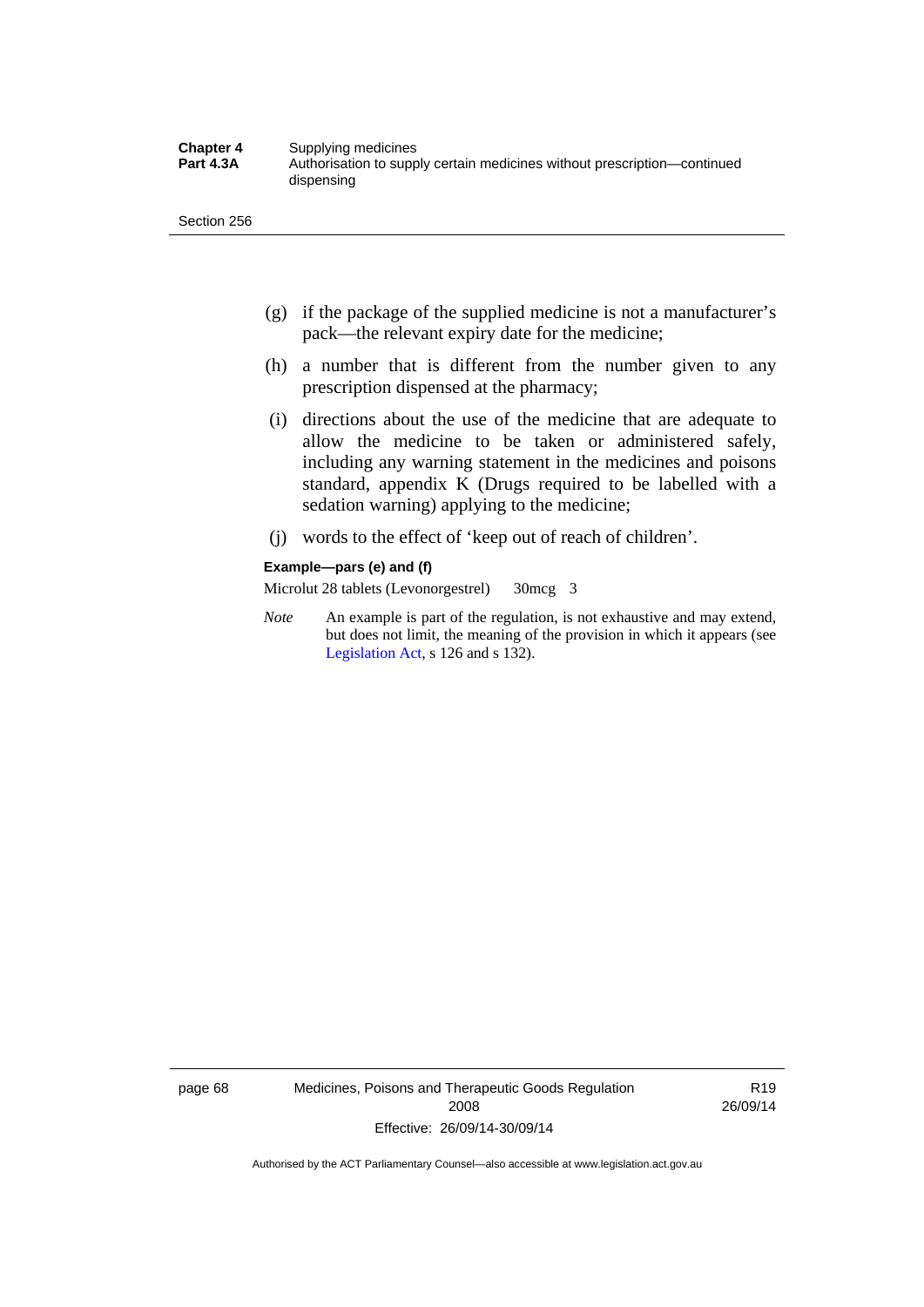## **Part 4.4 Authorisation to supply medicines for disposal**

### **260 Authorisation to supply medicines to pharmacists for disposal—Act, s 26 (1) (b)**

A person is authorised to supply a medicine to a pharmacist for disposal.

*Note Pharmacist* does not include an intern pharmacist (see dict).

### **261 Authorisation to supply medicines to commercial disposal operators for disposal—Act, s 26 (1) (b)**

A person is authorised to supply a medicine to another person for disposal if the other person—

- (a) holds an environmental authorisation for the disposal of the medicine; or
- (b) is an adult acting for a person mentioned in paragraph (a).
- *Note* For related authorisations, see pt 9.1.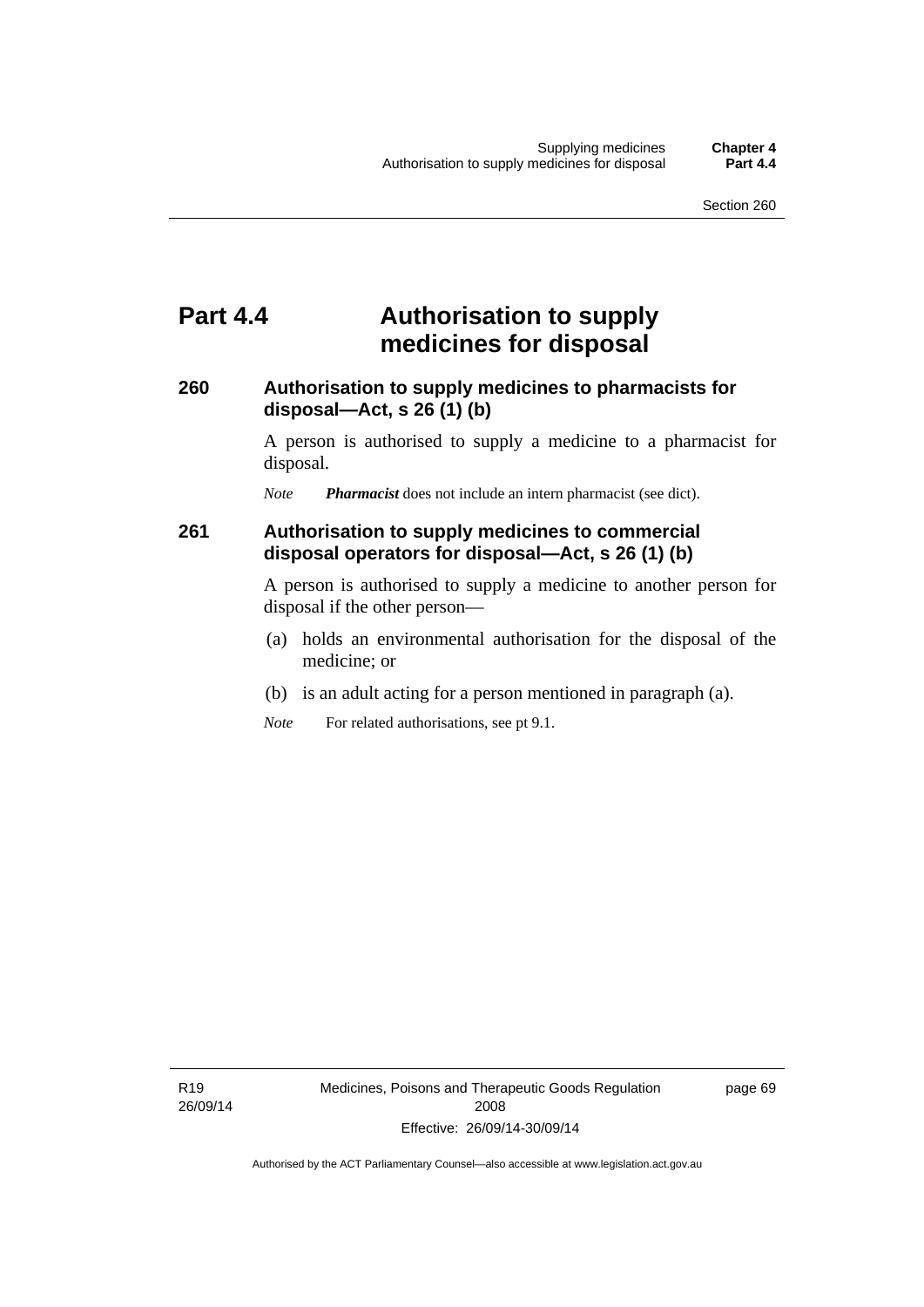# **Part 4.5 Wholesale supply of medicines under corresponding laws**

### **270 Conditions for wholesalers supplying medicines under corresponding laws—Act, s 20 (4) (c)**

The following conditions apply to a person who supplies medicines by wholesale under a corresponding law:

- (a) the person must comply with, and must ensure that the person's agents and employees comply with—
	- (i) the Australian code of good wholesaling practice for medicines in schedules 2, 3, 4 and 8; and
	- (ii) the medicines Australia code of conduct;
	- *Note Australian code of good wholesaling practice for medicines in schedules 2, 3, 4 and 8* and *medicines Australia code of conduct*—see the dictionary.
- (b) the person must not supply sample packs of a controlled medicine;
- (c) the person must not supply a medicine to someone else (the *buyer*) unless—
	- (i) the buyer is authorised to possess the medicine; and
	- (ii) the supply is in accordance with section 140 (Authorisation conditions for supplying medicines on purchase orders—[Act,](http://www.legislation.act.gov.au/a/2008-26/default.asp) s 44 (1) (b) and (2) (b));
- (d) the person must store medicines—
	- (i) within the manufacturer's recommended storage temperature range; and
	- (ii) in any other environmental condition that is necessary to preserve the medicine's stability and therapeutic quality.

R19 26/09/14

page 70 Medicines, Poisons and Therapeutic Goods Regulation 2008 Effective: 26/09/14-30/09/14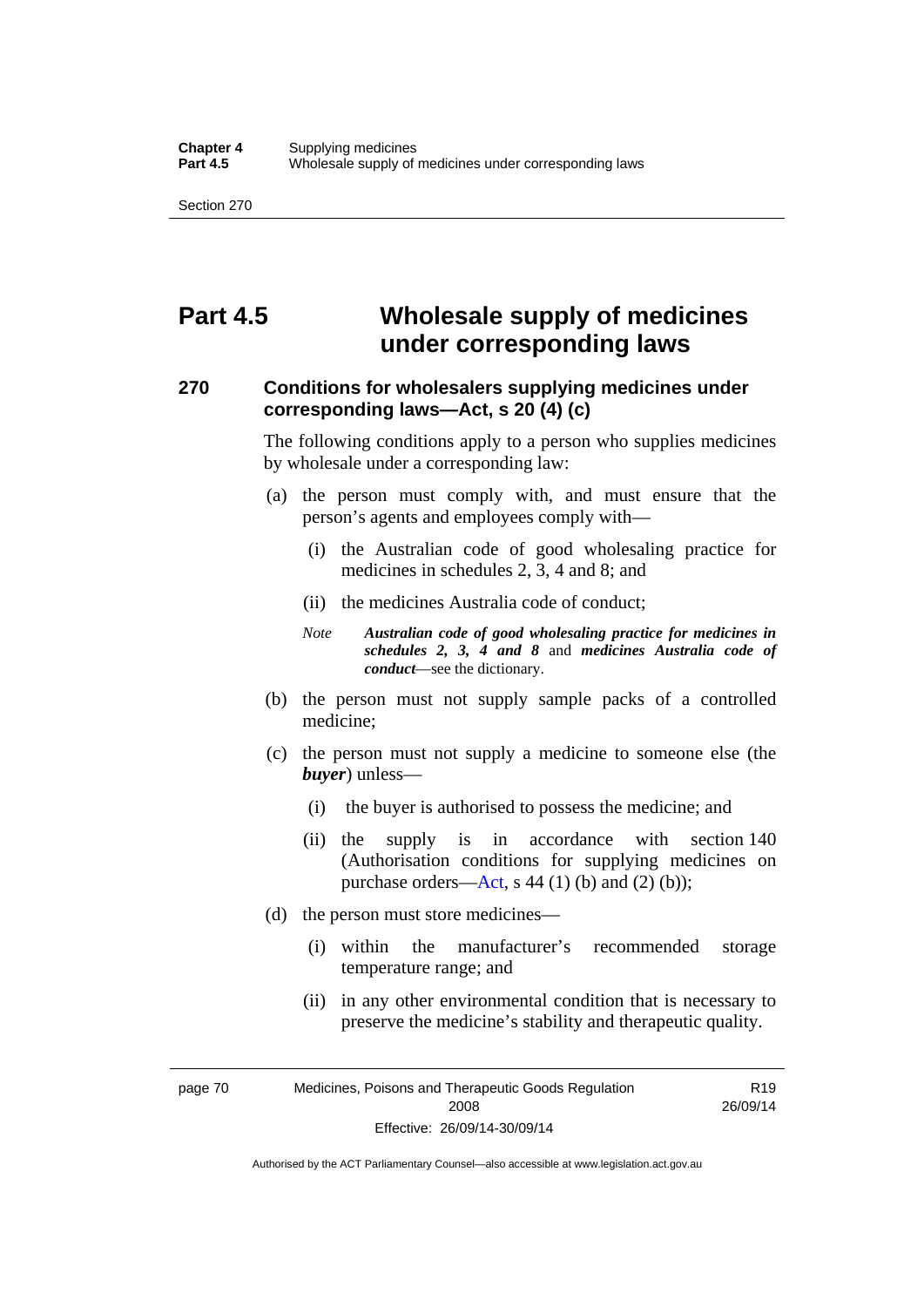# **Chapter 5 Administering medicines**

# **Part 5.1 Authorisations for health-related occupations**

## **350 Authorisation under sch 1 for people in health-related occupations to administer medicines—Act, s 37 (1) (b) and (3) (b)**

A person mentioned in schedule 1, column 2 is authorised to administer a medicine if—

- (a) administering the medicine is included in the schedule, column 3 in relation to the person; and
- (b) the administration is consistent with any restriction for the administration mentioned in the schedule, column 3.
- *Note* For authorisation to self-administer a medicine, see s 360.

## **351 Authorisation conditions for administration of medicines at institutions by people in health-related occupations— Act, s 44 (1) (b) and (2) (b)**

- (1) An authorisation under section 350 to administer a medicine is subject to the following conditions:
	- (a) if the medicine is administered under a standing order to a patient at an institution—the administration is recorded in the patient's medical records;
		- *Note Institution* includes a correctional centre and a CYP detention place (see s 652).

page 71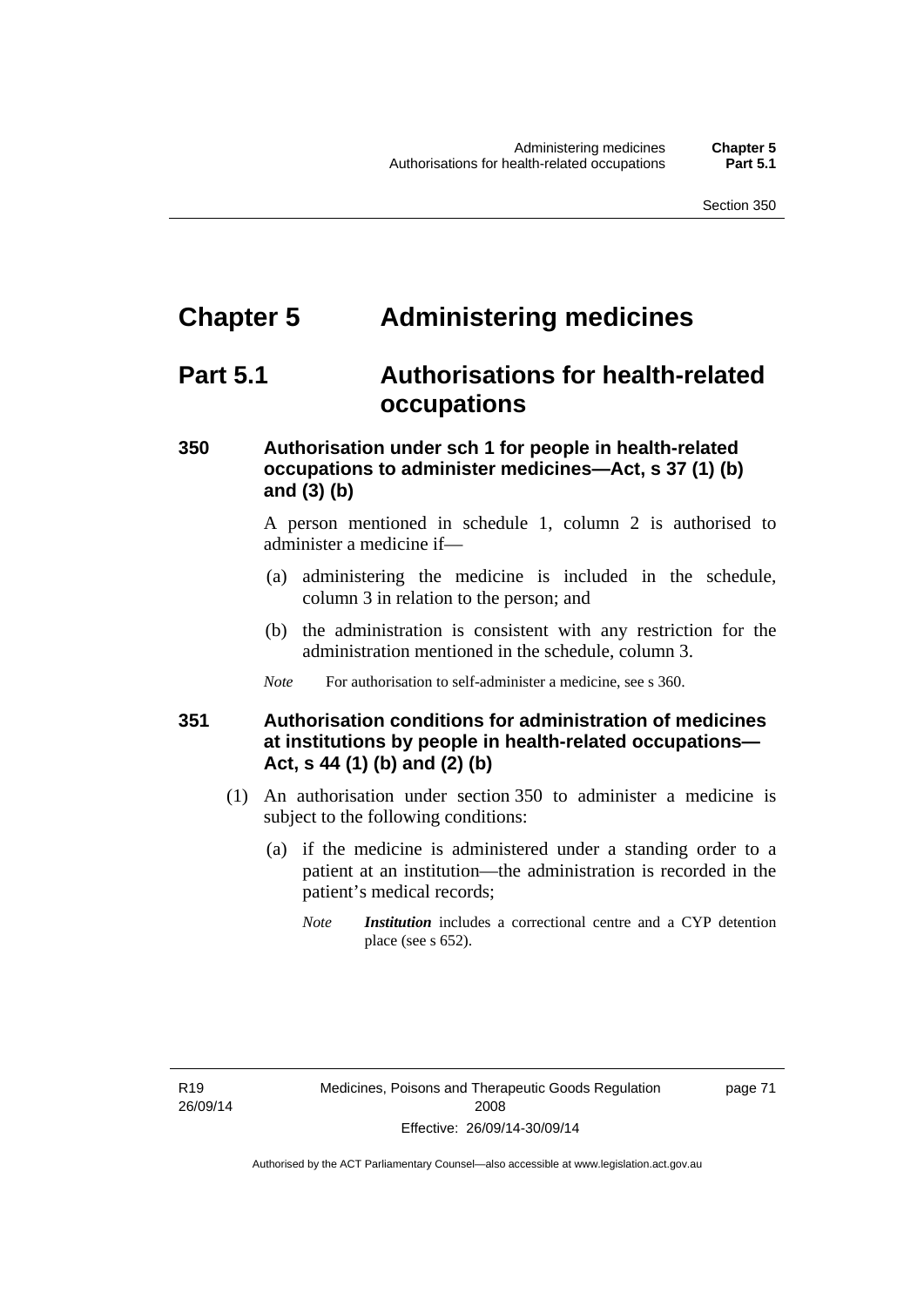- (b) if the medicine is a controlled medicine administered to a patient at an institution—
	- (i) the medicine is not removed from a storage receptacle until immediately before its administration; and
	- (ii) the administration is witnessed by a prescribed administration witness or, if a prescribed administration witness is not reasonably available to witness the administration, the administration is witnessed by another person; and
		- *Note* The witness must sign the record of the administration as witness (see [Act,](http://www.legislation.act.gov.au/a/2008-26/default.asp) s 53 (e)).
	- (iii) the administration is recorded in—
		- (A) the patient's medical records; and
		- (B) the applicable controlled medicines register mentioned in section 543 (3) (Making entries in controlled medicines registers[—Act](http://www.legislation.act.gov.au/a/2008-26/default.asp), s 51 (1) (b)).
- (2) However, subsection (1) (b) does not apply in relation to a controlled medicine dispensed in a dose administration aid for—
	- (a) a patient at a residential aged care facility or residential disability care facility; or
	- (b) a detainee at a correctional centre; or
	- (c) a young detainee at a CYP detention place.
- (3) In this section:

*prescribed administration witness* means a person prescribed under section 544 (Prescribed witnesses for administration of controlled medicines—[Act](http://www.legislation.act.gov.au/a/2008-26/default.asp), s 53 (a) and (b)) for the administration of a controlled medicine.

R19 26/09/14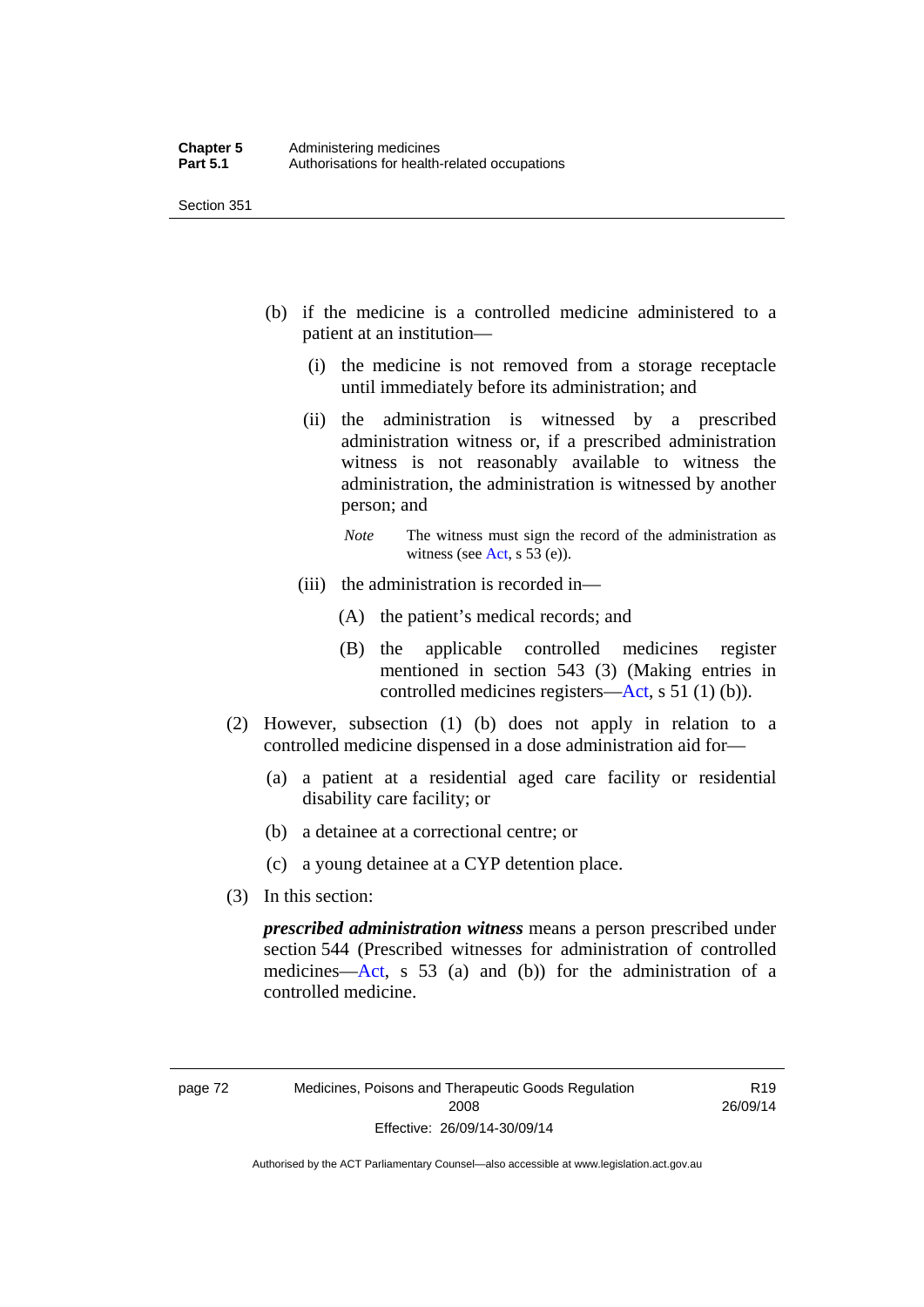# **Part 5.2 Other administration authorisations**

### **360 Authorisation for self-administration etc of medicines— Act, s 37 (2) (b) and (3) (b)**

- (1) This section applies in relation to a medicine obtained by a person from someone who is authorised to supply the medicine to the person.
- (2) The following dealings by the person with the medicine are authorised:
	- (a) if the person is a prescriber and the medicine is a restricted medicine—self-administration of a medicine prescribed or supplied by another prescriber who is not—
		- (i) a trainee dentist, trainee nurse practitioner, intern doctor or person training to be an eligible midwife; or
		- (ii) related to or employed by the person;
	- (b) if the person is a prescriber and the medicine is not a restricted medicine—self-administration of the medicine;
	- (c) if the person is not a prescriber and the medicine is supplied for the person's own use—self-administration of the medicine;
	- (d) if the person is the custodian of an animal and the medicine is supplied for the animal's use—administering the medicine to the animal.
		- *Note Custodian*, of an animal—see the dictionary.
- (3) In this section:

*restricted medicine*—see section 30.

R19 26/09/14 page 73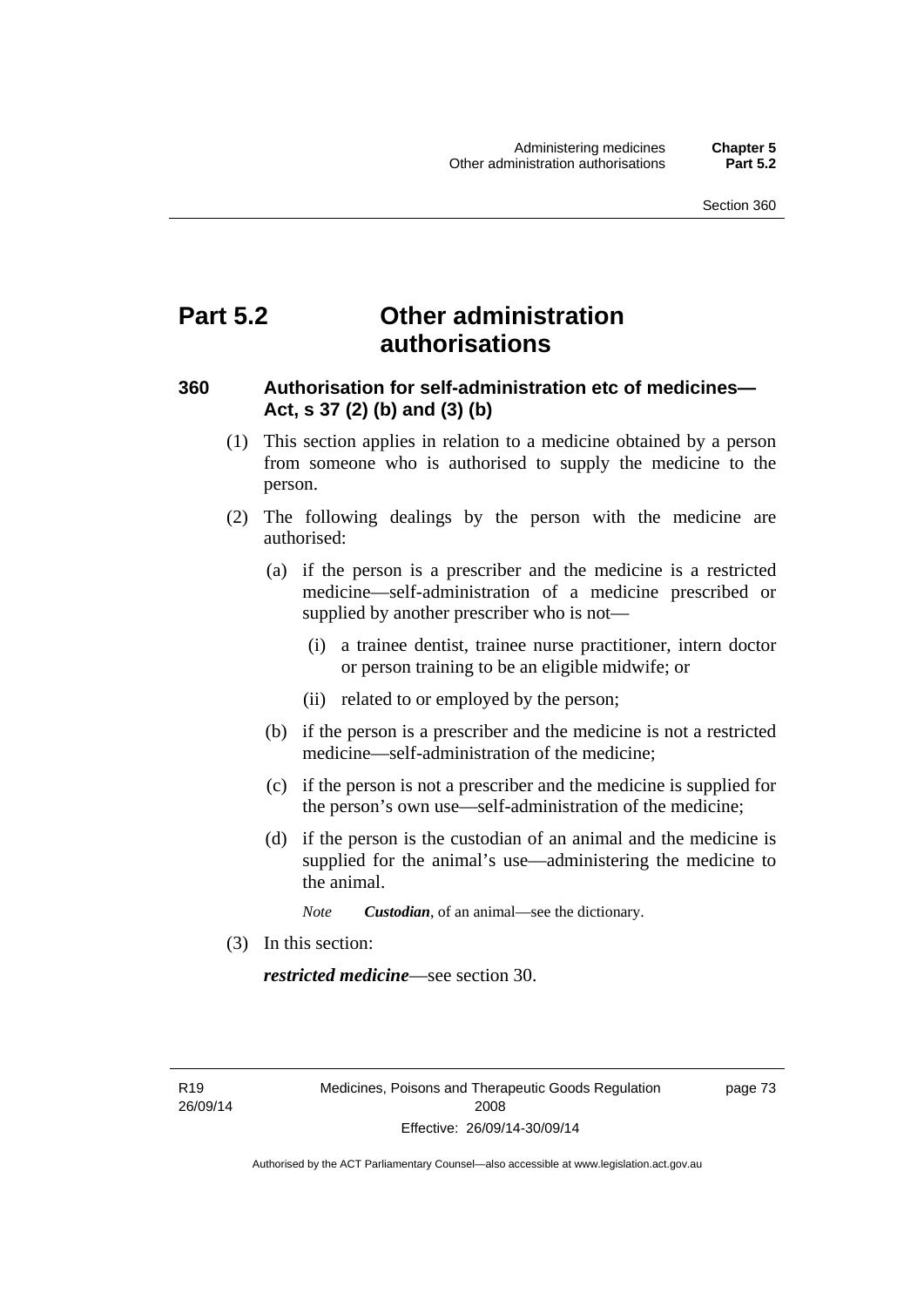## **361 Authorisation for administration of medicines by assistants—Act, s 37 (1) (b)**

- (1) A person (the *assistant*) is authorised to administer a medicine to someone else (the *assisted person*) if—
	- (a) the medicine is obtained by or for the assisted person from someone who is authorised to supply the medicine to the assisted person; and
	- (b) the medicine is administered in accordance with the directions on the medicine's labelling; and
	- (c) if the assisted person is not a person under a legal disability the assisted person asks for the assistant's help to take the medicine; and
	- (d) if the assisted person is a person under a legal disability—the assistant is authorised by the assisted person's parent or guardian to administer the medicine.
- (2) In this section:

*impaired decision-making ability*—a person has *impaired decision-making ability* if the person's decision-making ability is impaired because of a physical, mental, psychological or intellectual condition or state, whether or not the condition or state is a diagnosable illness.

### *person under a legal disability* means—

- (a) a child; or
- (b) a person with impaired decision-making ability in relation to a matter relating to the person's health.

R19 26/09/14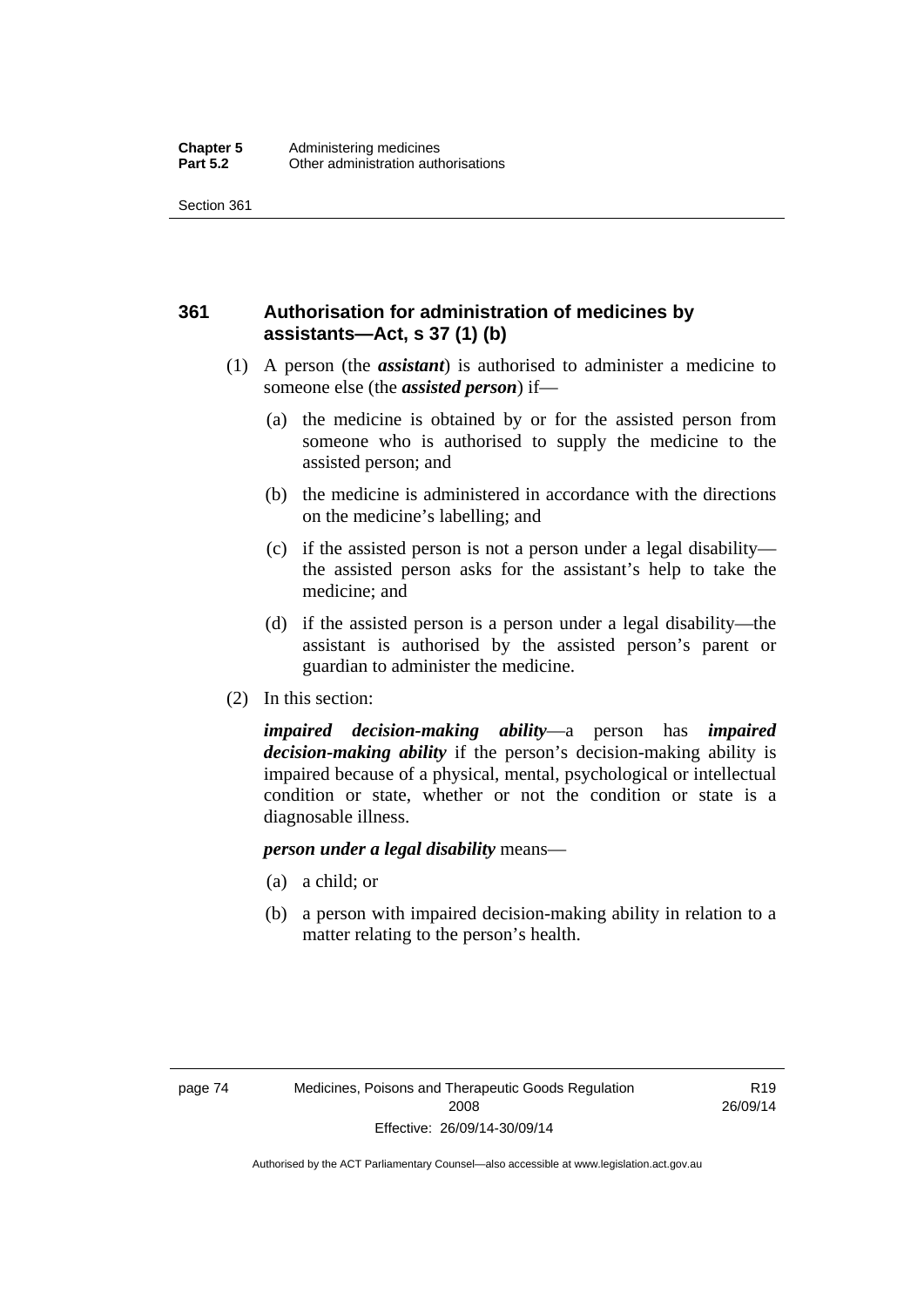# **Chapter 6 Obtaining and possessing medicines**

## **370 Authorisation under sch 1 to obtain and possess medicines—Act, s 35 (1) (b), (2) (b) and s 36 (b)**

- (1) A person mentioned in schedule 1, column 2 is authorised to obtain a medicine if obtaining the medicine—
	- (a) is included in the schedule, column 3 in relation to the person; and
	- (b) is consistent with any restriction for obtaining the medicine mentioned in the schedule, column 3.
- (2) A person mentioned in schedule 1, column 2 is authorised to possess a medicine if—
	- (a) possessing the medicine is included in the schedule, column 3 in relation to the person; and
	- (b) the possession is consistent with any restriction for the possession mentioned in the schedule, column 3.

### **371 Authorisation to obtain and possess medicines for certain personal use-related dealings—Act, s 35 (1) (b), (2) (b) and s 36 (b)**

- (1) A person is authorised to obtain or possess a medicine if the person obtains the medicine from someone who is authorised to supply the medicine to the person.
- (2) Subsection (1) applies in relation to a person whether the medicine is obtained by the person for the person's own use or as an agent for someone else.

page 75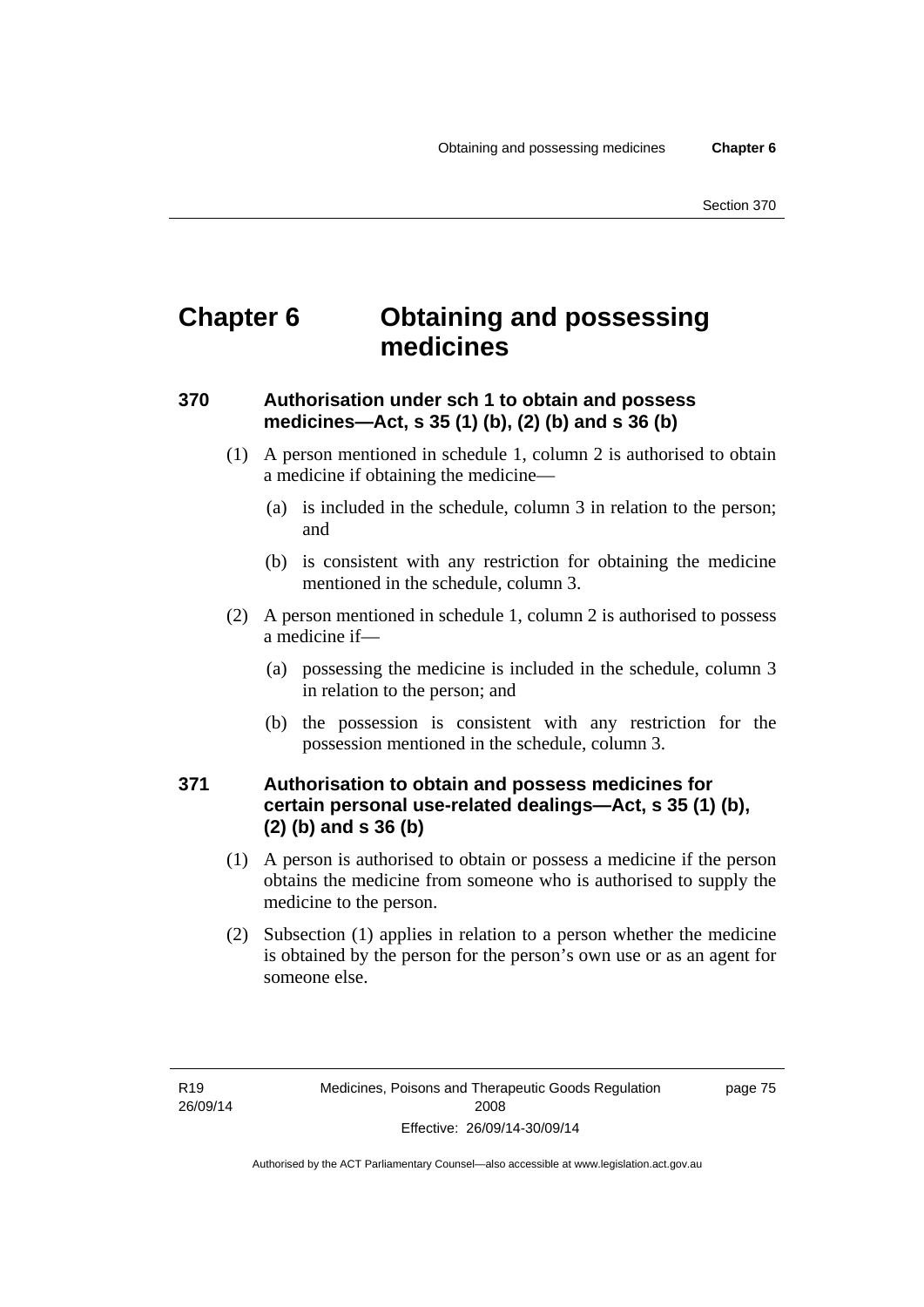# **Chapter 7 Manufacturing medicines**

### **380 Authorisation under sch 1 to manufacture medicines— Act, s 33 (b)**

A person mentioned in schedule 1, column 2 is authorised to manufacture a medicine if—

- (a) manufacturing the medicine is included in the schedule, column 3 in relation to the person; and
- (b) the manufacturing is consistent with any restriction for the manufacturing mentioned in the schedule, column 3.

page 76 Medicines, Poisons and Therapeutic Goods Regulation 2008 Effective: 26/09/14-30/09/14

R19 26/09/14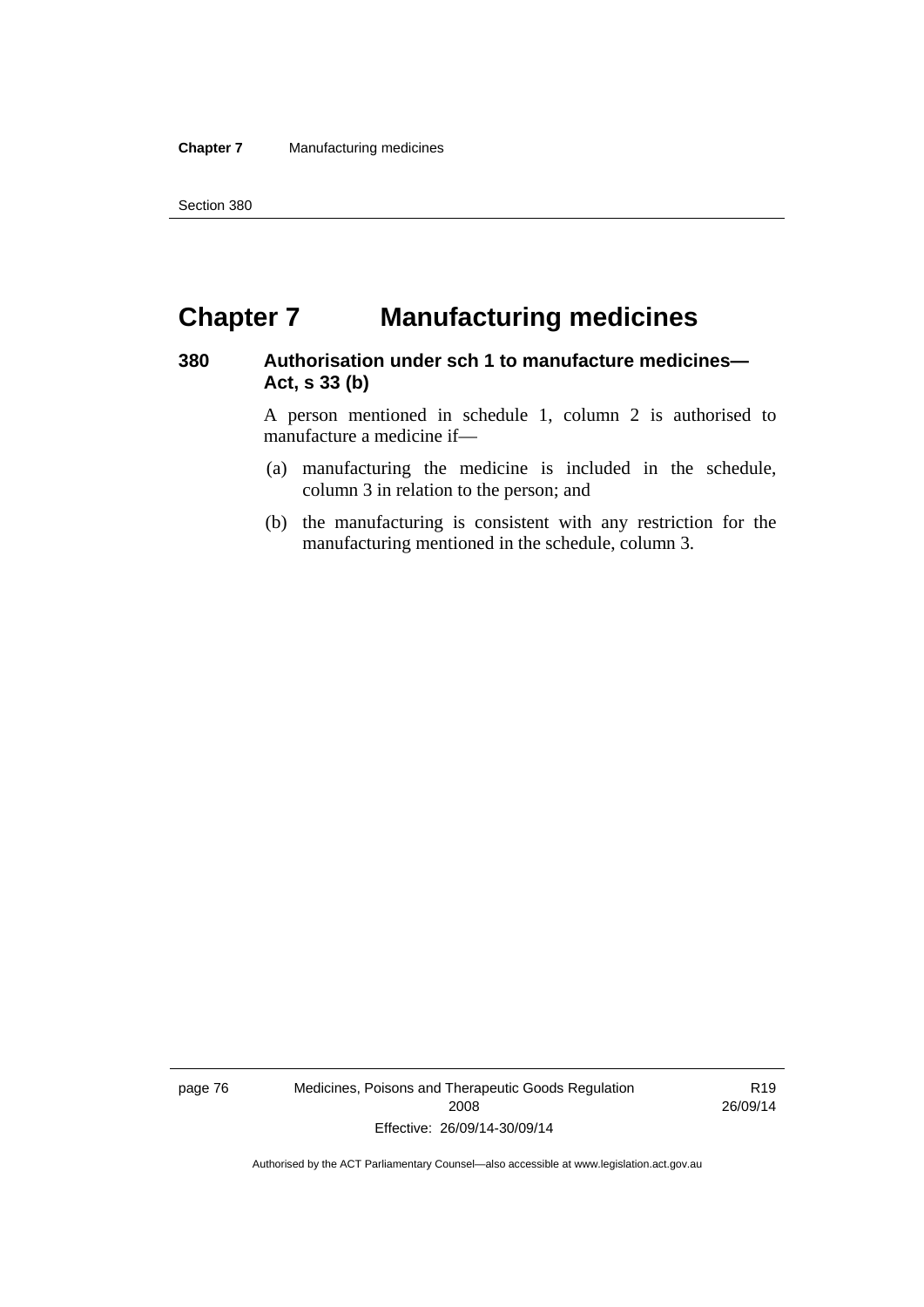# **Chapter 8 Discarding medicines**

### **390 Discarding controlled medicines—Act, s 34 (1) (a)**

 (1) A controlled medicine must be discarded in accordance with this section.

*Note* See also the *[Drugs of Dependence Act 1989](http://www.legislation.act.gov.au/a/alt_a1989-11co)*, div 11.4 about the disposal of seized substances.

- (2) A prescribed discarding witness may discard a controlled medicine in the presence of another prescribed discarding witness.
- (3) However, a person who is authorised to administer a controlled medicine may discard the residue of the medicine after administration in the presence of a person who is not a prescribed discarding witness if no other prescribed discarding witness is reasonably available to witness its discarding.
- (4) A person complies with this section if the person destroys the medicine so that it is unable to be used.
- (5) In this section:

*prescribed discarding witness* means a person prescribed under section 545 (Prescribed witnesses for discarding of controlled medicines—[Act](http://www.legislation.act.gov.au/a/2008-26/default.asp), s 54 (a) and (b)) for the discarding of a controlled medicine.

*Note* A medicine must not be discarded in a way that creates a risk to the health or safety of people or is likely to cause damage to property or the environment (see [Act](http://www.legislation.act.gov.au/a/2008-26/default.asp), s 34 (3)).

R19 26/09/14 page 77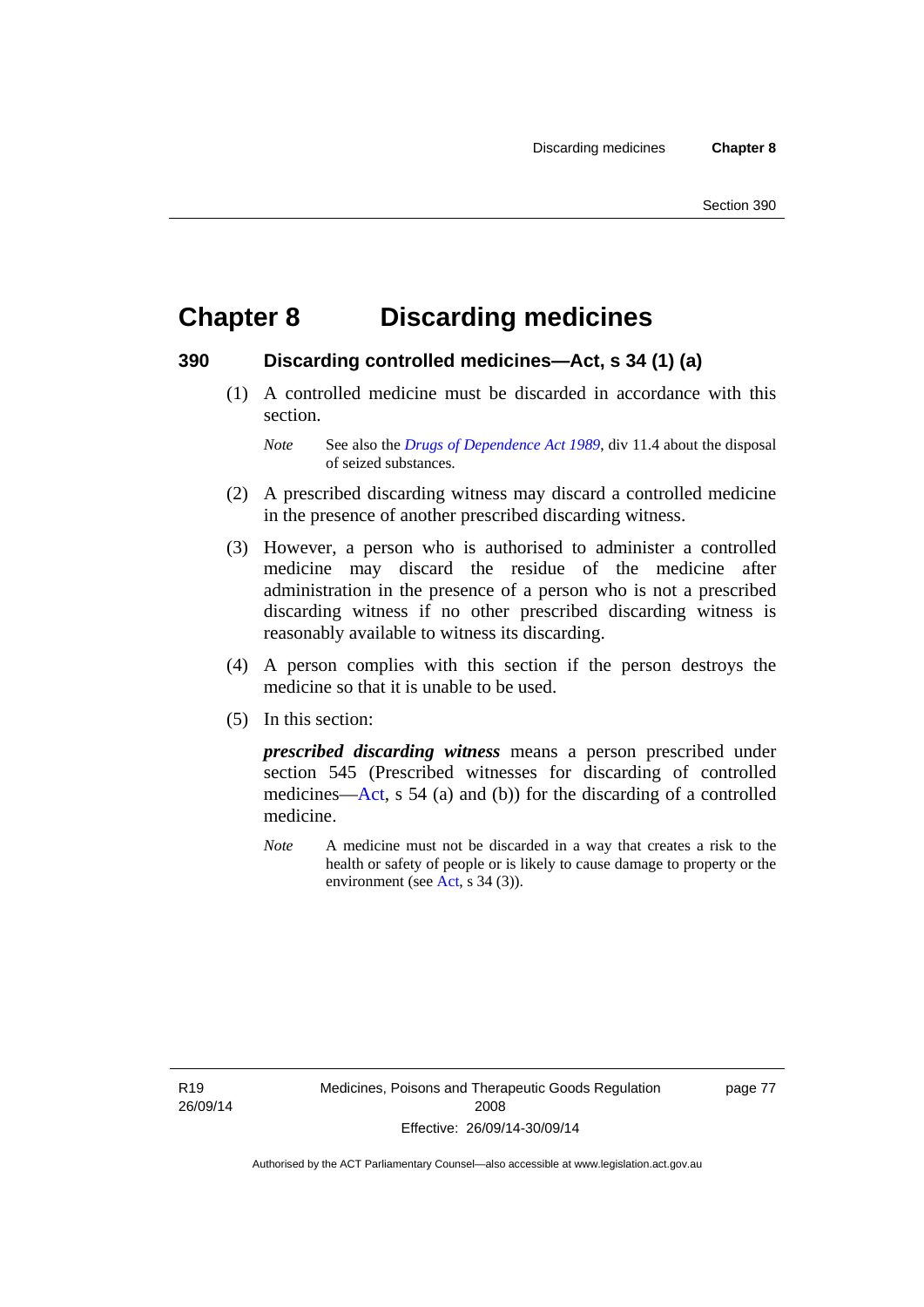# **Chapter 9 Other medicines authorisations**

# **Part 9.1 Authorisations for delivery people and commercial disposal operators**

### **400 Authorisations to deliver medicines under supply authorities—Act, s 26 (1) (b), (2) (b), s 35 (1) (b), (2) (b) and s 36 (b)**

- (1) This section applies to an adult (the *delivery person*), other than a health practitioner, or health professional, at an institution, who is—
	- (a) engaged to transport and deliver a medicine supplied on a supply authority; or
	- (b) acting for a person mentioned in paragraph (a).
	- *Note* For health practitioners and health professionals at institutions, see sch 1, pt 1.4.
- (2) The delivery person is authorised to—
	- (a) obtain and possess the medicine for the purposes of transporting and delivering the medicine as engaged; and
	- (b) supply the medicine to the entity named as the recipient in the supply authority or the entity's agent.

### **Examples—delivery person**

1 a hospital employee who is not a health practitioner or health professional

page 78 Medicines, Poisons and Therapeutic Goods Regulation 2008 Effective: 26/09/14-30/09/14

R19 26/09/14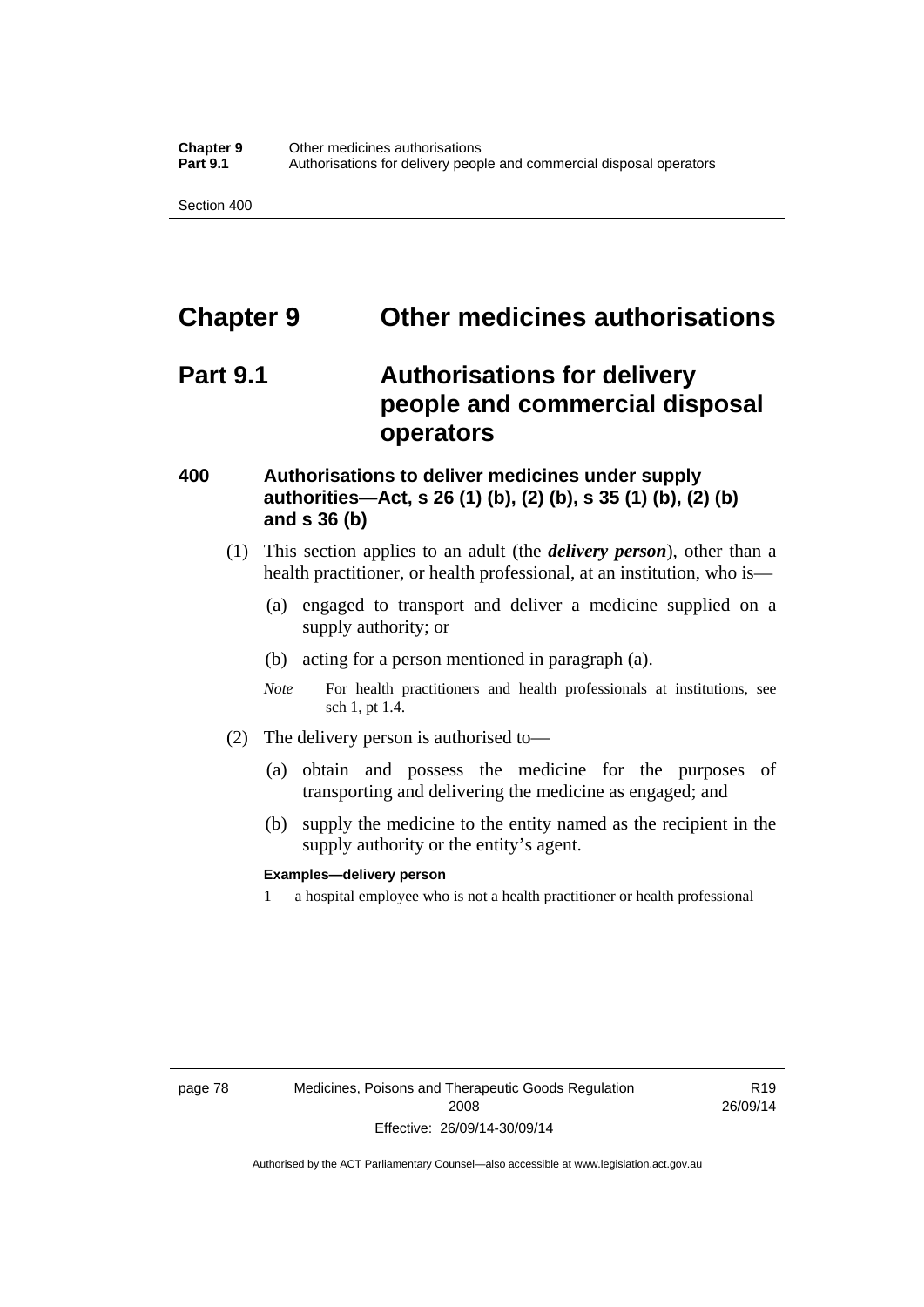2 an employee of a courier service

### **Example—agent**

the guardian of a child for a prescription dispensed for the child

- *Note 1 Entity* includes a person (see [Legislation Act,](http://www.legislation.act.gov.au/a/2001-14) dict, pt 1).
- *Note 2* An example is part of the regulation, is not exhaustive and may extend, but does not limit, the meaning of the provision in which it appears (see [Legislation Act,](http://www.legislation.act.gov.au/a/2001-14) s 126 and s 132).

### **401 Authorisations for commercial disposal operators—Act, s 26 (1) (b) and (2) (b), s 35 (1) (b) and (2) (b) and s 36 (b)**

- (1) This section applies to a person who—
	- (a) holds an environmental authorisation for the disposal of a medicine; or
	- (b) is an adult acting for a person mentioned in paragraph (a).
- (2) The person is authorised to obtain and possess the medicine for the purposes of disposing of the medicine as engaged.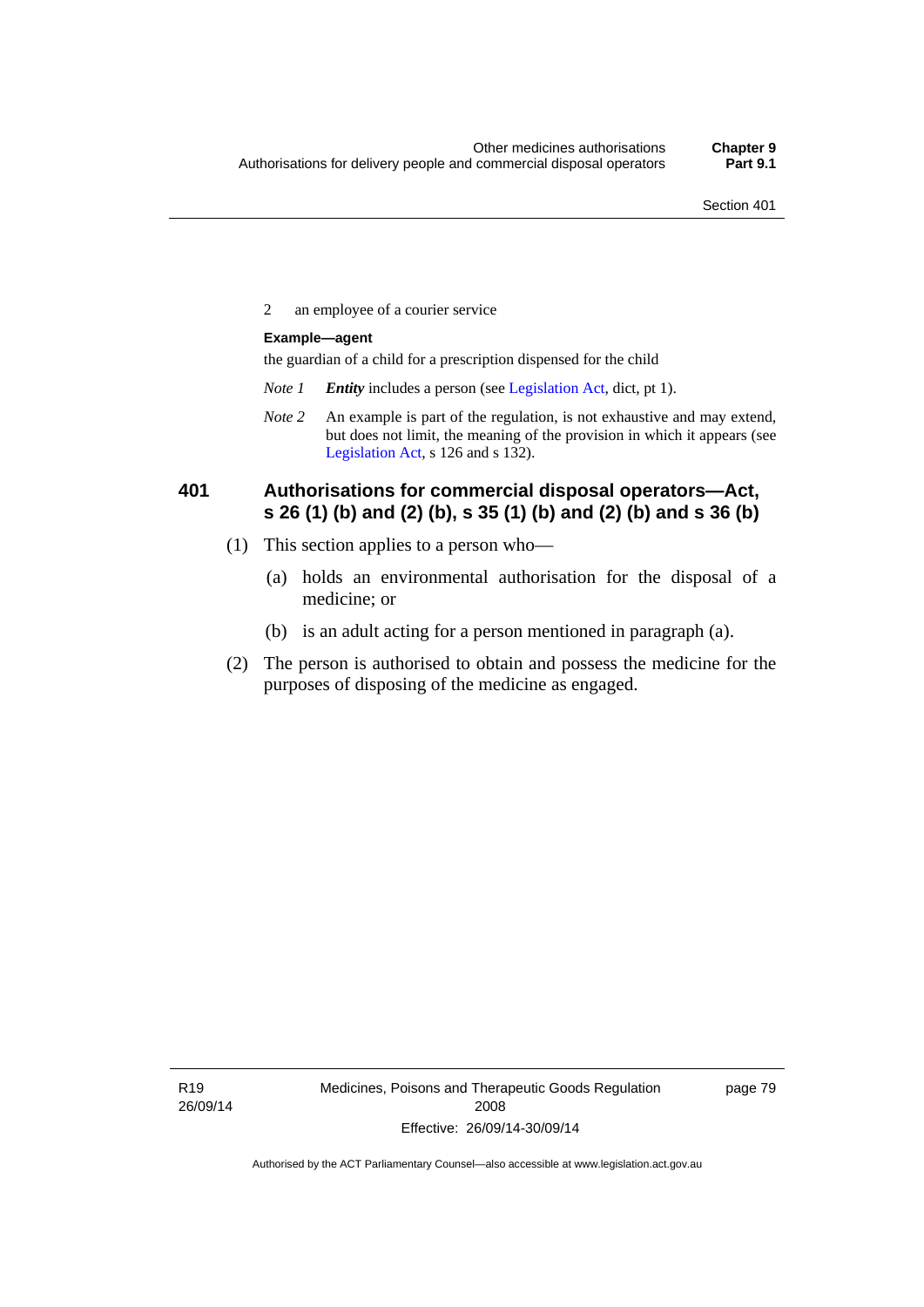# **Part 9.2 Emergency supply and administration of adrenaline and salbutamol**

## **410 Authorisations to supply and administer adrenaline and salbutamol—Act, s 26 (1) (b) and s 37 (1) (b)**

- (1) A person is authorised to do 1 or more of the following for someone else (the *assisted person*) who is in immediate need of adrenaline or salbutamol:
	- (a) supply authorised adrenaline or authorised salbutamol to the assisted person;
	- (b) supply authorised adrenaline or authorised salbutamol to someone else for immediate administration to the assisted person;
	- (c) administer authorised adrenaline or authorised salbutamol to the assisted person.
- (2) In this section:

*authorised adrenaline* means adrenaline in a single use automatic injector delivering not more than 0.3mg adrenaline.

*authorised salbutamol* means salbutamol in, or for, a metered inhaler.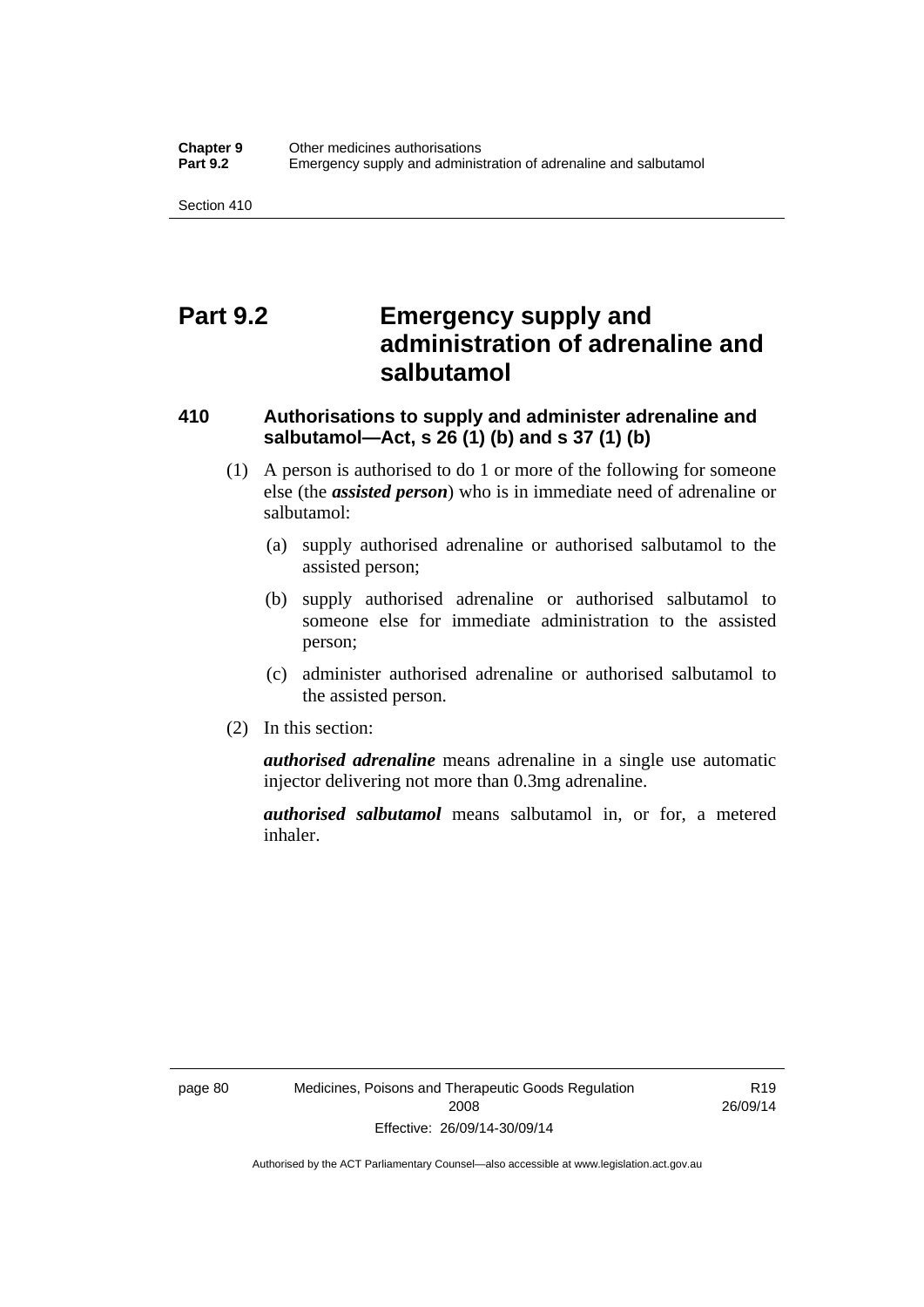# **Part 9.3 Medicines authorisations for corrections functions**

### **420 Authorisations for CYP authorised people—Act, s 26 (1) (b), s 35 (1) (b), (2) (b), s 36 (b) and s 37 (1) (b)**

A CYP authorised person is authorised, within the scope of the person's employment, to do any of the following in relation to a medicine supplied for a young detainee by a person who is authorised to supply the medicine:

- (a) obtain the medicine;
- (b) possess the medicine (including possess the medicine outside a CYP detention place for the purpose of administering the medicine to a young detainee while the young detainee is lawfully outside the place);
- (c) administer the medicine to the young detainee;
- (d) supply the medicine to a person who is authorised to obtain the medicine for the young detainee.

### **Example—young detainee lawfully outside CYP detention place**

the detainee is on local leave escorted by a CYP authorised person

- *Note 1 CYP authorised person* and *CYP detention place*—see the dictionary.
- *Note 2 Young detainee*—see the *[Children and Young People Act 2008](http://www.legislation.act.gov.au/a/2008-19)*, s 95.
- *Note 3* An example is part of the regulation, is not exhaustive and may extend, but does not limit, the meaning of the provision in which it appears (see [Legislation Act,](http://www.legislation.act.gov.au/a/2001-14) s 126 and s 132).

R19 26/09/14 page 81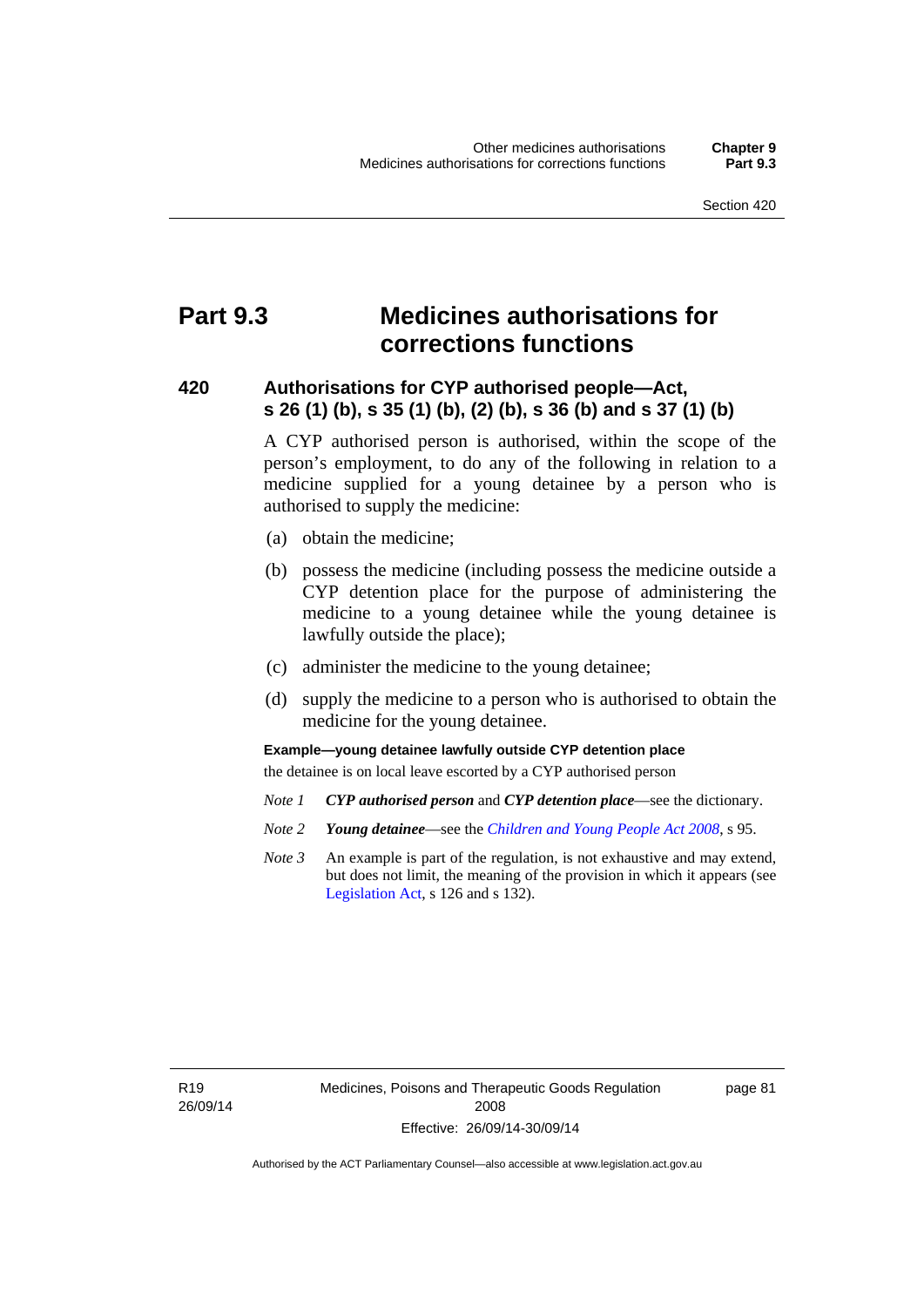## **421 Authorisations for corrections officers—Act, s 26 (1) (b), s 35 (1) (b), (2) (b), s 36 (b) and s 37 (1) (b)**

A corrections officer is authorised, within the scope of the officer's employment, to do any of the following in relation to a medicine supplied for a detainee by a person who is authorised to supply the medicine:

- (a) obtain the medicine;
- (b) possess the medicine (including possess the medicine outside a correctional centre for the purpose of administering the medicine to a detainee while the detainee is lawfully outside the centre);
- (c) administer the medicine to the detainee;
- (d) supply the medicine to a person who is authorised to obtain the medicine for the detainee.
- *Note 1* See the example and notes to s 420.
- *Note 2 Detainee*—see the *[Corrections Management Act 2007](http://www.legislation.act.gov.au/a/2007-15)*, s 6.

### **422 Authorisations for court and police cell custodians—Act, s 26 (1) (b), s 35 (1) (b), (2) (b), s 36 (b) and s 37 (1) (b)**

- (1) A custodian is authorised, within the scope of the custodian's employment, to do any of the following in relation to a medicine supplied for a person in custody at court cells or police cells by someone who is authorised to supply the medicine:
	- (a) obtain the medicine at the cells;
	- (b) possess the medicine at the cells;
	- (c) administer the medicine to the person in custody at the cells;
	- (d) supply the medicine to someone who is authorised to obtain the medicine for the person in custody.

R19 26/09/14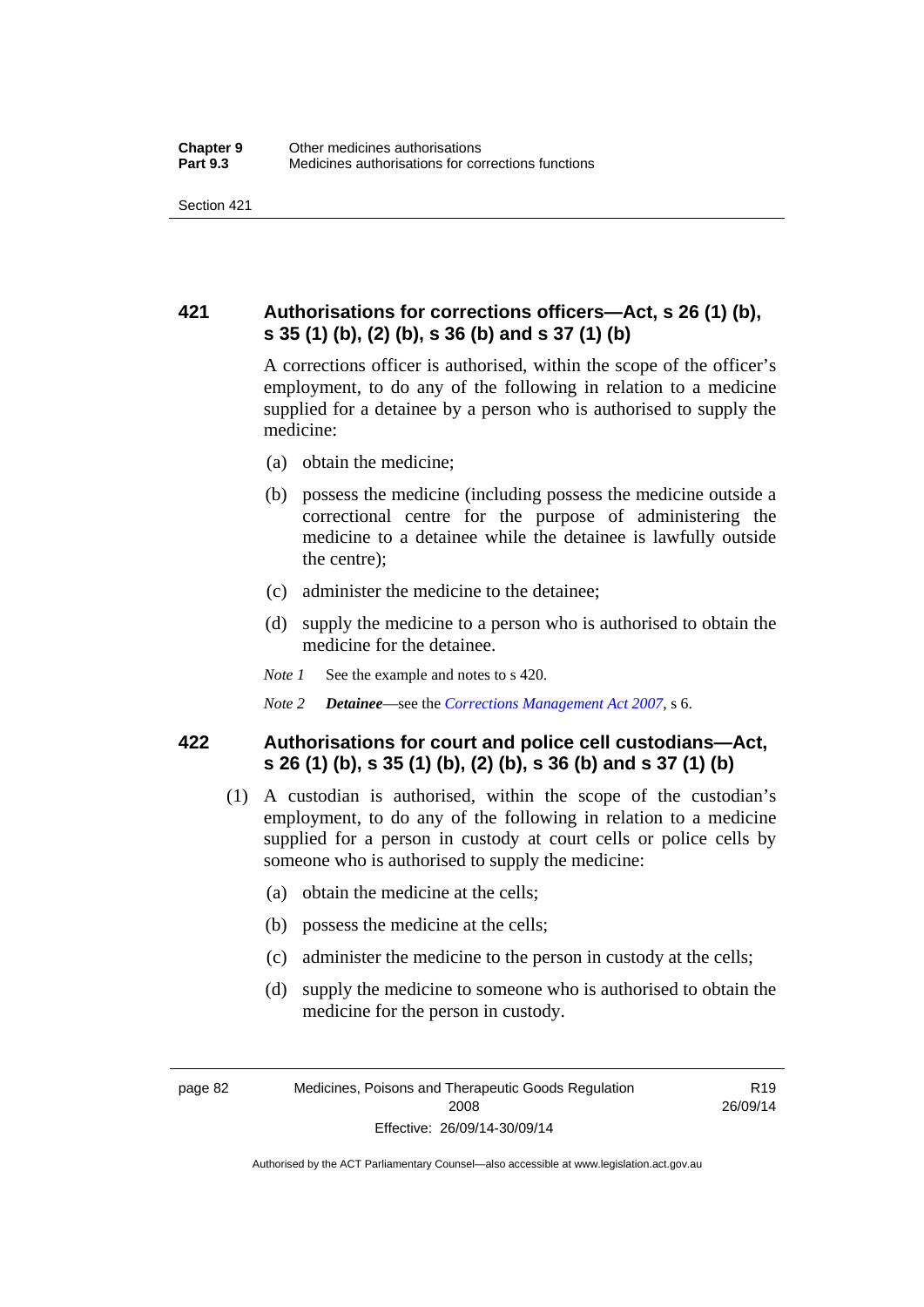(2) In this section:

*court cell*—see the *[Corrections Management Act 2007](http://www.legislation.act.gov.au/a/2007-15)*, section 29.

### *custodian* means—

- (a) a person in charge of a court cell or police cell; or
- (b) a person acting under the direct supervision of the person in charge.

### *person in custody* means—

- (a) a detainee; or
- (b) a young detainee; or
- (c) a person detained at a police cell under the *[Corrections](http://www.legislation.act.gov.au/a/2007-15)  [Management Act 2007](http://www.legislation.act.gov.au/a/2007-15)*, section 30; or
- (d) a person detained at a court cell under the *[Corrections](http://www.legislation.act.gov.au/a/2007-15)  [Management Act 2007](http://www.legislation.act.gov.au/a/2007-15)*, section 33.

*police cell*—see the *[Corrections Management Act 2007](http://www.legislation.act.gov.au/a/2007-15)*, section 29.

page 83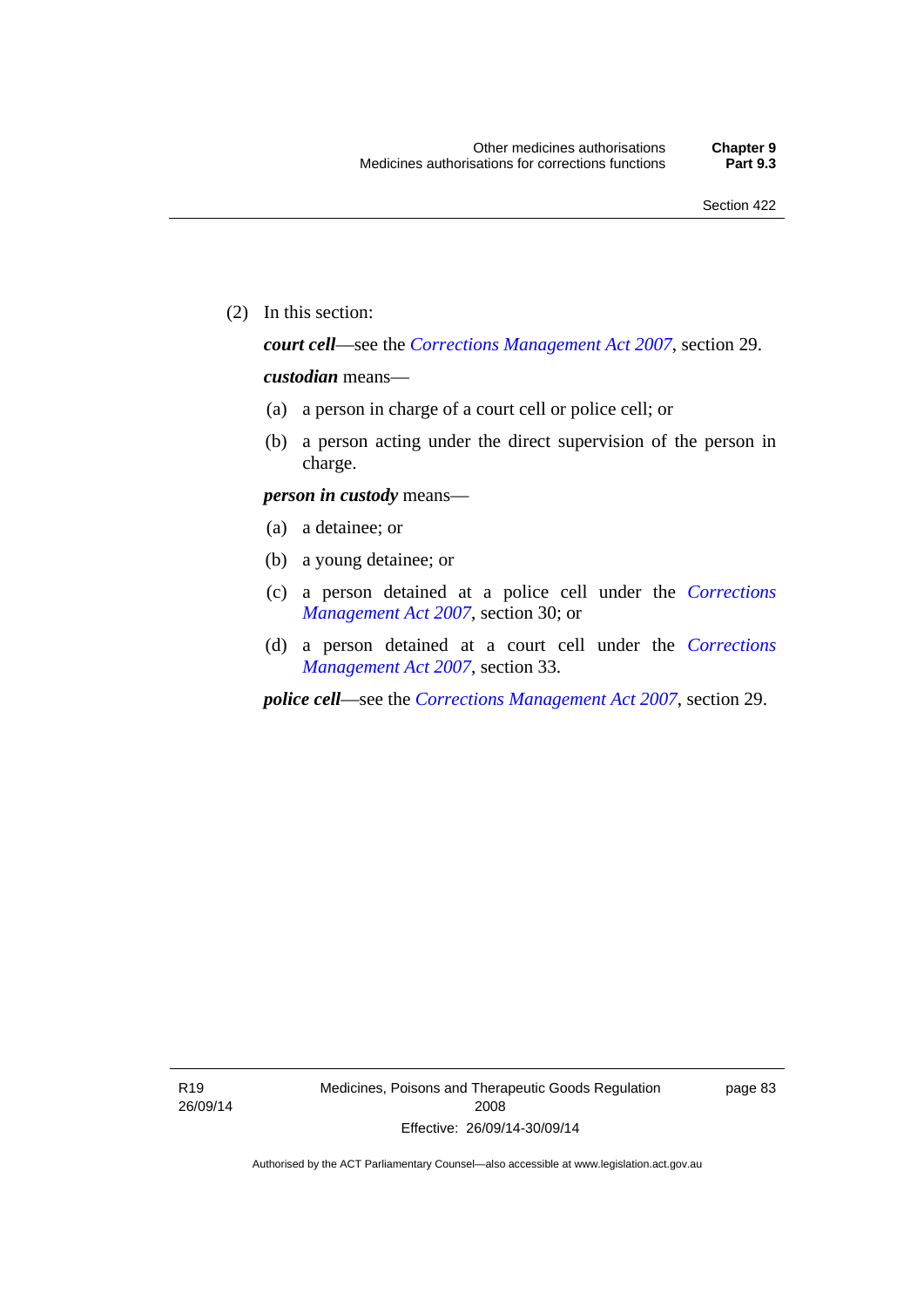**Chapter 9** Other medicines authorisations **Part 9.4** • **Authorisations for medicines research and education program purposes other** than controlled medicines

Section 430

# **Part 9.4 Authorisations for medicines research and education program purposes other than controlled medicines**

*Note* A licence is required for research and education programs in relation to controlled medicines (see pt 14.2).

### **430 Authorisations for non-controlled medicines research and education—Act, s 26 (1) and (2) (b)**

- (1) A scientifically qualified person employed at a recognised research institution (other than the Canberra Hospital) is authorised to do the following for the purposes of an authorised activity at the institution:
	- (a) issue a purchase order for a relevant medicine;
	- (b) obtain on a purchase order a relevant medicine;
	- (c) possess a relevant medicine;
	- (d) supply a relevant medicine to a person (a *relevant person*) who is taking part in the authorised activity at the institution.
	- *Note 1 Scientifically qualified person*—see the dictionary.

*Note 2 Recognised research institution*—see the [Act](http://www.legislation.act.gov.au/a/2008-26/default.asp), s 20 (5).

- (2) A scientifically qualified person employed at the Canberra Hospital is authorised to do the following for the purposes of an authorised activity at the hospital:
	- (a) issue a written requisition for a relevant medicine;
	- (b) obtain on a written requisition a relevant medicine;
	- (c) possess a relevant medicine;

page 84 Medicines, Poisons and Therapeutic Goods Regulation 2008 Effective: 26/09/14-30/09/14

R19 26/09/14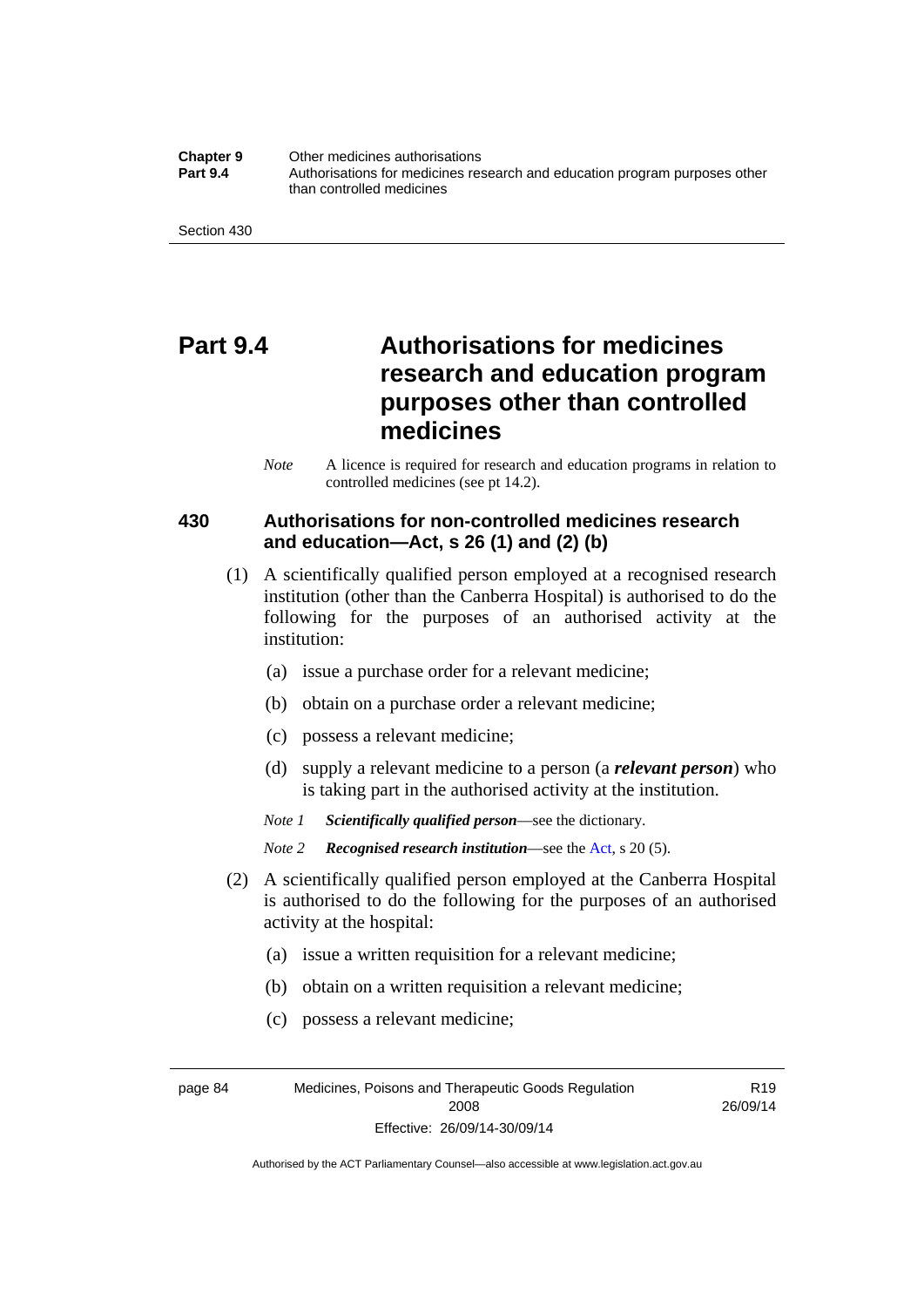- (d) supply a relevant medicine to a person (also a *relevant person*) who is taking part in the authorised activity at the hospital.
- (3) A relevant person is authorised to do the following in relation to a relevant medicine for the purposes of an authorised activity:
	- (a) obtain the medicine from the scientifically qualified person for the activity;
	- (b) possess the medicine for the purposes of the activity;
	- (c) supply the medicine to the scientifically qualified person for the activity.
- (4) In this section:

*authorised activity*, in relation to a relevant medicine at a recognised research institution, means the conduct of any of the following if it does not involve the administration of the medicine to a person:

- (a) medical or scientific research in relation to the medicine at the institution;
- (b) instruction involving the medicine at the institution;
- (c) quality control or analysis of the medicine at the institution.

*relevant medicine* means a medicine other than a controlled medicine.

#### **431 Authorisation conditions for non-controlled medicines research and education—Act, s 44 (1) (b) and (2) (b)**

A scientifically qualified person's authorisation under section 430 is subject to the following conditions:

- (a) the person has written approval for the conduct of the authorised activity from the person in charge of—
	- (i) the recognised research institution; or
	- (ii) a faculty or division of the institution;

R19 26/09/14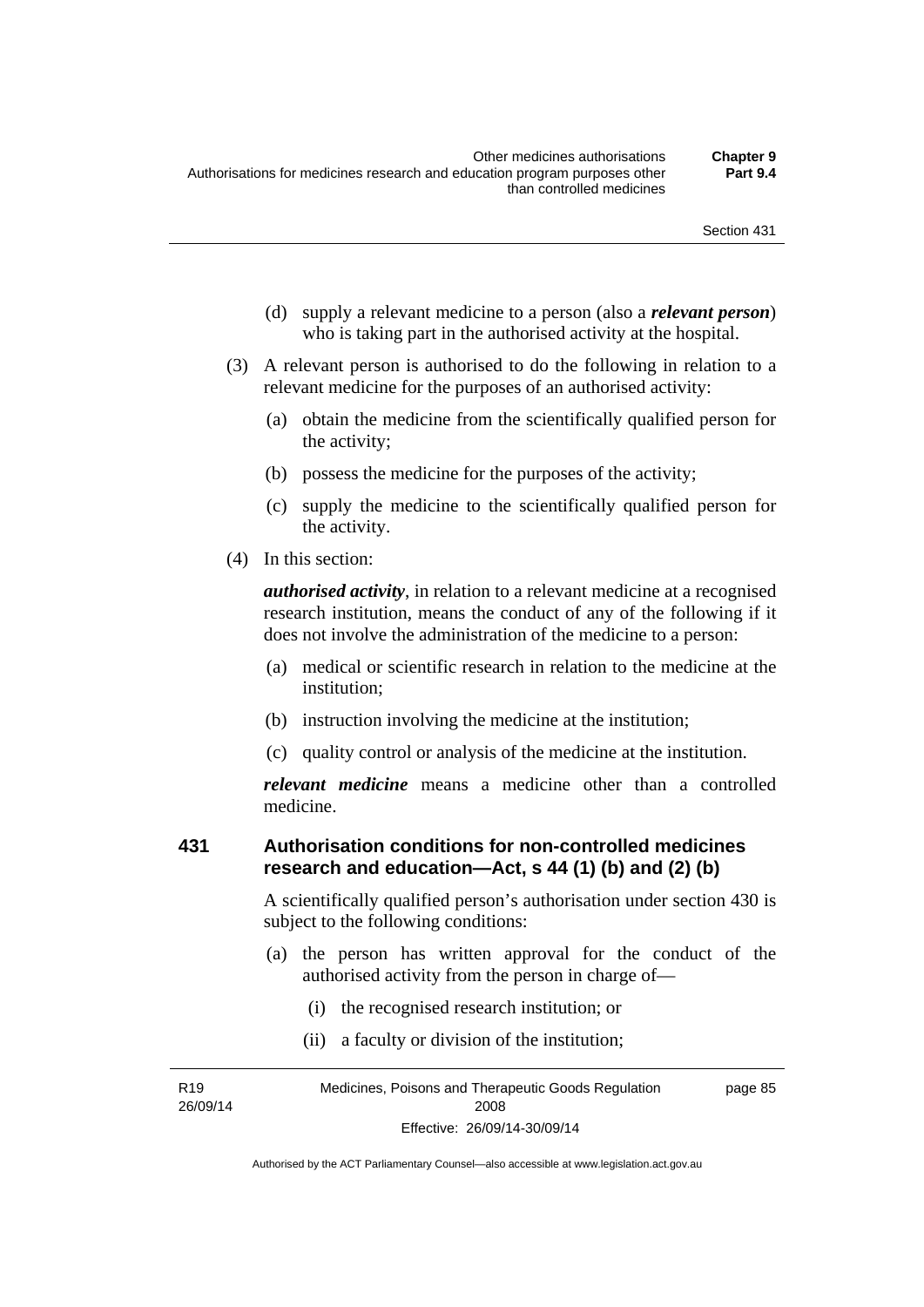| <b>Chapter 9</b> | Other medicines authorisations                                             |
|------------------|----------------------------------------------------------------------------|
| <b>Part 9.4</b>  | Authorisations for medicines research and education program purposes other |
|                  | than controlled medicines                                                  |

Section 431

- (b) if the recognised research institution employing the person is the Canberra Hospital—
	- (i) a requisition for the relevant medicine issued by the person complies with section 55 (General requirements for written requisitions) and section 56 (Particulars for requisitions); and
	- (ii) the requisition is for an amount of the medicine approved in writing by the person in charge; and
	- (iii) the requisition is for an amount of the medicine used solely for the purpose approved in writing by the person in charge;
- (c) if the person is employed at a recognised research institution other than the Canberra Hospital—
	- (i) a purchase order for the relevant medicine complies with section 62; and
	- (ii) the purchase order is for an amount of the medicine approved in writing by the person in charge;
- (d) the medicine is obtained from someone who is authorised to supply the medicine to the person.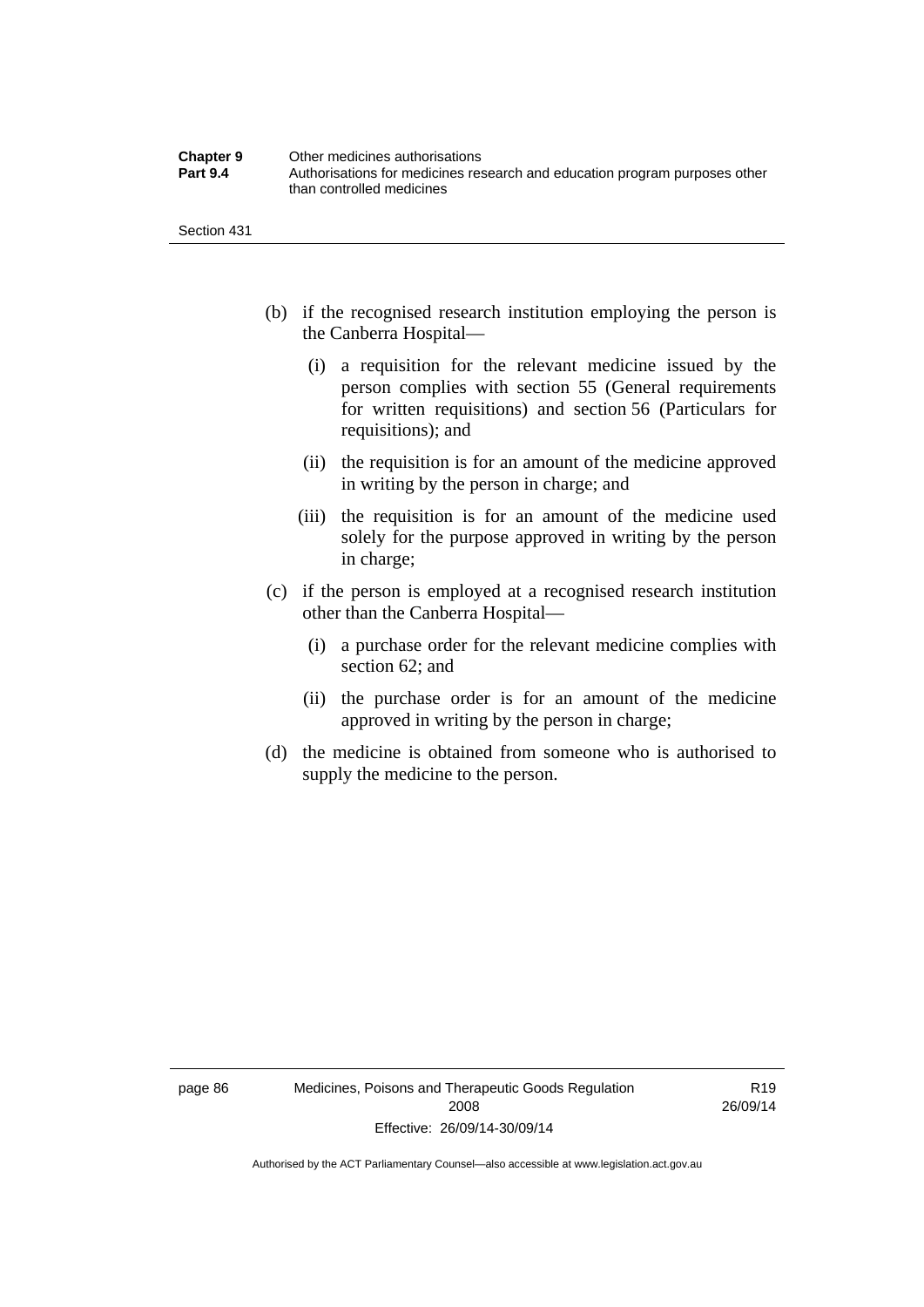# **Part 9.5 Authorisations under medicines licences**

## **Division 9.5.1 Controlled medicines research and education program licence authorisations**

- *Note 1* For authorisation for research and education for other medicines, see pt 9.4.
- *Note 2* For other provisions about controlled medicines research and education program licences, see pt 14.2.

### **440 Authorisations under controlled medicines research and education program licences—Act, s 20 (1) (a)**

- (1) A controlled medicines research and education program licence (other than for a program conducted at the Canberra Hospital) authorises—
	- (a) the licence-holder to—
		- (i) issue a purchase order for a controlled medicine (the *licensed controlled medicine*) stated in the licence for the program stated in the licence; and
		- (ii) obtain a licensed controlled medicine on a purchase order for the program; and
		- (iii) possess a licensed controlled medicine for the program at the premises to which the licence relates; and
		- (iv) supply a licensed controlled medicine to anyone taking part in the program for the program; and

R19 26/09/14 page 87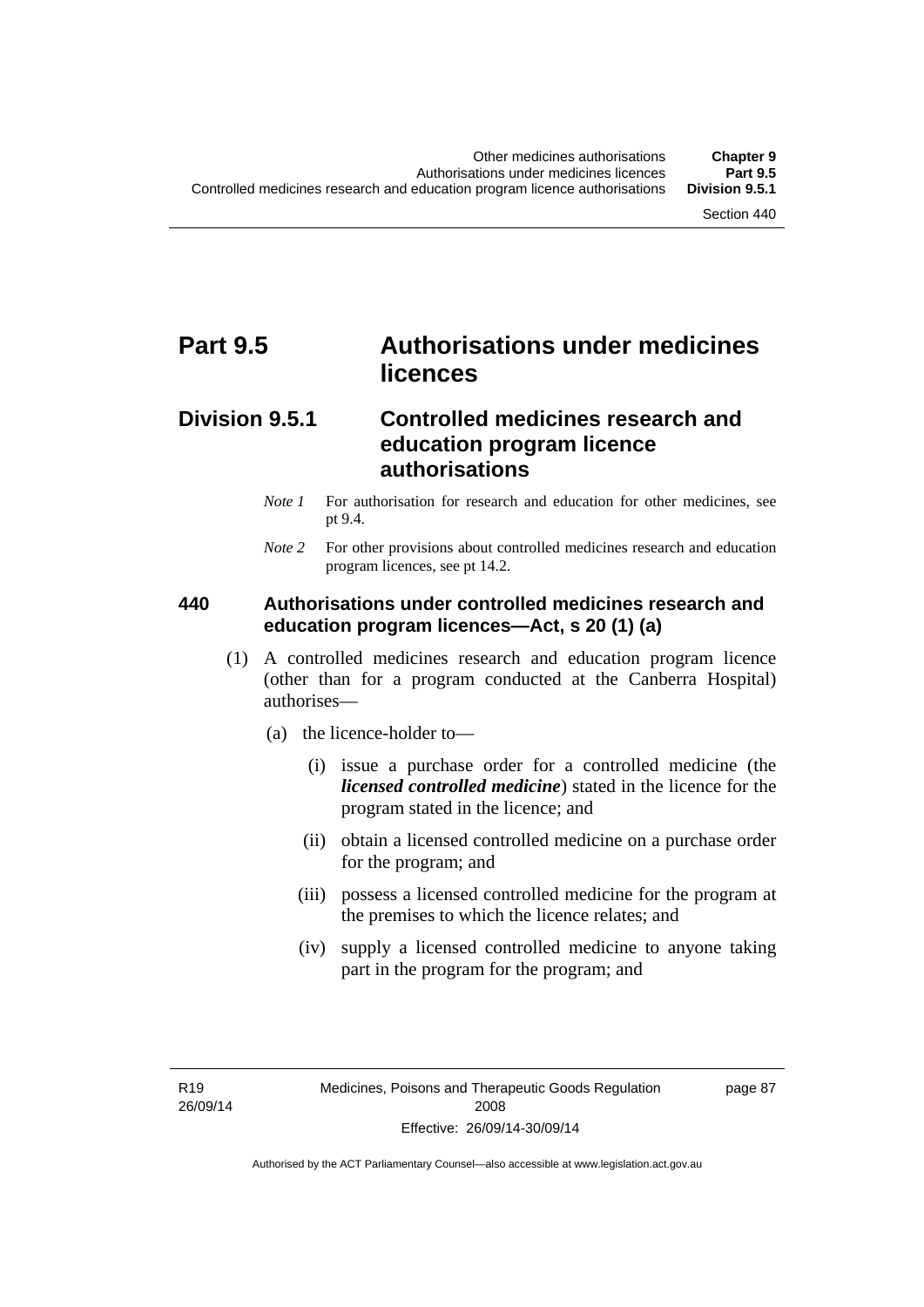| <b>Chapter 9</b> | Other medicines authorisations                                             |
|------------------|----------------------------------------------------------------------------|
| <b>Part 9.5</b>  | Authorisations under medicines licences                                    |
| Division 9.5.1   | Controlled medicines research and education program licence authorisations |
| Section 441      |                                                                            |

- (b) the program supervisor, and anyone taking part in the program, to deal with the licensed controlled medicine as authorised by the licence at the premises stated in the licence.
- (2) A controlled medicines research and education program licence for a program conducted at the Canberra Hospital authorises—
	- (a) the licence-holder to—
		- (i) issue a written requisition for a controlled medicine (the *licensed controlled medicine*) stated in the licence for the program stated in the licence; and
		- (ii) obtain a licensed controlled medicine on a written requisition for the program; and
		- (iii) possess a licensed controlled medicine for the program at the premises to which the licence relates; and
		- (iv) supply a licensed controlled medicine to anyone taking part in the program for the program; and
	- (b) the program supervisor, and anyone taking part in the program, to deal with the licensed controlled medicine as authorised by the licence at the hospital.

### **441 Authorisation condition for controlled medicines research and education program licences—Act, s 44 (1) (b) and (2) (b)**

A licence-holder's authorisation to obtain a controlled medicine under a controlled medicines research and education program licence is subject to the condition that the medicine is—

 (a) if the licence is for a program conducted at the Canberra Hospital—obtained on a requisition that complies with section 55 (General requirements for written requisitions) and section 56 (Particulars for requisitions); or

R19 26/09/14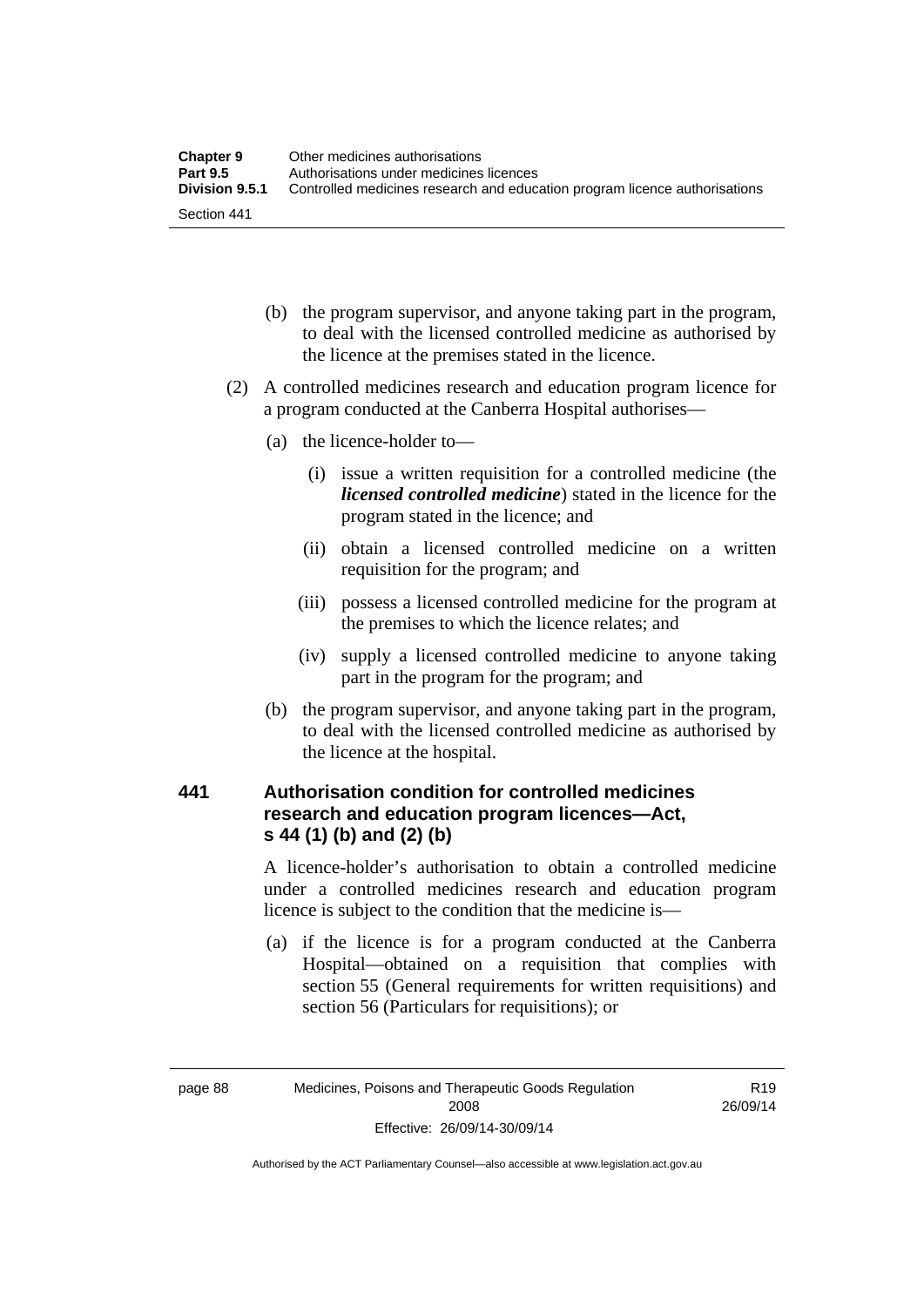- (b) in any other case—purchased on a complying purchase order.
- *Note* For licence conditions, see the [Act](http://www.legislation.act.gov.au/a/2008-26/default.asp), s 89.

### **Division 9.5.2 First-aid kit licence authorisations**

*Note* For other provisions about first-aid kit licences, see pt 14.3.

#### **450 Authorisations under first-aid kit licences— Act, s 20 (1) (a)**

(1) In this section:

*authorised medicine*, for a first-aid kit, means—

- (a) a medicine stated in the first-aid kit licence for the kit; and
- (b) a pharmacy medicine or pharmacist only medicine for the kit.
- (2) A first-aid kit licence authorises—
	- (a) the licence-holder to—
		- (i) issue a purchase order for an authorised medicine for the first-aid kit; and
		- (ii) obtain on a purchase order an authorised medicine for the first-aid kit; and
	- (b) the licence-holder, and anyone else authorised to deal with a medicine by the licence, to—
		- (i) possess an authorised medicine as part of the first-aid kit for the emergency treatment of a person's medical condition; and
		- (ii) supply an authorised medicine to someone else who is authorised under the licence to administer the medicine; and
		- (iii) administer an authorised medicine in the first-aid kit if the person believes on reasonable grounds that the

R19 26/09/14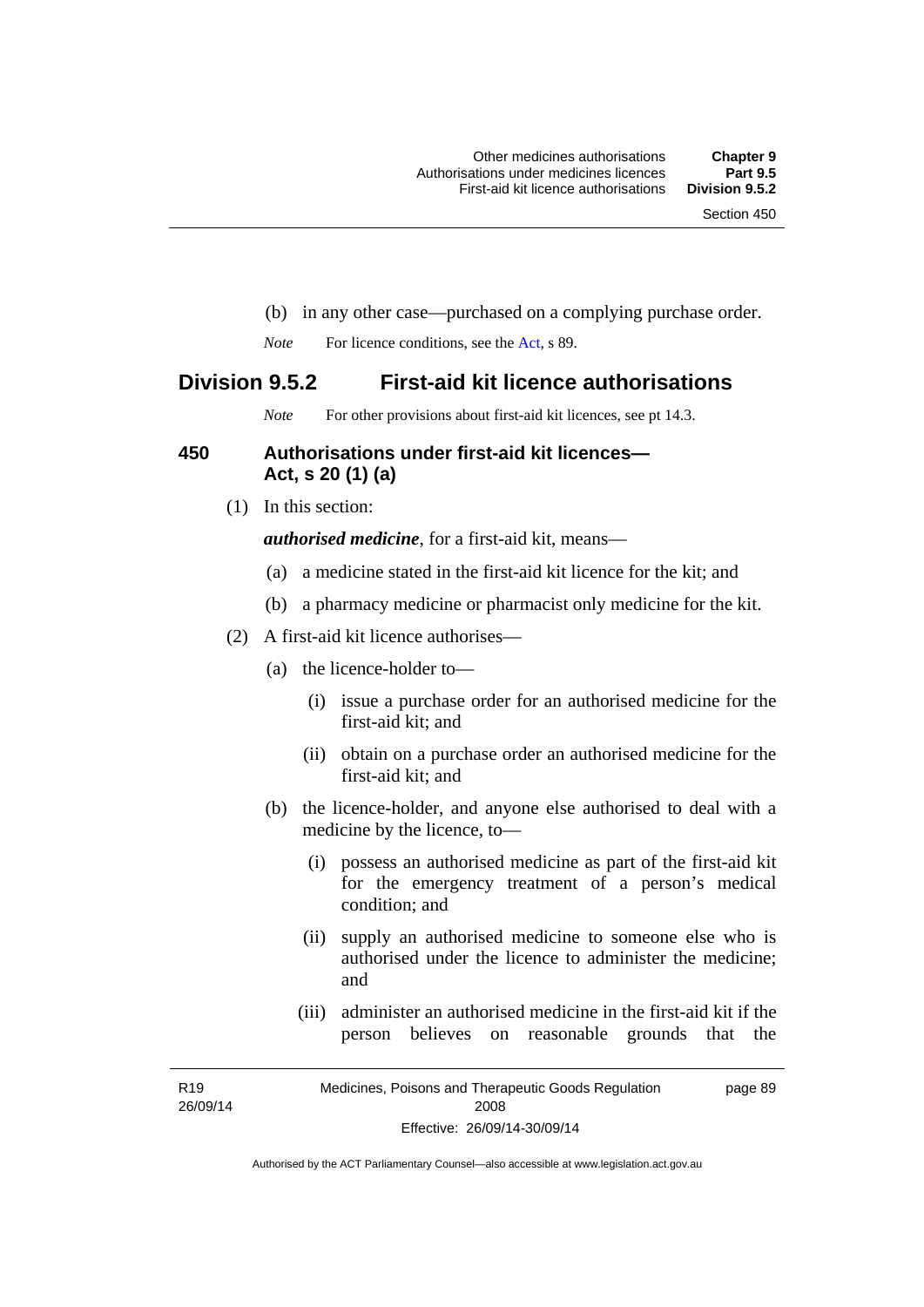administration of the medicine is necessary for the emergency treatment of a person's medical condition.

### **451 Authorisation condition for first-aid kit licences— Act, s 44 (1) (b) and (2) (b)**

A licence-holder's authorisation to obtain a medicine under a first-aid kit licence is subject to the condition that the medicine is purchased on a complying purchase order.

*Note* For licence conditions, see the [Act](http://www.legislation.act.gov.au/a/2008-26/default.asp), s 89.

## **Division 9.5.3 Wholesalers licence authorisations**

*Note* For other provisions about wholesalers licences, see pt 14.4.

### **460 Authorisations under medicines wholesalers licences— Act, s 20 (1) (a)**

- (1) A medicines wholesalers licence authorises the licence-holder to do any of the following in relation to a medicine (the *licensed medicine*) stated in the licence at the premises (the *licensed premises*) stated in the licence:
	- (a) issue a purchase order for a licensed medicine;
	- (b) obtain a licensed medicine on a purchase order for sale by wholesale from the licensed premises;
	- (c) possess a licensed medicine for sale by wholesale from the licensed premises;
	- (d) sell a licensed medicine by wholesale (whether or not for resale) from the licensed premises to—
		- (i) a person authorised to issue a purchase order for the medicine; or
		- (ii) someone in another State who may obtain the medicine by wholesale under the law of the other State; or

page 90 Medicines, Poisons and Therapeutic Goods Regulation 2008 Effective: 26/09/14-30/09/14

R19 26/09/14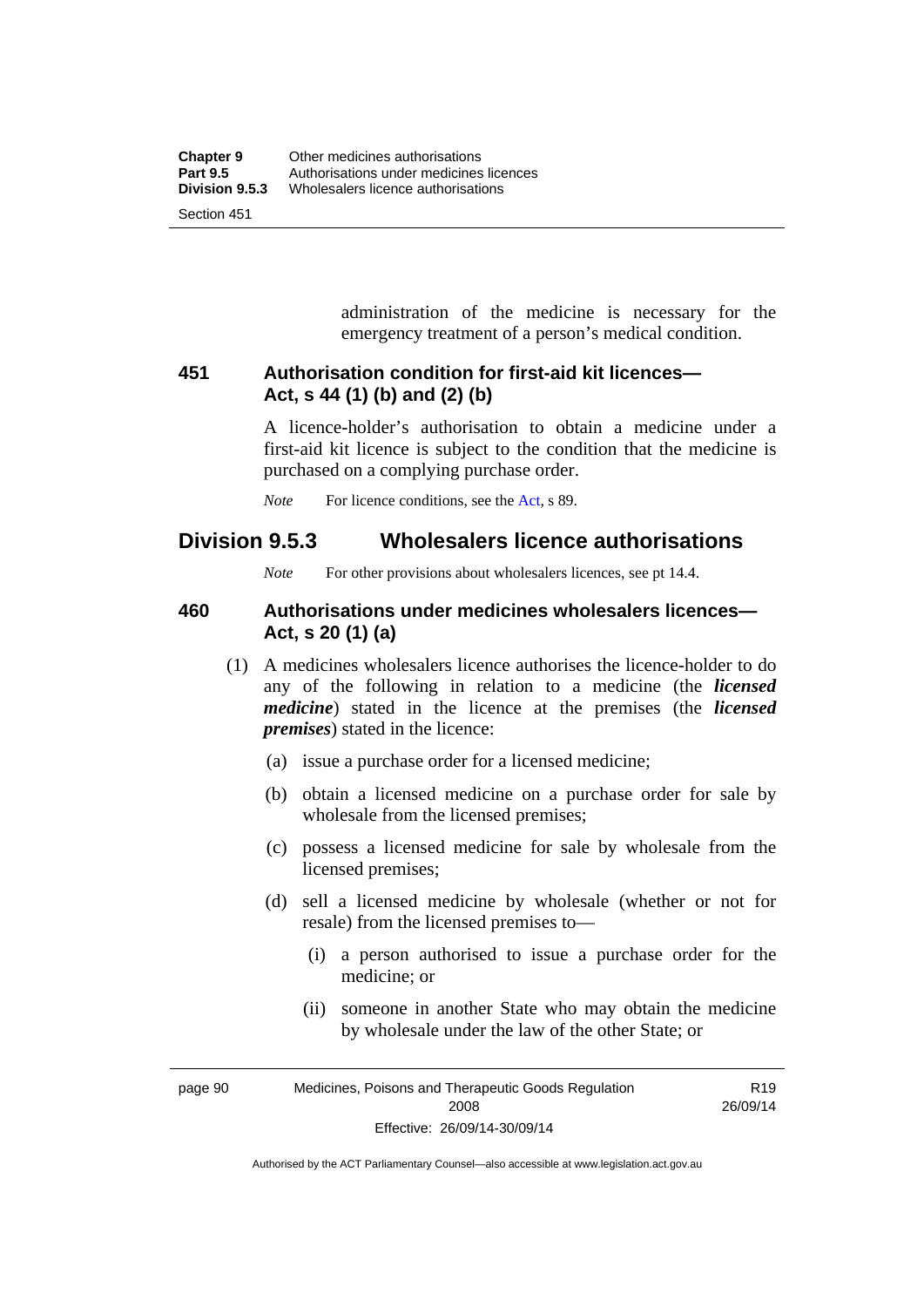- (iii) someone in another country who may lawfully obtain the medicine by wholesale in the other country;
- *Note* The medicines must be sold on a purchase order in accordance with s 140 (see s 461).
- (e) unless the licensed medicine is a controlled medicine—supply the medicine in accordance with the medicines Australia code of conduct provisions for product starter packs.
	- *Note Medicines Australia code of conduct*—see the dictionary.
- (2) However, an authorisation under subsection (1) does not apply if the licence states that it does not apply.
- (3) Also, subsection (1) (d) (iii) does not apply in relation to a licensed medicine that is a prohibited export under the *[Customs Act 1901](http://www.comlaw.gov.au/Series/C1901A00006)* (Cwlth).

#### **461 Authorisation conditions for medicines wholesalers licences—Act, s 44 (1) (b) and (2) (b)**

A licence-holder's authorisation under a medicines wholesalers licence is subject to the following conditions:

- (a) the dealings with a medicine authorised by the licence will be carried out under the supervision of an individual approved under section 616 (1) (Restrictions on issuing of medicines wholesalers licences[—Act,](http://www.legislation.act.gov.au/a/2008-26/default.asp) s 85 (1) (a));
- (b) the licence-holder must comply with, and the licence-holder must ensure that the licence-holder's agents and employees comply with—
	- (i) the Australian code of good wholesaling practice for medicines in schedules 2, 3, 4 and 8; and

page 91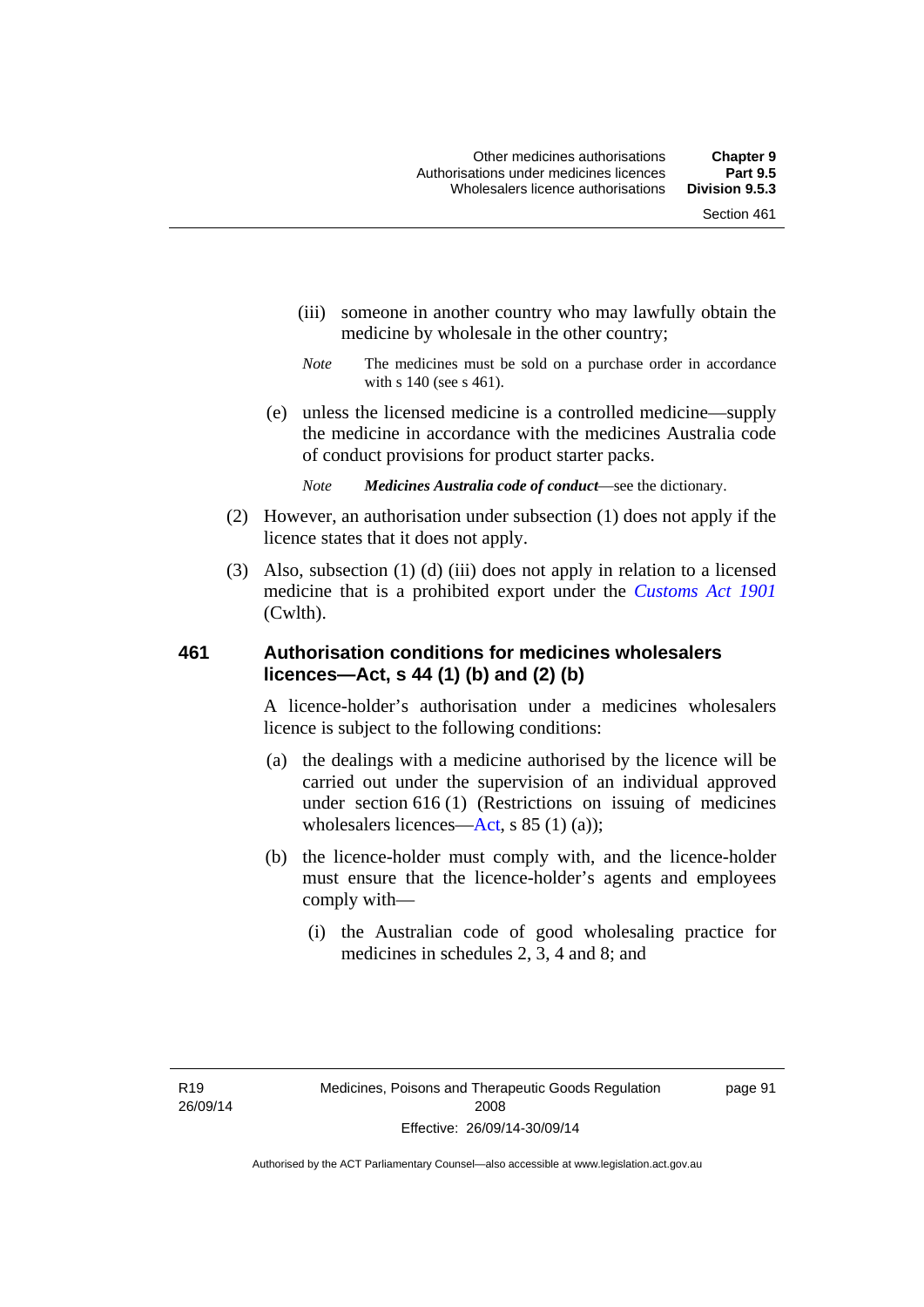- (ii) the medicines Australia code of conduct;
- *Note Australian code of good wholesaling practice for medicines in schedules 2, 3, 4 and 8* and *medicines Australia code of conduct*—see the dictionary.
- (c) a medicine obtained under the licence is purchased on a complying purchase order;
- (d) a medicine sold under the licence is sold on a complying purchase order in accordance with section 141 (Supplying medicines on purchase orders).
- *Note* For licence conditions, see the [Act](http://www.legislation.act.gov.au/a/2008-26/default.asp), s 89.

## **Division 9.5.4 Opioid dependency treatment licence authorisations**

*Note* For other provisions about opioid dependency treatment licences, see pt 14.5.

#### **470 Authorisations under opioid dependency treatment licences—Act, s 20 (1) (a)**

- (1) An opioid dependency treatment licence issued to a pharmacist authorises the licence-holder, and any other pharmacist at the community pharmacy (the *licensed pharmacy*) to which the licence relates, to do any of the following for the purpose of treating a person's drug-dependency:
	- (a) issue a purchase order for buprenorphine or methadone;
	- (b) obtain buprenorphine or methadone on a purchase order for administration at the licensed pharmacy;
	- (c) possess buprenorphine and methadone;
	- (d) dispense buprenorphine and methadone in accordance with a prescription;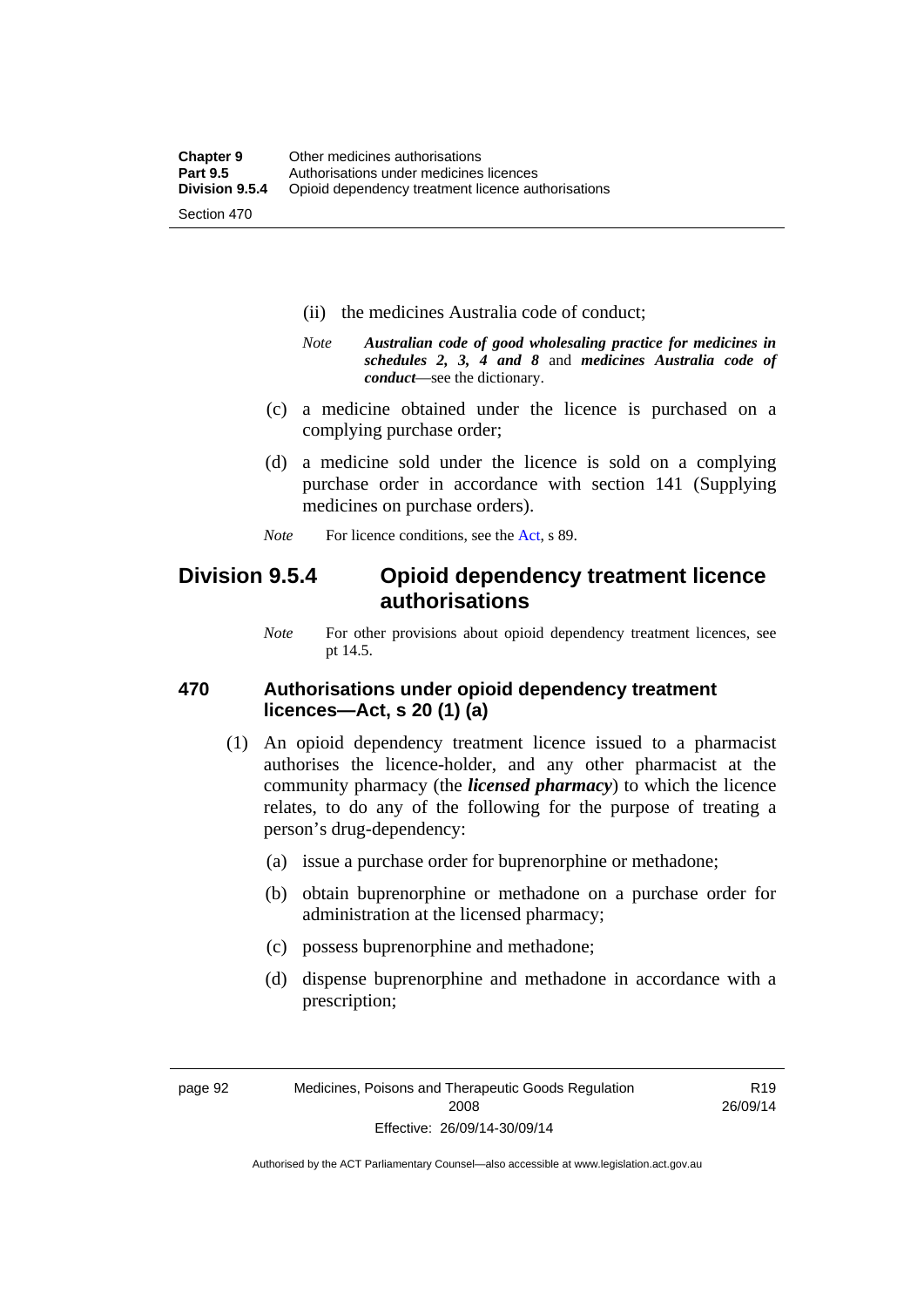- (e) supply buprenorphine and methadone to a nurse at the licensed pharmacy for administration at the pharmacy under the supervision of a pharmacist;
- (f) administer buprenorphine and methadone at the licensed pharmacy in accordance with a prescription (including the prescription as changed by a pharmacist at the oral direction of the prescriber).
- (2) An opioid dependency treatment licence issued to a pharmacist authorises a nurse to administer buprenorphine and methadone at the licensed pharmacy under the supervision of a pharmacist and in accordance with a prescription (including the prescription as changed by a pharmacist at the oral direction of the prescriber).
	- *Note 1 Nurse* does not include an enrolled nurse (see [Legislation Act,](http://www.legislation.act.gov.au/a/2001-14) dict, pt 1).
	- *Note 2 Pharmacist* does not include an intern pharmacist (see dict).
- (3) To remove any doubt, an authorisation under this section does not, by implication, limit a pharmacist's or nurse's authorisations under schedule 1 (Medicines—health-related occupations authorisations) in relation to other dealings with buprenorphine and methadone.

#### **471 Authorisation condition for opioid dependency treatment licences—Act, s 44 (1) (b) and (2) (b)**

- (1) A licence-holder's authorisation under an opioid dependency treatment licence is subject to the following conditions:
	- (a) the licence-holder must ensure that a person to whom buprenorphine or methadone is administered under the licence signs a written acknowledgement in accordance with subsection (2) that the medicine has been administered to the person;

page 93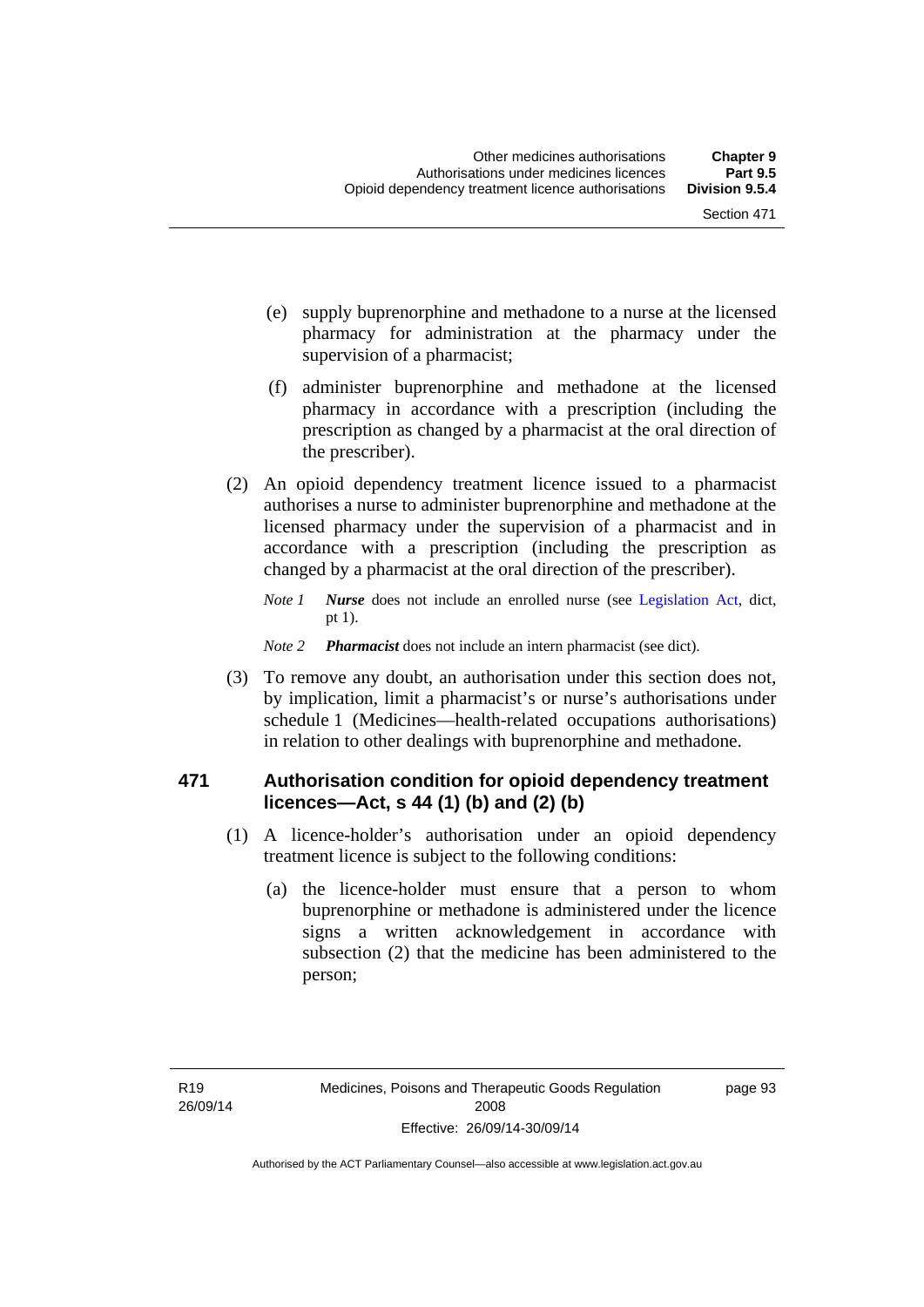(b) a purchase order issued by the licence-holder to obtain buprenorphine or methadone under the licence is a complying purchase order.

*Note 1 Written* includes in electronic form (see [Act,](http://www.legislation.act.gov.au/a/2008-26/default.asp) dict).

*Note* 2 For licence conditions, see the [Act](http://www.legislation.act.gov.au/a/2008-26/default.asp), s 89.

- (2) For subsection (1) (a), the acknowledgement must include the following:
	- (a) the approved name or brand name of the medicine administered;
	- (b) the form, strength and quantity of the medicine administered;
	- (c) the date the medicine is administered.

## **Division 9.5.5 Pharmacy medicines rural communities licences**

*Note* For other provisions about pharmacy medicines rural communities licences, see pt 14.6.

### **480 Authorisations under pharmacy medicines rural communities licences—Act, s 20 (1) (a)**

A pharmacy medicines rural communities licence authorises—

- (a) the licence-holder to—
	- (i) issue a purchase order for a pharmacy medicine (the *licensed medicine*) stated in the licence for retail sale from the premises (the *licensed premises*) stated in the licence; and
	- (ii) obtain the licensed medicine on a purchase order for retail sale from the licensed premises; and
	- (iii) possess the licensed medicine at the licensed premises for retail sale from the licensed premises; and

page 94 Medicines, Poisons and Therapeutic Goods Regulation 2008 Effective: 26/09/14-30/09/14

R19 26/09/14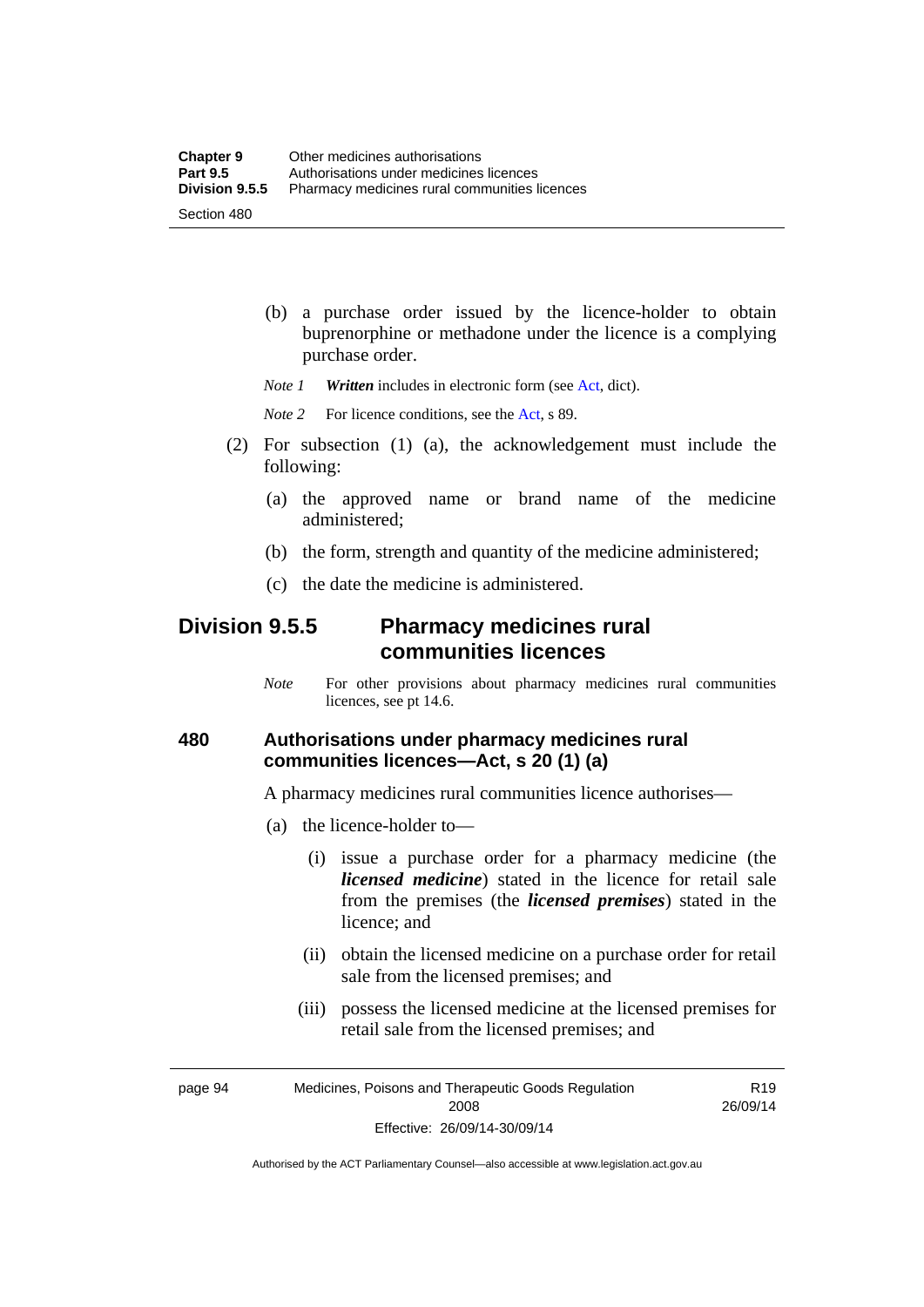- (iv) sell the licensed medicine by retail from the licensed premises to customers attending in person at the licensed premises; and
- (b) an employee of the licence-holder to—
	- (i) possess the medicine at the licensed premises for retail sale from the licensed premises; and
	- (ii) sell the medicine by retail from the licensed premises to customers attending in person at the licensed premises.

#### **Examples—sales to which par (a) (iv) and par (b) (ii) do not apply**

sales over the internet or by mail

- *Note 1* For other requirements in relation to medicines sold under rural communities licences—see s 500 (3), s 502 (4) and s 522.
- *Note 2* An example is part of the regulation, is not exhaustive and may extend, but does not limit, the meaning of the provision in which it appears (see [Legislation Act,](http://www.legislation.act.gov.au/a/2001-14) s 126 and s 132).

#### **481 Authorisation conditions for pharmacy medicines rural communities licences—Act, s 44 (1) (b) and (2) (b)**

A licence-holder's authorisation under a pharmacy medicines rural communities licence is subject to the following conditions:

- (a) a pharmacy medicine obtained under the licence is purchased on a complying purchase order;
- (b) the pharmacy medicines to which the licence relates are sold in the manufacturer's packs;
- (c) the packs are labelled in accordance with—
	- (i) section 502 (Labelling of supplied manufacturer's packs of medicines—[Act](http://www.legislation.act.gov.au/a/2008-26/default.asp), s  $60(1)$  (c) (i) and (2) (c) (i)); or
	- (ii) an approval under the [Act](http://www.legislation.act.gov.au/a/2008-26/default.asp), section 193 (Approval of non-standard packaging and labelling);

R19 26/09/14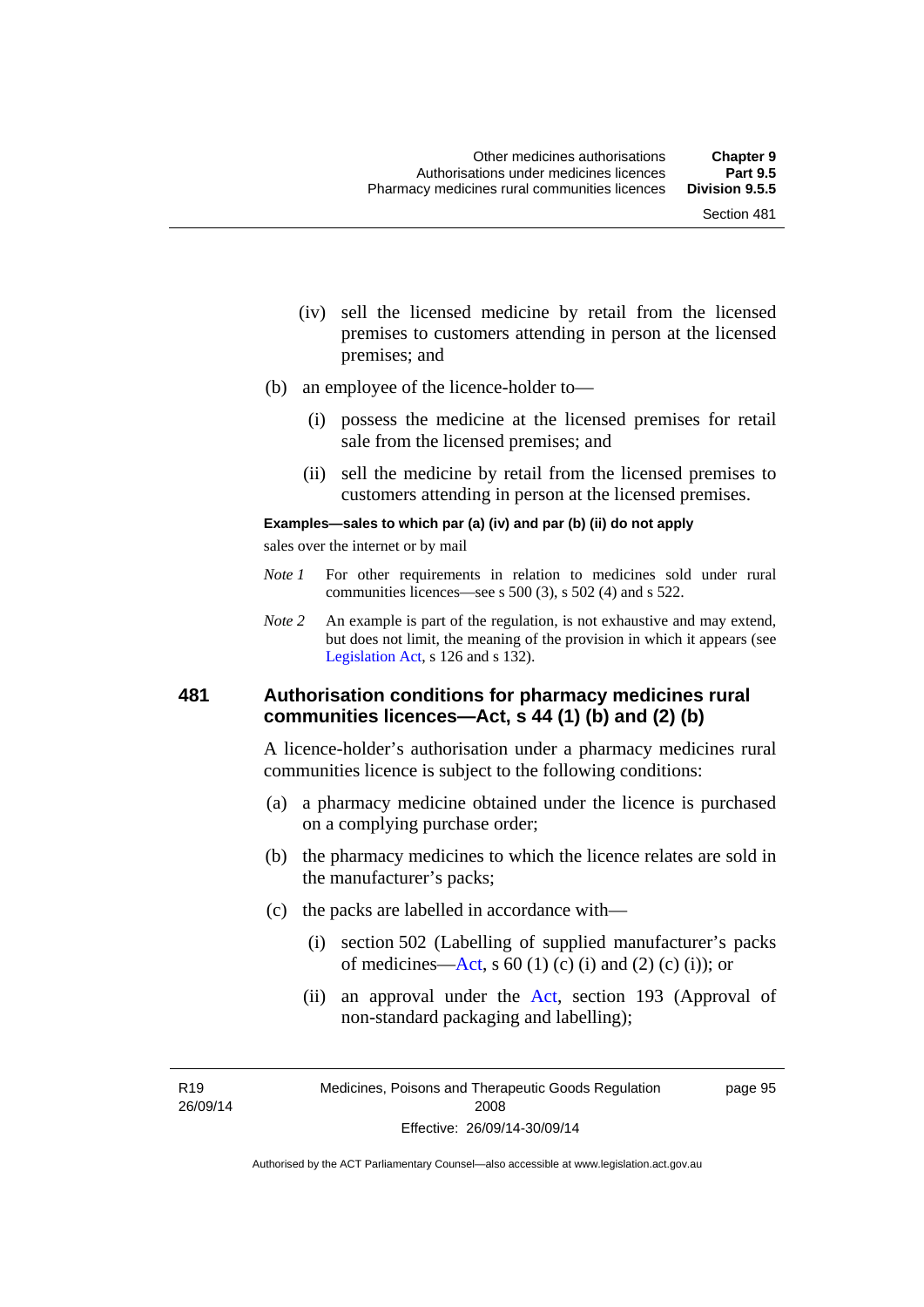- (d) the pharmacy medicines to which the licence relates are sold from the premises stated in the licence to customers attending in person.
- *Note* For licence conditions, see the [Act](http://www.legislation.act.gov.au/a/2008-26/default.asp), s 89.

page 96 Medicines, Poisons and Therapeutic Goods Regulation 2008 Effective: 26/09/14-30/09/14

R19 26/09/14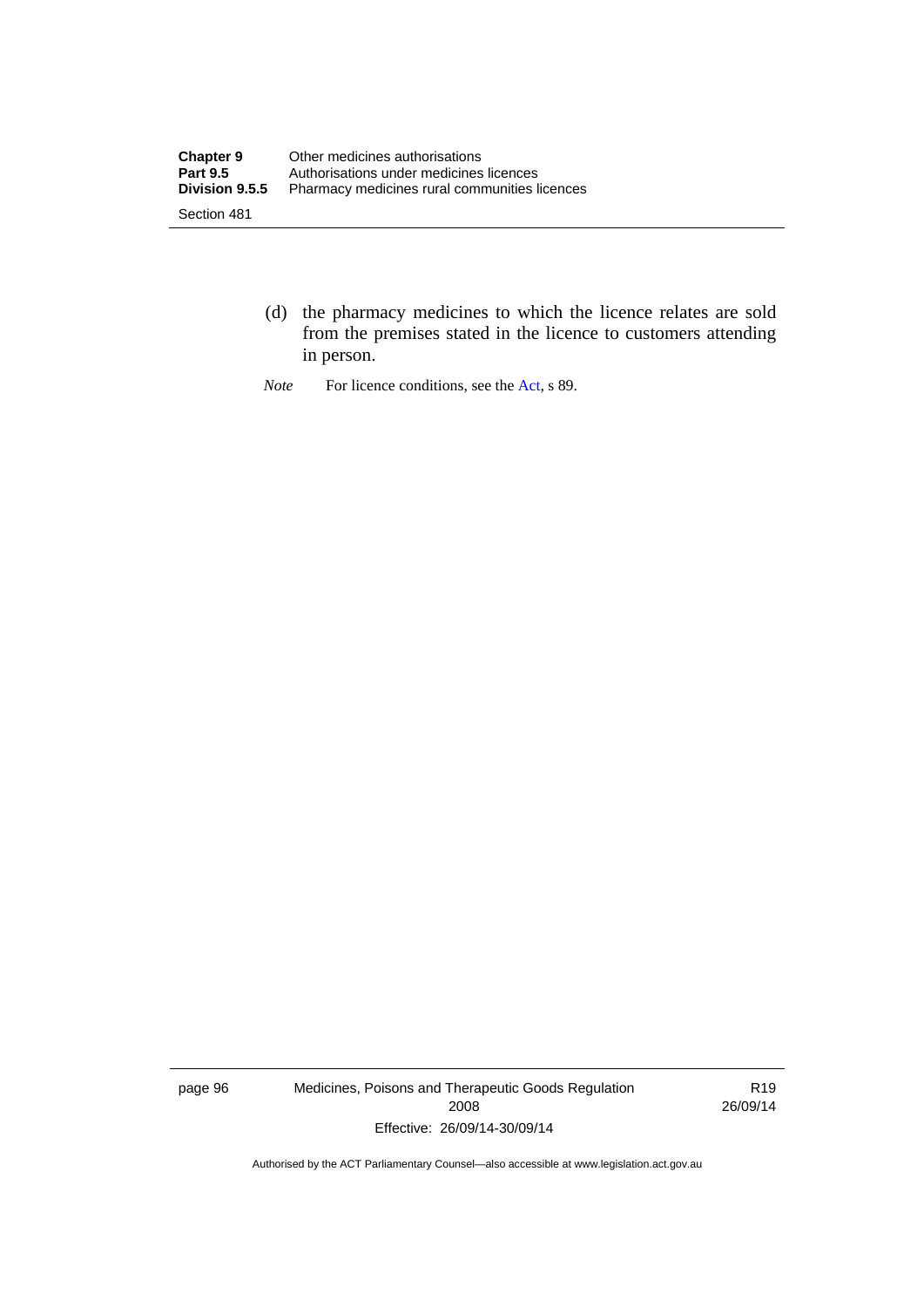# **Chapter 10 Packaging and labelling of medicines generally**

**500 When pharmacy medicines and pharmacist only medicines to be supplied in manufacturer's packs— Act, s 59 (1) (c) (i) and (2) (c) (i)** 

(1) In this section:

*health practitioner* does not include—

- (a) a pharmacist, or intern pharmacist, at a hospital; or
- (b) a prescriber who supplies a medicine during a consultation.

*health professional* does not include a prescriber who supplies a medicine during a consultation.

*supply* does not include dispense.

- (2) A health practitioner, health professional or employee acting under the direction of a health practitioner or professional, must supply a pharmacy medicine or pharmacist only medicine in a whole manufacturer's pack of the medicine.
- (3) A pharmacy medicines rural communities licence-holder, or an employee acting under the direction of the licence-holder, must sell a pharmacy medicine stated in the licence in a whole manufacturer's pack of the medicine.

### **501 Packaging of supplied manufacturer's packs of medicines—Act, s 59 (1) (c) (i) and (2) (c) (i)**

A manufacturer's pack of a medicine supplied must be packaged—

 (a) in accordance with the [medicines and poisons standard](http://www.comlaw.gov.au/Series/F2012L01200), paragraphs 21 to 27; or

R19 26/09/14 page 97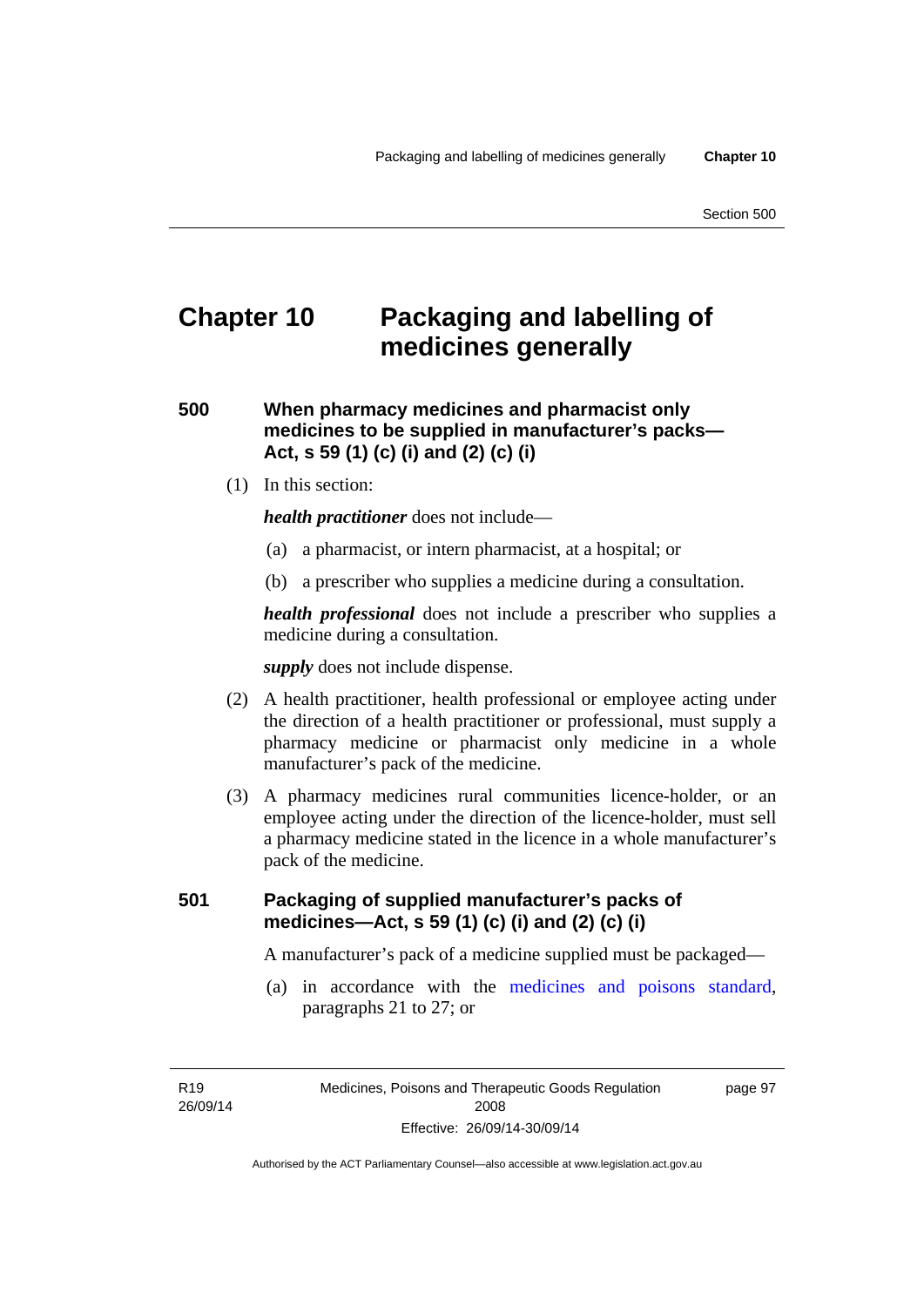- (b) in a container in which the medicine may be sold under a corresponding law.
- *Note* A manufacturer's pack of a medicine supplied may also be packaged in accordance with an approval under the [Act](http://www.legislation.act.gov.au/a/2008-26/default.asp), s 193 (Approval of non-standard packaging and labelling) (see [Act](http://www.legislation.act.gov.au/a/2008-26/default.asp), s 59 (1) (c) (ii) and  $(2)$  (c)  $(ii)$ ).

### **502 Labelling of supplied manufacturer's packs of medicines—Act, s 60 (1) (c) (i) and (2) (c) (i)**

(1) In this section:

*supply*, a medicine, does not include—

- (a) dispense the medicine; or
- (b) supply the medicine on a requisition or standing order.
- (2) A manufacturer's pack of a supplied medicine must be labelled in accordance with—
	- (a) the [medicines and poisons standard](http://www.comlaw.gov.au/Series/F2012L01200), paragraphs 3 to 19; or
	- (b) a corresponding law.
	- *Note* A manufacturer's pack of a medicine supplied may also be labelled in accordance with an approval under the [Act](http://www.legislation.act.gov.au/a/2008-26/default.asp), s 193 (Approval of non-standard packaging and labelling) (see [Act](http://www.legislation.act.gov.au/a/2008-26/default.asp), s 60 (1) (c) (ii) and  $(2)$  (c) (ii)).
- (3) A manufacturer's pack of a pharmacist only medicine sold by retail at a community pharmacy must be labelled with the pharmacy's name, business address and telephone number.
- (4) A manufacturer's pack of a pharmacy medicine sold at premises licensed under a pharmacy medicines rural communities licence must be labelled with the licence-holder's name, business address and telephone number.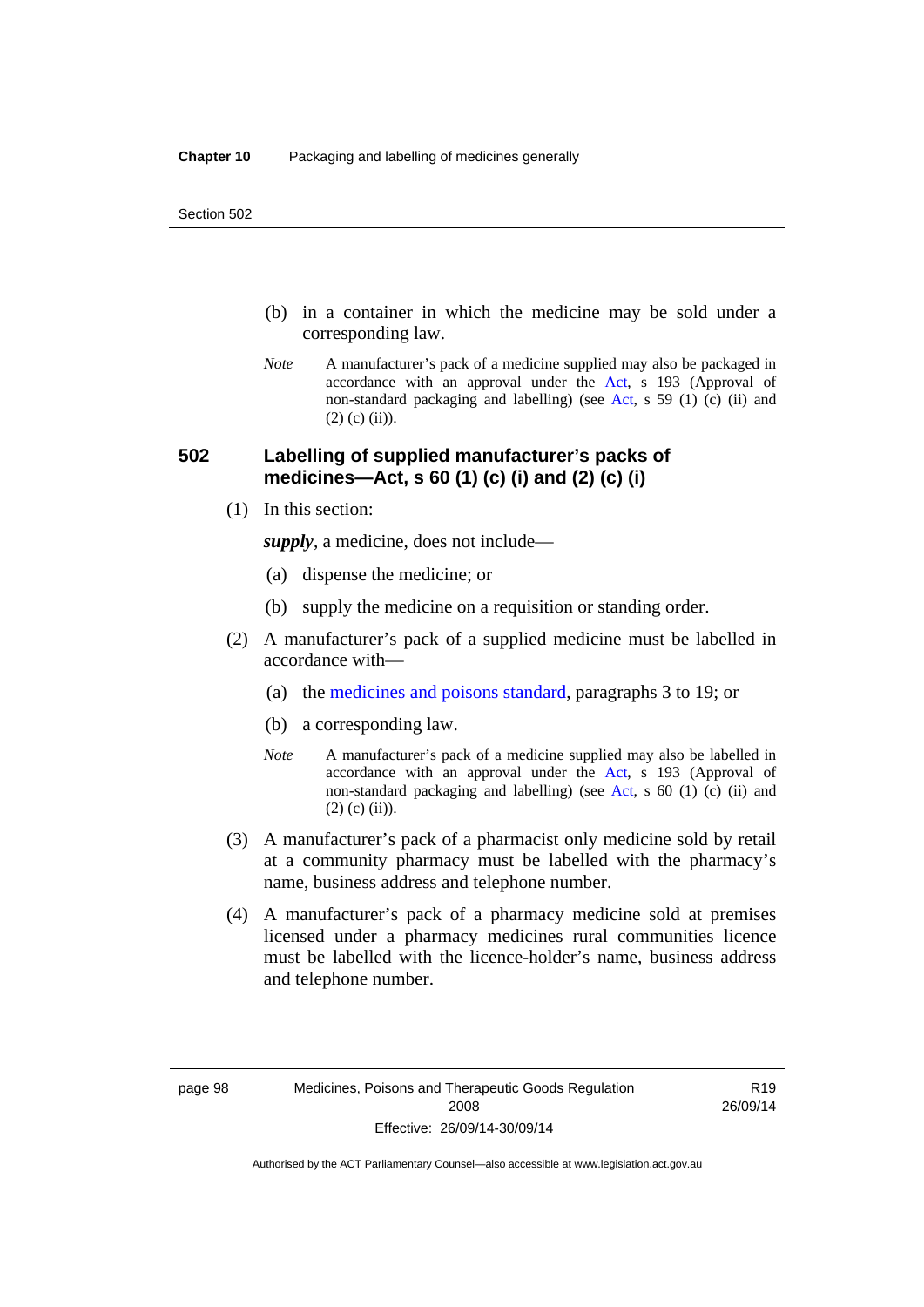# **Chapter 11 Storage of medicines**

## **Part 11.1** Preliminary

#### **510 Meaning of** *prescribed person***—ch 11**

For this chapter, each of the following is a *prescribed person*:

- (a) a dentist, doctor, eligible midwife, nurse practitioner, optometrist, podiatrist or veterinary surgeon;
	- *Note 1 Dentist*, *doctor* and *veterinary surgeon* does not include an intern or trainee (see defs of these terms in dict).
	- *Note 2 Nurse practitioner* does not include a person holding limited or provisional registration to practise as a nurse practitioner (see dict).
- (b) a pharmacist responsible for the management of a community pharmacy;
- (c) the chief pharmacist at an institution;
- (d) a medicines wholesalers licence-holder;
- (e) a pharmacy medicines rural communities licence-holder;
- (f) an approved analyst;

*Note Approved analyst*—see the dictionary.

- (g) a medicines and poisons inspector (including a police officer);
- (h) a controlled medicines research and education program licence-holder;
- (i) a person in charge of any of the following:
	- (i) an ambulance service (whether or not operated by the Commonwealth, the Territory or a State);
	- (ii) a correctional centre;

R19 26/09/14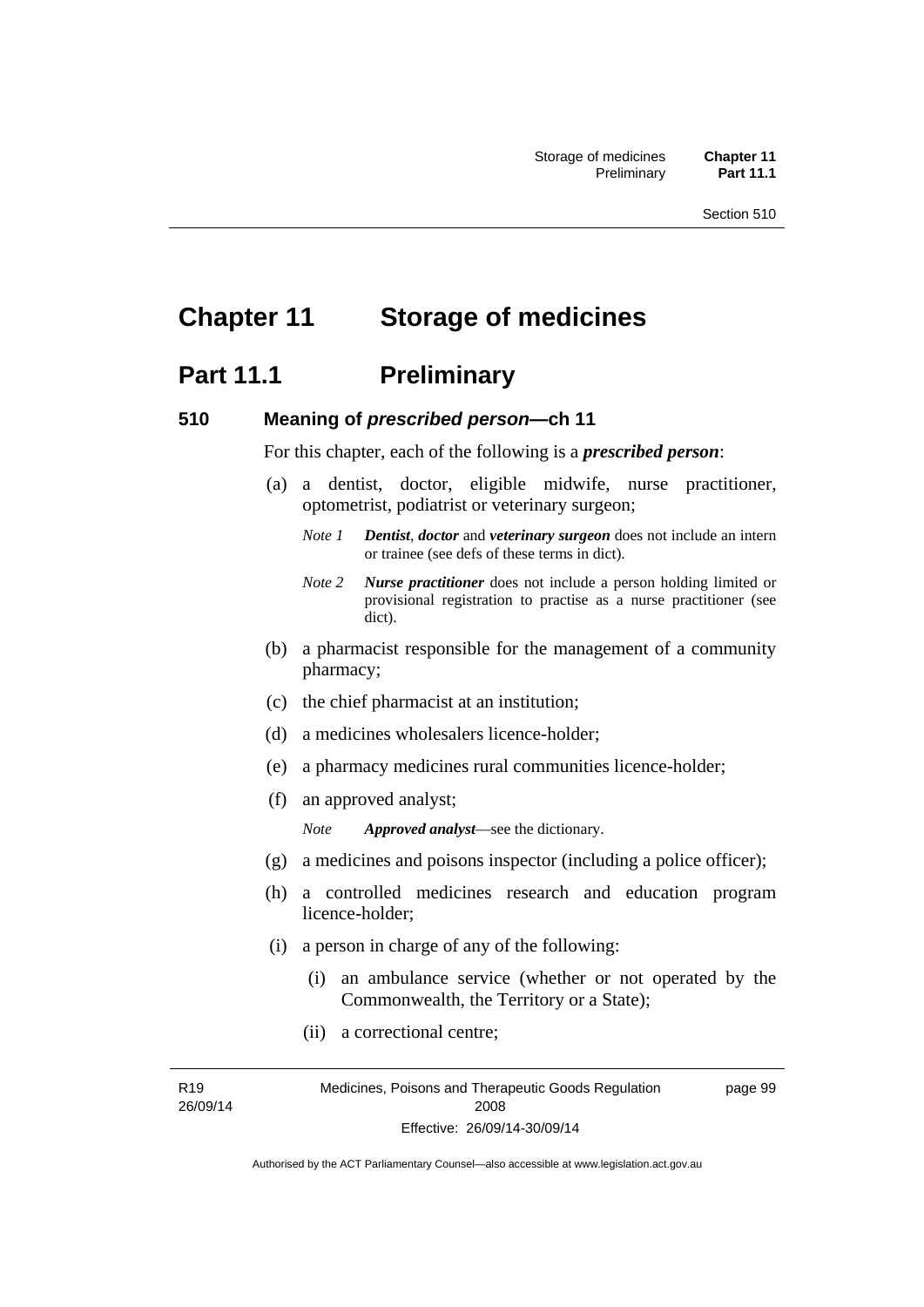#### **Chapter 11** Storage of medicines Part 11.1 Preliminary

Section 511

- (iii) a CYP detention place;
- (iv) a health centre operated by the Territory;
- (v) a residential aged care facility without a pharmacy;
- (vi) a residential disability care facility without a pharmacy;
- (vii) a ward (including an opioid dependency treatment centre operated by the Territory).
- *Note 1 CYP detention place*—see the dictionary.
- *Note 2 Residential aged care facility* and *residential disability care facility* see the [Act](http://www.legislation.act.gov.au/a/2008-26/default.asp), dictionary.
- *Note 3 State* includes a territory (see [Legislation Act,](http://www.legislation.act.gov.au/a/2001-14) dict, pt 1).

### **511 Meaning of** *key***—ch 11**

In this chapter:

*key* includes an electronic swipe card or electronic proximity device.

page 100 Medicines, Poisons and Therapeutic Goods Regulation 2008 Effective: 26/09/14-30/09/14

R19 26/09/14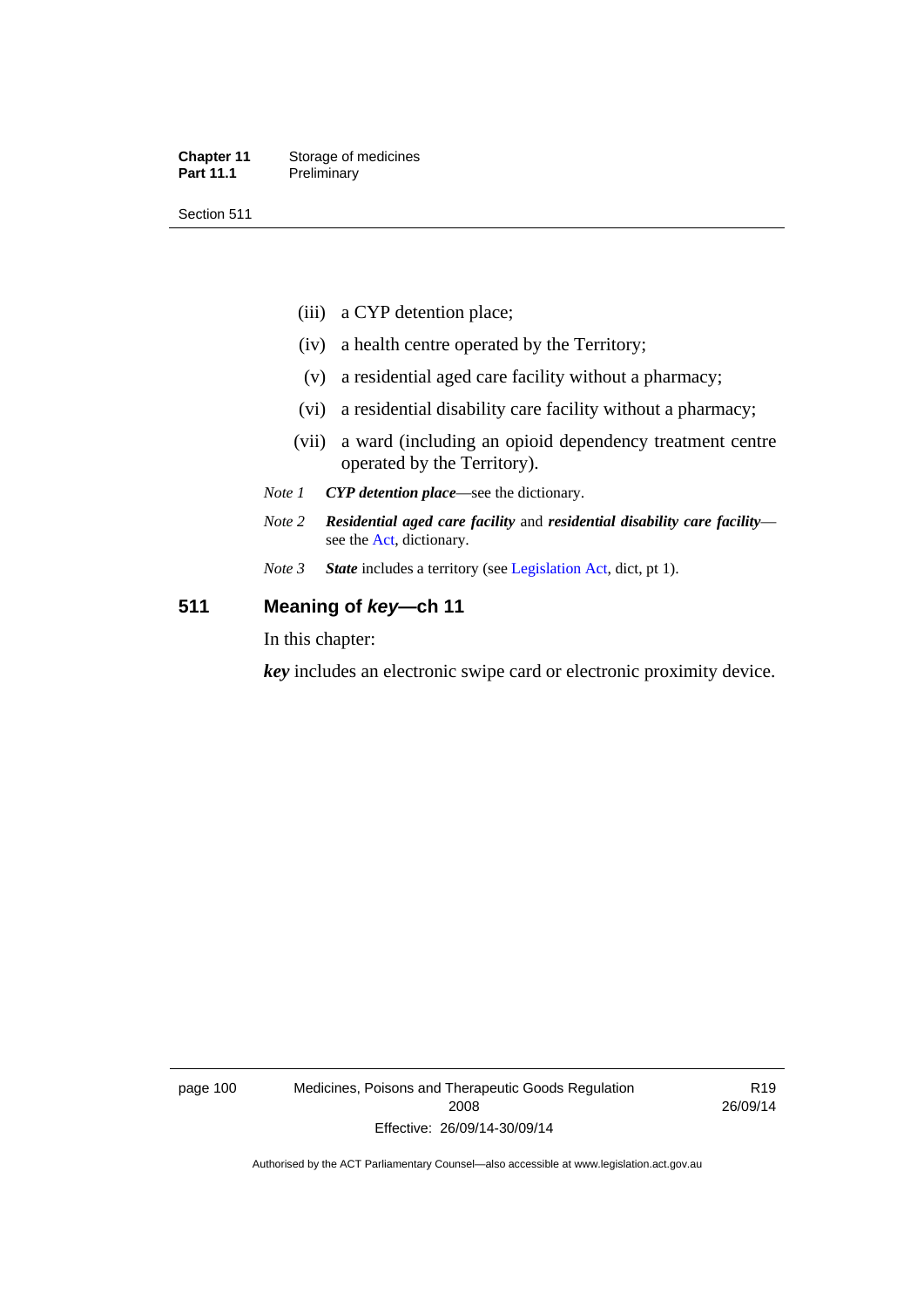# **Part 11.2 Storage requirements for medicines generally**

#### **515 Storage of medicines generally—Act, s 61 (b) and (c)**

- (1) A prescribed person must ensure that a medicine in the person's possession is stored—
	- (a) within the manufacturer's recommended storage temperature range; and
	- (b) in any other environmental condition that is necessary to preserve the medicine's stability and therapeutic quality.

*Note Possess* includes having control over disposition (see [Act,](http://www.legislation.act.gov.au/a/2008-26/default.asp) s 24).

 (2) To remove any doubt, this section does not apply to a prescribed person mentioned in section 510 (i) if the person does not have control over the disposition of the medicine.

#### **Example—person not having control over disposition of medicine**

a medicine in the personal possession of a resident of a residential aged care facility who is in an independent living unit within the facility

*Note* An example is part of the regulation, is not exhaustive and may extend, but does not limit, the meaning of the provision in which it appears (see [Legislation Act,](http://www.legislation.act.gov.au/a/2001-14) s 126 and s 132).

R19 26/09/14 Medicines, Poisons and Therapeutic Goods Regulation 2008 Effective: 26/09/14-30/09/14

page 101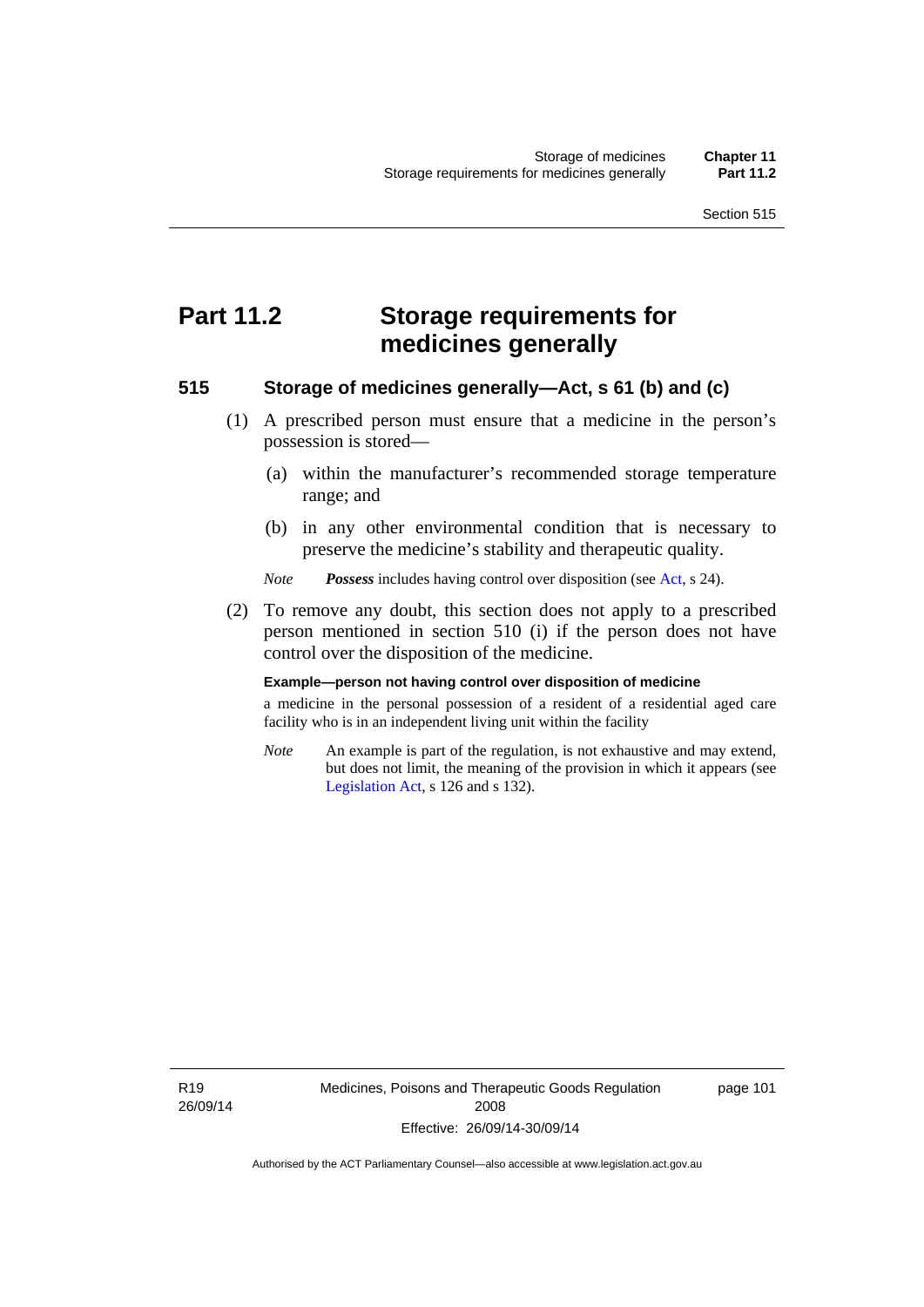Section 520

# **Part 11.3 Additional storage requirements for medicines other than controlled medicines**

#### **520 Storage of medicines other than controlled medicines in community pharmacies—Act, s 61 (b) and (c)**

- (1) The pharmacist responsible for the management of a community pharmacy must ensure that each pharmacy medicine at the pharmacy is stored—
	- (a) if the medicine is for retail sale—within 4m of, and in sight of, the pharmacy's dispensary; and
	- (b) in any other case—so that public access to the medicine is restricted.
- (2) The pharmacist responsible for the management of a community pharmacy must ensure that each pharmacist only medicine and prescription only medicine at the pharmacy is stored—
	- (a) in a part of the premises to which the public does not have access; and
	- (b) so that only a pharmacist, or a person under the direct supervision of a pharmacist, has access to the medicine.

*Note Pharmacist* does not include an intern pharmacist (see dict).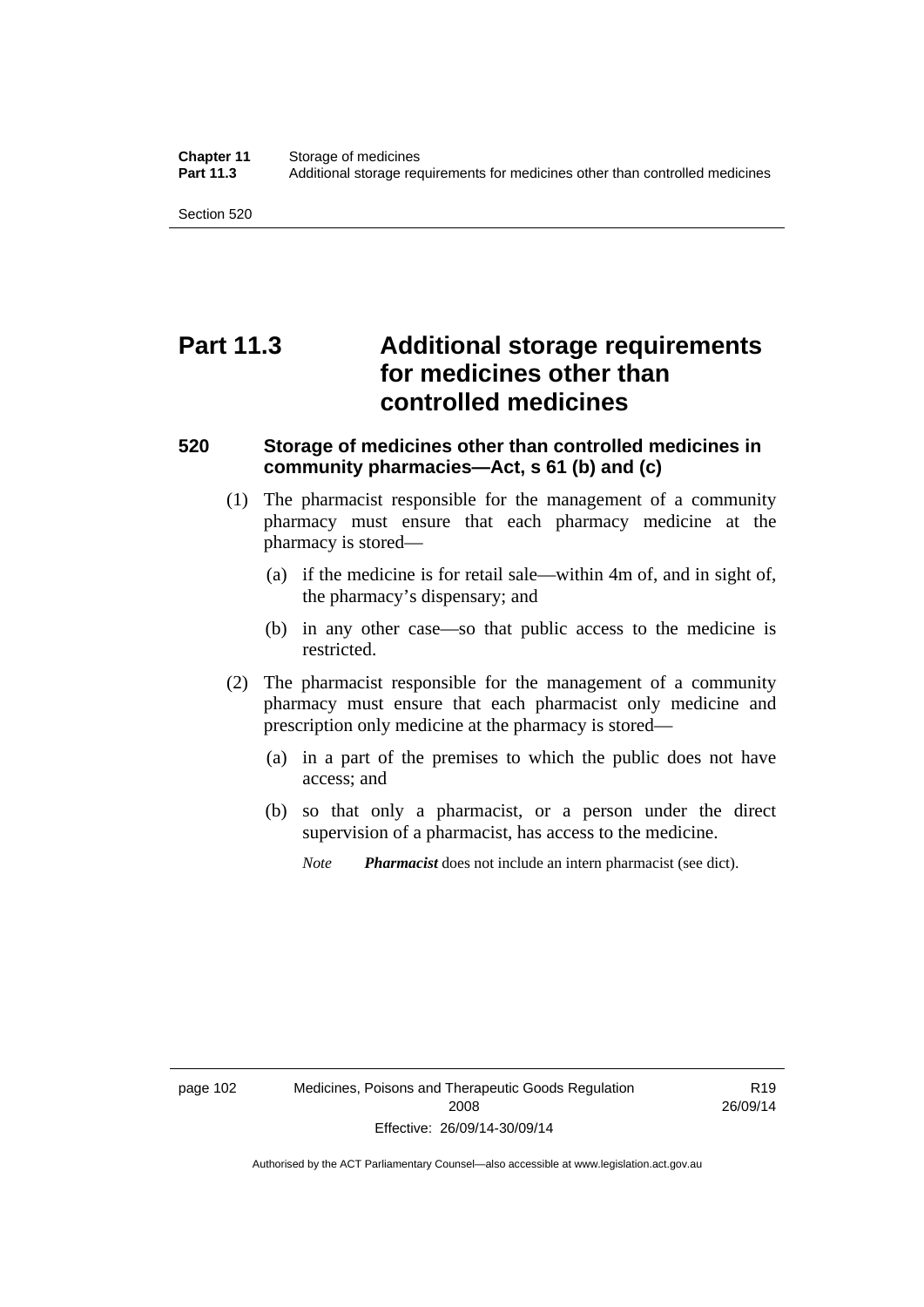### **521 Storage of medicines other than controlled medicines by other people—Act, s 61 (b) and (c)**

(1) In this section:

*prescribed person* does not include a pharmacist responsible for the management of a community pharmacy.

 (2) A prescribed person must ensure that a medicine (other than a controlled medicine) in the person's possession is stored so that public access to it is restricted.

*Note Possess* includes having control over disposition (see [Act,](http://www.legislation.act.gov.au/a/2008-26/default.asp) s 24).

 (3) To remove any doubt, this section does not apply to a prescribed person mentioned in section 510 (i) if the person does not have control over the disposition of the medicine.

**Example—person not having control over disposition of medicine** 

a medicine in the personal possession of a resident of a residential aged care facility who is in an independent living unit within the facility

*Note* An example is part of the regulation, is not exhaustive and may extend, but does not limit, the meaning of the provision in which it appears (see [Legislation Act,](http://www.legislation.act.gov.au/a/2001-14) s 126 and s 132).

### **522 Storage of pharmacy medicines by pharmacy medicines rural communities licence-holders—Act, s 61 (b) and (c)**

A pharmacy medicines rural communities licence-holder must store a pharmacy medicine for retail sale so that public access to the medicine is restricted.

R19 26/09/14 page 103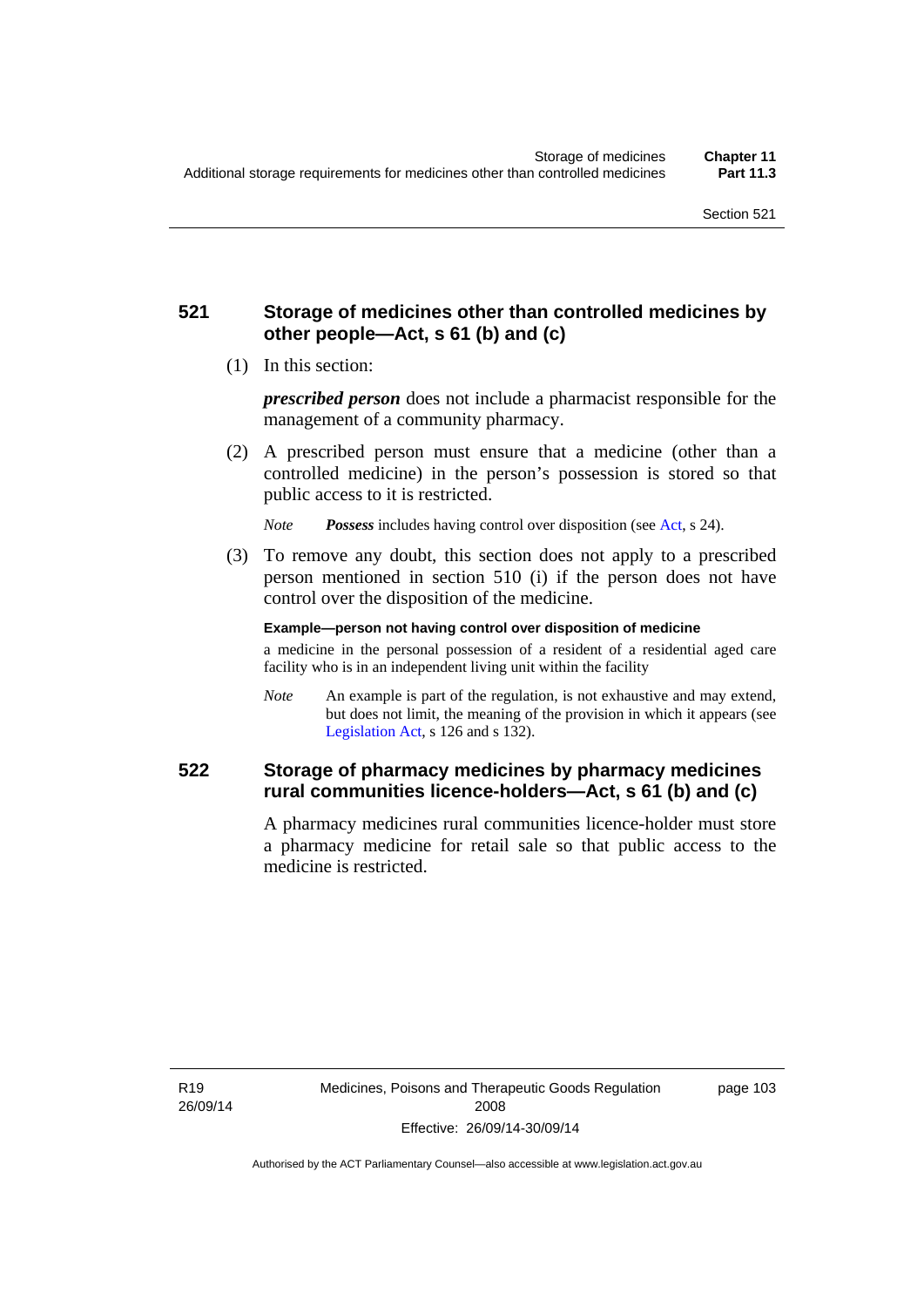# **Part 11.4 Additional storage requirements for controlled medicines**

#### **530 Meaning of** *personal custody***—pt 11.4**

In this part:

*personal custody*, of a key by a person, includes keeping the key in a combination-operated key safe, the combination of which the person keeps confidential.

### **531 Storage of controlled medicines by wholesalers licence-holders—Act, s 61 (b) and (c)**

- (1) A wholesalers licence-holder must store a controlled medicine in the person's possession (other than a controlled medicine required for immediate supply) in a vault that—
	- (a) complies with, or is more secure than a vault that complies with, the requirements for a vault in schedule 5, section 5.8 (Requirements for vaults); and
	- (b) is fitted with an alarm system.
- (2) However, if the chief health officer is satisfied that the total amount of controlled medicine held by the licence-holder at any time is not large enough to need to be stored in a vault, the chief health officer may approve, in writing, the storage of the controlled medicine in a safe or strong room.
- (3) If the chief health officer gives an approval under subsection (2)—
	- (a) if the approval is for a safe—the safe must comply with, or be more secure than a safe that complies with, the requirements for a safe in schedule 5, section 5.6 (Requirements for safes); and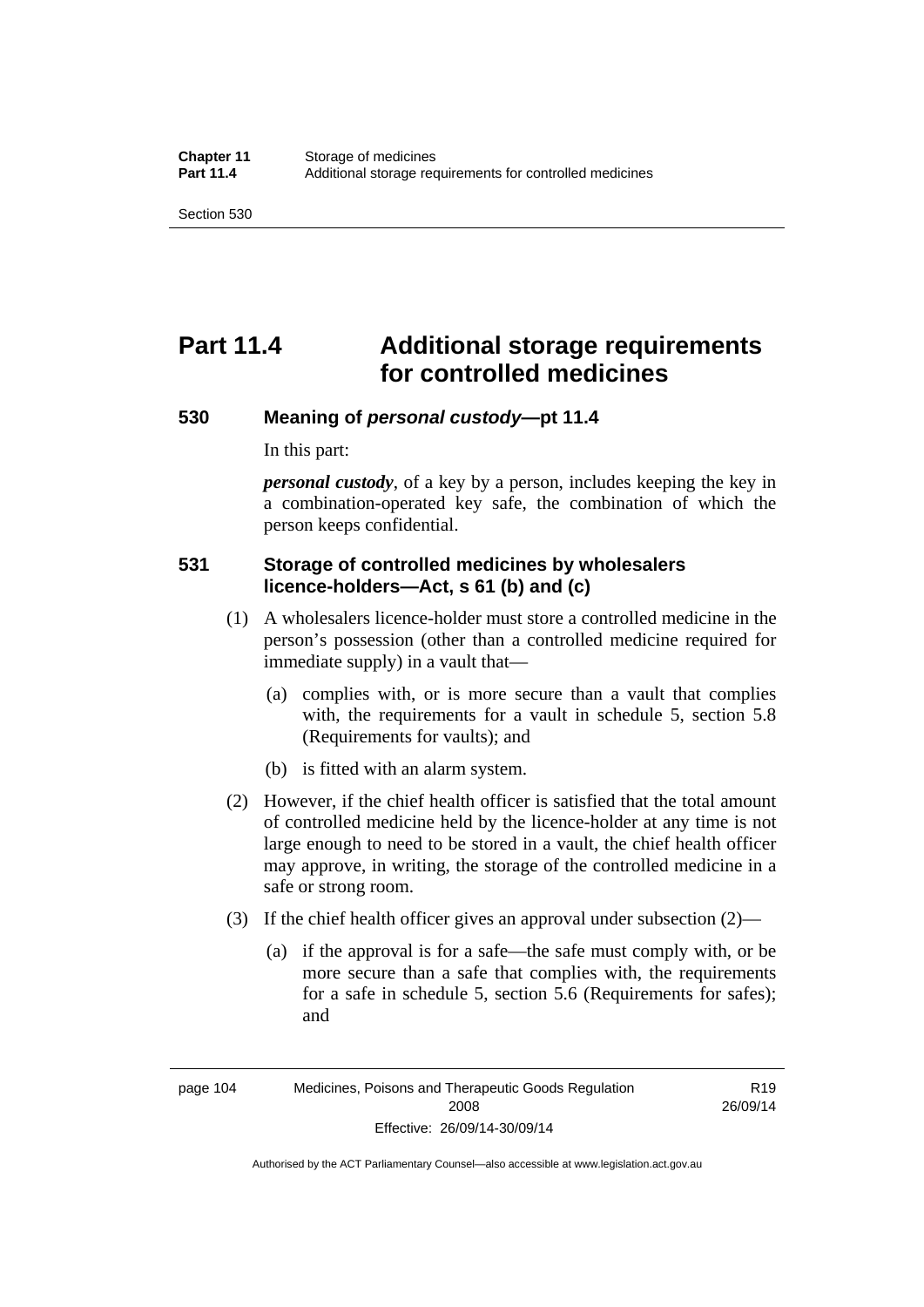- (b) if the approval is for a strong room—the strong room must comply with, or be more secure than a strong room that complies with, the requirements for a strong room in schedule 5, section 5.7 (Requirements for strong rooms); and
- (c) the safe or strong room must be fitted with an alarm system.

#### **532 Storage of controlled medicines for certain health-related occupations—Act, s 61 (b) and (c)**

(1) In this section:

#### *designated person* means—

- (a) a dentist, doctor, nurse practitioner or veterinary surgeon (other than a dentist, doctor, nurse practitioner or veterinary surgeon at an institution); or
- (b) an ambulance officer employed by the Commonwealth, the Territory or a State; or
- (c) a first-aid kit licence-holder.
- *Note 1 Dentist*, *doctor* and *veterinary surgeon* does not include an intern or trainee (see defs of these terms in dict).
- *Note 2 Nurse practitioner* does not include a person holding limited or provisional registration to practise as a nurse practitioner (see dict).
- *Note 3 State* includes a territory (see [Legislation Act,](http://www.legislation.act.gov.au/a/2001-14) dict, pt 1).
- (2) A designated person who possesses a controlled medicine must store the controlled medicine as follows:
	- (a) the person must ensure that the controlled medicine is stored in—
		- (i) a locked container that prevents ready access to the container's contents and is securely attached to a building; or
		- (ii) a locked drawer, cupboard, room or vehicle;

R19 26/09/14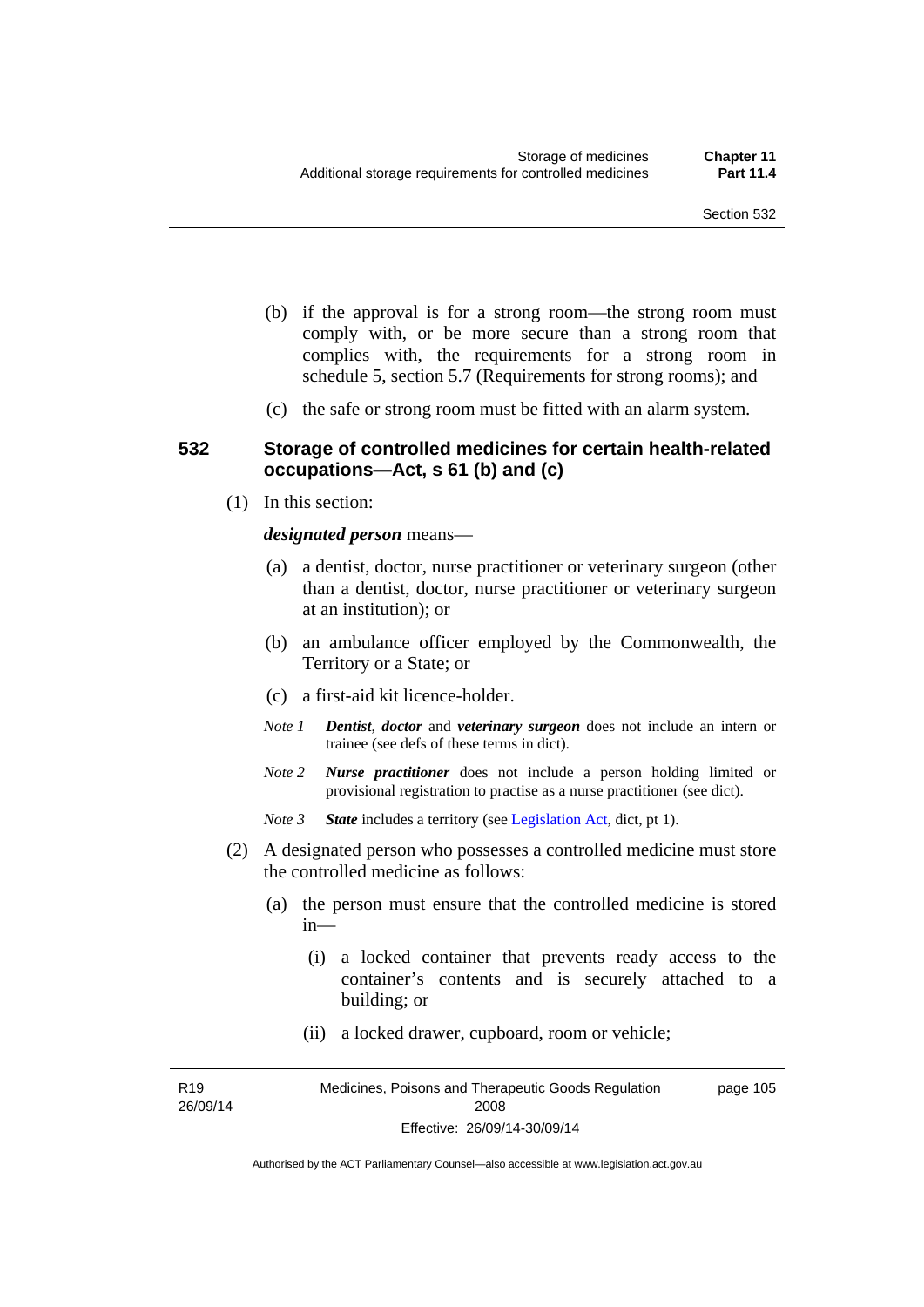Section 533

- (b) if the medicine is kept in a container that is unlocked by a combination lock—the person must keep the combination confidential;
- (c) if the medicine is kept in a container that is unlocked by a key—the person must keep personal custody of the key;
- (d) if the medicine is kept in a drawer, cupboard, room or vehicle—the person must keep personal custody of the key to the drawer, cupboard, room or vehicle.
- (3) However, subsection (2) does not apply to a controlled medicine if—
	- (a) the controlled medicine is being carried by a designated person in—
		- (i) a locked first-aid kit; or
		- (ii) an unlocked first-aid kit that is in immediate use; and
	- (b) the person keeps personal custody of the key to the first-aid kit.

### **533 Storage of controlled medicines by certain other prescribed people—Act, s 61 (b) and (c)**

(1) In this section:

#### *excluded person* means—

- (a) a dentist, doctor, nurse practitioner or veterinary surgeon at an institution; or
- (b) the person in charge of a residential aged care facility or residential disability care facility in relation to a controlled medicine dispensed in a dose administration aid for a patient at the facility; or
- (c) the person in charge of a correctional centre in relation to a controlled medicine dispensed for a detainee in a dose administration aid; or

Authorised by the ACT Parliamentary Counsel—also accessible at www.legislation.act.gov.au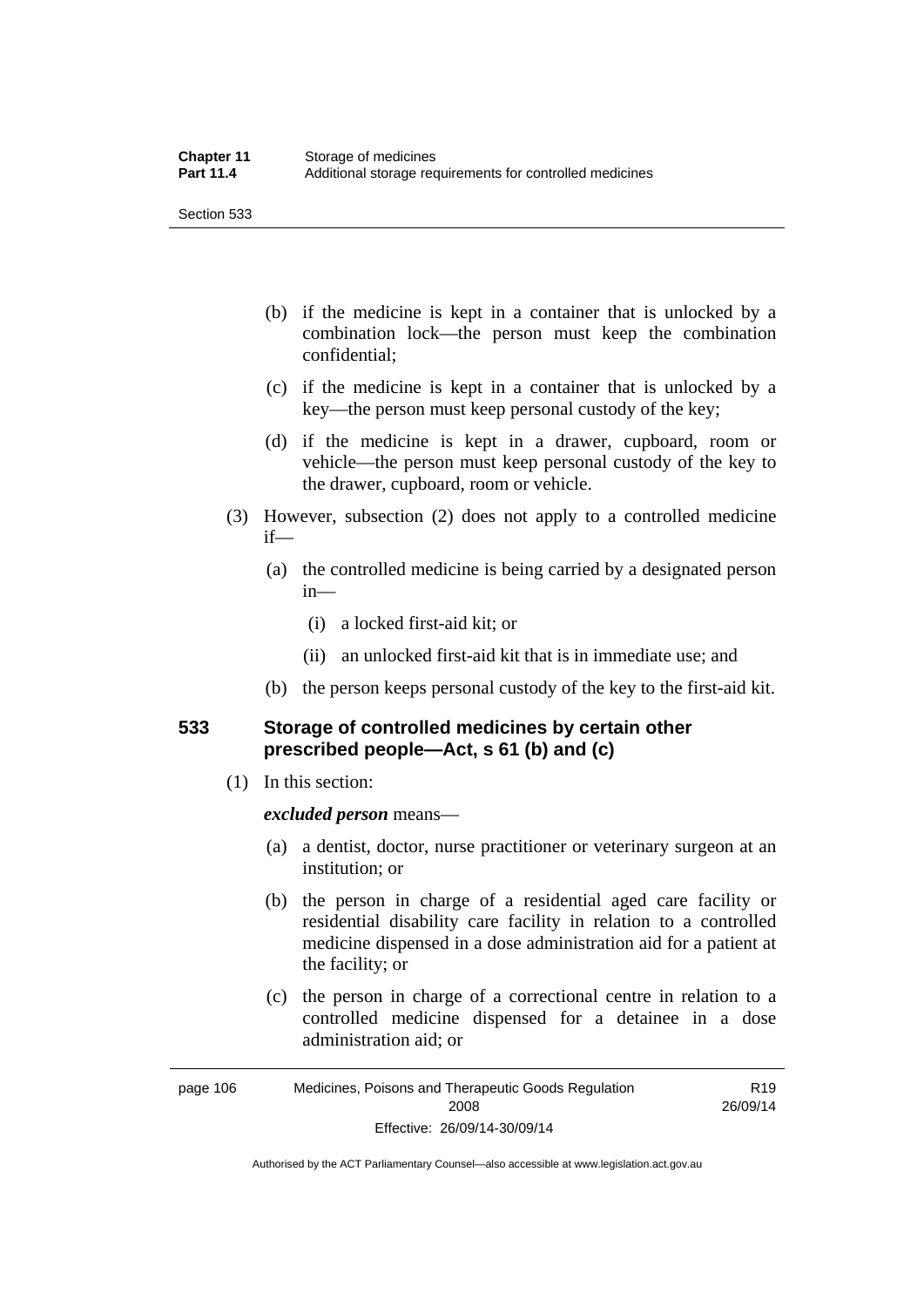page 107

- (d) the person in charge of a CYP detention place in relation to a controlled medicine dispensed for a young detainee in a dose administration aid.
- *Note 1 CYP detention place*—see the dictionary.
- *Note 2 Correctional centre—see the [Legislation Act](http://www.legislation.act.gov.au/a/2001-14), dictionary, pt 1.*
- *Note 3 Detainee*—see the *[Corrections Management Act 2007](http://www.legislation.act.gov.au/a/2007-15)*, s 6.
- *Note 4 Young detainee*—see the *[Children and Young People Act 2008](http://www.legislation.act.gov.au/a/2008-19)*, s 95.
- (2) This section applies to a prescribed person, other than an excluded person, in relation to a controlled medicine in the person's possession if the medicine is not for immediate administration.

*Note Possess* includes having control over disposition (see [Act,](http://www.legislation.act.gov.au/a/2008-26/default.asp) s 24).

- (3) The person must ensure that—
	- (a) the controlled medicine is stored in a medicines cabinet, safe, strong room or vault (a *storage receptacle*) that complies with, or is more secure than a storage receptacle that complies with, the requirements for the receptacle in schedule 5 (Requirements for storage receptacles); and
	- (b) the storage receptacle is kept securely locked when not in immediate use; and
	- (c) if the storage receptacle is unlocked by a combination lock the person keeps the combination confidential; and
	- (d) if the storage receptacle is unlocked by a key—the person keeps personal custody of the key; and
	- (e) if the prescribed person is the chief pharmacist at an institution—the storage receptacle is fitted with an alarm system.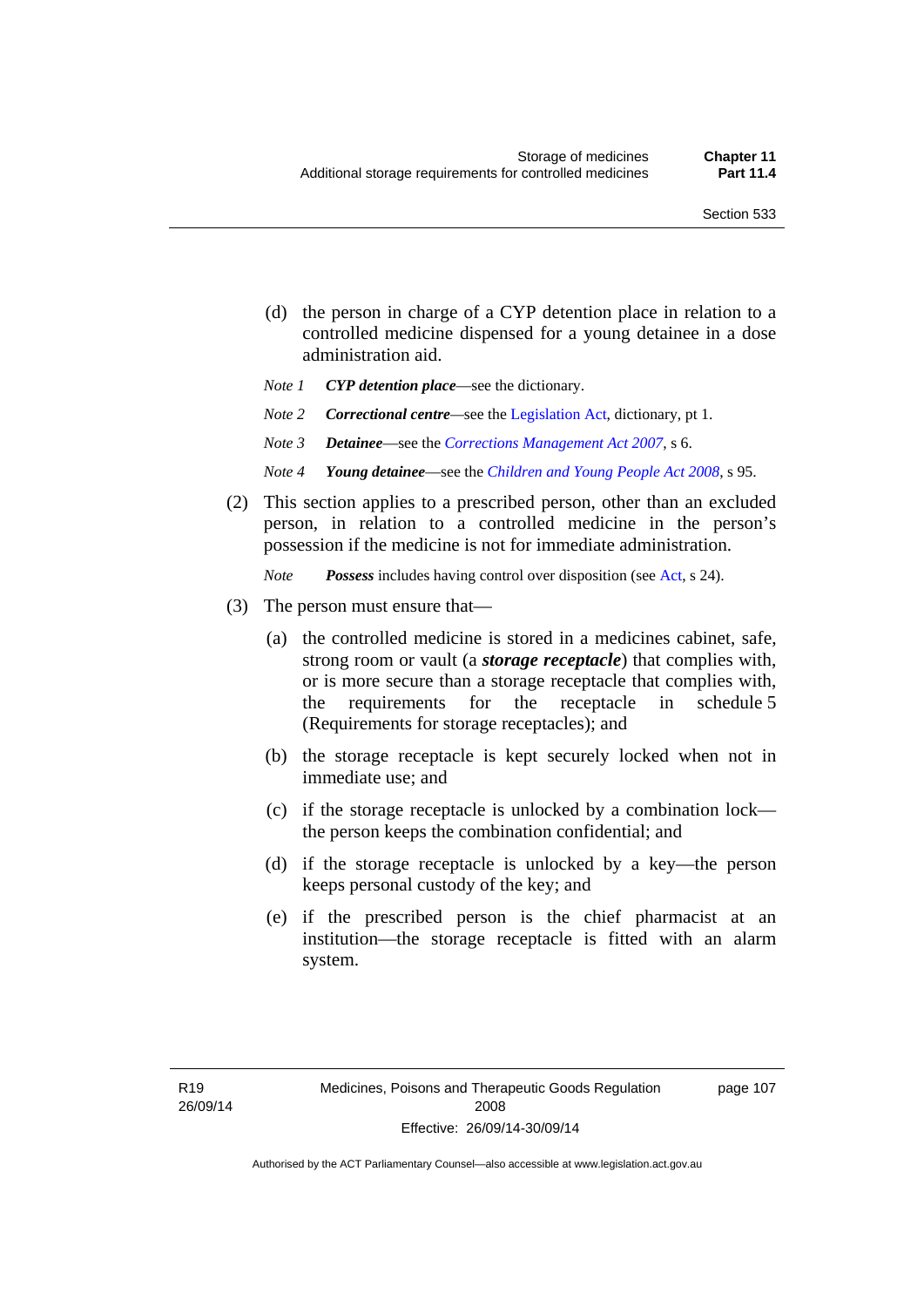#### Section 533

 (4) To remove any doubt, this section does not apply to a prescribed person mentioned in section 510 (i) if the person does not have control over the disposition of the medicine.

#### **Example—person not having control over disposition of medicine**

a medicine in the personal possession of a resident of a residential aged care facility who is in an independent living unit within the facility

*Note* An example is part of the regulation, is not exhaustive and may extend, but does not limit, the meaning of the provision in which it appears (see [Legislation Act,](http://www.legislation.act.gov.au/a/2001-14) s 126 and s 132).

page 108 Medicines, Poisons and Therapeutic Goods Regulation 2008 Effective: 26/09/14-30/09/14

R19 26/09/14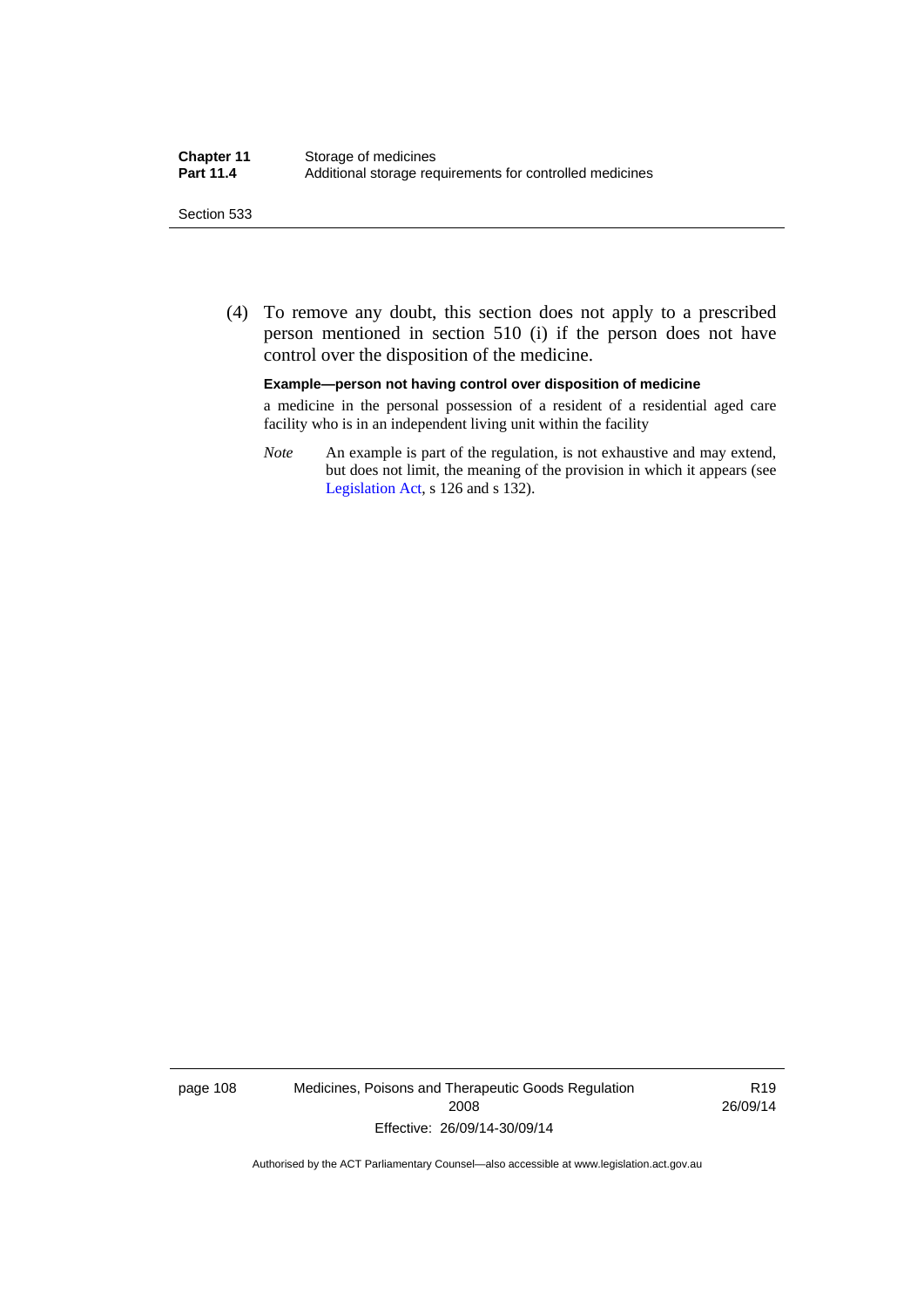page 109

# **Chapter 12 Controlled medicines registers**

#### **540 Keeping of controlled medicines registers by certain people—Act, s 48 (a) and s 50 (1) (b) and (2) (b)**

- (1) A person mentioned in table 540, column 2 who possesses a controlled medicine must keep a controlled medicines register.
	- *Note* Also, a pharmacist responsible for the management of a community pharmacy must keep a controlled medicines register for controlled medicines kept at the pharmacy (see [Act](http://www.legislation.act.gov.au/a/2008-26/default.asp), s 48).
- (2) However, subsection (1) does not apply to the person in relation  $to$ —
	- (a) a controlled medicine in a first-aid kit kept by the person; or
	- (b) if the person is the person in charge of a residential aged care facility or residential disability care facility—a controlled medicine dispensed for the patient in a dose administration aid; or
	- (c) if the person is the person in charge of a correctional centre—a controlled medicine dispensed for a detainee in a dose administration aid; or
	- (d) if the person is the person in charge of a CYP detention place—a controlled medicine dispensed for a young detainee in a dose administration aid.
	- *Note 1 CYP detention place*—see the dictionary.
	- *Note 2 Correctional centre—see the [Legislation Act](http://www.legislation.act.gov.au/a/2001-14), dictionary, pt 1.*
	- *Note 3 Detainee*—see the *[Corrections Management Act 2007](http://www.legislation.act.gov.au/a/2007-15)*, s 6.
	- *Note 4 Young detainee*—see the *[Children and Young People Act 2008](http://www.legislation.act.gov.au/a/2008-19)*, s 95.
	- *Note* 5 For keeping controlled medicines in a first-aid kit, see s 541.

R19 26/09/14 Medicines, Poisons and Therapeutic Goods Regulation 2008 Effective: 26/09/14-30/09/14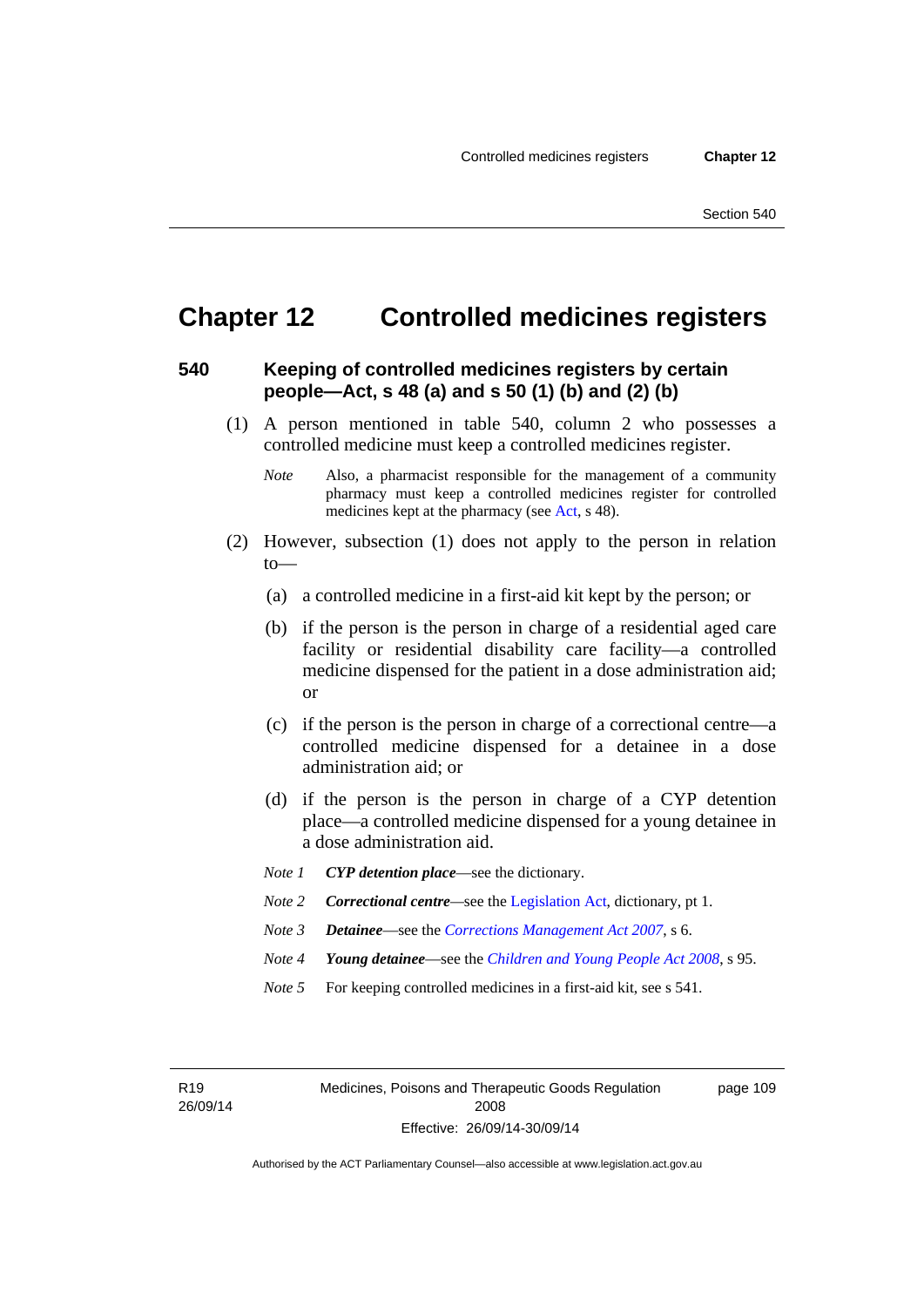- (3) A person to whom subsection (1) applies must keep a controlled medicines register for a controlled medicine at the place prescribed in table 540, column 3 for the person.
- (4) A pharmacist responsible for the management of a community pharmacy at which controlled medicines are kept must keep the controlled medicines register for the controlled medicines at the pharmacy.

*Note* For the requirement for a controlled medicine register to be kept for a community pharmacy, see the [Act,](http://www.legislation.act.gov.au/a/2008-26/default.asp) s 48.

| column 1 | column <sub>2</sub>                                                             | column 3                                                     |
|----------|---------------------------------------------------------------------------------|--------------------------------------------------------------|
| item     | prescribed person                                                               | place where register to be kept                              |
| 1        | person in charge of<br>ambulance service                                        | the premises where the controlled<br>medicine is kept        |
| 2        | approved analyst                                                                | the analyst's laboratory                                     |
| 3        | person in charge of<br>correctional centre                                      | the correctional centre                                      |
| 4        | person in charge of CYP<br>detention place                                      | the detention place                                          |
| 5        | dentist                                                                         | the dentist's surgery                                        |
| 6        | doctor                                                                          | the doctor's surgery                                         |
| 7        | medicines wholesalers<br>licence-holder                                         | the licensed premises under s 460                            |
| 8        | medicines and poisons<br>inspector (other than<br>police officer)               | the place directed in writing by the<br>chief health officer |
| 9        | person in charge of<br>residential aged care<br>facility without pharmacy       | the facility                                                 |
| 10       | person in charge of<br>residential disability care<br>facility without pharmacy | the facility                                                 |

**Table 540 Keeping controlled medicines registers** 

page 110 Medicines, Poisons and Therapeutic Goods Regulation 2008 Effective: 26/09/14-30/09/14

R19 26/09/14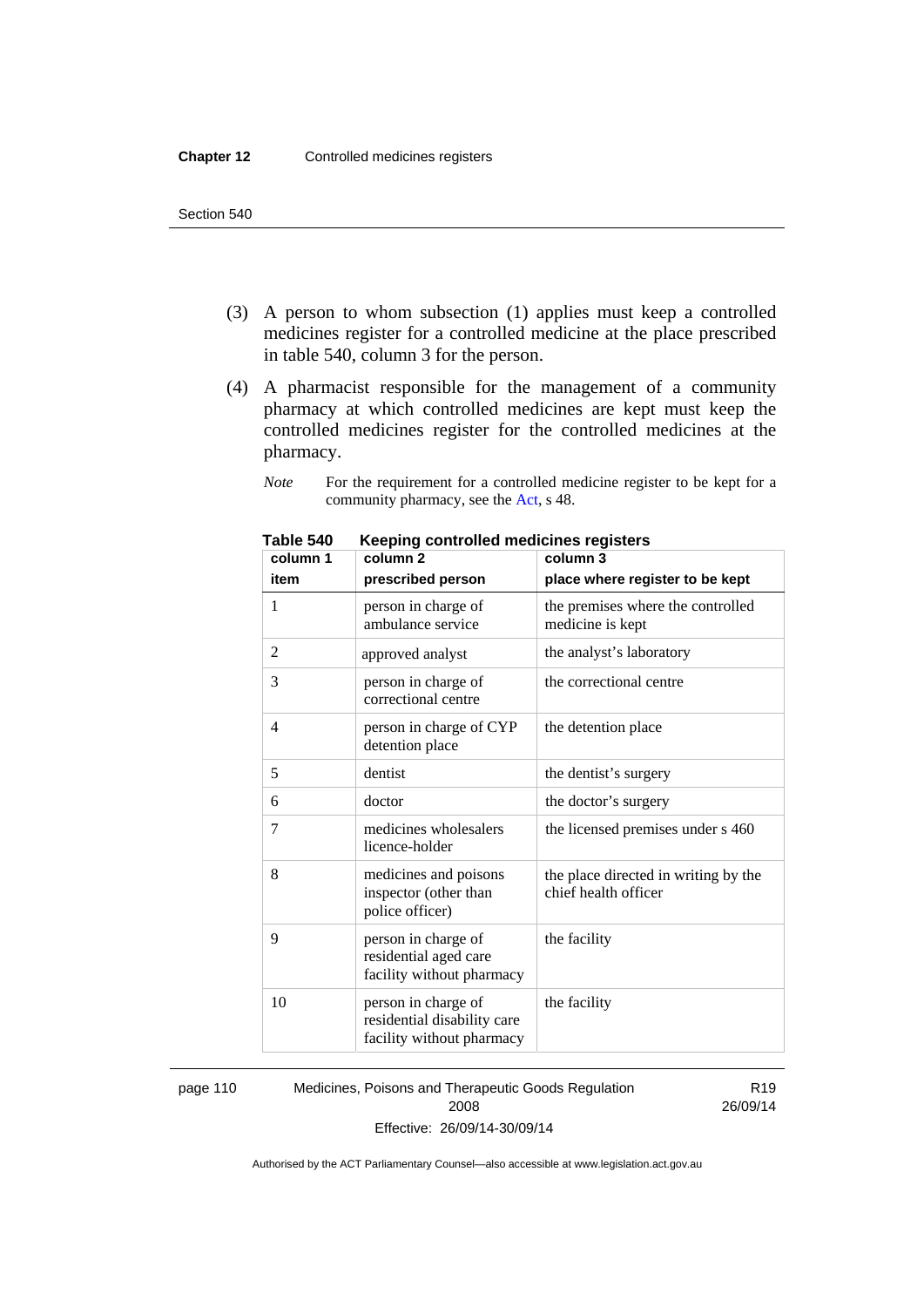| column 1<br>item | column 2<br>prescribed person                                                                                    | column 3<br>place where register to be kept      |
|------------------|------------------------------------------------------------------------------------------------------------------|--------------------------------------------------|
| 11               | supervisor of program<br>under controlled<br>medicines research and<br>education program<br>licence              | the premises where program is being<br>conducted |
| 12               | veterinary surgeon                                                                                               | the veterinary surgeon's surgery                 |
| 13               | person in charge of ward<br>(including an opioid<br>dependency treatment<br>centre operated by the<br>Territory) | the ward                                         |
| 14               | nurse practitioner                                                                                               | the nurse practitioner's place of<br>practice    |

#### **541 Keeping of controlled medicines registers by first-aid kit holders—Act, s 48 (a) and s 50 (1) (b) and (2) (b)**

(1) In this section:

*designated person* means—

- (a) a dentist, doctor, nurse practitioner or veterinary surgeon; or
- (b) an ambulance officer employed by the Commonwealth, the Territory or a State; or
- (c) a first-aid kit licence-holder.
- *Note 1 Dentist*, *doctor* and *veterinary surgeon* does not include an intern or trainee (see defs of these terms in dict).
- *Note 2 Nurse practitioner* does not include a person holding limited or provisional registration to practise as a nurse practitioner (see dict).
- *Note 3 State* includes a territory (see [Legislation Act,](http://www.legislation.act.gov.au/a/2001-14) dict, pt 1).

R19 26/09/14 page 111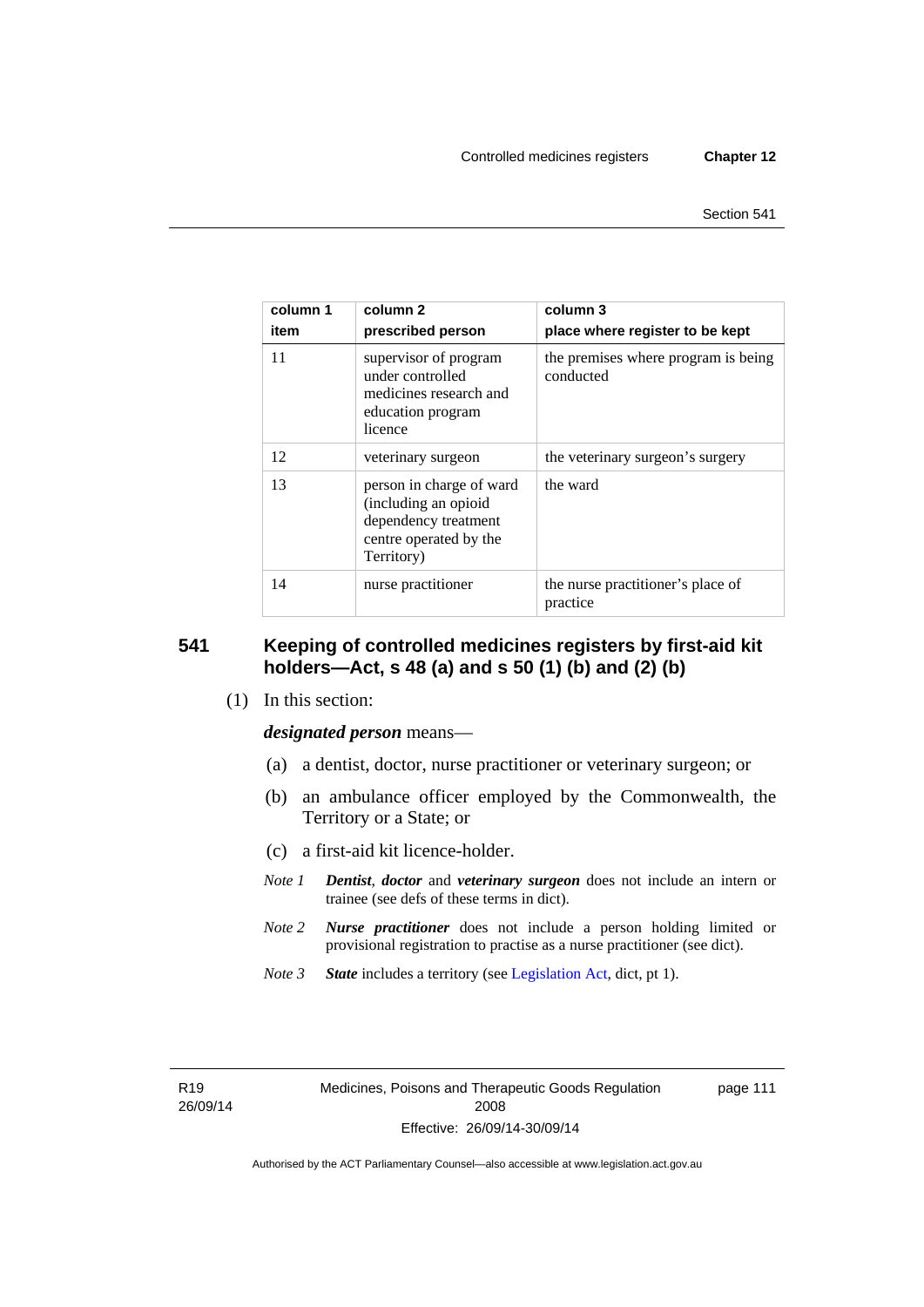(2) A designated person who possesses a first-aid kit containing a controlled medicine must keep the controlled medicines register for the controlled medicine with the first-aid kit.

### **542 Form of controlled medicines registers—Act, s 49 (1) (b) and (2) (b)**

- (1) Each page in a controlled medicines register must relate to a single form and strength of a controlled medicine.
- (2) If a controlled medicines register is kept electronically, a separate record must be used for each form and strength of controlled medicine kept.

### **543 Making entries in controlled medicines registers— Act, s 51 (1) (b)**

- (1) The following details for a dealing with a controlled medicine are prescribed:
	- (a) the nature of the dealing;
	- (b) the date of the dealing;
	- (c) the medicine, and the form, strength and quantity of the medicine, dealt with;
	- (d) if the dealing is receiving the medicine—the name and address of the supplier;
	- (e) if the dealing is supplying the medicine—the name and address of the person to whom it is supplied;
	- (f) if the medicine is supplied on a prescription—the prescriber's name and suburb and the prescription's number under section 123 (l) (Labelling dispensed medicines[—Act,](http://www.legislation.act.gov.au/a/2008-26/default.asp) s 60 (1) (c) (i) and (2) (c) (i));

R19 26/09/14

Authorised by the ACT Parliamentary Counsel—also accessible at www.legislation.act.gov.au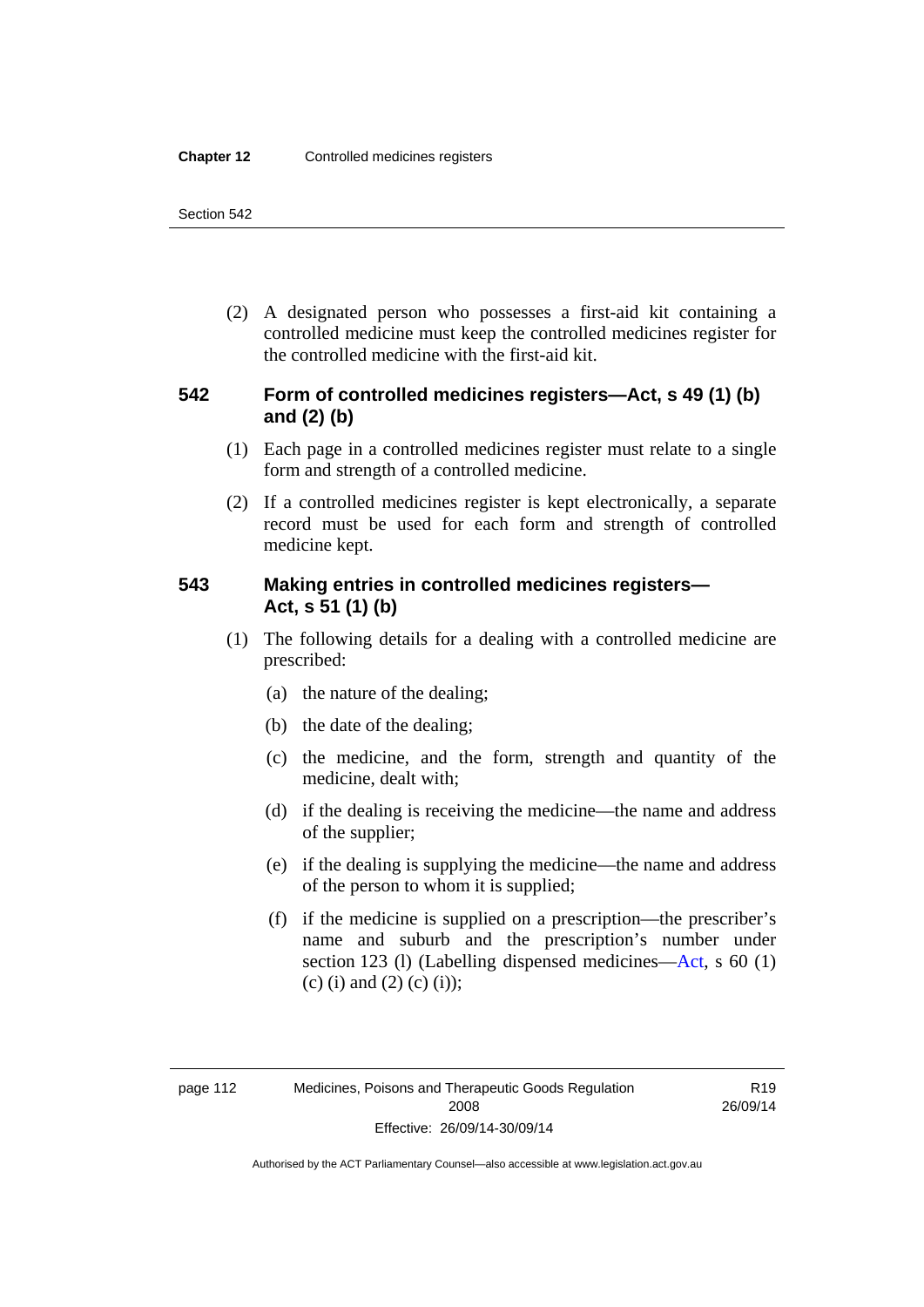- (g) if the medicine is supplied on a requisition—the requisition's number under section 132 (e) (Labelling medicines supplied on requisition[—Act,](http://www.legislation.act.gov.au/a/2008-26/default.asp) s 60 (1) (c) (i) and (2) (c) (i));
- (h) if the medicine is supplied on a purchase order—the date of the purchase order;
- (i) if the [Act,](http://www.legislation.act.gov.au/a/2008-26/default.asp) section 53 (Registers—witnessing administration of medicines) applies to the dealing—the name of the person to whom the medicine is administered;
- (j) the quantity of the medicine held after the dealing.
- (2) However, subsection (1) (i) does not apply in relation to a controlled medicine dispensed in a dose administration aid for—
	- (a) a patient at a residential aged care facility or residential disability care facility; or
	- (b) a detainee at a correctional centre; or
	- (c) a young detainee at a CYP detention place.
- (3) A dealing with a controlled medicine must be entered in—
	- (a) if the dealing happens in a pharmacy at an institution—the controlled medicines register kept at the pharmacy; or
	- (b) if the dealing happens in a ward at an institution—the controlled medicines register kept at the ward; or
	- (c) if the person must keep both a controlled medicines register for a first-aid kit and another controlled medicines register—
		- (i) for a dealing with a controlled medicine to which the first-aid kit relates—the controlled medicines register for the kit; or
		- (ii) for any other dealing by the person—the other controlled medicines register; or

R19 26/09/14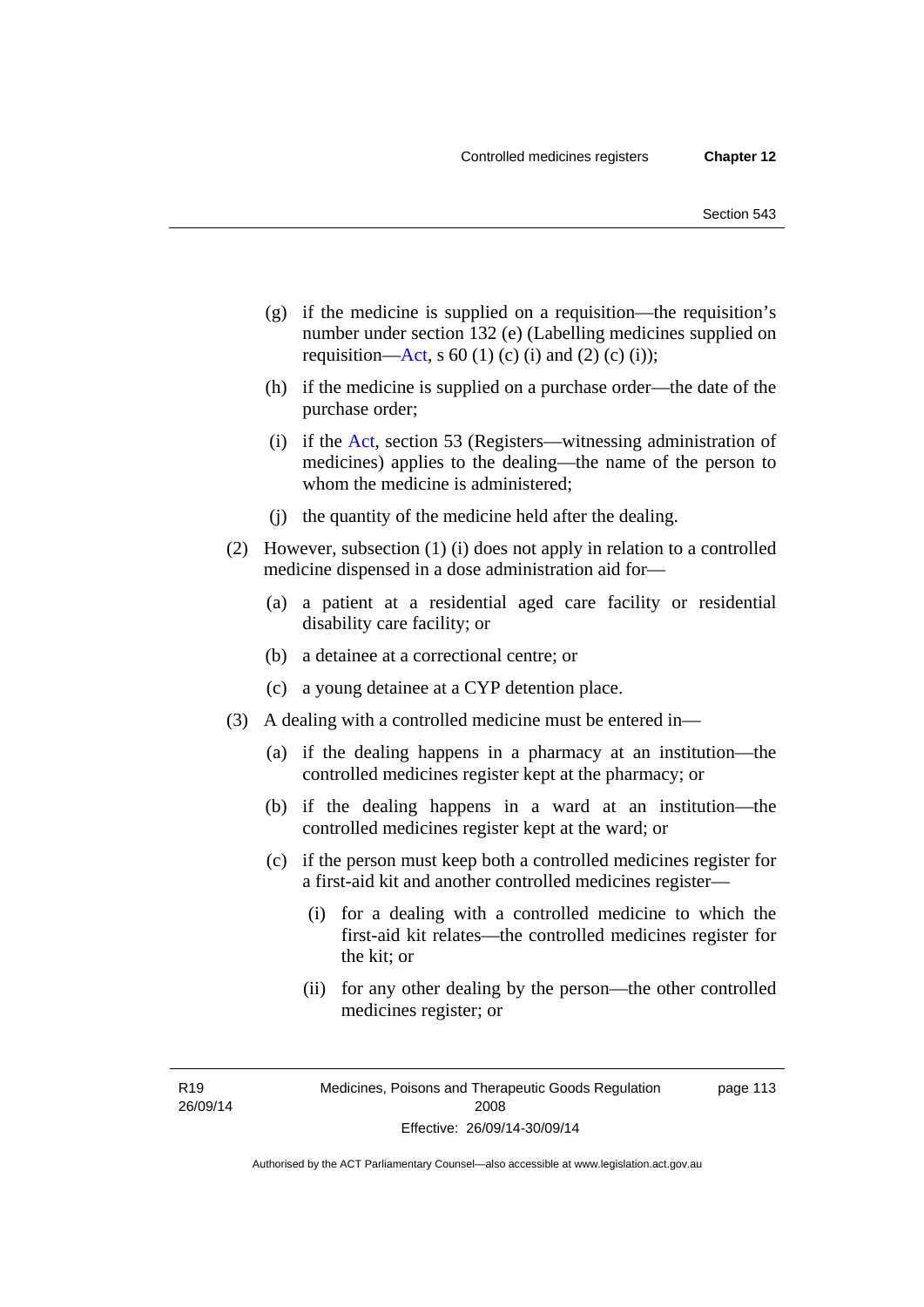(d) in any other case—the controlled medicines register the person must keep.

#### **544 Prescribed witnesses for administration of controlled medicines—Act, s 53 (a) and (b)**

The following people are prescribed as witnesses in relation to the administration of a controlled medicine:

- (a) if the medicine is administered by an intern doctor—a dentist, doctor, midwife, nurse, nurse practitioner or pharmacist;
- (b) if the medicine is administered by a person who is not an intern doctor—
	- (i) a person prescribed under paragraph (a); or
	- (ii) an intern doctor or enrolled nurse.
- *Note Dentist*, *doctor* and *pharmacist* does not include an intern or trainee (see defs of these terms in dict).

#### **545 Prescribed witnesses for discarding of controlled medicines—Act, s 54 (a) and (b)**

- (1) The following people are prescribed as witnesses in relation to the discarding of a controlled medicine:
	- (a) an ambulance officer employed by the Commonwealth, the Territory or a State;
	- (b) an approved analyst;
	- (c) a dentist;
	- (d) a doctor;
	- (e) a medicines and poisons inspector;
	- (f) a midwife;
	- (g) a nurse;

page 114 Medicines, Poisons and Therapeutic Goods Regulation 2008 Effective: 26/09/14-30/09/14

R19 26/09/14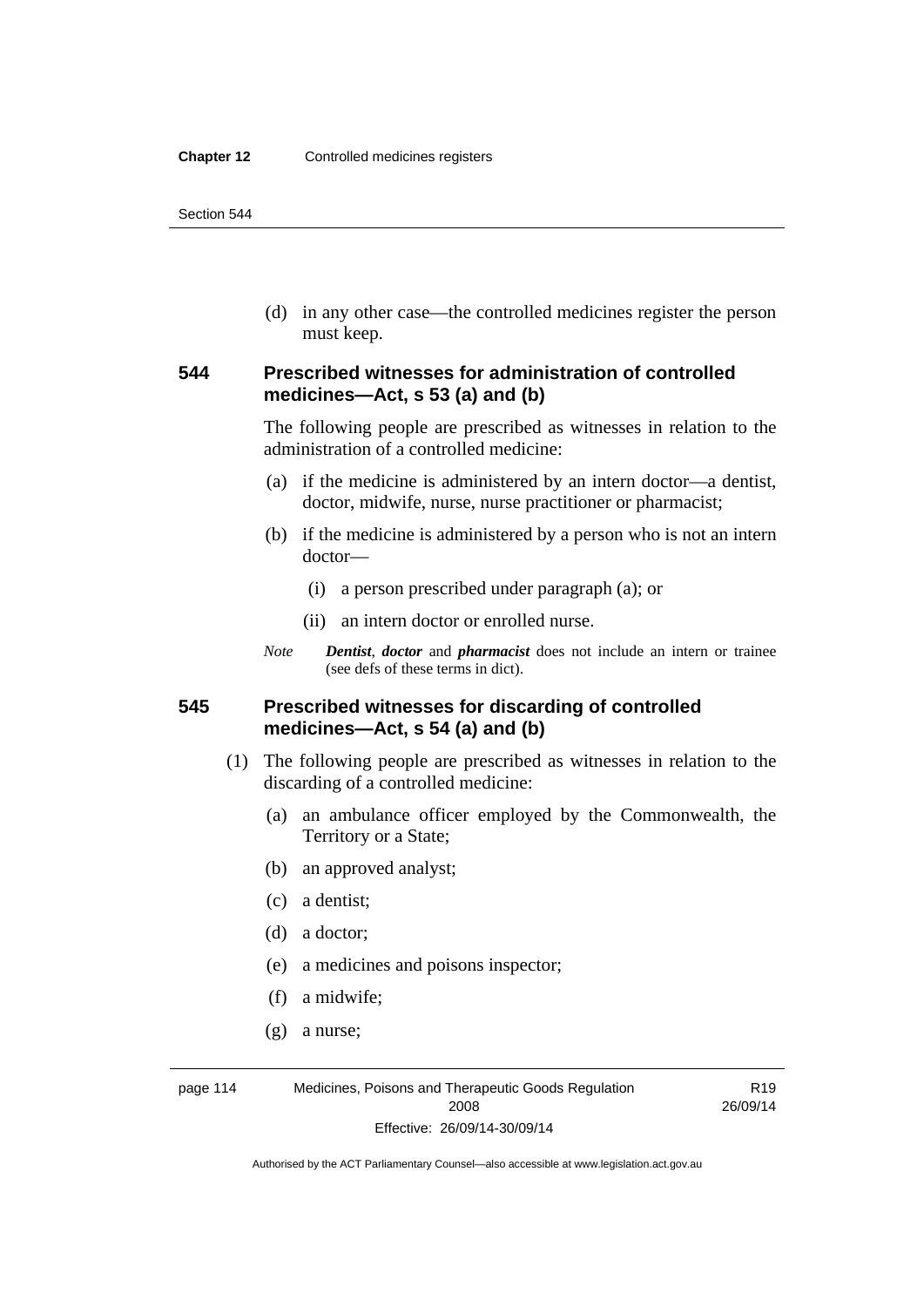- (h) a nurse practitioner;
- (i) a pharmacist;
- (j) a veterinary surgeon.
- *Note 1 Approved analyst*—see the dictionary.
- *Note 2 Dentist*, *doctor*, *pharmacist* and *veterinary surgeon* does not include an intern or trainee (see defs of these terms in dict).
- *Note 3 Nurse* does not include an enrolled nurse (see [Legislation Act,](http://www.legislation.act.gov.au/a/2001-14) dict, pt 1).
- *Note 4* See s 390 for the discarding of the residue of a controlled medicine left after administration.
- (2) However, a person mentioned in subsection (1) must not be a prescribed witness to the discarding of a controlled medicine if the person is—
	- (a) related to, a close friend of or employed by the person discarding the medicine; or
	- (b) the supervisor of the person discarding the medicine; or
	- (c) supervised by the person discarding the medicine.

#### **546 Changes etc to entries in controlled medicines registers—Act, s 55 (2) (b)**

- (1) An entry in a paper-based controlled medicines register may be amended by the person who made the entry by—
	- (a) the person signing and dating a marginal note or footnote that gives the date of the amendment and the amended details; and
	- (b) if the entry relates to administering a controlled medicine—
		- (i) the amendment being witnessed by a person prescribed under section 544 (Prescribed witnesses for administration of controlled medicines[—Act](http://www.legislation.act.gov.au/a/2008-26/default.asp), s 53 (a) and (b)); and

R19 26/09/14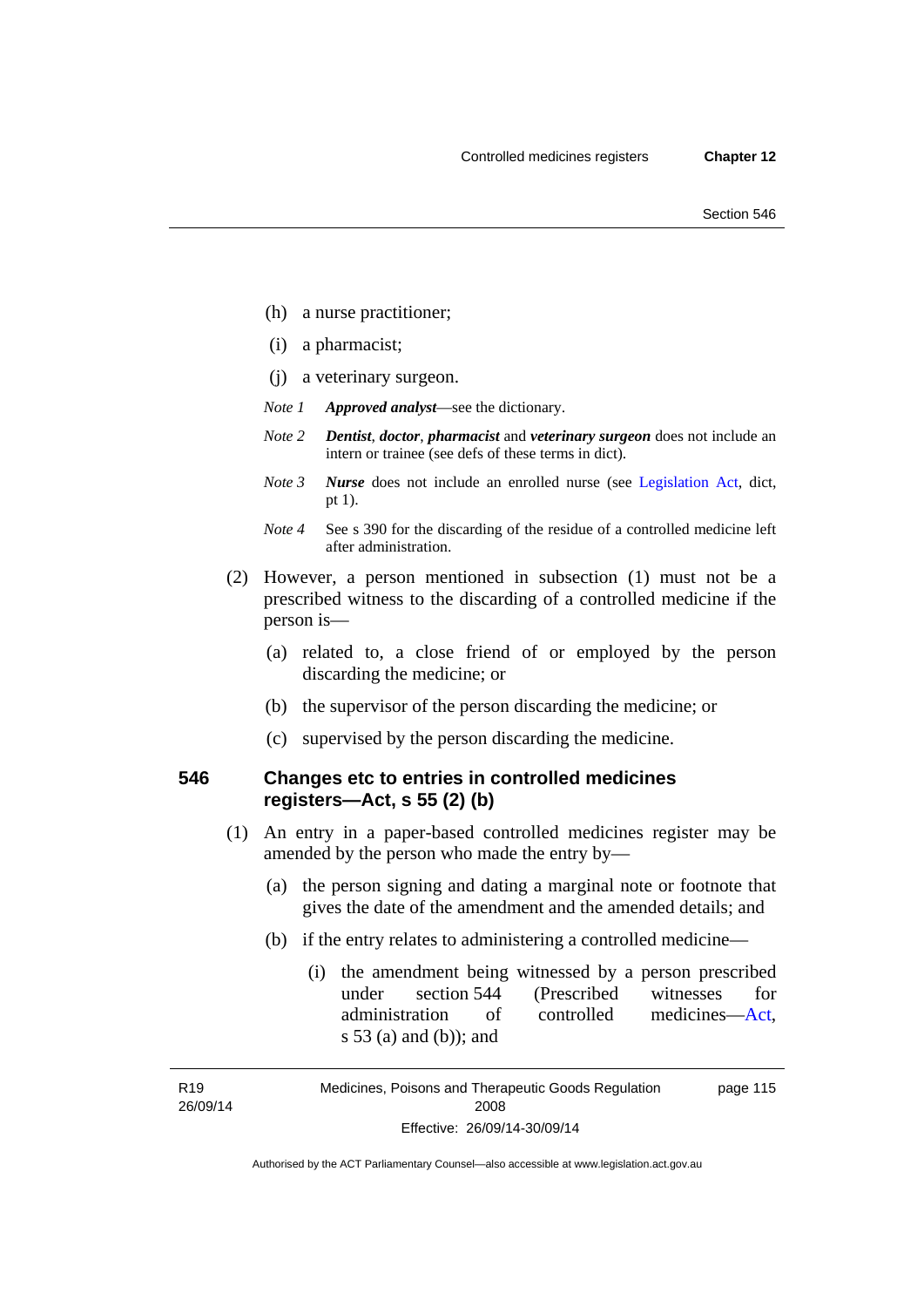- (ii) the witness signing the amendment as witness; and
- (c) if the entry relates to the discarding of a controlled medicine—
	- (i) the amendment being witnessed by a person prescribed under section 545 (Prescribed witnesses for discarding of controlled medicines[—Act,](http://www.legislation.act.gov.au/a/2008-26/default.asp) s 54 (a) and (b)); and
	- (ii) the witness signing the amendment as witness.
- (2) An entry in an electronic controlled medicines register may be amended by the person who made the entry by the person attaching or linking, by electronic means, a document that includes—
	- (a) the person's signature, the date and the amended details; and
	- (b) if the entry relates to administering a controlled medicine—the signature as witness of a person prescribed under section 544; and
	- (c) if the entry relates to the discarding of a controlled medicine the signature as witness of a person prescribed under section 545.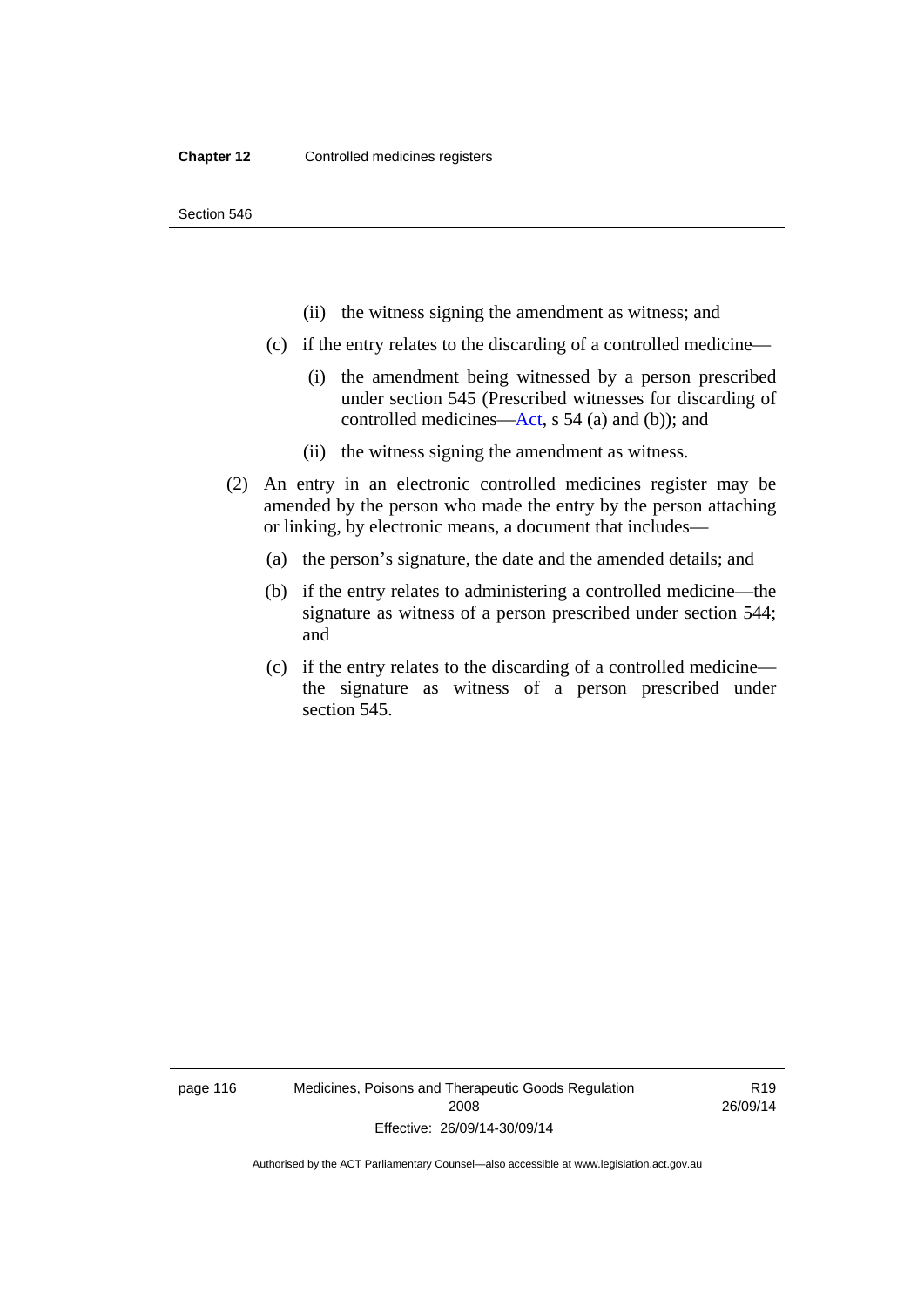# **Chapter 13 Controlled medicines and appendix D medicines approvals for human use**

# **Part 13.1 Controlled medicines approvals**

*Note* It is a condition of an authorisation to prescribe a controlled medicine for human use that the prescriber has an approval under this part (see s 31 (1) (d)).

## **Division 13.1.1 Preliminary**

#### **550 Meaning of** *controlled medicines approval*

In this regulation:

*controlled medicines approval* means an approval to prescribe a controlled medicine under—

- (a) division 13.1.2 (Standing controlled medicines approvals); or
- (b) division 13.1.3 (Chief health officer controlled medicines approvals).

#### **551 Meaning of** *designated prescriber***—pt 13.1**

In this part:

*designated prescriber* means a prescriber (other than a veterinary surgeon or trainee veterinary surgeon) in relation to whom prescribing a controlled medicine is included in schedule 1, column 3.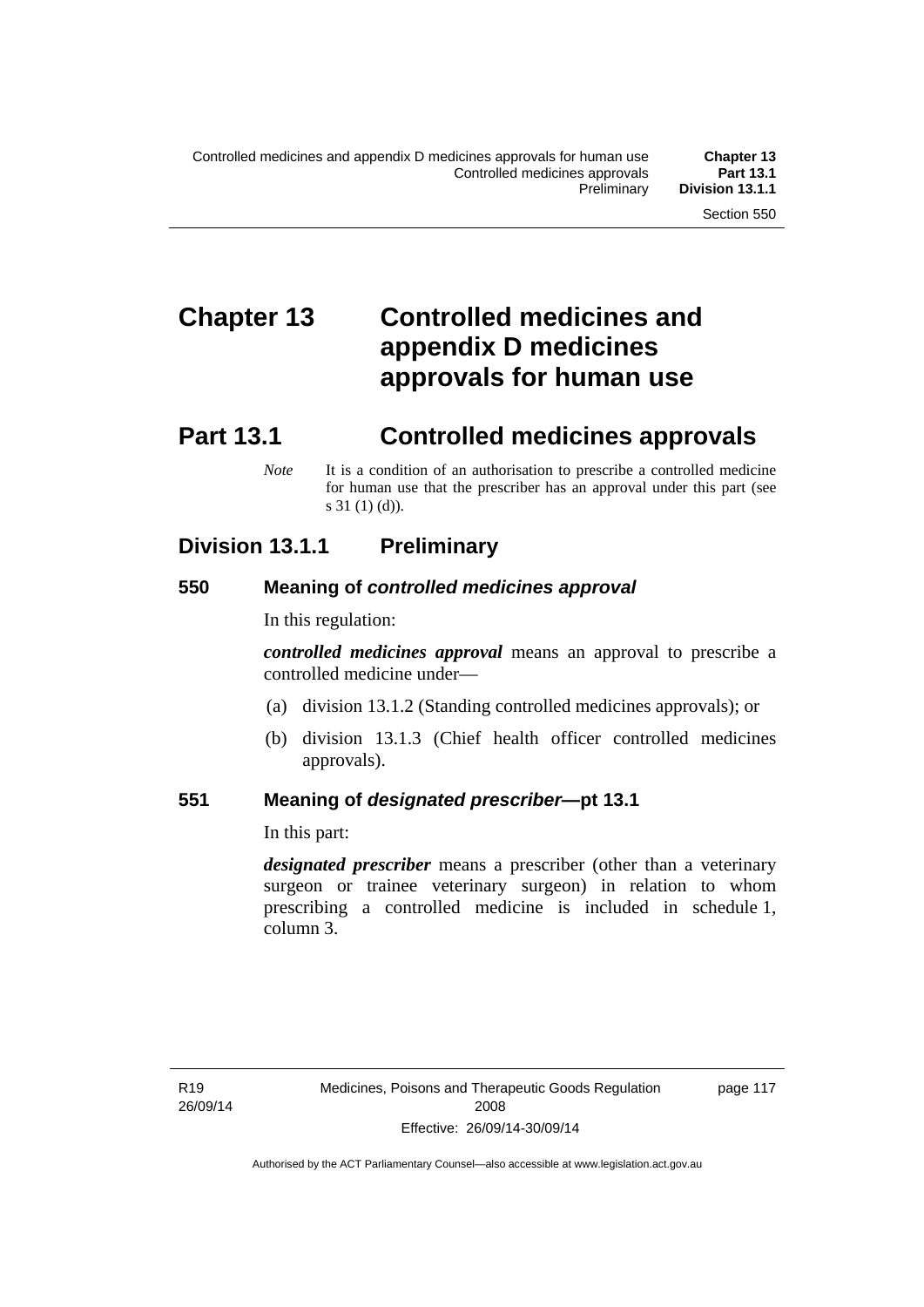## **Division 13.1.2 Standing controlled medicines approvals**

#### **555 Standing approval to prescribe controlled medicines for hospital in-patients**

A designated prescriber is approved to prescribe a controlled medicine for a patient of the prescriber if the patient is an in-patient at a hospital.

*Note* A *hospice* is a hospital (see *The Macquarie Dictionary*, 4th ed).

#### **556 Standing approval to prescribe controlled medicines for short-term treatment**

A designated prescriber is approved to prescribe a controlled medicine for a patient of the prescriber if—

- (a) the prescriber believes on reasonable grounds that the patient is not a drug-dependant person in relation to a controlled medicine or prohibited substance; and
- (b) the prescriber believes on reasonable grounds that the patient has not been prescribed a controlled medicine within the 2-month period before the prescriber prescribes the medicine; and
- (c) the prescriber prescribes the controlled medicine for the patient's use for 2 months or less.

*Note* For long-term prescribing, see div 13.1.3.

#### **557 Standing interim approval to prescribe buprenorphine and methadone for patients of certain institutions**

(1) In this section:

*doctor* includes an intern doctor acting under the direct supervision of a doctor.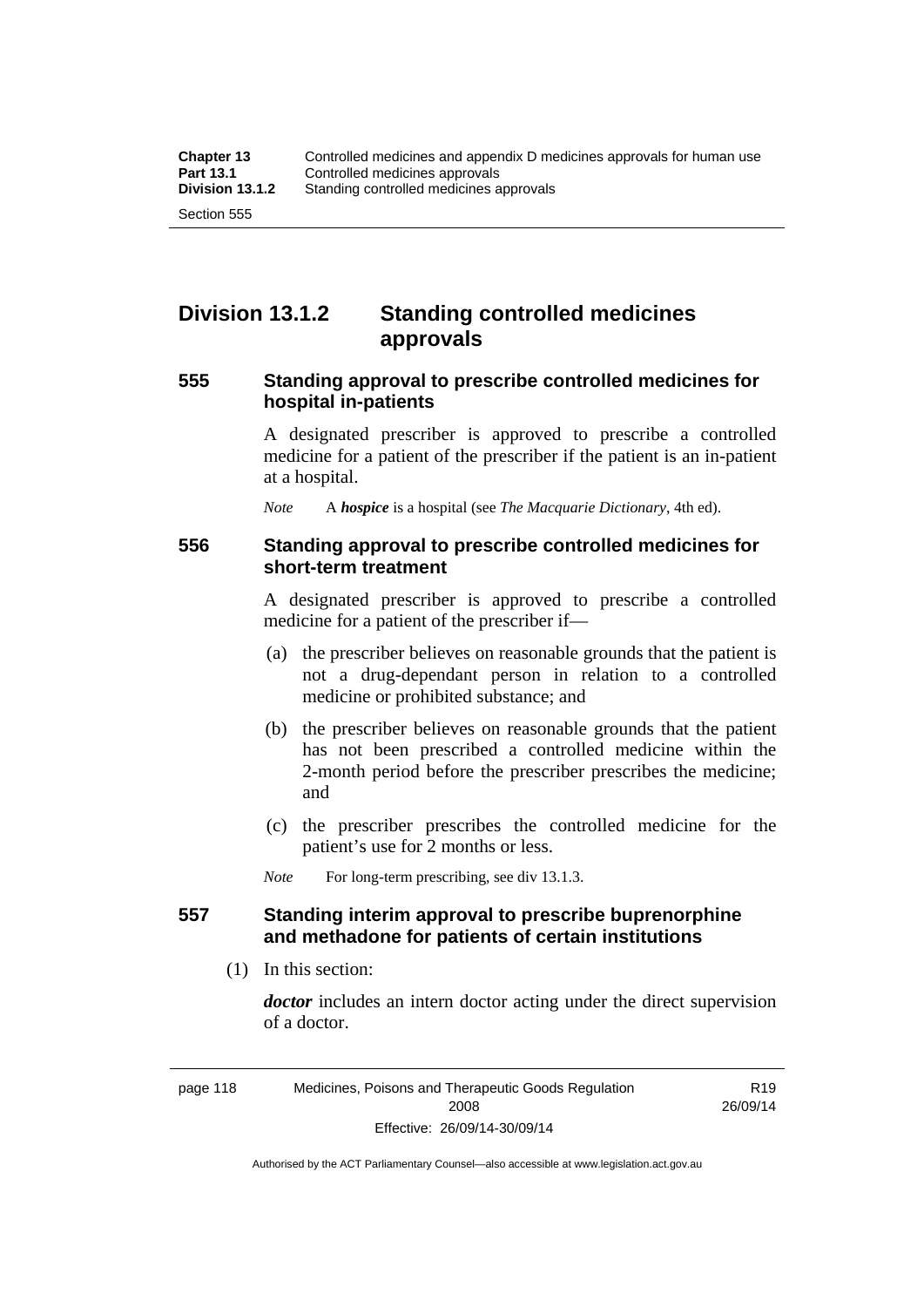- (2) A doctor is approved (the *interim approval*) to prescribe buprenorphine or methadone if—
	- (a) the doctor—
		- (i) is working at a hospital and prescribes the medicine for an outpatient at the hospital; or
		- (ii) is working at any of the following institutions and prescribes the medicine for a patient of the institution:
			- (A) a correctional centre;
			- (B) a CYP detention place;
			- (C) an opioid dependency treatment centre operated by the Territory; or
			- *Note Institution* includes a correctional centre and a CYP detention place (see s 652).
		- (iii) prescribes the medicine for a person in police custody; and
	- (b) the buprenorphine or methadone is prescribed in accordance with the opioid dependency treatment guidelines; and

*Note Opioid dependency treatment guidelines*—see the dictionary.

- (c) the doctor makes an application under section 560 to prescribe the medicine not later than 72 hours after the doctor first prescribes buprenorphine or methadone for the patient.
- (3) The interim approval ends—
	- (a) if the chief health officer approves the application under division 13.1.3—when the doctor is given notice of the approval; or
	- (b) if the application under section 560 is withdrawn—on the withdrawal of the application; or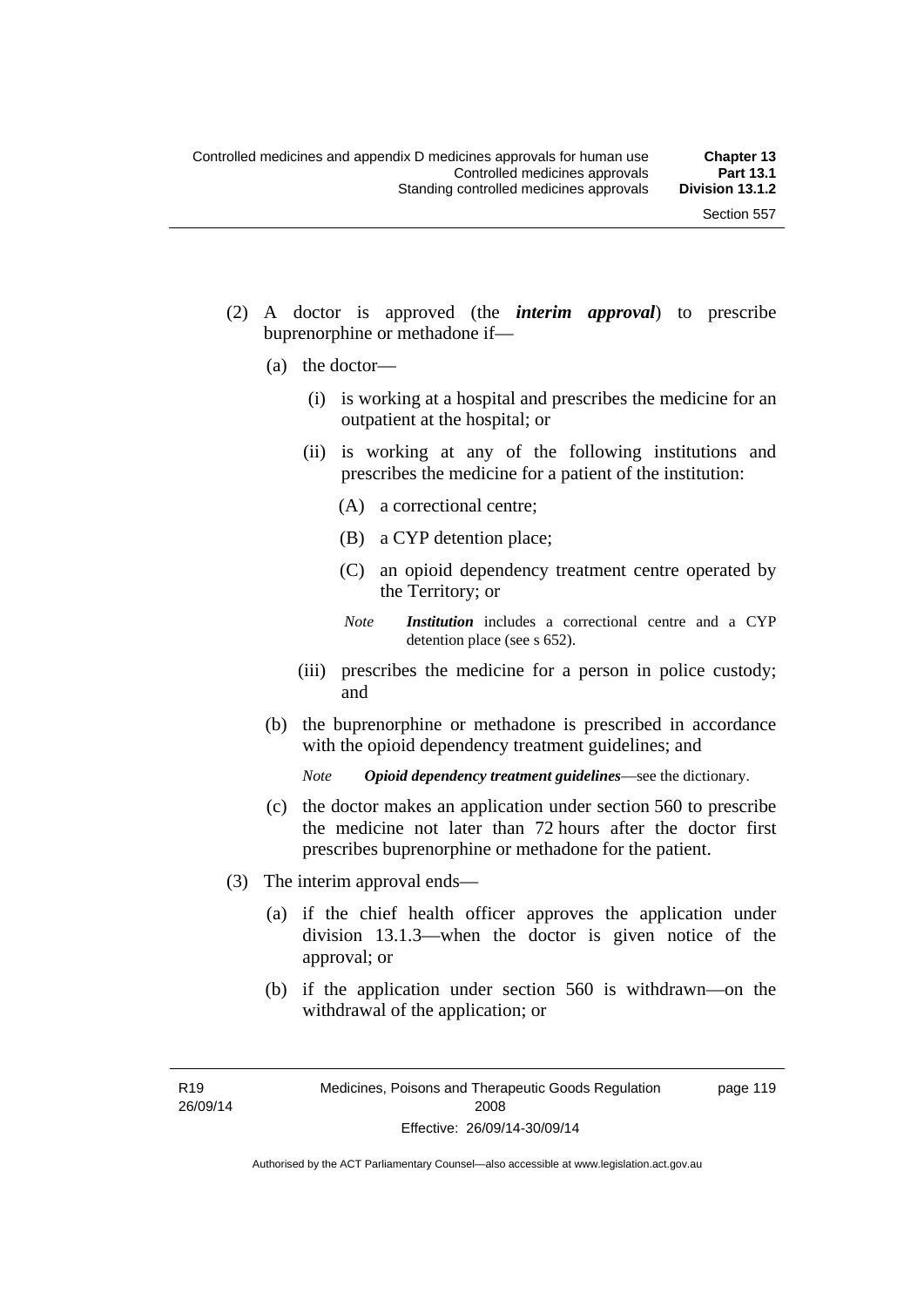| <b>Chapter 13</b> | Controlled medicines and appendix D medicines approvals for human use |
|-------------------|-----------------------------------------------------------------------|
| <b>Part 13.1</b>  | Controlled medicines approvals                                        |
| Division 13.1.3   | Chief health officer controlled medicines approvals                   |
| Section 560       |                                                                       |

- (c) if the chief health officer refuses to approve the application and the 7-day period mentioned in section 565 (2) (Applications for review of unfavourable CHO decisions for approvals) ends without an application for review being made—at the end of the 7-day period; or
- (d) if the chief health officer refers the application to the medicines advisory committee or an application is made to the committee under section 565—when the doctor is given notice of the chief health officer's decision under section 573 (Medicines advisory committee—directions to CHO).

## **Division 13.1.3 Chief health officer controlled medicines approvals**

### **560 Applications for CHO controlled medicines approvals**

- (1) A designated prescriber may apply to the chief health officer for approval to prescribe a controlled medicine.
- (2) An application under subsection (1) must—
	- (a) be for approval to prescribe a controlled medicine for a single individual; and
	- (b) be made in a way determined by the chief health officer.

#### **Examples**

telephone, email and fax

- *Note 1* If a form is approved under the [Act](http://www.legislation.act.gov.au/a/2008-26/default.asp), s 198 for this provision, the form must be used.
- *Note 2* An example is part of the regulation, is not exhaustive and may extend, but does not limit, the meaning of the provision in which it appears (see [Legislation Act,](http://www.legislation.act.gov.au/a/2001-14) s 126 and s 132).
- (3) An application under subsection (1) may be made—
	- (a) on the applicant's own behalf; or

page 120 Medicines, Poisons and Therapeutic Goods Regulation 2008 Effective: 26/09/14-30/09/14

R19 26/09/14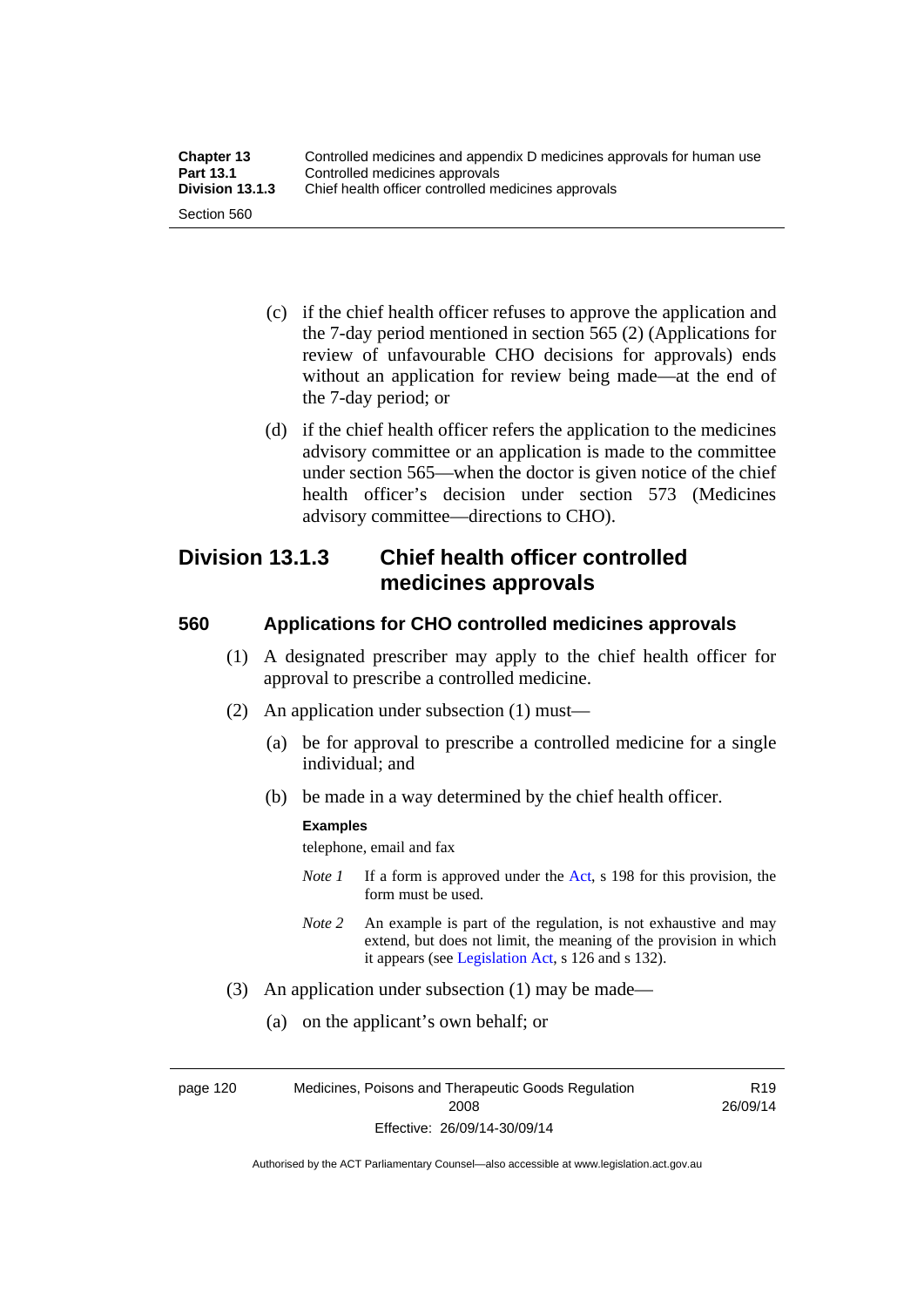- (b) on the applicant's own behalf and on behalf of 1 or more other named designated prescribers; or
- (c) on behalf of a group of designated prescribers that includes the applicant and who practise at the same premises.

#### **Example**

the doctors practising at a suburban medical practice so that if a person's usual doctor is unavailable another doctor at the practice can, under the approval, prescribe the controlled medicine

(4) A determination under subsection (2) (b) is a notifiable instrument.

*Note* A notifiable instrument must be notified under the [Legislation Act](http://www.legislation.act.gov.au/a/2001-14).

### **561 Requirements for CHO controlled medicines approval applications**

- (1) An application by a designated prescriber for an approval to prescribe a controlled medicine for a patient must include the following:
	- (a) the designated prescriber's name and address;
	- (b) if the application is made on behalf of a group of designated prescribers—the names of the designated prescribers or a description of the group;
	- (c) the medicine, and the form, strength and quantity of the medicine, to be prescribed;

*Note* For morphine or oxycodone for a terminally ill person, see s (2).

- (d) the daily dose of the medicine and, if more than 1 form or strength of the medicine is to be prescribed, the dose for each form or strength;
- (e) the patient's name and home address;
- (f) the condition from which the patient is suffering that, in the designated prescriber's opinion, requires treatment with the medicine;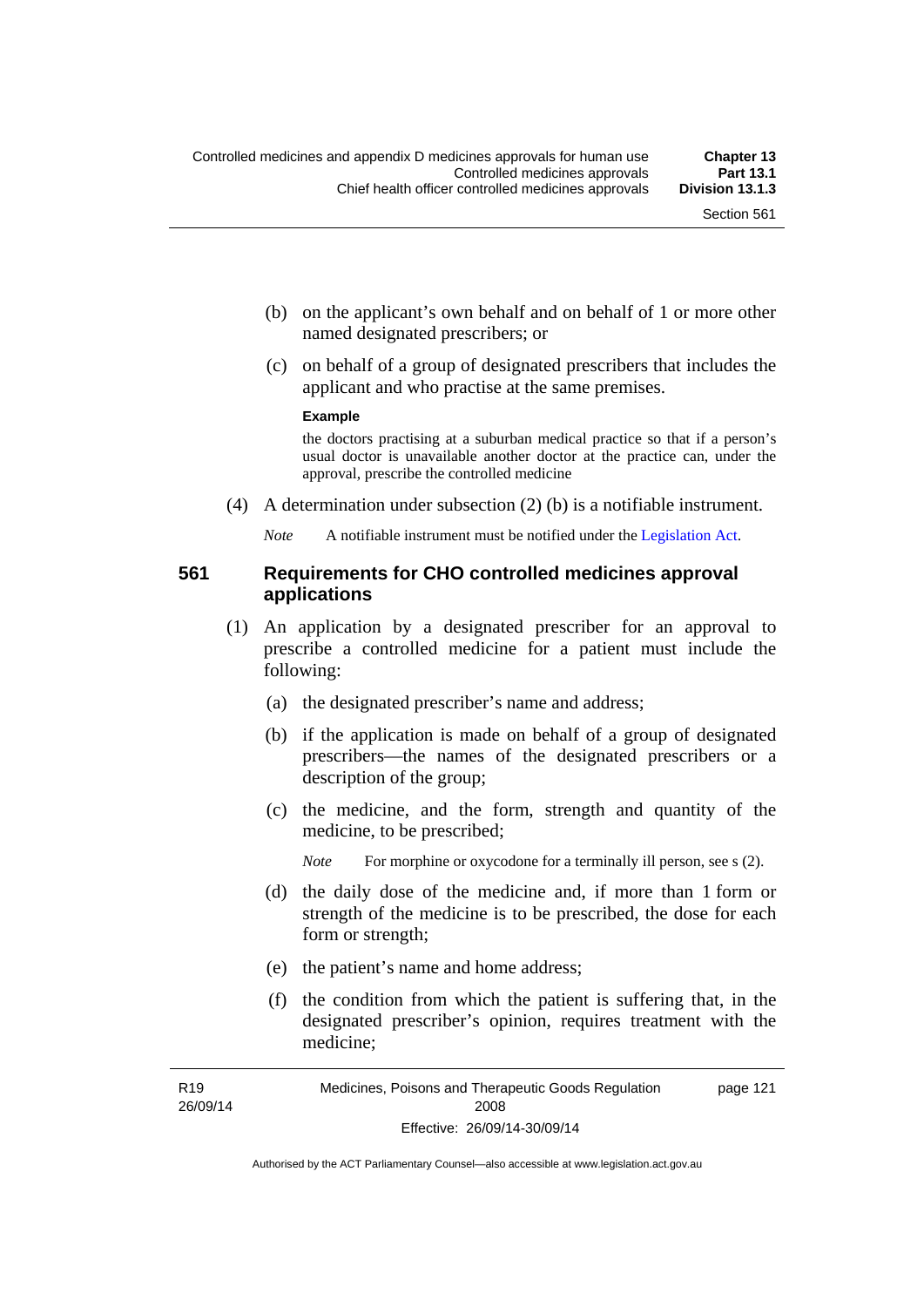- (g) whether, in the designated prescriber's opinion, based on reasonable grounds, the patient is a drug-dependent person in relation to a controlled medicine or prohibited substance.
- (2) However, for subsection (1) (c), if the controlled medicine is morphine or oxycodone for a person with a terminal illness, the application may be made for all forms, strengths and quantities of the medicine.
- (3) To remove any doubt, the application may include any other information the designated prescriber considers relevant.
- (4) The chief health officer may ask the designated prescriber for any other information reasonably required to decide the application, including, for example, further information about the patient's treatment.
	- *Note* An example is part of the regulation, is not exhaustive and may extend, but does not limit, the meaning of the provision in which it appears (see [Legislation Act,](http://www.legislation.act.gov.au/a/2001-14) s 126 and s 132).

## **562 CHO decision on applications to prescribe controlled medicines**

- (1) On application under section 560, the chief health officer must—
	- (a) approve the application in the terms applied for; or
	- (b) approve the application in terms different from those applied for; or
	- (c) refuse to approve the application; or
	- (d) refer the application to the medicines advisory committee.
	- *Note 1* An approval may include conditions (see s 570).
	- *Note* 2 For the form of a controlled medicines approval by the chief health officer, see s 571.

R19 26/09/14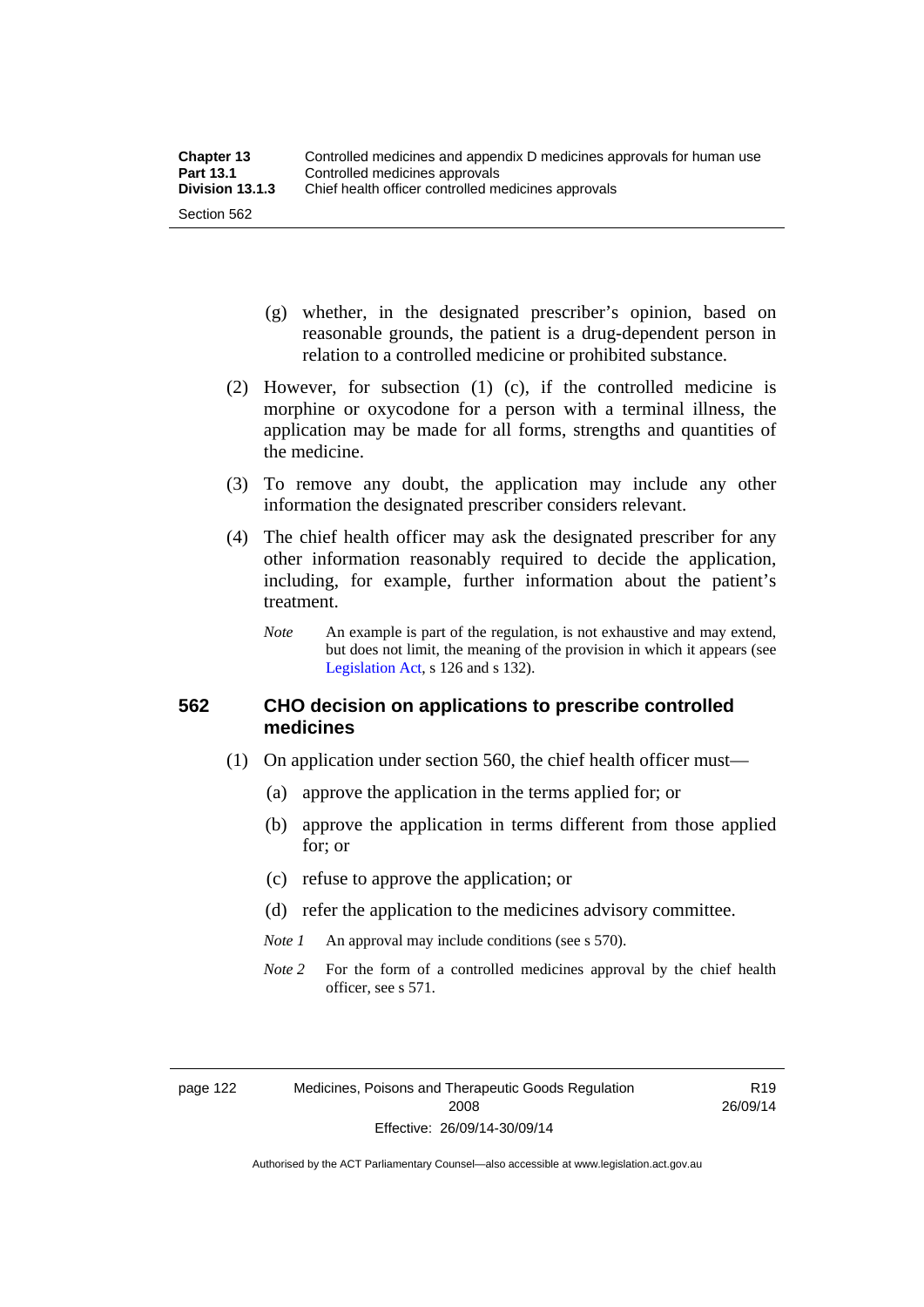- (2) However, the chief health officer need not decide the application if the chief health officer has asked for information under section 561 (4) and the information has not been given.
- (3) The chief health officer must give the applicant written notice of the chief health officer's decision not later than 7 days after the day the decision is made.
- (4) If the decision is made under subsection (1) (b) or (c), the notice must include information about the applicant's right to seek review of the decision under section 565 (Applications for review of unfavourable CHO decisions for approvals).

## **563 Restrictions on CHO power to approve applications for approvals**

In making a decision under section 562, the chief health officer—

- (a) must comply with any applicable guidelines made under section 574 (Medicines advisory committee—guidelines for CHO decisions on applications); and
- (b) must not approve an application to prescribe all forms, strengths and quantities of morphine or oxycodone for the treatment of a person who is terminally ill unless satisfied—
	- (i) a specialist has diagnosed the person as being terminally ill; and
	- (ii) the medicine is for use by the person for therapeutic purposes only; and
- (c) must not approve an application to prescribe buprenorphine or methadone to treat a drug-dependent person's drug-dependency unless the applicant is—
	- (i) a doctor who is working at a hospital, or an institution mentioned in section 557 (2) (a) (ii) (Standing interim

R19 26/09/14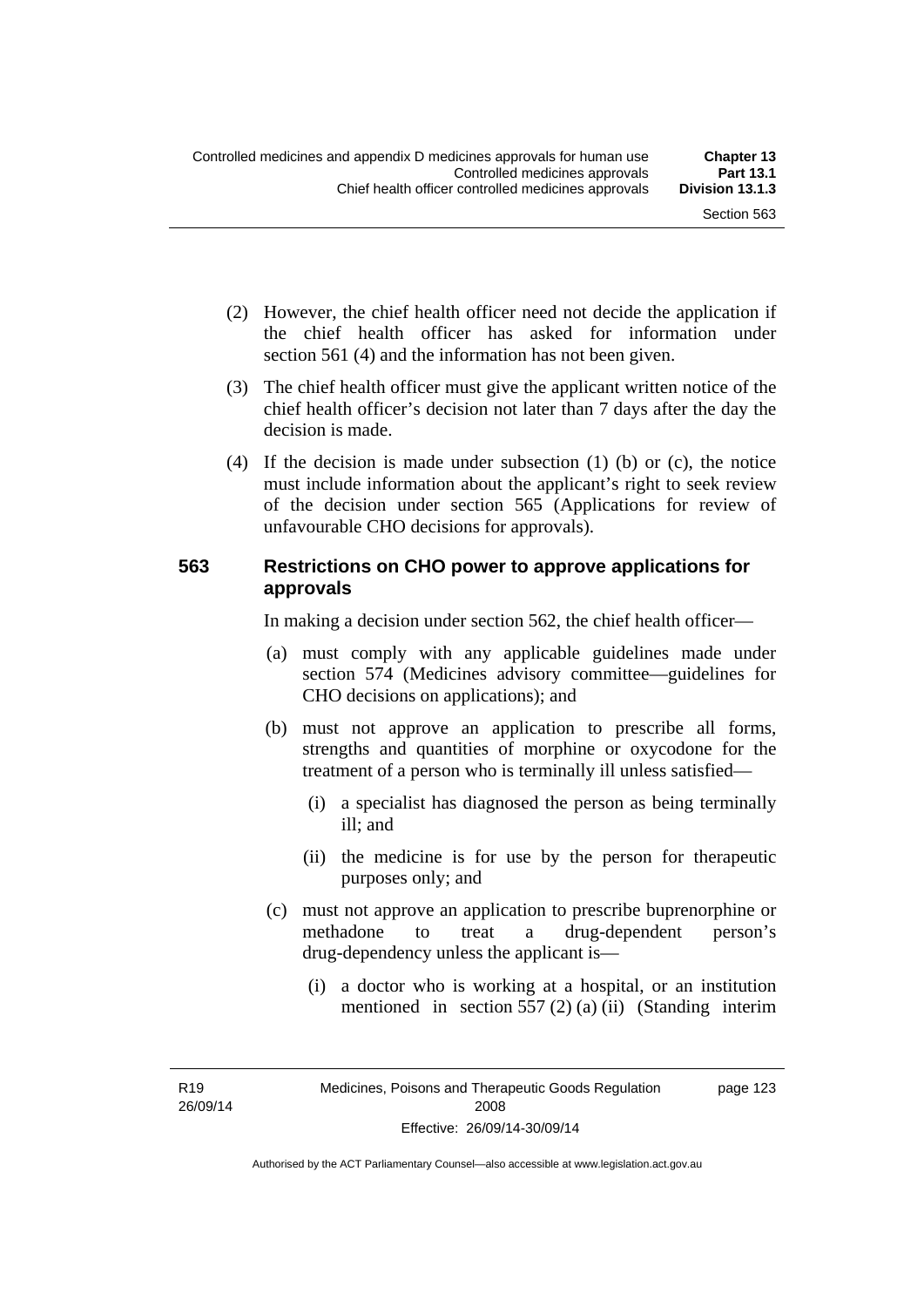approval to prescribe buprenorphine and methadone for patients of certain institutions); or

- (ii) an intern doctor who is working at a hospital, or an institution mentioned in section 557 (2) (a) (ii), and who is acting under the direct supervision of a doctor at the hospital or institution; or
- (iii) a doctor who is treating a person held in police custody; or
- (iv) a doctor who holds an endorsement under section 582 (CHO decisions on applications for endorsement to treat drug-dependency); or
- (v) a doctor who is prescribing continuing opioid dependency treatment for up to 5 drug-dependent people if—
	- (A) the people have already undergone opioid dependency treatment for at least 14 consecutive days (the *initial treatment*); and
	- (B) the initial treatment was prescribed by a doctor holding an endorsement under section 582.
	- *Note Doctor* does not include an intern doctor (see dict).

## **564 Term of CHO controlled medicines approvals**

A controlled medicines approval under this division is for the period (not longer than 1 year) stated in the approval.

# **565 Applications for review of unfavourable CHO decisions for approvals**

- (1) This section applies if, under section 562, the chief health officer—
	- (a) approves an application for a controlled medicines approval in terms different from those applied for; or

Authorised by the ACT Parliamentary Counsel—also accessible at www.legislation.act.gov.au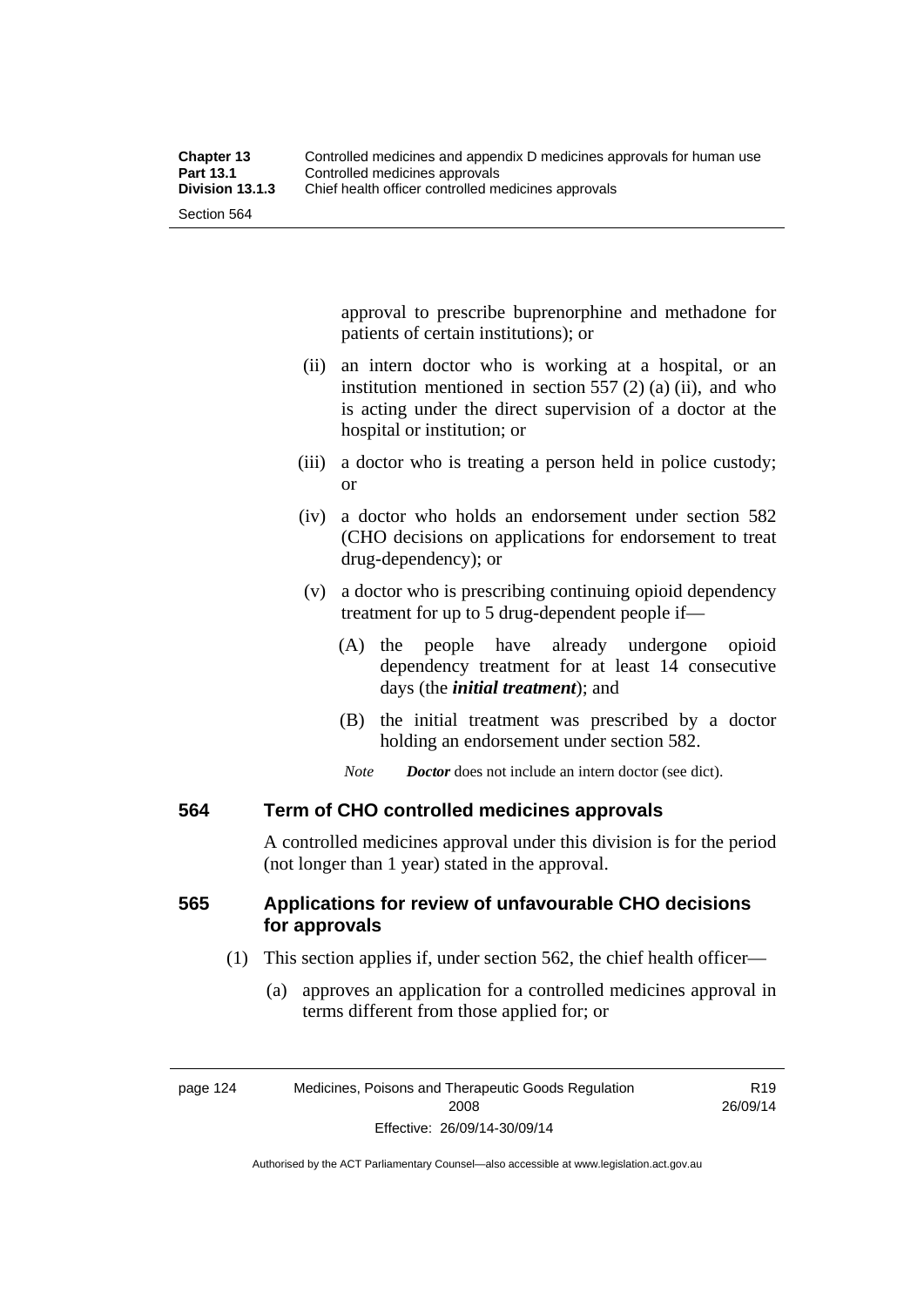- (b) refuses to approve the application for an approval.
- (2) The applicant for the approval may, not later than 7 days after the day the person receives written notice of the decision, apply to the medicines advisory committee for review of the decision.
- (3) The application for review—
	- (a) must be in writing signed by the applicant; and
	- (b) must set out the grounds for the application; and
	- (c) may include any information that the applicant considers appropriate for the review.

### **566 Medicines advisory committee—referred applications and review of unfavourable CHO decisions**

- (1) This section applies to an application—
	- (a) for approval to prescribe a controlled medicine referred to the medicines advisory committee under section 562 (1) (d); or
	- (b) under section 565 for review of a decision of the chief health officer on an application for a controlled medicines approval.
- (2) The medicines advisory committee may, in writing, ask the applicant to give the committee further information about the treatment of the person to whom the application relates not later than a stated reasonable time.
- (3) After considering the application and any further information provided in accordance with a notice under subsection (2), the medicines advisory committee must—
	- (a) for an application for review of a decision by the chief health officer—
		- (i) direct the chief health officer to confirm the decision made; or

R19 26/09/14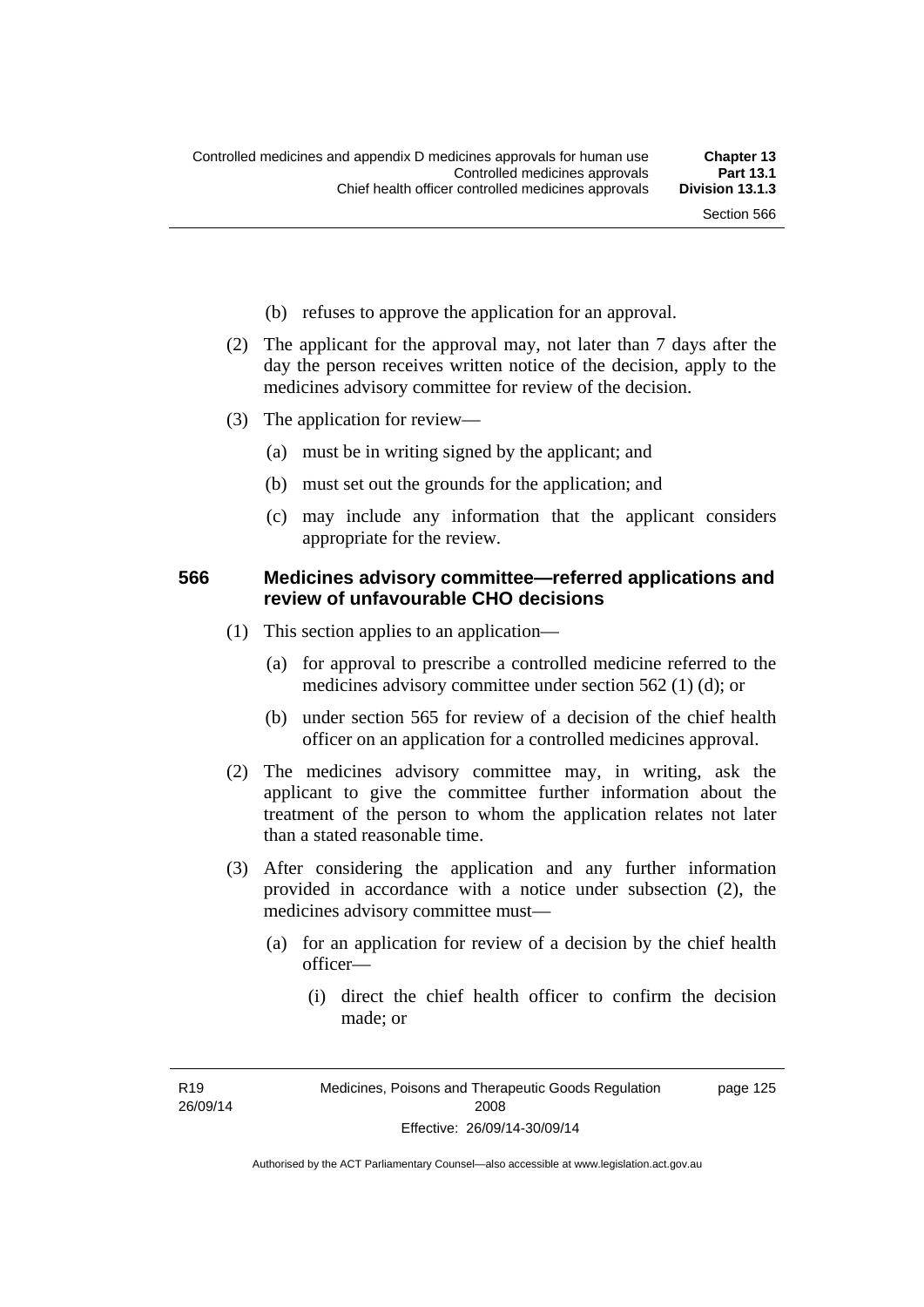- (ii) do both of the following:
	- (A) direct the chief health officer to revoke the decision made;
	- (B) give the chief health officer a direction under paragraph  $(b)$   $(i)$ ,  $(ii)$  or  $(iii)$ ; or
- (b) direct the chief health officer—
	- (i) to approve the application to prescribe a controlled medicine in the terms applied for; or
	- (ii) to approve the application in terms different from those applied for; or
	- (iii) to refuse to approve the application.
- *Note 1* The medicines advisory committee may direct the chief health officer to include conditions in the approval (see s 570 (2)).

*Note* 2 The chief health officer must comply with a direction (see s 573).

(4) A direction must be in writing.

# **567 Amendment and revocation of controlled medicines approvals**

- (1) The chief health officer may amend or revoke a controlled medicines approval on the chief health officer's own initiative and without consulting the medicines advisory committee.
- (2) The medicines advisory committee may direct the chief health officer to amend or revoke a controlled medicines approval, whether or not the approval was given at the direction of the committee.

*Note* The chief health officer must comply with a direction (see s 573).

(3) A direction under subsection (2) must be in writing.

R19 26/09/14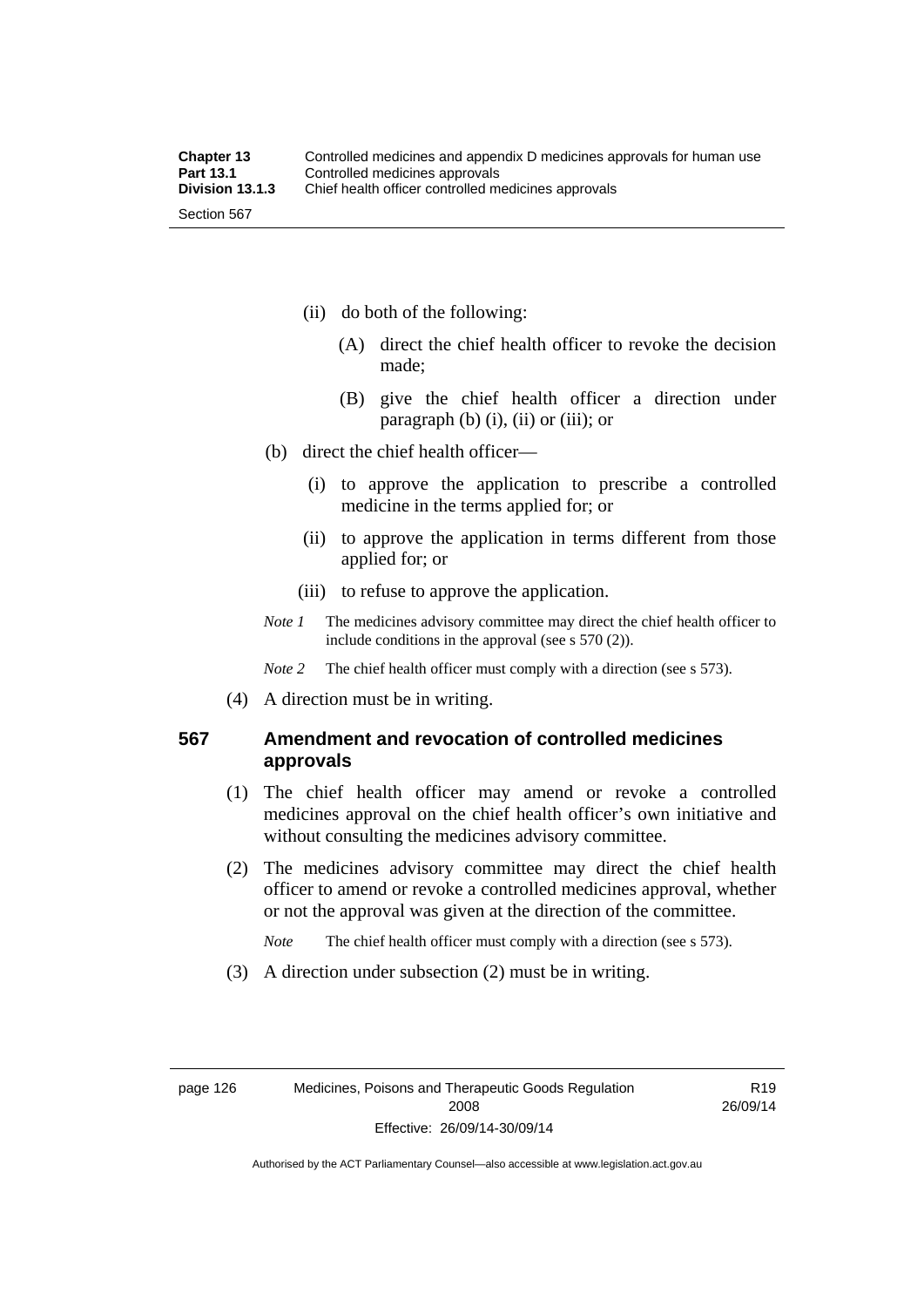page 127

- (4) The chief health officer must send the approval-holder written notice of the chief health officer's decision not later than 7 days after the day the decision is made.
- (5) If the decision is to amend or revoke a controlled medicines approval under subsection (1), the notice must include information about the approval-holder's right to seek review of the decision under section 568.
- (6) In this section:

*amend*, a controlled medicines approval, includes imposing a condition on, or changing a condition of, the approval.

## **568 Application for review of amendment and revocation on CHO initiative**

- (1) This section applies if the chief health officer amends or revokes a controlled medicines approval under section 567 (1).
- (2) The person to whom the approval was given may, not later than 7 days after the day the person is given written notice of the amendment or revocation, apply to the medicines advisory committee for review of the decision.
- (3) The application for review—
	- (a) must be in writing signed by the applicant; and
	- (b) must set out the grounds for the application; and
	- (c) may include any information that the applicant considers appropriate for the review.
- (4) To remove any doubt, the decision to which the application relates continues to operate despite the making of the application until the day the chief health officer's decision on direction under section 569 (3) takes effect.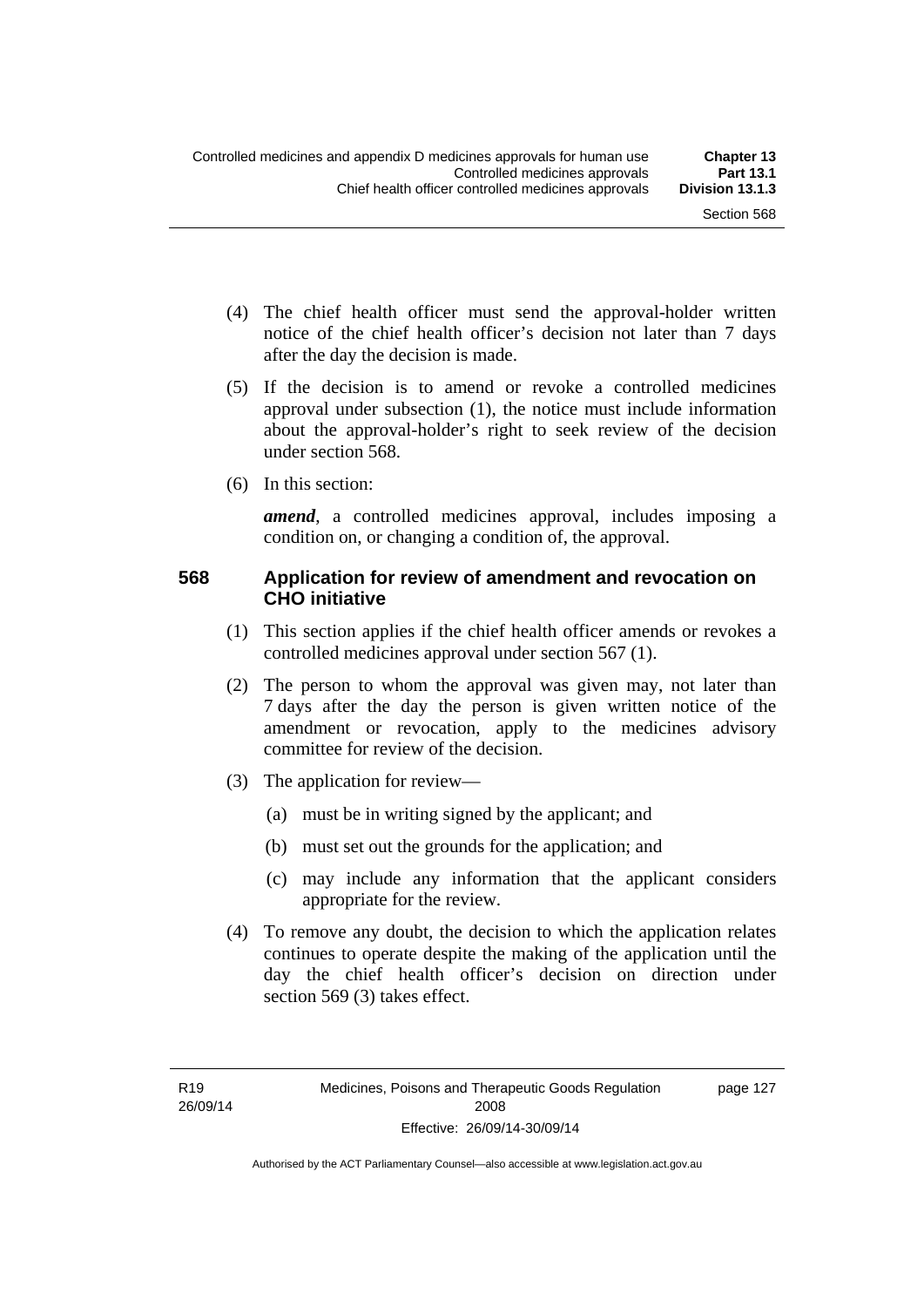# **569 Medicines advisory committee—review of amendment or revocation on CHO initiative**

- (1) This section applies if an application is made to the medicines advisory committee under section 568 to review a decision (the *original decision*) of the chief health officer to amend or revoke a controlled medicines approval.
- (2) The medicines advisory committee may, in writing, ask the designated prescriber to give the committee further information about the treatment of the person to whom the application relates not later than a stated reasonable time.
- (3) After considering the application for review and any further information provided in accordance with a notice under subsection (2), the medicines advisory committee must direct the chief health officer to—
	- (a) confirm the original decision; or
	- (b) revoke the original decision; or
	- (c) revoke the original decision and approve the application as directed by the committee.
	- *Note 1* The medicines advisory committee may direct the chief health officer to include conditions in the approval (see s 570 (2)).
	- *Note* 2 The chief health officer must comply with a direction (see s 573).
- (4) A direction must be in writing.

## **570 Conditional controlled medicines approvals**

(1) The chief health officer may include conditions for the safe or proper use of a controlled medicine in a controlled medicines approval.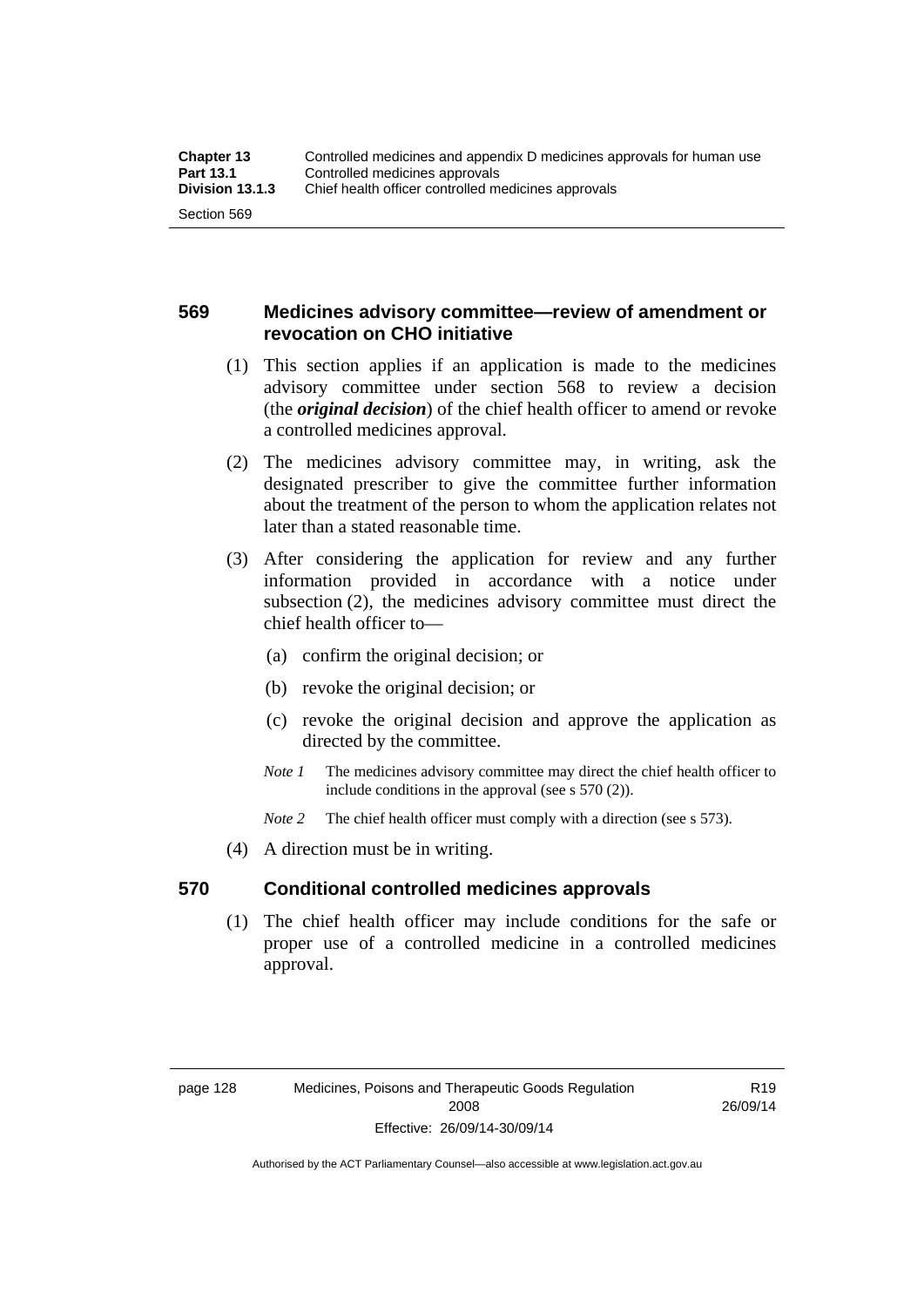(2) The medicines advisory committee may direct the chief health officer to include conditions for the safe or proper use of a controlled medicine in a controlled medicines approval.

*Note* The chief health officer must comply with a direction (see s 573).

#### **571 Form of CHO controlled medicines approvals**

- (1) A controlled medicines approval given by the chief health officer must include the following:
	- (a) the name of the controlled medicine to which the approval relates;
	- (b) the maximum quantity of the medicine that may be prescribed under the approval;
		- *Note 1* For morphine or oxycodone for a person with a terminal illness, see s (2).
		- *Note* 2 For buprenorphine or methadone for a drug-dependent person, see s (3).
	- (c) the form and strength of the medicine that may be prescribed under the approval;
		- *Note* Other forms and strengths may be prescribed in accordance with s 32.
	- (d) the period when the medicine may be prescribed under the approval or when the approval ends;
	- (e) an identifying number for the approval;
	- (f) any condition to which the approval is subject.
	- *Note* If the approval is an oral approval, the prescriber must send the chief health officer a written application (see s  $31(1)(d)(ii)$ ).
- (2) However, for subsection (1) (b) and (c), if the controlled medicines approval relates to the treatment of a person with a terminal illness, the approval may provide that all forms, strengths and quantities of morphine or oxycodone are approved.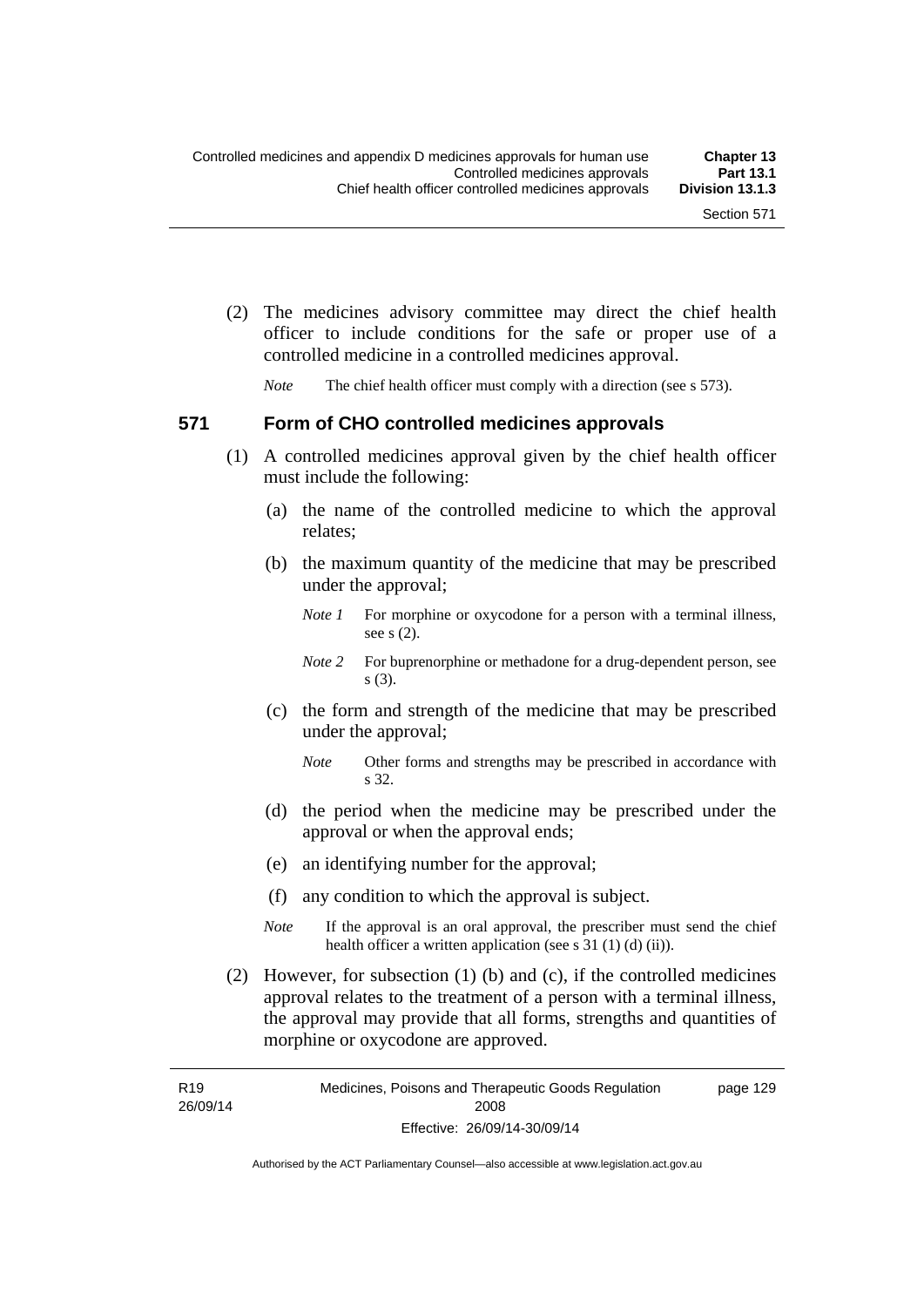(3) Also, for subsection (1) (b), if the controlled medicines approval relates to the treatment of a drug-dependent person with buprenorphine or methadone for their drug-dependency, the approval may state the maximum daily dose that may be prescribed for the person.

# **572 When controlled medicines approvals etc take effect**

- (1) A controlled medicines approval takes effect when the applicant receives notice of the approval or, if the approval states a later day, on the later day.
- (2) An amendment or revocation of a controlled medicines approval takes effect when the approval-holder receives notice of the amendment or revocation or, if the notice of the amendment or revocation states a later day, on the later day.

# **573 Medicines advisory committee—directions to CHO**

- (1) This section applies if the medicines advisory committee directs the chief health officer to make a decision in relation to—
	- (a) an application for a controlled medicines approval; or
	- (b) a controlled medicines approval; or
	- (c) an application under section 581 (Applications for CHO endorsement to treat drug-dependency).
- (2) The chief health officer must—
	- (a) make the decision in accordance with the direction; and
	- (b) send the applicant or approval holder written notice of the decision not later than 7 days after the day the chief health officer makes the decision.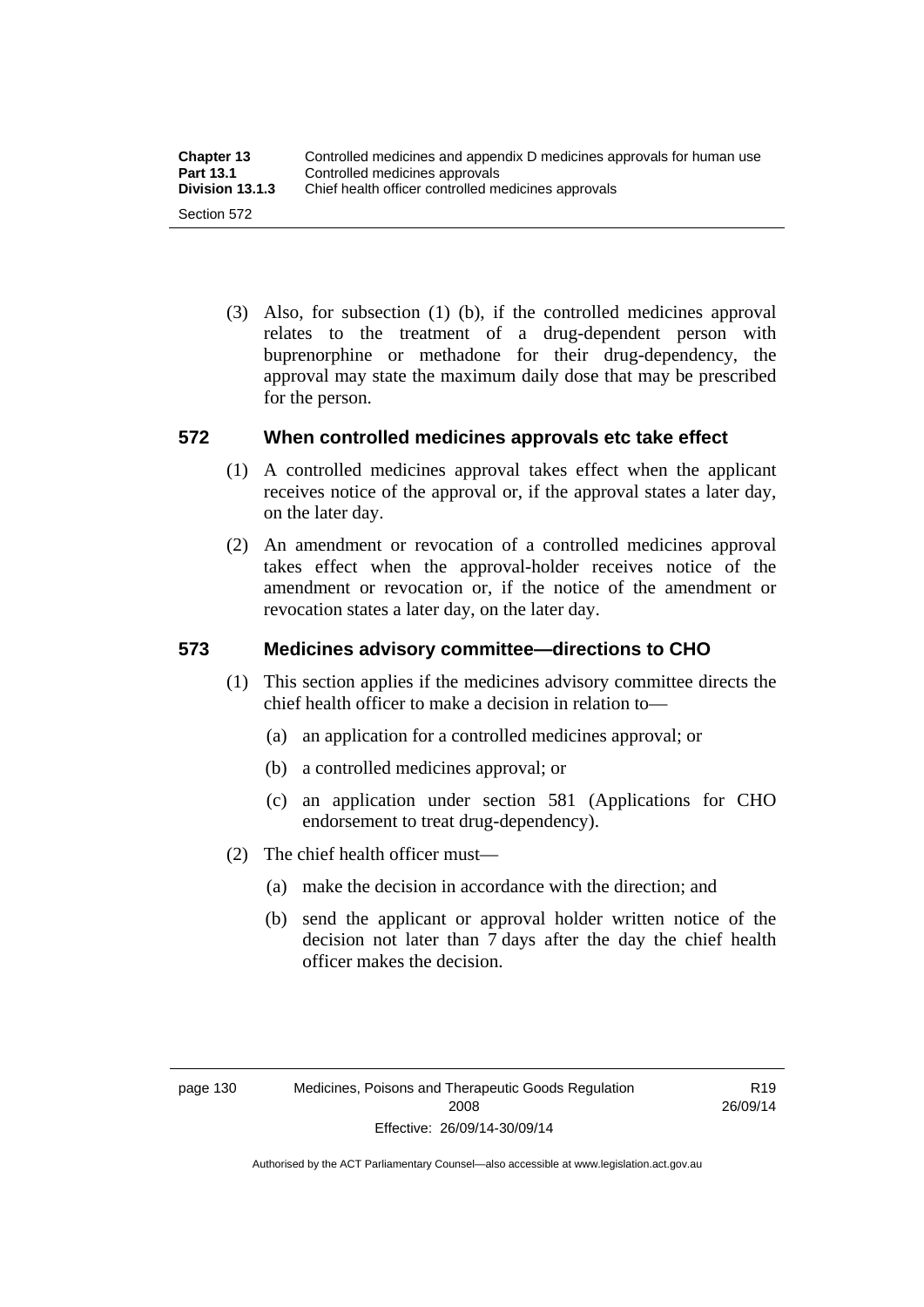# **574 Medicines advisory committee—guidelines for CHO decisions on applications**

 (1) The medicines advisory committee may issue guidelines for the chief health officer in relation to decisions on applications under section 560 (Applications for CHO controlled medicines approvals).

- (2) A guideline is a notifiable instrument.
	- *Note* A notifiable instrument must be notified under the [Legislation Act](http://www.legislation.act.gov.au/a/2001-14).

# **Division 13.1.4 Endorsements to treat drug-dependency**

#### **580 Meaning of** *endorsement***—div 13.1.4**

In this division:

*endorsement* means an endorsement under section 582 to prescribe buprenorphine and methadone to treat a drug-dependent person's drug-dependency.

*Note* An endorsement is not required by doctors and certain intern doctors who are working at particular institutions, see s 563 (c).

#### **581 Applications for CHO endorsement to treat drug-dependency**

 (1) A doctor may, in writing, apply to the chief health officer for an endorsement.

*Note Doctor* does not include an intern doctor (see dict).

- (2) The application must include the following:
	- (a) the doctor's name and business address and telephone number;

R19 26/09/14 page 131

*Note* The chief health officer must comply with any applicable guidelines (see s 563 (a)).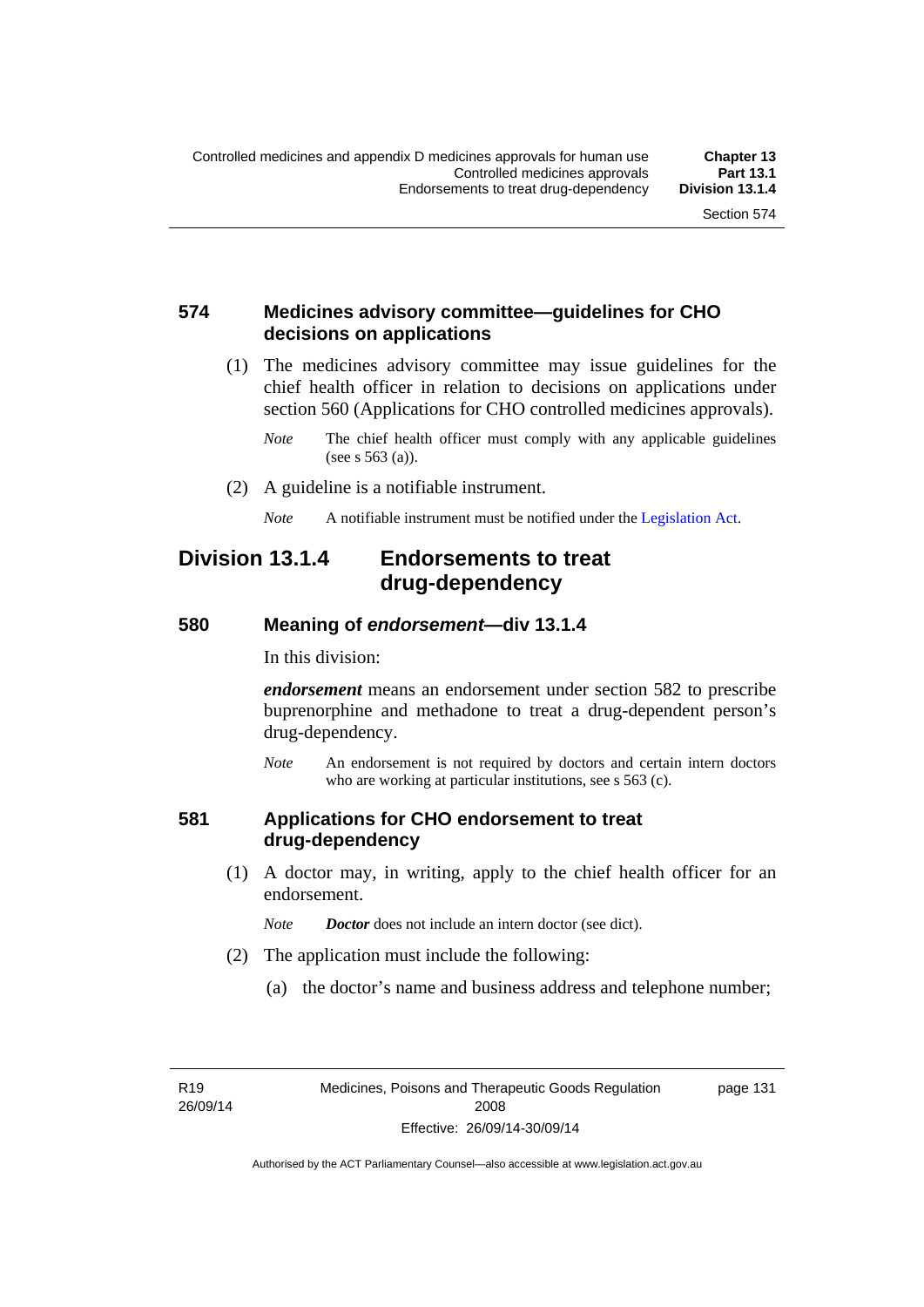- (b) the doctor's qualifications and experience in treating drug-dependency.
- *Note* If a form is approved under the [Act](http://www.legislation.act.gov.au/a/2008-26/default.asp), s 198 for this provision, the form must be used.
- (3) The chief health officer may ask the doctor for any other information reasonably required to decide the application.

# **582 CHO decisions on applications for endorsement to treat drug-dependency**

- (1) The chief health officer must give, or refuse to give, an endorsement to a doctor who applies under section 581.
- (2) The chief health officer must not give a doctor an endorsement unless satisfied that the doctor has the qualifications and experience to treat drug-dependency.
- (3) An endorsement is subject to any condition included in the endorsement by the chief health officer.
- (4) The chief health officer must give the doctor written notice of the chief health officer's decision not later than 7 days after the day the decision is made.
- (5) If the chief health officer refuses the application, the notice must include information about the doctor's right to seek review of the decision under section 584.

#### **583 Form of CHO endorsements to treat drug-dependency**

An endorsement by the chief health officer must include the following:

- (a) the doctor's name;
- (b) an identifying number for the endorsement;
- (c) any condition to which the endorsement is subject.

page 132 Medicines, Poisons and Therapeutic Goods Regulation 2008 Effective: 26/09/14-30/09/14

R19 26/09/14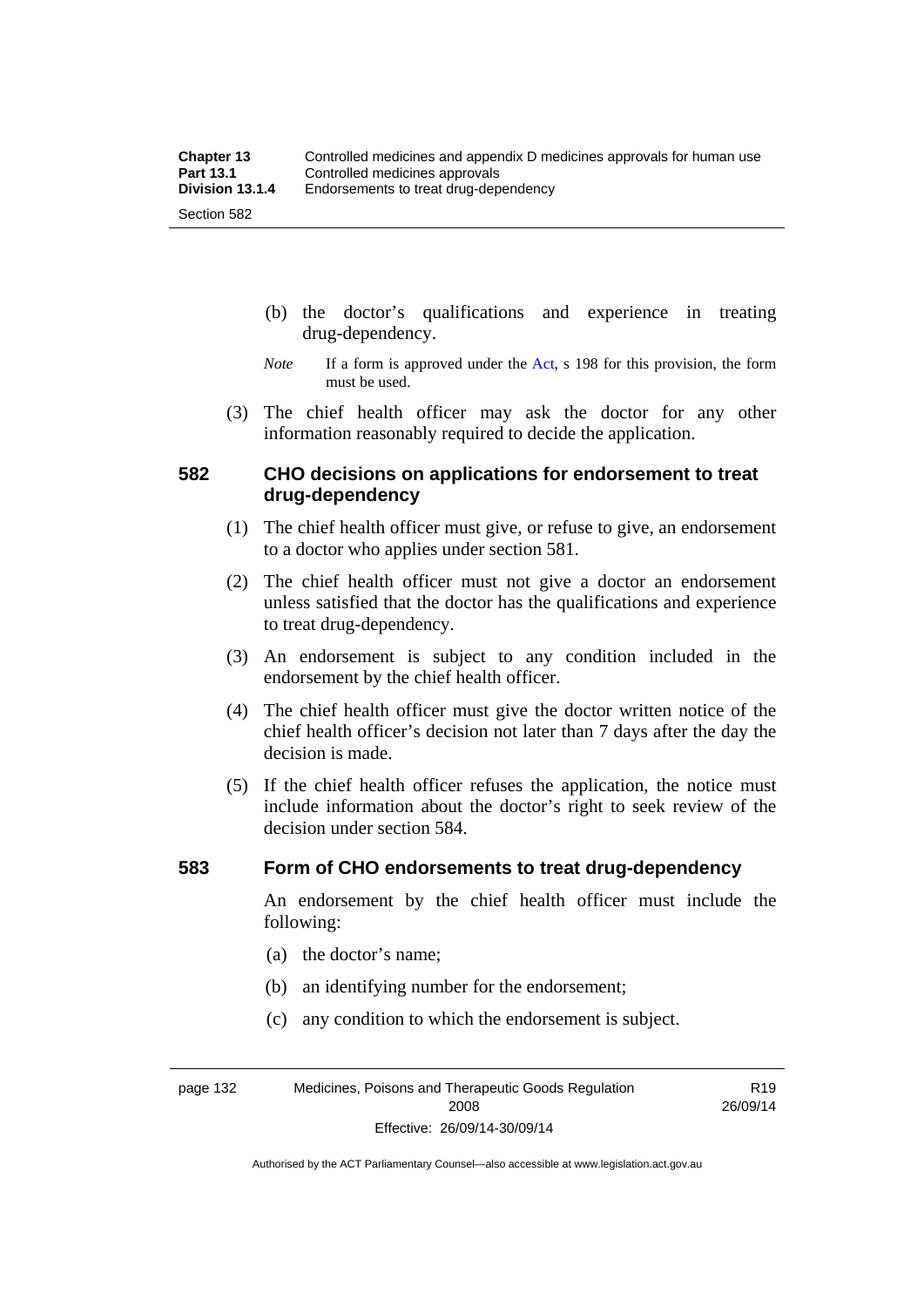# **584 Medicines advisory committee—review of CHO decisions to refuse endorsements to treat drug-dependency**

- (1) This section applies if the chief health officer refuses under section 582 to give an endorsement to a doctor.
- (2) The doctor may, not later than 28 days after the day the doctor receives written notice of the decision, apply to the medicines advisory committee for review of the decision.
- (3) The application for review—
	- (a) must be in writing signed by the doctor; and
	- (b) must set out the grounds for the application; and
	- (c) may include any information that the doctor considers appropriate for the review.
- (4) The medicines advisory committee may, in writing, ask the doctor to give the committee further information that the committee reasonably needs to decide the application.
- (5) After considering the application and any further information provided in accordance with a notice under subsection (4), the medicines advisory committee must—
	- (a) direct the chief health officer to confirm the decision made; or
	- (b) direct the chief health officer to revoke the decision made and approve the application as directed by the committee.
	- *Note* The chief health officer must comply with a direction (see s 573).
- (6) A direction must be in writing.

page 133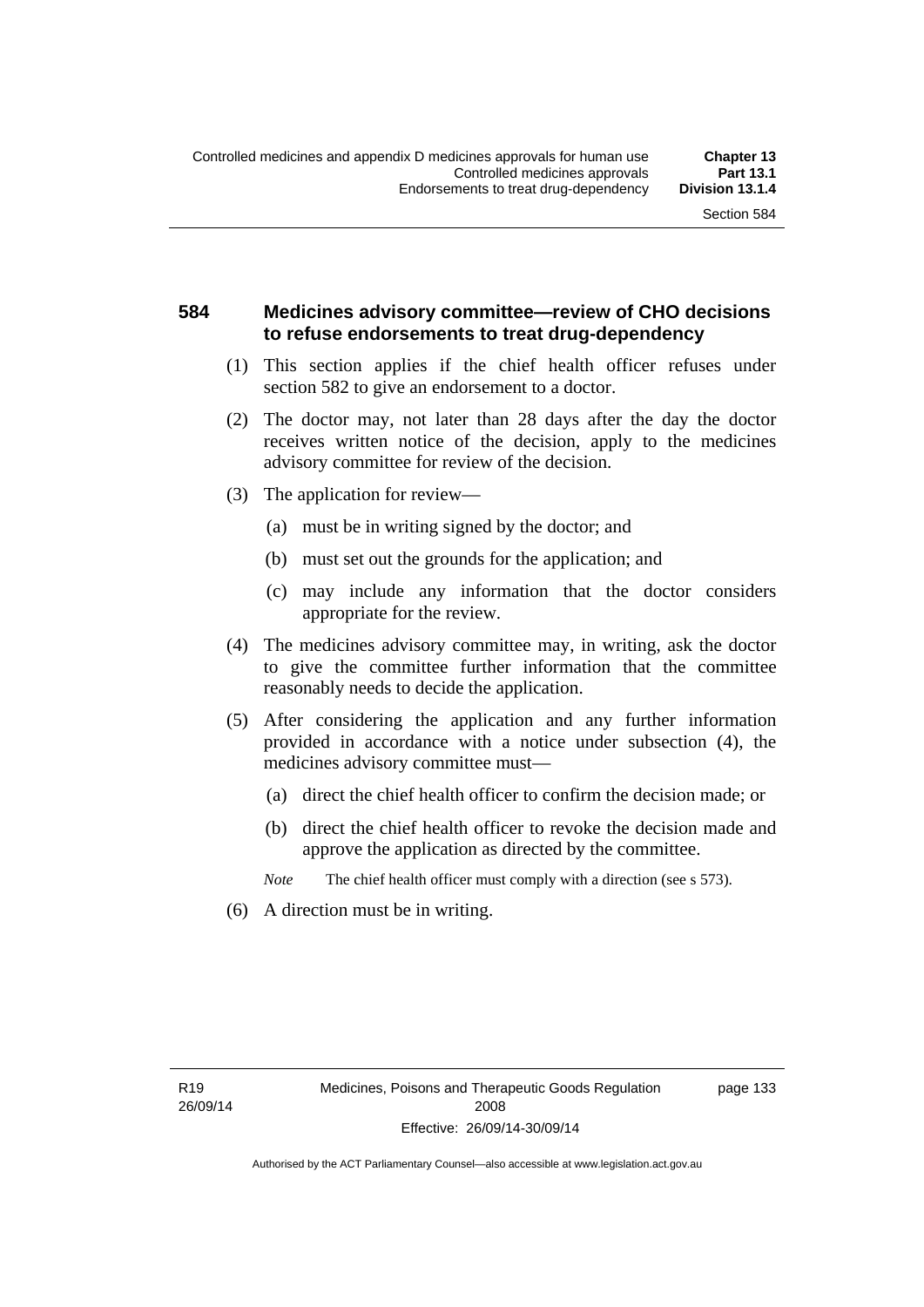# **Part 13.2 Appendix D medicines approvals**

*Note* It is a condition of an authorisation to prescribe a designated appendix D medicine for the prescriber to have an approval under this part (see s 33 (a)).

#### **590 Meaning of** *appendix D medicines approval*

In this regulation:

*appendix D medicines approval* means an approval under section 591 or section 593.

## **591 Standing approval to prescribe designated appendix D medicines**

A doctor is approved to prescribe a designated appendix D medicine for a purpose mentioned in schedule 3 (Designated appendix D medicines—standing approvals), part 3.2, column 3 in relation to the medicine if—

- (a) the medicine is mentioned in the schedule, part 3.2, column 3 in relation to the doctor; and
- (b) if the schedule, part 3.2, column 4 contains a condition in relation to the medicine—the doctor prescribes the medicine in accordance with the condition.

#### **Example—par (b)**

If sch 3, pt 3.2, col 4 includes a condition requiring a doctor to advise a woman of child-bearing age to avoid becoming pregnant during or for a certain period after the completion of treatment, the doctor is authorised to prescribe the medicine only if the doctor gives the patient the advice.

- *Note 1 Doctor* does not include an intern doctor (see dict).
- *Note 2* An example is part of the regulation, is not exhaustive and may extend, but does not limit, the meaning of the provision in which it appears (see [Legislation Act,](http://www.legislation.act.gov.au/a/2001-14) s 126 and s 132).

page 134 Medicines, Poisons and Therapeutic Goods Regulation 2008 Effective: 26/09/14-30/09/14

R19 26/09/14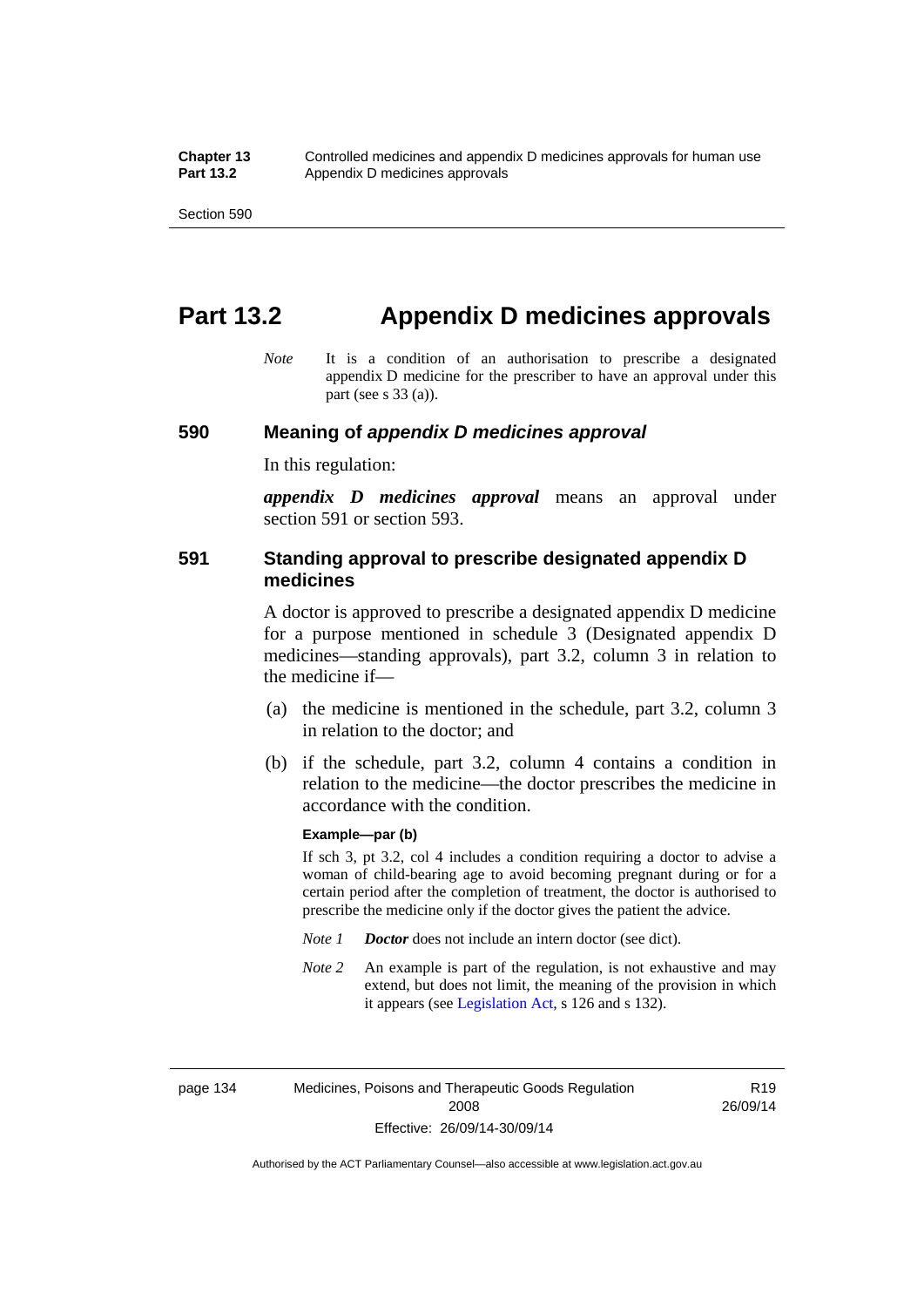# **592 Applications for CHO approval to prescribe designated appendix D medicines**

 (1) A doctor may, in writing, apply to the chief health officer for approval to prescribe a designated appendix D medicine for a purpose mentioned in schedule 3 (Designated appendix D medicines—standing approvals), part 3.2, column 3 in relation to the medicine.

*Note Doctor* does not include an intern doctor (see dict).

- (2) The application must include the following:
	- (a) the medicine's name;
	- (b) the doctor's name, business address and telephone number;
	- (c) if the doctor is a specialist—the specialist area in which the doctor practises;
	- (d) if the doctor is not a specialist—the doctor's qualifications and experience in relation to the medicine.
	- *Note* If a form is approved under the [Act](http://www.legislation.act.gov.au/a/2008-26/default.asp), s 198 for this provision, the form must be used.
- (3) The chief health officer may ask the doctor for any other information reasonably required to decide the application.

# **593 CHO decisions on applications to prescribe designated appendix D medicines**

- (1) The chief health officer must approve, or refuse to approve, an application by a doctor under section 592 for approval to prescribe a designated appendix D medicine.
- (2) An approval under subsection (1) to prescribe a designated appendix D medicine is subject to the following conditions:
	- (a) that the doctor complies with any conditions in schedule 3, part 3.2, column 4 in relation to the medicine;

R19 26/09/14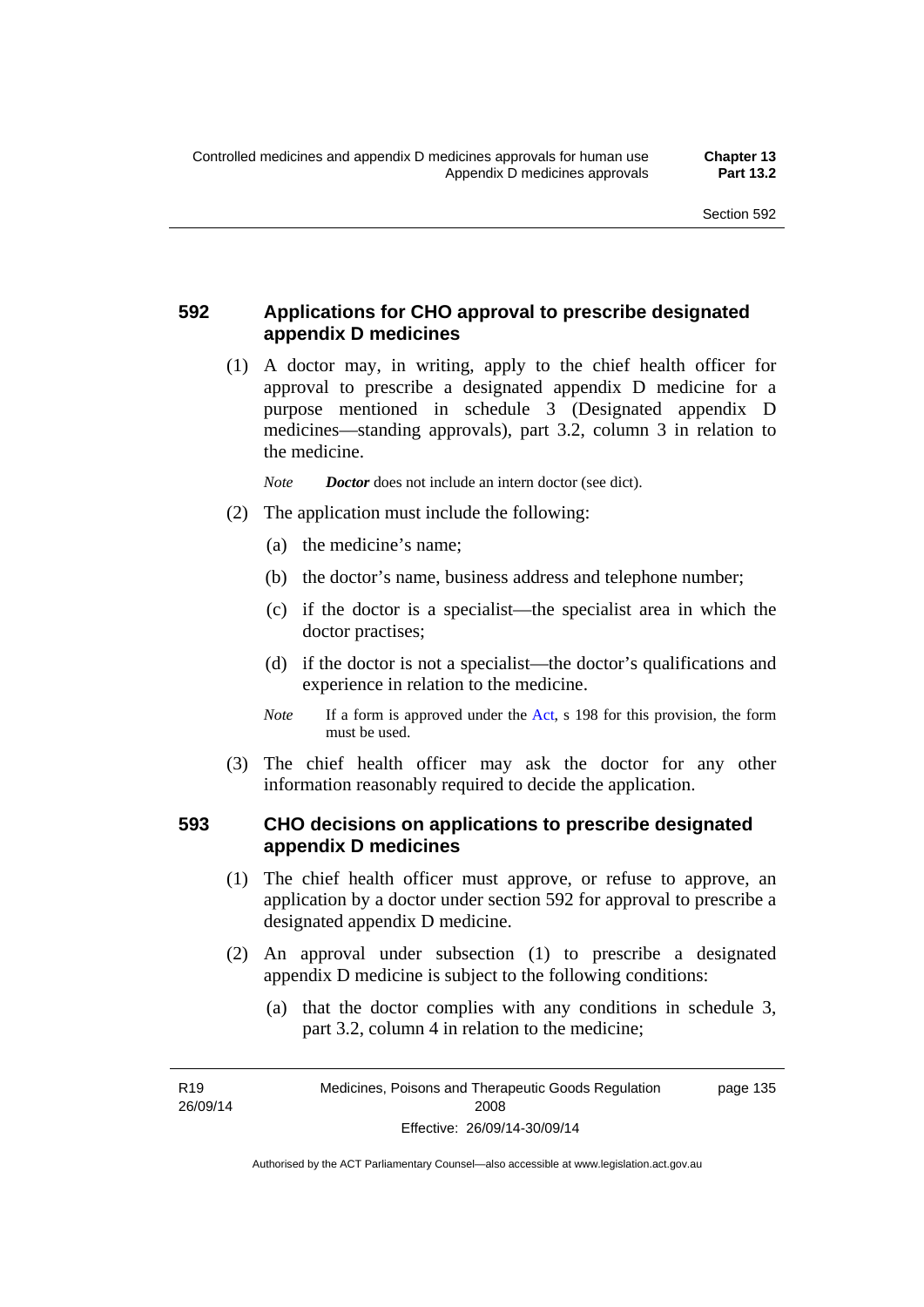(b) any other condition included in the approval by the chief health officer.

#### **Example—par (a)**

If sch 3, pt 3.2, col 4 includes a condition requiring a doctor to advise a woman of child-bearing age to avoid becoming pregnant during or for a certain period after the completion of treatment, the doctor is authorised to prescribe the medicine only if the doctor gives the patient the advice.

- *Note* An example is part of the regulation, is not exhaustive and may extend, but does not limit, the meaning of the provision in which it appears (see [Legislation Act,](http://www.legislation.act.gov.au/a/2001-14) s 126 and s 132).
- (3) For this section, the chief health officer—
	- (a) must have regard to the specialist area (if any) in which the doctor practises and the requirements (if any) stated in the medicines and poisons standard, appendix D for the medicine to which the application relates; and
	- (b) may have regard to anything else the chief health officer considers appropriate.
- (4) The chief health officer must send the doctor written notice of the chief health officer's decision not later than 7 days after the day the decision is made.

## **594 Form of CHO appendix D medicines approvals**

An appendix D medicines approval given by the chief health officer must include the following:

- (a) the doctor's name;
- (b) the name of the medicine to which the approval relates;
- (c) an identifying number for the approval;
- (d) any condition included in the approval by the chief health officer.

Authorised by the ACT Parliamentary Counsel—also accessible at www.legislation.act.gov.au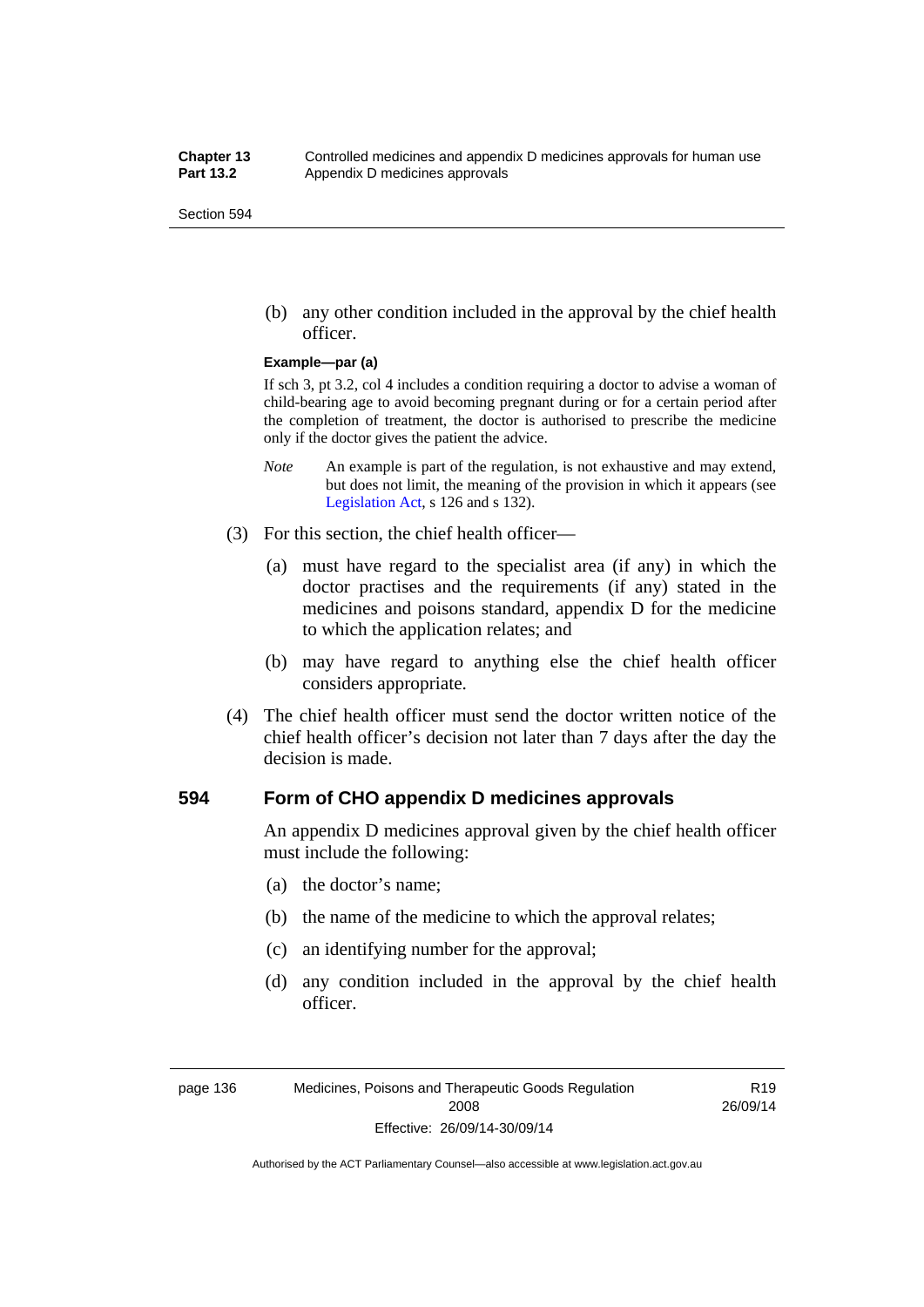# **Chapter 14 Medicines licences**

# **Part 14.1 Medicines licences generally**

### **600 Medicines licences that may be issued—Act, s 78 (2)**

The following licences for medicines may be issued:

- (a) a licence for a program of research or education in relation to a controlled medicine (a *controlled medicines research and education program licence*);
- (b) a licence for medicines for first-aid kits (a *first-aid kit licence*);
- (c) a licence for the supply by wholesale of a medicine (a *medicines wholesalers licence*);
- (d) a licence for the treatment of opioid dependency with buprenorphine or methadone (an *opioid dependency treatment licence*);
- (e) a licence for the sale by retail of pharmacy medicines by a person who is not a pharmacist (a *pharmacy medicines rural communities licence*).
- *Note* Other medicines licences may also be issued (see [Act,](http://www.legislation.act.gov.au/a/2008-26/default.asp) s 78 (3)).

R19 26/09/14 page 137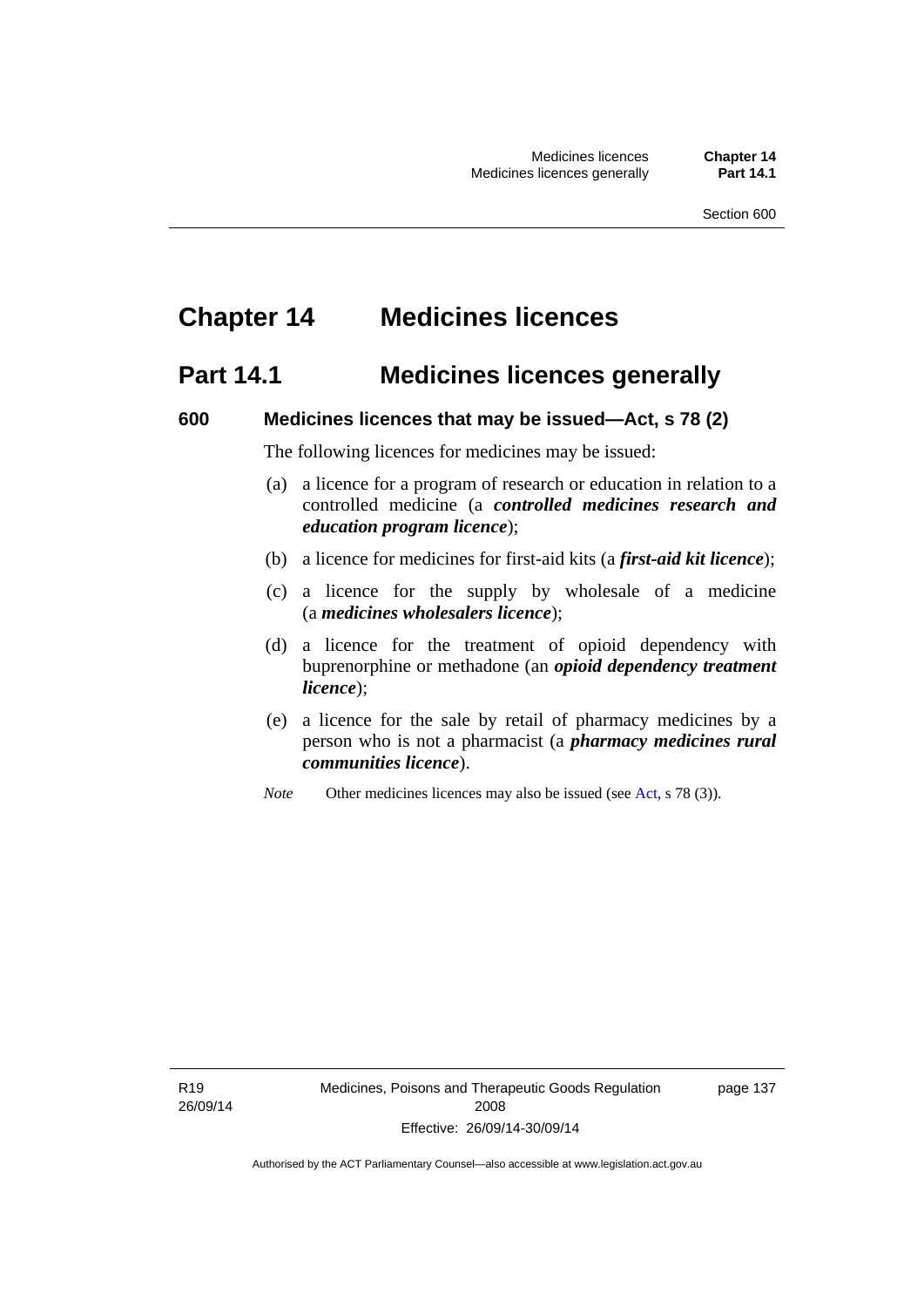# **Part 14.2 Controlled medicines research and education program licences**

*Note* For research and education activities in relation to other medicines, see pt 9.4.

#### **605 Applications for controlled medicines research and education program licences**

- (1) An application for a controlled medicines research and education program licence for a controlled medicine must be in writing, signed by the applicant, and include the following:
	- (a) the full name, address and academic, professional or other relevant qualifications of—
		- (i) the person who is to supervise the program; and
		- (ii) the person who is to conduct the program;
	- (b) the name of the recognised research institution at or under which the program is proposed to be conducted;
		- *Note Recognised research institution*—see the [Act](http://www.legislation.act.gov.au/a/2008-26/default.asp), s 20 (5).
	- (c) whether the program will be conducted at, or under the authority of, the recognised research institution;
	- (d) the premises where the program will be conducted;
	- (e) the controlled medicine, and the form and strength of the medicine, for which the licence is sought;
	- (f) the maximum quantity of the medicine that would be possessed under the licence at any time;
	- (g) a description of the program, including an explanation of why the program cannot be carried out satisfactorily without the use of the medicine;
	- (h) the supervision arrangements for the program;

page 138 Medicines, Poisons and Therapeutic Goods Regulation 2008 Effective: 26/09/14-30/09/14 R19 26/09/14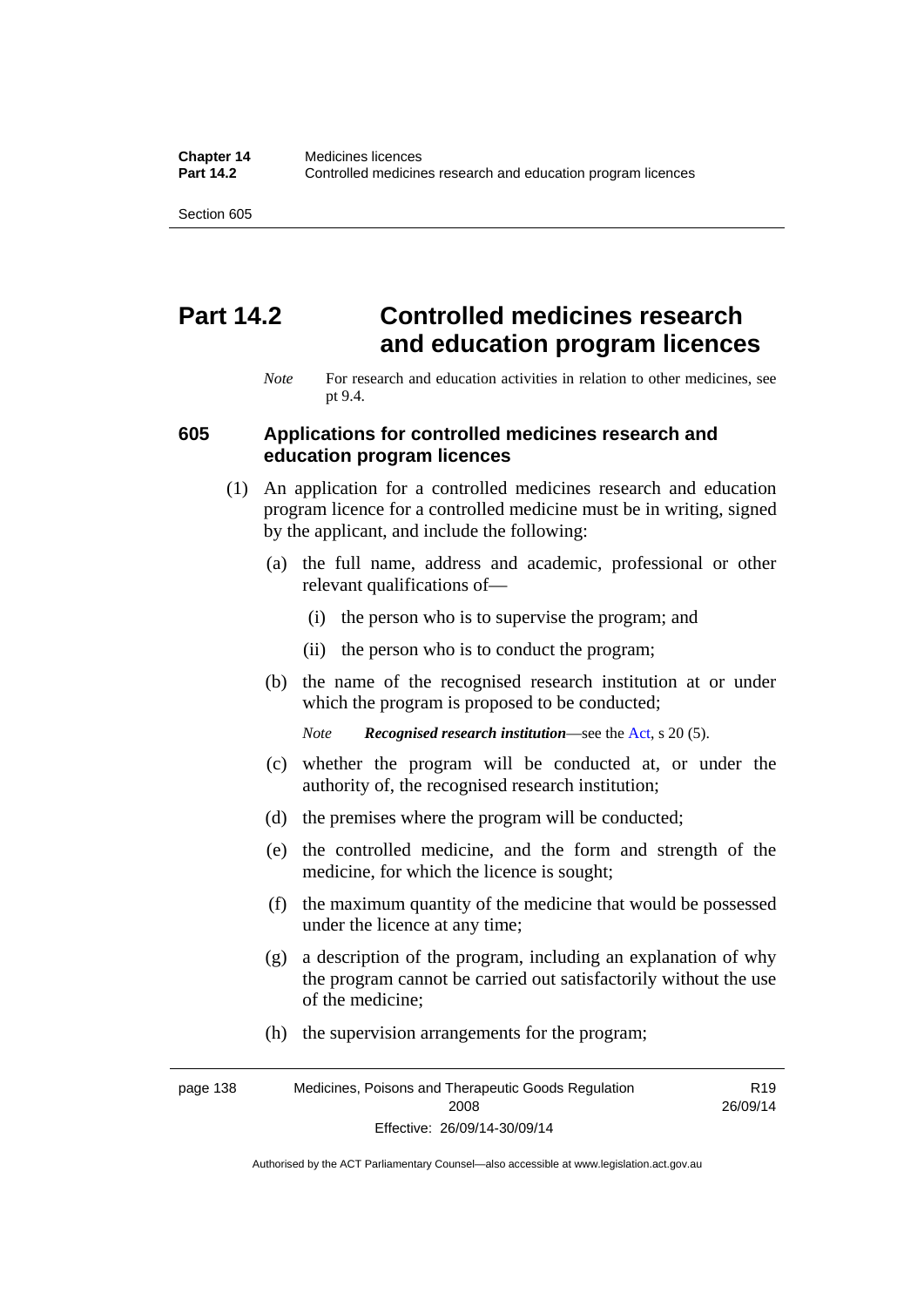- (i) the period for which the licence is sought.
- *Note 1* If a form is approved under the [Act](http://www.legislation.act.gov.au/a/2008-26/default.asp), s 198 for this provision, the form must be used.

*Note* 2 A fee may be determined under the [Act,](http://www.legislation.act.gov.au/a/2008-26/default.asp) s 197 for this provision.

- (2) The application must be accompanied by a written approval of the program by the person in charge of—
	- (a) the recognised research institution; or
	- (b) a faculty or division of the institution.

## **606 Restrictions on issuing of controlled medicines research and education program licences—Act, s 85 (1) (a)**

The chief health officer must not issue a controlled medicines research and education program licence to a person unless—

- (a) the program to which the licence relates will be conducted at, or under the authority of, a recognised research institution; and
- (b) the program is approved by a person mentioned in section 605 (2); and
- (c) satisfied that the program—
	- (i) cannot be carried out without the use of the controlled medicine to which the licence application relates; and
	- (ii) will be adequately supervised.

# **607 Additional information for controlled medicines research and education program licences—Act, s 88 (1) (k)**

The following additional information is prescribed for a controlled medicines research and education program licence:

 (a) the research or education program for which the licence is issued;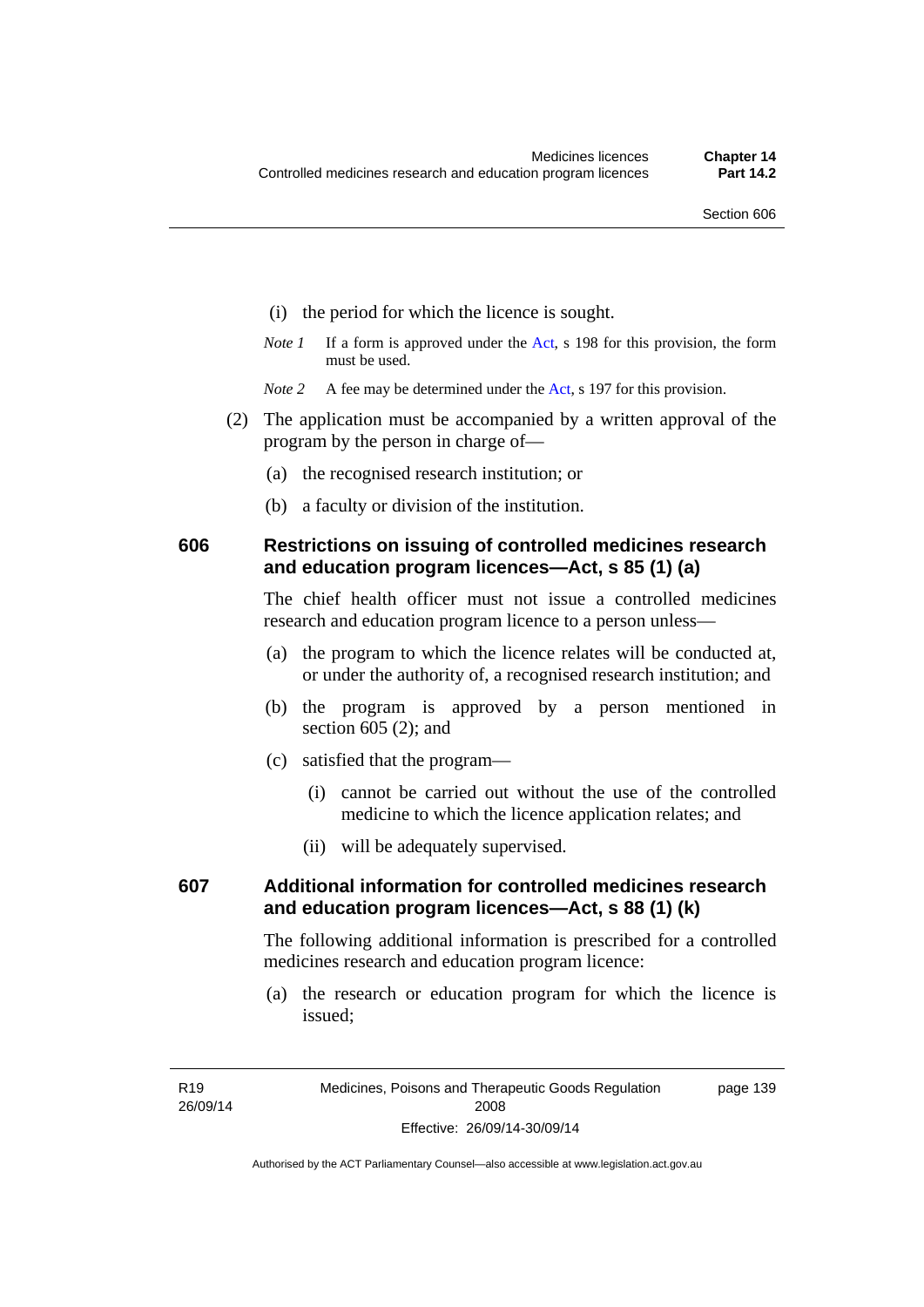- (b) the name of the program's supervisor;
- (c) the dealings with a controlled medicine authorised by the licence;
- (d) the premises where the program will be conducted;
- (e) the maximum quantity of the controlled medicine that may be possessed at any time for the program;
- (f) the total quantity of the controlled medicine that may be possessed for the program during the period of the licence;
- (g) the form and strength of the controlled medicine that may be obtained and possessed for the program.

page 140 Medicines, Poisons and Therapeutic Goods Regulation 2008 Effective: 26/09/14-30/09/14

R19 26/09/14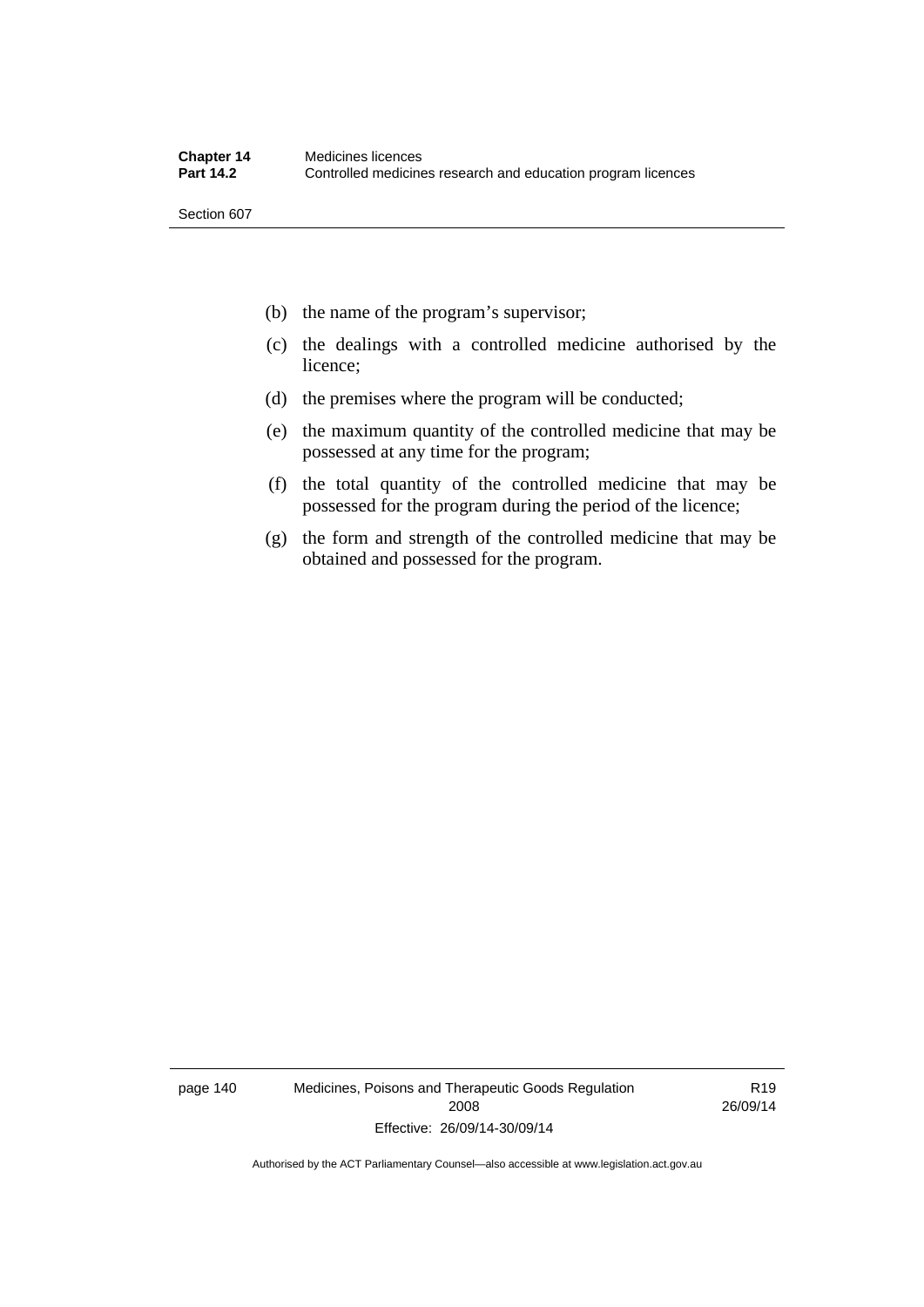# **Part 14.3 First-aid kit licences**

*Note* This part is not applicable to a health practitioner or health professional who is authorised elsewhere under this regulation to possess etc medicines for a first-aid kit.

## **610 Applications for first-aid kit licences**

- (1) An application for a first-aid kit licence must be in writing, signed by the applicant, and include the following:
	- (a) the full name, address and occupation of the applicant;
	- (b) the full name, address and occupation of each other person proposed to be authorised to deal with a medicine under the licence;
	- (c) the prescription only medicines and controlled medicines (each of which are *relevant medicines*), and the form and strength of the relevant medicines, for which the licence is sought;
		- *Note* Pharmacy medicines and pharmacist only medicines are authorised for the kit under s 450.
	- (d) the maximum quantity of the relevant medicines that would be possessed under the licence at any time;
	- (e) the first-aid services provided, or proposed to be provided, to the community by the applicant;
	- (f) the situations in which it is proposed the medicines in the first-aid kit will be used;
	- (g) the period for which the licence is sought.
	- *Note 1* If a form is approved under the [Act](http://www.legislation.act.gov.au/a/2008-26/default.asp), s 198 for this provision, the form must be used.
	- *Note 2* A fee may be determined under the [Act,](http://www.legislation.act.gov.au/a/2008-26/default.asp) s 197 for this provision.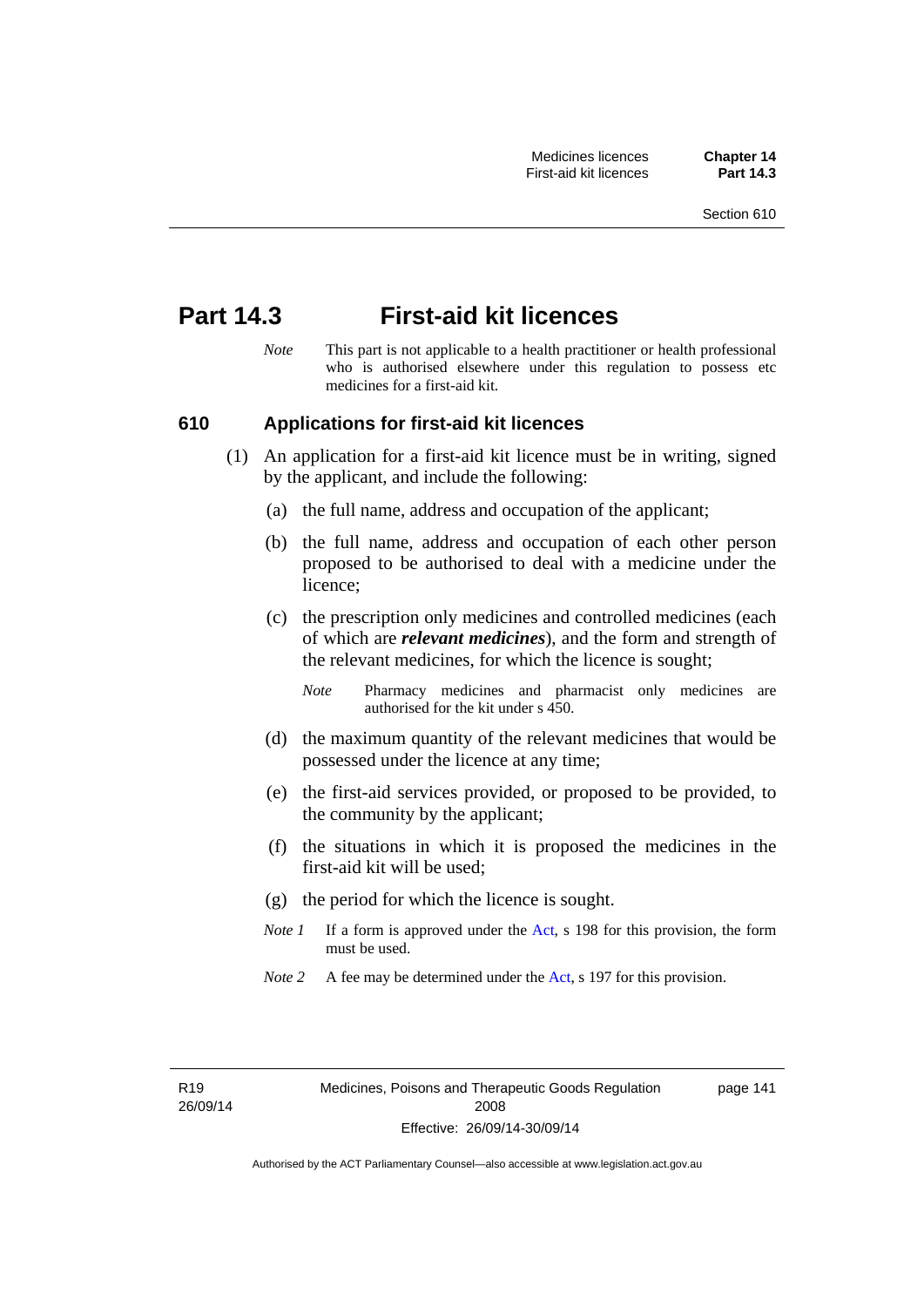| <b>Chapter 14</b> | Medicines licences     |
|-------------------|------------------------|
| <b>Part 14.3</b>  | First-aid kit licences |

- (2) The application must be accompanied by—
	- (a) evidence of the qualifications mentioned in section 611 (a) for the applicant and each person included in the application under subsection (1) (b); and
	- (b) a letter of support from a doctor who will provide medical direction and support to the applicant.
		- *Note Doctor* does not include an intern doctor (see dict).

# **611 Restrictions on issuing of first-aid kit licences— Act, s 85 (1) (a)**

The chief health officer must not issue a first-aid kit licence to a person unless—

- (a) each person to be authorised under the licence has successfully completed a course that qualifies the person to be registered as a nurse or employed as an ambulance paramedic; and
- (b) the chief health officer is satisfied that the person provides, or will be providing, first-aid services to the community, for example, at a workplace or as part of a privately operated ambulance service approved under the *[Emergencies Act 2004](http://www.legislation.act.gov.au/a/2004-28)*, part 4.6 (Other approved providers); and
- (c) the medicines to which the licence application relates are reasonably necessary to provide the first-aid services.
- *Note* An example is part of the regulation, is not exhaustive and may extend, but does not limit, the meaning of the provision in which it appears (see [Legislation Act,](http://www.legislation.act.gov.au/a/2001-14) s 126 and s 132).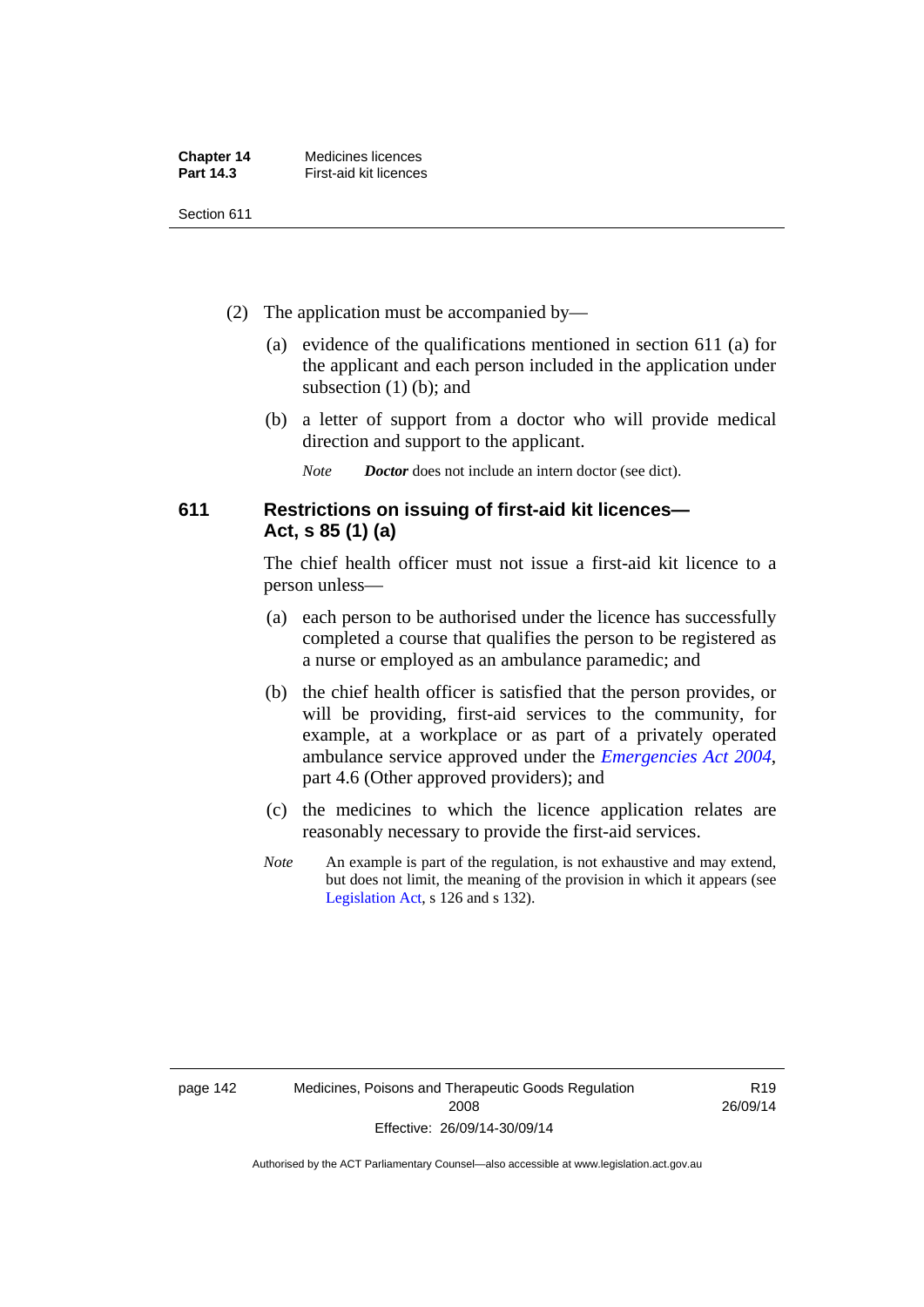# **612 Additional information for first-aid kit licences— Act, s 88 (1) (k)**

- (1) The following additional information is prescribed for a first-aid kit licence:
	- (a) the full name and home address of each person who is authorised to deal with a medicine under the licence;
	- (b) the maximum quantity of each relevant medicine that may be possessed under the licence at any time;
	- (c) the total quantity of each relevant medicine that may be possessed during the period of the licence;
	- (d) the form and strength in which each relevant medicine may be obtained, possessed and administered under the licence.
- (2) In this section:

*relevant medicines*—see section 610.

R19 26/09/14 Medicines, Poisons and Therapeutic Goods Regulation 2008 Effective: 26/09/14-30/09/14

page 143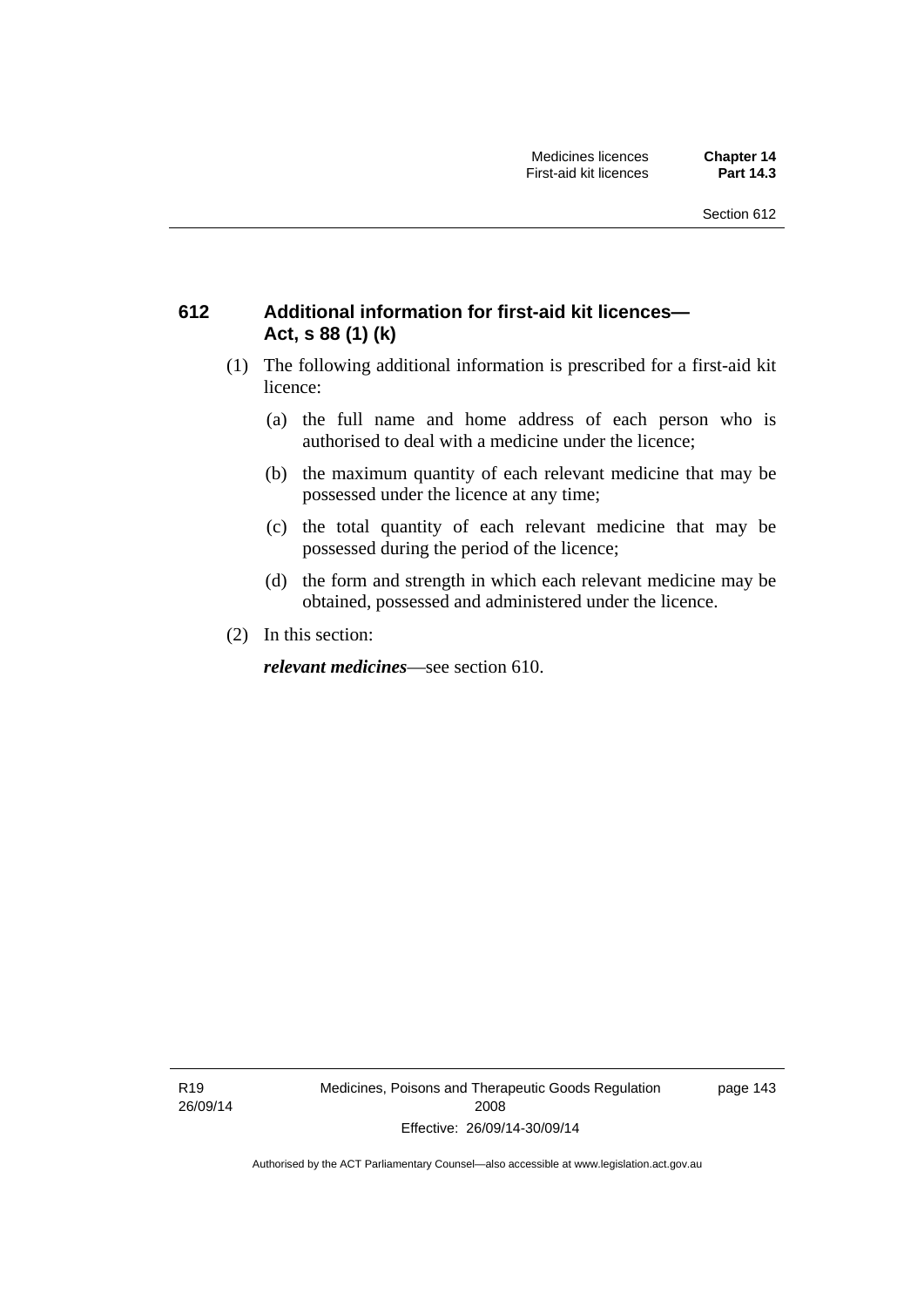# **Part 14.4 Medicines wholesalers licences**

*Note* This part is applicable to an interstate wholesaler only if the [Act,](http://www.legislation.act.gov.au/a/2008-26/default.asp) s 20 (4) does not apply to the wholesaler.

### **615 Applications for medicines wholesalers licences**

- (1) An application for a medicines wholesalers licence must be in writing, signed by the applicant, and include the following:
	- (a) the medicines to which the application relates;
	- (b) the full name of the applicant;
	- (c) the applicant's ABN (if any);
	- (d) if the applicant is a corporation—the corporation's ACN;
	- (e) the location of the premises where the applicant proposes to deal with the medicines under the licence;
	- (f) the security arrangements proposed for the premises;
	- (g) the name of an individual who is to supervise the dealings to be authorised under the licence.
	- *Note 1* If a form is approved under the [Act](http://www.legislation.act.gov.au/a/2008-26/default.asp), s 198 for this provision, the form must be used.
	- *Note* 2 A fee may be determined under the [Act,](http://www.legislation.act.gov.au/a/2008-26/default.asp) s 197 for this provision.
- (2) The application must be accompanied by a plan of the premises that shows—
	- (a) where it is proposed to store the medicines; and
	- (b) the location and nature of security devices.

### **616 Restrictions on issuing of medicines wholesalers licences—Act, s 85 (1) (a)**

 (1) The chief health officer must not issue a medicines wholesalers licence to a person unless dealings with medicines under the licence

page 144 Medicines, Poisons and Therapeutic Goods Regulation 2008 Effective: 26/09/14-30/09/14 R19 26/09/14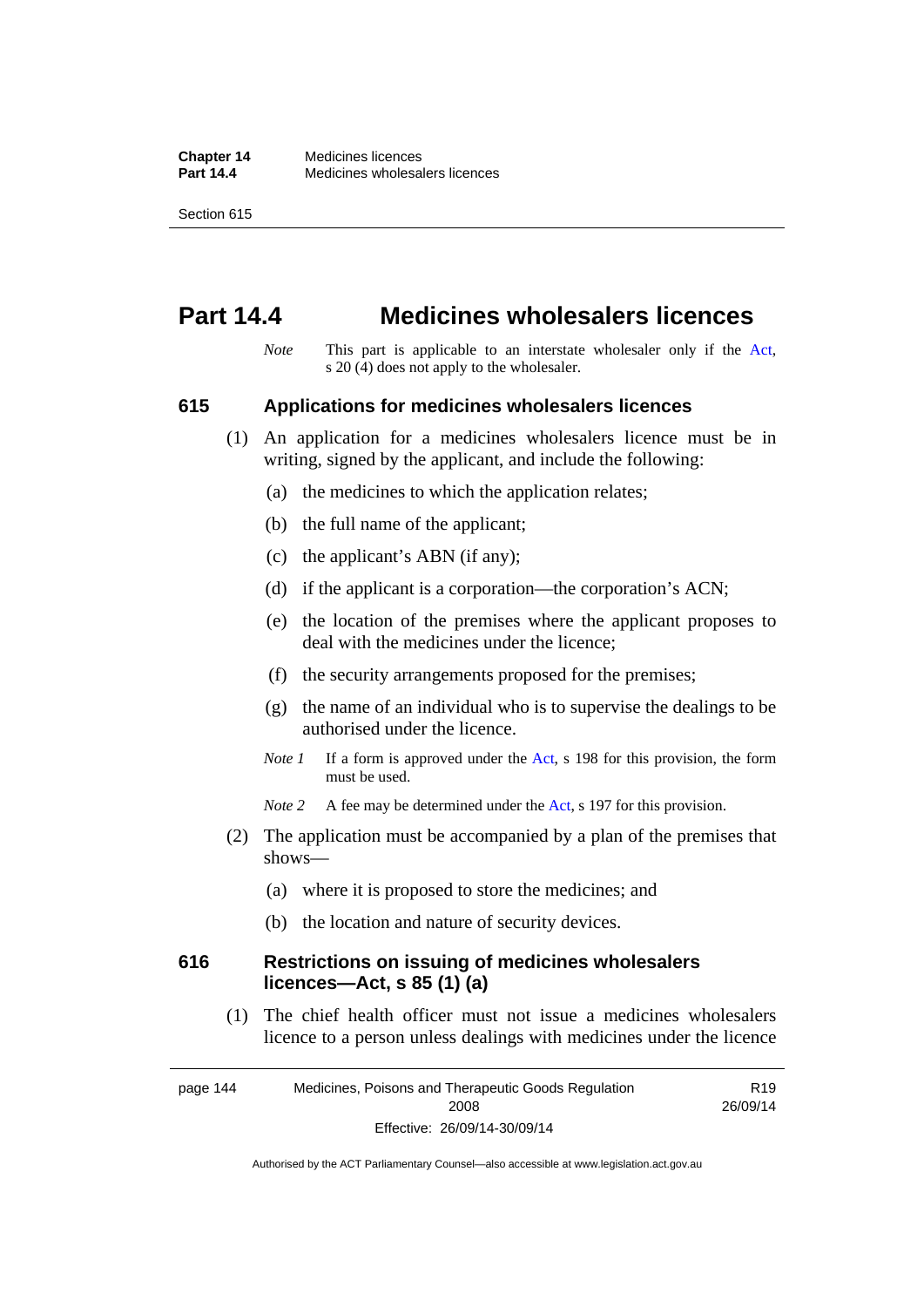will be supervised by an individual nominated by the applicant and approved, in writing, by the chief health officer.

- (2) The chief health officer must not approve the nominated individual unless satisfied that the individual—
	- (a) is a suitable person to hold a medicines wholesalers licence; and
	- (b) has qualifications in chemistry, pharmacy or pharmacology or experience appropriate for the sale of medicines.

*Note* For changes of nominated individuals, see the [Act,](http://www.legislation.act.gov.au/a/2008-26/default.asp) s 93.

(3) In this section:

*suitable person*, to hold a licence—see the [Act](http://www.legislation.act.gov.au/a/2008-26/default.asp), section 81.

# **617 Additional information for medicines wholesalers licences—Act, s 88 (1) (k)**

The name of the person approved under section 616 (1) to supervise the dealings with medicines authorised by the licence is prescribed for a medicines wholesalers licence.

R19 26/09/14 Medicines, Poisons and Therapeutic Goods Regulation 2008 Effective: 26/09/14-30/09/14

page 145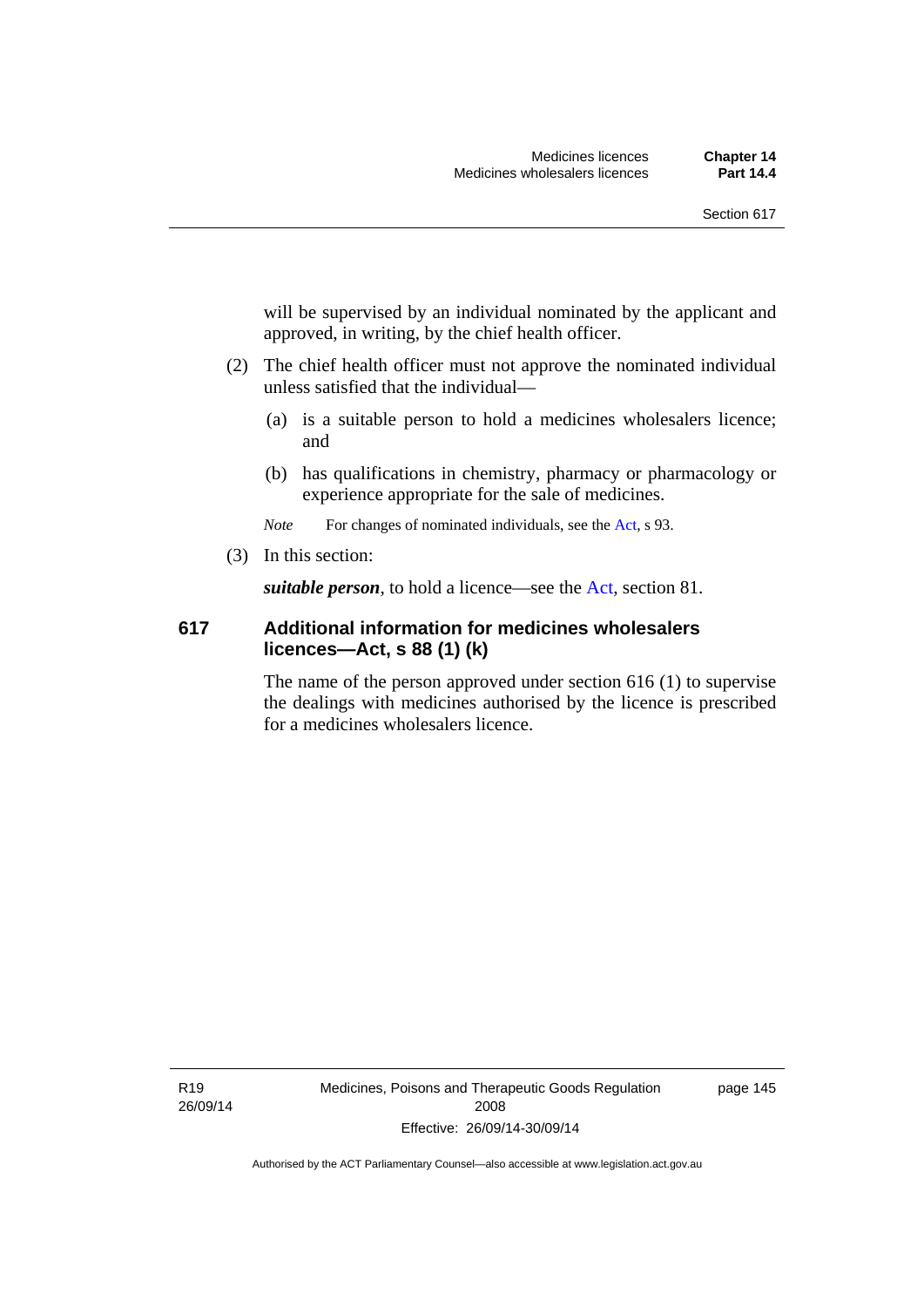# **Part 14.5 Opioid dependency treatment licences**

### **620 Applications for opioid dependency treatment licences**

An application for an opioid dependency treatment licence must be in writing, signed by the applicant, and include the applicant's full name and business address.

- *Note 1* If a form is approved under the [Act](http://www.legislation.act.gov.au/a/2008-26/default.asp), s 198 for this provision, the form must be used.
- *Note 2* A fee may be determined under the [Act,](http://www.legislation.act.gov.au/a/2008-26/default.asp) s 197 for this provision.

# **621 Restriction on issuing of opioid dependency treatment licences—Act, s 85 (1) (a)**

The chief health officer must not issue an opioid dependency treatment licence to a person unless the person is a pharmacist at a community pharmacy.

*Note Pharmacist* does not include an intern pharmacist (see dict).

# **622 Witnessing not required for administration under opioid dependency treatment licence—Act, s 190 (1) (a)**

The [Act,](http://www.legislation.act.gov.au/a/2008-26/default.asp) section 53 (e) (Registers—witnessing administration of medicines) does not apply to the administration of buprenorphine or methadone under an opioid dependency treatment licence if section 471 is complied with in relation to the administration.

R19 26/09/14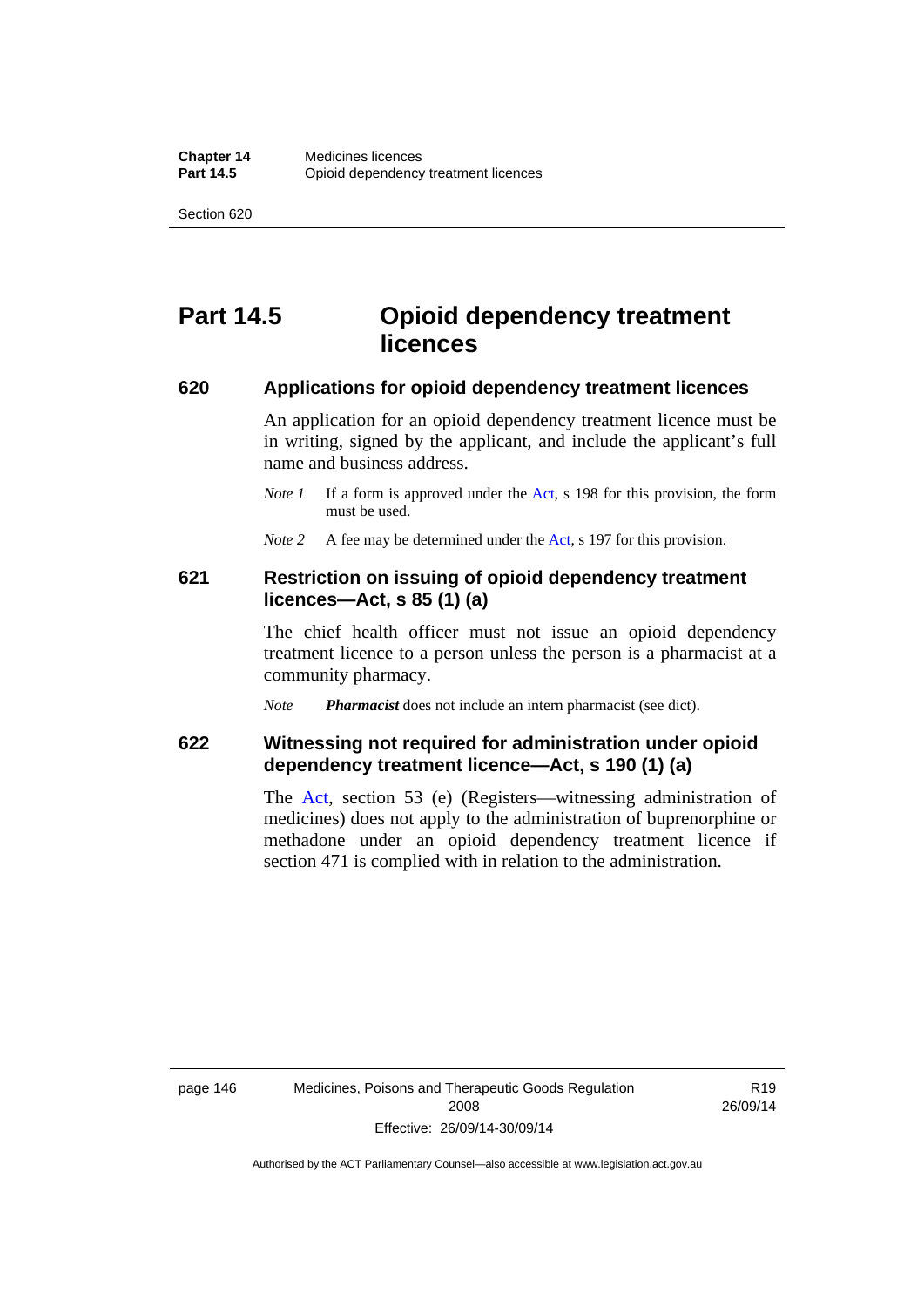# **Part 14.6 Pharmacy medicines rural communities licences**

# **625 Applications for pharmacy medicines rural communities licences**

An application for a pharmacy medicines rural communities licence must—

- (a) be in writing signed by the applicant; and
- (b) include—
	- (i) the applicant's full name, business address and telephone number; and
	- (ii) the pharmacy medicines proposed to be sold under the licence.
- *Note 1* If a form is approved under the [Act](http://www.legislation.act.gov.au/a/2008-26/default.asp), s 198 for this provision, the form must be used.
- *Note 2* A fee may be determined under the [Act,](http://www.legislation.act.gov.au/a/2008-26/default.asp) s 197 for this provision.

# **626 Restrictions on issuing of pharmacy medicines rural communities licences—Act, s 85 (1) (a)**

The chief health officer must not issue a pharmacy medicines rural communities licence to a person unless—

- (a) the person is carrying on the business of selling goods by retail; and
- (b) the premises from which the medicines will be sold under the licence is more than 25km by the shortest practical route to the nearest community pharmacy.

page 147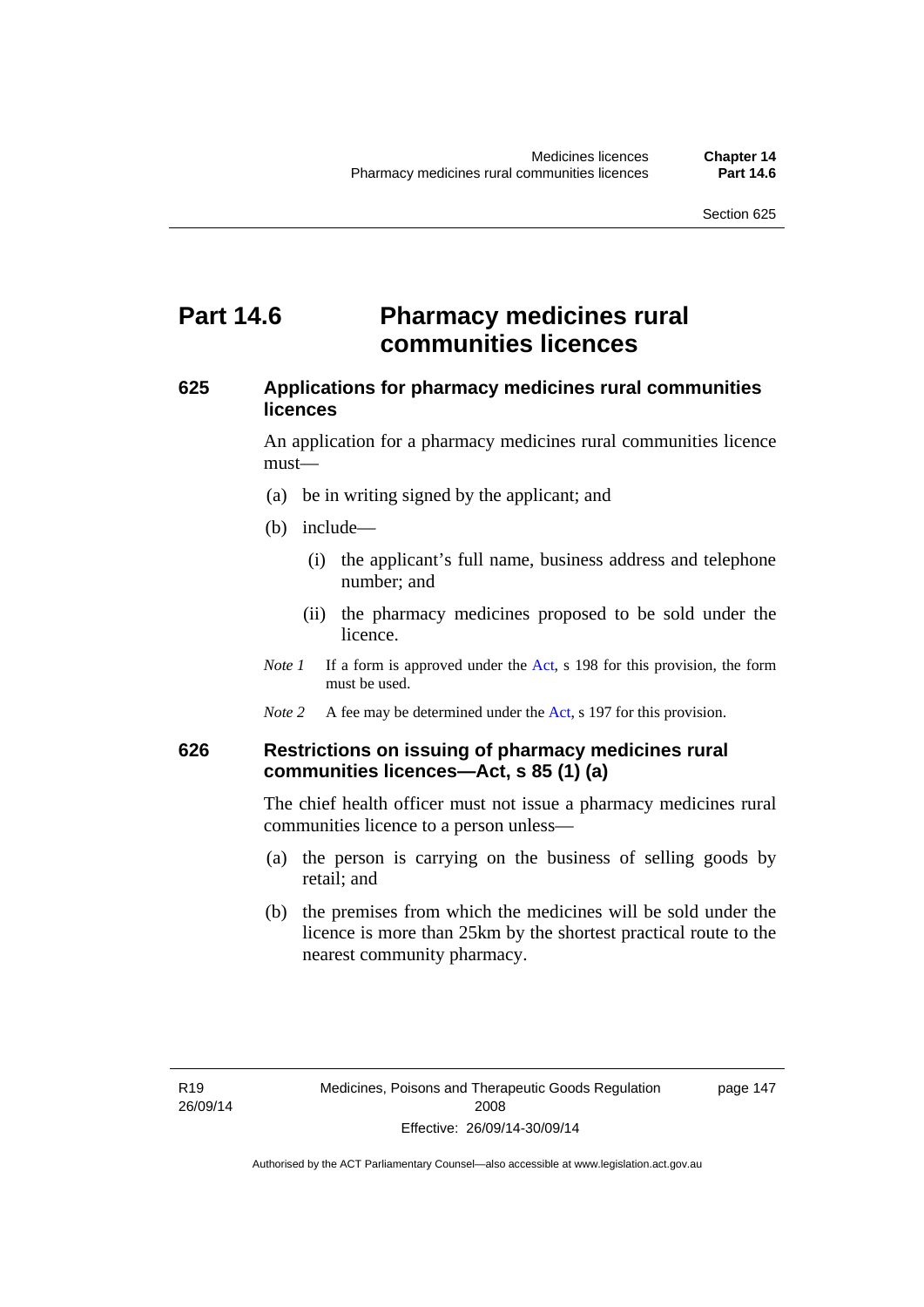# **Chapter 15 Medicines—other provisions**

# **Part 15.1 Opioid dependency treatment guidelines**

### **630 Guidelines for treatment of opioid dependency**

- (1) The Minister may approve guidelines for the treatment of opioid dependency.
- (2) Without limiting subsection (1), approved guidelines may make provision in relation to the prescribing and administration of buprenorphine and methadone to drug-dependent people.
- (3) An approval is a notifiable instrument.

*Note* A notifiable instrument must be notified under the [Legislation Act](http://www.legislation.act.gov.au/a/2001-14).

page 148 Medicines, Poisons and Therapeutic Goods Regulation 2008 Effective: 26/09/14-30/09/14

R19 26/09/14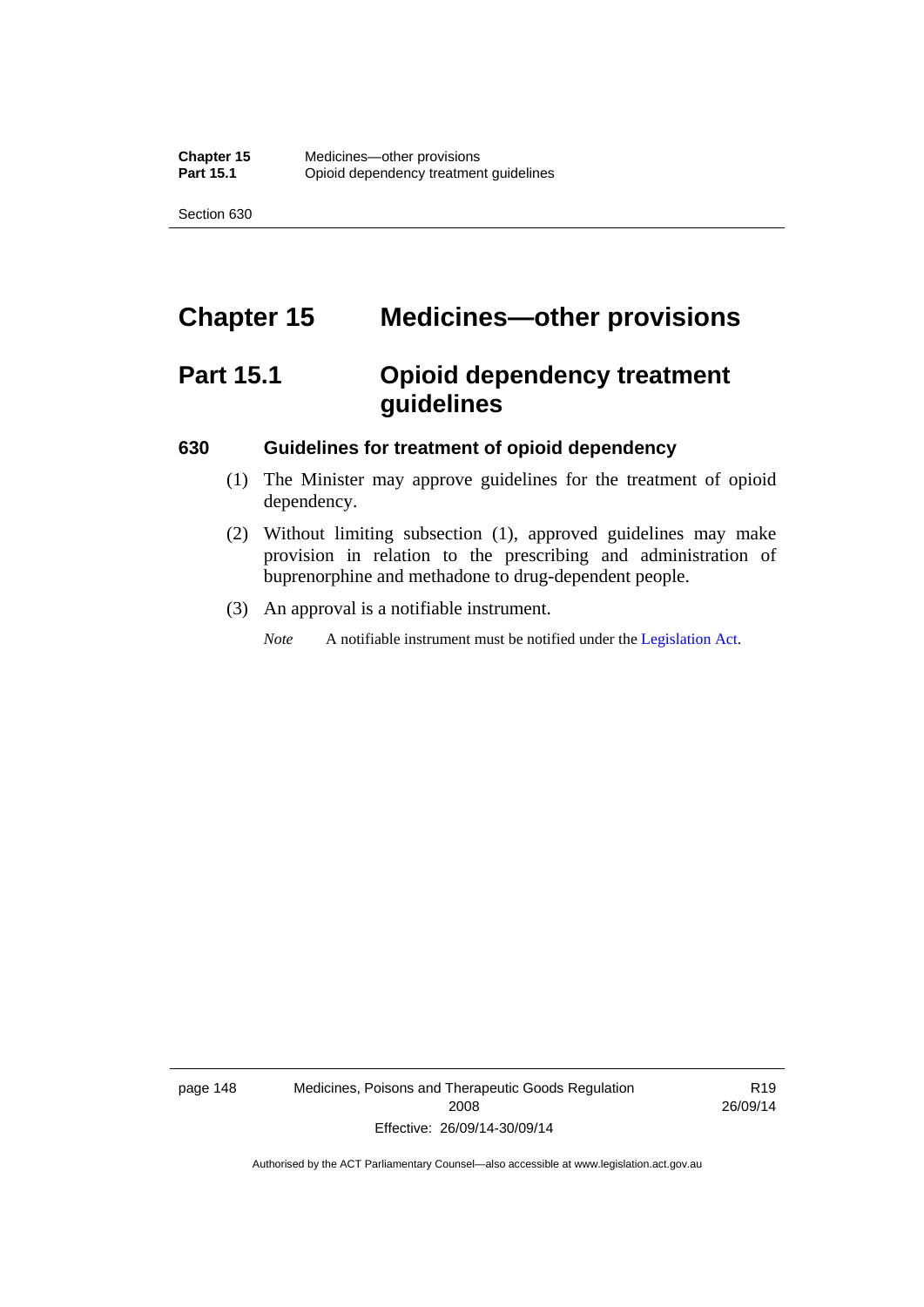# **Part 15.2 Medicines advisory committee**

*Note* The medicines advisory committee is established under the [Act](http://www.legislation.act.gov.au/a/2008-26/default.asp), s 194.

## **635 Medicines advisory committee—membership**

- (1) The medicines advisory committee consists of the following members appointed by the Minister:
	- (a) a chair;
	- (b) 2 other members.
	- *Note 1* For the making of appointments (including acting appointments), see the [Legislation Act,](http://www.legislation.act.gov.au/a/2001-14) pt 19.3.
	- *Note 2* Certain Ministerial appointments require consultation with an Assembly committee and are disallowable (see [Legislation Act,](http://www.legislation.act.gov.au/a/2001-14) div 19.3.3).
- (2) A person is not eligible for appointment to the medicines advisory committee unless the person is a doctor.

*Note Doctor* does not include an intern doctor (see dict).

- (3) The medicines advisory committee must include—
	- (a) at least 1 member who has had experience in the teaching or practice of psychiatry; and
	- (b) 1 member nominated by the Australian Capital Territory Branch of the Australian Medical Association.
- (4) The instrument appointing, or evidencing the appointment of, a medicines advisory committee member must state whether the person is appointed as the chair, or as another member, of the committee.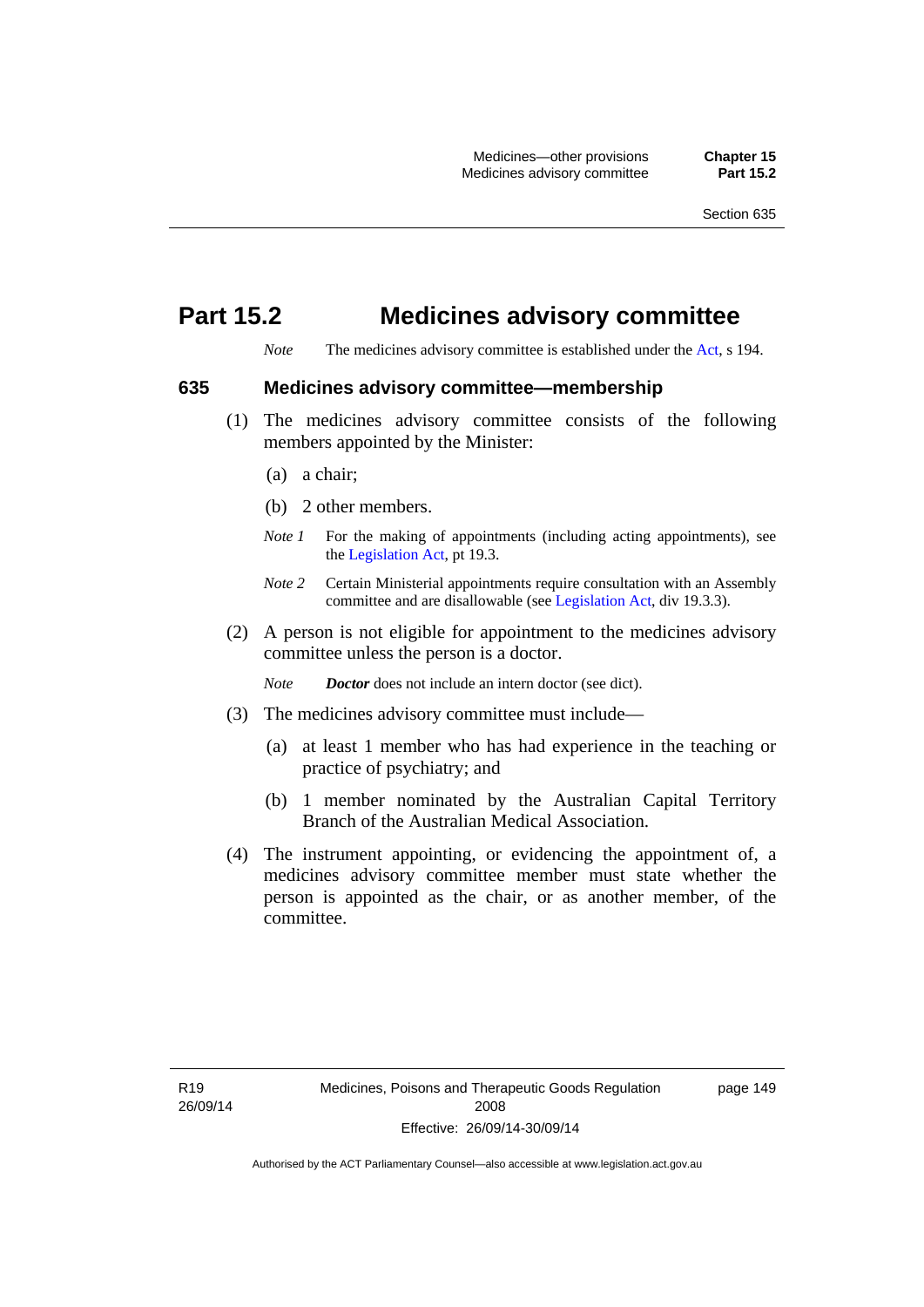#### **636 Medicines advisory committee—term of appointments**

The appointment of a medicines advisory committee member must be for not longer than 3 years.

*Note* A person may be reappointed to a position if the person is eligible to be appointed to the position (see [Legislation Act,](http://www.legislation.act.gov.au/a/2001-14) s 208 and dict, pt 1, def *appoint*).

## **637 Medicines advisory committee—conditions of appointments**

The conditions of appointment of a medicines advisory committee member are the conditions agreed between the Minister and the member, subject to any determination under the *[Remuneration](http://www.legislation.act.gov.au/a/1995-55)  [Tribunal Act 1995](http://www.legislation.act.gov.au/a/1995-55)*.

# **638 Medicines advisory committee—time and place of meetings**

- (1) Meetings of the medicines advisory committee are to be held when and where the committee decides.
- (2) The chair of the medicines advisory committee may at any time call a meeting.
- (3) The chair must give the other members reasonable notice of the time and place of a meeting called by the chair.
- (4) The medicines advisory committee may adjourn a proceeding, for any reason it considers appropriate, to a time and place decided by the committee.

#### **639 Medicines advisory committee—presiding member**

- (1) The chair presides at a meeting of the medicines advisory committee.
- (2) If the chair is absent, the member chosen by the members present presides.

R19

page 150 Medicines, Poisons and Therapeutic Goods Regulation 2008 Effective: 26/09/14-30/09/14 26/09/14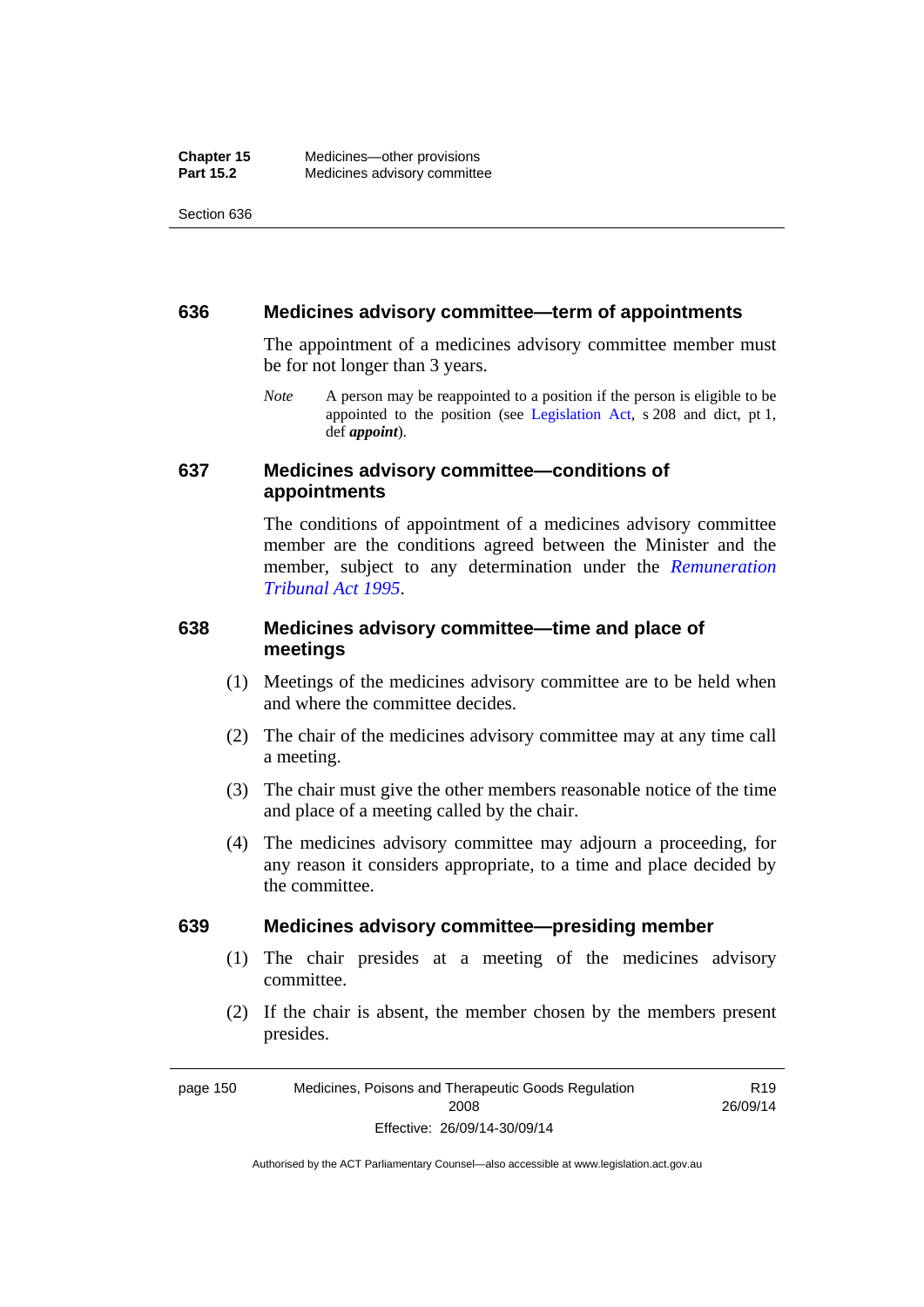#### **640 Medicines advisory committee—quorum**

Business may be carried out at a meeting of the medicines advisory committee only if at least 2 members are present.

### **641 Medicines advisory committee—voting**

- (1) At a meeting of the medicines advisory committee each member has a vote on each question to be decided.
- (2) A question is decided by a majority of the votes of members present and voting but, if the votes are equal, the presiding member has the deciding vote.

### **642 Medicines advisory committee—conduct of meetings**

- (1) The medicines advisory committee may conduct its meetings as the committee considers appropriate.
- (2) A meeting of the medicines advisory committee may be held using a method of communication, or a combination of methods of communication, that allows each member taking part to hear what each other member taking part says without the members being in each other's presence.

#### **Examples**

a phone link, a satellite link, an internet or intranet link

- *Note* An example is part of the regulation, is not exhaustive and may extend, but does not limit, the meaning of the provision in which it appears (see [Legislation Act,](http://www.legislation.act.gov.au/a/2001-14) s 126 and s 132).
- (3) A medicines advisory committee member who takes part in a meeting conducted under subsection (2) is taken to be present at the meeting.
- (4) A resolution is a valid resolution of the medicines advisory committee, even if it is not passed at a meeting of the committee, if all members agree to the proposed resolution in writing.

*Note Written* includes in electronic form (see [Act,](http://www.legislation.act.gov.au/a/2008-26/default.asp) dict).

R19 26/09/14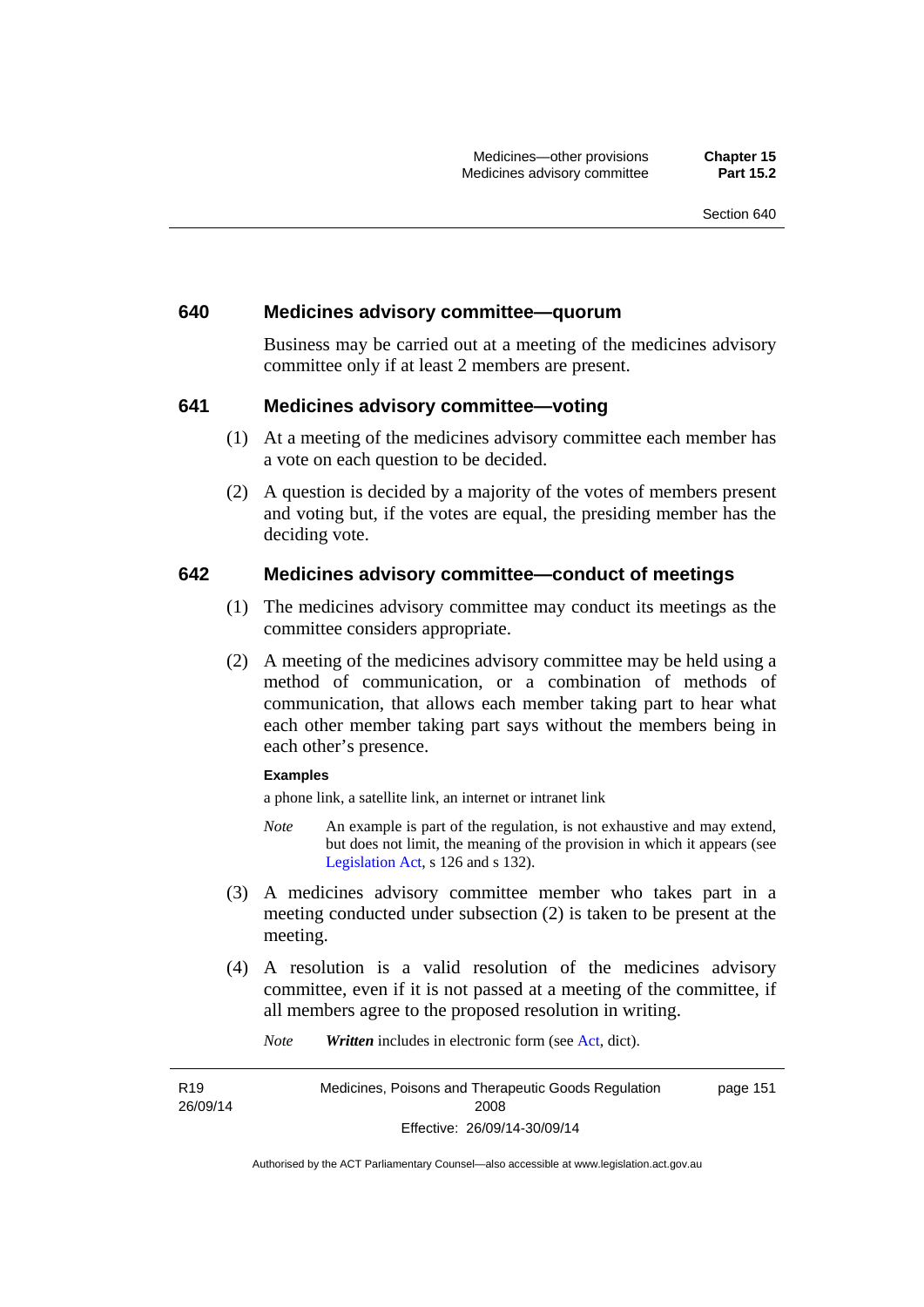(5) The medicines advisory committee must keep minutes of its meetings.

# **643 Medicines advisory committee—disclosure of interests by members**

- (1) If a medicines advisory committee member has a material interest in an issue being considered, or about to be considered, by the committee, the member must disclose the nature of the interest at a committee meeting as soon as possible after the relevant facts have come to the member's knowledge.
- (2) The disclosure must be recorded in the medicines advisory committee's minutes and, unless the committee otherwise decides, the member must not—
	- (a) be present when the medicines advisory committee considers the issue; or
	- (b) take part in a decision of the committee on the issue.

#### **Example**

David, Emile and Fiona are members of the medicines advisory committee. They have an interest in an issue being considered at a committee meeting and they disclose the interest as soon as they become aware of it. David's and Emile's interests are minor but Fiona has a direct financial interest in the issue.

The medicines advisory committee considers the disclosures and decides that because of the nature of the interests:

- David may be present when the committee considers the issue but not take part in the decision
- Emile may be present for the consideration and take part in the decision.

The medicines advisory committee does not make a decision allowing Fiona to be present or take part in the committee's decision. Accordingly, Fiona cannot be present for the consideration of the issue or take part in the decision.

*Note* An example is part of the regulation, is not exhaustive and may extend, but does not limit, the meaning of the provision in which it appears (see [Legislation Act,](http://www.legislation.act.gov.au/a/2001-14) s 126 and s 132).

page 152 Medicines, Poisons and Therapeutic Goods Regulation 2008 Effective: 26/09/14-30/09/14

R19 26/09/14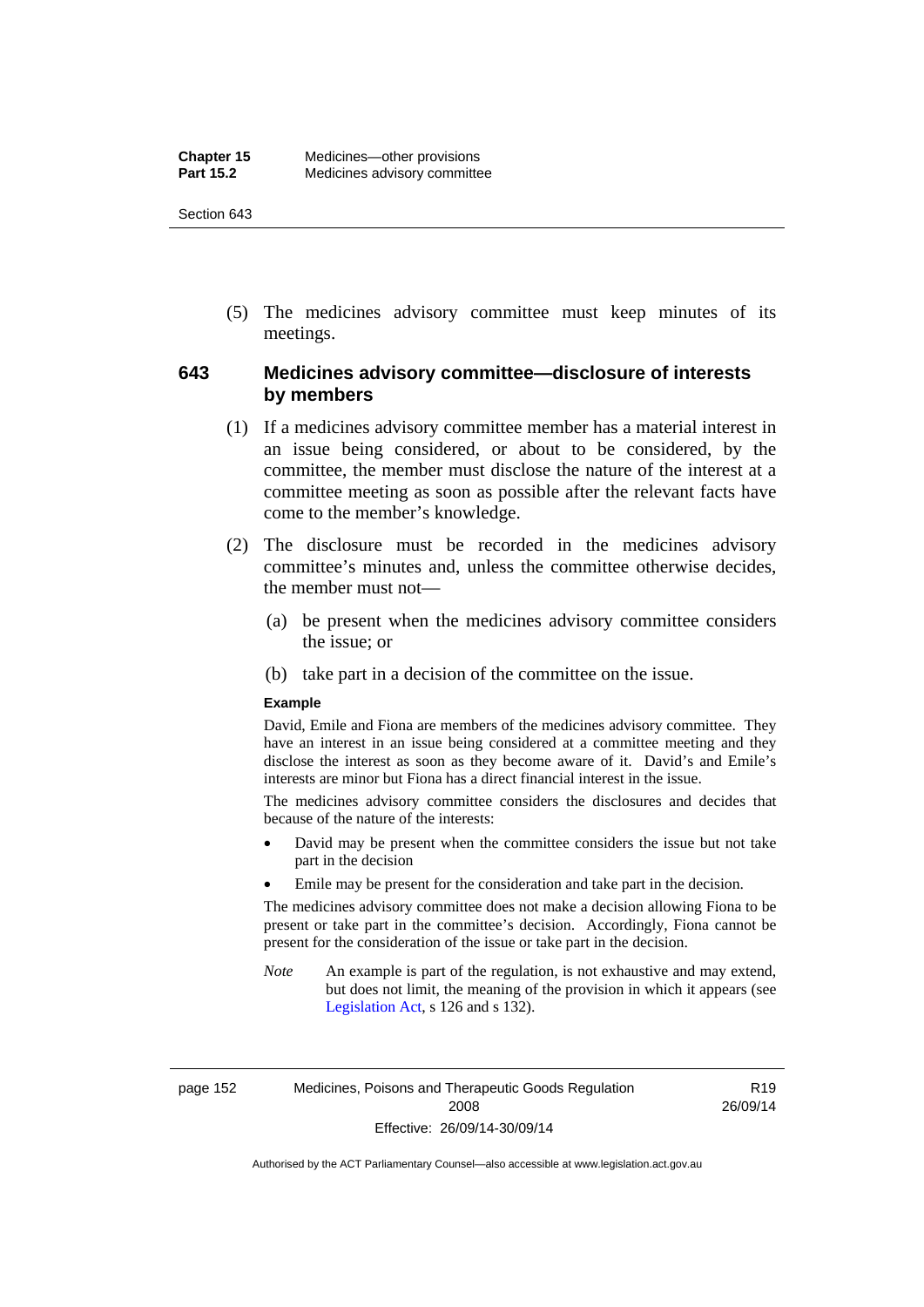- (3) Any other medicines advisory committee member who also has a material interest in the issue must not be present when the committee is considering its decision under subsection (2).
- (4) In deciding under subsection (2) whether a member may be present when the medicines advisory committee decides the issue or take part in a decision of the committee on the issue, and despite section 640 (Medicines advisory committee—quorum), the committee may consist of 1 member.

#### **Example**

if 2 members are present at a meeting and 1 member discloses a material interest, the other member may decide whether the member who made the disclosure can take part in a decision by the committee

(5) In this section:

*associate*, of a person, means—

- (a) the person's business partner; or
- (b) a close friend of the person; or
- (c) a family member of the person.

*executive officer*, of a corporation, means a person (however described) who is concerned with, or takes part in, the corporation's management (whether or not the person is a director of the corporation).

*indirect interest*—without limiting the kind of indirect interest a person may have, a person has an *indirect interest* in an issue if any of the following has an interest in the issue:

- (a) an associate of the person;
- (b) a corporation with not more than 100 members that the person, or an associate of the person, is a member of;
- (c) a subsidiary of a corporation mentioned in paragraph (b);

page 153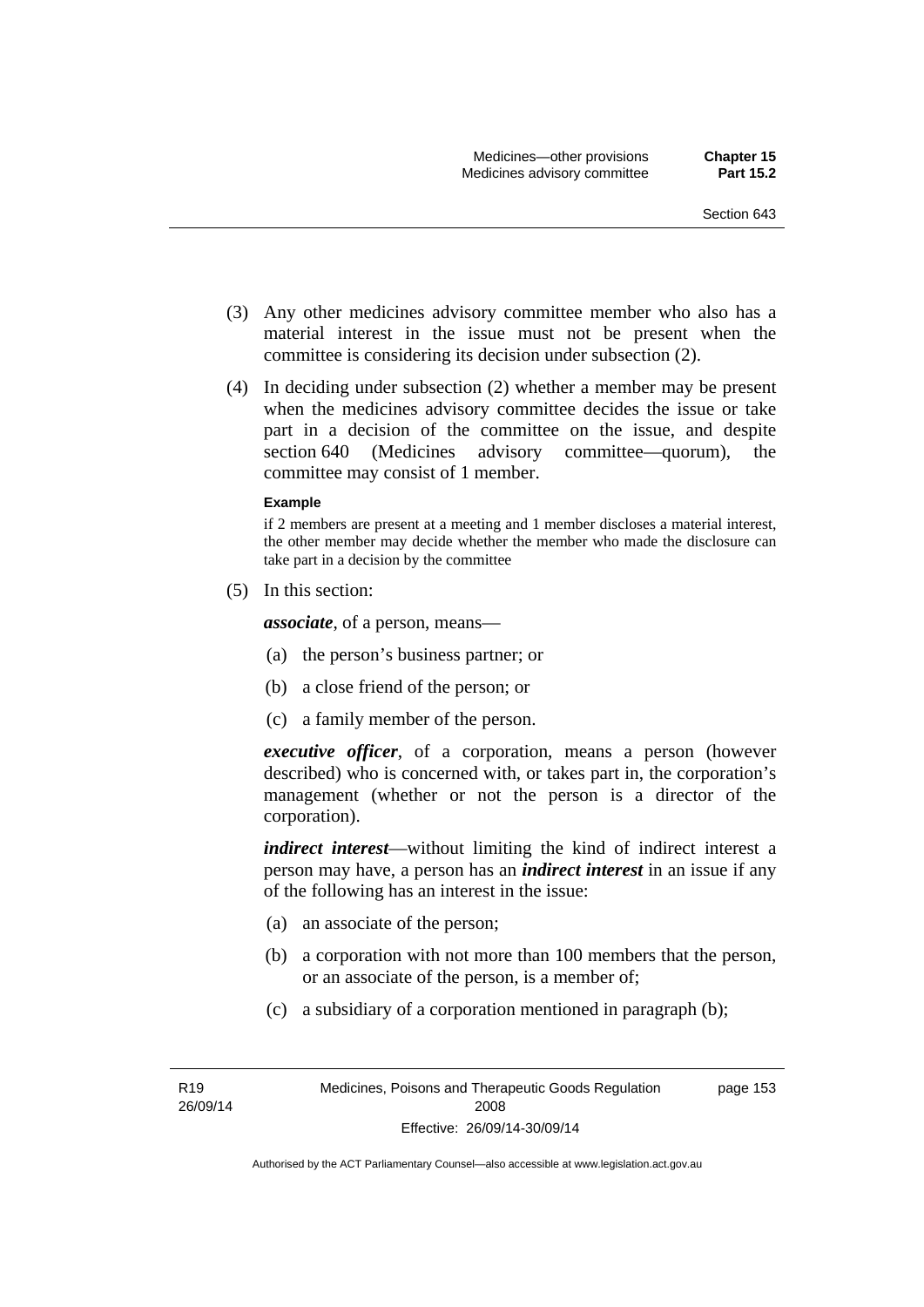- (d) a corporation that the person, or an associate of the person, is an executive officer of;
- (e) the trustee of a trust that the person, or an associate of the person, is a beneficiary of;
- (f) a member of a firm or partnership that the person, or an associate of the person, is a member of;
- (g) someone else carrying on a business if the person, or an associate of the person, has a direct or indirect right to participate in the profits of the business.

*material interest*—a medicines advisory committee member has a *material interest* in an issue if the member has—

- (a) a direct or indirect financial interest in the issue; or
- (b) a direct or indirect interest of any other kind if the interest could conflict with the proper exercise of the member's functions in relation to the committee's consideration of the issue.

#### **644 Medicines advisory committee—ending appointments**

- (1) The Minister may end the appointment of a medicines advisory committee member—
	- (a) if the member contravenes a territory law; or
	- (b) for misbehaviour; or
	- (c) if the member becomes bankrupt or personally insolvent; or
		- *Note Bankrupt or personally insolvent*—see the [Legislation Act,](http://www.legislation.act.gov.au/a/2001-14) dictionary, pt 1.
	- (d) if the member is convicted, in the ACT, of an offence punishable by imprisonment for at least 1 year; or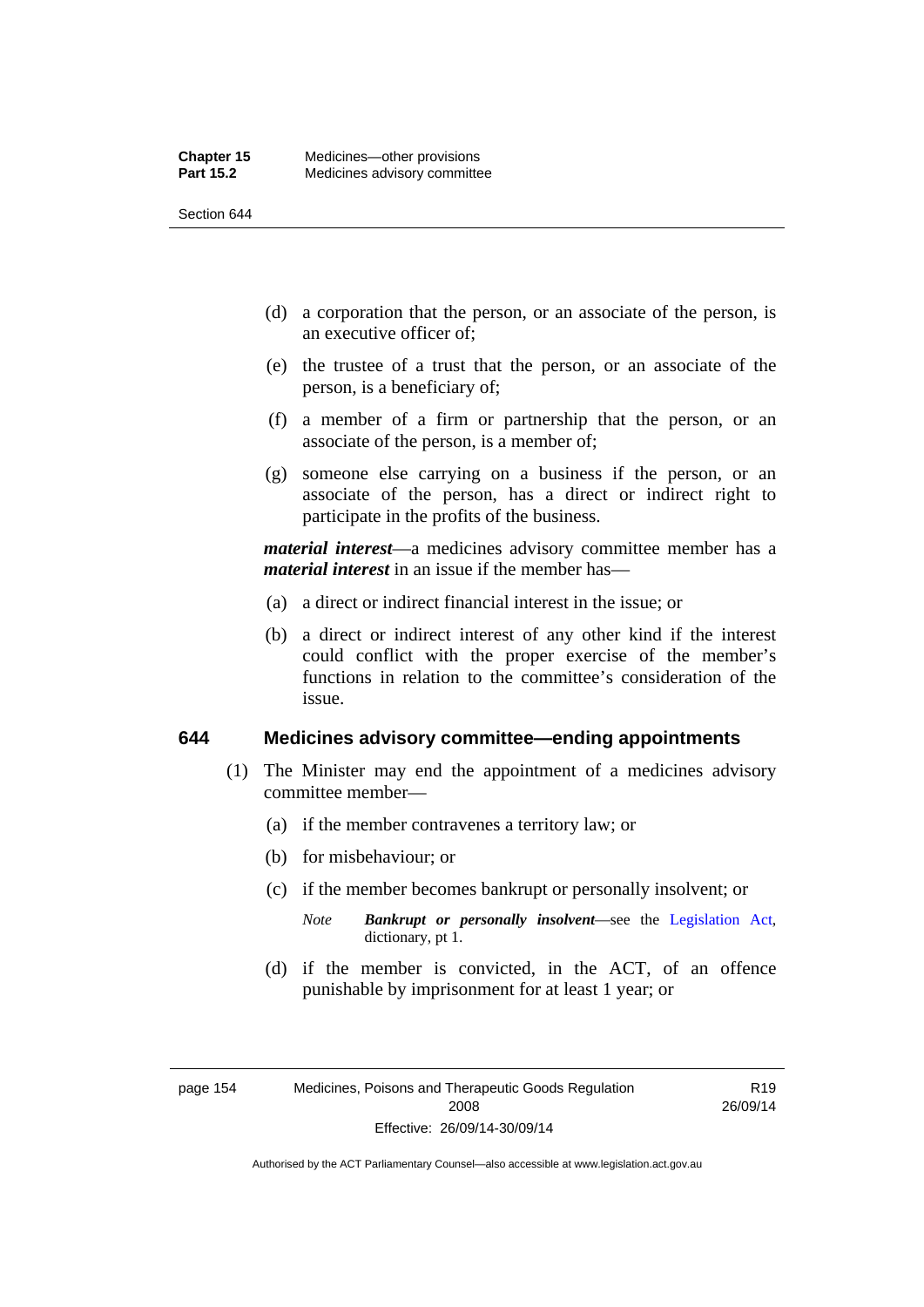- (e) if the member is convicted outside the ACT, in Australia or elsewhere, of an offence that, if it had been committed in the ACT, would be punishable by imprisonment for at least 1 year; or
- (f) if the member contravenes section 643 (Medicines advisory committee—disclosure of interests by members).
- *Note* A member's appointment also ends if the member resigns (see [Legislation Act,](http://www.legislation.act.gov.au/a/2001-14) s 210).
- (2) The Minister must end the appointment of a medicines advisory committee member—
	- (a) if the member ceases to be a doctor; or
	- (b) if, on 3 consecutive occasions, the member fails, without the chair's agreement, to make himself or herself available for a proposed meeting of the committee; or
	- (c) if the member fails to take all reasonable steps to avoid being placed in a position where a conflict of interest arises during the exercise of the member's functions; or
	- (d) for physical or mental incapacity, if the incapacity substantially affects the exercise of the member's functions.

R19 26/09/14 page 155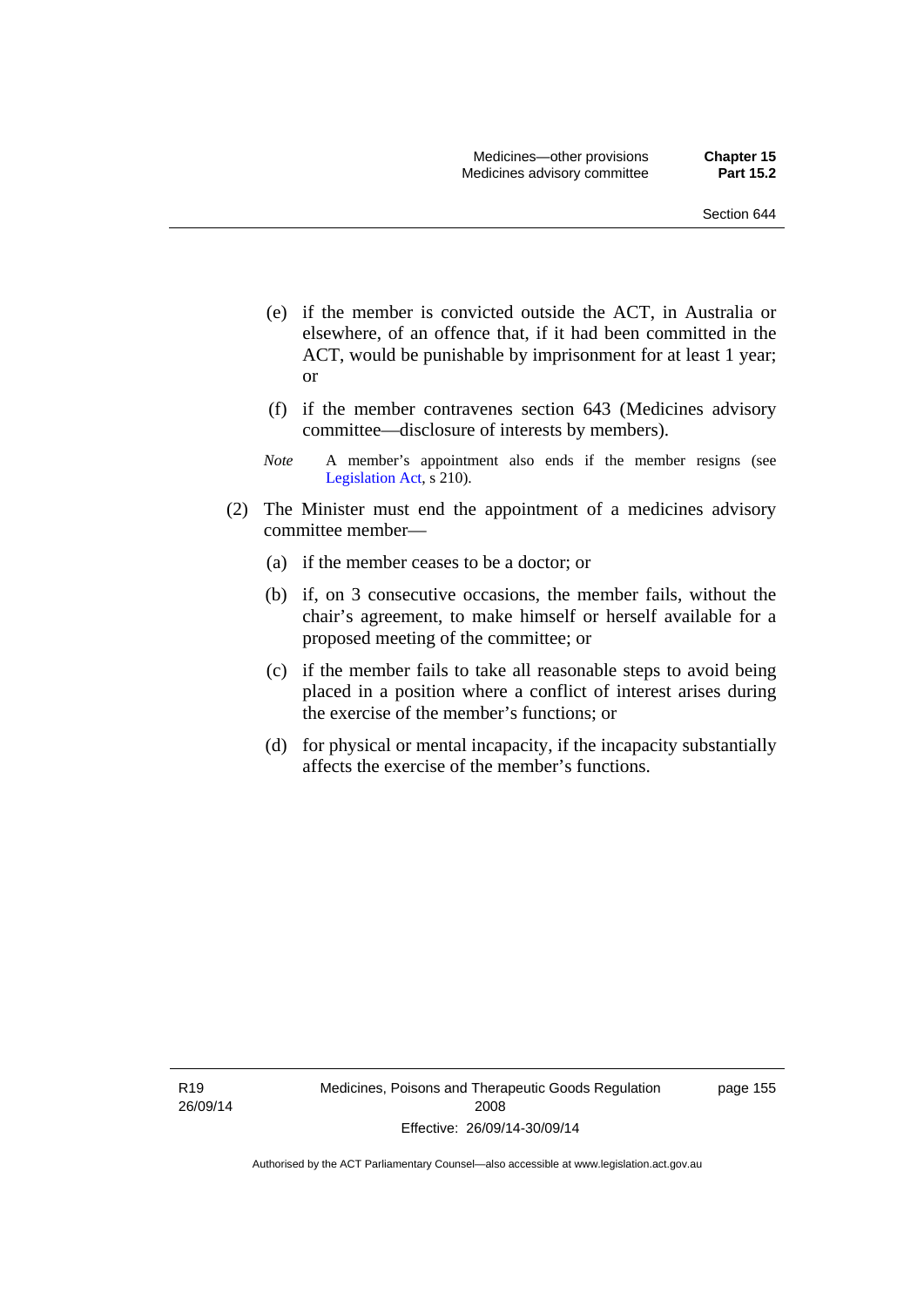**Chapter 15** Medicines—other provisions **Part 15.3 Other medicines provisions** 

Section 650

# **Part 15.3 Other medicines provisions**

### **650 Advertising controlled medicines—Act, s 66 (3) (b)**

A pricelist published by a pharmacist that includes a controlled medicine is prescribed if the pricelist complies with the *Price Information Code of Practice*, published by the Therapeutic Goods Administration, as in force from time to time.

### **651 Advertising other medicines**

- (1) A person commits an offence if—
	- (a) the person publishes an advertisement; and
	- (b) the advertisement promotes or encourages the use of a declared medicine.

Maximum penalty: 30 penalty units.

- (2) A person commits an offence if—
	- (a) the person publishes an advertisement; and
	- (b) the advertisement indicates that someone is willing or authorised to supply a declared medicine.

Maximum penalty: 30 penalty units.

- (3) This section does not apply to—
	- (a) an advertisement for a declared medicine in a publication published primarily for dentists, doctors, pharmacists or veterinary surgeons; or

*Note* The Price Information Code of Practice is accessible at [www.tga.gov.au.](http://www.tga.gov.au/)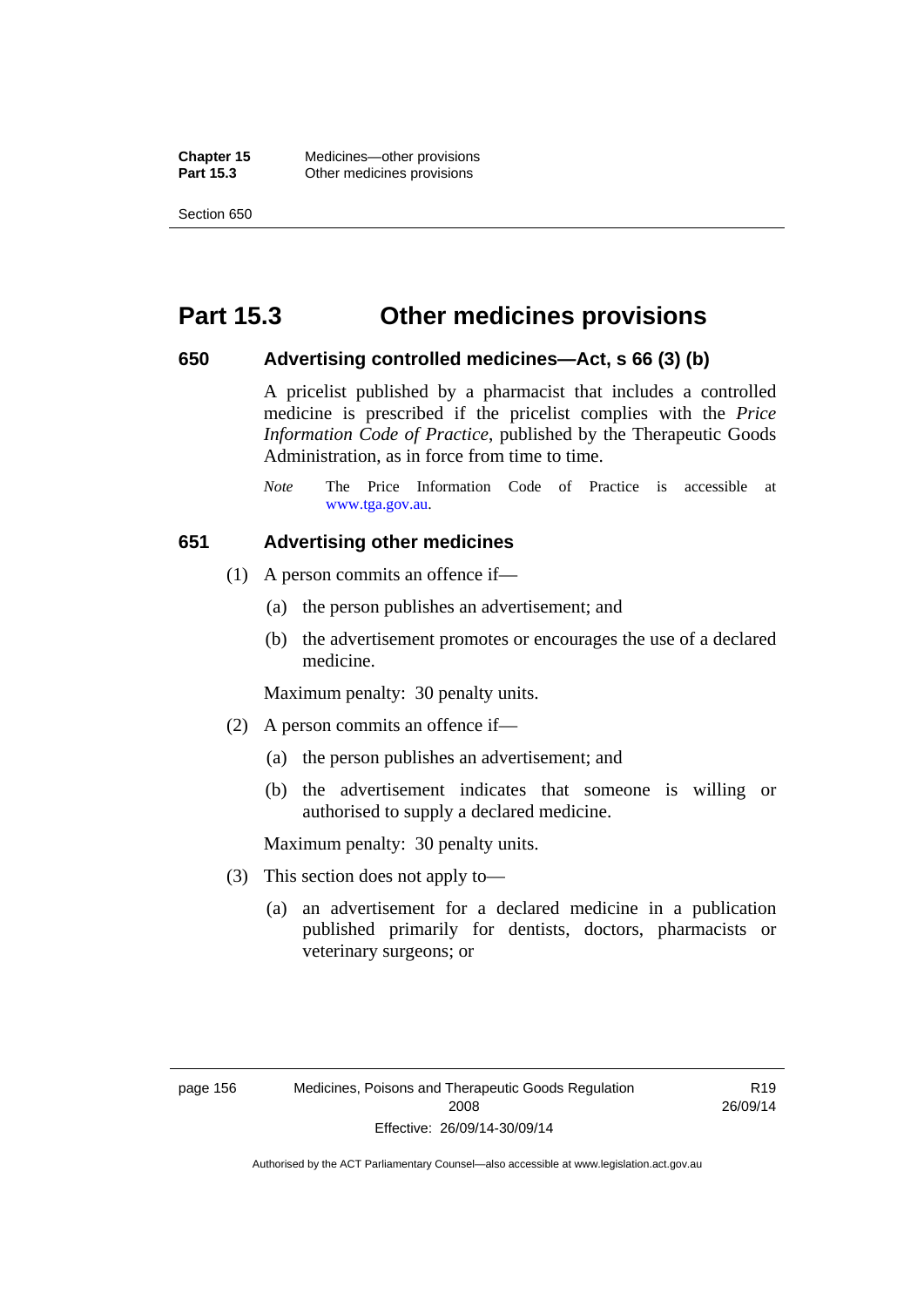- (b) a pricelist published by a pharmacist that includes a declared medicine if the pricelist complies with the *Price Information Code of Practice*, published by the Therapeutic Goods Administration, as in force from time to time.
- (4) In this section:

*advertisement*—see the [Act,](http://www.legislation.act.gov.au/a/2008-26/default.asp) section 66.

#### *declared medicine* means—

- (a) a pharmacist only medicine other than a pharmacist only medicine to which the medicines and poisons standard, appendix H applies; or
- (b) a prescription only medicine.

#### **652 Prescribed institutions—Act, dict, def** *institution***, par (b)**

The following are prescribed:

- (a) a correctional centre;
- (b) a CYP detention place.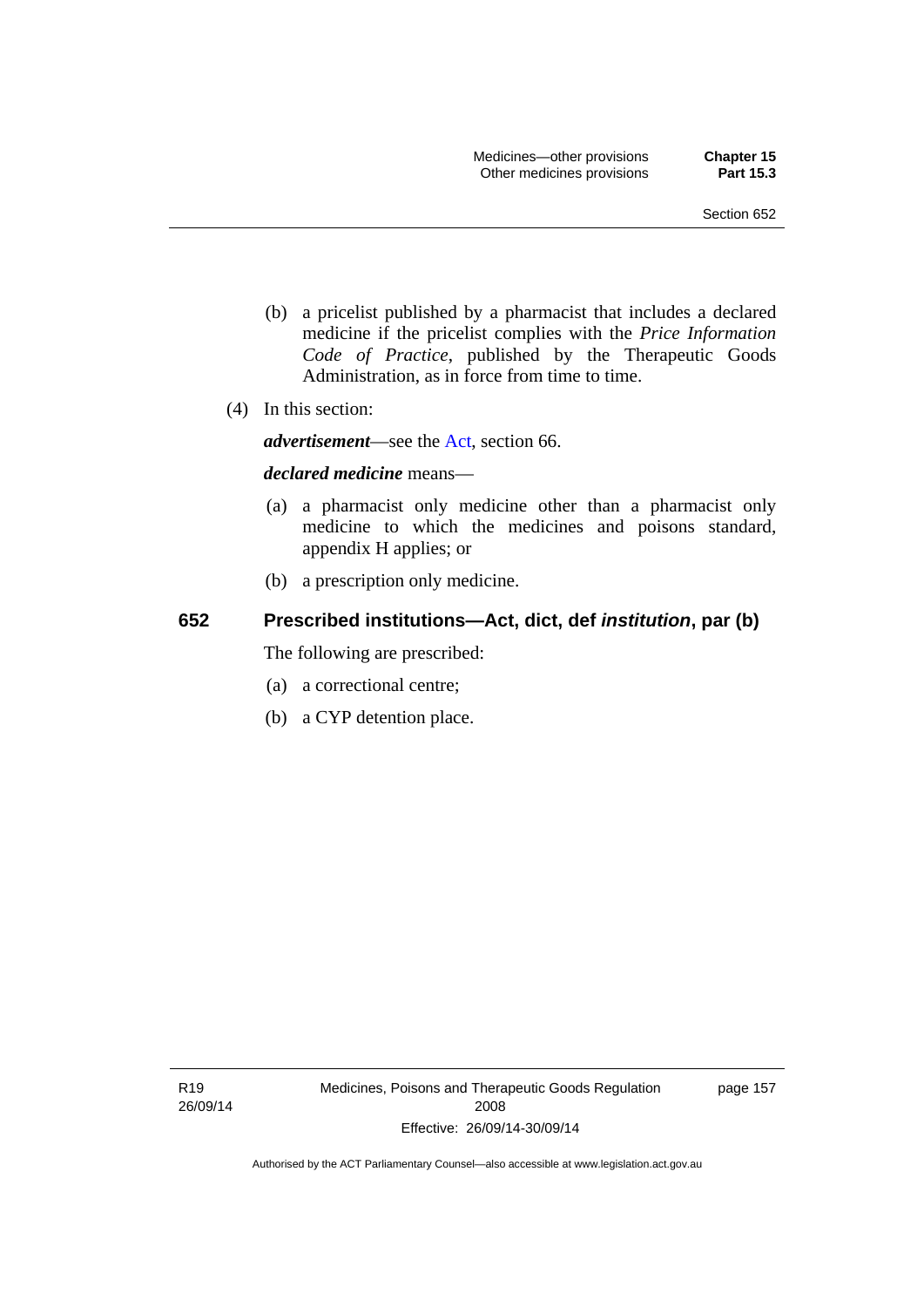# **Chapter 16 Low and moderate harm poisons**

# **Part 16.1** Preliminary

**660 Meaning of** *relevant law***—ch 16** 

In this chapter:

*relevant law* means—

- (a) a corresponding law; or
- (b) the *[Agricultural and Veterinary Chemicals Act 1994](http://www.comlaw.gov.au/Series/C2004A04712)* (Cwlth); or
- (c) the *[Therapeutic Goods Act 1989](http://www.comlaw.gov.au/Series/C2004A03952)* (Cwlth).
- *Note 1 Corresponding law* includes a law of a State that corresponds, or substantially corresponds, to the Act (see [Act](http://www.legislation.act.gov.au/a/2008-26/default.asp), dict).
- *Note 2 State* includes a territory (see [Legislation Act,](http://www.legislation.act.gov.au/a/2001-14) dict, pt 1).

page 158 Medicines, Poisons and Therapeutic Goods Regulation 2008 Effective: 26/09/14-30/09/14

R19 26/09/14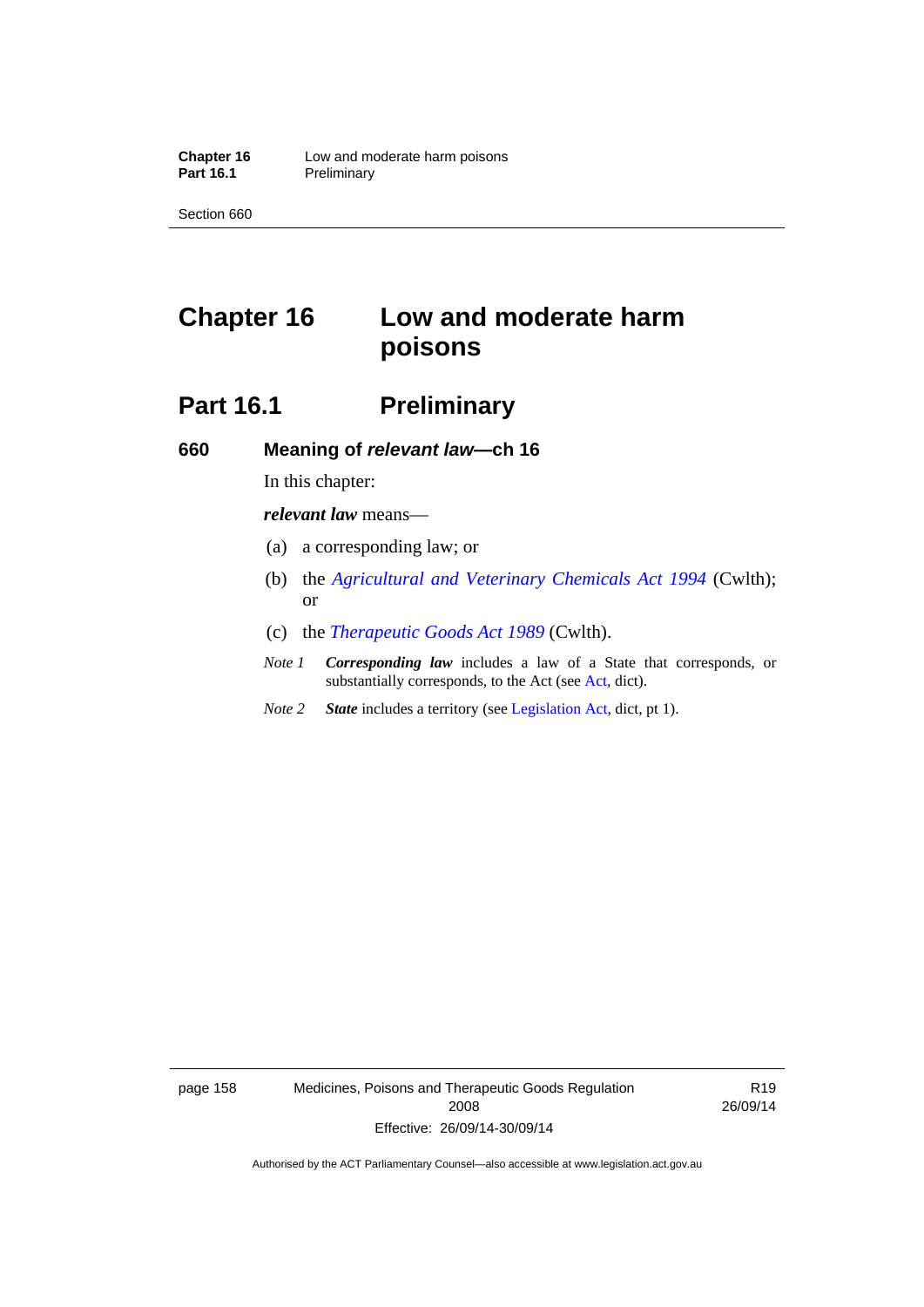## **Part 16.2 Authorisation to supply low and moderate harm poisons**

### **661 Authorisation to supply low and moderate harm poisons—Act, s 26 (1) (b) and (2) (b)**

Anyone is authorised to supply a low harm poison or moderate harm poison.

### **662 Authorisation condition for supplying low and moderate harm poisons—Act, s 44 (1) (b) and (2) (b)**

A person's authorisation under section 661 to supply a low harm poison or moderate harm poison is subject to the following conditions:

- (a) the poison is supplied in manufacturer's packs that comply with—
	- (i) section 665 (Packaging of supplied manufacturer's packs of low and moderate harm poisons—[Act](http://www.legislation.act.gov.au/a/2008-26/default.asp), s 59 (1) (c) (i) and  $(2)$  (c)  $(i)$ ; or
	- (ii) an approval under the [Act](http://www.legislation.act.gov.au/a/2008-26/default.asp), section 193 (Approval of non-standard packaging and labelling);
- (b) the manufacturer's packs are labelled in accordance with—
	- (i) section 666 (Labelling of supplied manufacturer's packs of low and moderate harm poisons—[Act](http://www.legislation.act.gov.au/a/2008-26/default.asp), s  $60(1)(c)(i)$ and  $(2)$  (c)  $(i)$ ; or
	- (ii) an approval under the [Act,](http://www.legislation.act.gov.au/a/2008-26/default.asp) section 193.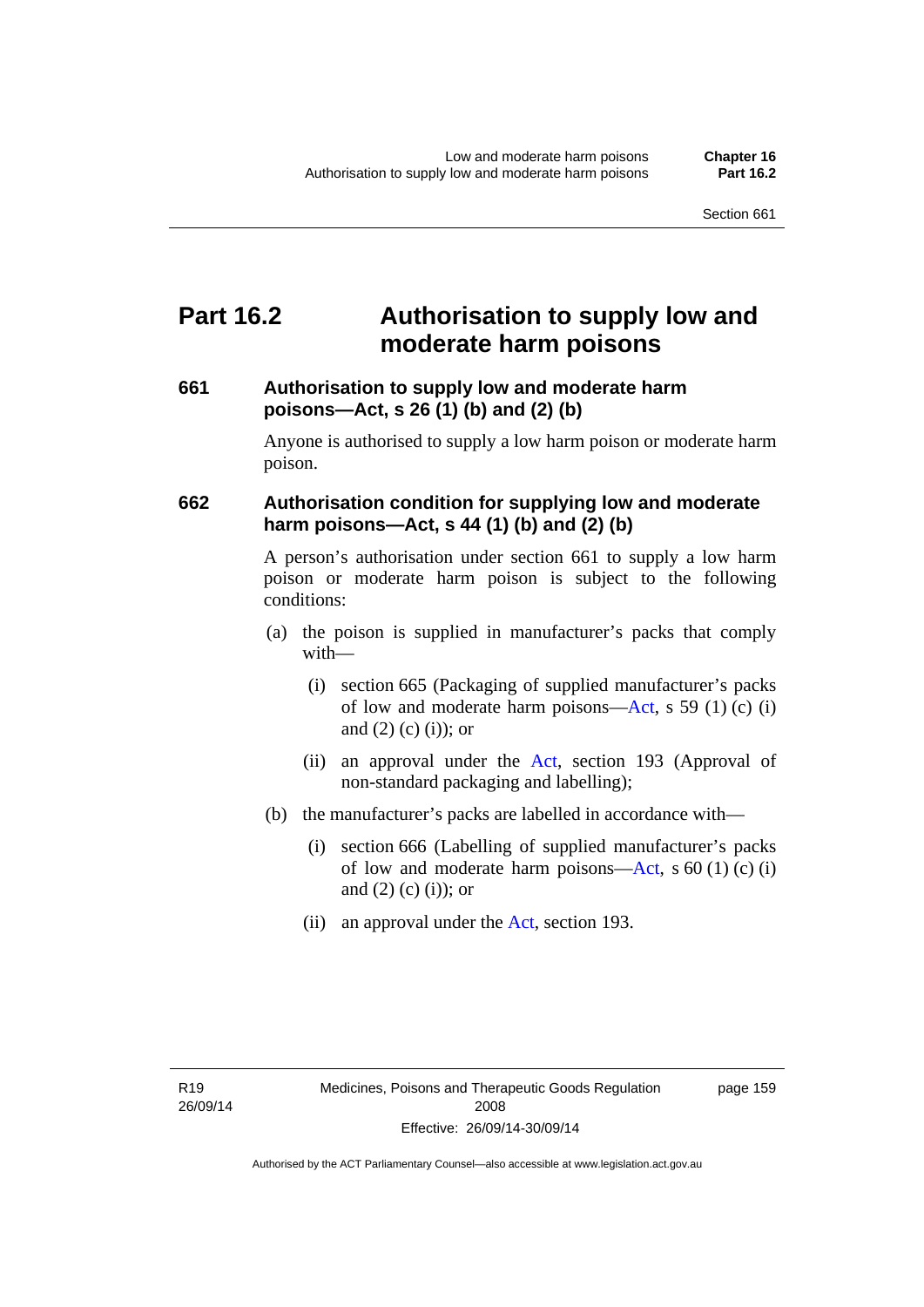### **Part 16.3 Authorisation to manufacture low and moderate harm poisons**

#### **663 Authorisation to manufacture low and moderate harm poisons—Act, s 33 (b)**

A person is authorised to manufacture a low harm poison or moderate harm poison if the person is authorised to manufacture the poison under a relevant law.

#### **664 Authorisation condition for manufacturing low and moderate harm poisons—Act, s 44 (1) (b) and (2) (b)**

A person's authorisation under section 663 to manufacture a low harm poison or moderate harm poison is subject to the condition that, if a condition or restriction applies to the person under the relevant law, the person manufactures the poison in accordance with the condition and restriction.

page 160 Medicines, Poisons and Therapeutic Goods Regulation 2008 Effective: 26/09/14-30/09/14

R19 26/09/14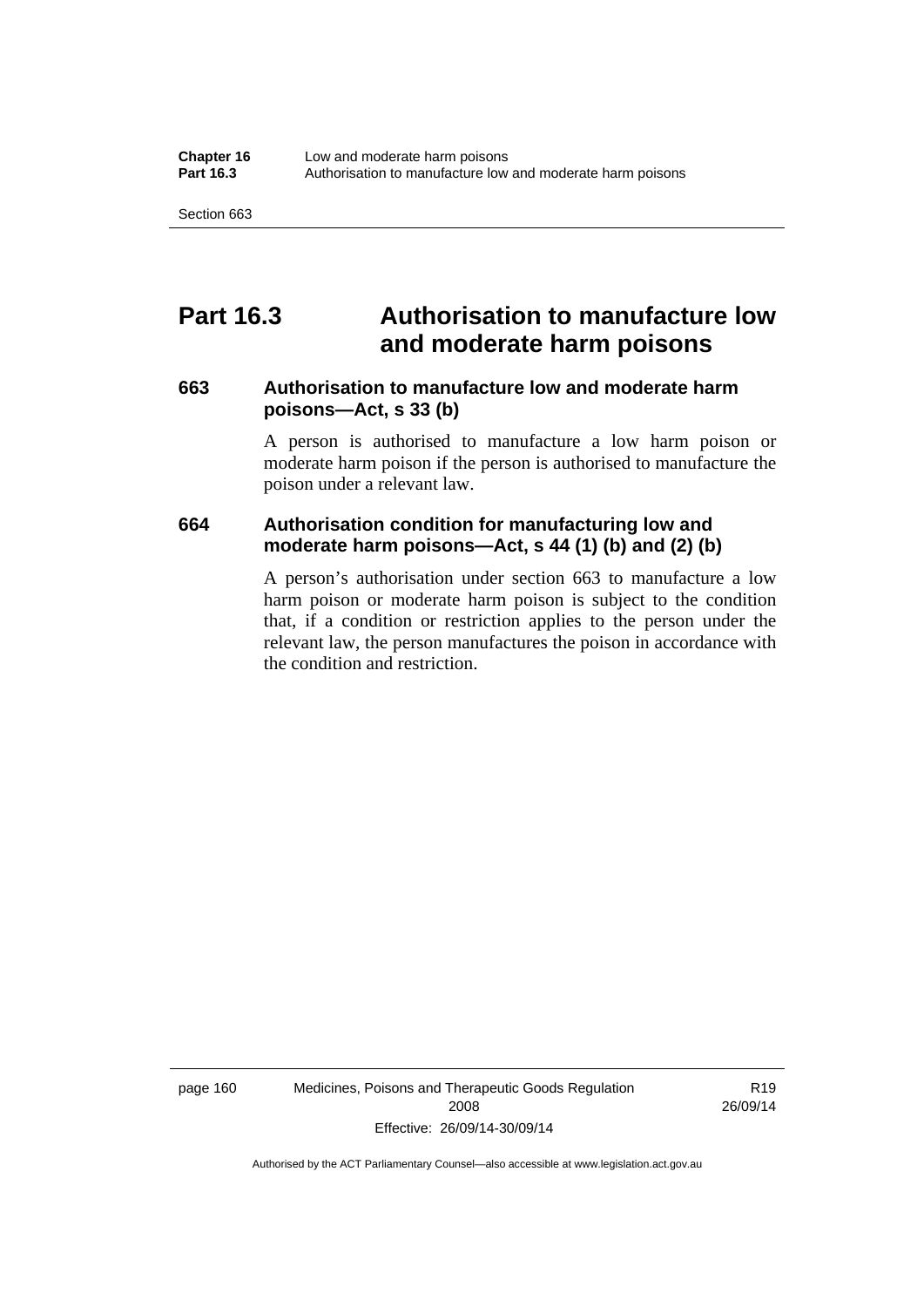### **Part 16.4 Packaging and labelling of low and moderate harm poisons**

### **665 Packaging of supplied manufacturer's packs of low and moderate harm poisons—Act, s 59 (1) (c) (i) and (2) (c) (i)**

- (1) A manufacturer's pack of a supplied low harm poison or moderate harm poison must be packaged—
	- (a) in accordance with the [medicines and poisons standard](http://www.comlaw.gov.au/Series/F2012L01200), paragraphs 21 to 27; or
	- (b) in a container in which the poison may be sold under a relevant law.
	- *Note* A manufacturer's pack of a low or moderate harm poison supplied may also be packaged in accordance with an approval under the [Act](http://www.legislation.act.gov.au/a/2008-26/default.asp), s 193 (Approval of non-standard packaging and labelling) (see [Act,](http://www.legislation.act.gov.au/a/2008-26/default.asp) s 59 (1) (c) (ii) and (2) (c) (ii)).
- (2) However, if the poison is camphor or naphthalene for domestic use, it must also be packaged in a way that, in normal use, prevents—
	- (a) removal of the camphor or naphthalene from the packaging; or
	- (b) ingestion of the camphor or naphthalene.

#### **666 Labelling of supplied manufacturer's packs of low and moderate harm poisons—Act, s 60 (1) (c) (i) and (2) (c) (i)**

A manufacturer's pack of a supplied low harm poison or moderate harm poison must be labelled in accordance with—

- (a) the [medicines and poisons standard](http://www.comlaw.gov.au/Series/F2012L01200), paragraphs 3 to 19; or
- (b) a relevant law.
- *Note* A manufacturer's pack of a low or moderate harm poison supplied may also be labelled in accordance with an approval under the [Act](http://www.legislation.act.gov.au/a/2008-26/default.asp), s 193 (Approval of non-standard packaging and labelling) (see [Act,](http://www.legislation.act.gov.au/a/2008-26/default.asp) s 60 (1) (c) (ii) and (2) (c) (ii)).

R19 26/09/14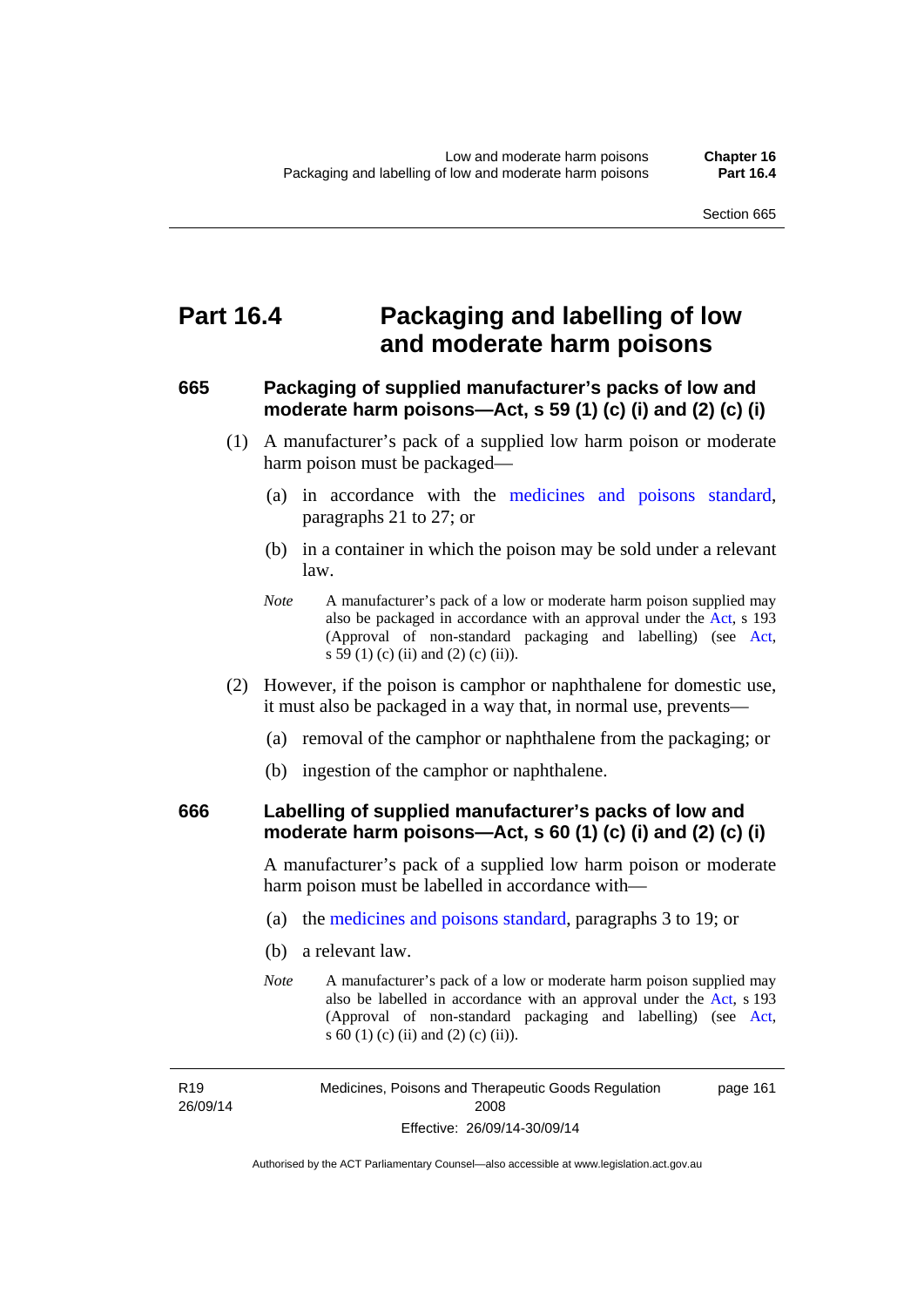# **Chapter 17 Dangerous poisons authorisations**

# **Part 17.1 Overview of dangerous poisons authorisations**

### **670 General overview of authorisations for dangerous poisons**

 (1) The Act requires that a person must not deal with a dangerous poison in a particular way unless the person is authorised to deal with the poison.

#### **Example**

the [Act,](http://www.legislation.act.gov.au/a/2008-26/default.asp) s 35 about obtaining certain substances (which include dangerous poisons)

- *Note 1* The [Act,](http://www.legislation.act.gov.au/a/2008-26/default.asp) s 19 sets out when a person *deals* with a dangerous poison.
- *Note 2* An example is part of the regulation, is not exhaustive and may extend, but does not limit, the meaning of the provision in which it appears (see [Legislation Act,](http://www.legislation.act.gov.au/a/2001-14) s 126 and s 132).
- (2) The [Act](http://www.legislation.act.gov.au/a/2008-26/default.asp), section 20 sets out when a person is authorised to deal with a dangerous poison.
- (3) This regulation authorises certain dealings with dangerous poisons.

*Note* An authorisation is not required to deal with the following:

- a substance excluded from the [medicines and poisons standard](http://www.comlaw.gov.au/Series/F2012L01200) by the standard, par  $1(2)$  (see s 6);
- a substance mentioned in the [medicines and poisons standard,](http://www.comlaw.gov.au/Series/F2012L01200) sch 7 if the schedule does not apply to the substance because of an exception in the standard.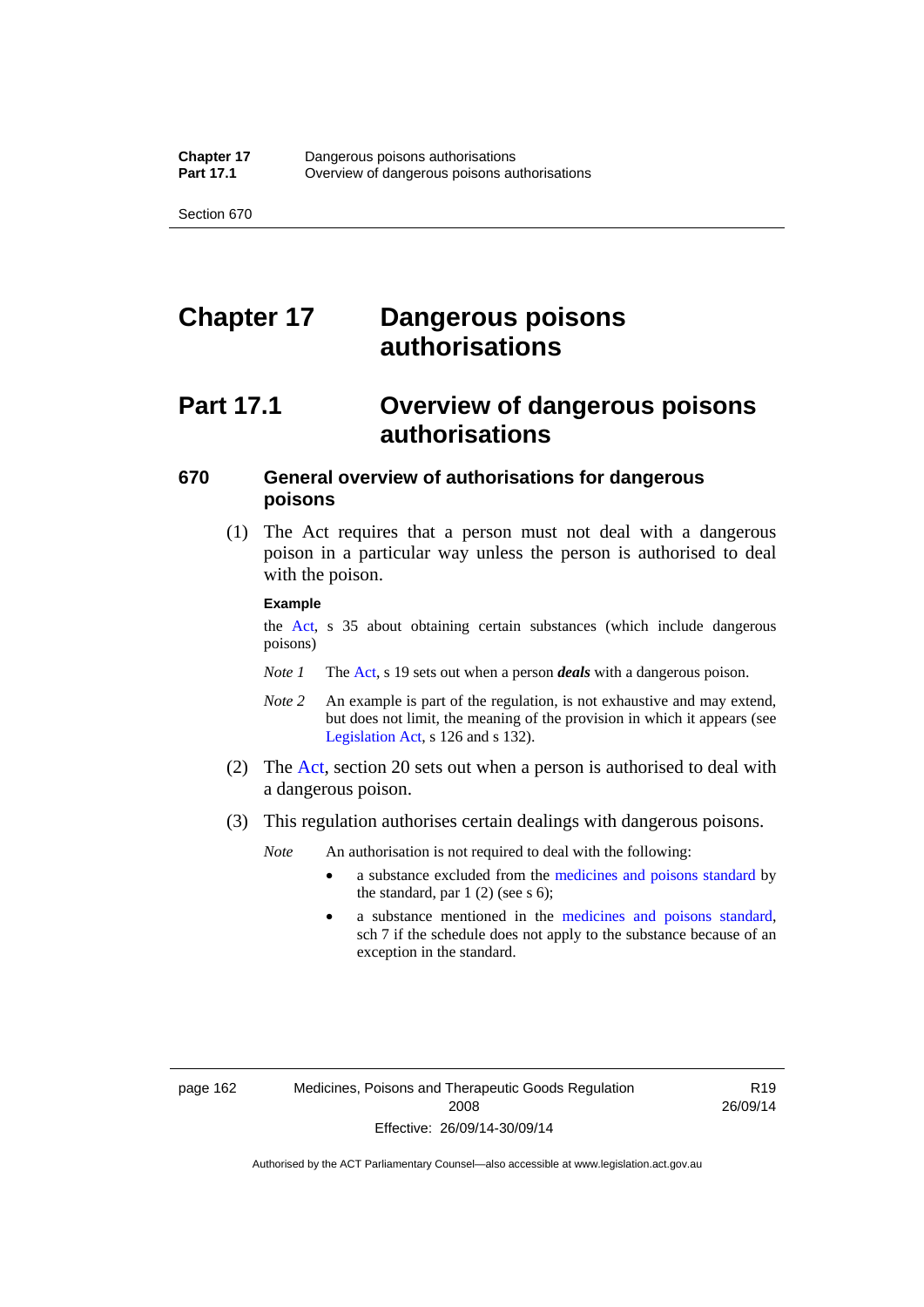(4) An authorisation under this regulation may be subject to limitations.

#### **Example**

a purchase order issued by a person mentioned in sch 4, col 2 must comply with s 721 (see s 690 (2) (c))

*Note* For the power to impose other restrictions, see the [Act](http://www.legislation.act.gov.au/a/2008-26/default.asp), ch 8.

#### **671 Overview of dangerous poisons authorisations under this regulation**

Dangerous poisons authorisations under this regulation are given by the following provisions:

- (a) section 675 (which is about authorisations under dangerous poisons manufacturers licences);
- (b) section 680 (which is about authorisations under dangerous poisons research and education program licences);
- (c) section 685 (which is about authorisations under dangerous poisons suppliers licences);
- (d) section 690 (which is about authorisations for manufacturing and other purposes);
- (e) section 692 (which is about authorisation to deliver dangerous poisons under purchase orders);
- (f) section 693 (which is about authorisation for commercial disposal operators for disposal of dangerous poisons);
- (g) section 695 (which is about authorisations for dangerous poisons research and education programs by scientifically qualified people).

page 163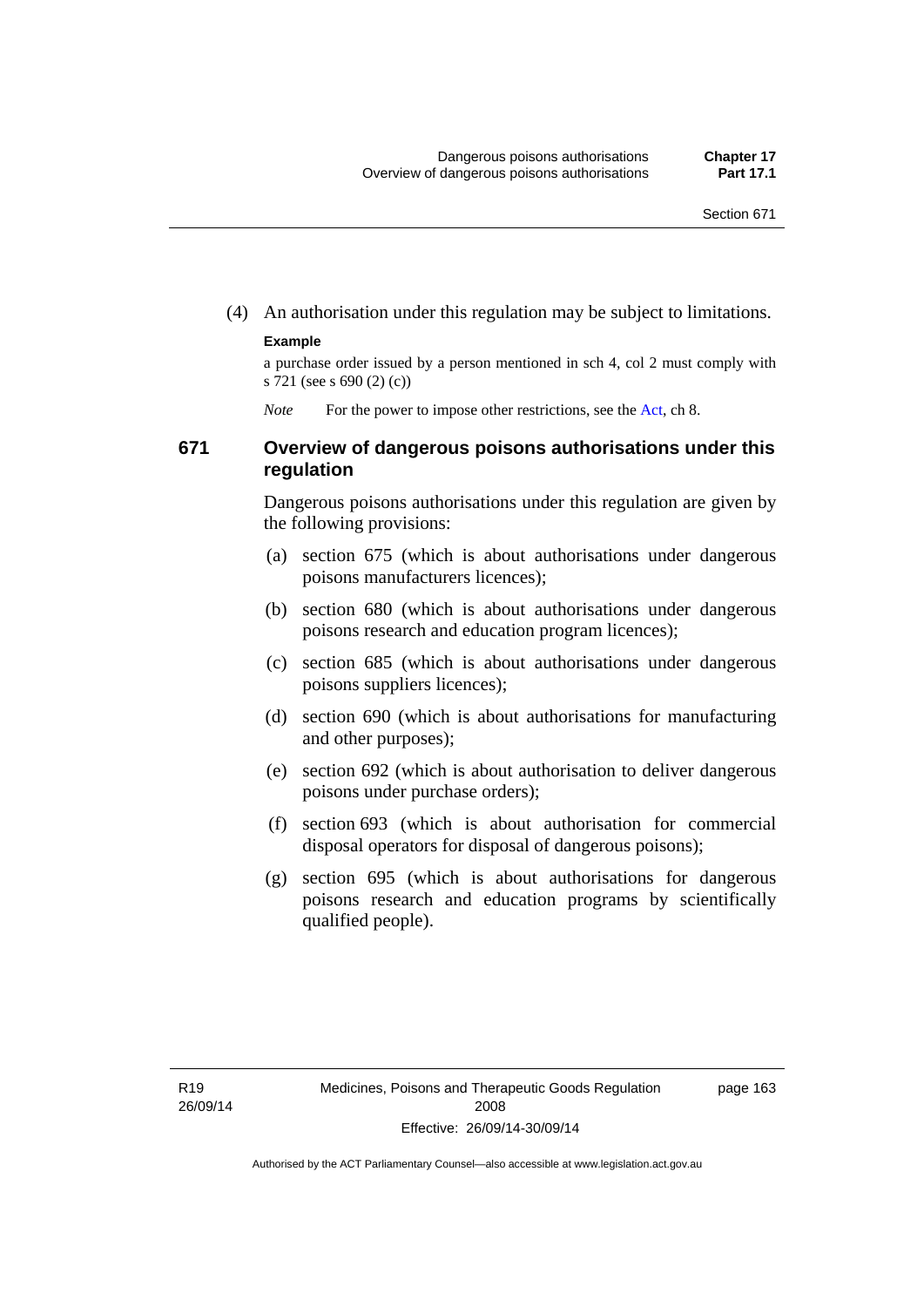#### **672 General overview of authorisation conditions for dangerous poisons**

 (1) The [Act](http://www.legislation.act.gov.au/a/2008-26/default.asp), section 44 requires a person who is authorised to deal with a dangerous poison to comply with any condition to which the authorisation is subject.

#### **Example**

Section 676 sets out the authorisation conditions for an authorised person to manufacture a dangerous poison.

- *Note* An example is part of the regulation, is not exhaustive and may extend, but does not limit, the meaning of the provision in which it appears (see [Legislation Act,](http://www.legislation.act.gov.au/a/2001-14) s 126 and s 132).
- (2) The conditions are additional to other restrictions on an authorised person's authority to deal with a dangerous poison.
	- *Note* Conditions may also be imposed under other provisions of the [Act](http://www.legislation.act.gov.au/a/2008-26/default.asp) including, for example, s 89 which sets out conditions on licences.

page 164 Medicines, Poisons and Therapeutic Goods Regulation 2008 Effective: 26/09/14-30/09/14

R19 26/09/14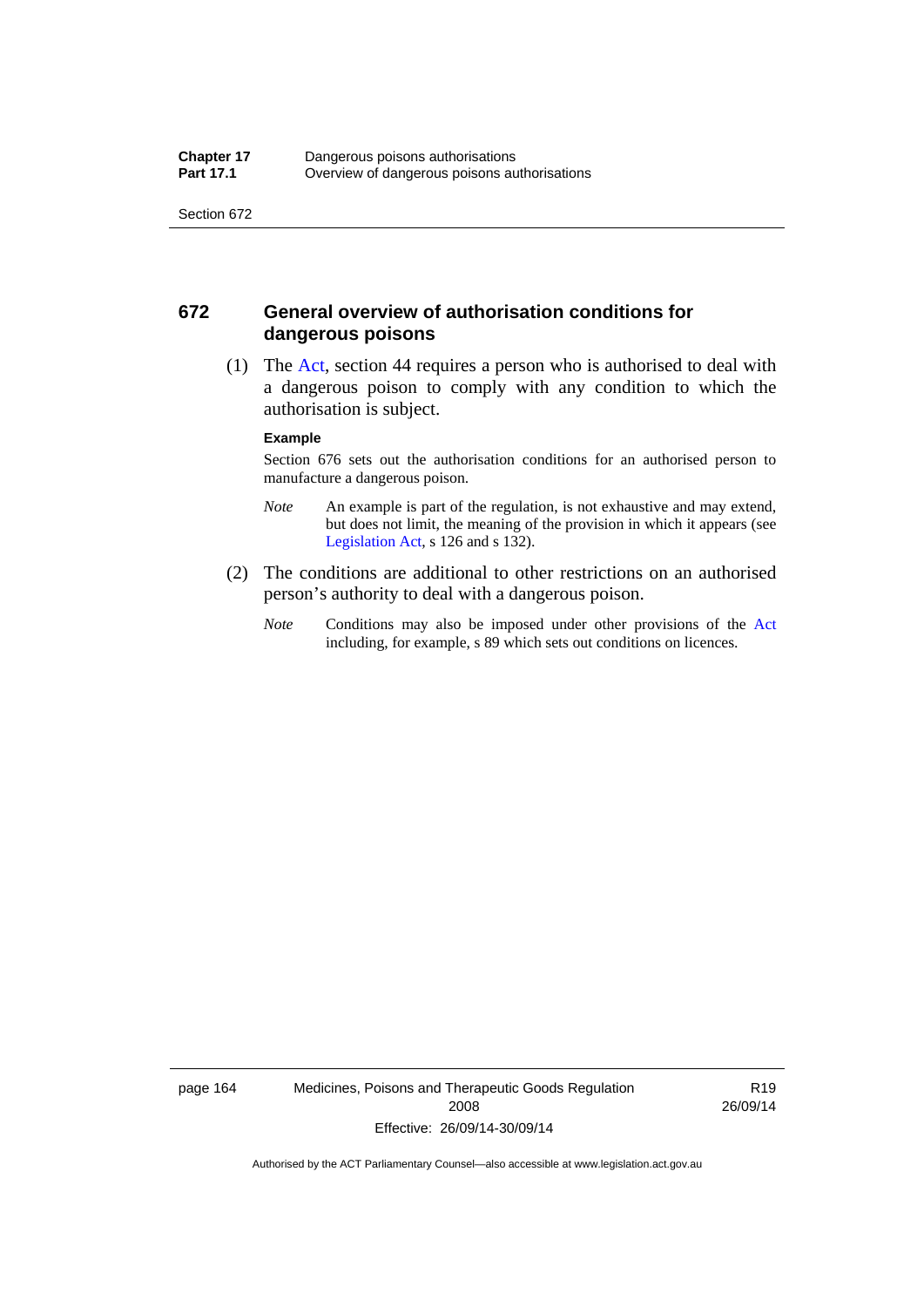### **Part 17.2 Authorisations under dangerous poisons licences**

### **Division 17.2.1 Dangerous poisons manufacturers licence authorisations**

*Note* For other provisions about dangerous poisons manufacturers licences, see pt 18.2.

#### **675 Authorisations under dangerous poisons manufacturers licences—Act, s 20 (1) (a)**

- (1) A dangerous poisons manufacturers licence authorises the holder to do any of the following in relation to a dangerous poison (the *licensed dangerous poison*) stated in the licence at the premises (the *licensed premises*) stated in the licence:
	- (a) manufacture the licensed dangerous poison;
	- (b) possess the licensed dangerous poison for sale by wholesale from the licensed premises;
	- (c) sell the licensed dangerous poison by wholesale (whether or not for resale) to—
		- (i) a person authorised to issue a purchase order for the dangerous poison; or
		- (ii) someone in another State who may obtain the dangerous poison by wholesale under the law of the other State; or
		- (iii) someone in another country who may lawfully obtain the dangerous poison by wholesale in the other country;
		- *Note* The dangerous poison must be sold on a purchase order in accordance with s 720 (see s 676).

R19 26/09/14 page 165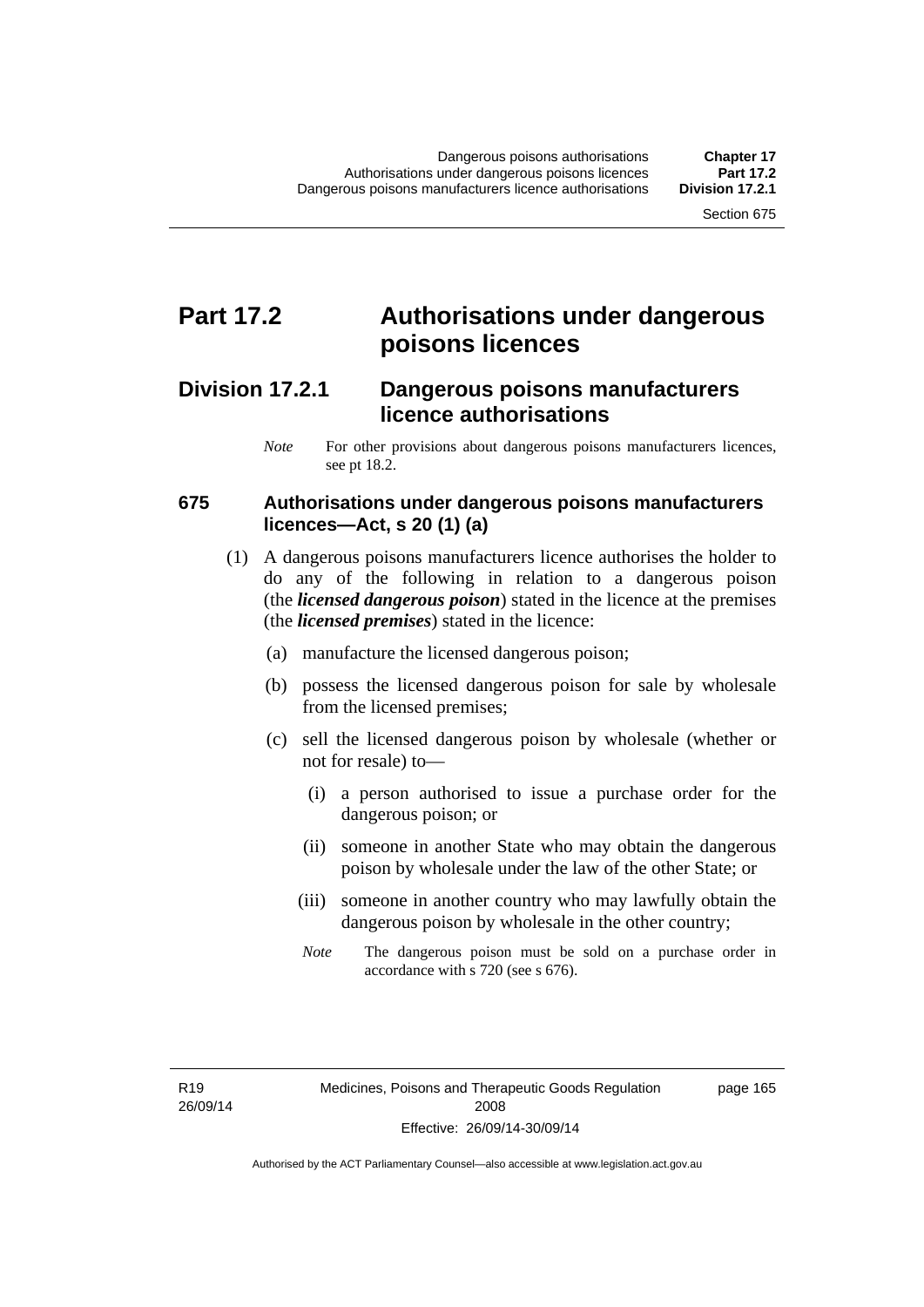- (d) obtain a dangerous poison, other than a licensed dangerous poison, for manufacturing a licensed dangerous poison at the licensed premises;
- (e) possess a dangerous poison, other than a licensed dangerous poison, at the licensed premises for manufacturing a licensed dangerous poison.
- (2) However, an authorisation under subsection (1) does not apply if the licence states that it does not apply.
- (3) Also, subsection (1) (c) (iii) does not apply in relation to a licensed dangerous poison that is a prohibited export under the *[Customs](http://www.comlaw.gov.au/Series/C1901A00006)  [Act 1901](http://www.comlaw.gov.au/Series/C1901A00006)* (Cwlth).

#### **676 Authorisation conditions for dangerous poisons manufacturers licences—Act, s 44 (1) (b) and (2) (b)**

A licence-holder's authorisation under a dangerous poisons manufacturers licence is subject to the following conditions:

- (a) the dealings with a dangerous poison authorised by the licence will be carried out under the supervision of an individual approved under section 706 (1) (Restrictions on issuing of dangerous poisons manufacturers licences[—Act,](http://www.legislation.act.gov.au/a/2008-26/default.asp) s 85 (1) (a));
- (b) a dangerous poison obtained under the licence is purchased on a complying purchase order;
- (c) a licensed dangerous poison will be supplied for a non-household (including a non-household garden) purpose only;
- (d) a dangerous poison sold under the licence will be sold on a purchase order in accordance with section 720 (Supplying dangerous poisons on purchase orders);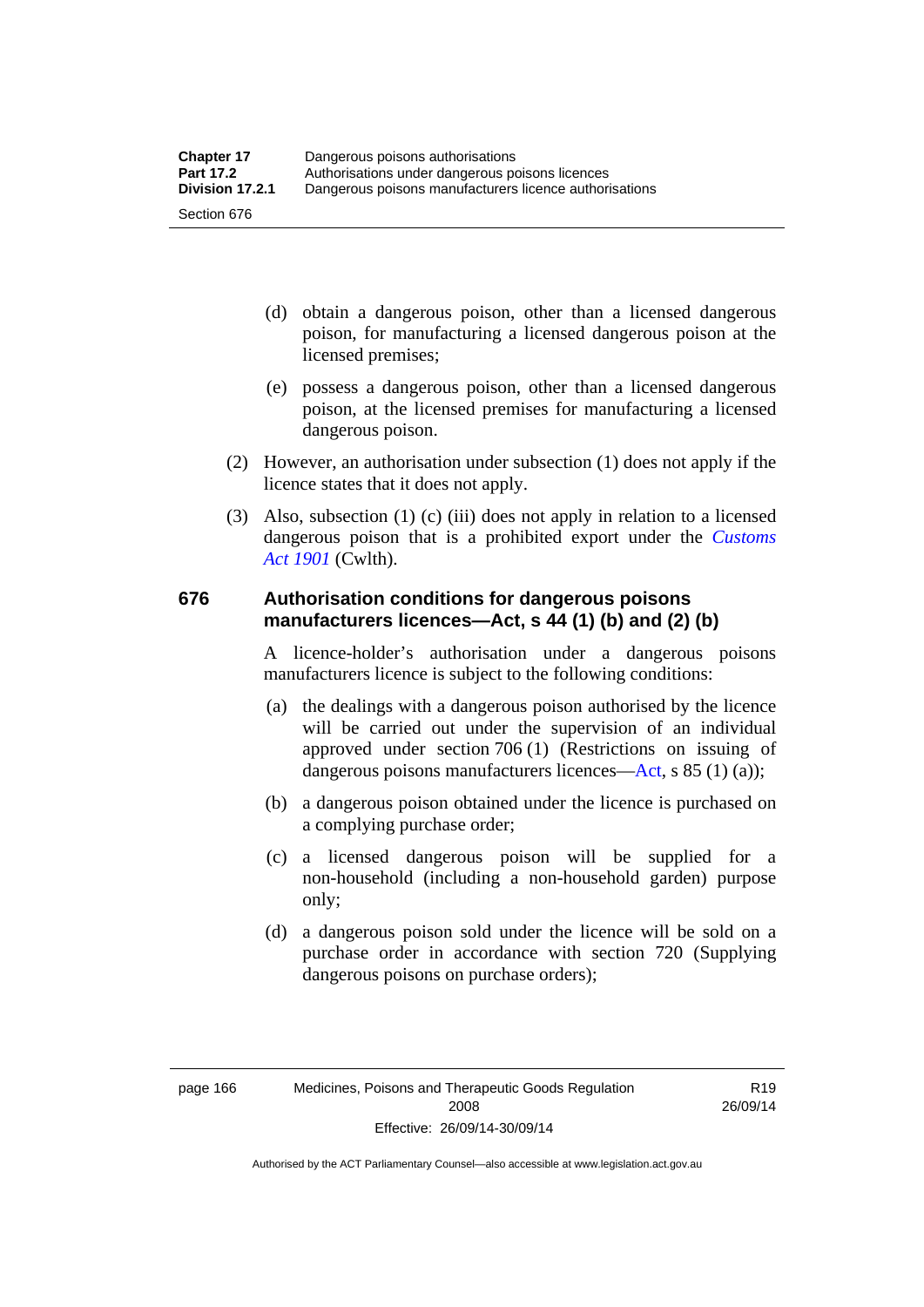- (e) if the supplier does not receive a document signed by the buyer acknowledging receipt of the dangerous poison within 7 days after the day the dangerous poison is delivered—the supplier must, within 24 hours after the end of the 7-day period, tell the chief health officer, in writing, of the failure to receive the document;
- (f) the following are kept at the supplier's business premises or, if the chief health officer approves in writing another place, the place approved by the chief health officer, for at least 2 years after the day the poison is supplied:
	- (i) the filled purchase order;
	- (ii) the delivery acknowledgement under paragraph (e) or section  $720$  (d) (ii);
	- (iii) the record for section 722;
- (g) if a dangerous poison sold under the licence is liquid containing paraquat—the poison is coloured blue or green and has an offensive smell.
- *Note* For licence conditions, see the [Act](http://www.legislation.act.gov.au/a/2008-26/default.asp), s 89.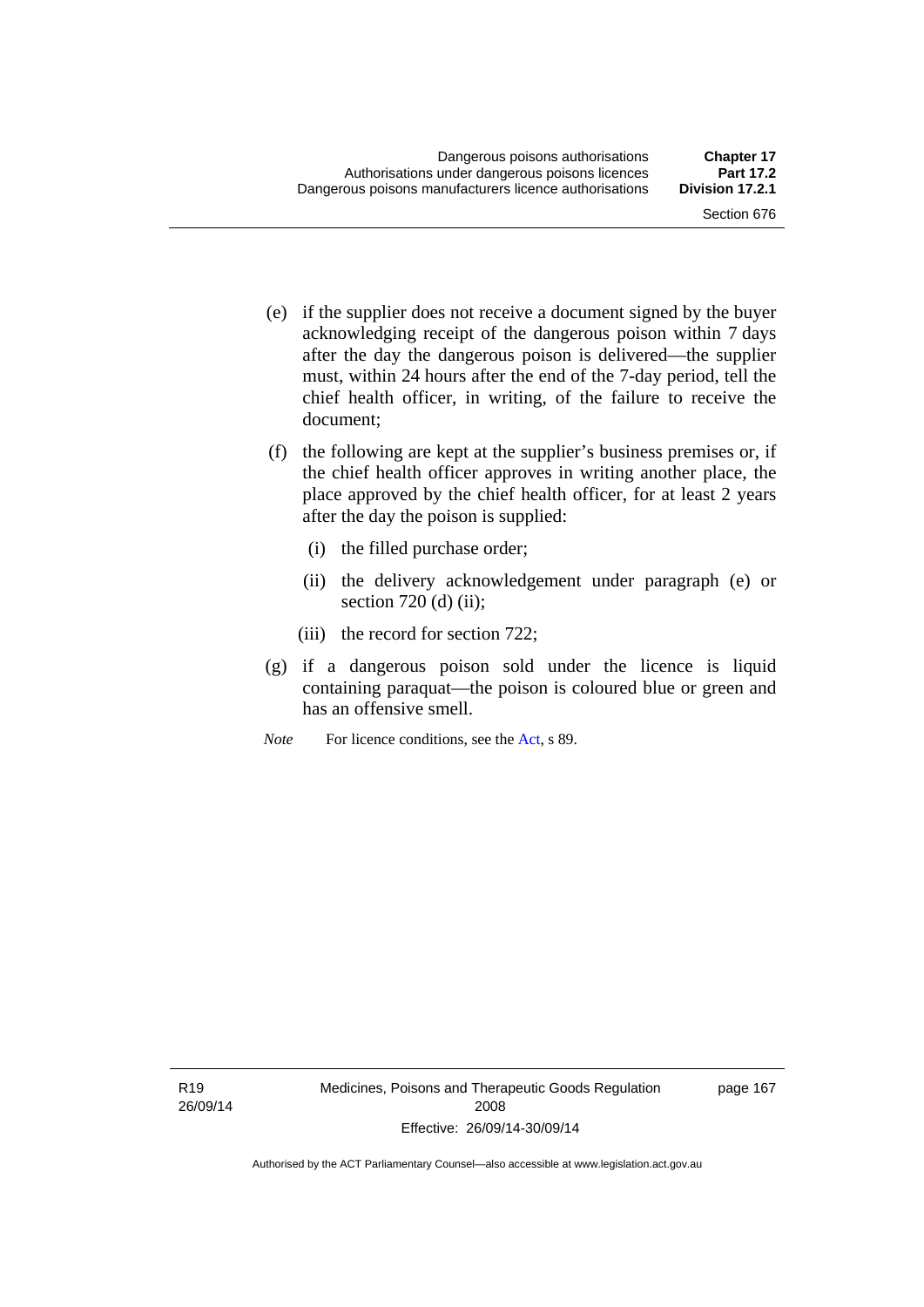### **Division 17.2.2 Dangerous poisons—research and education program licence authorisations**

- *Note 1* For authorisation for research and education programs by scientifically qualified people, see div 17.3.3.
- *Note 2* For other provisions about dangerous poisons research and education program licences, see pt 18.3.

#### **680 Authorisations under dangerous poisons research and education program licences—Act, s 20 (1) (a)**

A dangerous poisons research and education program licence authorises—

- (a) the licence-holder to—
	- (i) issue a purchase order for a dangerous poison (the *licensed dangerous poison*) stated in the licence for the program stated in the licence; and
	- (ii) obtain a licensed dangerous poison on a purchase order for the program; and
	- (iii) possess a licensed dangerous poison for the program at the premises to which the licence relates; and
	- (iv) supply a licensed dangerous poison to anyone taking part in the program for the program; and
- (b) the program supervisor, and anyone taking part in the program, to deal with the licensed dangerous poison as authorised by the licence at the premises stated in the licence.

R19 26/09/14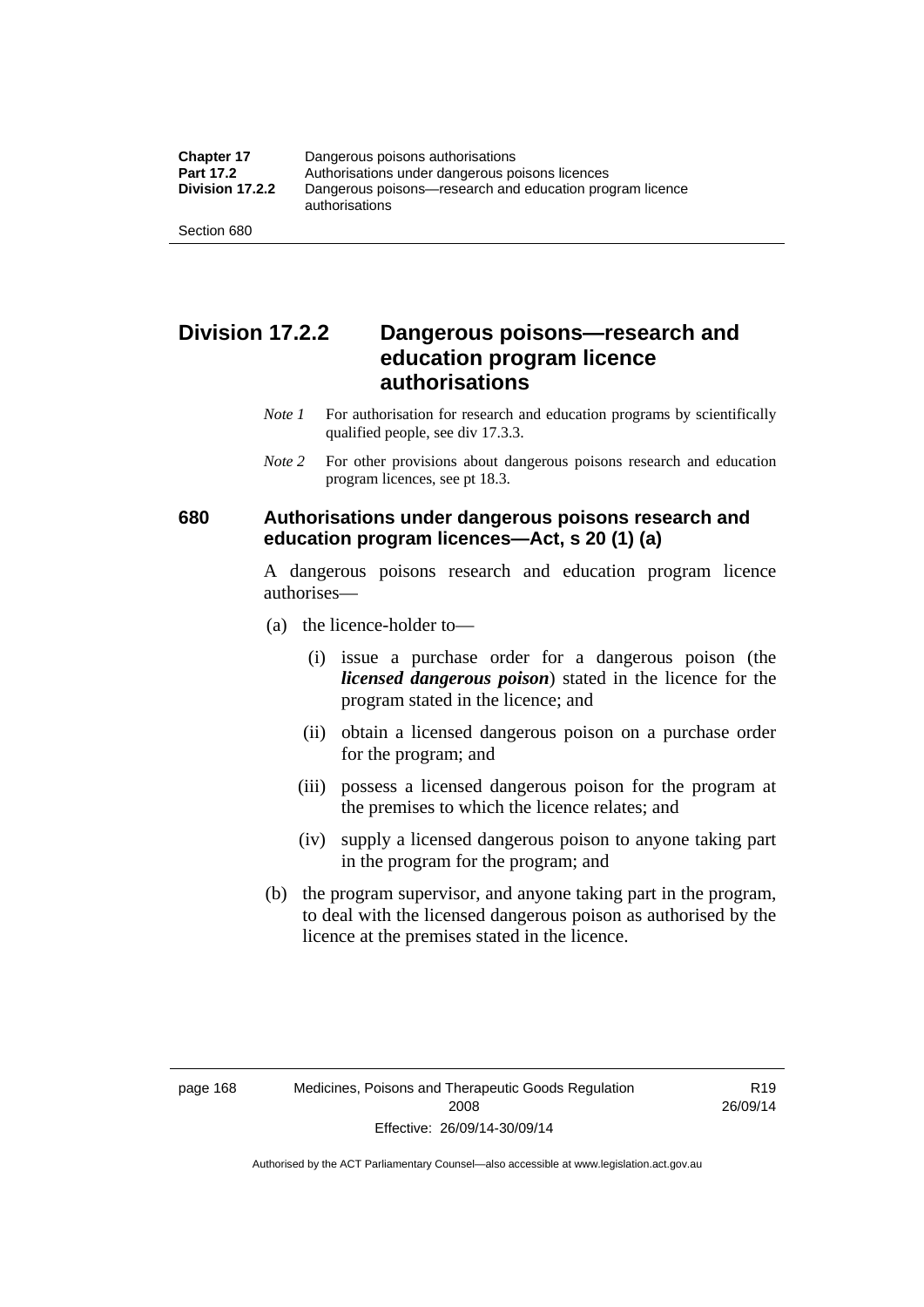**681 Authorisation condition for dangerous poisons research and education program licences—Act, s 44 (1) (b) and (2) (b)** 

> A licence-holder's authorisation to obtain a dangerous poison under a dangerous poisons research and education program licence is subject to the condition that the poison is purchased on a complying purchase order.

*Note* For licence conditions, see the [Act](http://www.legislation.act.gov.au/a/2008-26/default.asp), s 89.

R19 26/09/14 Medicines, Poisons and Therapeutic Goods Regulation 2008 Effective: 26/09/14-30/09/14

page 169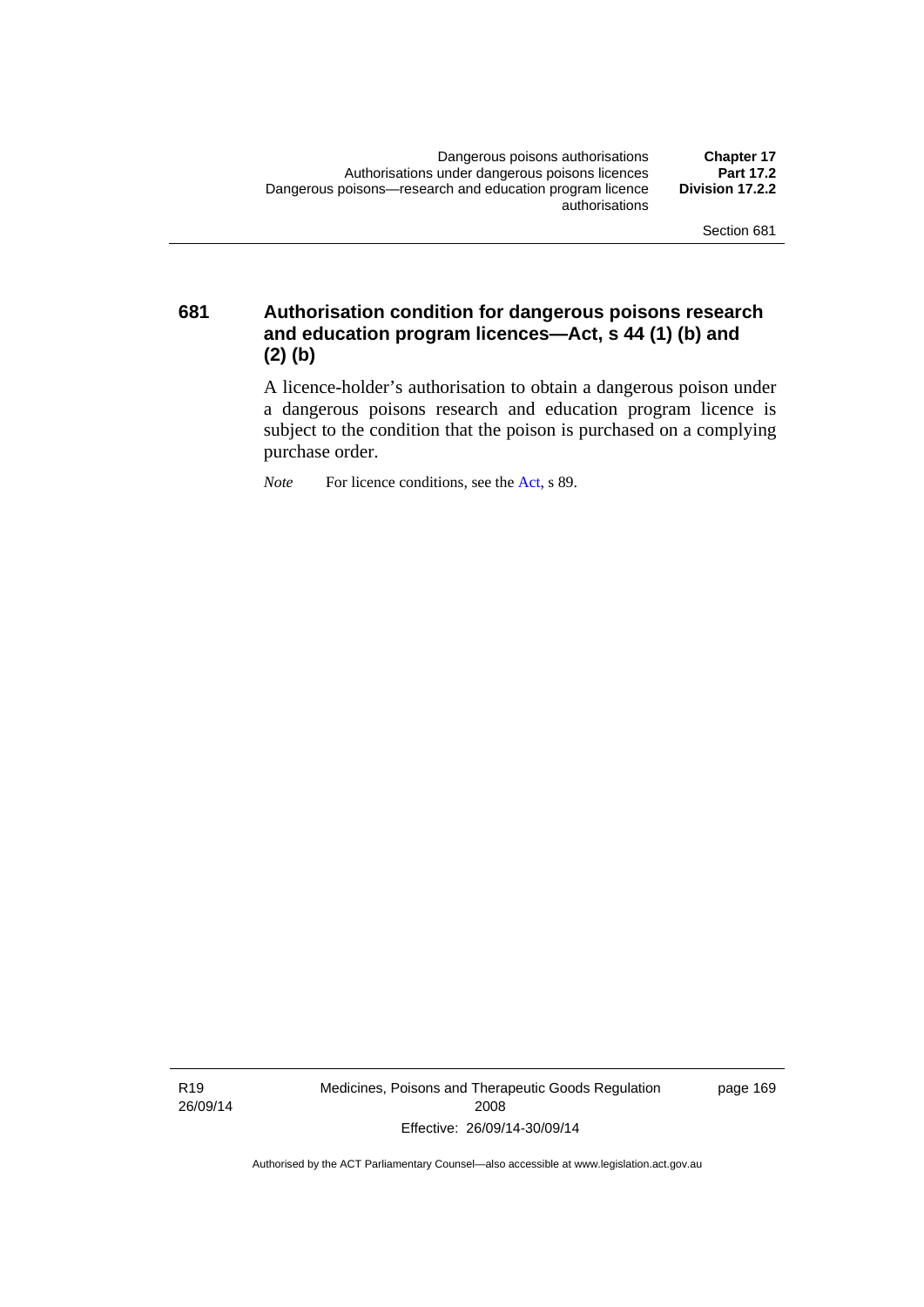### **Division 17.2.3 Dangerous poisons suppliers licence authorisations**

*Note* For other provisions about dangerous poisons suppliers licences, see pt 18.4.

#### **685 Authorisations under dangerous poisons suppliers licences—Act, s 20 (1) (b)**

- (1) A dangerous poisons suppliers licence authorises the holder to do any of the following in relation to a dangerous poison (the *licensed dangerous poison*) stated in the licence at the premises (the *licensed premises*) stated in the licence:
	- (a) issue a purchase order for a licensed dangerous poison;
	- (b) obtain a licensed dangerous poison on a purchase order for sale from the licensed premises;
	- (c) possess a licensed dangerous poison for sale from the licensed premises;
	- (d) sell a licensed dangerous poison on a purchase order to—
		- (i) someone authorised to issue a purchase order for the dangerous poison; or
		- (ii) someone in another State who may obtain the dangerous poison under the law of the other State; or
		- (iii) someone in another country who may lawfully obtain the dangerous poison in the other country.
		- *Note* The dangerous poison must be sold on a purchase order in accordance with s 720 (see s 686).
- (2) However, an authorisation under subsection (1) does not apply if the licence states that it does not apply.

page 170 Medicines, Poisons and Therapeutic Goods Regulation 2008 Effective: 26/09/14-30/09/14

R19 26/09/14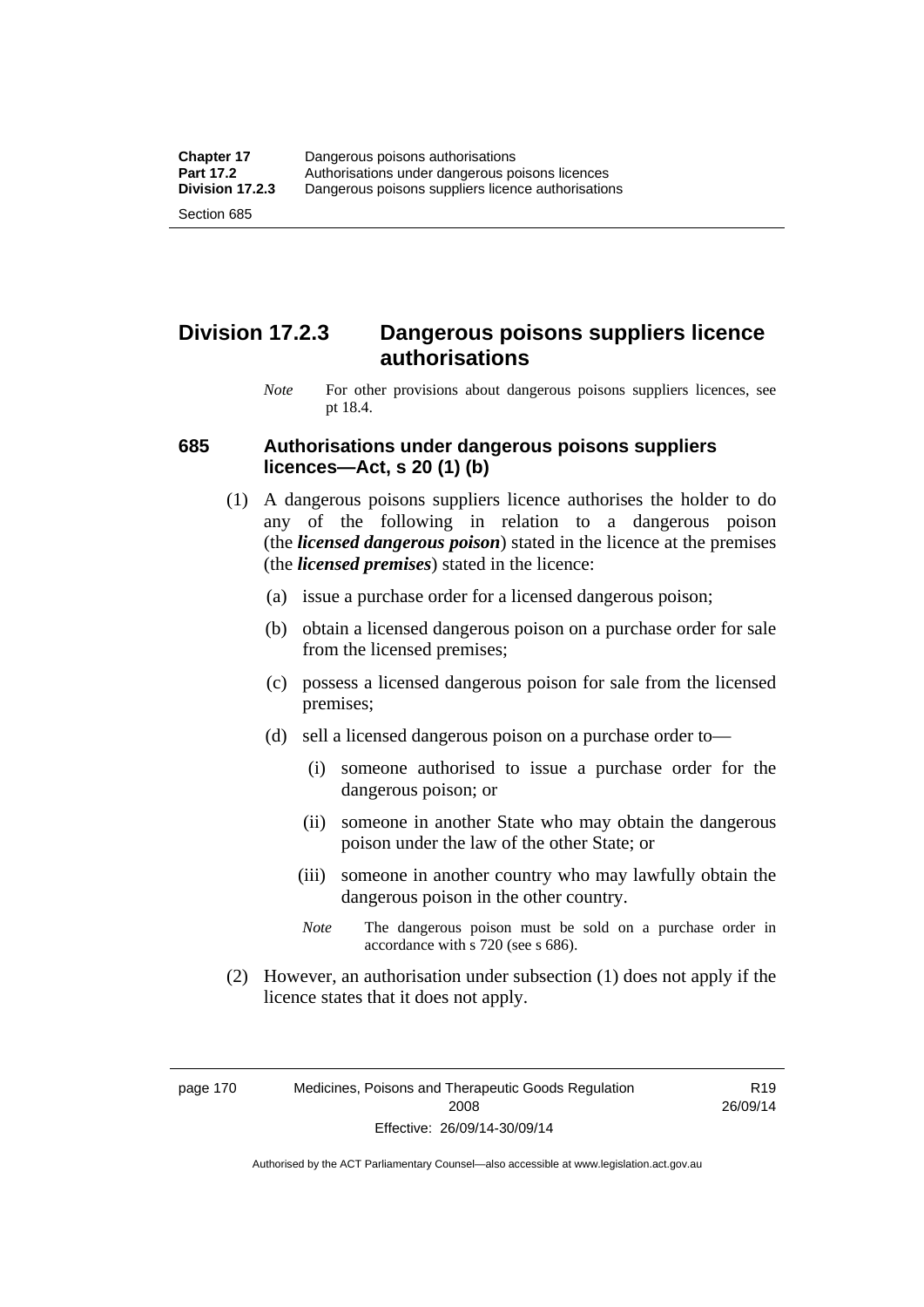(3) Also, subsection (1) (d) (iii) does not apply in relation to a licensed dangerous poison that is a prohibited export under the *[Customs](http://www.comlaw.gov.au/Series/C1901A00006)  [Act 1901](http://www.comlaw.gov.au/Series/C1901A00006)* (Cwlth).

#### **686 Authorisation conditions for dangerous poisons suppliers licences—Act, s 44 (1) (b) and (2) (b)**

A licence-holder's authorisation under a dangerous poisons suppliers licence is subject to the following conditions:

- (a) the dealings with a dangerous poison authorised by the licence will be carried out under the supervision of an individual approved under section 716 (1) (Restrictions on issuing of dangerous poisons suppliers licences—[Act](http://www.legislation.act.gov.au/a/2008-26/default.asp), s 85 (1) (a));
- (b) a dangerous poison sold under the licence will be sold on a purchase order in accordance with section 720 (Supplying dangerous poisons on purchase orders);
- (c) a dangerous poison sold under the licence will be supplied for a non-household (including a non-household garden) purpose only;
- (d) if a dangerous poison sold under the licence is subject to the medicines and poisons standard, appendix J (Conditions for availability and use of Schedule 7 poisons), condition 3—the poison will be supplied only to a person who is allowed to use the poison under the condition;
	- *Note* Condition 3 relates to a dangerous poison that is not to be used except by or in accordance with the directions of an accredited government vermin control officer.
- (e) if the supplier does not receive a document signed by the buyer acknowledging receipt of the dangerous poison within 7 days after the day the dangerous poison is delivered—the supplier must, within 24 hours after the end of the 7-day period, tell the chief health officer, in writing, of the failure to receive the document;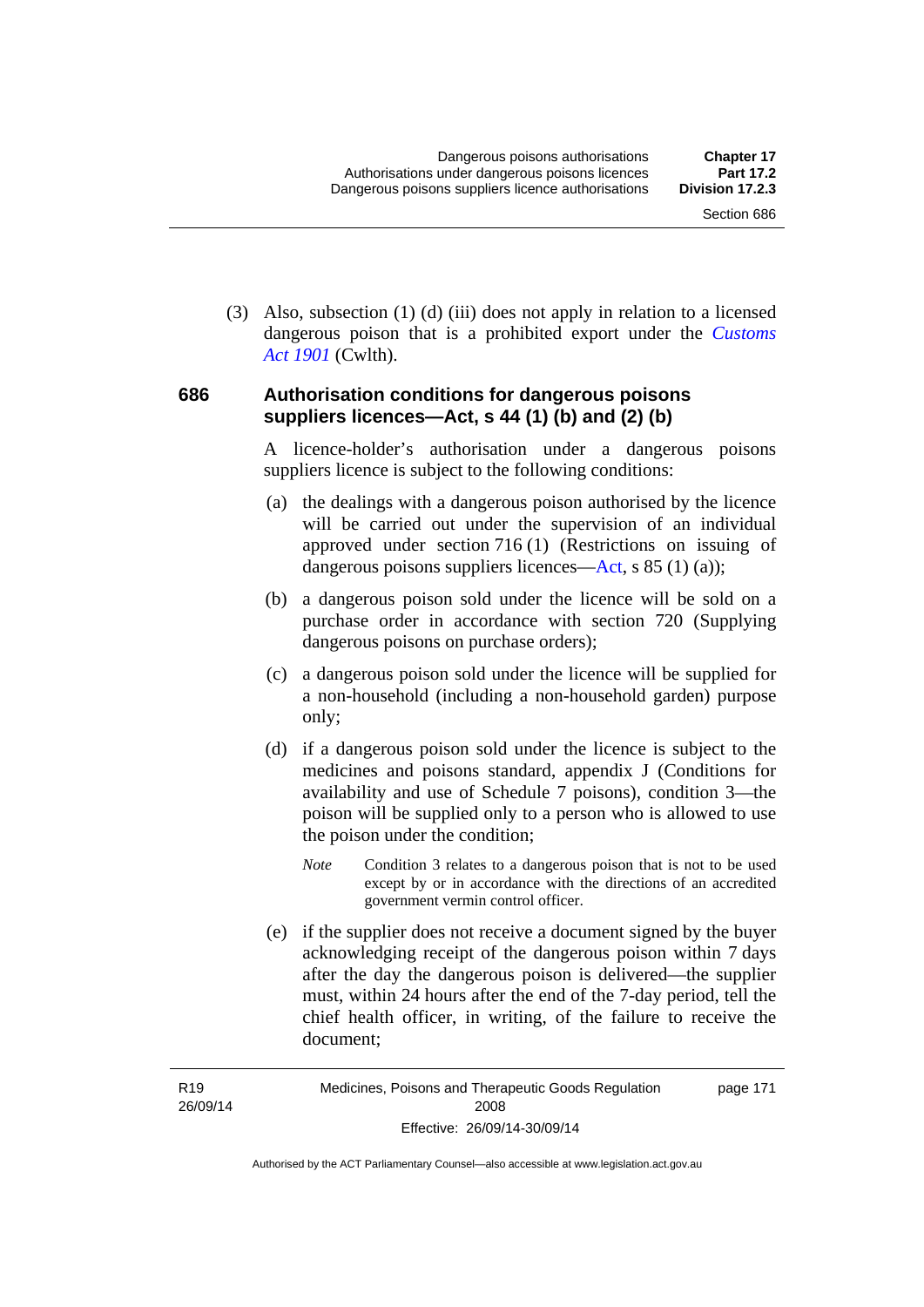- (f) the following are kept at the supplier's business premises or, if the chief health officer approves in writing another place, the place approved by the chief health officer, for at least 2 years after the day the poison is supplied:
	- (i) the filled purchase order;
	- (ii) the delivery acknowledgement under paragraph (e) or section 720 (d) (ii);
	- (iii) the record for section 722;
- (g) if a dangerous poison sold under the licence is liquid containing paraquat—the poison is coloured blue or green and has an offensive smell.
- *Note* For licence conditions, see the [Act](http://www.legislation.act.gov.au/a/2008-26/default.asp), s 89.

page 172 Medicines, Poisons and Therapeutic Goods Regulation 2008 Effective: 26/09/14-30/09/14

R19 26/09/14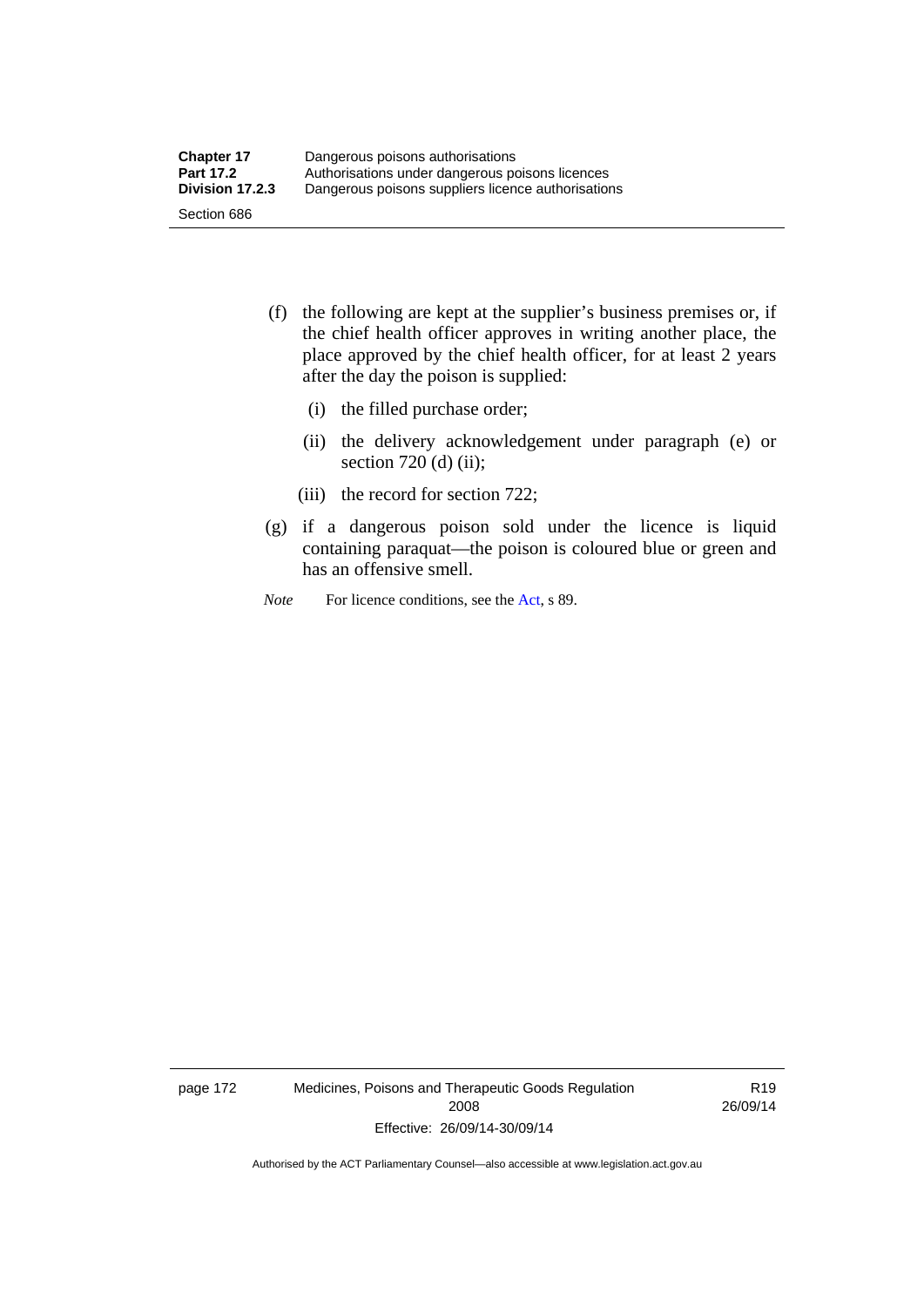### **Part 17.3 Other dangerous poisons authorisations**

### **Division 17.3.1 Authorisations for manufacturing etc purposes**

#### **690 Manufacturing etc authorisations for dangerous poisons—Act, s 20 (2) (a)**

(1) In this section:

*relevant dealing*, with a dangerous poison, means any of the following:

- (a) issuing a purchase order for the poison;
- (b) obtaining the poison;
- (c) possessing the poison;
- (d) issuing a purchase order for the poison;
- (e) discarding the poison.
- (2) A person mentioned in schedule 4 (Dangerous poisons manufacturing etc authorisations), column 2 is authorised for a relevant dealing with a dangerous poison mentioned in column 3 in relation to the person if—
	- (a) the poison is for a purpose mentioned in column 4 in relation to the person; and
	- (b) the dealing is consistent with any condition or restriction for the dealing mentioned in column 3; and

page 173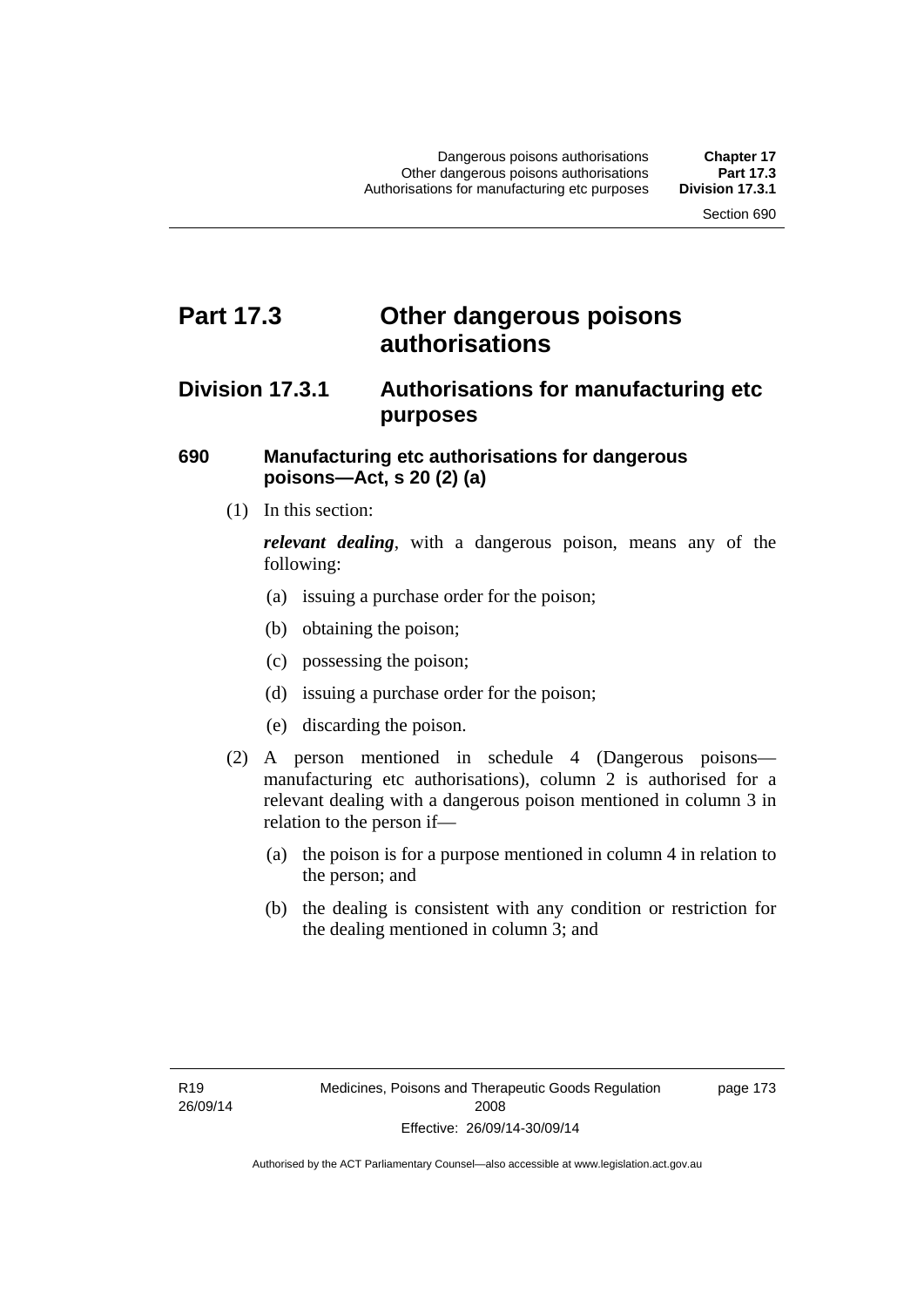| <b>Chapter 17</b> | Dangerous poisons authorisations                                     |
|-------------------|----------------------------------------------------------------------|
| <b>Part 17.3</b>  | Other dangerous poisons authorisations                               |
| Division 17.3.2   | Authorisations for delivery people and commercial disposal operators |
| Section 692       |                                                                      |

- (c) if the dealing is issuing a purchase order for the poison—the purchase order complies with section 721 (General requirements for dangerous poisons purchase orders[—Act](http://www.legislation.act.gov.au/a/2008-26/default.asp), s 38 (2) (c)).
	- *Note* A purchase order must be in writing (see [Act](http://www.legislation.act.gov.au/a/2008-26/default.asp), dict, def *purchase order*).

### **Division 17.3.2 Authorisations for delivery people and commercial disposal operators**

### **692 Authorisations to deliver dangerous poisons under purchase orders—Act, s 26 (1) (b) and (2) (b), s 35 (1) (b), (2) (b) and s 36 (b)**

- (1) This section applies to an adult (the *delivery person*) who is—
	- (a) engaged to transport and deliver a dangerous poison supplied on a purchase order; or
	- (b) acting for a person mentioned in paragraph (a).
- (2) The delivery person is authorised to—
	- (a) obtain and possess the dangerous poison for the purpose of transporting and delivering the dangerous poison as engaged; and
	- (b) supply the dangerous poison to the entity named as the recipient in the purchase order or the entity's agent.

#### **Example—delivery person**

an employee of a courier service

- *Note 1 Entity* includes a person (see [Legislation Act,](http://www.legislation.act.gov.au/a/2001-14) dict, pt 1).
- *Note 2* An example is part of the regulation, is not exhaustive and may extend, but does not limit, the meaning of the provision in which it appears (see [Legislation Act,](http://www.legislation.act.gov.au/a/2001-14) s 126 and s 132).

page 174 Medicines, Poisons and Therapeutic Goods Regulation 2008 Effective: 26/09/14-30/09/14

R19 26/09/14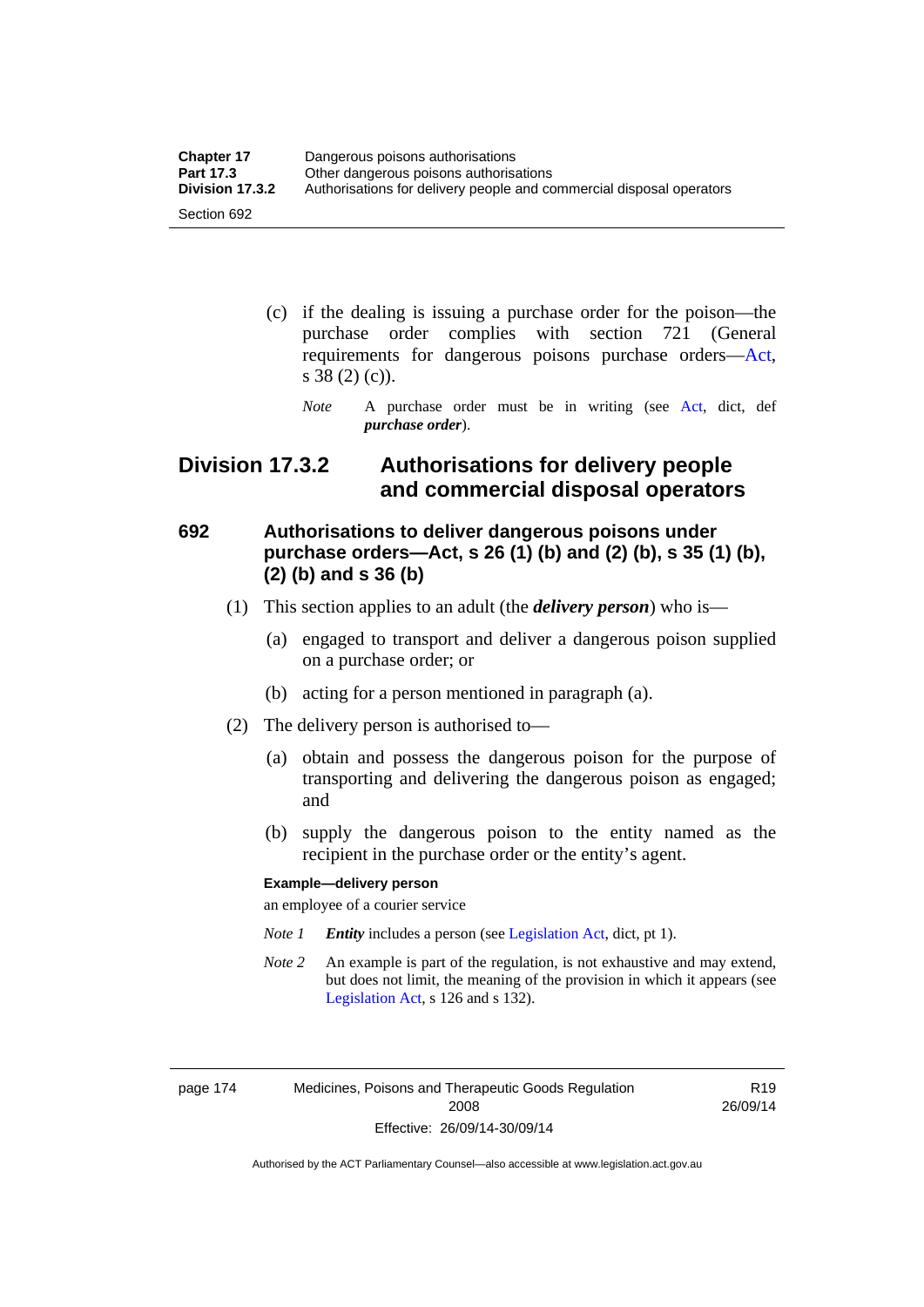#### **693 Authorisation to supply dangerous poisons to commercial disposal operator for disposal—Act, s 26 (1) (b)**

A person is authorised to supply a dangerous poison for disposal to another person if the other person—

- (a) holds an environmental authorisation for the disposal of the dangerous poison; or
- (b) is an adult acting for a person mentioned in paragraph (a).
- *Note* For related authorisations, see pt 9.1.

#### **694 Authorisations for commercial disposal operators—Act, s 26 (1) (b) and (2) (b), s 35 (1) (b) and (2) (b) and s 36 (b)**

- (1) This section applies to a person who—
	- (a) holds an environmental authorisation for the disposal of a dangerous poison; or
	- (b) is an adult acting for a person mentioned in paragraph (a).
- (2) The person is authorised to obtain and possess the dangerous poison for disposing of the poison as engaged.

page 175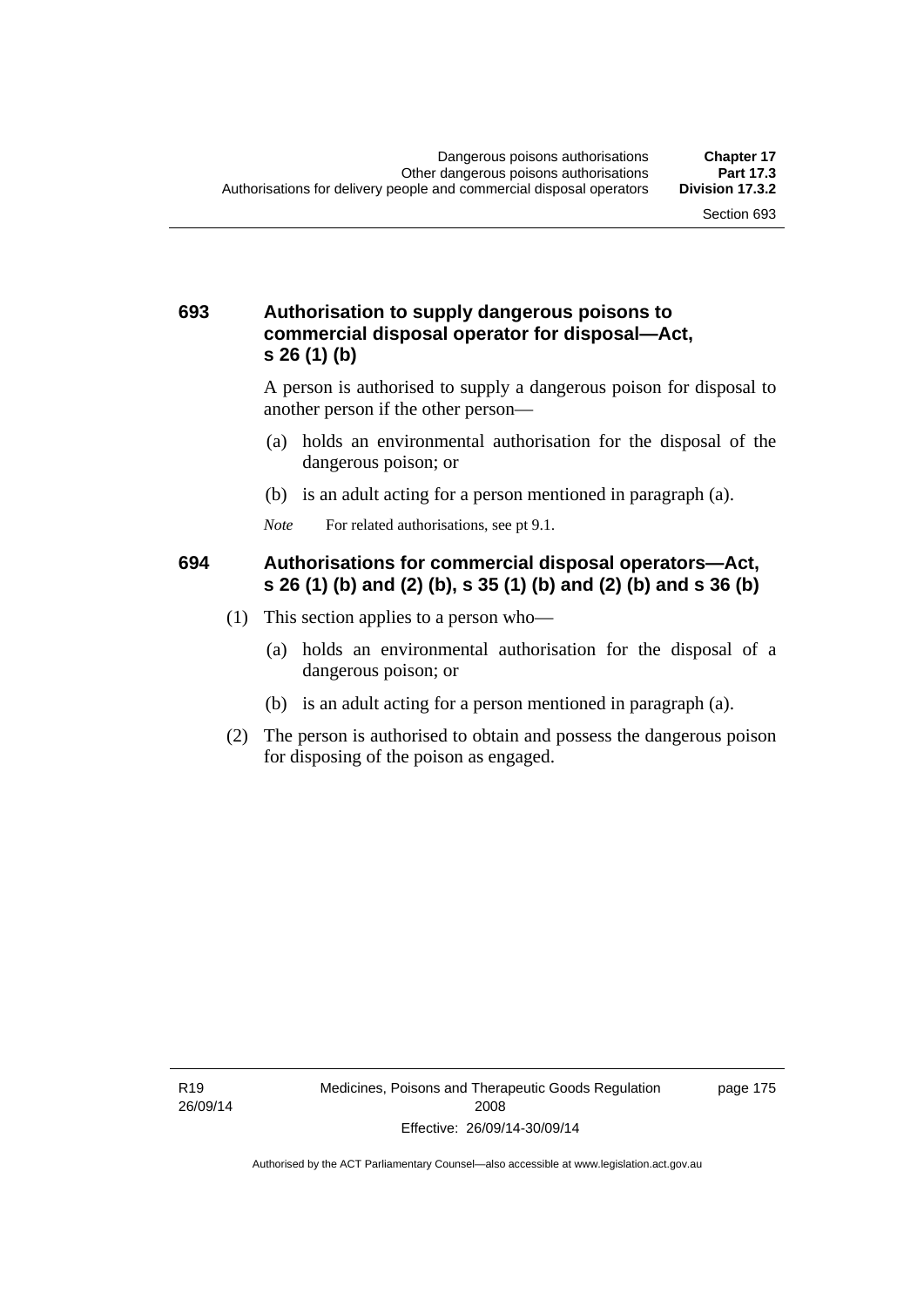| <b>Chapter 17</b> | Dangerous poisons authorisations                                                                           |
|-------------------|------------------------------------------------------------------------------------------------------------|
| Part 17.3         | Other dangerous poisons authorisations                                                                     |
| Division 17.3.3   | Authorisations for dangerous poisons research and education programs by<br>scientifically qualified people |
| Section 695       |                                                                                                            |

### **Division 17.3.3 Authorisations for dangerous poisons research and education programs by scientifically qualified people**

*Note* A licence is required for research and education programs in relation to an administration-related dealing for human use (see [Act](http://www.legislation.act.gov.au/a/2008-26/default.asp), s 20 (3)).

#### **695 Authorisations for dangerous poisons research and education—Act, s 26 (1) and (2) (b)**

- (1) A scientifically qualified person employed at a recognised research institution is authorised to do the following for the purposes of an authorised activity at the institution:
	- (a) issue a purchase order for a dangerous poison;
	- (b) obtain on a purchase order a dangerous poison;
	- (c) possess a dangerous poison;
	- (d) supply a dangerous poison to a person (a *relevant person*) who is taking part in the authorised activity at the institution.
	- *Note 1 Scientifically qualified person*—see the dictionary.
	- *Note 2 Recognised research institution*—see the [Act](http://www.legislation.act.gov.au/a/2008-26/default.asp), s 20 (5).
- (2) A relevant person is authorised to do the following in relation to a dangerous poison for the purposes of an authorised activity:
	- (a) obtain the poison from the scientifically qualified person for the activity;
	- (b) possess the poison for the purposes of the activity;
	- (c) supply the poison to the scientifically qualified person for the activity.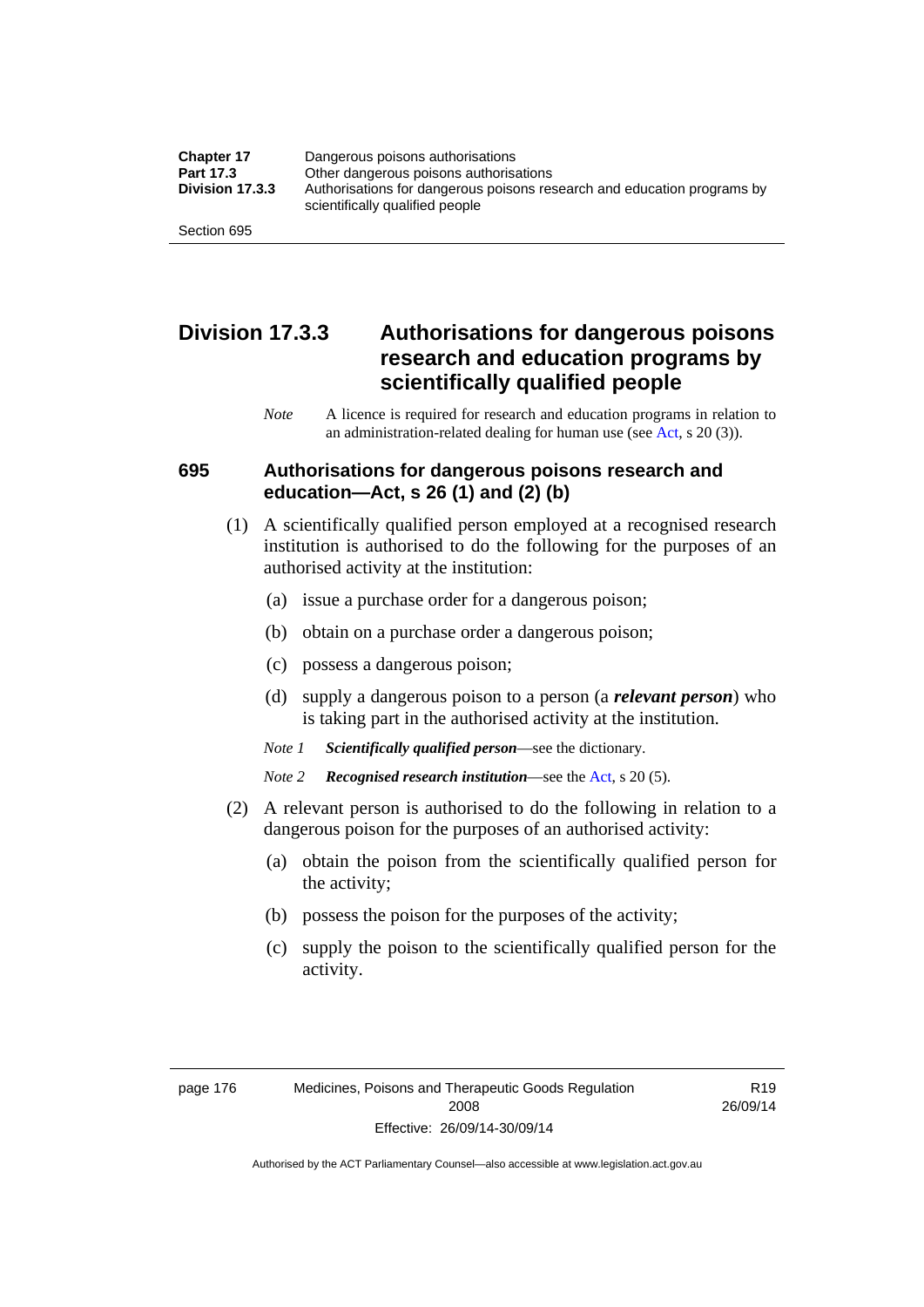(3) In this section:

*administration-related dealing*, in relation to a dangerous poison— see the [Act](http://www.legislation.act.gov.au/a/2008-26/default.asp), section 20 (5).

*authorised activity*, in relation to a dangerous poison at a recognised research institution, means the conduct of any of the following if it does not involve an administration-related dealing of the poison for human use:

- (a) medical or scientific research in relation to the poison at the institution;
- (b) instruction involving the poison at the institution;
- (c) quality control or analysis of the poison at the institution.

### **696 Authorisation conditions for dangerous poisons research and education—Act, s 44 (1) (b) and (2) (b)**

A scientifically qualified person's authorisation under section 695 is subject to the following conditions:

- (a) the person has written approval for the conduct of the authorised activity from the person in charge of—
	- (i) the recognised research institution; or
	- (ii) a faculty or division of the institution;
- (b) a dangerous poison is purchased on a complying purchase order;
- (c) the purchase order is for an amount of the poison approved in writing by the person in charge;
- (d) the dangerous poison is obtained from someone who is authorised to supply the poison to the person.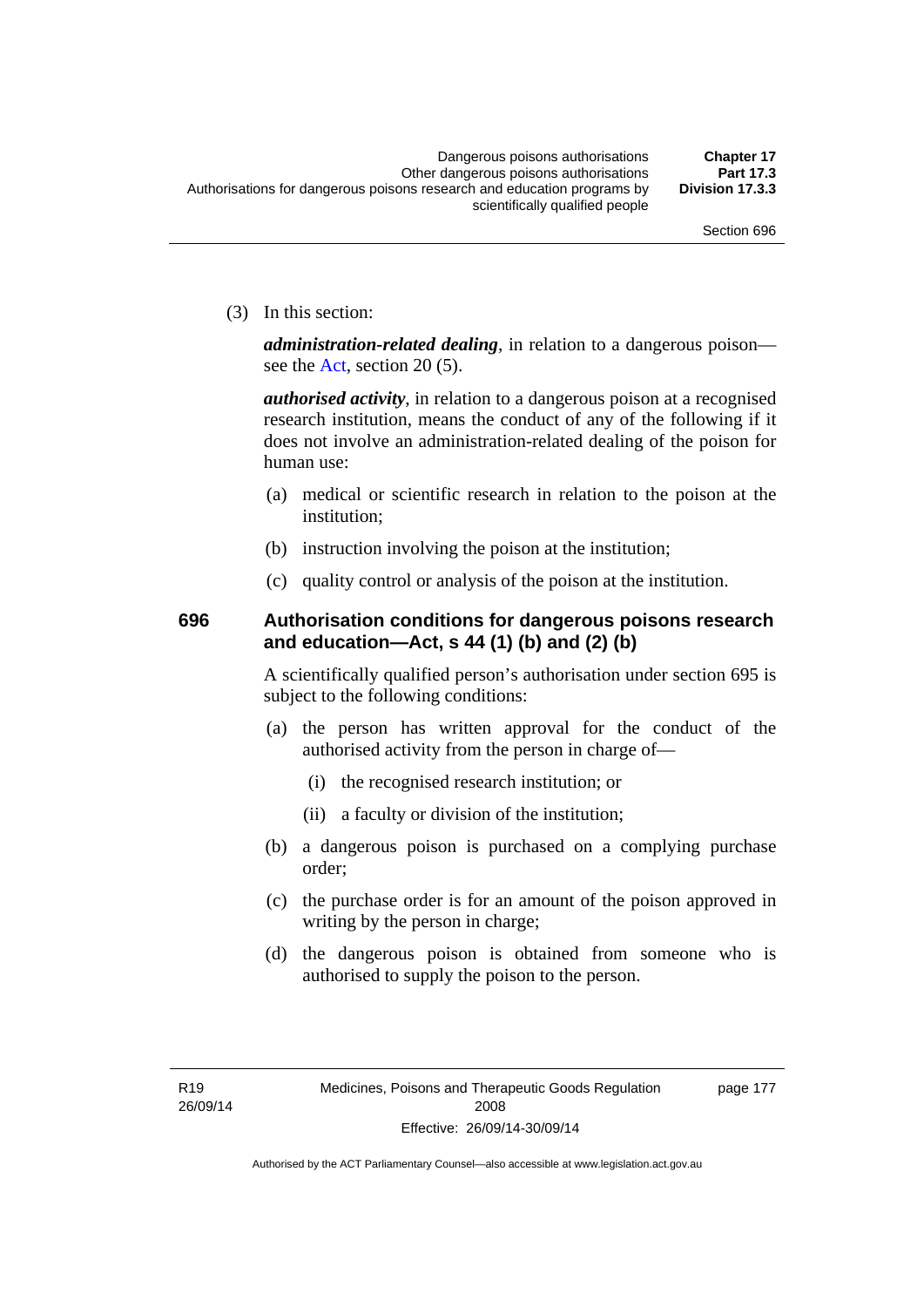## **Chapter 18 Dangerous poisons licences**

### **Part 18.1 Dangerous poisons licences generally**

### **700 Dangerous poisons licences that may be issued—Act, s 78 (2)**

The following licences for dangerous poisons may be issued:

- (a) a licence for the manufacture of a dangerous poison (a *dangerous poisons manufacturers licence*);
- (b) a licence for a program of research or education in relation to a dangerous poison (a *dangerous poisons research and education program licence*);
- (c) a licence for the supply of dangerous poisons (a *dangerous poisons suppliers licence*).
- *Note* Other dangerous poisons licences may also be issued (see [Act](http://www.legislation.act.gov.au/a/2008-26/default.asp), s 78 (3)).

page 178 Medicines, Poisons and Therapeutic Goods Regulation 2008 Effective: 26/09/14-30/09/14

R19 26/09/14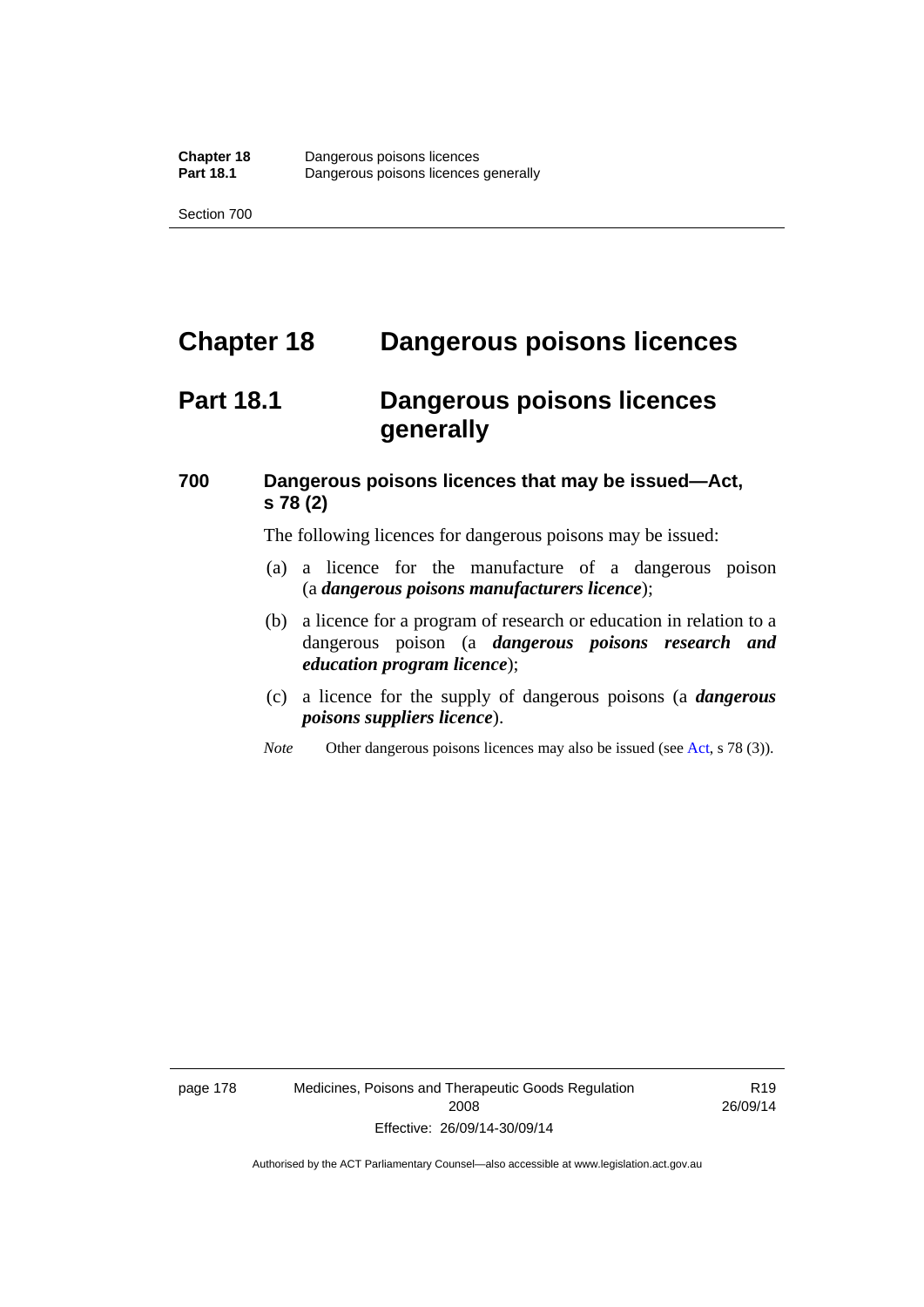### **Part 18.2 Dangerous poisons manufacturers licences**

#### **705 Applications for dangerous poisons manufacturers licences**

- (1) An application for a dangerous poisons manufacturers licence must be in writing, signed by the applicant, and include the following:
	- (a) the dangerous poisons to which the application relates;
	- (b) the full name of the applicant;
	- (c) the applicant's ABN (if any);
	- (d) if the applicant is a corporation—the corporation's ACN;
	- (e) the location of the premises where the applicant proposes to deal with the poisons under the licence;
	- (f) the security arrangements proposed for the premises;
	- (g) the name of an individual who is to supervise the dealings to be authorised under the licence.
	- *Note 1* If a form is approved under the [Act](http://www.legislation.act.gov.au/a/2008-26/default.asp), s 198 for this provision, the form must be used.

*Note 2* A fee may be determined under the [Act,](http://www.legislation.act.gov.au/a/2008-26/default.asp) s 197 for this provision.

- (2) The application must be accompanied by a plan of the premises that shows—
	- (a) each part of the premises where a process in the manufacture of the dangerous poisons is proposed to be carried out and the nature of the process; and
	- (b) where it is proposed to store the dangerous poisons to which the application relates and any other dangerous poisons obtained for the manufacture of those dangerous poisons; and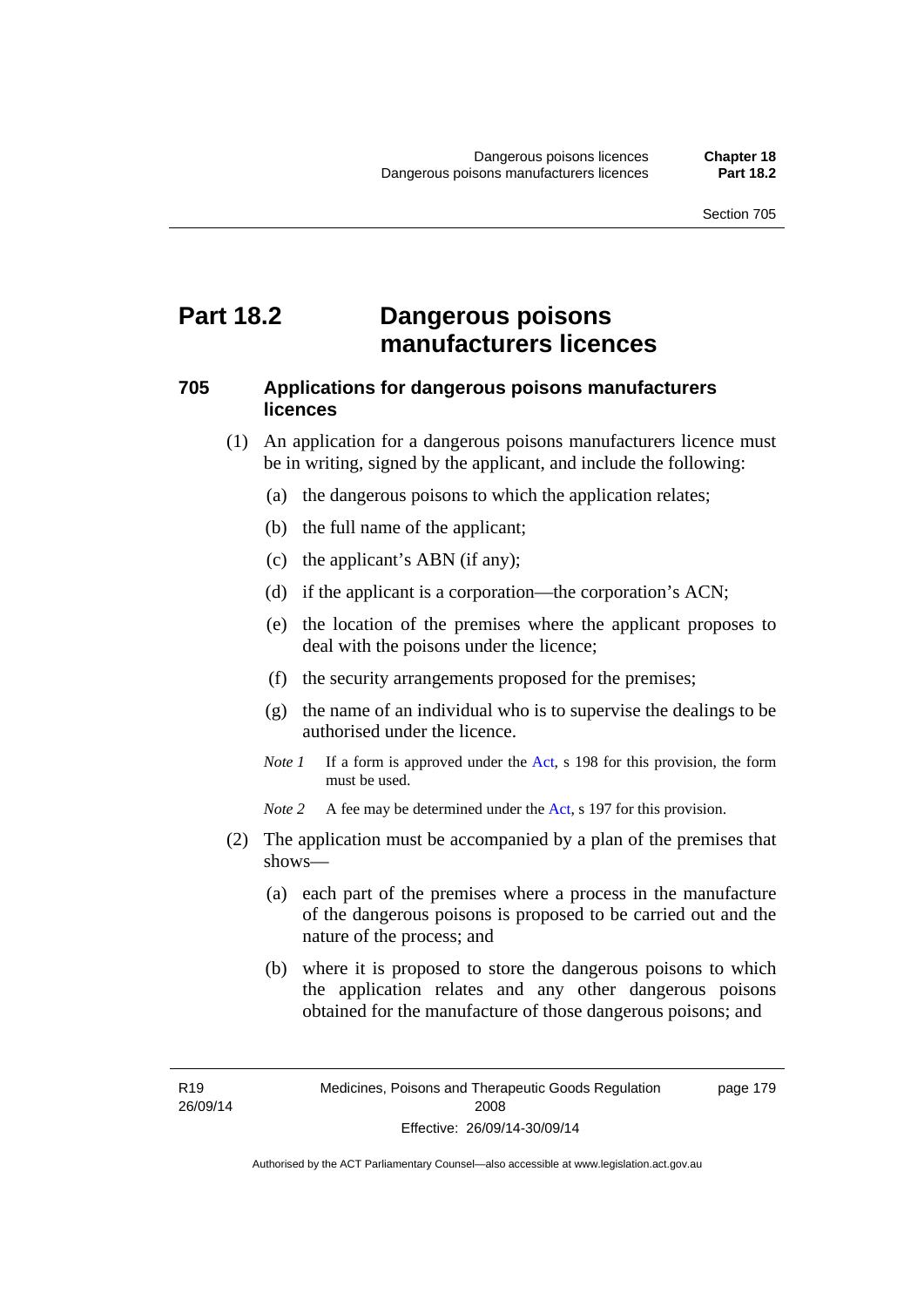(c) the location and nature of security devices.

#### **706 Restrictions on issuing of dangerous poisons manufacturers licences—Act, s 85 (1) (a)**

- (1) The chief health officer must not issue a dangerous poisons manufacturers licence to a person unless dealings with dangerous poisons under the licence will be supervised by an individual nominated by the applicant and approved, in writing, by the chief health officer.
- (2) The chief health officer must not approve the nominated individual unless satisfied that the individual—
	- (a) is a suitable person to hold a dangerous poisons manufacturers licence; and
	- (b) has qualifications in chemistry, pharmacy or pharmacology or experience appropriate for the manufacture of dangerous poisons.
	- *Note* For changes of nominated individuals, see the [Act,](http://www.legislation.act.gov.au/a/2008-26/default.asp) s 93.
- (3) In this section:

*suitable person*, to hold a licence—see the [Act](http://www.legislation.act.gov.au/a/2008-26/default.asp), section 81.

### **707 Additional information for dangerous poisons manufacturers licences—Act, s 88 (1) (k)**

The name of the person approved under section 706 (1) to supervise the dealings with dangerous poisons authorised by the licence is prescribed for a dangerous poisons manufacturers licence.

R19 26/09/14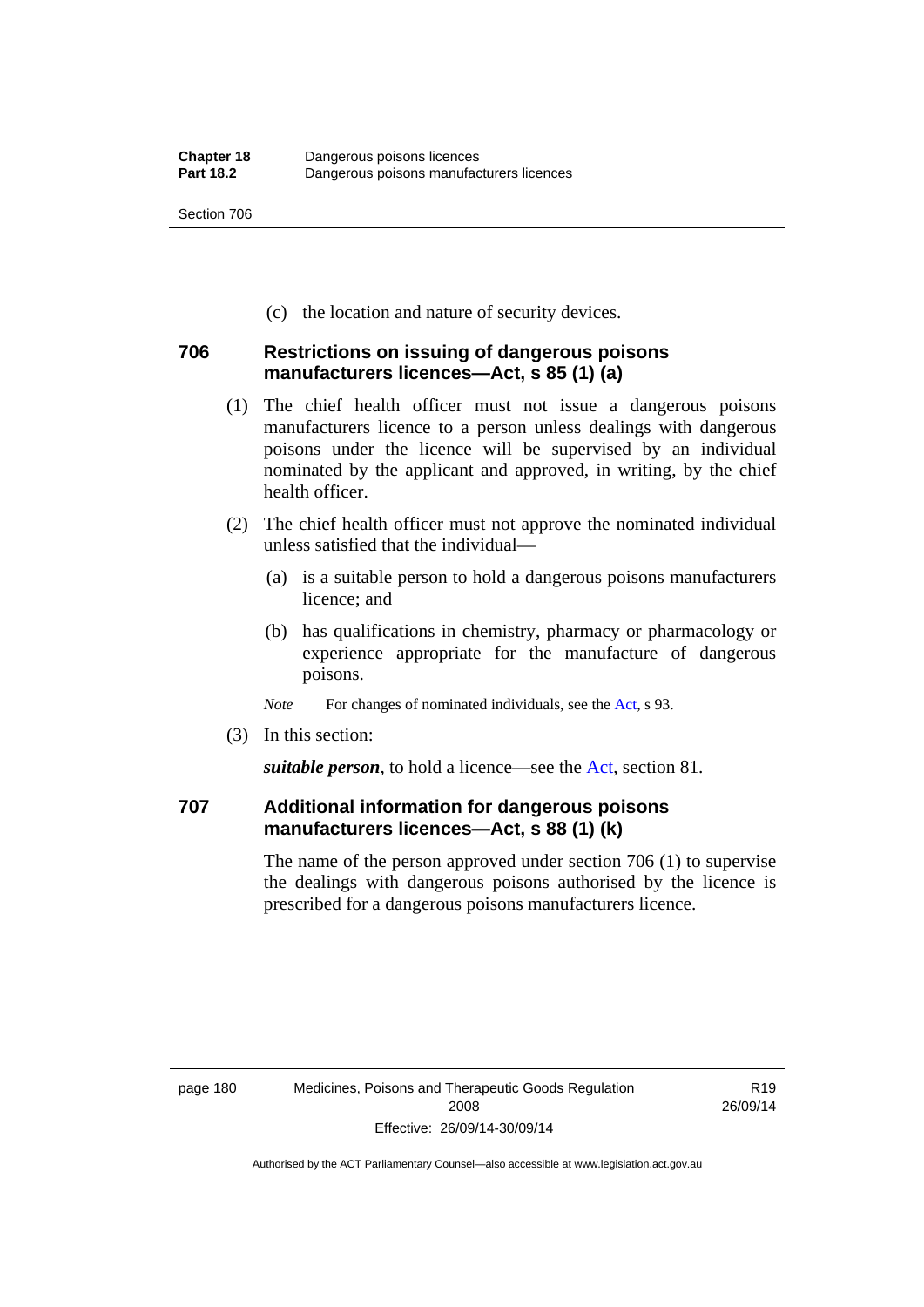### **Part 18.3 Dangerous poisons research and education program licences**

#### **710 Applications for dangerous poisons research and education program licences**

- (1) An application for a dangerous poisons research and education program licence for a dangerous poison must be in writing, signed by the applicant, and include the following:
	- (a) the full name, address and academic, professional or other relevant qualifications of—
		- (i) the person who is to supervise the program; and
		- (ii) the person who is to conduct the program;
	- (b) the name of the recognised research institution at or under which the program is proposed to be conducted;

*Note Recognised research institution*—see the [Act](http://www.legislation.act.gov.au/a/2008-26/default.asp), s 20 (5).

- (c) whether the program will be conducted at, or under the authority of, the recognised research institution;
- (d) the premises where the program will be conducted;
- (e) the dangerous poison, and the form and strength of the poison, for which the licence is sought;
- (f) the maximum quantity of the dangerous poison that would be possessed under the licence at any time;
- (g) a description of the program, including an explanation of why the program cannot be carried out satisfactorily without the use of the dangerous poison;
- (h) the supervision arrangements for the program;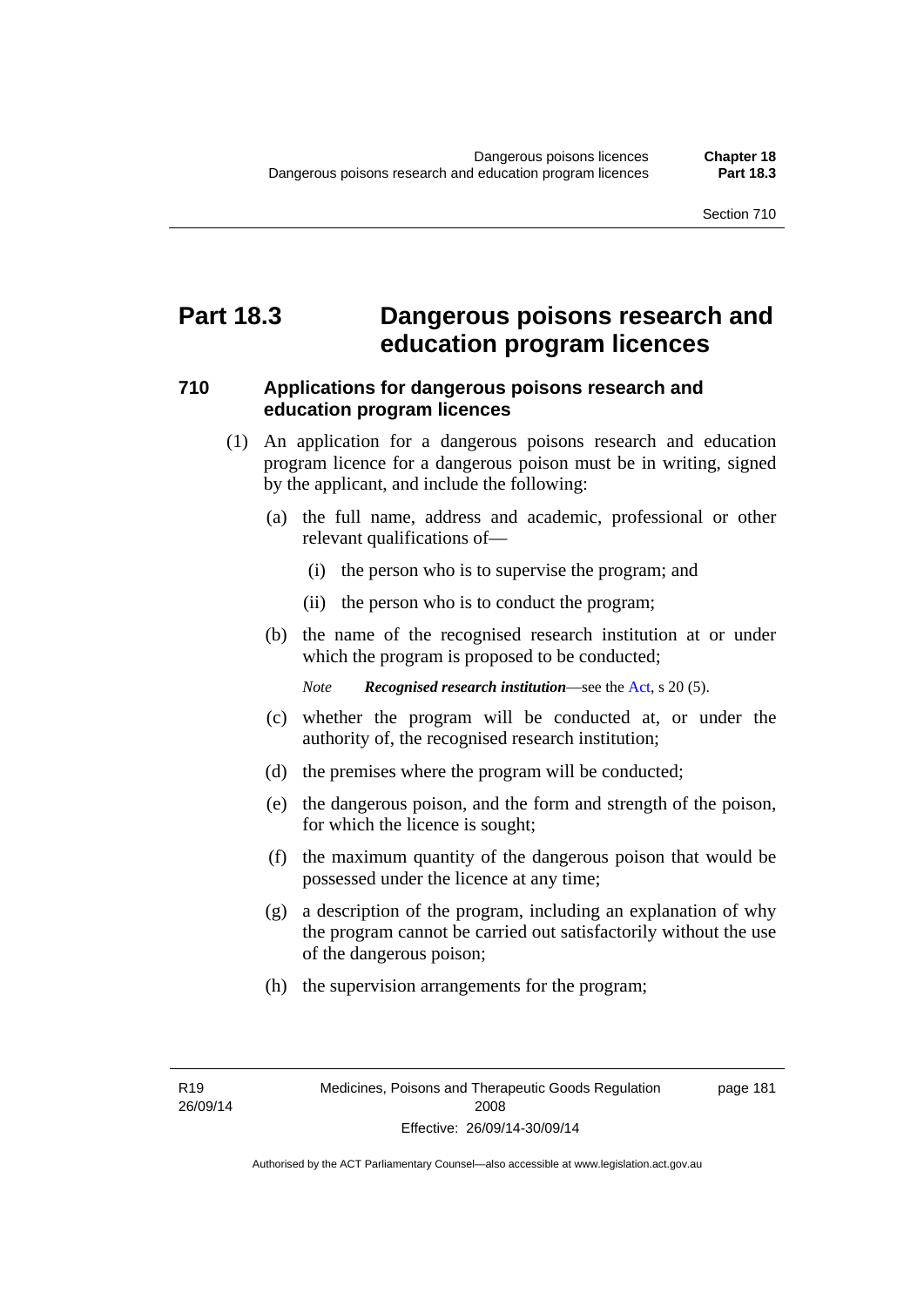- (i) the period for which the licence is sought.
- *Note 1* If a form is approved under the [Act](http://www.legislation.act.gov.au/a/2008-26/default.asp), s 198 for this provision, the form must be used.
- *Note* 2 A fee may be determined under the [Act,](http://www.legislation.act.gov.au/a/2008-26/default.asp) s 197 for this provision.
- (2) The application must be accompanied by a written approval of the program by the person in charge of—
	- (a) the recognised research institution; or
	- (b) a faculty or division of the institution.

#### **711 Restrictions on issuing of dangerous poisons research and education program licences—Act, s 85 (1) (a)**

The chief health officer must not issue a dangerous poisons research and education program licence to a person unless—

- (a) the program to which the licence relates will be conducted at, or under the authority of, a recognised research institution; and
- (b) the program is approved by a person mentioned in section 710 (2); and
- (c) satisfied that the program—
	- (i) cannot be carried out without the use of the dangerous poison to which the licence application relates; and
	- (ii) will be adequately supervised.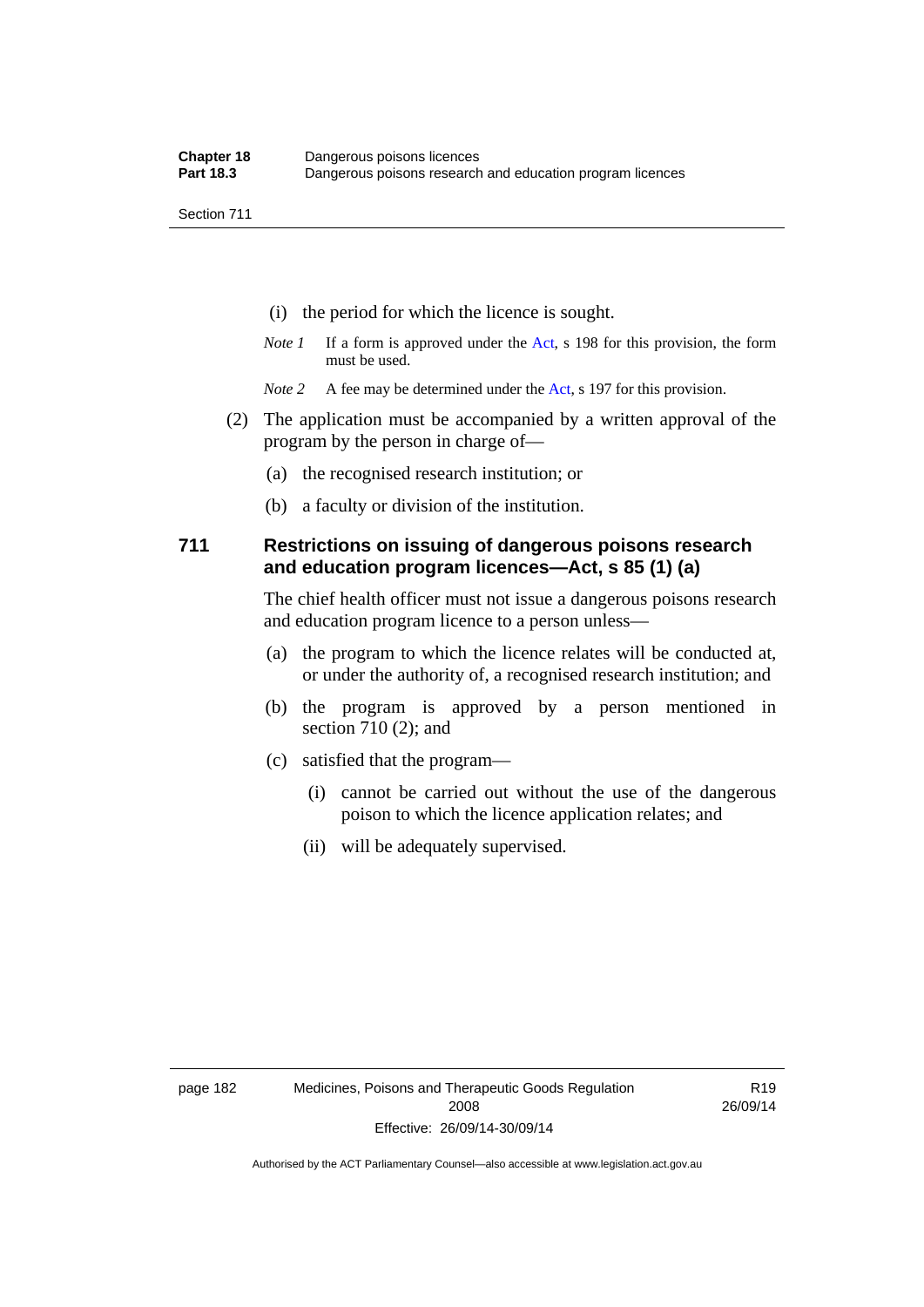#### **712 Additional information for dangerous poisons research and education licences—Act, s 88 (1) (k)**

The following additional information is prescribed for a dangerous poisons research and education licence:

- (a) the research or education program for which the licence is issued;
- (b) the name of the program's supervisor;
- (c) the dealings with a dangerous poison authorised by the licence;
- (d) the premises where the program will be conducted;
- (e) the maximum quantity of the dangerous poison that may be possessed at any time for the program;
- (f) the total quantity of the dangerous poison that may be possessed for the program during the period of the licence;
- (g) the form and strength of the dangerous poison that may be obtained and possessed for the program.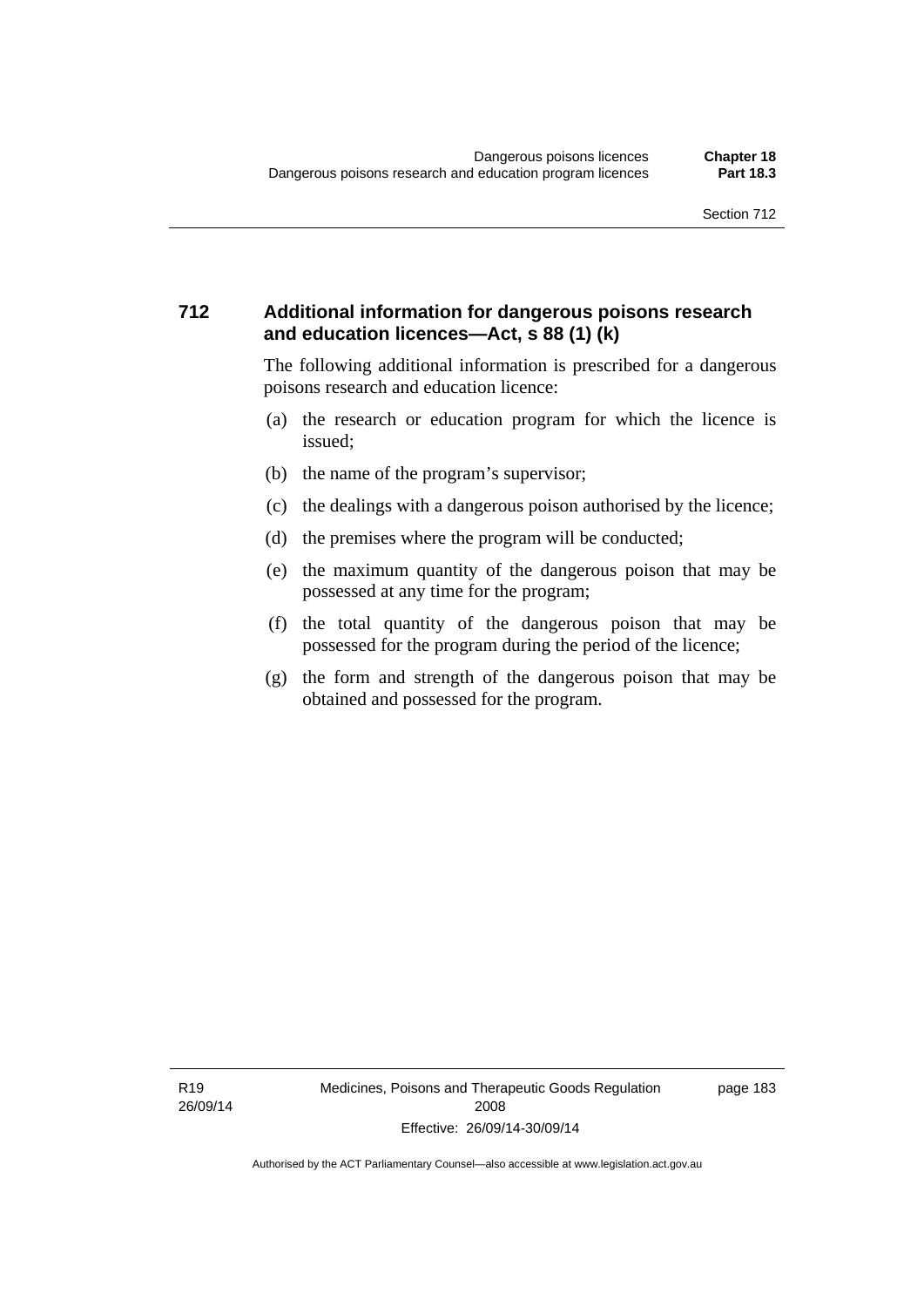## **Part 18.4 Dangerous poisons suppliers licences**

#### **715 Applications for dangerous poisons suppliers licences**

- (1) An application for a dangerous poisons suppliers licence must be in writing, signed by the applicant, and include the following:
	- (a) the dangerous poisons to which the application relates;
	- (b) the full name of the applicant;
	- (c) the applicant's ABN (if any);
	- (d) if the applicant is a corporation—the corporation's ACN;
	- (e) the location of the premises where the applicant proposes to deal with the poisons under the licence;
	- (f) the security arrangements proposed for the premises;
	- (g) the name of an individual who is to supervise the dealings to be authorised under the licence.
	- *Note 1* If a form is approved under the [Act](http://www.legislation.act.gov.au/a/2008-26/default.asp), s 198 for this provision, the form must be used.
	- *Note* 2 A fee may be determined under the [Act,](http://www.legislation.act.gov.au/a/2008-26/default.asp) s 197 for this provision.
- (2) The application must be accompanied by a plan of the premises that shows—
	- (a) where it is proposed to store the dangerous poisons; and
	- (b) the location and nature of security devices.

#### **716 Restrictions on issuing of dangerous poisons suppliers licences—Act, s 85 (1) (a)**

(1) The chief health officer must not issue a dangerous poisons suppliers licence to a person unless dealings with dangerous poisons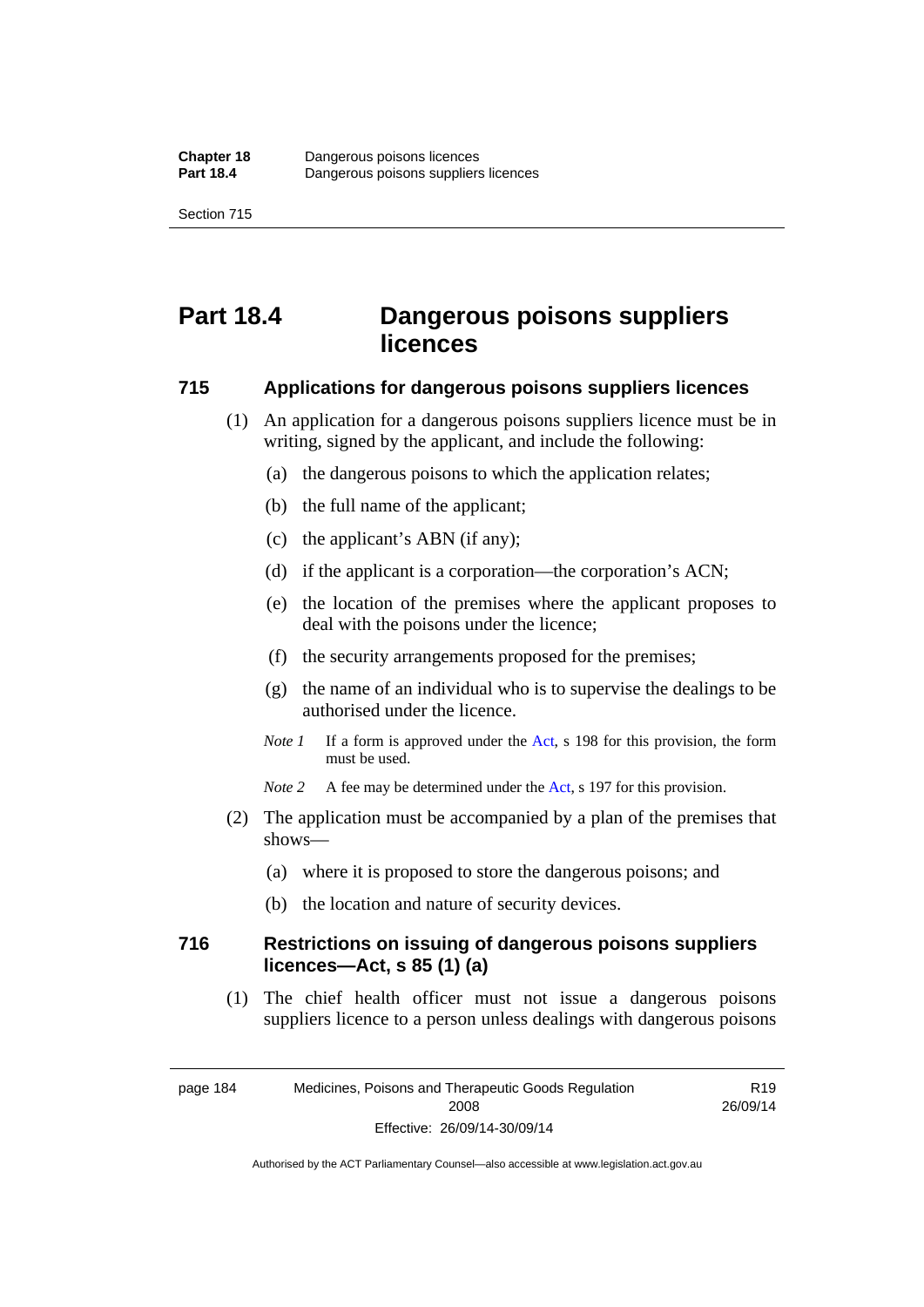under the licence will be supervised by an individual nominated by the applicant and approved, in writing, by the chief health officer.

- (2) The chief health officer must not approve the nominated individual unless satisfied that the individual—
	- (a) is a suitable person to hold a dangerous poisons suppliers licence; and
	- (b) has qualifications in chemistry, pharmacy or pharmacology or experience appropriate for the sale of dangerous poisons.

*Note* For changes of nominated individuals, see the [Act,](http://www.legislation.act.gov.au/a/2008-26/default.asp) s 93.

(3) In this section:

*suitable person*, to hold a licence—see the [Act](http://www.legislation.act.gov.au/a/2008-26/default.asp), section 81.

#### **717 Additional information for dangerous poisons suppliers licences—Act, s 88 (1) (k)**

The name of the person approved under section 716 (1) to supervise the dealings with dangerous poisons authorised by the licence is prescribed for a dangerous poisons suppliers licence.

R19 26/09/14 Medicines, Poisons and Therapeutic Goods Regulation 2008 Effective: 26/09/14-30/09/14

page 185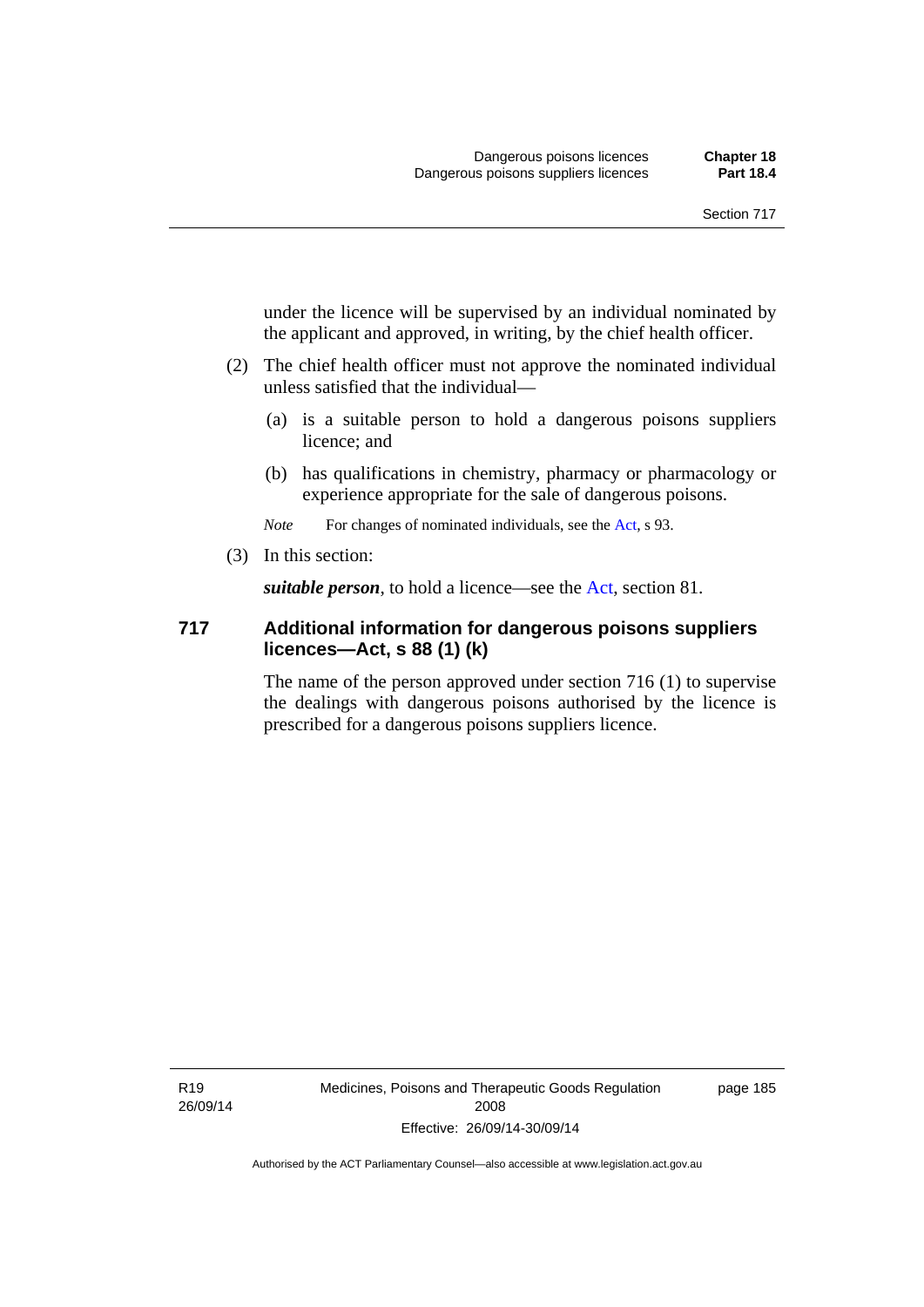# **Chapter 19 Dangerous poisons—other provisions**

## **Part 19.1 Dangerous poisons purchase orders**

#### **720 Supplying dangerous poisons on purchase orders**

The following are the requirements for the supply of a dangerous poison on a purchase order:

- (a) the dangerous poison is supplied in manufacturer's packs that comply with—
	- (i) section 731 (Packaging of supplied manufacturer's packs of dangerous poisons[—Act](http://www.legislation.act.gov.au/a/2008-26/default.asp), s 59 (1) (c) (i) and (2) (c) (i)); or
	- (ii) an approval under the [Act](http://www.legislation.act.gov.au/a/2008-26/default.asp), section 193 (Approval of non-standard packaging and labelling);
- (b) the manufacturer's packs are labelled in accordance with—
	- (i) section 732 (Labelling of supplied manufacturer's packs of dangerous poisons[—Act](http://www.legislation.act.gov.au/a/2008-26/default.asp), s  $60$  (1) (c) (i) and (2) (c) (i)); or
	- (ii) an approval under the [Act,](http://www.legislation.act.gov.au/a/2008-26/default.asp) section 193;
- (c) the manufacturer's packs are securely wrapped and packed;
- (d) if the dangerous poison is delivered in person by the supplier to the buyer—
	- (i) the poison is delivered to an adult; and
	- (ii) the delivery is acknowledged by the adult signing and dating a copy of the purchase order;

page 186 Medicines, Poisons and Therapeutic Goods Regulation 2008 Effective: 26/09/14-30/09/14

R19 26/09/14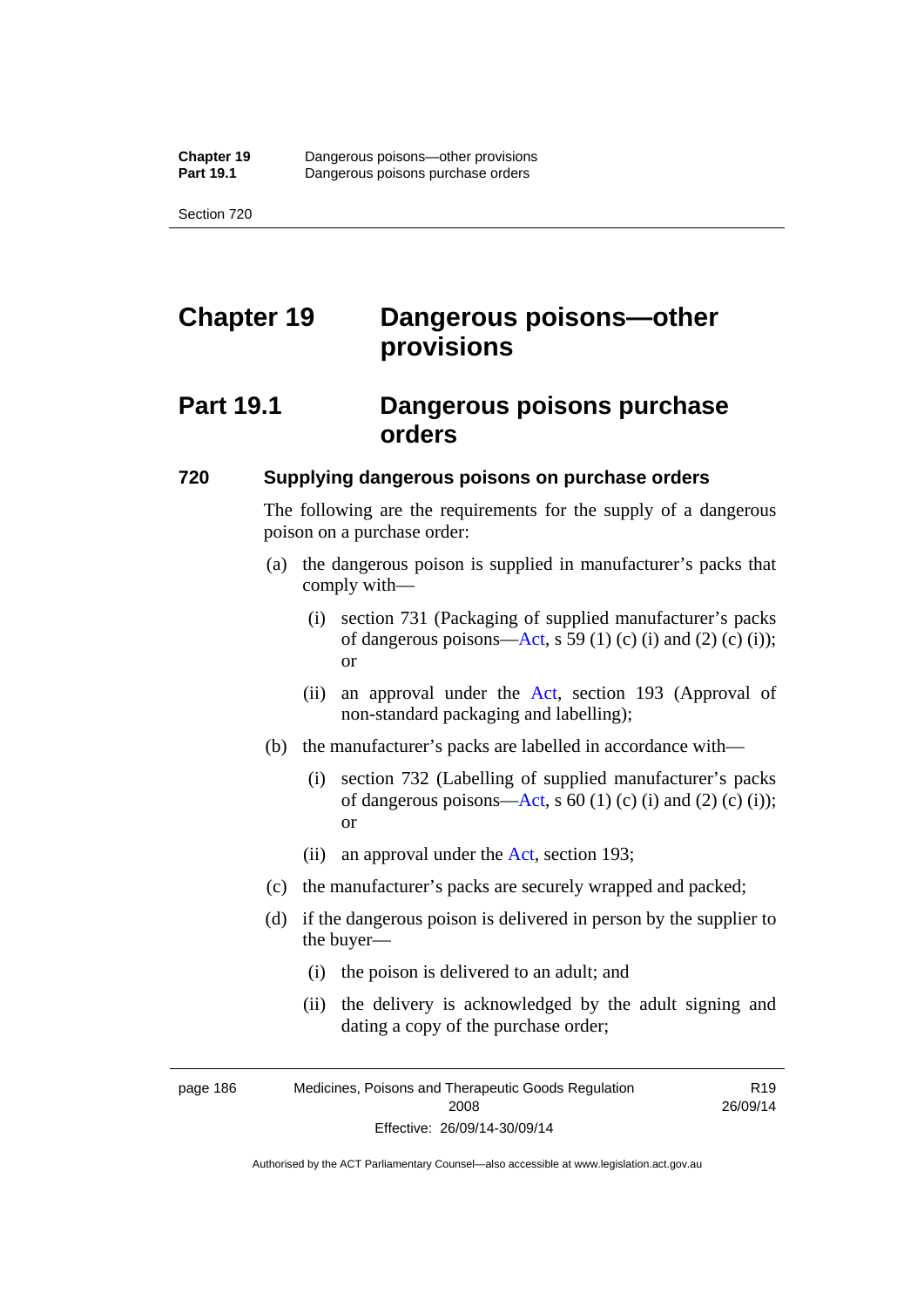(e) if the dangerous poison is not delivered in person by the supplier to the buyer—the poison is delivered to the buyer by a person whose procedures require the delivery of the poison to be signed for by the buyer or an adult employee of the buyer.

#### **721 General requirements for dangerous poisons purchase orders—Act, s 38 (2) (c)**

- (1) A purchase order for a dangerous poison must be—
	- (a) signed by the person (the *issuer*) issuing the order; and
		- *Note* The purchase order must be signed with the issuer's usual signature (see [Act](http://www.legislation.act.gov.au/a/2008-26/default.asp), dict, def *signs*).
	- (b) if the issuer amends the order—initialled and dated by the issuer beside the amendment.
- (2) A purchase order for a dangerous poison must include the following:
	- (a) the issuer's name and business address and telephone number;
	- (b) the issuer's authority to issue the order;
	- (c) the dangerous poison, and the form, strength and quantity of the poison, to be supplied on the order.

#### **722 Recording supply of dangerous poisons on purchase orders**

A person who supplies a dangerous poison to someone else on a purchase order must make a written record of the following information:

- (a) the date of the order;
- (b) the issuer's authority to issue the order;
- (c) the name, and the business address and telephone number, of the person to whom the dangerous poison is supplied;

R19 26/09/14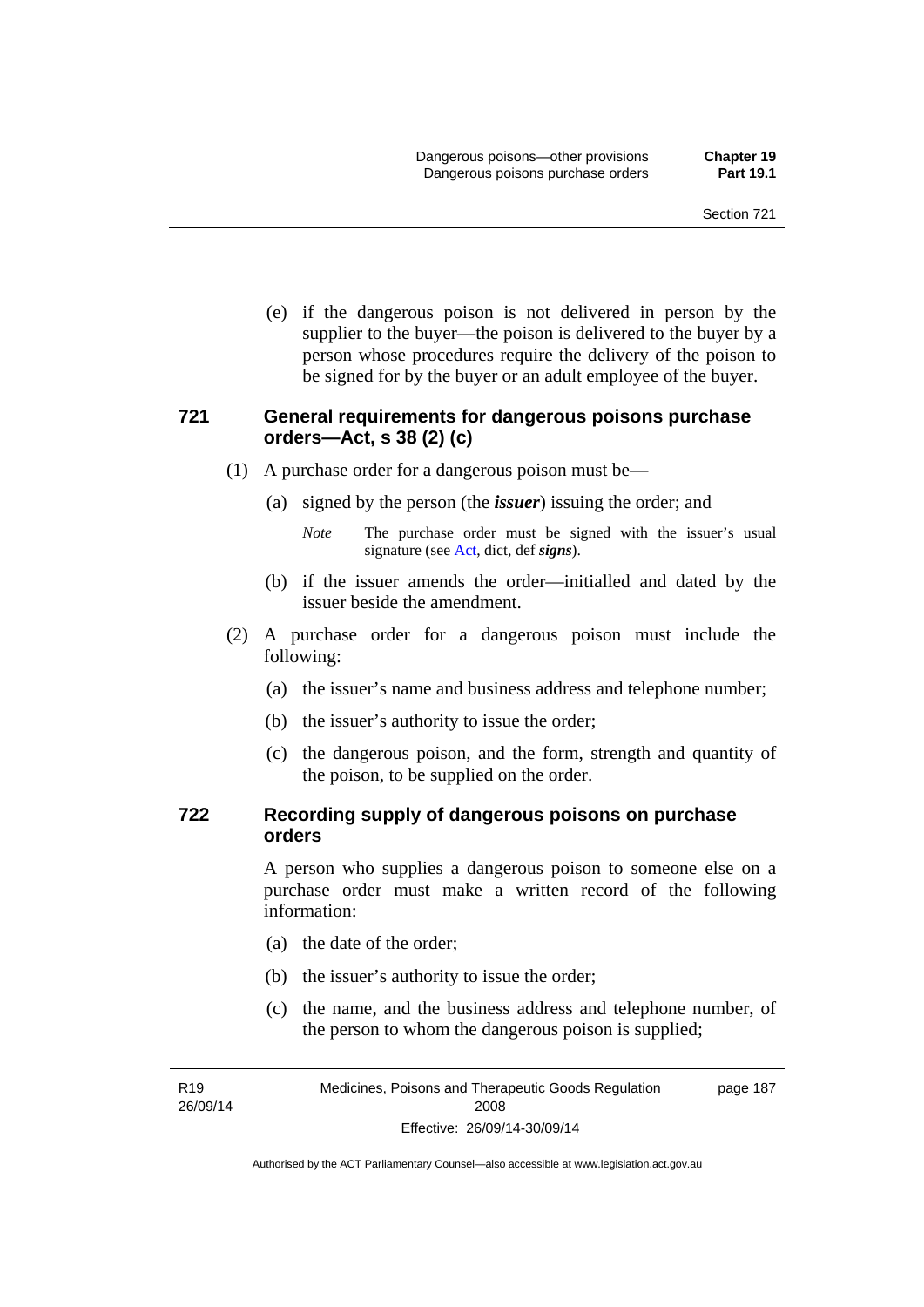- (d) the date the order is supplied;
- (e) the dangerous poison, and the form, strength and quantity of the poison, supplied.
- *Note Written* includes in electronic form (see [Act,](http://www.legislation.act.gov.au/a/2008-26/default.asp) dict).

page 188 Medicines, Poisons and Therapeutic Goods Regulation 2008 Effective: 26/09/14-30/09/14

R19 26/09/14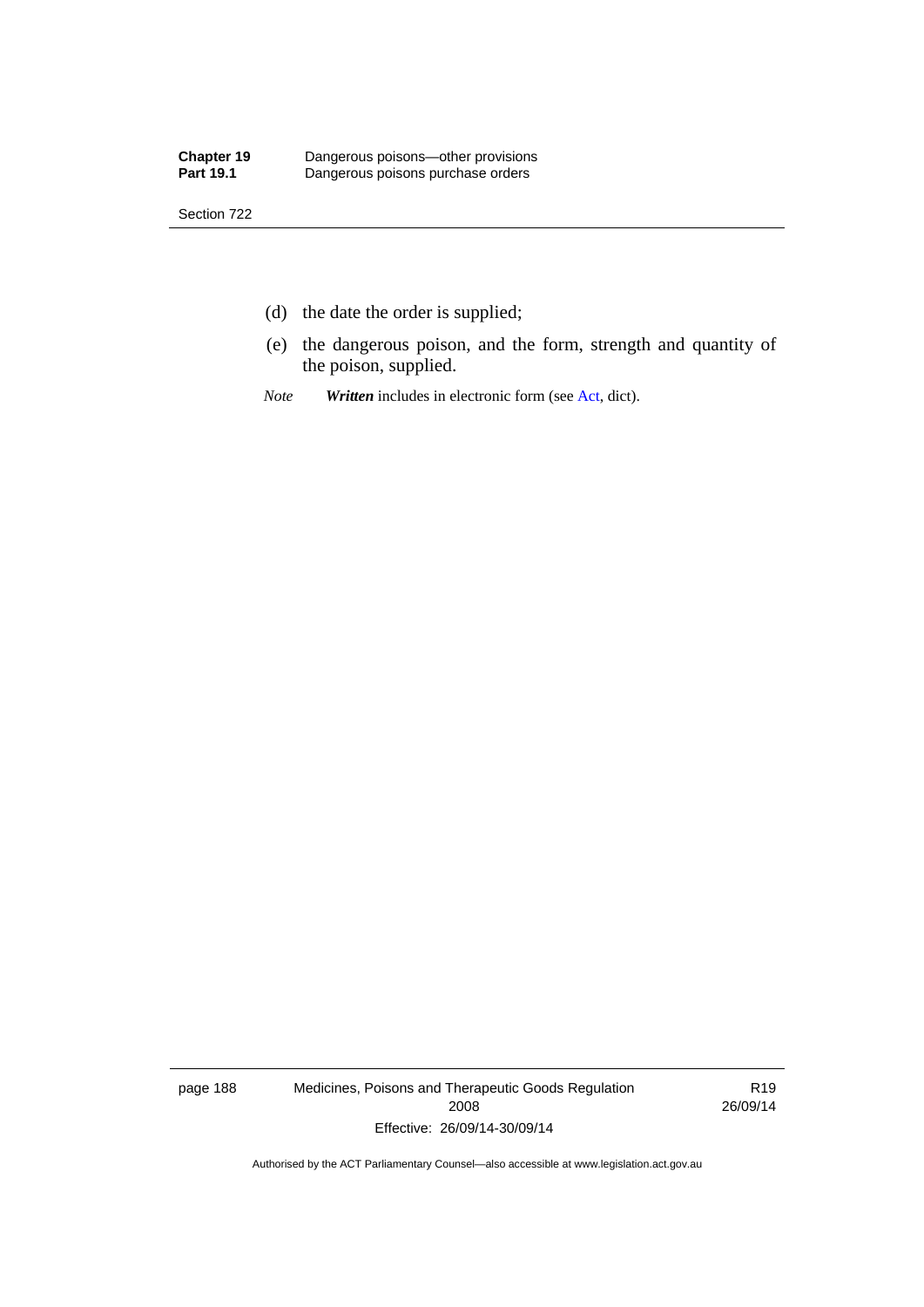# **Part 19.2 Wholesale supply of dangerous poisons under corresponding laws**

#### **725 Conditions for wholesalers supplying dangerous poisons under corresponding laws—Act, s 20 (4) (c)**

The following conditions apply to a person who supplies dangerous poisons by wholesale under a corresponding law:

- (a) the person must not supply a dangerous poison to someone else (the *buyer*) unless—
	- (i) the buyer is authorised to possess the poison; and
	- (ii) the supply is in accordance with section 686 (Authorisation conditions for dangerous poisons suppliers licences—[Act,](http://www.legislation.act.gov.au/a/2008-26/default.asp) s 44 (1) (b) and (2) (b));
- (b) the poison is supplied for a non-household (including a non-household garden) purpose only;
- (c) if the poison is liquid containing paraquat—the poison is coloured blue or green and has an offensive smell.
- *Note 1* A purchase order must be in writing (see [Act,](http://www.legislation.act.gov.au/a/2008-26/default.asp) dict, def *purchase order*).
- *Note* 2 See pt 19.1 for other requirements in relation to supply of dangerous poisons on purchase orders.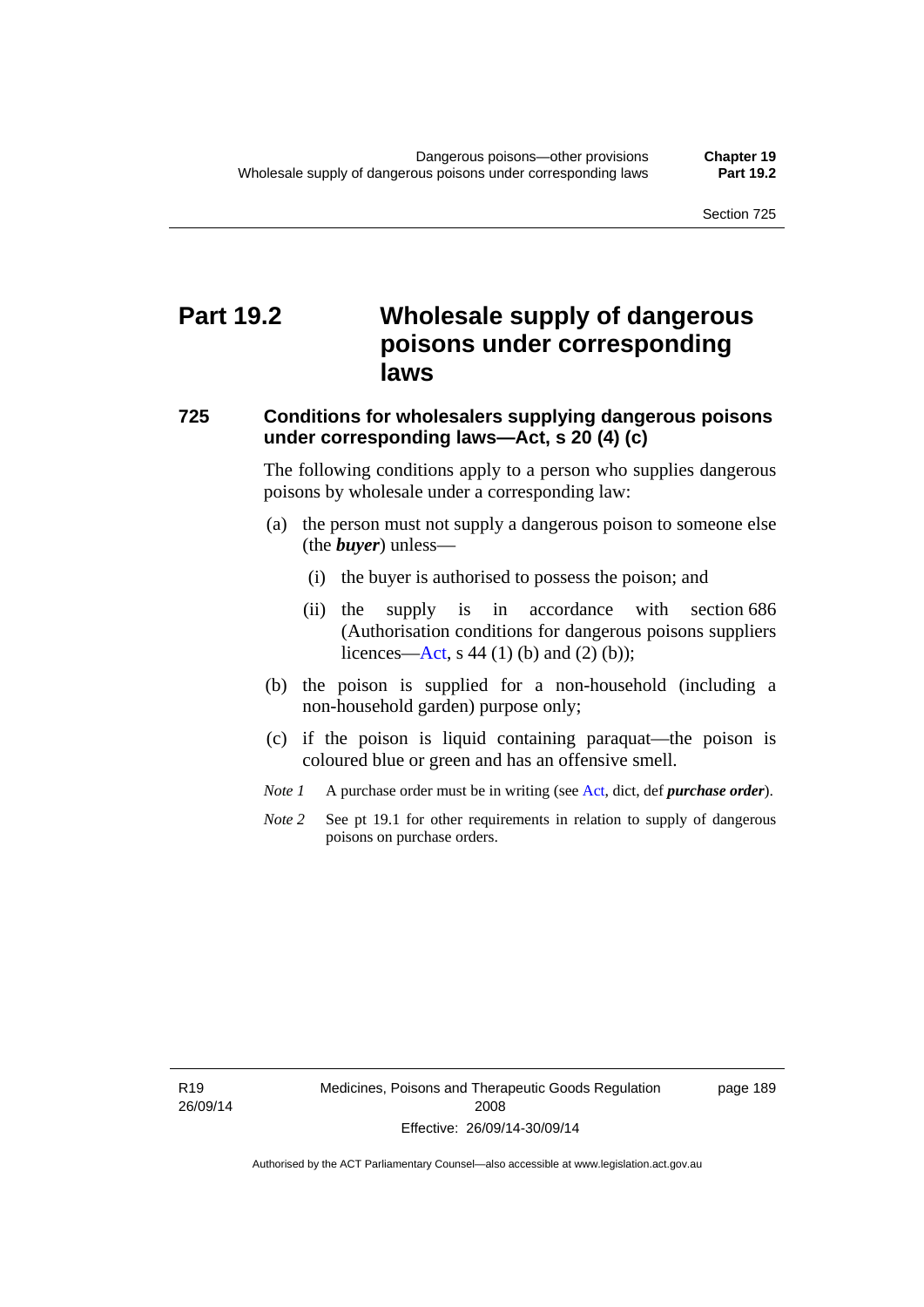## **Part 19.3 Packaging and labelling of dangerous poisons**

#### **730 Meaning of** *relevant law***—pt 19.3**

In this part:

*relevant law* means—

- (a) a corresponding law; or
- (b) the *[Agricultural and Veterinary Chemicals Act 1994](http://www.comlaw.gov.au/Series/C2004A04712)* (Cwlth); or
- (c) the *[Therapeutic Goods Act 1989](http://www.comlaw.gov.au/Series/C2004A03952)* (Cwlth).
- *Note 1 Corresponding law* includes a law of a State that corresponds, or substantially corresponds, to the [Act](http://www.legislation.act.gov.au/a/2008-26/default.asp) (see Act, dict).

*Note 2 State* includes a territory (see [Legislation Act,](http://www.legislation.act.gov.au/a/2001-14) dict, pt 1).

#### **731 Packaging of supplied manufacturer's packs of dangerous poisons—Act, s 59 (1) (c) (i) and (2) (c) (i)**

A manufacturer's pack of a supplied dangerous poison must be packaged—

- (a) in accordance with the [medicines and poisons standard](http://www.comlaw.gov.au/Series/F2012L01200), paragraphs 21 to 27; or
- (b) in a container in which the poison may be sold under a relevant law.
- *Note* A manufacturer's pack of a dangerous poison supplied may also be packaged in accordance with an approval under the [Act,](http://www.legislation.act.gov.au/a/2008-26/default.asp) s 193 (Approval of non-standard packaging and labelling) (see [Act](http://www.legislation.act.gov.au/a/2008-26/default.asp), s 59 (1)  $(c)$  (ii) and (2) (c) (ii)).

R19 26/09/14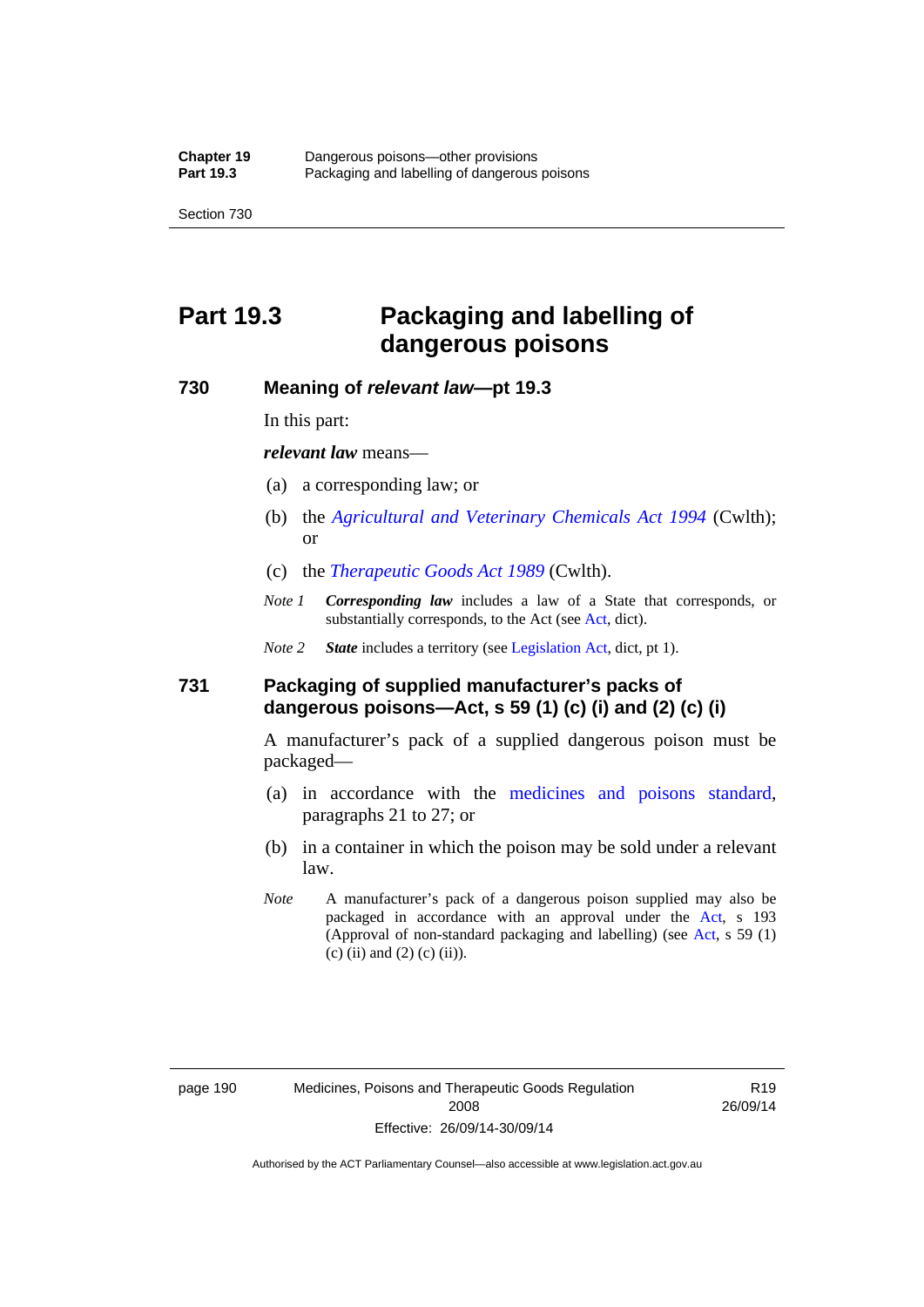#### **732 Labelling of supplied manufacturer's packs of dangerous poisons—Act, s 60 (1) (c) (i) and (2) (c) (i)**

A manufacturer's pack of a supplied dangerous poison must be labelled in accordance with—

- (a) the [medicines and poisons standard](http://www.comlaw.gov.au/Series/F2012L01200), paragraphs 3 to 19; or
- (b) a relevant law.
- *Note* A manufacturer's pack of a dangerous poison supplied may also be labelled in accordance with an approval under the [Act](http://www.legislation.act.gov.au/a/2008-26/default.asp), s 193 (Approval of non-standard packaging and labelling) (see [Act,](http://www.legislation.act.gov.au/a/2008-26/default.asp) s 60 (1) (c) (ii) and  $(2)$  (c) (ii)).

R19 26/09/14 Medicines, Poisons and Therapeutic Goods Regulation 2008 Effective: 26/09/14-30/09/14

page 191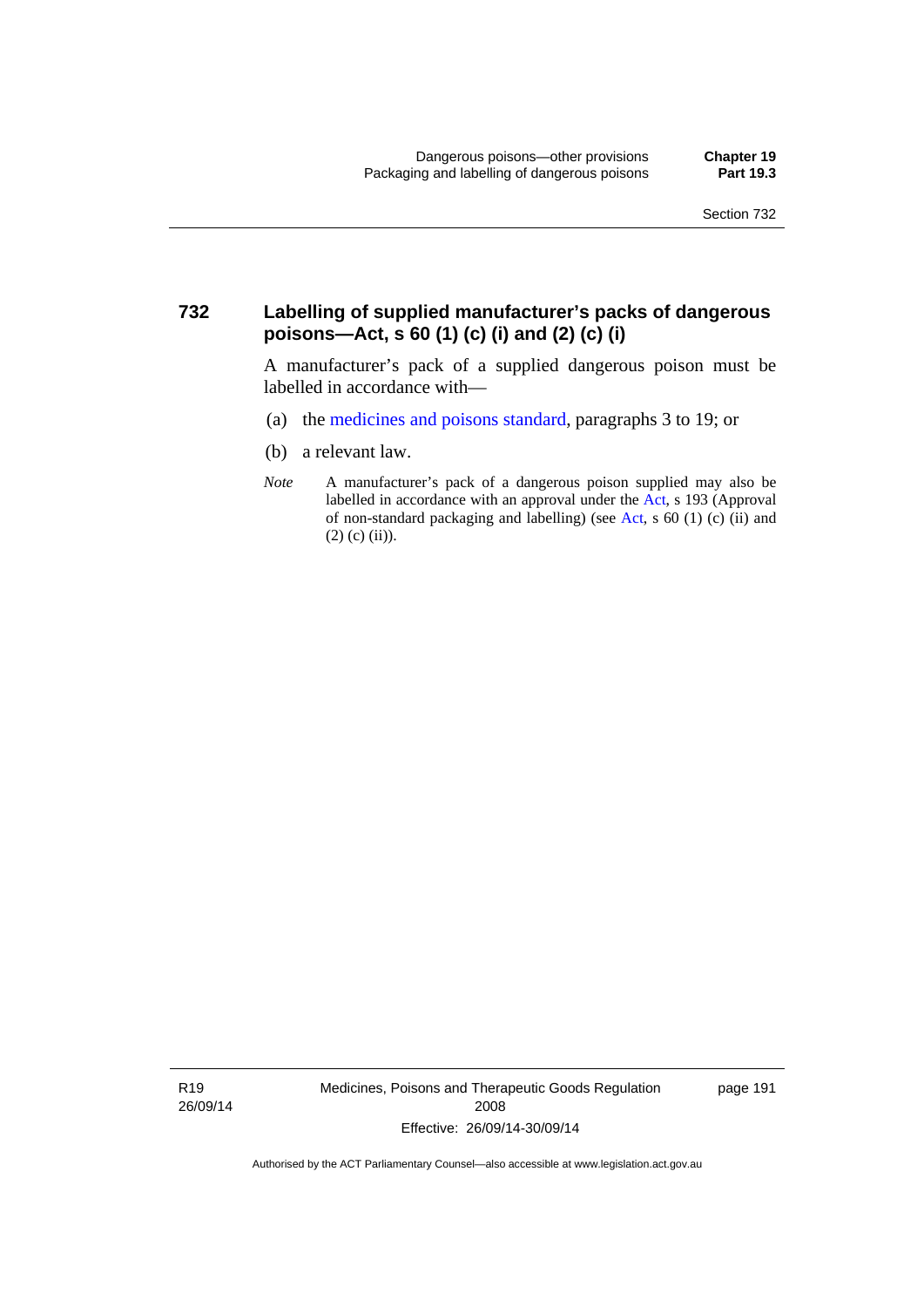### **Part 19.4 Storage of dangerous poisons**

#### **735 Storage of dangerous poisons—Act, s 61 (b) and (c)**

- (1) A person mentioned in table 740, column 2 who possesses a dangerous poison is prescribed.
- (2) The dangerous poison must be kept—
	- (a) in a part of the premises to which the public does not have access; and
	- (b) so that only the prescribed person, or a person under the supervision of the prescribed person, has access to the poison.

page 192 Medicines, Poisons and Therapeutic Goods Regulation 2008 Effective: 26/09/14-30/09/14

R19 26/09/14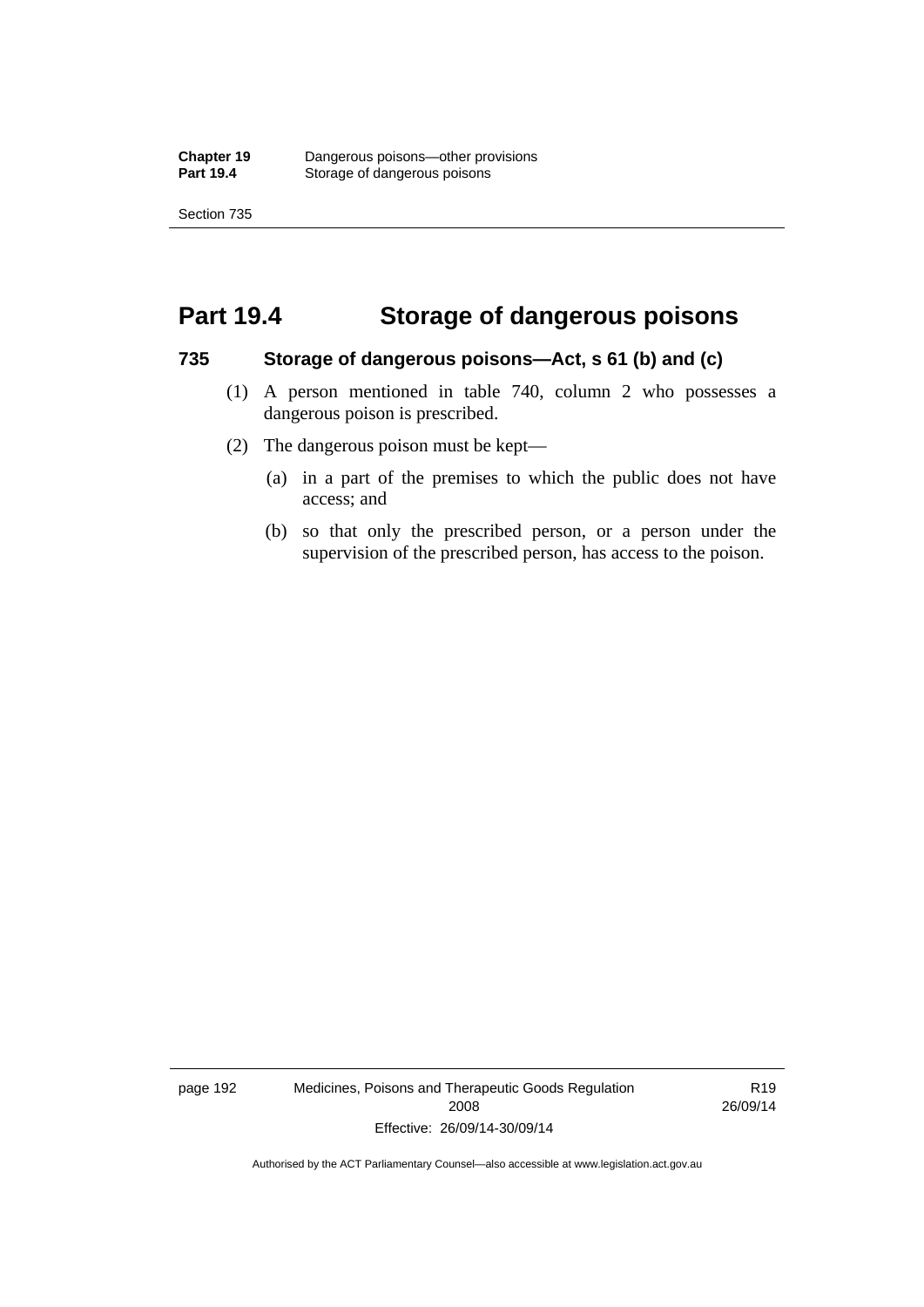page 193

# **Part 19.5 Dangerous poisons registers**

#### **740 Keeping of dangerous poisons registers by certain people—Act, s 48 and s 50 (1) (b) and (2) (b)**

- (1) A person mentioned in table 740, column 2 who possesses a dangerous poison must keep a dangerous poisons register.
- (2) A person to whom subsection (1) applies must keep a dangerous poisons register for a dangerous poison at the place prescribed in table 740, column 3 for the person.

| יז טושו<br>column 1 | nccping aangerous poisons registers<br>column <sub>2</sub>                                                      | column 3                                                     |
|---------------------|-----------------------------------------------------------------------------------------------------------------|--------------------------------------------------------------|
| item                | prescribed person                                                                                               | place where register to be kept                              |
| 1                   | approved analyst                                                                                                | the analyst's laboratory                                     |
| $\overline{2}$      | dangerous poisons<br>manufacturers<br>licence-holder                                                            | the licensed premises under s 675                            |
| 3                   | dangerous poisons<br>suppliers licence-holder                                                                   | the licensed premises under s 685                            |
| 4                   | medicines and poisons<br>inspector (other than<br>police officer)                                               | the place directed in writing by the<br>chief health officer |
| 5                   | person mentioned in<br>sch 4, col 2                                                                             | the person's business premises                               |
| 6                   | supervisor of program<br>under dangerous poisons<br>research and education<br>program licence                   | the premises where program is being<br>conducted             |
| 7                   | supervisor of program<br>under dangerous poisons<br>research and education<br>authorisation under<br>div 17.3.3 | the premises where program is being<br>conducted             |

**Table 740 Keeping dangerous poisons registers** 

R19 26/09/14 Medicines, Poisons and Therapeutic Goods Regulation 2008 Effective: 26/09/14-30/09/14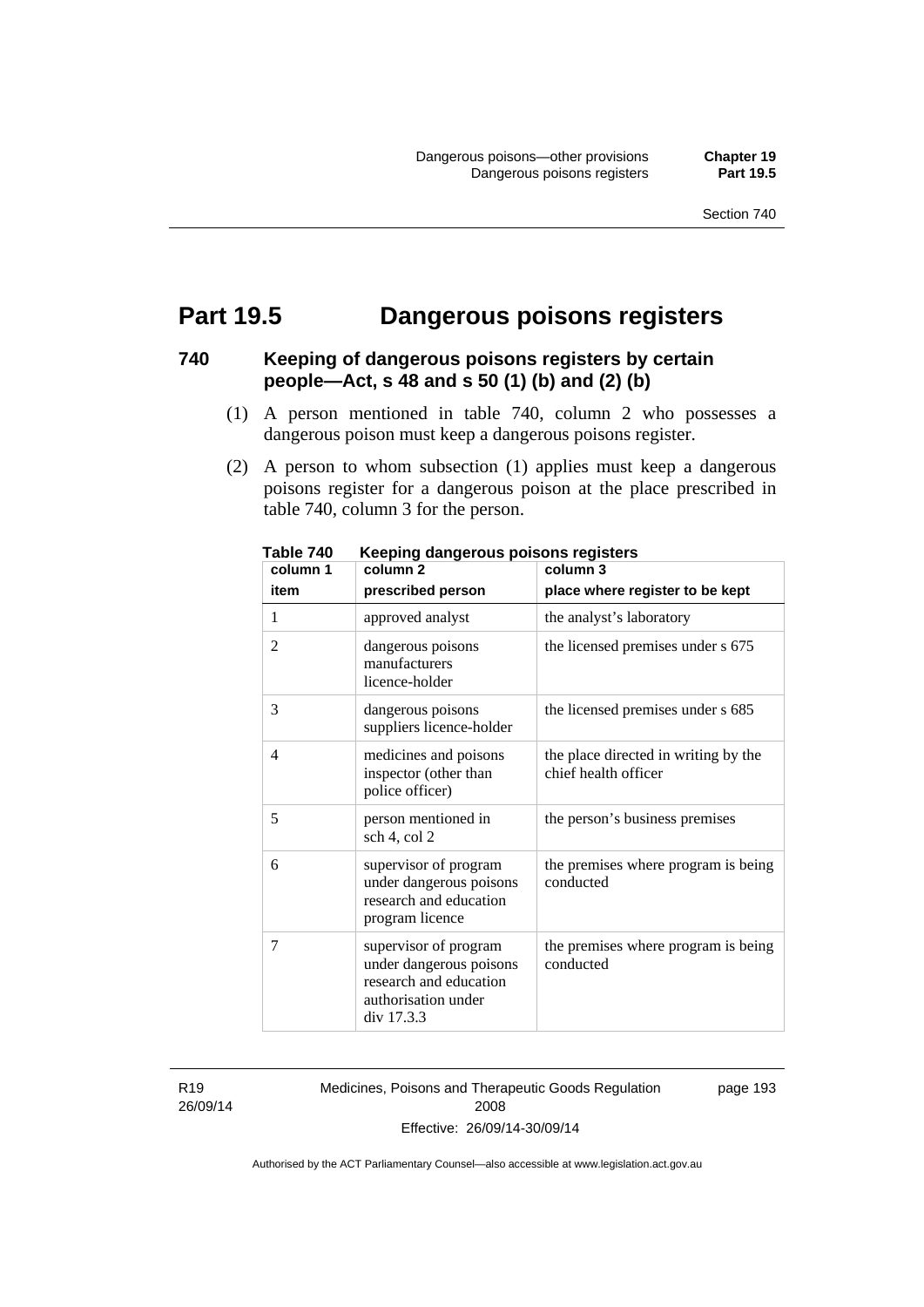Section 741

#### **741 Form of dangerous poisons registers—Act, s 49 (1) (b)**

- (1) Each page in a dangerous poisons register must relate to a single form and strength of a dangerous poison.
- (2) If a dangerous poisons register is kept electronically, a separate record must be used for each form and strength of dangerous poison kept.

#### **742 Making entries in dangerous poisons registers— Act, s 51 (1) (b)**

- (1) The following details for a dealing with a dangerous poison are prescribed:
	- (a) the nature of the dealing;
	- (b) the date of the dealing;
	- (c) the poison, and the form, strength and quantity of the poison, dealt with;
	- (d) if the dealing is receiving the poison—the name and address of the supplier;
	- (e) if the dealing is supplying the poison—the name and address of the person to whom it is supplied;
	- (f) if the poison is supplied on a purchase order—the date of the purchase order;
	- (g) the quantity of the poison held after the dealing.
- (2) A dealing with a dangerous poison must be entered in the dangerous poisons register the person must keep.

#### **743 Prescribed witnesses for discarding of dangerous poisons—Act, s 54 (a) and (b)**

 (1) An adult is prescribed as a witness in relation to the disposal of a dangerous poison.

page 194 Medicines, Poisons and Therapeutic Goods Regulation 2008 Effective: 26/09/14-30/09/14

R19 26/09/14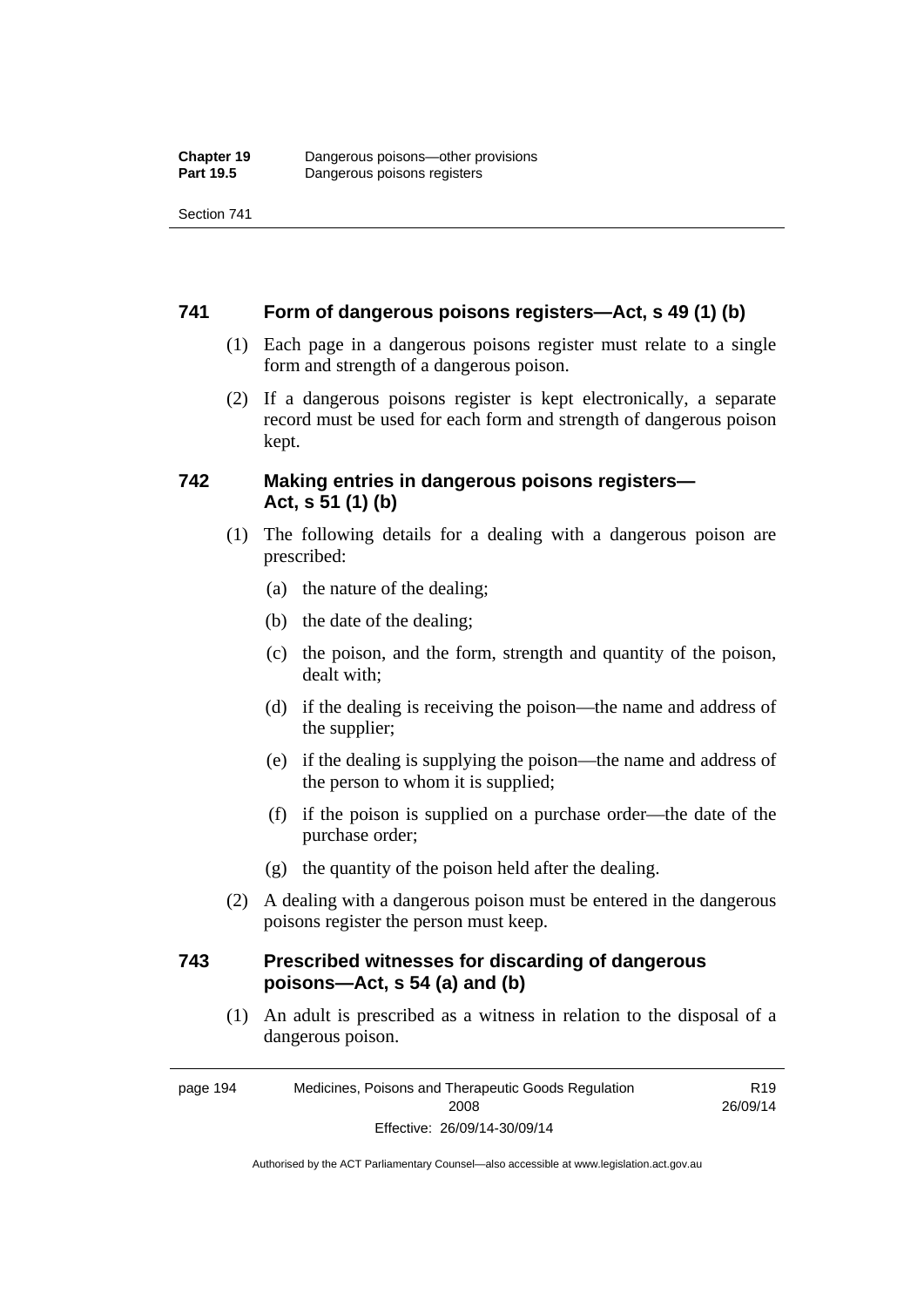page 195

- (2) However, a person mentioned in subsection (1) must not be a prescribed witness to the discarding of a dangerous poison if the person is—
	- (a) related to, a close friend of or employed by the person discarding the poison; or
	- (b) the supervisor of the person discarding the poison; or
	- (c) supervised by the person discarding the poison.

#### **744 Changes to entries in dangerous poisons registers—Act, s 55 (2) (b)**

- (1) An entry in a paper-based dangerous poisons register may be amended by the person who made the entry by—
	- (a) the person signing and dating a marginal note or footnote that gives the date of the amendment and the amended details; and
	- (b) if the entry relates to disposing of a dangerous poison—
		- (i) the amendment being witnessed by a person mentioned in section 743; and
		- (ii) the witness signing the amendment as witness.
- (2) An entry in an electronic dangerous poisons register may be amended by the person who made the entry by the person attaching or linking, by electronic means, a document that includes—
	- (a) the person's signature, the date and the amended details; and
	- (b) if the entry relates to disposing of a dangerous poison—
		- (i) the amendment being witnessed by a person mentioned in section 743; and
		- (ii) the witness signing the amendment as witness.

R19 26/09/14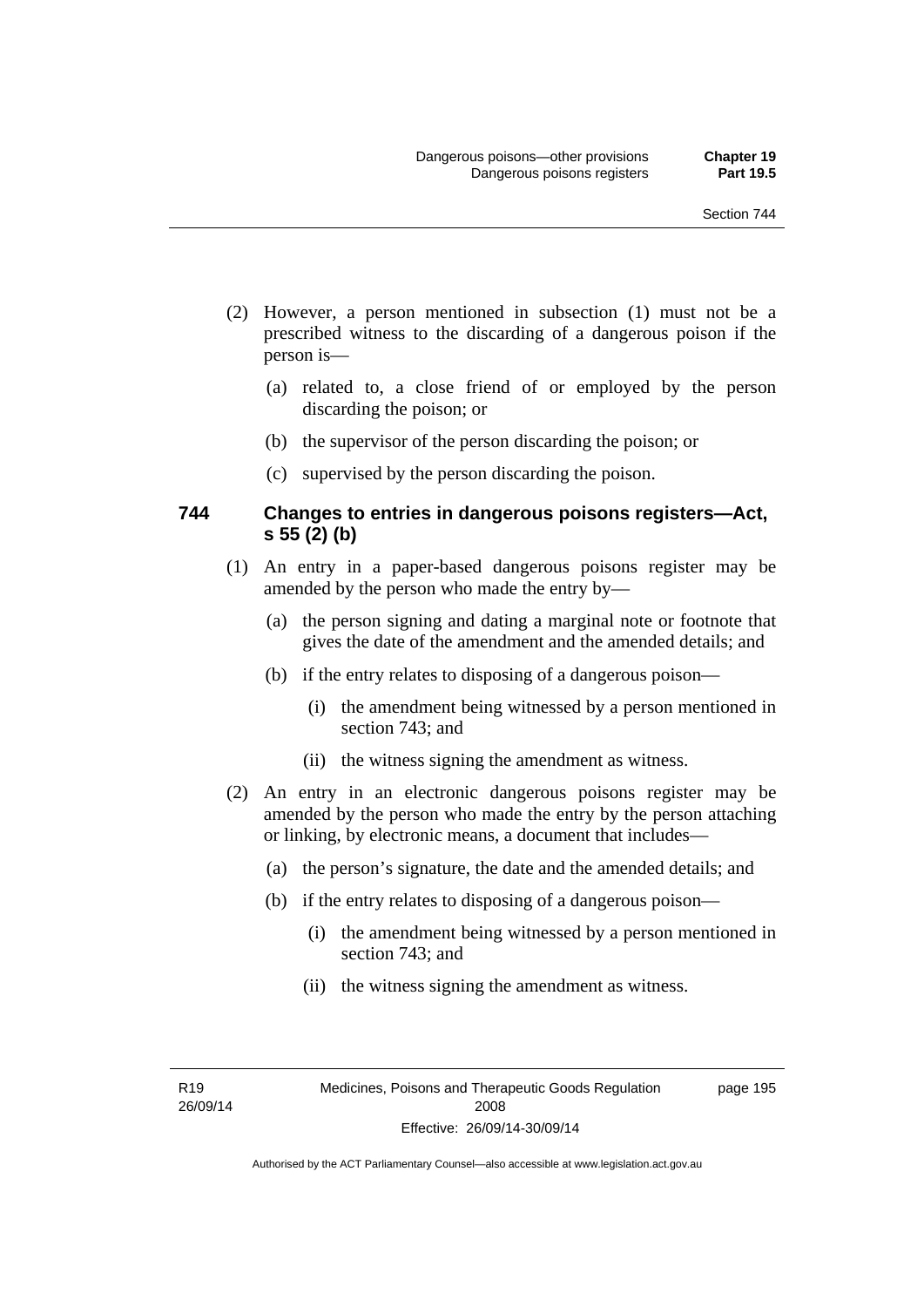**Chapter 20** Paints

# **Chapter 20 Paints**

#### **750 Manufacture, supply and use of paints containing white lead—Act, s 70 (1) (b), (2) (b) and (3) (b)**

A paint containing basic lead carbonate (white lead) may be manufactured, supplied or used for application as a mirror backing if the paint—

- (a) contains not more than 15% lead in the non-volatile content of the paint; and
- (b) is applied not more than 40µm thick; and
- (c) is covered by a paint that does not contain lead.
- *Note* um is the symbol for micron (see *National Measurement [Regulations 1999](http://www.comlaw.gov.au/Series/F1999B00110)* (Cwlth), sch 1, pt 4).

#### **751 Manufacture, supply and use of paints for certain purposes—Act, s 71 (1) and (3)**

- (1) A first schedule paint must not be manufactured, supplied or used for application to—
	- (a) a roof or other surface to be used for the collection or storage of potable water; or
	- (b) furniture; or
	- (c) a fence, wall, post, gate or building (including the interior of a building), other than a building that is used only for industrial purposes or mining or as an oil terminal; or
	- (d) premises used for the manufacture, processing, preparation, packing or serving of products intended for human or animal consumption.
	- *Note First schedule paint*—see the [medicines and poisons standard,](http://www.comlaw.gov.au/Series/F2012L01200) par 1 (1).

page 196 Medicines, Poisons and Therapeutic Goods Regulation 2008 Effective: 26/09/14-30/09/14

R19 26/09/14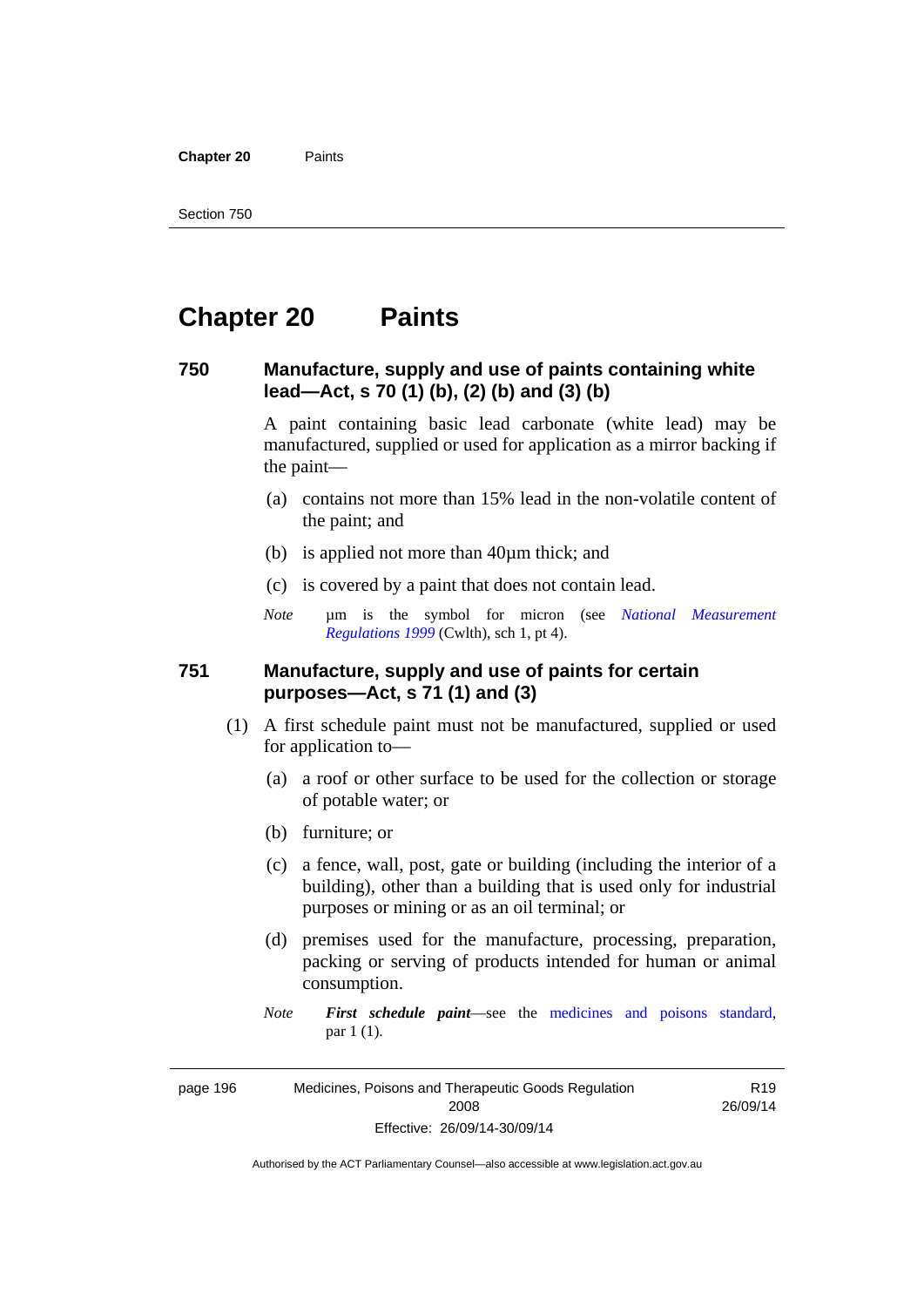- (2) A third schedule paint must not be manufactured, supplied or used for application to—
	- (a) a roof or other surface to be used for the collection or storage of potable water; or
	- (b) furniture; or
	- (c) a fence, wall, post, gate, building (including the interior of a building), bridge, pylon, pipeline, storage tank or similar structure; or
	- (d) premises, equipment or utensils used for the manufacture, processing, preparation, packing or serving of products intended for human or animal consumption.
	- *Note Third schedule paint*—see the [medicines and poisons standard,](http://www.comlaw.gov.au/Series/F2012L01200) par 1 (1).

#### **752 Manufacture, supply and use of paints for toys—Act, s 72 (b)**

A paint that complies with the specification for coating materials in AS/NZS ISO 8124.3 (Safety of toys – Migration of certain elements), as in force from time to time, may be manufactured, supplied or used for application to toys.

*Note* AS/NZS ISO 8124:3 does not need to be notified under the [Legislation](http://www.legislation.act.gov.au/a/2001-14)  [Act](http://www.legislation.act.gov.au/a/2001-14) because s 47 (6) does not apply (see s 863). The standard may be purchased at [www.standards.org.au.](http://www.standards.org.au/)

#### **753 Manufacture, supply and use of paints containing pesticides—Act, s 73 (b)**

- (1) The following pesticides are prescribed:
	- (a) an algicide;
	- (b) an antifouling agent;
	- (c) a bactericide;

R19 26/09/14 Medicines, Poisons and Therapeutic Goods Regulation 2008 Effective: 26/09/14-30/09/14

page 197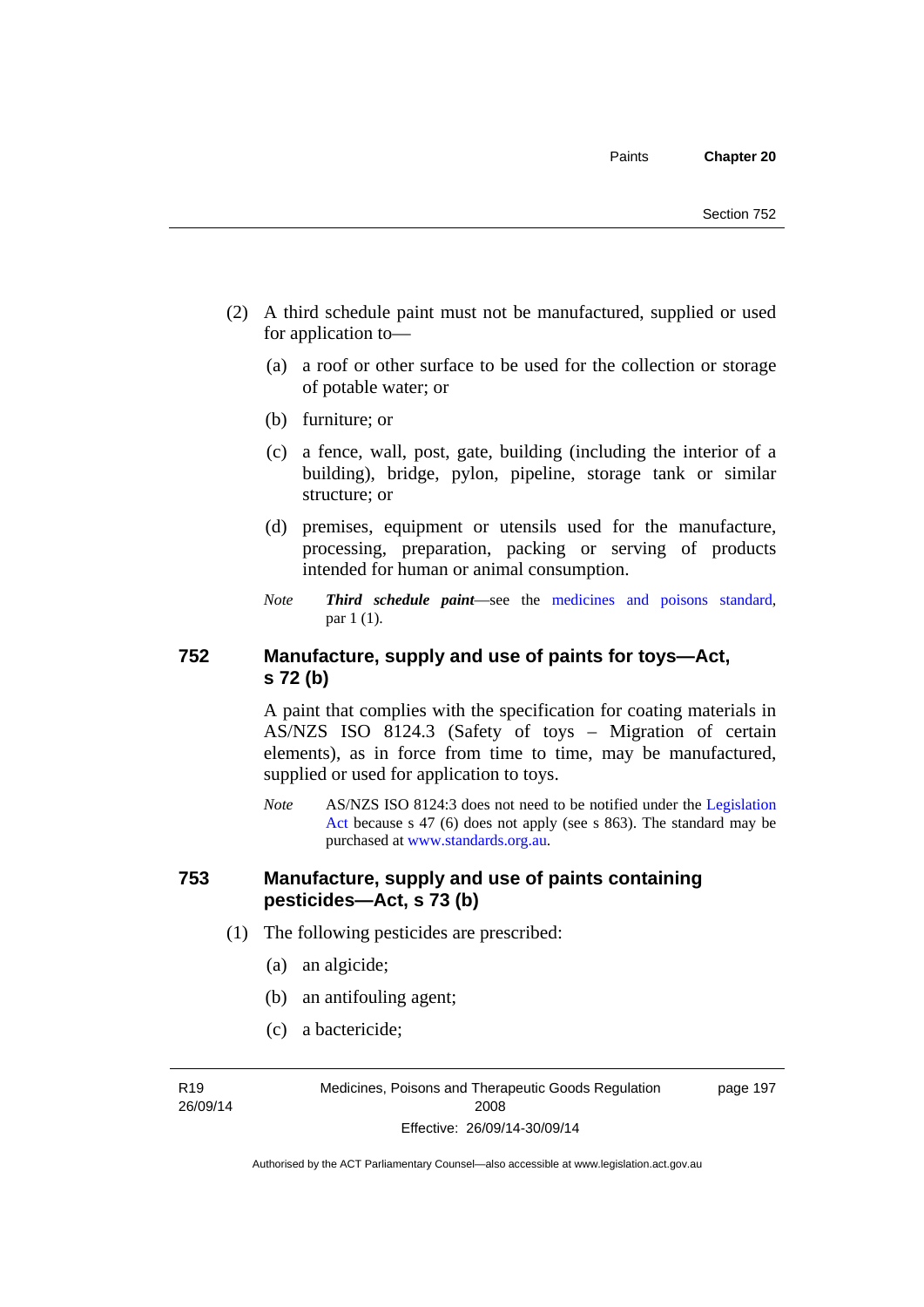- (d) a fungicide.
- *Note Pesticide*—see the [medicines and poisons standard,](http://www.comlaw.gov.au/Series/F2012L01200) par 1 (1).
- (2) However, subsection (1) does not apply in relation to a paint for human therapeutic use.

page 198 Medicines, Poisons and Therapeutic Goods Regulation 2008 Effective: 26/09/14-30/09/14

R19 26/09/14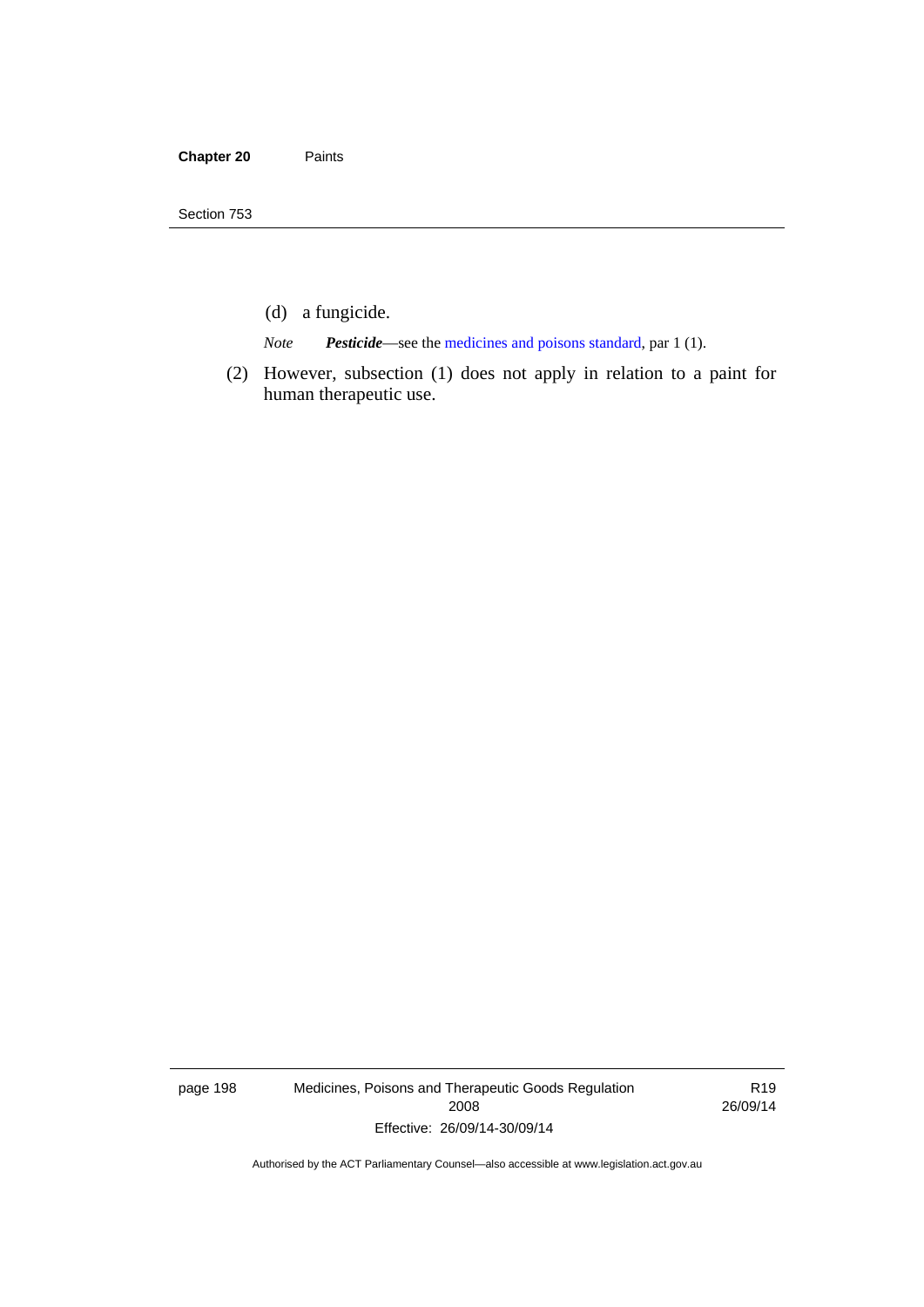# **Chapter 21 Prohibited and appendix C substances**

# **Part 21.1 Preliminary**

**760 Meaning of** *prohibited substance***—ch 21** 

In this chapter:

*prohibited substance* includes an appendix C substance.

*Note Appendix C substance* and *prohibited substance*—see the [Act,](http://www.legislation.act.gov.au/a/2008-26/default.asp) s 13.

#### **761 Prohibited substances licences—Act, s 78 (2)**

A licence for a program of research or education in relation to a prohibited substance (a *prohibited substances research and education program licence*) may be issued.

*Note* Other prohibited substances licences may also be issued (see [Act,](http://www.legislation.act.gov.au/a/2008-26/default.asp) s 78 (3)).

R19 26/09/14 Medicines, Poisons and Therapeutic Goods Regulation 2008 Effective: 26/09/14-30/09/14

page 199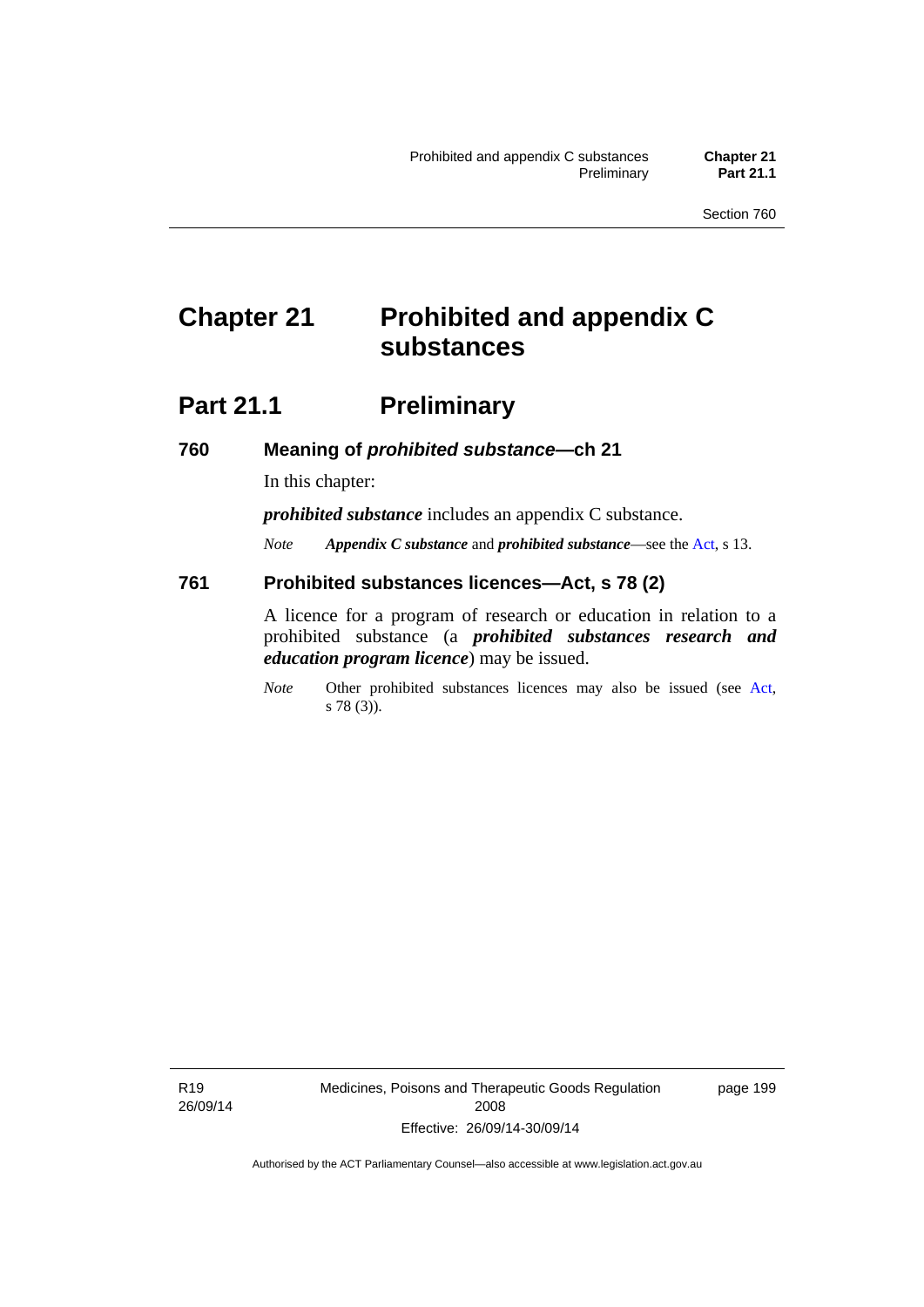# **Part 21.2 Prohibited substances research and education program licences**

### **Division 21.2.1 Issue of prohibited substances research and education program licences**

#### **765 Applications for prohibited substances research and education program licences**

- (1) An application for a prohibited substances research and education program licence for a prohibited substance must be in writing, signed by the applicant, and include the following:
	- (a) the full name, address and academic, professional or other relevant qualifications of—
		- (i) the person who is to supervise the program; and
		- (ii) the person who is to conduct the program;
	- (b) the name of the recognised research institution at or under which the program is proposed to be conducted;
		- *Note Recognised research institution*—see the [Act](http://www.legislation.act.gov.au/a/2008-26/default.asp), s 20 (5).
	- (c) whether the program will be conducted at, or under the authority of, the recognised research institution;
	- (d) the premises where the program will be conducted;
	- (e) the prohibited substance, and the form and strength of the substance, for which the licence is sought;
	- (f) the maximum quantity of the prohibited substance that would be possessed under the licence at any time;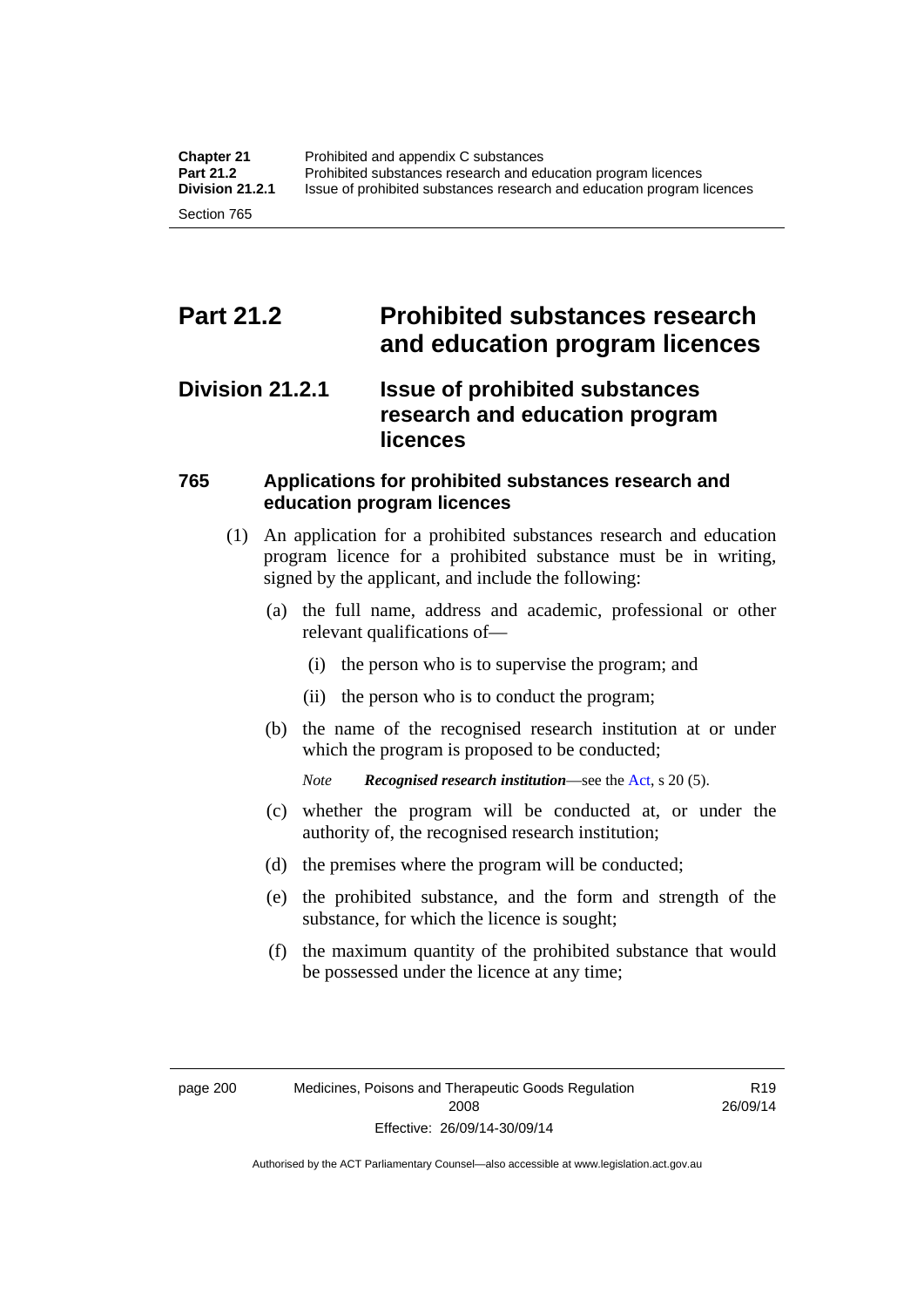page 201

- (g) a description of the program, including an explanation of why the program cannot be carried out satisfactorily without the use of the prohibited substance;
- (h) the supervision arrangements for the program;
- (i) the period for which the licence is sought.
- *Note 1* If a form is approved under the [Act](http://www.legislation.act.gov.au/a/2008-26/default.asp), s 198 for this provision, the form must be used.
- *Note* 2 A fee may be determined under the [Act,](http://www.legislation.act.gov.au/a/2008-26/default.asp) s 197 for this provision.
- (2) The application must be accompanied by a written approval of the program by the person in charge of—
	- (a) the recognised research institution; or
	- (b) a faculty or division of the institution.

#### **766 Restrictions on issuing of prohibited substances research and education program licences— Act, s 85 (1) (a)**

The chief health officer must not issue a prohibited substances research and education program licence to a person unless—

- (a) the program to which the licence relates will be conducted at, or under the authority of, a recognised research institution; and
- (b) the program is approved by a person mentioned in section 765 (2); and
- (c) satisfied that the program—
	- (i) cannot be carried out without the use of the prohibited substance to which the licence application relates; and
	- (ii) will be adequately supervised.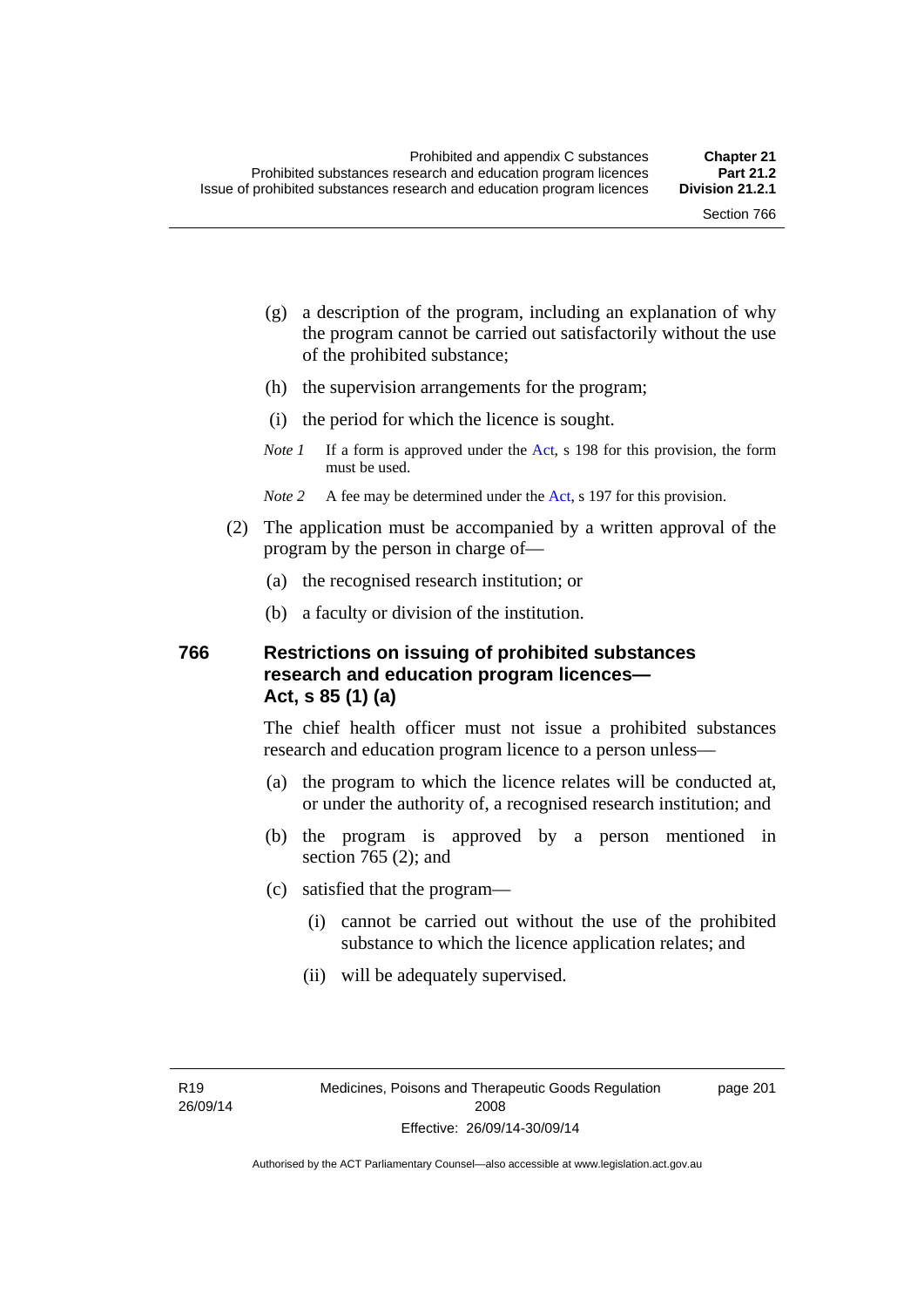#### **767 Additional information for prohibited substances research program and education licences— Act, s 88 (1) (k)**

The following additional information is prescribed for a prohibited substances research and education licence:

- (a) the research or education program for which the licence is issued;
- (b) the name of the program's supervisor;
- (c) the dealings with a prohibited substance authorised by the licence;
- (d) the premises where the program will be conducted;
- (e) the maximum quantity of the prohibited substance that may be possessed at any time for the program;
- (f) the total quantity of the prohibited substance that may be possessed for the program during the period of the licence;
- (g) the form and strength of the prohibited substance that may be obtained and possessed for the program.

## **Division 21.2.2 Prohibited substances research and education program authorisations**

#### **768 Authorisations under prohibited substances research and education program licences—Act, s 20 (1) (a)**

A prohibited substances research and education program licence authorises—

- (a) the licence-holder to—
	- (i) issue a purchase order for a prohibited substance (the *licensed prohibited substance*) stated in the licence for the program stated in the licence; and

R19 26/09/14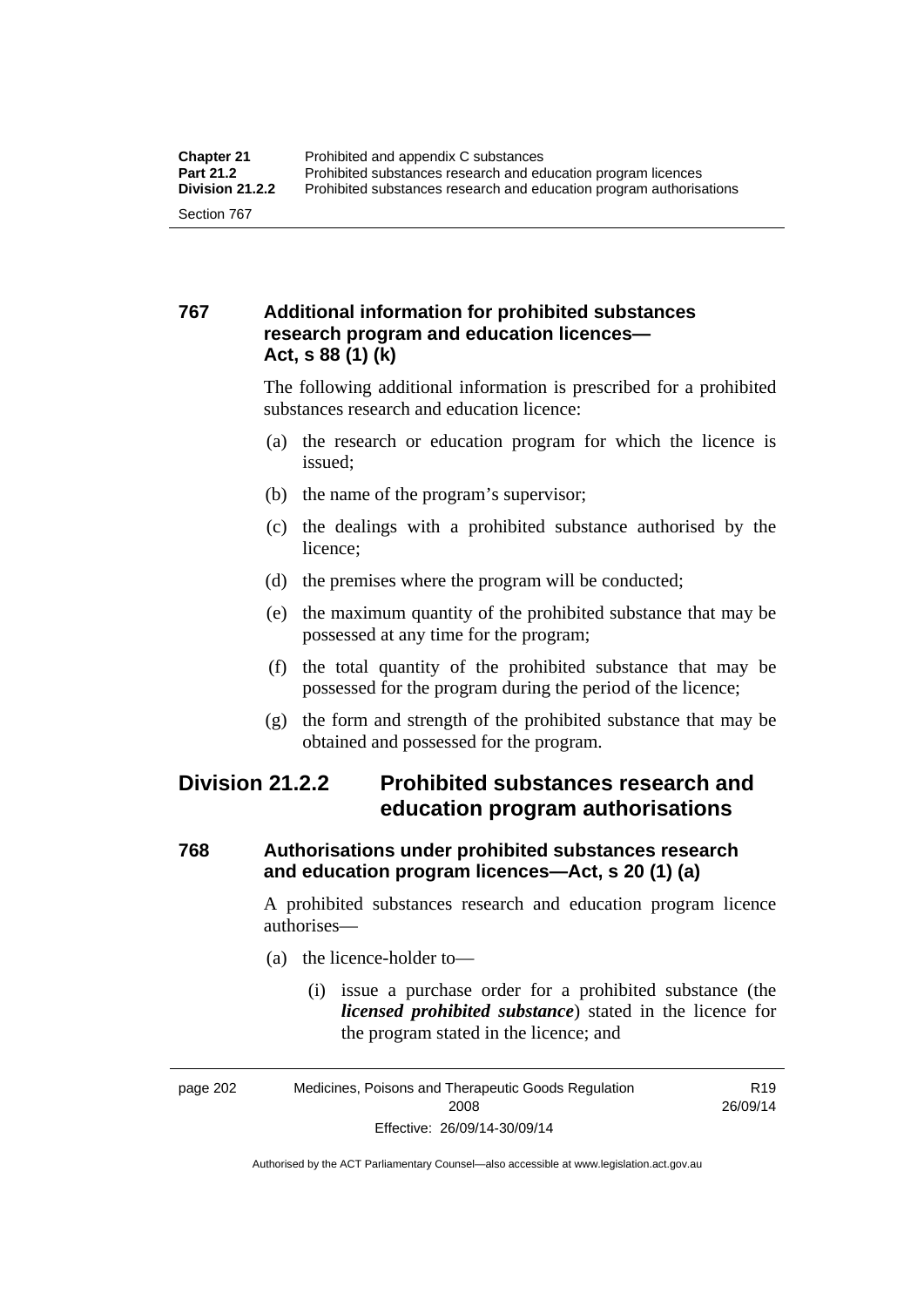- (ii) obtain a licensed prohibited substance on a purchase order for the program; and
- (iii) possess a licensed prohibited substance for the program at the premises to which the licence relates; and
- (iv) supply a licensed prohibited substance to anyone taking part in the program for the program; and
- (b) the program supervisor, and anyone taking part in the program, to deal with the licensed prohibited substance as authorised by the licence at the premises stated in the licence.

#### **769 Authorisation condition for prohibited substances research and education program licences—Act, s 44 (1) (b) and (2) (b)**

A licence-holder's authorisation to obtain a prohibited substance under a prohibited substances research and education program licence is subject to the condition that the substance is obtained on a complying purchase order.

*Note* For licence conditions, see the [Act](http://www.legislation.act.gov.au/a/2008-26/default.asp), s 89.

R19 26/09/14 Medicines, Poisons and Therapeutic Goods Regulation 2008 Effective: 26/09/14-30/09/14

page 203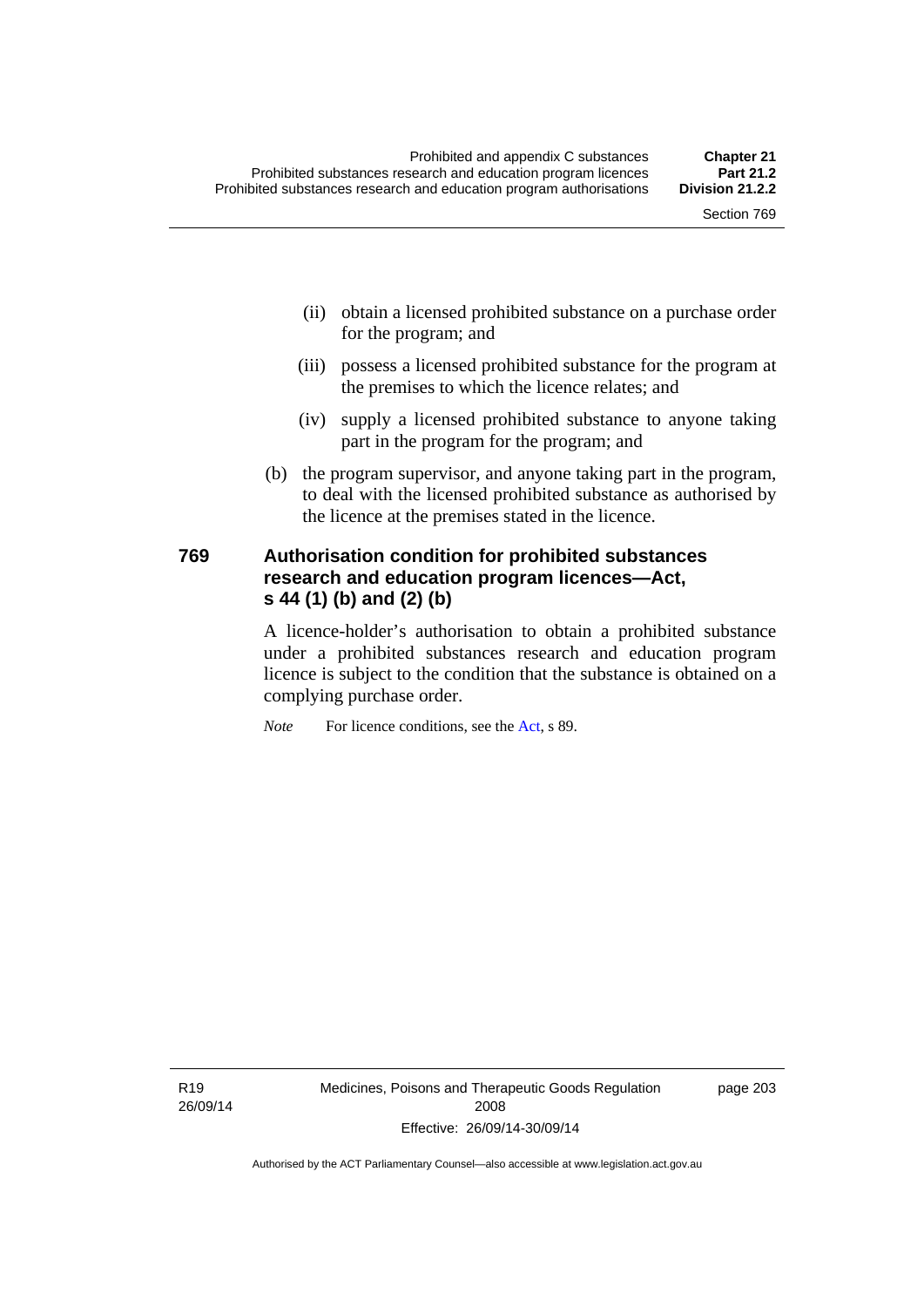## **Division 21.2.3 Other provisions—prohibited substances research and education program licences**

#### **770 Approvals of dealings for prohibited substances research and education program licences—Act, s 20 (1) (c)**

(1) In this section:

*relevant dealing*, with a prohibited substance for a prohibited substances research and education program licence, means any of the following:

- (a) obtaining the substance;
- (b) possessing the substance;
- (c) issuing a purchase order for the substance;
- (d) supplying the substance on a complying purchase order to the licence-holder.
- (2) The chief health officer may approve a person for a relevant dealing with a prohibited substance to which a prohibited substances research and education program licence relates.
- (3) An approval—
	- (a) must be in writing; and
	- (b) may be conditional; and
	- (c) may apply for a stated period or until a stated event happens.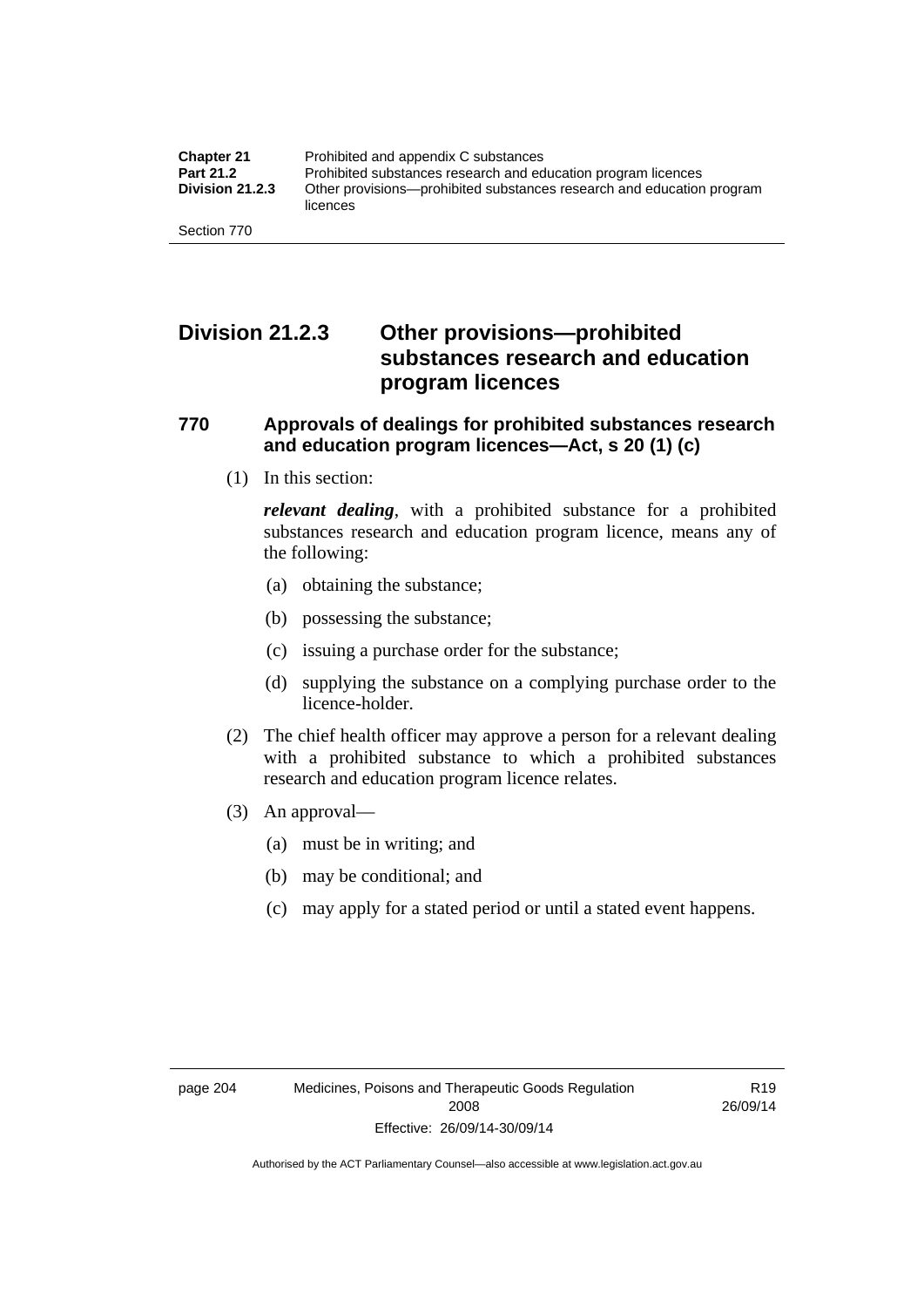#### **771 Authorisation condition for approval-holders—Act, s 44 (1) (b) and (2) (b)**

An approval-holder's authorisation under section 770 is subject to the condition that the following are kept at the approval-holder's business premises or, if the chief health officer approves in writing another place, the place approved by the chief health officer, for at least 2 years after the day a prohibited substance is supplied:

- (a) the filled purchase order;
- (b) the record for section 773.

#### **772 General requirements for prohibited substances purchase orders—Act, s 38 (2) (c)**

- (1) A purchase order for a prohibited substance must be—
	- (a) signed by the person (the *issuer*) issuing the order; and
		- *Note* The purchase order must be signed with the issuer's usual signature (see [Act](http://www.legislation.act.gov.au/a/2008-26/default.asp), dict, def *signs*).
	- (b) if the issuer amends the order—initialled and dated by the issuer beside the amendment.
- (2) A purchase order for a prohibited substance must include the following:
	- (a) the issuer's name and business address and telephone number;
	- (b) the issuer's authority to issue the order;
	- (c) the prohibited substance, and the form, strength and quantity of the substance, to be supplied on the order.

page 205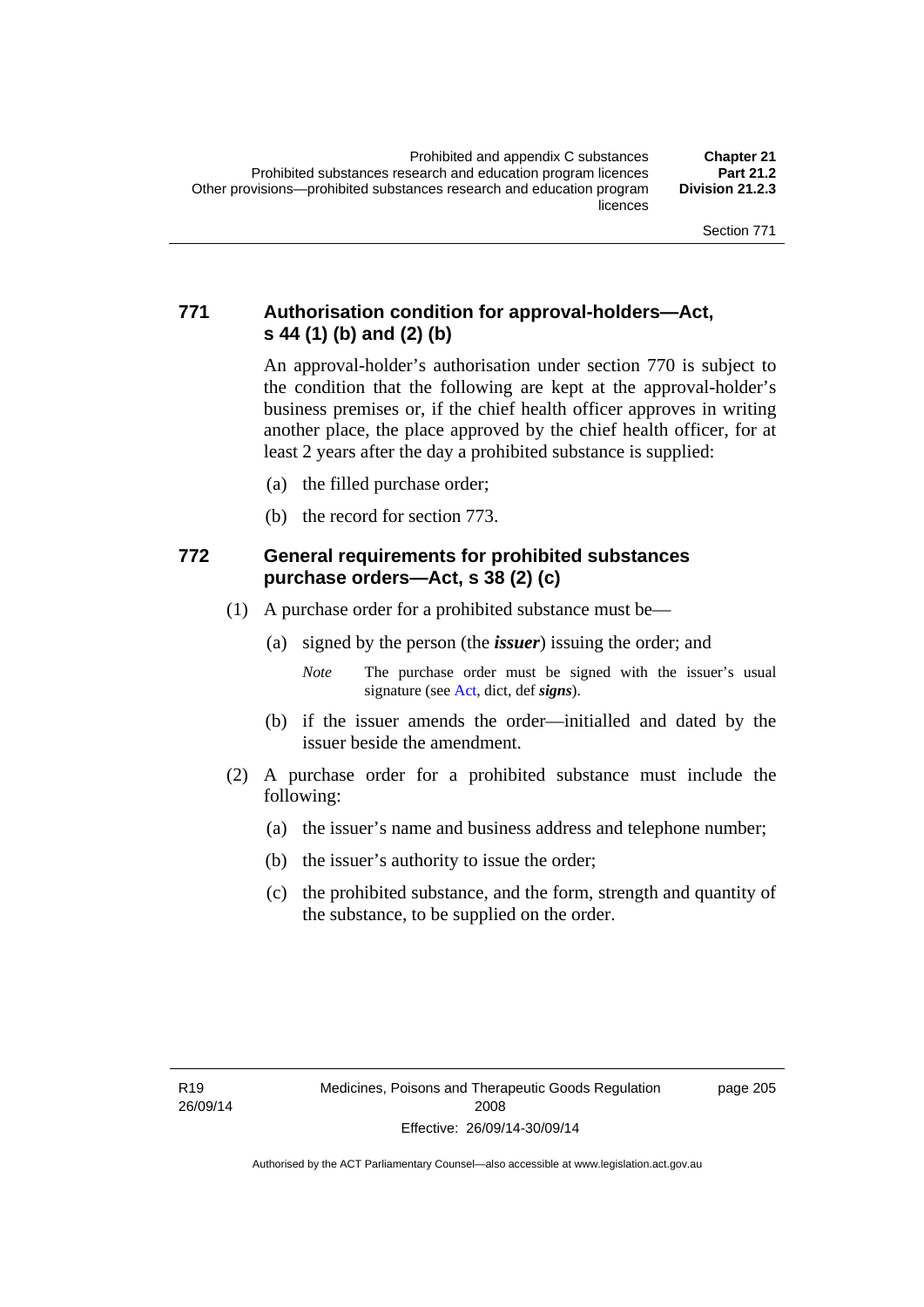| <b>Chapter 21</b>      | Prohibited and appendix C substances                                              |
|------------------------|-----------------------------------------------------------------------------------|
| <b>Part 21.2</b>       | Prohibited substances research and education program licences                     |
| <b>Division 21.2.3</b> | Other provisions—prohibited substances research and education program<br>licences |
| Section 773            |                                                                                   |

#### **773 Recording supply of prohibited substances on purchase orders**

A person who supplies a prohibited substance to someone else on a purchase order must make a written record of the following information:

- (a) the date of the order;
- (b) the issuer's authority to issue the order;
- (c) the name, and the business address and telephone number, of the person to whom the prohibited substance is supplied;
- (d) the date the order is supplied;
- (e) the prohibited substance, and the form, strength and quantity of the substance, supplied.
- *Note Written* includes in electronic form (see [Act,](http://www.legislation.act.gov.au/a/2008-26/default.asp) dict).

#### **774 Information for CHO about supplied prohibited substances research and education program licences— Act, s 31 (1) (a) (ii), (1) (b), (2) (a) (ii), (2) (b) and (4)**

- (1) This section applies if a person supplies a prohibited substance to a prohibited substances research and education program licence-holder.
- (2) The person must, not later than 7 days after the end of the month when the prohibited substance is supplied, give the chief health officer the following information in writing:
	- (a) the person's name, business address and telephone number;
	- (b) the name of the person who issued the supply authority;
	- (c) the date of the supply authority;
	- (d) the name and address of the person to whom the substance is supplied;

page 206 Medicines, Poisons and Therapeutic Goods Regulation 2008 Effective: 26/09/14-30/09/14

R19 26/09/14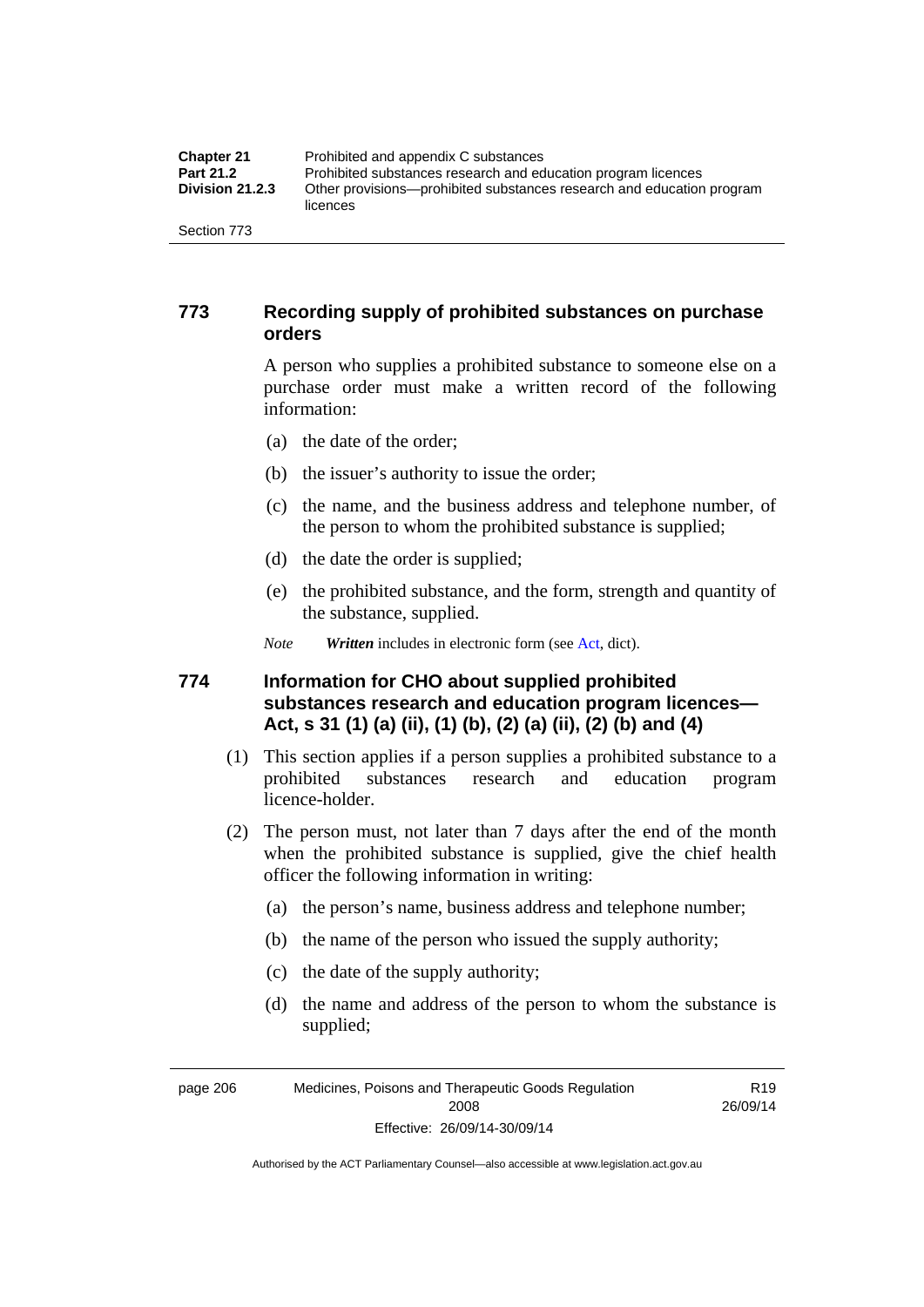- (e) the date of supply;
- (f) the substance, and the form, strength and quantity of the substance, supplied.

R19 26/09/14 Medicines, Poisons and Therapeutic Goods Regulation 2008 Effective: 26/09/14-30/09/14

page 207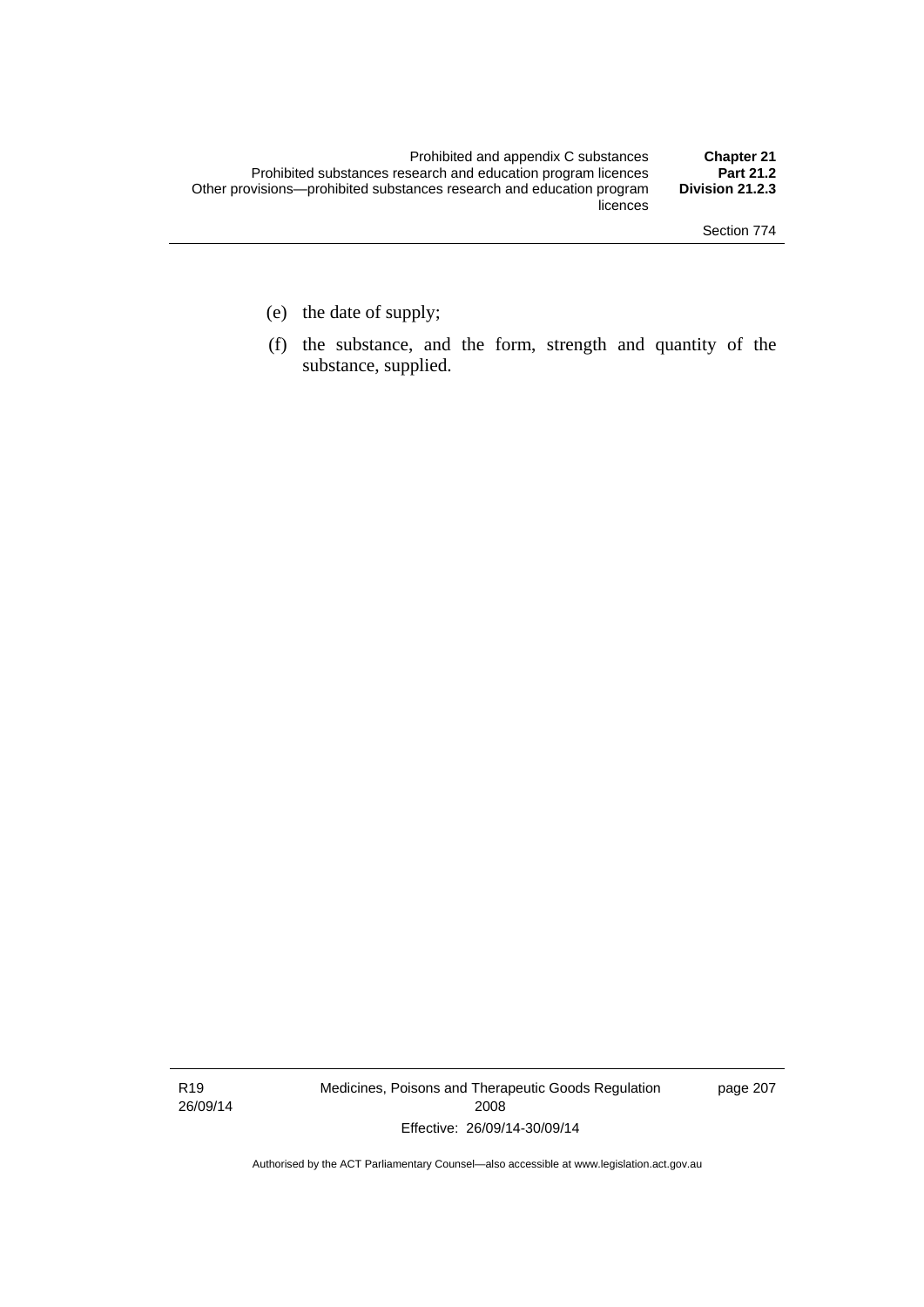Section 775

# **Part 21.3 Prohibited substances registers**

#### **775 Keeping of prohibited substances registers by certain people—Act, s 48 and s 50 (1) (b) and (2) (b)**

- (1) A person mentioned in table 775, column 2 who possesses a prohibited substance must keep a prohibited substances register.
- (2) A person to whom subsection (1) applies must keep a prohibited substances register for a prohibited substance at the place prescribed in table 775, column 3 for the person.

| column 1 | .<br>column 2                                                                                        | column 3                                                     |
|----------|------------------------------------------------------------------------------------------------------|--------------------------------------------------------------|
| item     | prescribed person                                                                                    | place where register to be kept                              |
|          | approved analyst                                                                                     | the analyst's laboratory                                     |
|          | medicines and poisons<br>inspector (other than<br>police officer)                                    | the place directed in writing by the<br>chief health officer |
|          | supervisor of program<br>under prohibited<br>substances research and<br>education program<br>licence | the premises where program is being<br>conducted             |

**Table 775 Keeping prohibited substances registers** 

#### **776 Form of prohibited substances registers—Act, s 49 (1) (b)**

- (1) Each page in a prohibited substances register must relate to a single form and strength of a prohibited substance.
- (2) If a prohibited substances register is kept electronically, a separate record must be used for each form and strength of prohibited substance kept.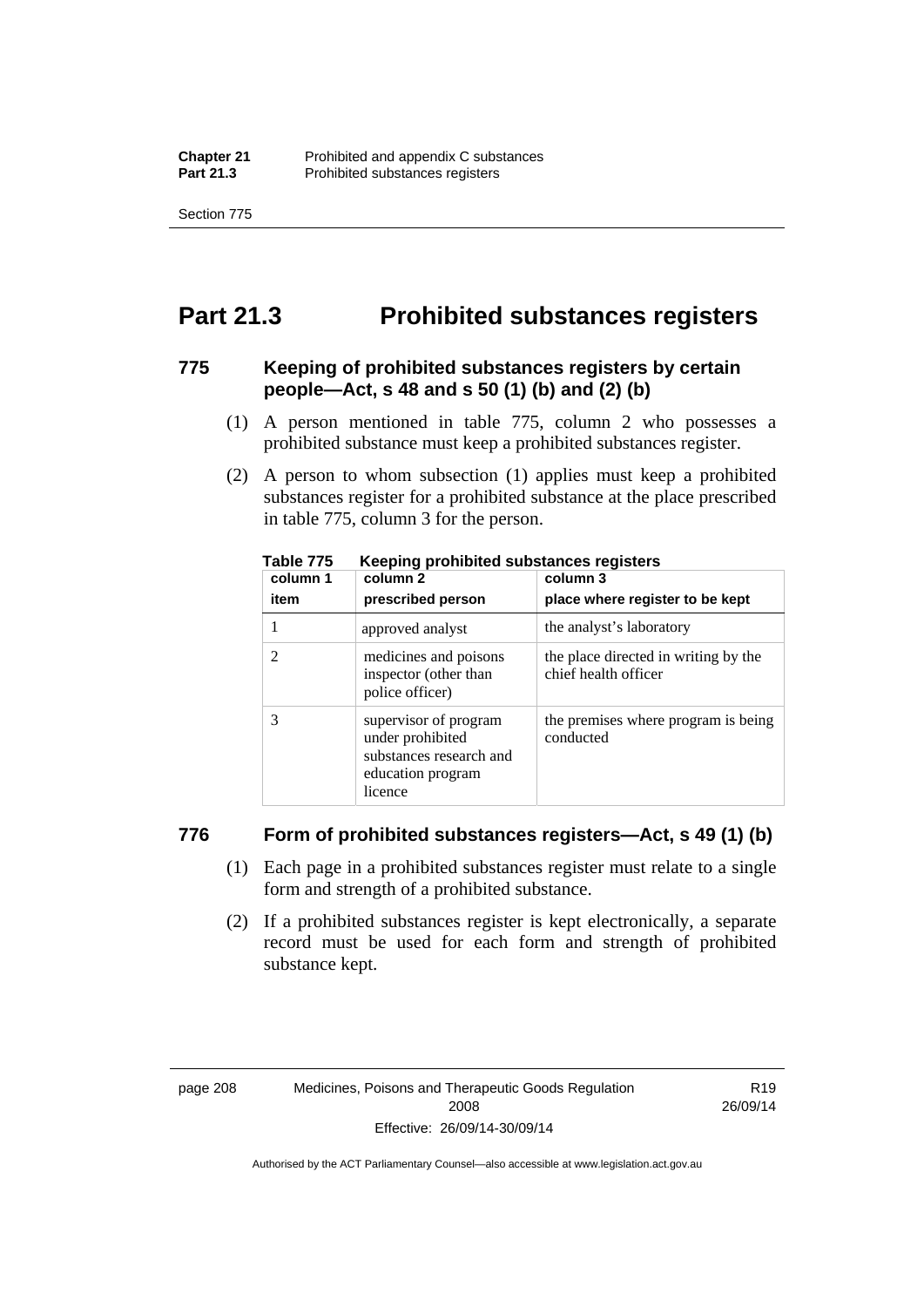#### **777 Making entries in prohibited substances registers— Act, s 51 (1) (b)**

- (1) The following details for a dealing with a prohibited substance are prescribed:
	- (a) the nature of the dealing;
	- (b) the date of the dealing;
	- (c) the prohibited substance, and the form, strength and quantity of the substance, dealt with;
	- (d) if the dealing is receiving the substance—the name and address of the supplier;
	- (e) if the dealing is supplying the substance—the name and address of the person to whom it is supplied;
	- (f) the quantity of the substance held after the dealing.
- (2) A dealing with a prohibited substance must be entered in the prohibited substances register the person must keep.

#### **778 Prescribed witnesses for discarding of prohibited substances—Act, s 54 (a) and (b)**

- (1) The following people are prescribed as witnesses in relation to the disposal of a prohibited substance:
	- (a) an approved analyst;
	- (b) a medicines and poisons inspector.

*Note Approved analyst*—see the dictionary.

- (2) However, a person mentioned in subsection (1) must not be a prescribed witness to the discarding of a prohibited substance if the person is—
	- (a) related to, a close friend of or employed by the person discarding the substance; or

R19 26/09/14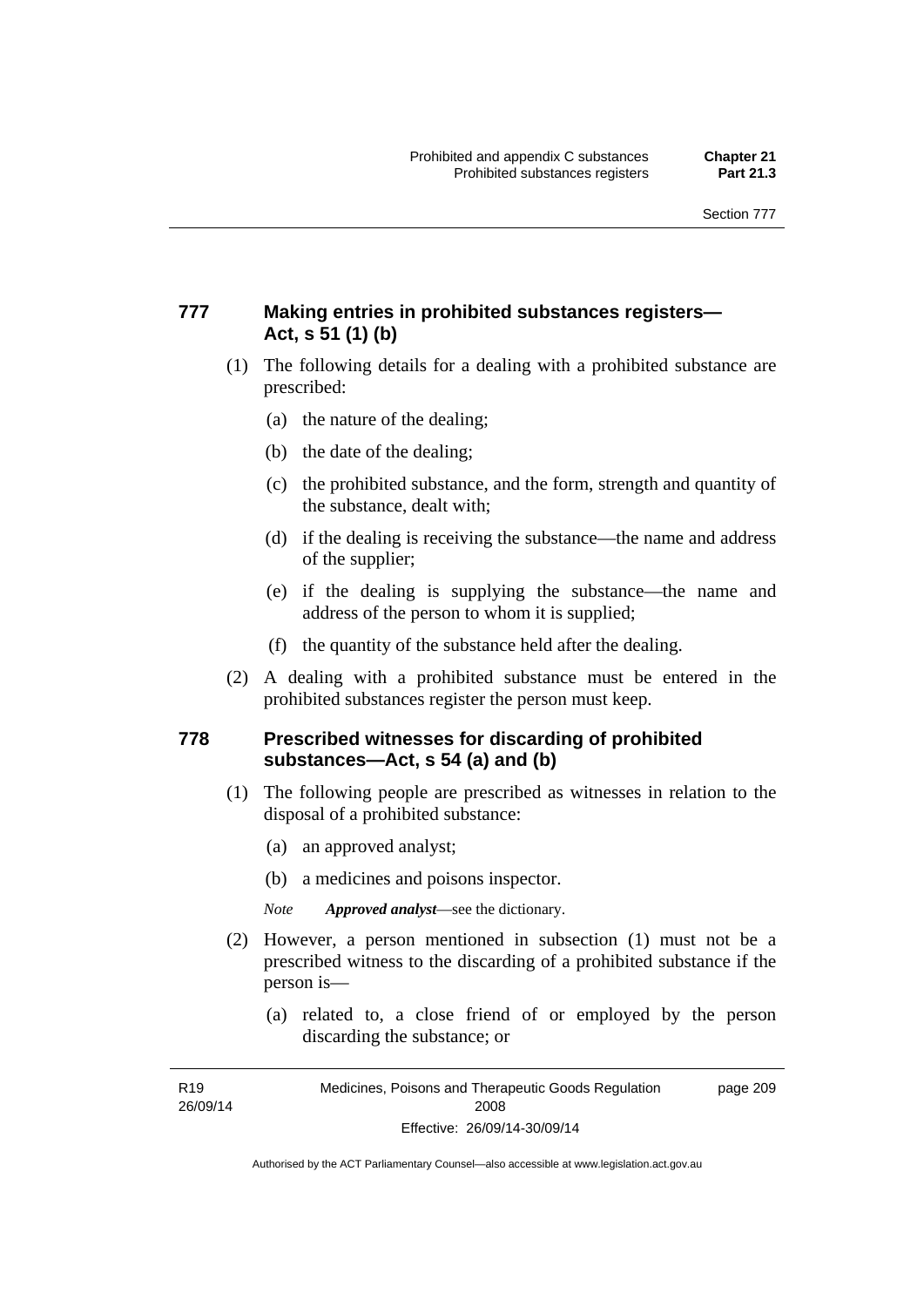Section 779

- (b) the supervisor of the person discarding the substance; or
- (c) supervised by the person discarding the substance.

#### **779 Changes to entries in prohibited substances registers— Act, s 55 (2) (b)**

- (1) An entry in a paper-based prohibited substances register may be amended by the person who made the entry by—
	- (a) the person signing and dating a marginal note or footnote that gives the date of the amendment and the amended details; and
	- (b) if the entry relates to disposing of a prohibited substance—
		- (i) the amendment being witnessed by a person mentioned in section 743; and
		- (ii) the witness signing the amendment as witness.
- (2) An entry in an electronic prohibited substances register may be amended by the person who made the entry by the person attaching or linking, by electronic means, a document that includes—
	- (a) the person's signature, the date and the amended details; and
	- (b) if the entry relates to disposing of a prohibited substance—
		- (i) the amendment being witnessed by a person mentioned in section 743; and
		- (ii) the witness signing the amendment as witness.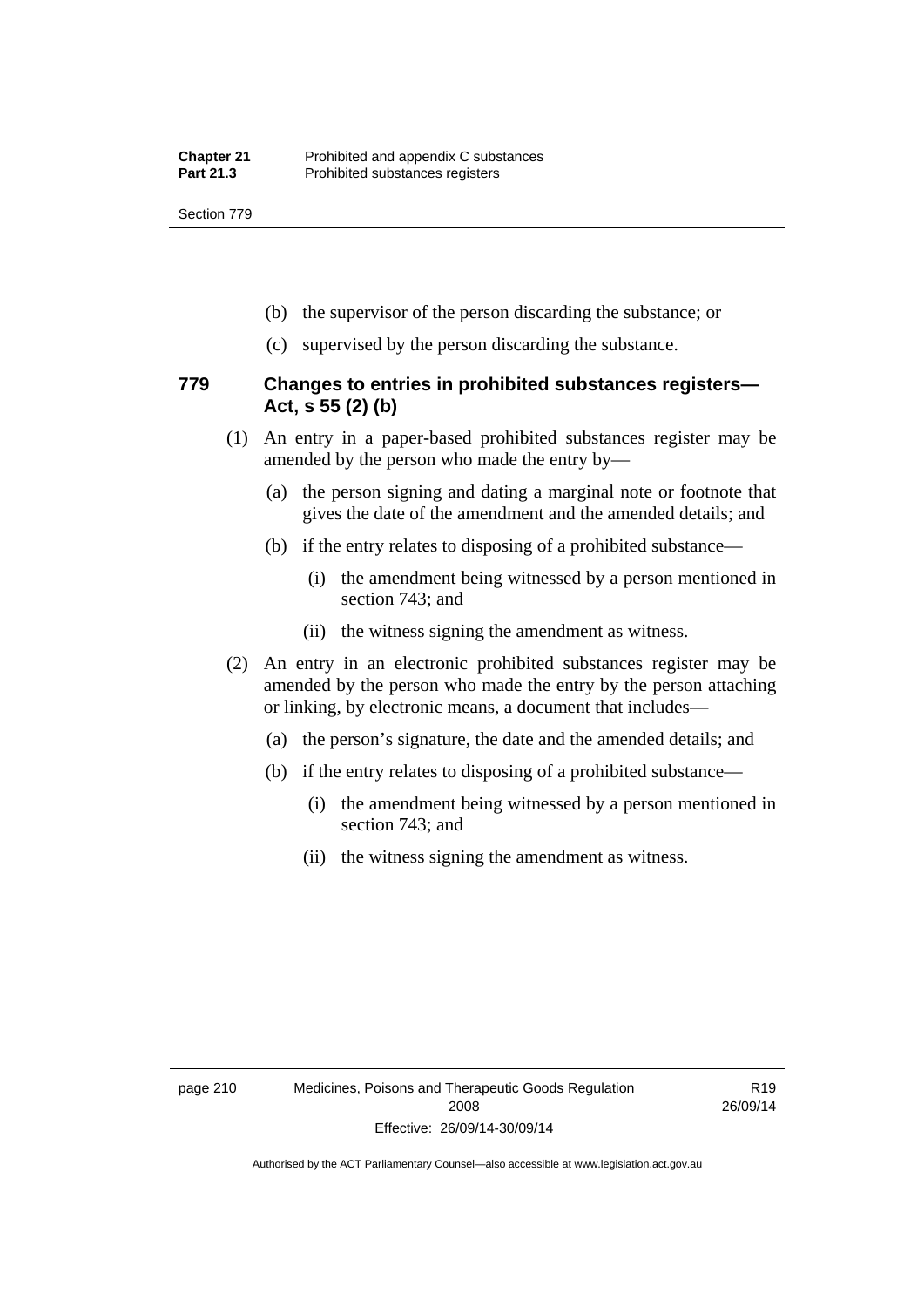# **Chapter 22 Therapeutic goods**

#### **800 Definitions—ch 22**

In this chapter:

*optical device* means any of the following:

- (a) corrective contact lenses;
- (b) corrective lenses for spectacles;
- (c) non-corrective contact lenses commonly known as plano contact lenses.

*prescription*, in relation to an optical device, means a written direction (other than a purchase order) to a person who is authorised to supply the optical device to dispense the optical device.

#### **801 Prescribed regulated therapeutic goods—Act, s 14, def**  *regulated therapeutic good***, par (b)**

Optical devices are prescribed.

#### **802 Authorisation to supply optical devices—Act, s 74 (1) (b) and (2) (b)**

 (1) To the extent necessary to practise optometry and, if employed, within the scope of employment, an optometrist is authorised to supply optical devices on prescription issued by an optometrist or doctor.

*Note Supply* includes dispense (see [Act,](http://www.legislation.act.gov.au/a/2008-26/default.asp) s 24).

 (2) To the extent necessary to practise as an optician and, if employed, within the scope of employment, an optician is authorised to supply optical devices on prescription issued by an optometrist or doctor.

page 211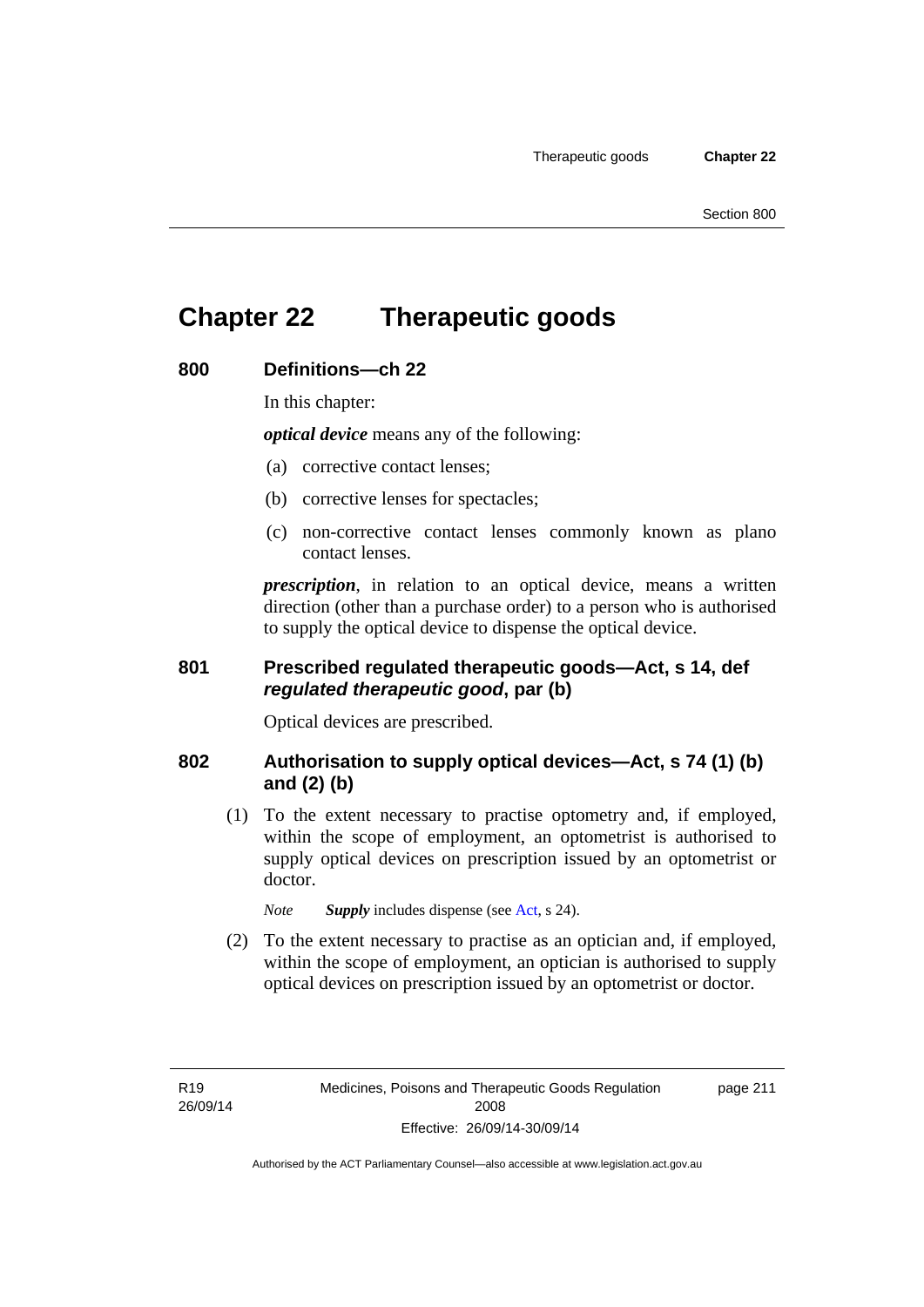#### **Chapter 22** Therapeutic goods

 (3) Within the scope of employment, an employee of an optometrist is authorised to sell and deliver optical devices supplied under subsection  $(1)$  or  $(2)$ .

#### **803 Authorisation conditions for supplying optical devices— Act, s 75 (1) (b)**

An optometrist's, and optician's, authorisation under section 802 in relation to optical devices is subject to the following conditions:

- (a) the optical devices are supplied on a written prescription by an optometrist or doctor;
- (b) if the prescription is for contact lenses (whether corrective or plano)—the prescription is issued not more than 1 year before the date the lenses are supplied;
- (c) if the prescription is for corrective lenses for spectacles—the prescription is issued not more than 2 years before the date the lenses are supplied.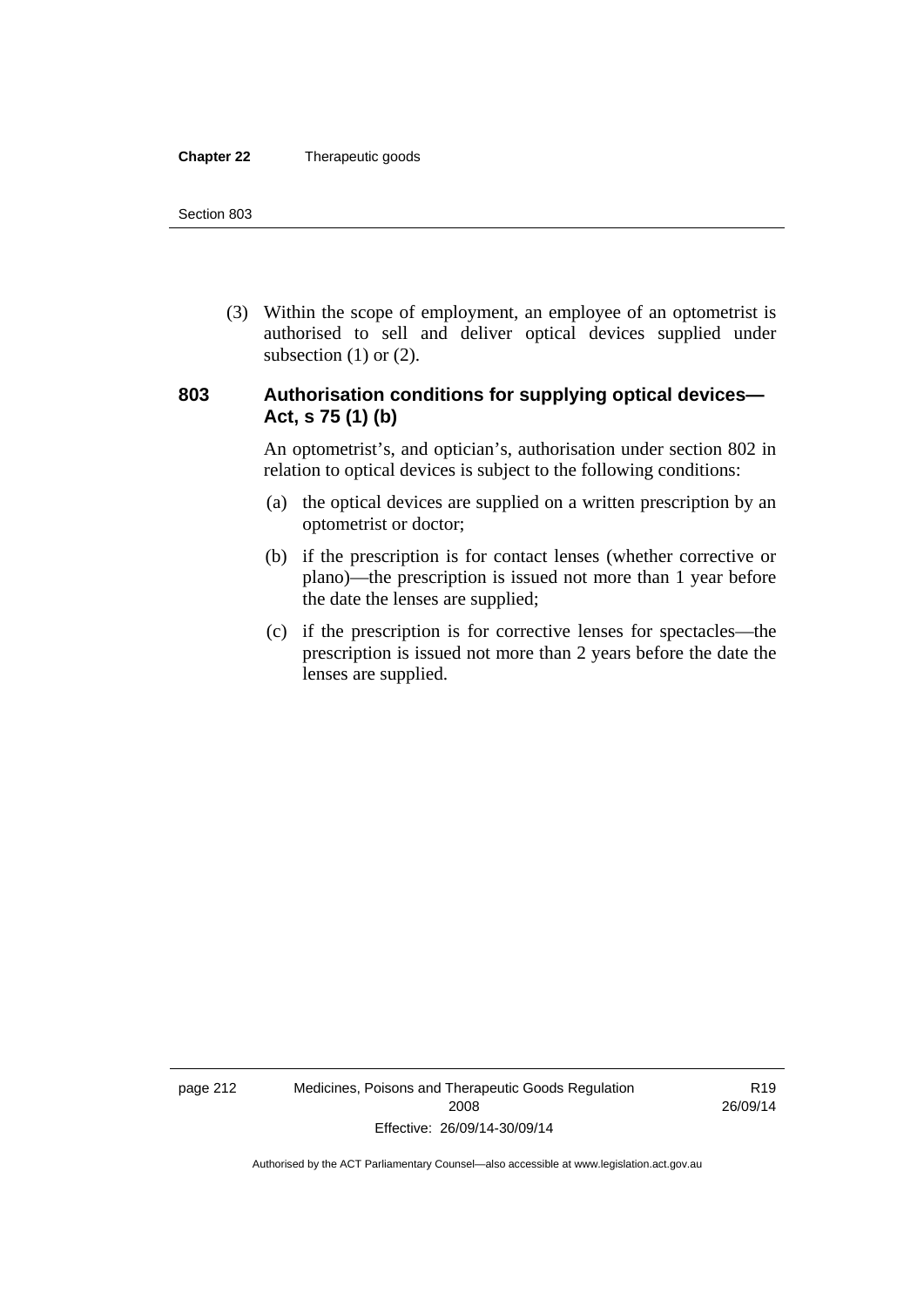# **Chapter 23 Notification and review of decisions**

#### **850 Meaning of** *reviewable decision—***ch 23**

In this chapter:

*reviewable decision* means a decision mentioned in table 850, column 3 under a provision of this regulation mentioned in column 2 in relation to the decision.

| column 1       | column <sub>2</sub>        | column 3                                                                                                  | column 4                   |
|----------------|----------------------------|-----------------------------------------------------------------------------------------------------------|----------------------------|
| item           | section                    | decision                                                                                                  | entity                     |
| 1              | $120(1)$ (h)               | refuse approval of other<br>premises                                                                      | applicant for<br>approval  |
| $\overline{2}$ | 130(e)                     | refuse approval of other<br>premises                                                                      | applicant for<br>approval  |
| 3              | 140(e)                     | refuse approval of other<br>premises                                                                      | applicant for<br>approval  |
| 4              | 150(1)(c)                  | refuse approval of other<br>premises                                                                      | applicant for<br>approval  |
| 5              | 160(f)                     | refuse approval of other<br>premises                                                                      | applicant for<br>approval  |
| 6              | 171(d)                     | refuse approval of other<br>premises                                                                      | applicant for<br>approval  |
| 7              | 175(1)(a)(ii)<br>and $(b)$ | amend pseudoephedrine<br>record in way other than in<br>accordance with<br>application/refuse application | applicant for<br>amendment |
| 8              | 252(1)(d)                  | refuse approval of other<br>premises                                                                      | applicant for<br>approval  |

**Table 850 Reviewable decisions—chief health officer** 

R19 26/09/14 Medicines, Poisons and Therapeutic Goods Regulation 2008 Effective: 26/09/14-30/09/14

page 213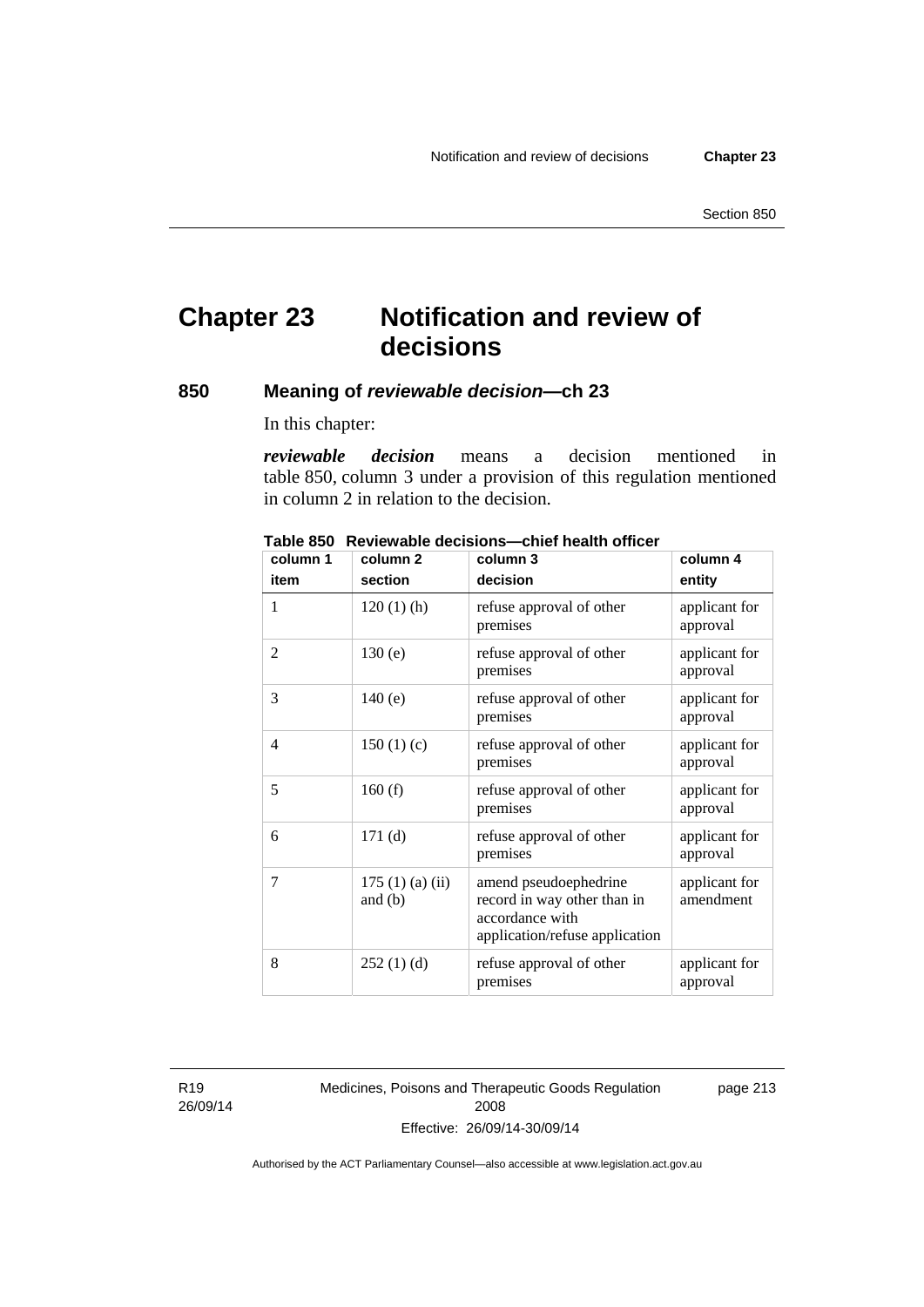#### **Chapter 23** Notification and review of decisions

#### Section 851

| column 1<br>item | column <sub>2</sub><br>section | column 3<br>decision                                                                         | column 4<br>entity        |
|------------------|--------------------------------|----------------------------------------------------------------------------------------------|---------------------------|
| 9                | 531(2)                         | refuse approval to store a<br>controlled medicine in a safe<br>or strongroom                 | applicant for<br>approval |
| 10               | 616(1)                         | refuse approval of nominated<br>individual for medicines<br>wholesales licence               | applicant for<br>licence  |
| 11               | 676(f)                         | refuse approval of other<br>premises                                                         | applicant for<br>approval |
| 12               | 686(f)                         | refuse approval of other<br>premises                                                         | applicant for<br>approval |
| 13               | 706(1)                         | refuse approval of nominated<br>individual for dangerous<br>poisons manufacturers<br>licence | applicant for<br>licence  |
| 14               | 716(1)                         | refuse approval of nominated<br>individual for dangerous<br>poisons suppliers licence        | applicant for<br>licence  |
| 15               | 771                            | refuse approval of other<br>premises                                                         | applicant for<br>approval |

*Note* For ACAT review of other decisions in relation to licences, see the [Act,](http://www.legislation.act.gov.au/a/2008-26/default.asp) ch 9 and sch 1.

#### **851 Reviewable decision notices**

If a person makes a reviewable decision, the person must give a reviewable decision notice to each entity mentioned in table 850, column 4 in relation to the decision.

- *Note 1* The person must also take reasonable steps to give a reviewable decision notice to any other person whose interests are affected by the decision (see *[ACT Civil and Administrative Tribunal Act 2008](http://www.legislation.act.gov.au/a/2008-35)*, s 67A).
- *Note* 2 The requirements for reviewable decision notices are prescribed under the *[ACT Civil and Administrative Tribunal Act 2008](http://www.legislation.act.gov.au/a/2008-35)*.

page 214 Medicines, Poisons and Therapeutic Goods Regulation 2008 Effective: 26/09/14-30/09/14

R19 26/09/14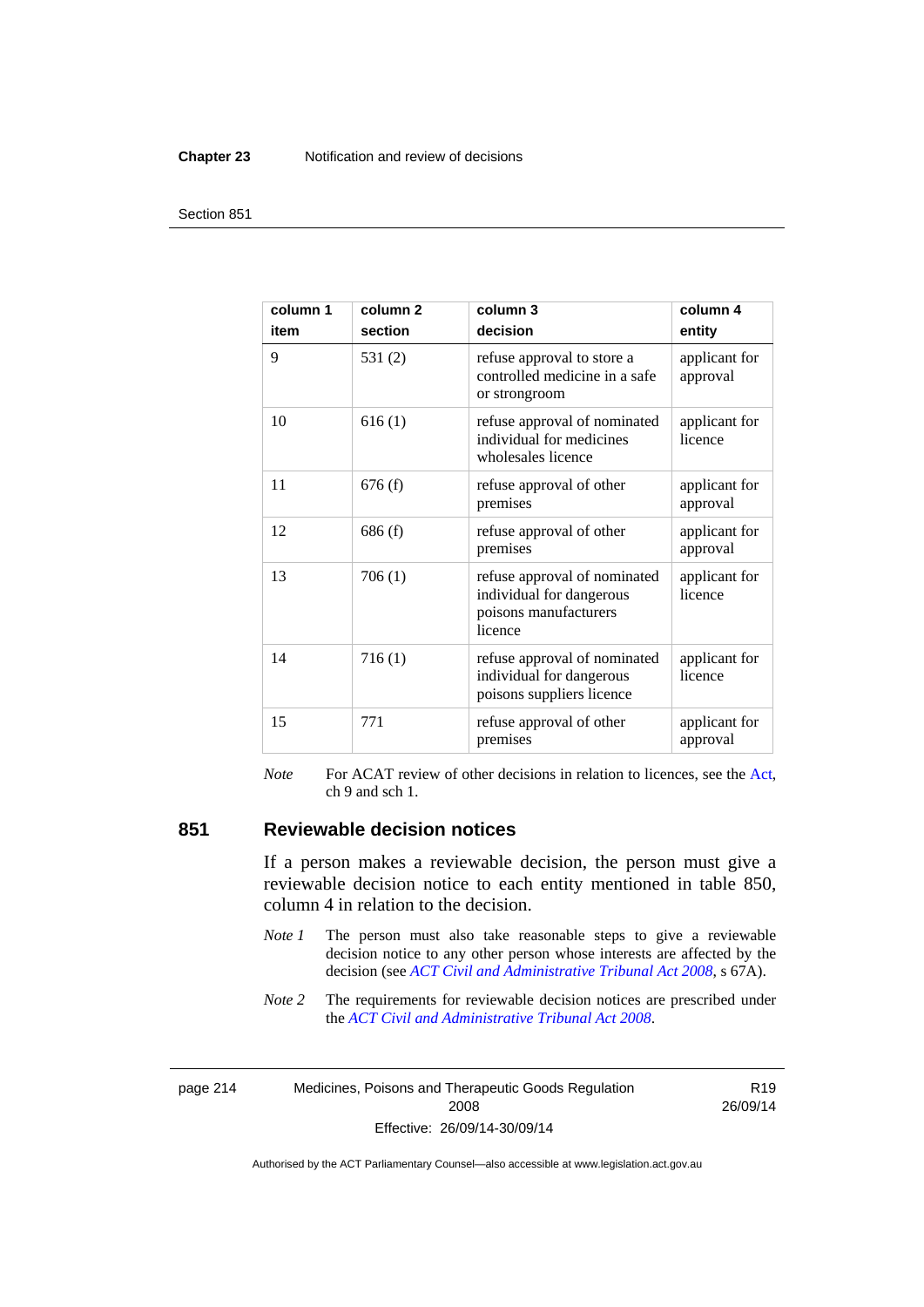### **852 Applications for review**

The following may apply to the ACAT for a review of a reviewable decision:

- (a) an entity mentioned in table 850, column 4 in relation to the decision;
- (b) any other person whose interests are affected by the decision.
- *Note* If a form is approved under the *[ACT Civil and Administrative Tribunal](http://www.legislation.act.gov.au/a/2008-35)  [Act 2008](http://www.legislation.act.gov.au/a/2008-35)* for the application, the form must be used.

R19 26/09/14 Medicines, Poisons and Therapeutic Goods Regulation 2008 Effective: 26/09/14-30/09/14

page 215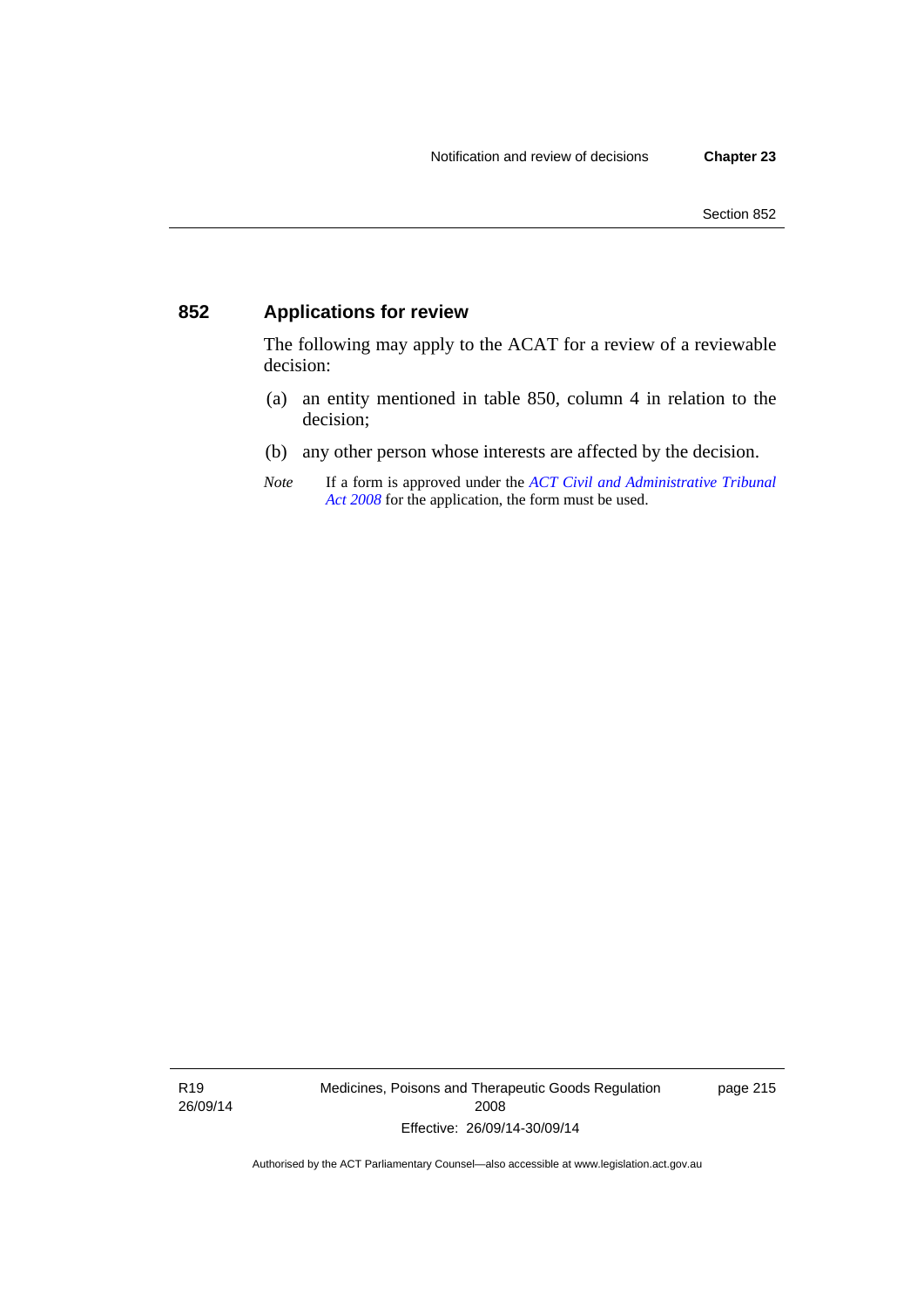**Chapter 24** Miscellaneous

# **Chapter 24 Miscellaneous**

#### **860 Authorisations for public employees—Act, s 26 (1) (b), (2) (b), s 35 (1) (b), (2) (b) and s 36 (b)**

 (1) This section applies to a public employee who is exercising a function under the Act.

- (2) To the extent necessary to exercise the function and within the scope of employment, the public employee is authorised to do any of the following:
	- (a) obtain a regulated substance;
	- (b) possess a regulated substance;
	- (c) supply a regulated substance or regulated therapeutic good to a person for discarding if the person is authorised to obtain the substance or good;

#### **Example—person authorised to obtain**

a person who holds an environmental authorisation for the disposal of the substance (see, eg s 693)

- *Note* An example is part of the regulation, is not exhaustive and may extend, but does not limit, the meaning of the provision in which it appears (see [Legislation Act,](http://www.legislation.act.gov.au/a/2001-14) s 126 and s 132).
- (d) supply a regulated substance or regulated therapeutic good, for law enforcement purposes, to—
	- (i) someone else who is authorised to obtain the substance or good; or
	- (ii) a law enforcement officer.

*Note Public employee*—see the [Legislation Act,](http://www.legislation.act.gov.au/a/2001-14) dictionary, pt 1.

page 216 Medicines, Poisons and Therapeutic Goods Regulation 2008 Effective: 26/09/14-30/09/14

R19 26/09/14

*Note Function* includes authority, duty and power (see [Legislation Act](http://www.legislation.act.gov.au/a/2001-14), dict, pt 1).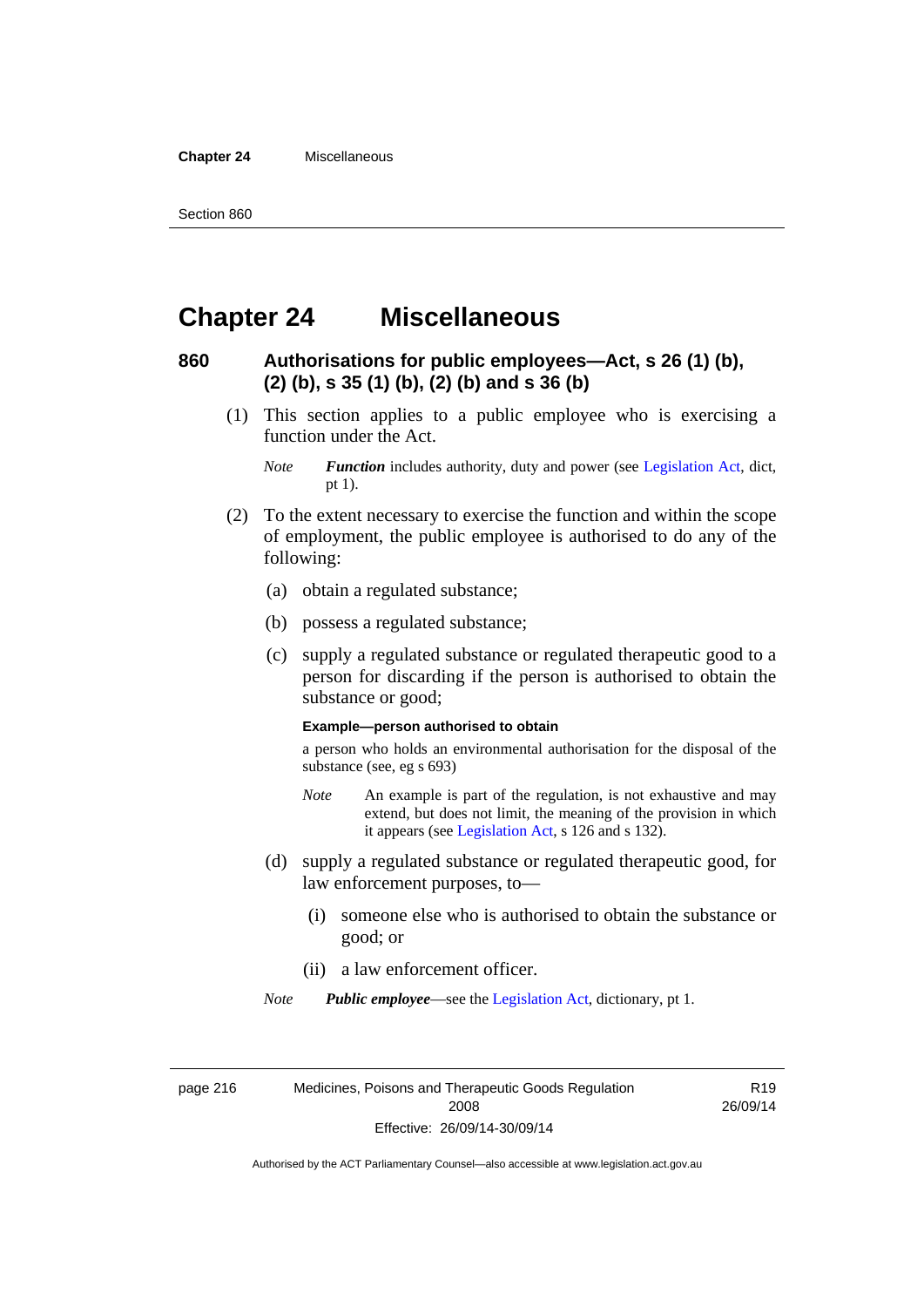(3) In this section:

*law enforcement officer*—see the [Criminal Code,](http://www.legislation.act.gov.au/a/2002-51) section 700.

#### **861 Other authorisations for public employees— Act, s 20 (1) (a), (2) (a) and s 74 (1) (b)**

- (1) A public employee is authorised to deal with a regulated substance, or regulated therapeutic good, in accordance with a permit issued by the chief health officer to the employee.
- (2) The permit must be in writing and include the following information:
	- (a) the dealings with regulated substances or regulated therapeutic goods authorised by the permit;
	- (b) the regulated substances or regulated therapeutic goods to which the permit relates;
	- (c) the public employee or employees authorised under the permit;
	- (d) any condition included in the permit by the chief health officer to which the permit is subject;
	- (e) a unique identifying number;
	- (f) when the permit ends.
- (3) For subsection (2) (c), the permit may identify a public employee authorised under the permit by—
	- (a) naming the employee; or
	- (b) nominating the occupant of a position (however described), at a particular time or from time to time.
- (4) In this section:

*public employee* includes a police officer.

R19 26/09/14 page 217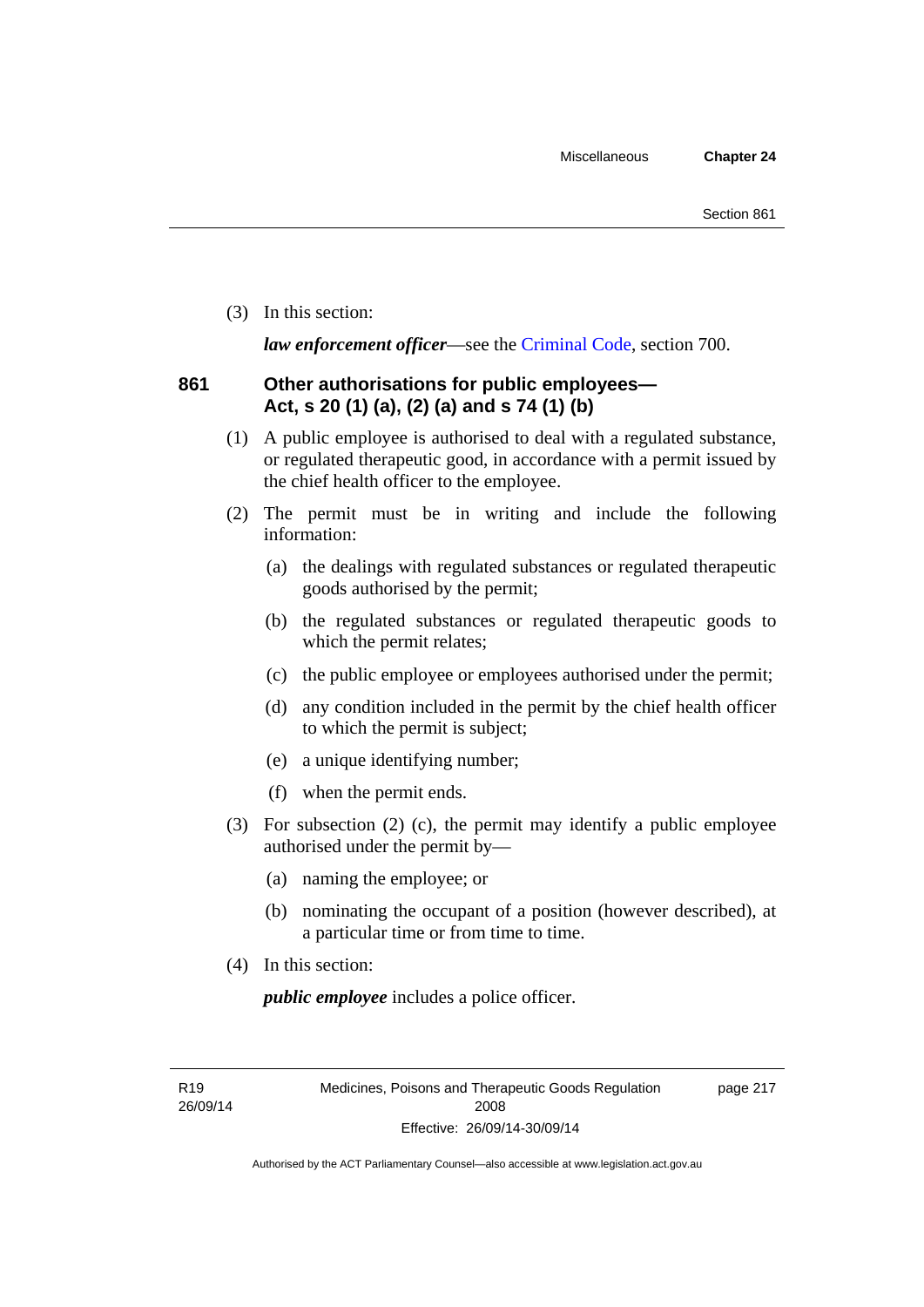#### **Chapter 24** Miscellaneous

#### **862 Certain containers not to be used for human-use substances—Act, s 63 (1) (b)**

A container of a kind mentioned in the [medicines and poisons](http://www.comlaw.gov.au/Series/F2012L01200)  [standard,](http://www.comlaw.gov.au/Series/F2012L01200) paragraph 21, 22 or 23 is prescribed.

#### **863 Disapplication of Legislation Act, s 47 (6)**

The [Legislation Act](http://www.legislation.act.gov.au/a/2001-14), section 47 (6) does not apply to the following:

- (a) AS/NZS ISO 8124.3 (Safety of toys Migration of certain elements);
- (b) the Australian code of good wholesaling practice for medicines in schedules 2, 3, 4 and 8;
- (c) the medicines Australia code of conduct;
- (d) the Optometry Endorsement Scheduled Medicines Registration Standard;
- (e) the *[National Health Act 1953](http://www.comlaw.gov.au/Series/C1953A00095)* (Cwlth);
- (f) the *[National Health \(Pharmaceutical Benefits\)](http://www.comlaw.gov.au/Series/F1996B02844)  [Regulations 1960](http://www.comlaw.gov.au/Series/F1996B02844)* (Cwlth);
- (g) a continued dispensing determination.
- *Note 1* An instrument and a law of another jurisdiction mentioned in this section do not need to be notified under the [Legislation Act](http://www.legislation.act.gov.au/a/2001-14) because s 47 (6) does not apply (see [Legislation Act](http://www.legislation.act.gov.au/a/2001-14), s 47 (7)).
- *Note 2* A reference to an Act includes a reference to the statutory instruments made or in force under the Act, including any regulation (see [Legislation Act,](http://www.legislation.act.gov.au/a/2001-14) s 104).
- *Note 3* AS/NZS ISO 8124.3 may be purchased at [www.standards.org.au.](http://www.standards.org.au/)
- *Note 4* The Australian Code of Good Wholesaling Practice for Medicines in Schedules 2, 3, 4 and 8 is accessible at [www.tga.gov.au.](http://www.tga.gov.au/)
- *Note 5* The Medicines Australia Code of Conduct is accessible at [www.medicinesaustralia.com.au](http://www.medicinesaustralia.com.au/).

R19 26/09/14

page 218 Medicines, Poisons and Therapeutic Goods Regulation 2008 Effective: 26/09/14-30/09/14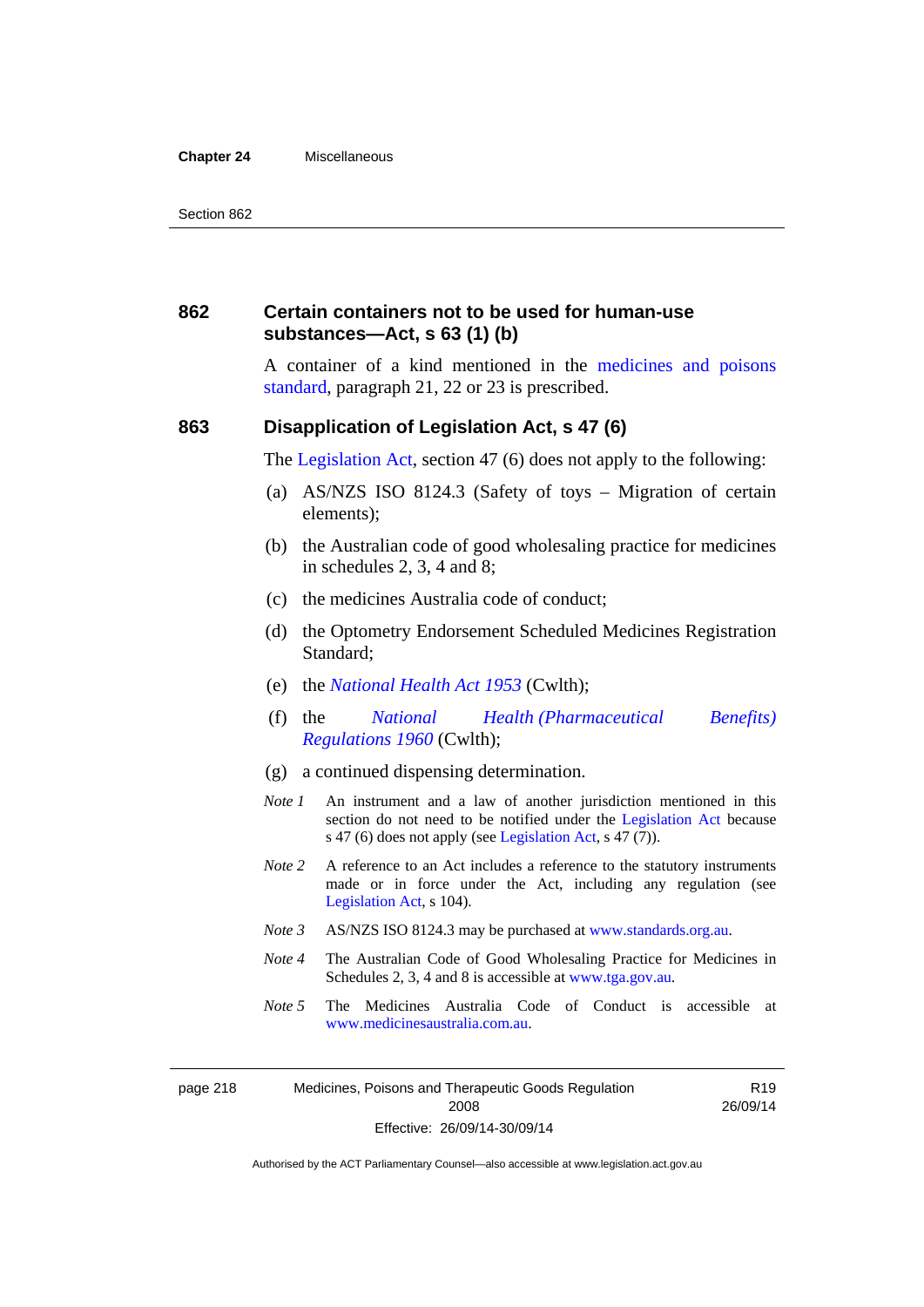- *Note 6* The Optometry Endorsement Scheduled Medicines Registration Standard is accessible at [www.optometryboard.gov.au](http://www.optometryboard.gov.au/).
- *Note* 7 A law of another jurisdiction mentioned in this section is accessible at [www.comlaw.gov.au](http://www.comlaw.gov.au/).

#### **864 Exemption of piper methysticum (kava)—Act, s 190 (1) (a)**

- (1) Piper methysticum (kava) in the following forms is exempt from the Act:
	- (a) raw or dried whole or peeled rhizome for use in aqueous dispersions or aqueous extracts intended for oral use by humans;
	- (b) powder made from the dried rhizome for use in aqueous dispersions or aqueous extracts intended for oral use by humans;
	- (c) preparations for oral use by humans containing aqueous dispersions or aqueous extracts of the raw or dried whole or peeled rhizome;
	- (d) preparations for oral use by humans containing aqueous dispersions or aqueous extracts of powder made from the dried rhizome.
- (2) However, the exemption applies only if—
	- (a) the kava is prepared, possessed and consumed in accordance with the customs of the Pacific Islands; and

#### **Examples—customs of the Pacific Islands relating to use of kava**

- 1 consuming kava as part of a traditional ceremony, in a kava circle or otherwise
- 2 serving kava from a traditional bowl
- *Note* An example is part of the regulation, is not exhaustive and may extend, but does not limit, the meaning of the provision in which it appears (see [Legislation Act,](http://www.legislation.act.gov.au/a/2001-14) s 126 and s 132).

R19 26/09/14 page 219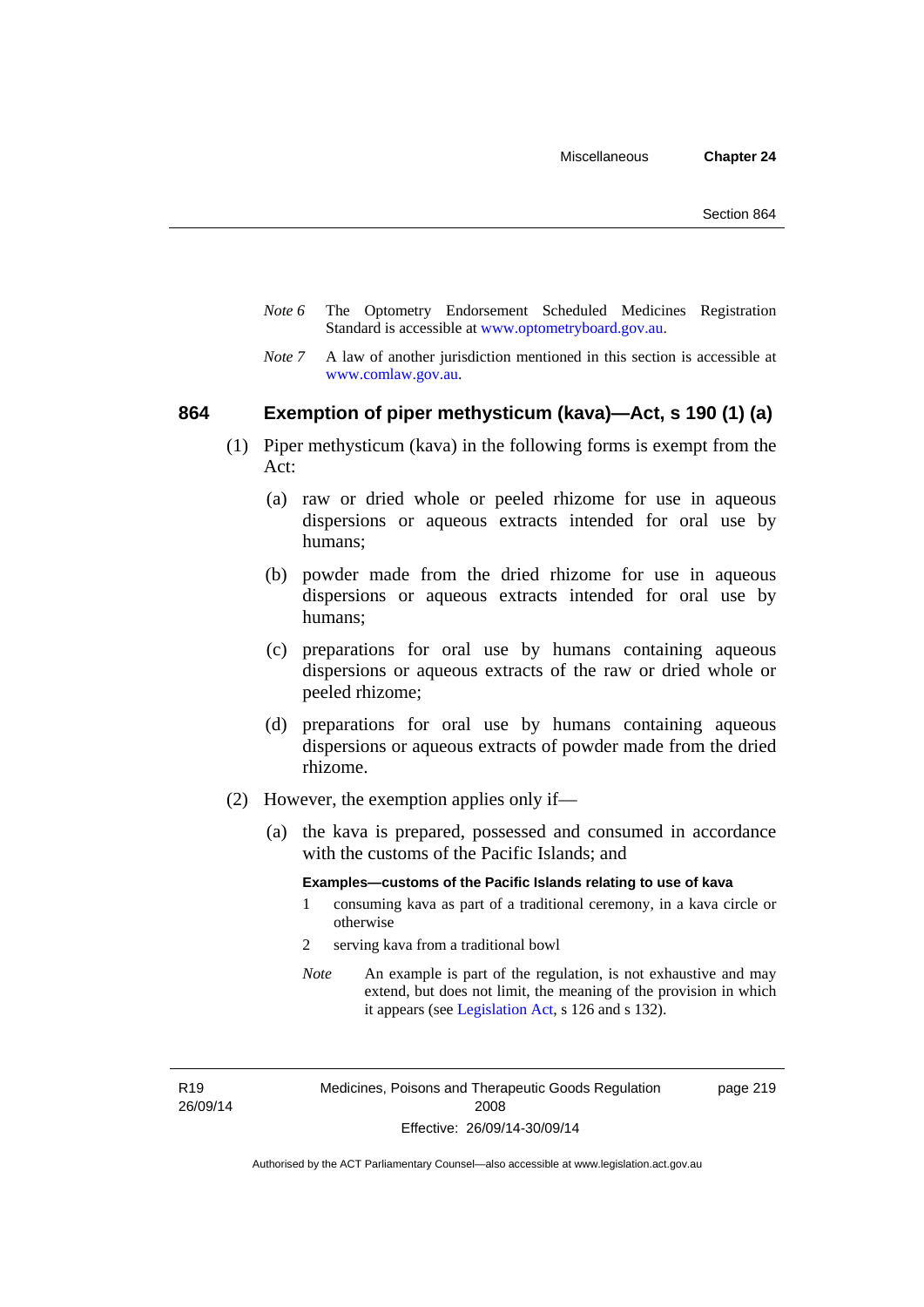#### **Chapter 24** Miscellaneous

- (b) the kava is prepared, possessed and consumed in connection with an event declared by the Minister; and
- (c) any conditions stated in the declaration are complied with.
- (3) The Minister may declare an event only if satisfied it is a public event.

#### **Example**

National Multicultural Festival

- (4) A declaration may include conditions about any of the following:
	- (a) the dates and times when the kava may be prepared or consumed;
	- (b) the way in which the kava may be prepared or consumed;
	- (c) the places where the kava may be prepared or consumed;
	- (d) the minimum age of people who may consume the kava;
	- (e) signage for the event;
	- (f) anything else the Minister considers appropriate.
- (5) A declaration is a notifiable instrument.

*Note* A notifiable instrument must be notified under the [Legislation Act](http://www.legislation.act.gov.au/a/2001-14).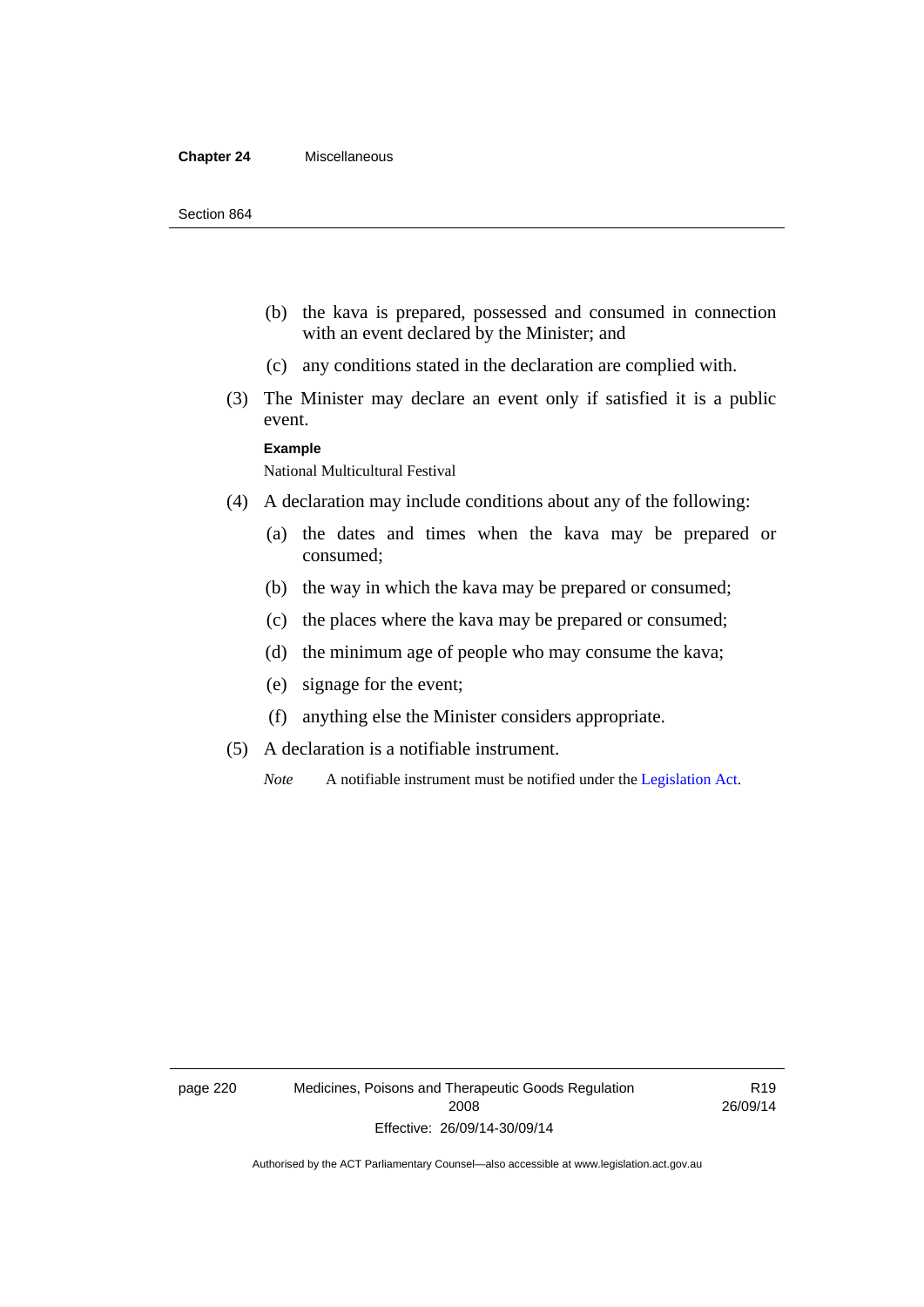# **Schedule 1 Medicines—health-related**

**occupations authorisations** 

(see s 30, s 50, s 60, s 110, s 350, s 370 and s 380)

# **Part 1.1 Ambulance services and officers**

| column 1<br>item | column <sub>2</sub><br>person authorised                                                           | column 3<br>authorisation                                                                                                                                                                                                                                                               |
|------------------|----------------------------------------------------------------------------------------------------|-----------------------------------------------------------------------------------------------------------------------------------------------------------------------------------------------------------------------------------------------------------------------------------------|
| 1                | ambulance officer employed by<br>Commonwealth, Territory or<br><b>State</b>                        | within scope of employment, do any of<br>the following:<br>obtain medicines;<br>(a)<br>possess medicines;<br>(b)<br>administer medicines.<br>(c)                                                                                                                                        |
| 2                | person in charge of ambulance<br>service operated by<br>Commonwealth, Territory or<br><b>State</b> | within scope of employment, do any of<br>the following:<br>issue purchase orders for medicines;<br>(a)<br>obtain medicines mentioned in<br>(b)<br>par(a);<br>possess medicines mentioned in<br>(c)<br>par(a);<br>supply medicines to ambulance<br>(d)<br>officers in ambulance service. |

R19 26/09/14 Medicines, Poisons and Therapeutic Goods Regulation 2008 Effective: 26/09/14-30/09/14

page 221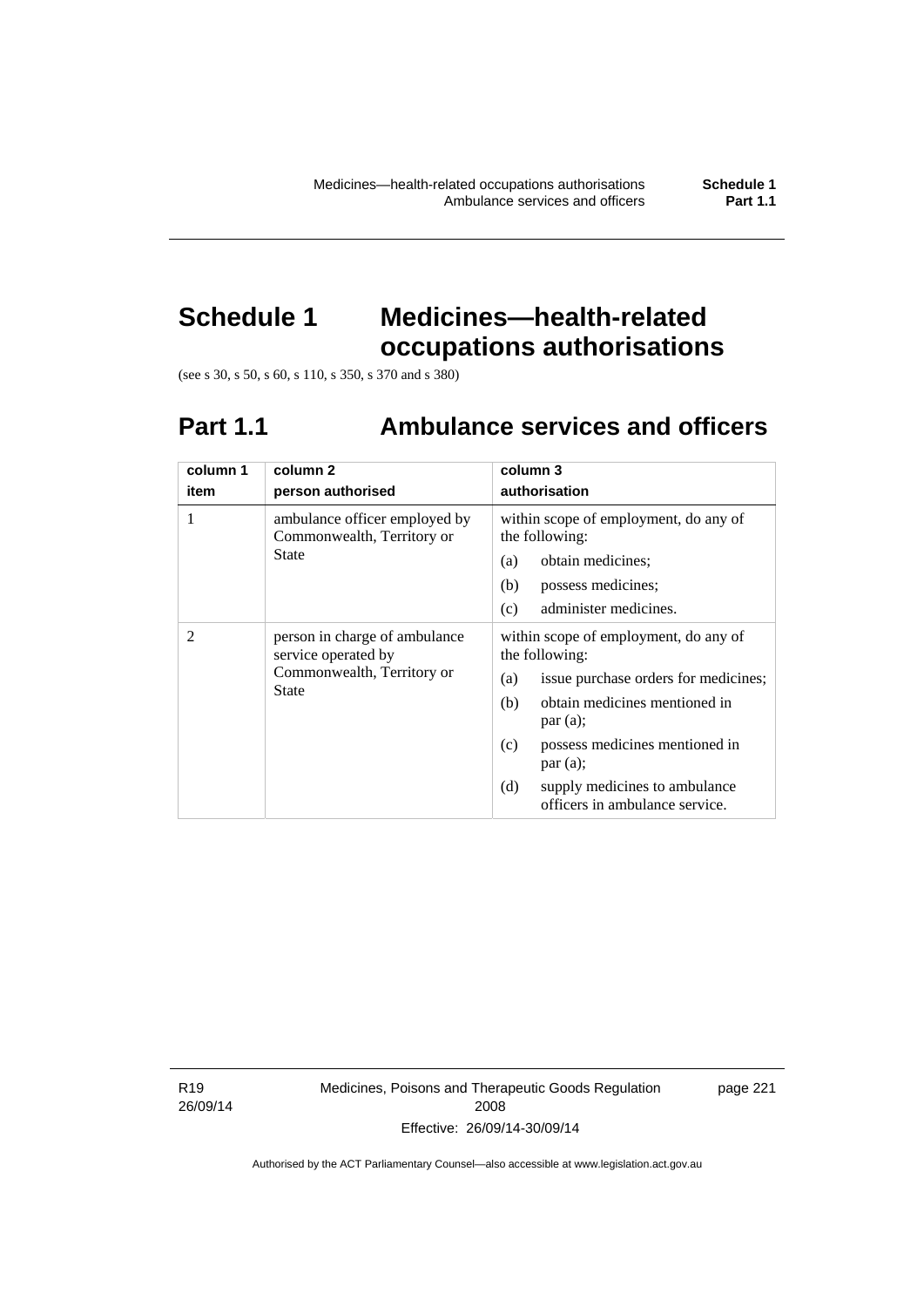# **Part 1.2 Dentists, dental hygienists and dental therapists**

| column 1       | column <sub>2</sub>                                           | column 3                                                                                                                              |  |
|----------------|---------------------------------------------------------------|---------------------------------------------------------------------------------------------------------------------------------------|--|
| item           | person authorised                                             | authorisation                                                                                                                         |  |
| 1              | dentist                                                       | to the extent necessary to practise dentistry<br>and, if employed, within the scope of<br>employment, do any of the following:        |  |
|                |                                                               | (a)<br>issue purchase orders and requisitions<br>for medicines;                                                                       |  |
|                |                                                               | obtain medicines;<br>(b)                                                                                                              |  |
|                |                                                               | (c)<br>possess medicines;                                                                                                             |  |
|                |                                                               | (d)<br>administer medicines;                                                                                                          |  |
|                |                                                               | prescribe medicines;<br>(e)                                                                                                           |  |
|                |                                                               | (f)<br>supply medicines to patients during<br>consultations if labelled in accordance<br>with s 161;                                  |  |
|                |                                                               | supply medicines for administration to<br>(g)<br>patients at dental surgery to people<br>authorised to administer them.               |  |
| <b>Note</b>    | <b>Dentist</b> does not include a trainee dentist (see dict). |                                                                                                                                       |  |
| $\overline{c}$ | trainee dentist                                               | to the extent necessary to practise dentistry or<br>undertake training, and under supervision of<br>dentist, do any of the following: |  |
|                |                                                               | obtain medicines from health<br>(a)<br>practitioner authorised to possess<br>them;                                                    |  |
|                |                                                               | (b)<br>possess medicines;                                                                                                             |  |
|                |                                                               | administer medicines in accordance<br>(c)<br>with prescription (whether or not<br>issued by themself or dentist);                     |  |
|                |                                                               | (d)<br>prescribe medicines for administration<br>at institution or dental surgery.                                                    |  |

page 222 Medicines, Poisons and Therapeutic Goods Regulation 2008 Effective: 26/09/14-30/09/14

R19 26/09/14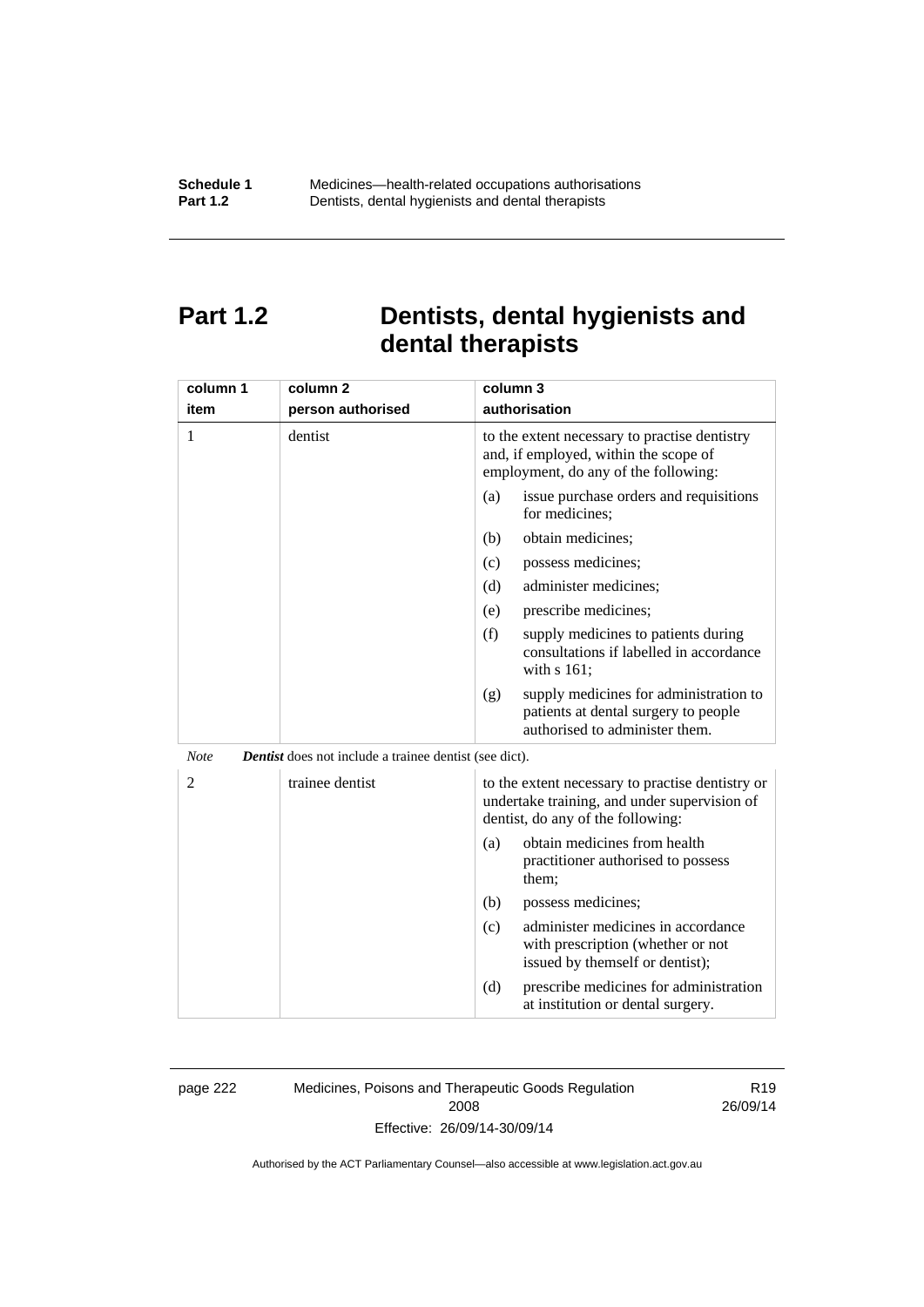| column 1 | column <sub>2</sub> | column 3                                                                                                                                                     |
|----------|---------------------|--------------------------------------------------------------------------------------------------------------------------------------------------------------|
| item     | person authorised   | authorisation                                                                                                                                                |
| 3        | dental hygienist    | within the scope of employment, to the<br>extent necessary to practice as dental<br>hygienist, and under supervision of dentist,<br>do any of the following: |
|          |                     | obtain medicines from dentist<br>(a)<br>authorised to possess them;                                                                                          |
|          |                     | (b)<br>possess medicines mentioned in<br>par(a);                                                                                                             |
|          |                     | administer medicines mentioned in<br>(c)<br>par (a) in accordance with dentist's<br>prescription.                                                            |
| 4        | dental therapist    | within the scope of employment, to the<br>extent necessary to practice as dental<br>therapist, and under supervision of dentist, do<br>any of the following: |
|          |                     | issue purchase orders and requisitions<br>(a)<br>for medicines for topical dental use<br>and for local anaesthetics;                                         |
|          |                     | obtain medicines mentioned in par (a);<br>(b)                                                                                                                |
|          |                     | possess medicines mentioned in<br>(c)<br>par(a);                                                                                                             |
|          |                     | administer medicines mentioned in<br>(d)<br>par(a).                                                                                                          |

R19 26/09/14 Medicines, Poisons and Therapeutic Goods Regulation 2008 Effective: 26/09/14-30/09/14

page 223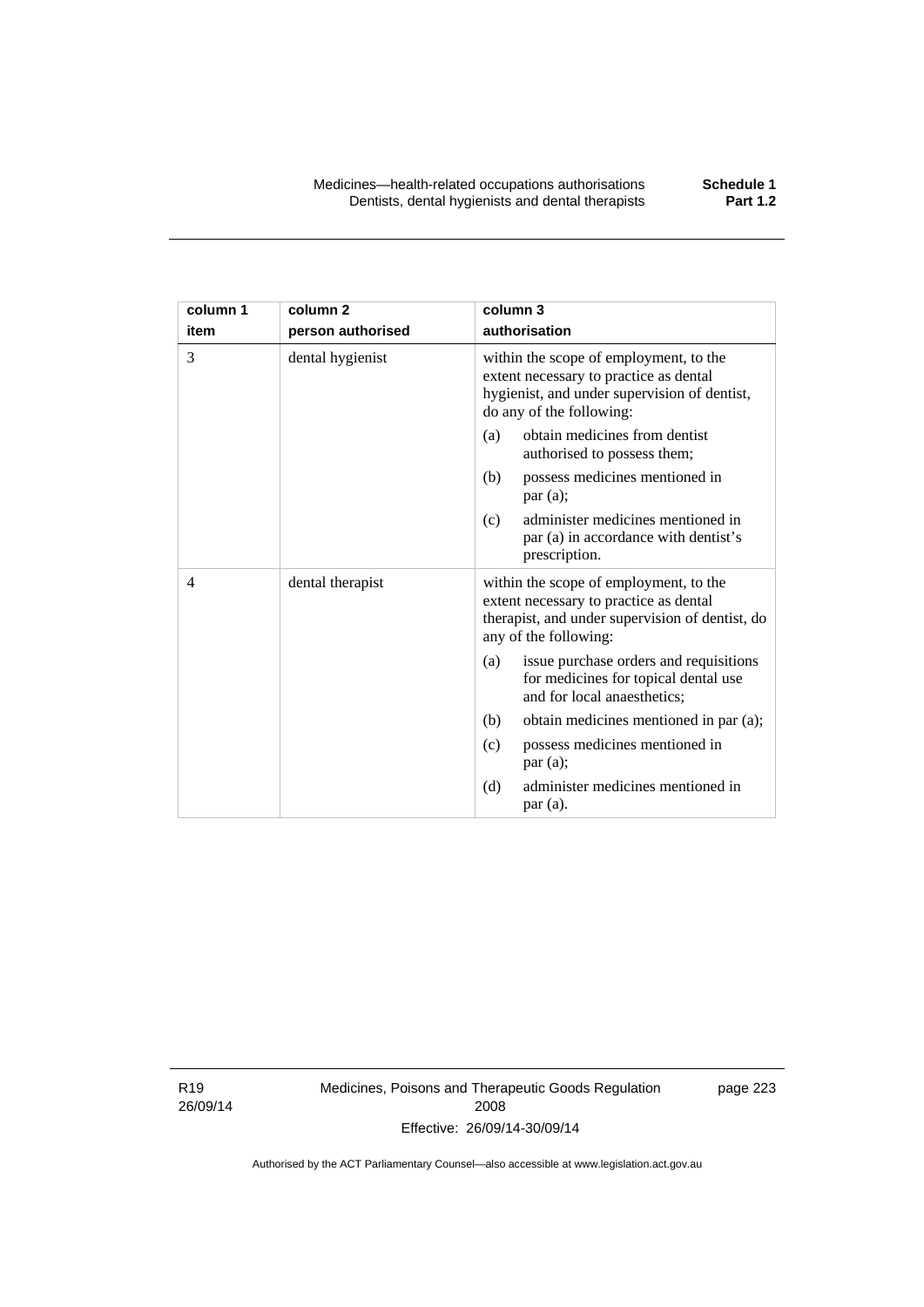# **Part 1.3 Doctors**

| column 1<br>item | column <sub>2</sub><br>person authorised | column 3    | authorisation                                                                                                                 |
|------------------|------------------------------------------|-------------|-------------------------------------------------------------------------------------------------------------------------------|
| 1                | doctor                                   |             | to the extent necessary to practise medicine<br>and, if employed, within the scope of<br>employment, do any of the following: |
|                  |                                          | (a)         | issue purchase orders and requisitions<br>for medicines;                                                                      |
|                  |                                          | (b)         | obtain medicines;                                                                                                             |
|                  |                                          | (c)         | possess medicines;                                                                                                            |
|                  |                                          | (d)         | administer medicines;                                                                                                         |
|                  |                                          | (e)         | prescribe medicines;                                                                                                          |
|                  |                                          | (f)         | supply medicines to patients during<br>consultations;                                                                         |
|                  |                                          | (g)         | supply medicines for administration to<br>patients to people authorised to<br>administer them;                                |
|                  |                                          | (h)         | supply medicines dispensed for patient<br>to another health practitioner on<br>patient's transfer within institution;         |
|                  |                                          | (i)         | supply medicines dispensed for patient<br>to patient on patient's discharge from<br>institution;                              |
|                  |                                          | (i)         | supply medicines to patients during<br>consultations if labelled in accordance<br>with s 161.                                 |
|                  |                                          | <b>Note</b> | For authorisation to issue standing<br>orders for administration of medicines at<br>institutions, see s 75.                   |

*Note Doctor* does not include an intern doctor (see dict).

page 224 Medicines, Poisons and Therapeutic Goods Regulation 2008 Effective: 26/09/14-30/09/14

R19 26/09/14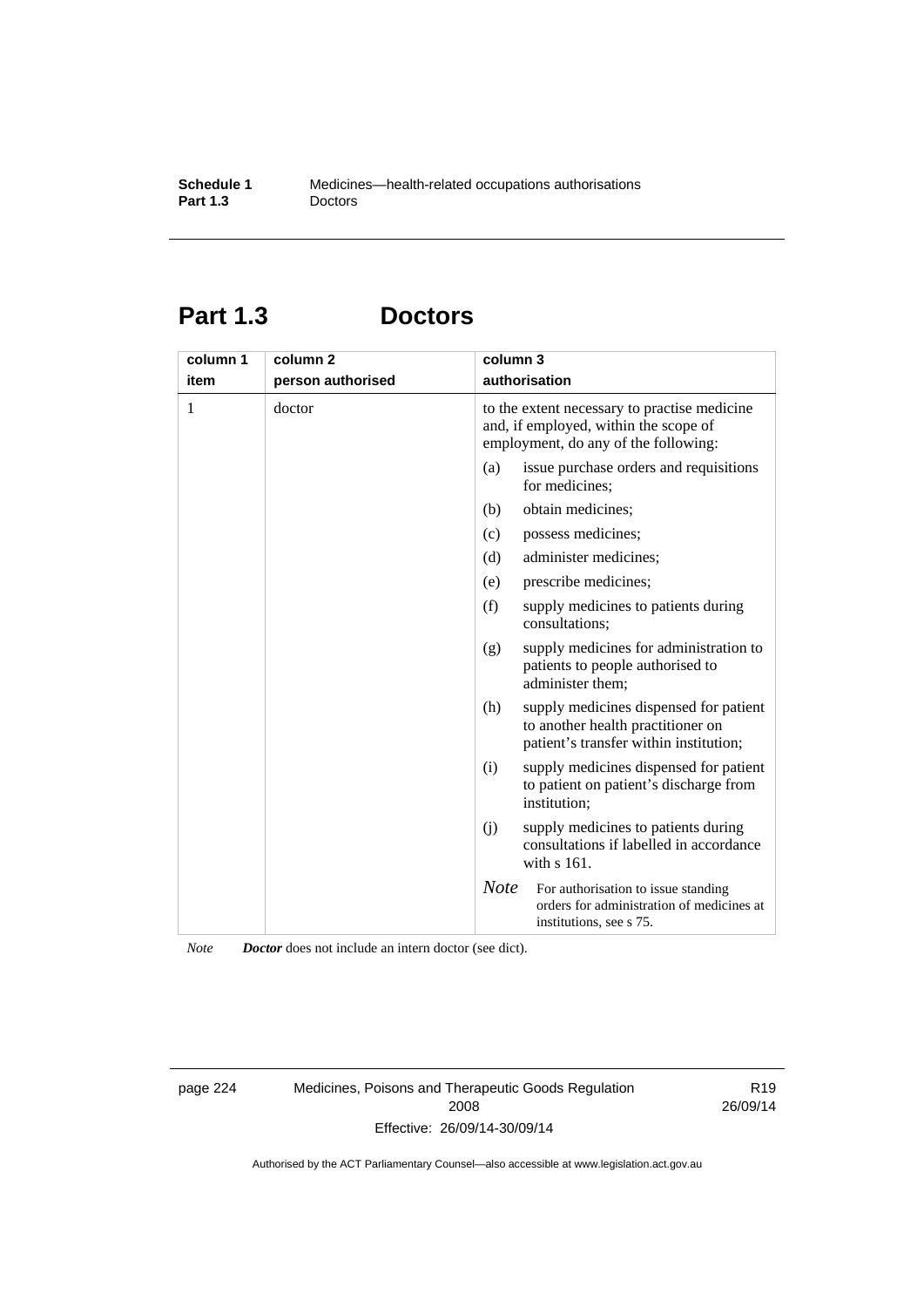| column 1<br>item | column <sub>2</sub><br>person authorised | column 3<br>authorisation                                                                                                                                     |  |
|------------------|------------------------------------------|---------------------------------------------------------------------------------------------------------------------------------------------------------------|--|
| 2                | intern doctor                            | to the extent necessary to practise medicine<br>or undertake training or supervised practice,<br>and under supervision of doctor, do any of<br>the following: |  |
|                  |                                          | obtain medicines from health<br>(a)<br>practitioner authorised to possess<br>them;                                                                            |  |
|                  |                                          | (b)<br>possess medicines;                                                                                                                                     |  |
|                  |                                          | administer medicines in accordance<br>(c)<br>with prescription (whether or not<br>issued by themself or another<br>prescriber);                               |  |
|                  |                                          | (d)<br>prescribe medicines for administration<br>at institution or surgery;                                                                                   |  |
|                  |                                          | supply medicines dispensed for patient<br>(e)<br>to another health practitioner on<br>patient's transfer within institution;                                  |  |
|                  |                                          | (f)<br>supply medicines dispensed for patient<br>to patient on patient's discharge from<br>institution.                                                       |  |

R19 26/09/14 Medicines, Poisons and Therapeutic Goods Regulation 2008 Effective: 26/09/14-30/09/14

page 225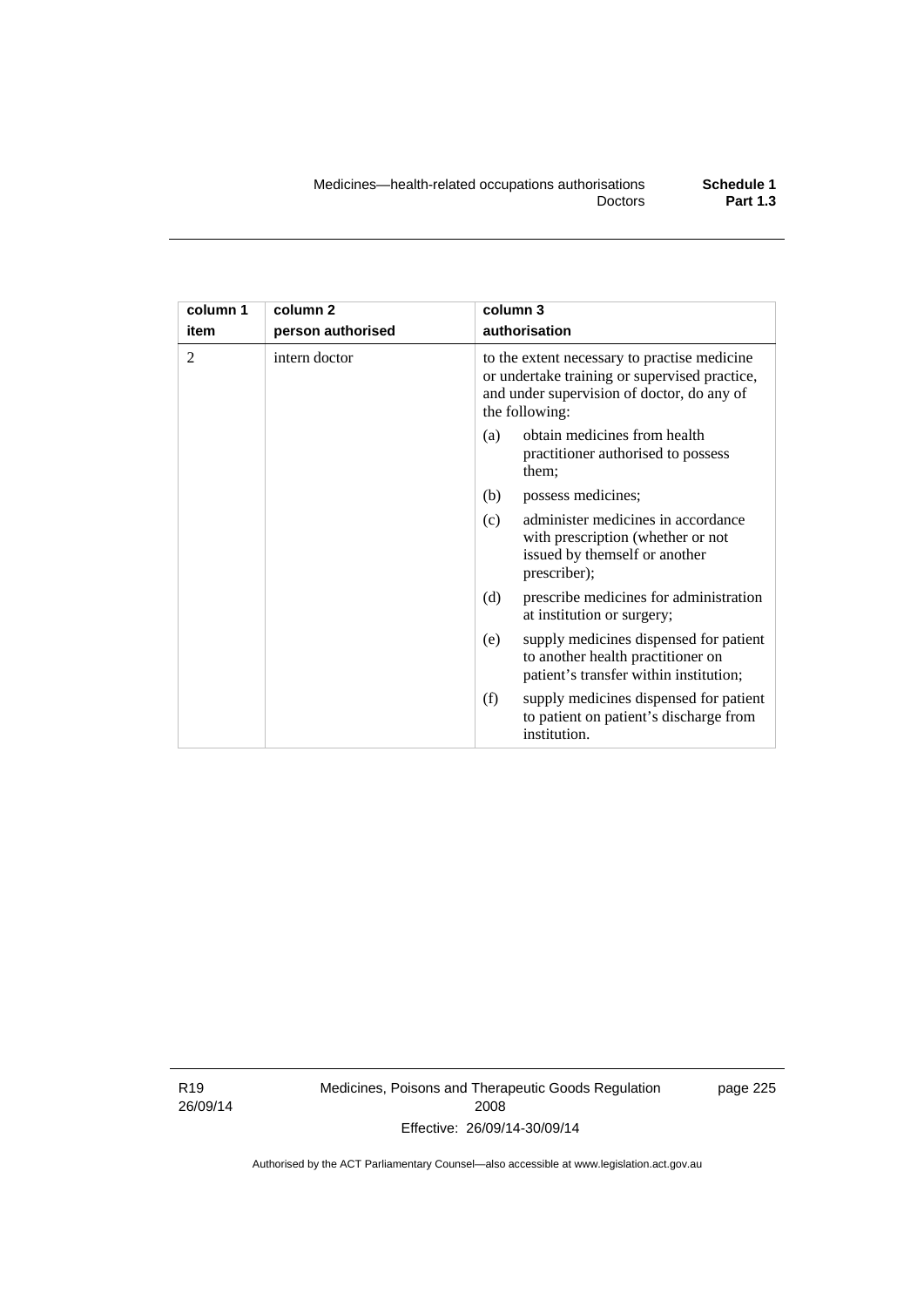# Part 1.4 **Health professionals at institutions**

| column 1<br>item | column 2<br>person authorised                                            | column 3<br>authorisation                                                                                                                                                                                    |
|------------------|--------------------------------------------------------------------------|--------------------------------------------------------------------------------------------------------------------------------------------------------------------------------------------------------------|
|                  | health practitioner or health<br>professional employed at<br>institution | within the scope of employment, do any of<br>the following for the delivery of medicines<br>within the institution to a health practitioner<br>or health professional authorised to obtain<br>the medicines: |
|                  |                                                                          | obtain the medicines;<br>(a)                                                                                                                                                                                 |
|                  |                                                                          | possess the medicines;<br>(b)                                                                                                                                                                                |
|                  |                                                                          | supply the medicines.<br>(c)                                                                                                                                                                                 |

page 226 Medicines, Poisons and Therapeutic Goods Regulation 2008 Effective: 26/09/14-30/09/14

R19 26/09/14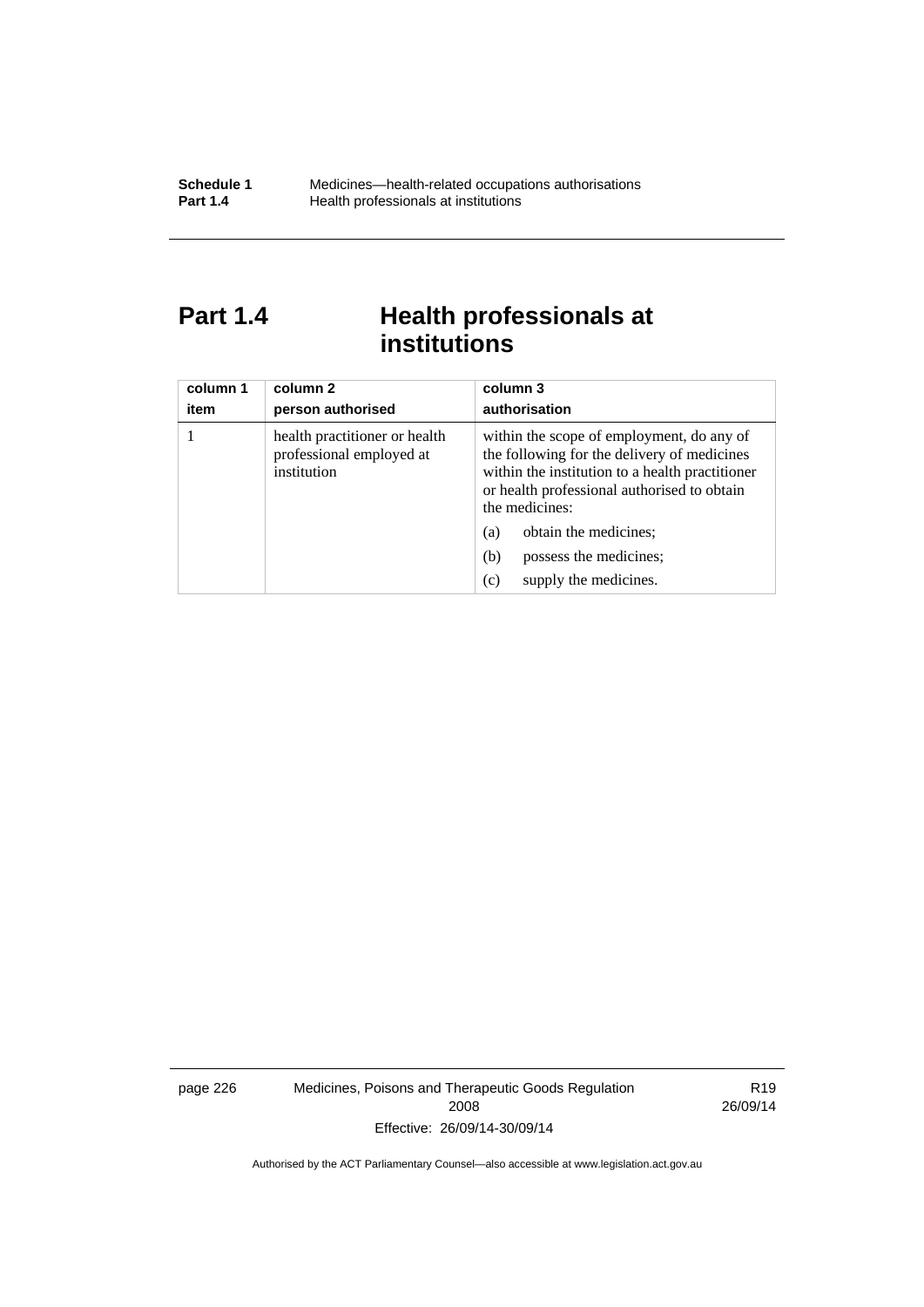# **Part 1.5 Midwives**

| column 1<br>item | column 2<br>person authorised | column 3<br>authorisation                                                                                                      |  |
|------------------|-------------------------------|--------------------------------------------------------------------------------------------------------------------------------|--|
|                  | midwife                       | to the extent necessary to practise midwifery<br>and, if employed, within the scope of<br>employment, do any of the following: |  |
|                  |                               | issue requisitions for medicines;<br>(a)                                                                                       |  |
|                  |                               | obtain medicines on requisition;<br>(b)                                                                                        |  |
|                  |                               | possess medicines;<br>(c)                                                                                                      |  |
|                  |                               | administer medicines in accordance<br>(d)<br>with prescription or standing order;                                              |  |
|                  |                               | supply medicines in accordance with a<br>(e)<br>standing order issued by chief health<br>officer or a requisition;             |  |
|                  |                               | (f)<br>supply medicines dispensed for patient<br>to another health practitioner on<br>patient's transfer within institution;   |  |
|                  |                               | supply medicines dispensed for patient<br>(g)<br>to patient on patient's discharge from<br>institution.                        |  |

R19 26/09/14 Medicines, Poisons and Therapeutic Goods Regulation 2008 Effective: 26/09/14-30/09/14

page 227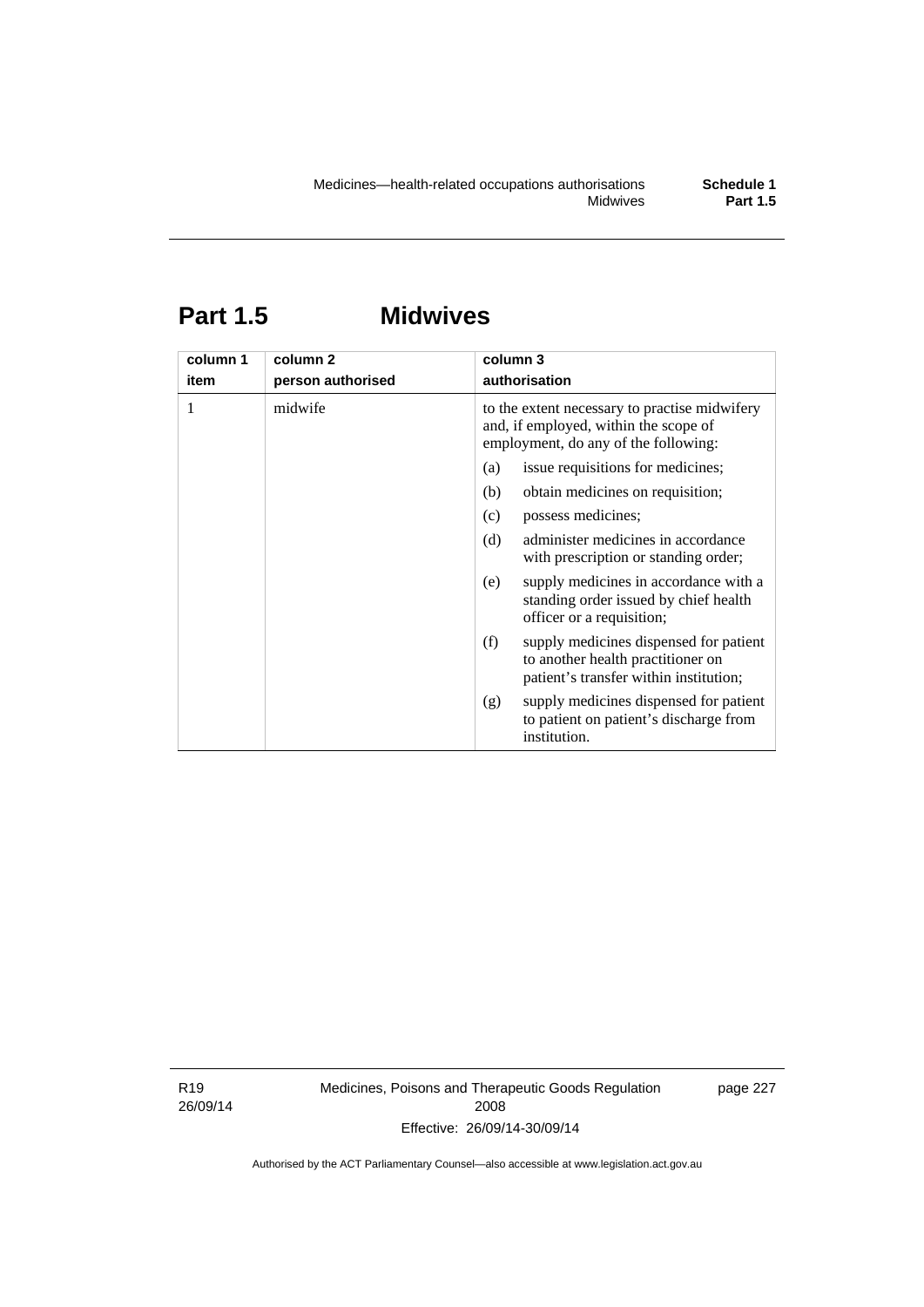#### **Schedule 1** Medicines—health-related occupations authorisations<br>**Part 1.5** Midwives **Midwives**

| column 1       | column <sub>2</sub> | column 3                                                                                                                       |                                                                                                                                                                                                                  |
|----------------|---------------------|--------------------------------------------------------------------------------------------------------------------------------|------------------------------------------------------------------------------------------------------------------------------------------------------------------------------------------------------------------|
| item           | person authorised   | authorisation                                                                                                                  |                                                                                                                                                                                                                  |
| $\overline{2}$ | eligible midwife    | to the extent necessary to practise midwifery<br>and, if employed, within the scope of<br>employment, do any of the following: |                                                                                                                                                                                                                  |
|                |                     | (a)                                                                                                                            | issue requisitions for medicines;                                                                                                                                                                                |
|                |                     | (b)                                                                                                                            | obtain medicines;                                                                                                                                                                                                |
|                |                     | (c)                                                                                                                            | possess medicines;                                                                                                                                                                                               |
|                |                     | (d)                                                                                                                            | if the midwife is an authorised<br>midwife-prescribe medicines listed<br>on the pharmaceutical benefits<br>scheme for prescribing by an<br>authorised midwife (see National<br>Health Act 1953 (Cwlth), s 93AA); |
|                |                     | (e)                                                                                                                            | supply medicines to which par (d)<br>applies to patients during<br>consultations if labelled in<br>accordance with s 161;                                                                                        |
|                |                     | (f)                                                                                                                            | administer medicines to which<br>par (d) applies in accordance with<br>prescription issued by themself;                                                                                                          |
|                |                     | (g)                                                                                                                            | administer medicines in accordance<br>with prescription issued by another<br>prescriber, or standing order;                                                                                                      |
|                |                     | (h)                                                                                                                            | supply medicines in accordance with<br>a standing order issued by chief<br>health officer or a requisition;                                                                                                      |
|                |                     | (i)                                                                                                                            | supply medicines dispensed for<br>patient to another health<br>professional on patient's transfer<br>within institution;                                                                                         |
|                |                     | (j)                                                                                                                            | supply medicines dispensed for<br>patient to patient on patient's<br>discharge from institution.                                                                                                                 |

page 228 Medicines, Poisons and Therapeutic Goods Regulation 2008 Effective: 26/09/14-30/09/14

R19 26/09/14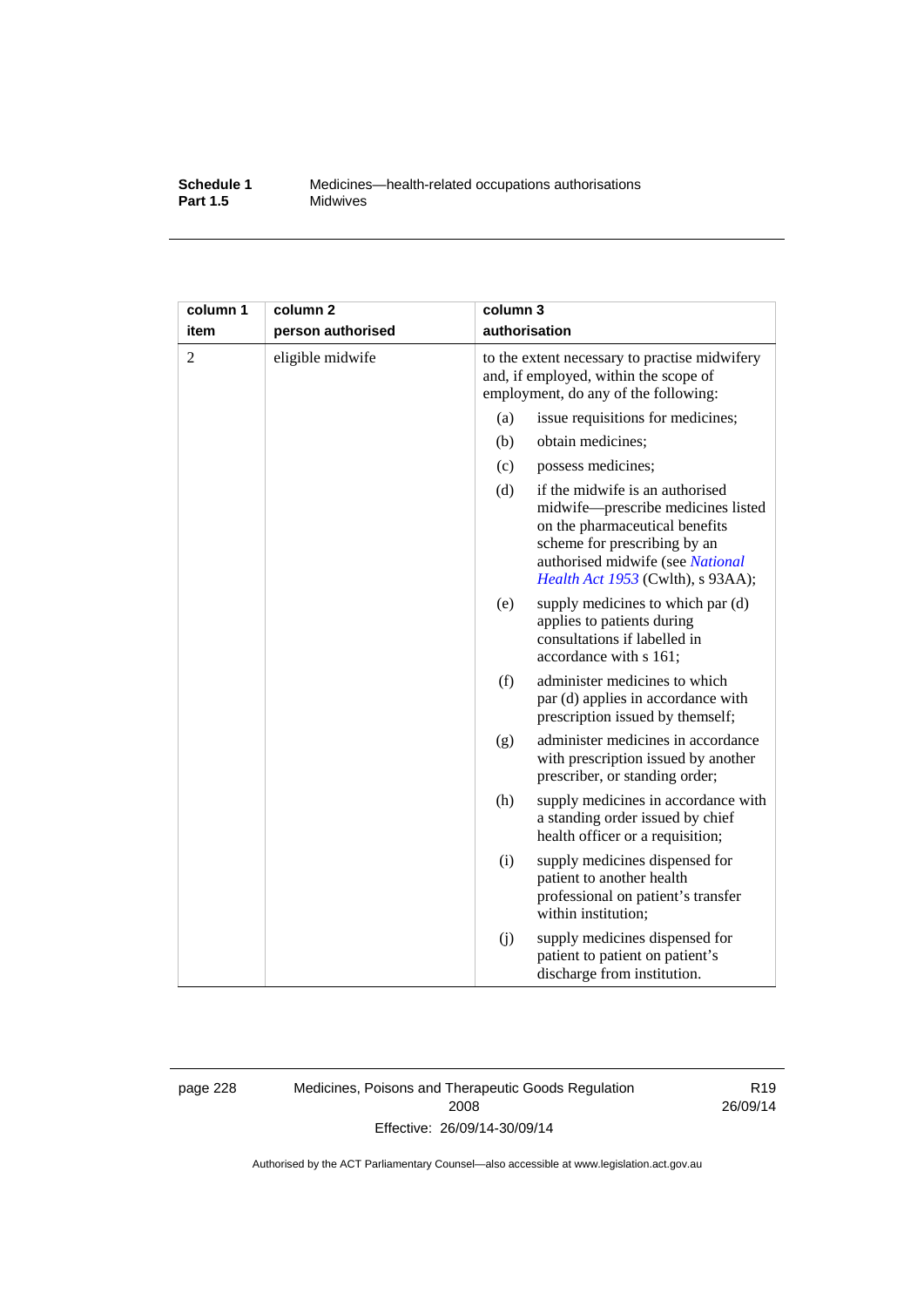**Part 1.6 Nurses** 

| column 1       | column <sub>2</sub>                                                             | column 3                                                                                                                                                                                                                                                    |
|----------------|---------------------------------------------------------------------------------|-------------------------------------------------------------------------------------------------------------------------------------------------------------------------------------------------------------------------------------------------------------|
| item           | person authorised                                                               | authorisation                                                                                                                                                                                                                                               |
| 1              | nurse                                                                           | to the extent necessary to practise nursing<br>and, if employed, within the scope of<br>employment, do any of the following:                                                                                                                                |
|                |                                                                                 | issue requisitions for medicines;<br>(a)                                                                                                                                                                                                                    |
|                |                                                                                 | (b)<br>obtain medicines on requisition;                                                                                                                                                                                                                     |
|                |                                                                                 | possess medicines;<br>(c)                                                                                                                                                                                                                                   |
|                |                                                                                 | administer medicines in accordance<br>(d)<br>with prescription or standing order;                                                                                                                                                                           |
|                |                                                                                 | (e)<br>supply medicines in accordance with a<br>standing order issued by chief health<br>officer or a requisition;                                                                                                                                          |
|                |                                                                                 | (f)<br>supply medicines dispensed for patient<br>to another health practitioner on<br>patient's transfer within institution;                                                                                                                                |
|                |                                                                                 | supply medicines dispensed for patient<br>(g)<br>to patient on patient's discharge from<br>institution.                                                                                                                                                     |
| <b>Note</b>    | <i>Nurse</i> does not include enrolled nurse (see Legislation Act, dict, pt 1). |                                                                                                                                                                                                                                                             |
| $\overline{2}$ | trainee nurse                                                                   | if successfully completed pharmacology<br>units of nursing studies, to the extent<br>necessary to practise nursing as trainee nurse<br>or undertake training, and under supervision<br>of nurse, nurse practitioner or midwife, do<br>any of the following: |
|                |                                                                                 | obtain medicines from health<br>(a)<br>practitioner authorised to possess<br>them:                                                                                                                                                                          |
|                |                                                                                 | (b)<br>possess medicines;                                                                                                                                                                                                                                   |
|                |                                                                                 | administer medicines to patients in<br>(c)<br>accordance with prescription.                                                                                                                                                                                 |

R19 26/09/14 Medicines, Poisons and Therapeutic Goods Regulation 2008 Effective: 26/09/14-30/09/14

page 229

Authorised by the ACT Parliamentary Counsel—also accessible at www.legislation.act.gov.au

**Part 1.6**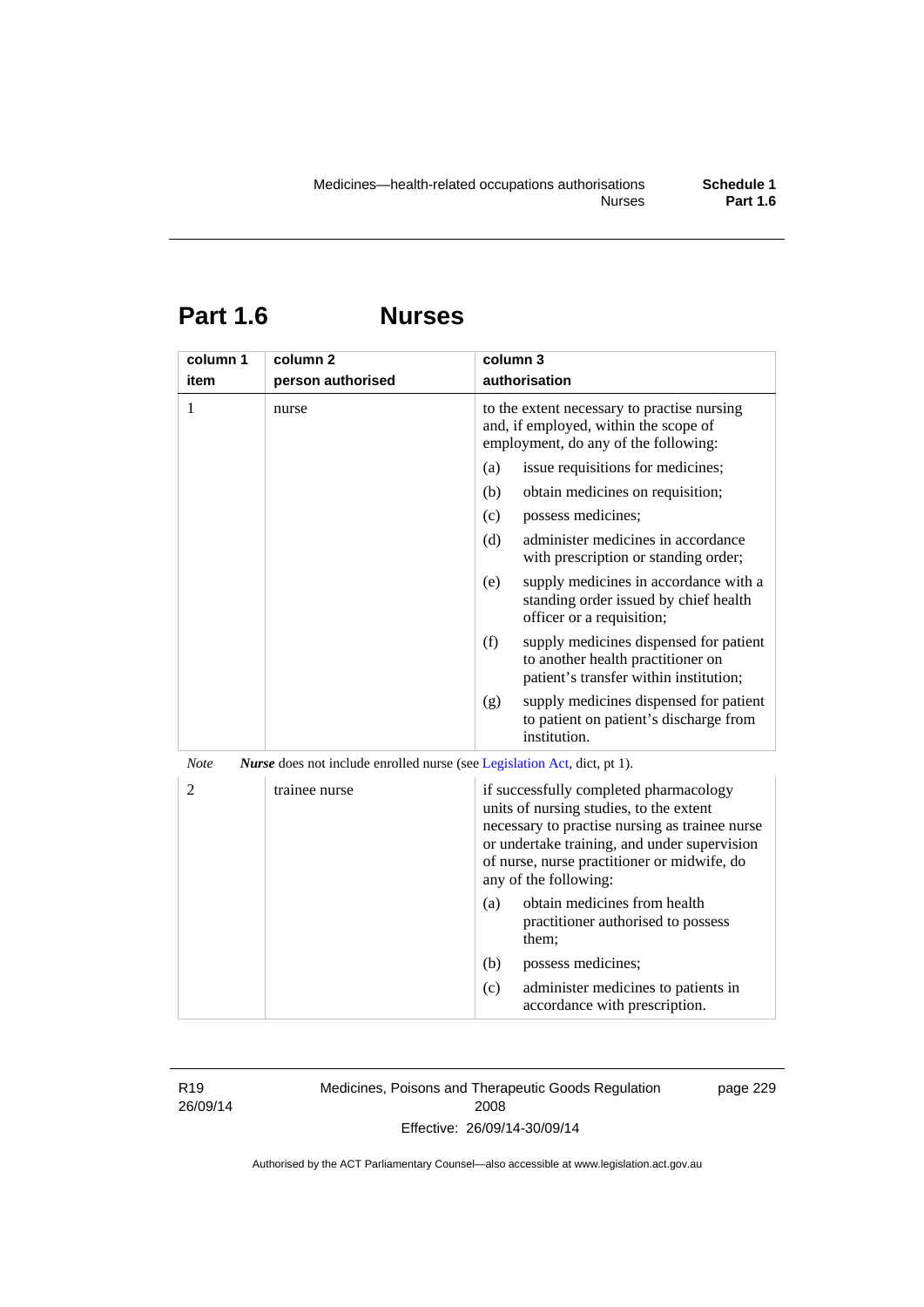| Schedule 1      | Medicines—health-related occupations authorisations |
|-----------------|-----------------------------------------------------|
| <b>Part 1.6</b> | <b>Nurses</b>                                       |

| column 1<br>item | column <sub>2</sub><br>person authorised | column 3<br>authorisation                                                                                                                         |
|------------------|------------------------------------------|---------------------------------------------------------------------------------------------------------------------------------------------------|
| 3                | enrolled nurse                           | to the extent necessary to practise nursing as<br>enrolled nurse and, if employed, within the<br>scope of employment, do any of the<br>following: |
|                  |                                          | obtain medicines from health<br>(a)<br>practitioner authorised to possess<br>them;                                                                |
|                  |                                          | (b)<br>possess medicines;                                                                                                                         |
|                  |                                          | administer medicines in accordance<br>(c)<br>with prescription.                                                                                   |

page 230 Medicines, Poisons and Therapeutic Goods Regulation 2008 Effective: 26/09/14-30/09/14

R19 26/09/14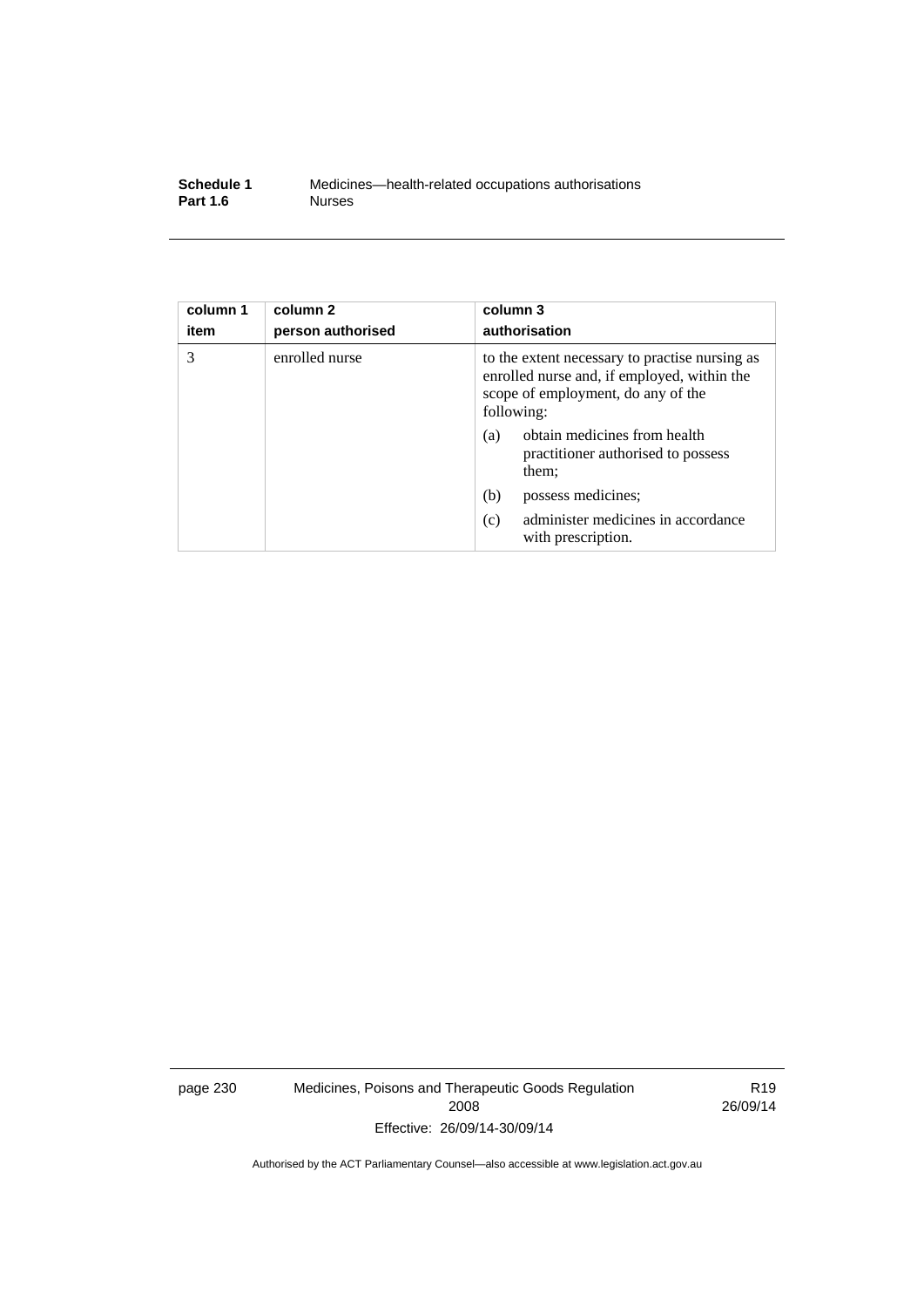| column 1       | column <sub>2</sub> | column 3                                                                                                                                          |  |
|----------------|---------------------|---------------------------------------------------------------------------------------------------------------------------------------------------|--|
| item           | person authorised   | authorisation                                                                                                                                     |  |
| $\overline{4}$ | nurse practitioner  | to the extent necessary to practise nursing<br>and, if employed, within the scope of<br>employment, do any of the following:                      |  |
|                |                     | issue requisitions for medicines;<br>(a)                                                                                                          |  |
|                |                     | (b)<br>obtain medicines;                                                                                                                          |  |
|                |                     | possess medicines;<br>(c)                                                                                                                         |  |
|                |                     | (d)<br>prescribe medicines in accordance<br>with approved scope of practice under<br>the Health Regulation 2004, s 11;                            |  |
|                |                     | supply medicines to which par (d)<br>(e)<br>applies to patients during consultations<br>if labelled in accordance with s 161;                     |  |
|                |                     | administer medicines in accordance<br>(f)<br>with prescription (whether or not<br>issued by themself or another<br>prescriber) or standing order; |  |
|                |                     | supply medicines in accordance with a<br>(g)<br>standing order issued by chief health<br>officer or a requisition;                                |  |
|                |                     | supply medicines dispensed for patient<br>(h)<br>to another health practitioner on<br>patient's transfer within institution;                      |  |
|                |                     | supply medicines dispensed for patient<br>(i)<br>to patient on patient's discharge from<br>institution.                                           |  |

R19 26/09/14 Medicines, Poisons and Therapeutic Goods Regulation 2008 Effective: 26/09/14-30/09/14

page 231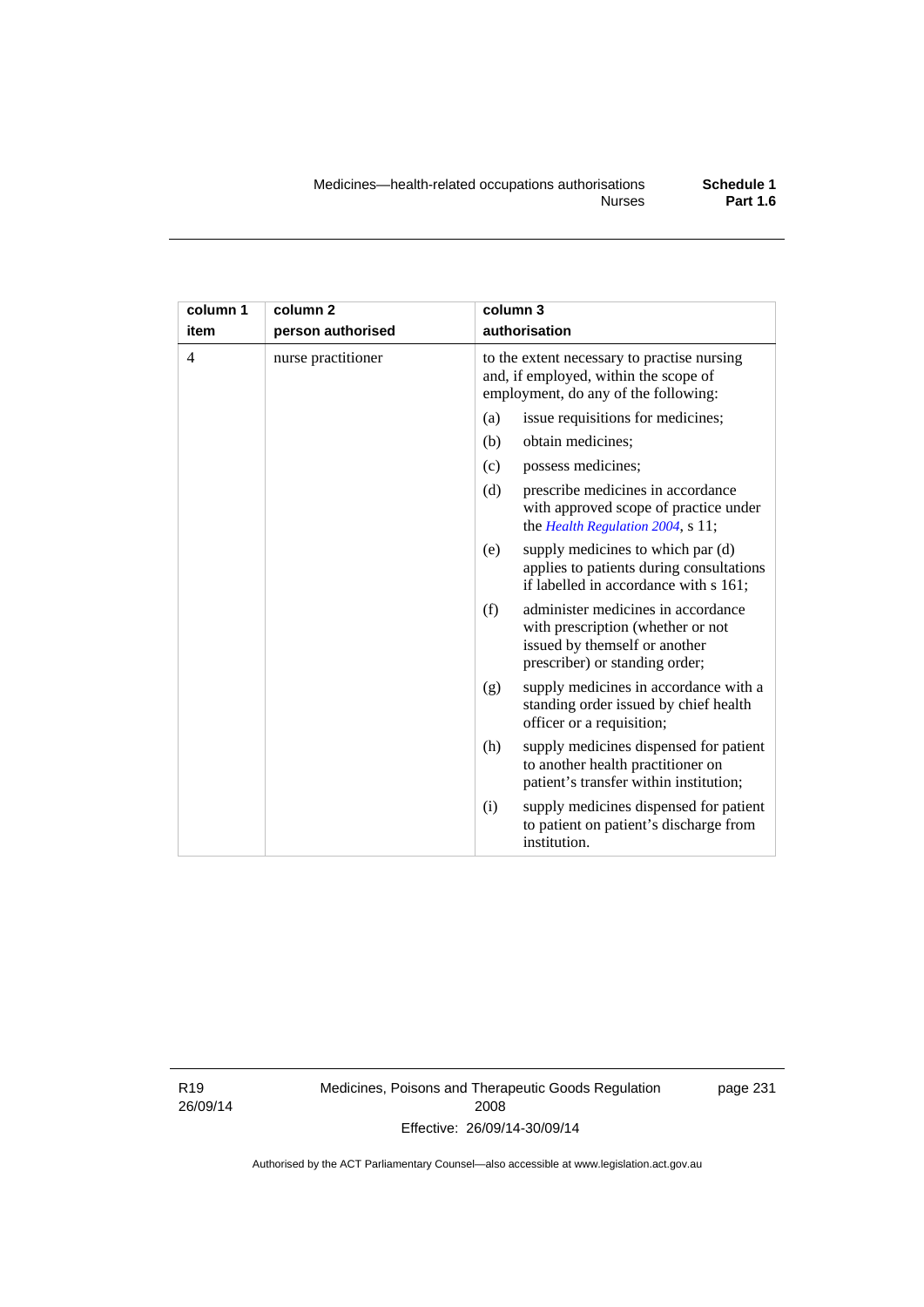# **Part 1.7 Opioid dependency treatment centres operated by Territory**

| column 1       | column <sub>2</sub>                                                                | column 3                                                                                                                                                                                                |  |
|----------------|------------------------------------------------------------------------------------|---------------------------------------------------------------------------------------------------------------------------------------------------------------------------------------------------------|--|
| item           | person authorised                                                                  | authorisation                                                                                                                                                                                           |  |
| 1              | person in charge of opioid<br>dependency treatment centre<br>operated by Territory | to the extent necessary to treat patients of<br>centre and within the scope of employment,<br>do any of the following:                                                                                  |  |
|                |                                                                                    | issue purchase orders and requisitions<br>(a)<br>for buprenorphine and methadone;                                                                                                                       |  |
|                |                                                                                    | (b)<br>obtain buprenorphine and methadone<br>on purchase orders and requisitions;                                                                                                                       |  |
|                |                                                                                    | supply buprenorphine and methadone<br>(c)<br>to health practitioners at centre for<br>patients of centre.                                                                                               |  |
| $\overline{2}$ | doctor or nurse at opioid<br>dependency treatment centre<br>operated by Territory  | to the extent necessary to treat patients of<br>centre and within the scope of employment,<br>supply buprenorphine and methadone to<br>patients of centre for self-administration<br>outside centre if- |  |
|                |                                                                                    | supply is in accordance with<br>(a)<br>prescription; and                                                                                                                                                |  |
|                |                                                                                    | (b)<br>medicine is labelled as if dispensed<br>medicine; and                                                                                                                                            |  |
|                |                                                                                    | labelled medicine checked by another<br>(c)<br>health practitioner before supply.                                                                                                                       |  |
|                |                                                                                    | <i>Note 1</i> For authorisation of doctor to issue<br>standing orders for administration of<br>medicines at centre, see s 75.                                                                           |  |
|                |                                                                                    | Note 2<br>For labelling of dispensed medicines, see<br>s 123.                                                                                                                                           |  |

page 232 Medicines, Poisons and Therapeutic Goods Regulation 2008 Effective: 26/09/14-30/09/14

R19 26/09/14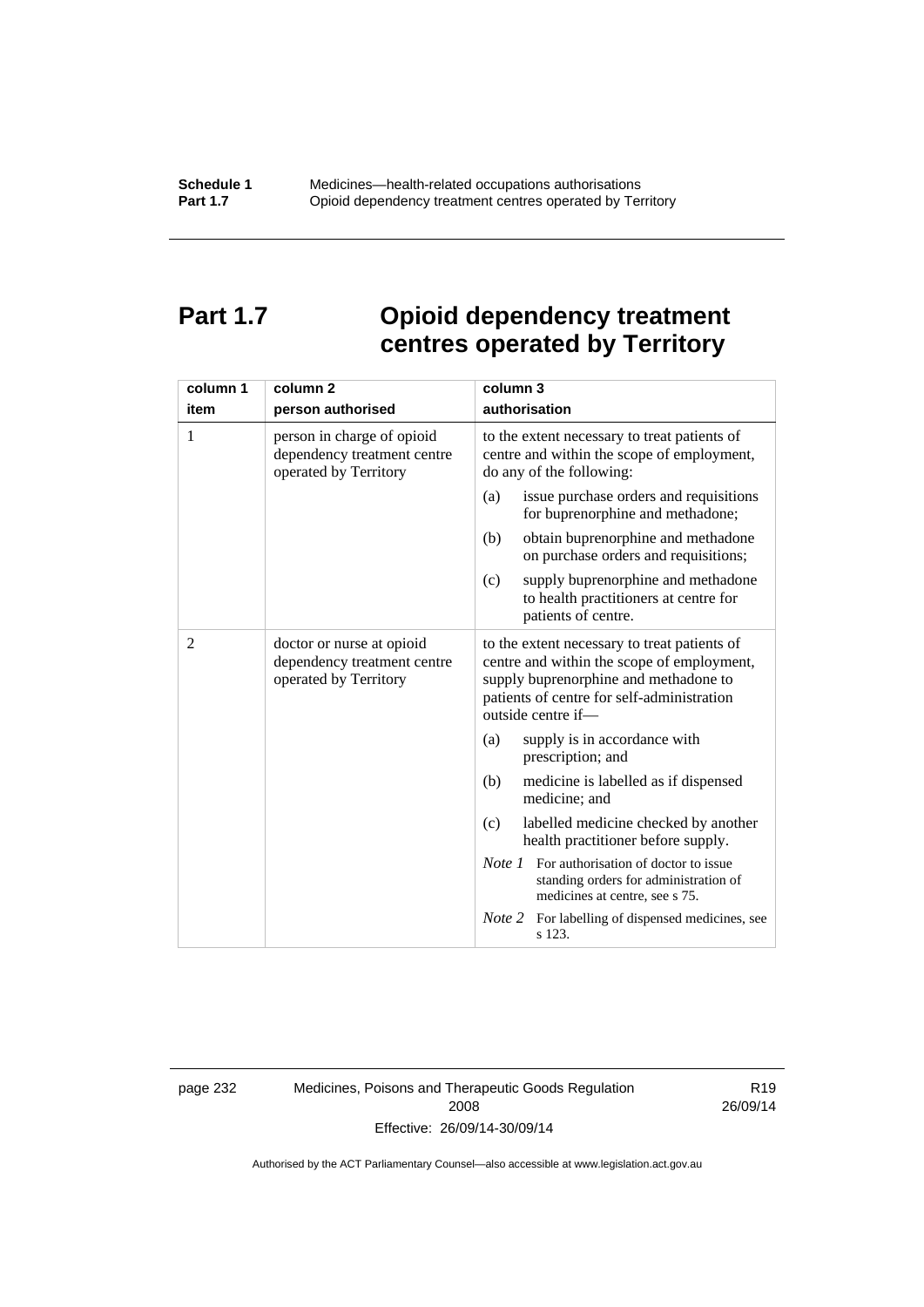# **Part 1.8 Optometrists**

| column 1 | column <sub>2</sub>                                                                                                          | column 3                                                                                                                                                                                                        |
|----------|------------------------------------------------------------------------------------------------------------------------------|-----------------------------------------------------------------------------------------------------------------------------------------------------------------------------------------------------------------|
| item     | person authorised                                                                                                            | authorisation                                                                                                                                                                                                   |
| 1        | optometrist                                                                                                                  | to the extent necessary to practise optometry<br>and, if employed, within the scope of<br>employment, to deal as follows with<br>medicines mentioned in the medicines and<br>poisons standard, schs 2, 3 and 4: |
|          |                                                                                                                              | issue purchase orders for the<br>(a)<br>medicines;                                                                                                                                                              |
| 2        | optometrist whose registration<br>is endorsed under the Health<br><b>Practitioner Regulation</b><br>National Law (ACT), s 94 | issue requisitions for the medicines;<br>(b)                                                                                                                                                                    |
|          |                                                                                                                              | obtain the medicines;<br>(c)                                                                                                                                                                                    |
|          |                                                                                                                              | possess the medicines;<br>(d)                                                                                                                                                                                   |
|          |                                                                                                                              | administer the medicines.<br>(e)                                                                                                                                                                                |
|          |                                                                                                                              | to deal with medicines as described in<br>(a)<br>item 1, col 3; and                                                                                                                                             |
|          |                                                                                                                              | prescribe medicines that are included<br>(b)<br>on the national list; and                                                                                                                                       |
|          |                                                                                                                              | (c)<br>supply medicines during consultations,<br>if the medicines are—                                                                                                                                          |
|          |                                                                                                                              | included on the national list;<br>(i)<br>and                                                                                                                                                                    |
|          |                                                                                                                              | labelled as required under s 161.<br>(ii)                                                                                                                                                                       |

*Note National list*—see the dictionary.

R19 26/09/14 Medicines, Poisons and Therapeutic Goods Regulation 2008 Effective: 26/09/14-30/09/14

page 233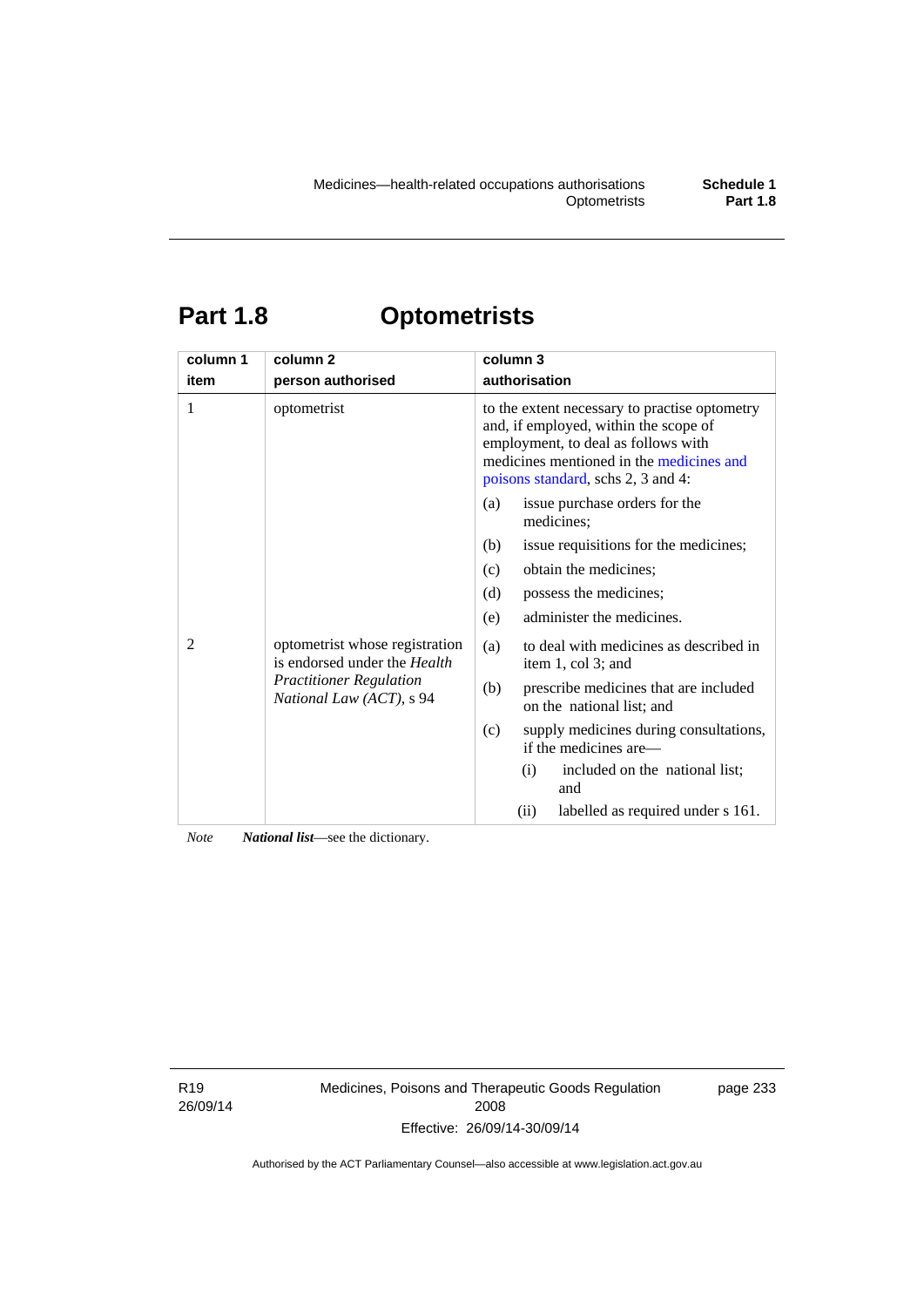# **Part 1.9 Pharmacists and employees**

| column 1<br>item | column <sub>2</sub><br>person authorised | column 3<br>authorisation                                                                                                                      |
|------------------|------------------------------------------|------------------------------------------------------------------------------------------------------------------------------------------------|
|                  |                                          |                                                                                                                                                |
| 1                | pharmacist                               | to the extent necessary to practise pharmacy<br>and, if employed, within the scope of<br>employment, do any of the following:                  |
|                  |                                          | issue purchase orders and requisitions<br>(a)<br>for medicines:                                                                                |
|                  |                                          | obtain medicines;<br>(b)                                                                                                                       |
|                  |                                          | (c)<br>possess medicines;                                                                                                                      |
|                  |                                          | (d)<br>dispense medicines;                                                                                                                     |
|                  |                                          | administer medicines;<br>(e)                                                                                                                   |
|                  |                                          | (f)<br>manufacture medicines to dispense or<br>supply them on requisition;                                                                     |
|                  |                                          | supply pharmacy medicines;<br>(g)                                                                                                              |
|                  |                                          | (h)<br>if pharmacist at institution—supply<br>pharmacist only medicines without<br>prescription;                                               |
|                  |                                          | if pharmacist at community<br>(i)<br>pharmacy—supply pharmacist only<br>medicines without prescription but in<br>accordance with the Act, s 7; |
|                  |                                          | supply medicines on purchase order,<br>(j)<br>requisition or standing order.                                                                   |

*Note 1 Manufacture*—see the [Act,](http://www.legislation.act.gov.au/a/2008-26/default.asp) dictionary.

*Note 2 Pharmacist* does not include an intern pharmacist (see dict).

page 234 Medicines, Poisons and Therapeutic Goods Regulation 2008 Effective: 26/09/14-30/09/14

R19 26/09/14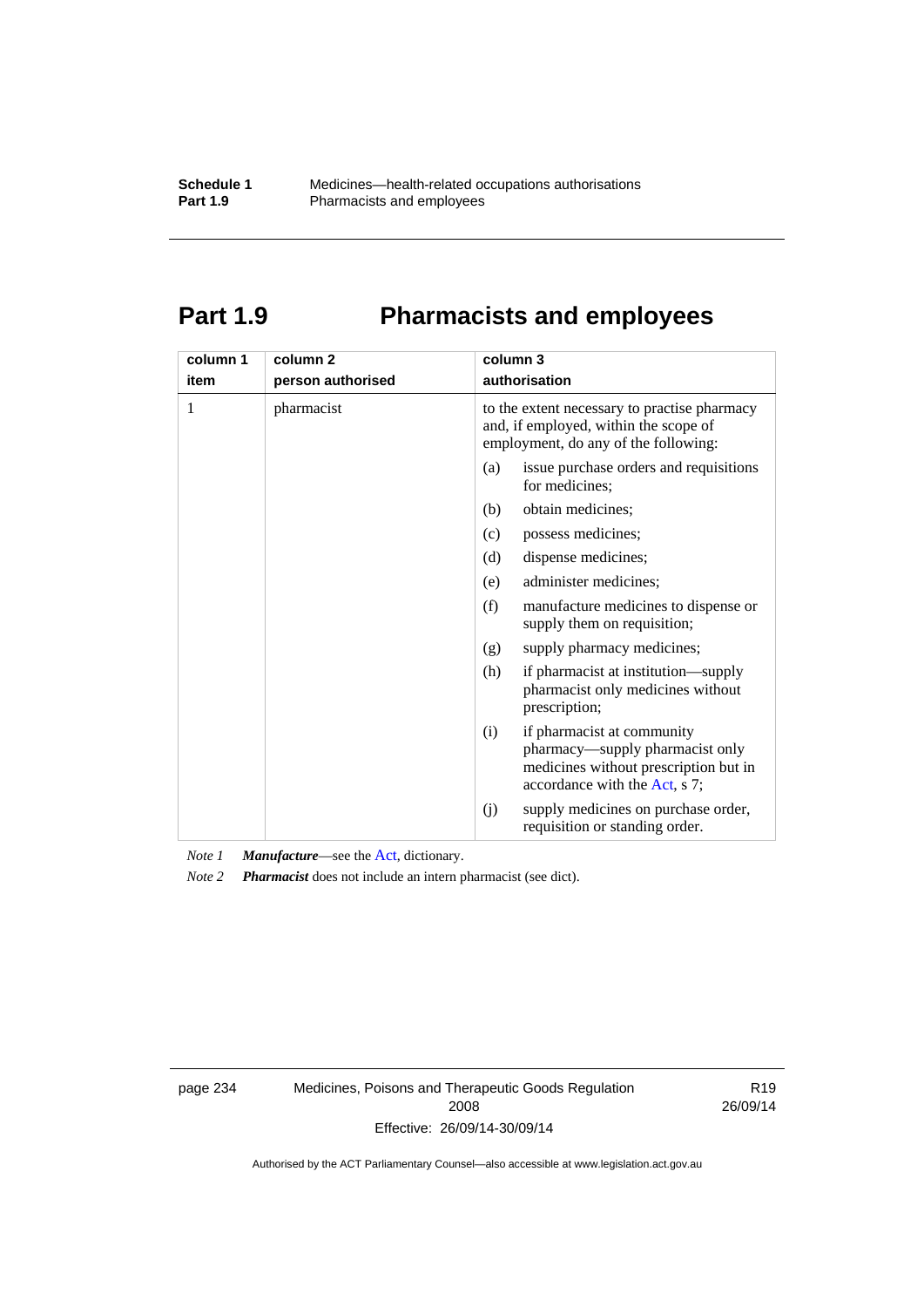| column 1<br>item | column 2<br>person authorised | column 3<br>authorisation                                                                                                                                                   |
|------------------|-------------------------------|-----------------------------------------------------------------------------------------------------------------------------------------------------------------------------|
|                  | intern pharmacist             | to the extent necessary to practise pharmacy<br>or undertake training or supervised practice,<br>do any of the following:                                                   |
|                  |                               | under direct supervision of pharmacist<br>(a)<br>do 1 or more of the following:                                                                                             |
|                  |                               | administer medicines;<br>(i)                                                                                                                                                |
|                  |                               | if intern pharmacist at<br>(ii)<br>institution—supply pharmacist<br>only medicines without<br>prescription;                                                                 |
|                  |                               | if intern pharmacist at<br>(iii)<br>community pharmacy—supply<br>pharmacist only medicines<br>without prescription but in<br>accordance with the $\Lambda$ of $\epsilon$ 7. |

|  |     |                    | accordance with the $Act$ , s $\ell$ .                                                                     |  |
|--|-----|--------------------|------------------------------------------------------------------------------------------------------------|--|
|  |     | (iv)               | to obtain, possess and supply<br>medicines for the purpose of<br>assisting pharmacist to dispense<br>them; |  |
|  | (b) |                    | under supervision of pharmacist, do<br>1 or more of the following:                                         |  |
|  |     | $\left( 1 \right)$ | obtain medicines;                                                                                          |  |
|  |     | (i)                | possess medicines;                                                                                         |  |
|  |     | (iii)              | supply pharmacy medicines;                                                                                 |  |
|  |     | (iv)               | supply medicines on requisition.                                                                           |  |

R19 26/09/14

**column 1 item** 

> Medicines, Poisons and Therapeutic Goods Regulation 2008 Effective: 26/09/14-30/09/14

page 235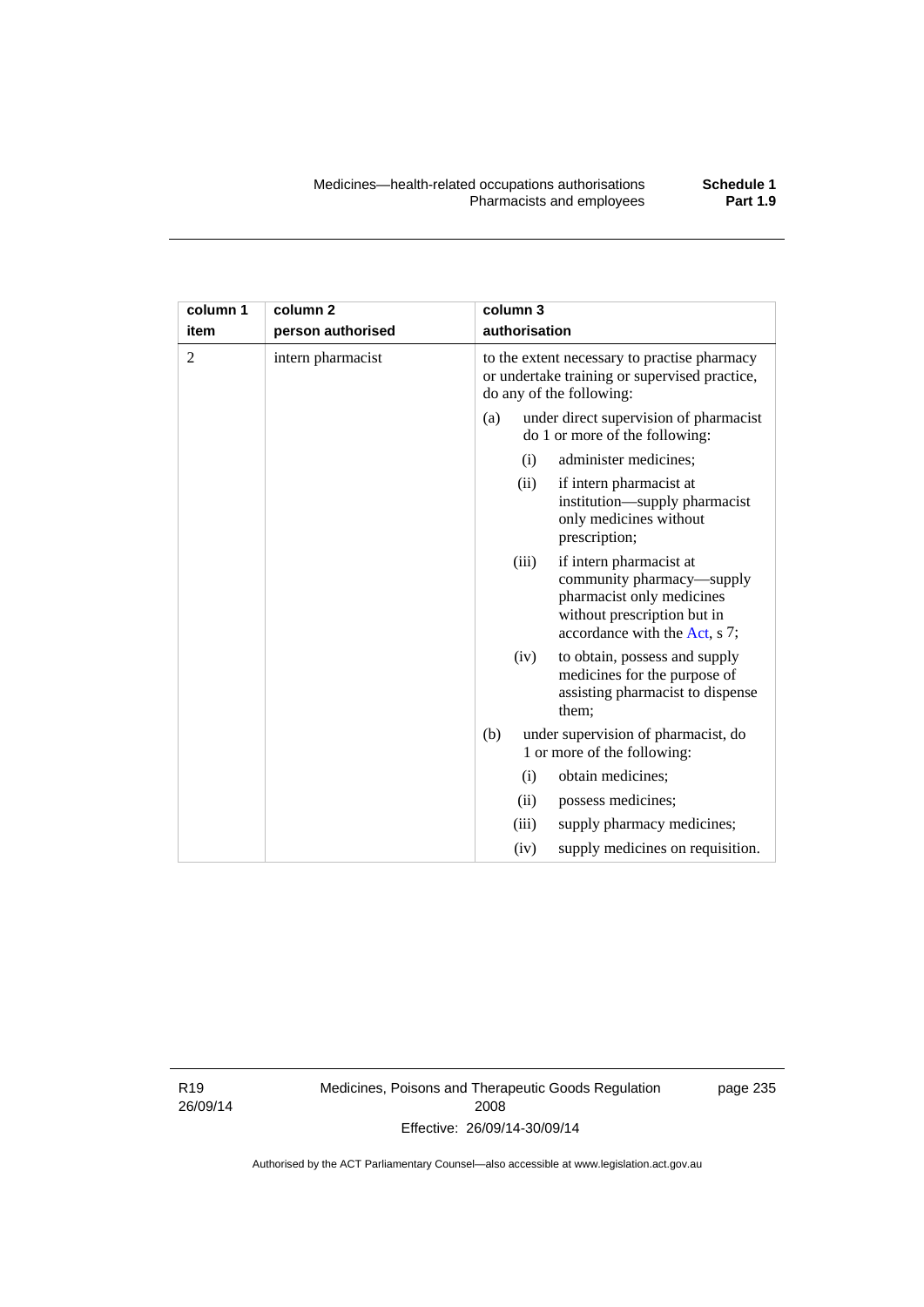#### **Schedule 1** Medicines—health-related occupations authorisations<br>**Part 1.9** Pharmacists and employees **Pharmacists and employees**

| column 1 | column <sub>2</sub>                                   | column 3                                                                                                                                                         |
|----------|-------------------------------------------------------|------------------------------------------------------------------------------------------------------------------------------------------------------------------|
| item     | person authorised                                     | authorisation                                                                                                                                                    |
| 3        | employee assisting pharmacist<br>employed at hospital | within the scope of employment and under<br>direct supervision of pharmacist, do any of<br>the following:                                                        |
|          |                                                       | obtain medicines;<br>(a)                                                                                                                                         |
|          |                                                       | (b)<br>possess medicines;                                                                                                                                        |
|          |                                                       | (c)<br>to obtain, possess and supply<br>medicines for the purpose of assisting<br>pharmacist to dispense them;                                                   |
|          |                                                       | (d)<br>supply medicines on requisition.                                                                                                                          |
| 4        | employee at a community                               | within the scope of employment and—                                                                                                                              |
|          | pharmacy                                              | under supervision of pharmacist,<br>(a)<br>supply                                                                                                                |
|          |                                                       | (i)<br>pharmacy medicines; or                                                                                                                                    |
|          |                                                       | (ii)<br>pharmacist only medicines<br>supplied in person to customer<br>by pharmacist if supply is for<br>purpose of sale of medicine; or                         |
|          |                                                       | (iii)<br>medicines dispensed at the<br>pharmacy if the delivery or sale<br>is to the person for whom the<br>medicine is prescribed or the<br>person's agent; and |
|          |                                                       | (b)<br>under supervision of pharmacist,<br>obtain and possess medicines for<br>purpose of par (a); and                                                           |
|          |                                                       | (c)<br>under direct supervision of pharmacist,<br>do any of the following for purpose of<br>assisting pharmacist to dispense<br>medicines:                       |
|          |                                                       | (i)<br>obtain the medicines;                                                                                                                                     |
|          |                                                       | (ii)<br>possess the medicines.                                                                                                                                   |

page 236 Medicines, Poisons and Therapeutic Goods Regulation 2008 Effective: 26/09/14-30/09/14

R19 26/09/14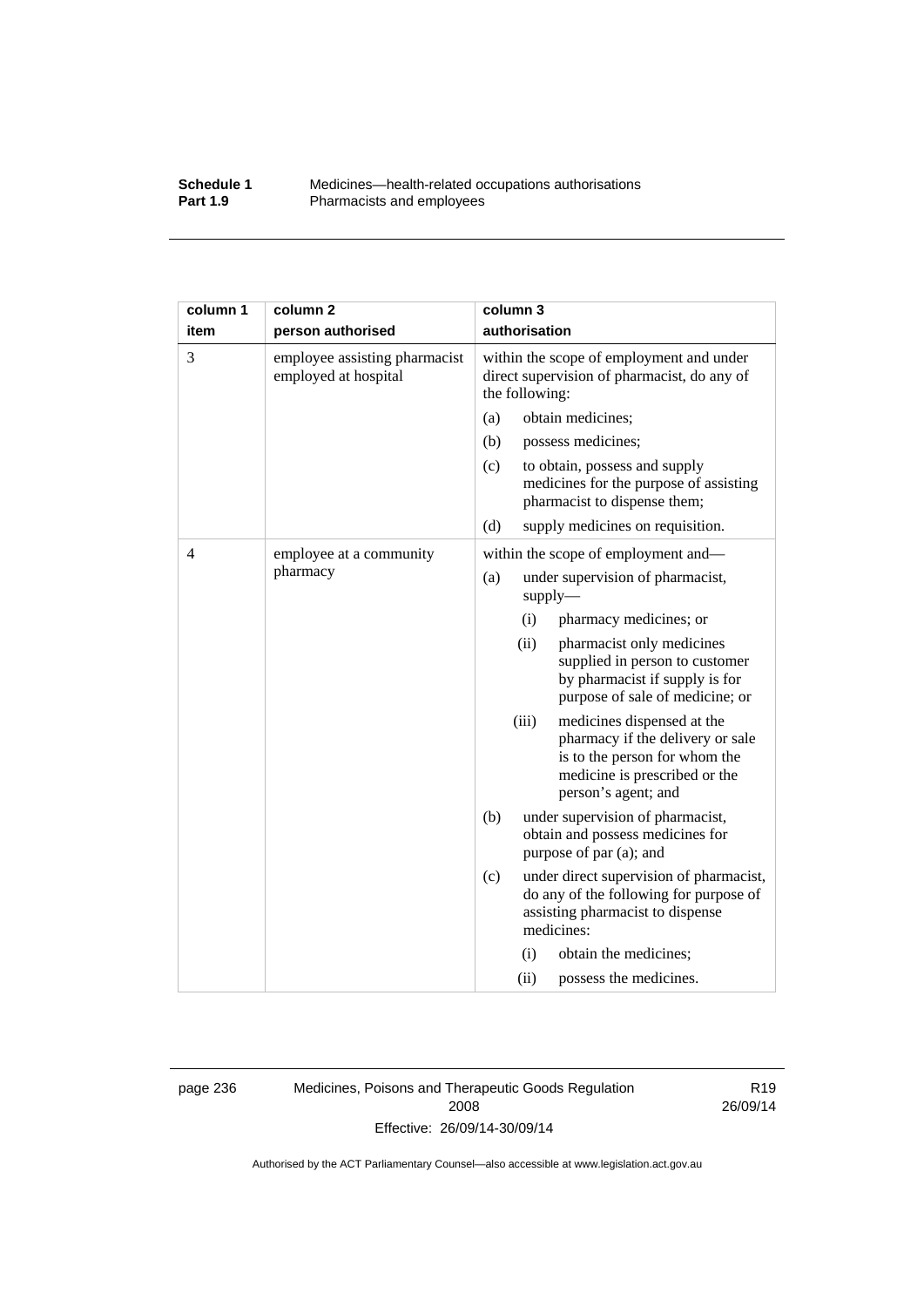# **Part 1.10 Podiatrists**

| column 1<br>item | column 2<br>person authorised | column 3<br>authorisation                                                                                                     |  |
|------------------|-------------------------------|-------------------------------------------------------------------------------------------------------------------------------|--|
|                  | podiatrist                    | to the extent necessary to practise podiatry<br>and, if employed, within the scope of<br>employment, do any of the following: |  |
|                  |                               | issue purchase orders and requisitions<br>(a)<br>for adrenaline and local anaesthetics;                                       |  |
|                  |                               | obtain adrenaline and local<br>(b)<br>anaesthetics:                                                                           |  |
|                  |                               | possess adrenaline and local<br>(c)<br>anaesthetics;                                                                          |  |
|                  |                               | (d)<br>administer adrenaline and local<br>anaesthetics.                                                                       |  |

R19 26/09/14 Medicines, Poisons and Therapeutic Goods Regulation 2008 Effective: 26/09/14-30/09/14

page 237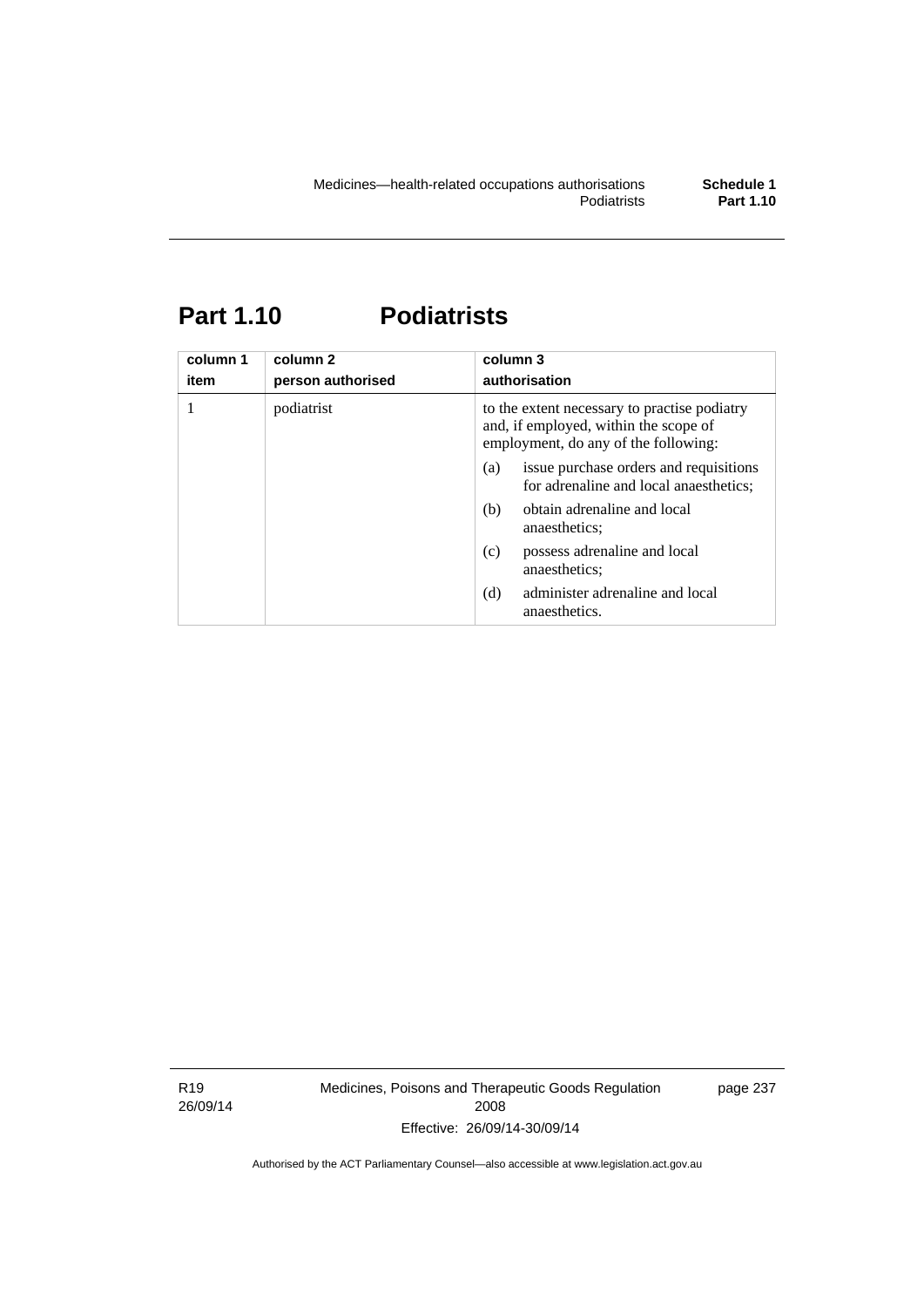# **Part 1.11 Residential care facilities**

| column 1<br>item | column <sub>2</sub><br>person authorised                                                                                                                          | column 3<br>authorisation                                                                                                                                                                                                                                                                                                                                  |
|------------------|-------------------------------------------------------------------------------------------------------------------------------------------------------------------|------------------------------------------------------------------------------------------------------------------------------------------------------------------------------------------------------------------------------------------------------------------------------------------------------------------------------------------------------------|
| 1                | director of nursing<br>for residential aged care<br>facility without pharmacy<br>medical superintendent<br>for residential aged care<br>facility without pharmacy | within the scope of employment, do any of<br>the following:<br>issue purchase orders for following<br>(a)<br>medicines for emergency<br>administration to residents at facility<br>under direction of prescriber:<br>pharmacy medicines, pharmacist<br>(i)<br>only medicines and prescription<br>only medicines;<br>not more than 5 ampoules, each<br>(ii) |
|                  |                                                                                                                                                                   | of 1mL or less, of morphine<br>sulfate, at a concentration of<br>30mg or less of morphine sulfate<br>per mL;                                                                                                                                                                                                                                               |
|                  |                                                                                                                                                                   | obtain the medicines mentioned in<br>(b)<br>par(a);                                                                                                                                                                                                                                                                                                        |
|                  |                                                                                                                                                                   | possess the medicines mentioned in<br>(c)<br>par(a);                                                                                                                                                                                                                                                                                                       |
|                  |                                                                                                                                                                   | (d)<br>supply medicines mentioned in par (a)<br>to health practitioner at facility for<br>administration to residents.                                                                                                                                                                                                                                     |
|                  |                                                                                                                                                                   | <i>Note 1</i> No authorisation is required for certain<br>dealings with residents' own medicines,<br>see s 371.                                                                                                                                                                                                                                            |
|                  |                                                                                                                                                                   | <i>Note</i> 2 For the administration of medicines by<br>staff, see s 361.                                                                                                                                                                                                                                                                                  |
|                  |                                                                                                                                                                   | Note 3<br>For authorisation of doctor to issue<br>standing orders for administration of<br>medicines at facility, see s 75.                                                                                                                                                                                                                                |

page 238 Medicines, Poisons and Therapeutic Goods Regulation 2008 Effective: 26/09/14-30/09/14

R19 26/09/14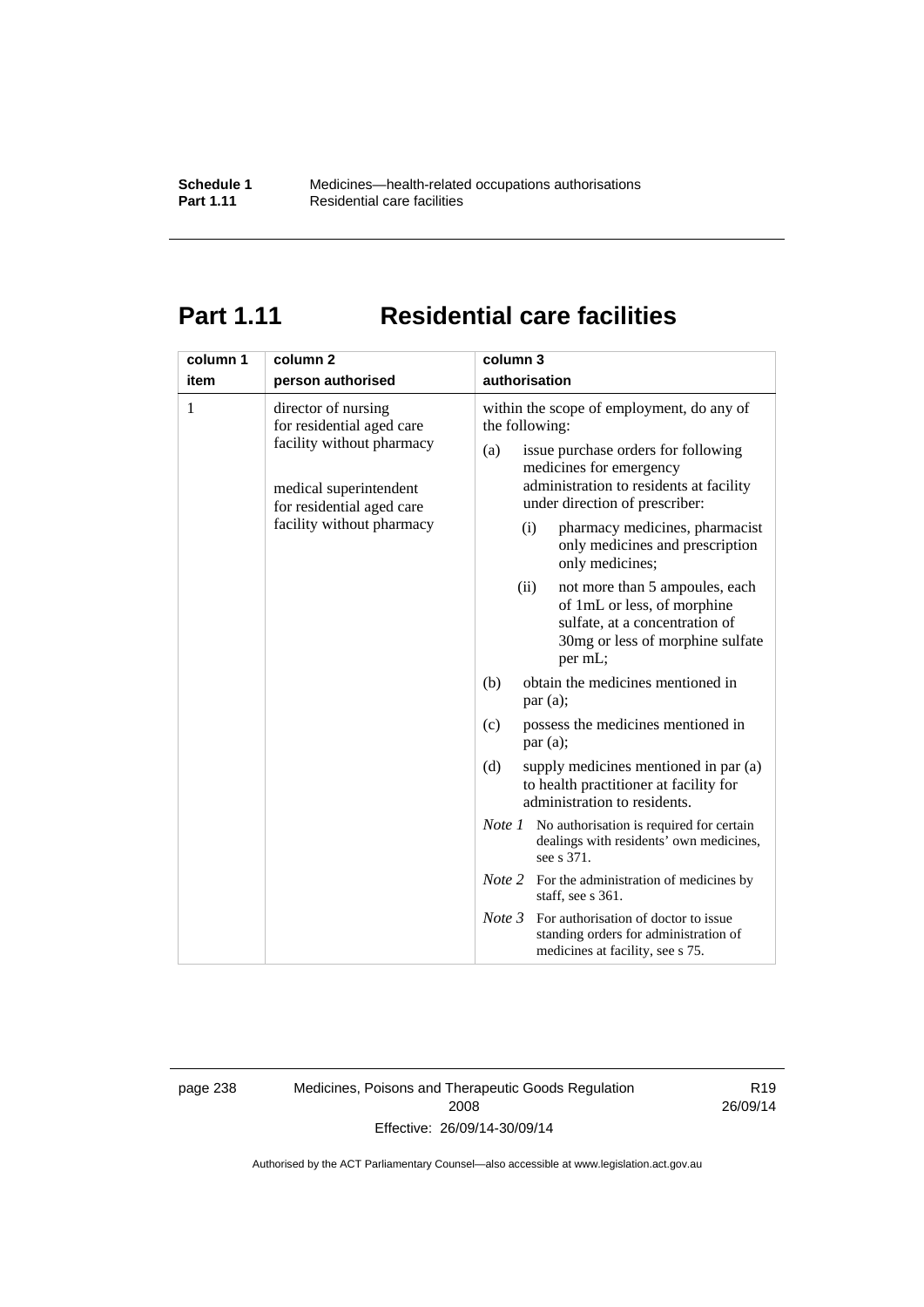| column 1 | column <sub>2</sub>                                                                                                                                                           | column 3                                                                                                                                                                                                                                                                                                                                                                                                                                                          |  |  |
|----------|-------------------------------------------------------------------------------------------------------------------------------------------------------------------------------|-------------------------------------------------------------------------------------------------------------------------------------------------------------------------------------------------------------------------------------------------------------------------------------------------------------------------------------------------------------------------------------------------------------------------------------------------------------------|--|--|
| item     | person authorised                                                                                                                                                             | authorisation                                                                                                                                                                                                                                                                                                                                                                                                                                                     |  |  |
| 2        | director of nursing<br>for residential disability care<br>facility without pharmacy<br>medical superintendent<br>for residential disability care<br>facility without pharmacy | within the scope of employment, do any of<br>the following:<br>issue purchase orders for medicines<br>(a)<br>(other than controlled medicines) for<br>emergency administration to residents<br>at facility under direction of<br>prescriber;<br>obtain the medicines;<br>(b)<br>(c)<br>possess the medicines;<br>(d)<br>supply the medicines to health<br>practitioner at facility for<br>administration to residents.<br><b>Note</b><br>See the notes to item 1. |  |  |

R19 26/09/14 Medicines, Poisons and Therapeutic Goods Regulation 2008 Effective: 26/09/14-30/09/14

page 239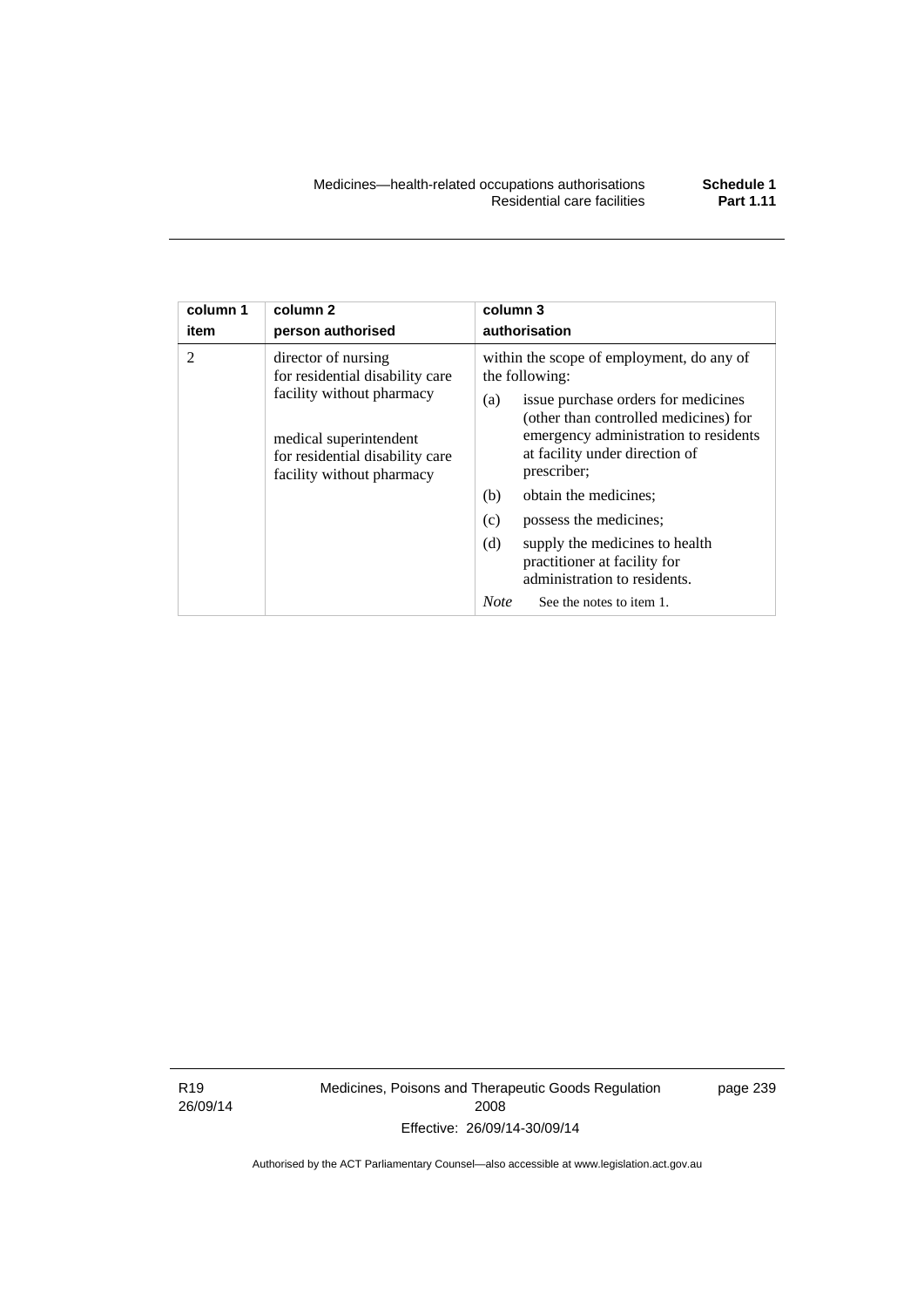## **Part 1.12 Sales representatives for medicines manufacturers and wholesalers**

| column 1 | column <sub>2</sub>                                                                                                                                                                                                                                                                                                                                           | column 3      |
|----------|---------------------------------------------------------------------------------------------------------------------------------------------------------------------------------------------------------------------------------------------------------------------------------------------------------------------------------------------------------------|---------------|
| item     | person authorised                                                                                                                                                                                                                                                                                                                                             | authorisation |
| 1        | representative of person<br>authorised (however described)<br>under corresponding law to<br>manufacture medicines<br>representative of medicines<br>wholesalers licence-holder<br>representative of person<br>authorised to supply medicines<br>under the Act, s $20(4)$ (which is<br>about wholesalers who do not<br>have a place of business in the<br>ACT) |               |

page 240 Medicines, Poisons and Therapeutic Goods Regulation 2008 Effective: 26/09/14-30/09/14

R19 26/09/14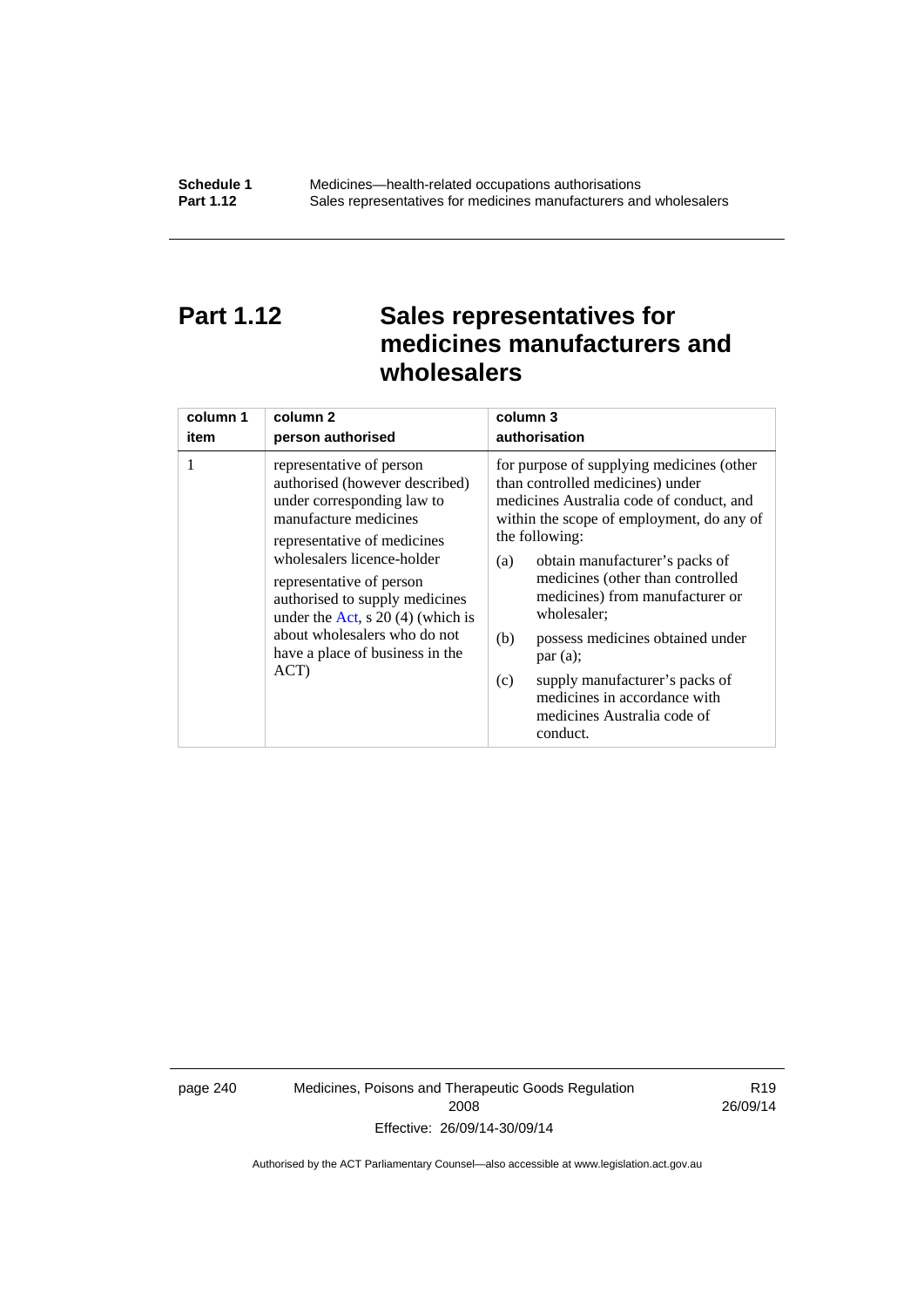# **Part 1.13 Veterinary surgeons and employees**

| column 1 | column <sub>2</sub> | column 3                                                                                                                                                                                          |  |  |
|----------|---------------------|---------------------------------------------------------------------------------------------------------------------------------------------------------------------------------------------------|--|--|
| item     | person authorised   | authorisation                                                                                                                                                                                     |  |  |
| 1        | veterinary surgeon  | to the extent necessary to practise<br>veterinary medicine and, if employed,<br>within the scope of employment, do any of<br>the following:                                                       |  |  |
|          |                     | issue purchase orders for medicines;<br>(a)                                                                                                                                                       |  |  |
|          |                     | (b)<br>obtain medicines;                                                                                                                                                                          |  |  |
|          |                     | possess medicines;<br>(c)                                                                                                                                                                         |  |  |
|          |                     | administer medicines;<br>(d)                                                                                                                                                                      |  |  |
|          |                     | prescribe medicines;<br>(e)                                                                                                                                                                       |  |  |
|          |                     | (f)<br>supply                                                                                                                                                                                     |  |  |
|          |                     | pharmacy medicines if labelled<br>(i)<br>with words to the effect of 'for<br>animal treatment only'; or                                                                                           |  |  |
|          |                     | pharmacist only medicines<br>(ii)<br>supplied in person by<br>veterinary surgeon, or trainee<br>veterinary surgeon, if labelled<br>with words to the effect of 'for<br>animal treatment only'; or |  |  |
|          |                     | medicines to custodians of<br>(iii)<br>animals during consultations if<br>labelled in accordance with<br>s 161.                                                                                   |  |  |

*Note 1 Veterinary surgeon* does not include a trainee veterinary surgeon (see dict). *Note 2 Custodian*, of an animal—see the dictionary.

R19 26/09/14 Medicines, Poisons and Therapeutic Goods Regulation 2008 Effective: 26/09/14-30/09/14

page 241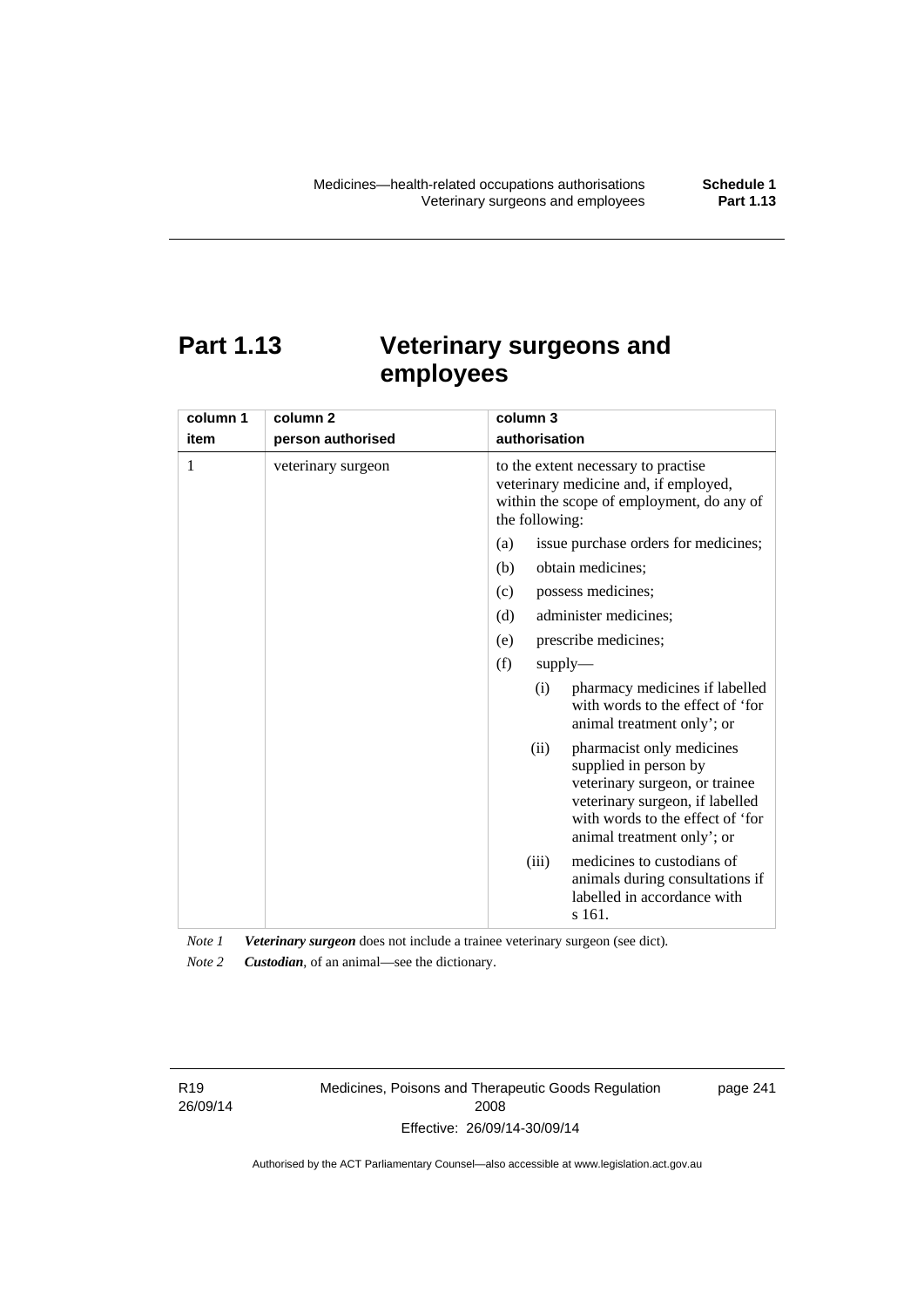### **Schedule 1** Medicines—health-related occupations authorisations<br>**Part 1.13** Veterinary surgeons and employees Veterinary surgeons and employees

| column 1       | column <sub>2</sub>        | column 3                                                                                                                                                                                          |  |
|----------------|----------------------------|---------------------------------------------------------------------------------------------------------------------------------------------------------------------------------------------------|--|
| item           | person authorised          | authorisation                                                                                                                                                                                     |  |
| $\overline{2}$ | trainee veterinary surgeon | to the extent necessary to practise<br>veterinary medicine or undertake training,<br>and under supervision of veterinary<br>surgeon, do any of the following:                                     |  |
|                |                            | obtain medicines;<br>(a)                                                                                                                                                                          |  |
|                |                            | (b)<br>possess medicines;                                                                                                                                                                         |  |
|                |                            | administer medicines in accordance<br>(c)<br>with prescription (whether or not<br>issued themself or by veterinary<br>surgeon);                                                                   |  |
|                |                            | (d)<br>supply                                                                                                                                                                                     |  |
|                |                            | pharmacy medicines if labelled<br>(i)<br>with words to the effect of 'for<br>animal treatment only'; or                                                                                           |  |
|                |                            | (ii)<br>pharmacist only medicines<br>supplied in person by<br>veterinary surgeon, or trainee<br>veterinary surgeon, if labelled<br>with words to the effect of 'for<br>animal treatment only'; or |  |
|                |                            | (iii)<br>medicines supplied in person<br>by a veterinary surgeon at the<br>surgery if labelled in<br>accordance with s 161;                                                                       |  |
|                |                            | prescribe medicines for<br>(e)<br>administration at veterinary surgery.                                                                                                                           |  |

page 242 Medicines, Poisons and Therapeutic Goods Regulation 2008 Effective: 26/09/14-30/09/14

R19 26/09/14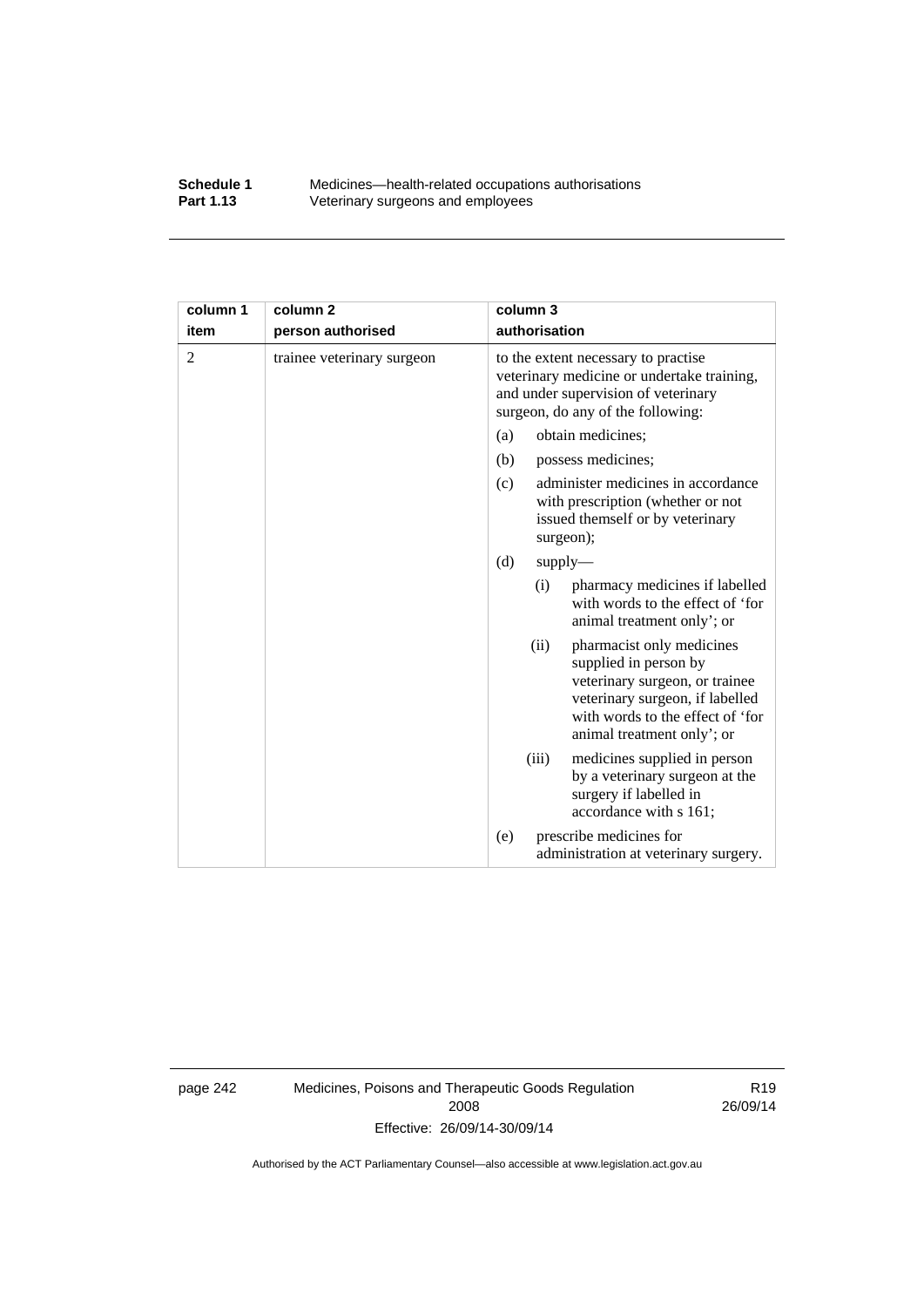| column 1 | column <sub>2</sub>                                                                            | column 3                                                                                                                                                                               |  |
|----------|------------------------------------------------------------------------------------------------|----------------------------------------------------------------------------------------------------------------------------------------------------------------------------------------|--|
| item     | person authorised                                                                              | authorisation                                                                                                                                                                          |  |
| 3        | veterinary surgeon's employee<br>public employee assisting<br>veterinary surgeon who is public | within the scope of employment and under<br>supervision of veterinary surgeon, do any<br>of the following:                                                                             |  |
|          | employee                                                                                       | (a)<br>obtain medicines from veterinary<br>surgeon authorised to possess them;                                                                                                         |  |
|          |                                                                                                | possess medicines mentioned in<br>(b)<br>par(a);                                                                                                                                       |  |
|          |                                                                                                | administer medicines mentioned in<br>(c)<br>par (a) in accordance with veterinary<br>surgeon's prescription;                                                                           |  |
|          |                                                                                                | (d)<br>supply pharmacy medicines if<br>labelled with words to the effect of<br>'for animal treatment only';                                                                            |  |
|          |                                                                                                | supply pharmacist only medicines<br>(e)<br>supplied in person by veterinary<br>surgeon, or trainee veterinary<br>surgeon, if supply is for purpose of<br>sale or delivery of medicine; |  |
|          |                                                                                                | (f)<br>supply medicines supplied in person<br>by a veterinary surgeon at the place<br>of employment if labelled in<br>accordance with s 161.                                           |  |

R19 26/09/14 Medicines, Poisons and Therapeutic Goods Regulation 2008 Effective: 26/09/14-30/09/14

page 243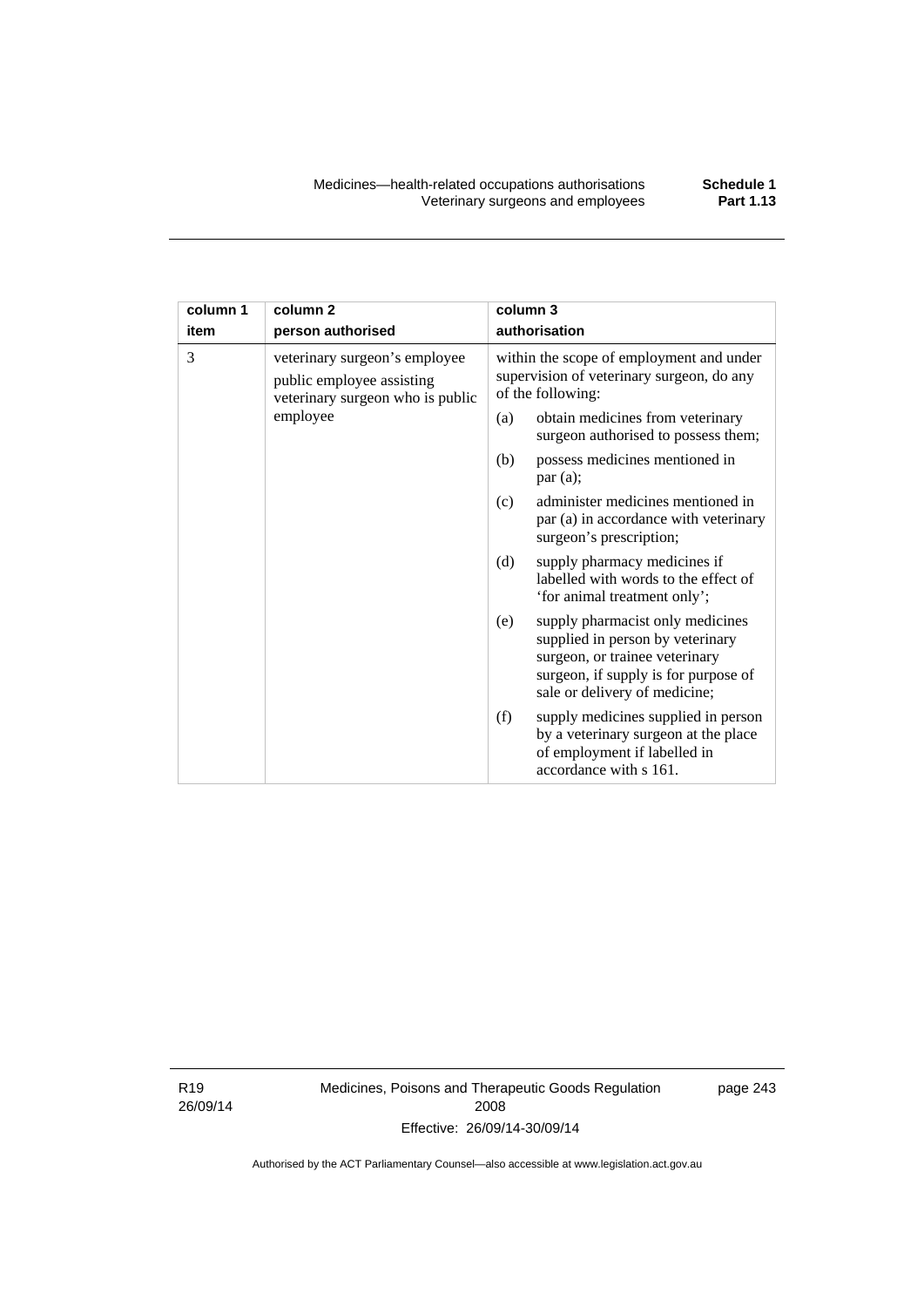# **Schedule 3 Designated appendix D medicines—standing approvals**

(see s 31, s 33, s 41, s 160, s 591, s 592 and s 593)

### **Part 3.1 Approval conditions**

### **3.1 Definitions—sch 3**

In this schedule:

*condition 1*, for a doctor prescribing or supplying a designated appendix D medicine to a woman of child-bearing age, means the doctor must ensure that the possibility of pregnancy by the woman has been excluded prior to commencement of treatment.

*condition 2*, for a doctor prescribing or supplying a designated appendix D medicine to a woman of child-bearing age, means the doctor must advise the woman to avoid becoming pregnant during, or for a period of 1 month after the completion of, treatment.

*condition 3*, for a doctor prescribing or supplying a designated appendix D medicine to a woman of child-bearing age, means the doctor must advise the woman to avoid becoming pregnant during, or for a period of 3 months after the completion of, treatment.

*condition 4*, for a doctor prescribing or supplying a designated appendix D medicine to a woman of child-bearing age, means the doctor must advise the woman to avoid becoming pregnant during, or for a period of 24 months after the completion of, treatment.

R19 26/09/14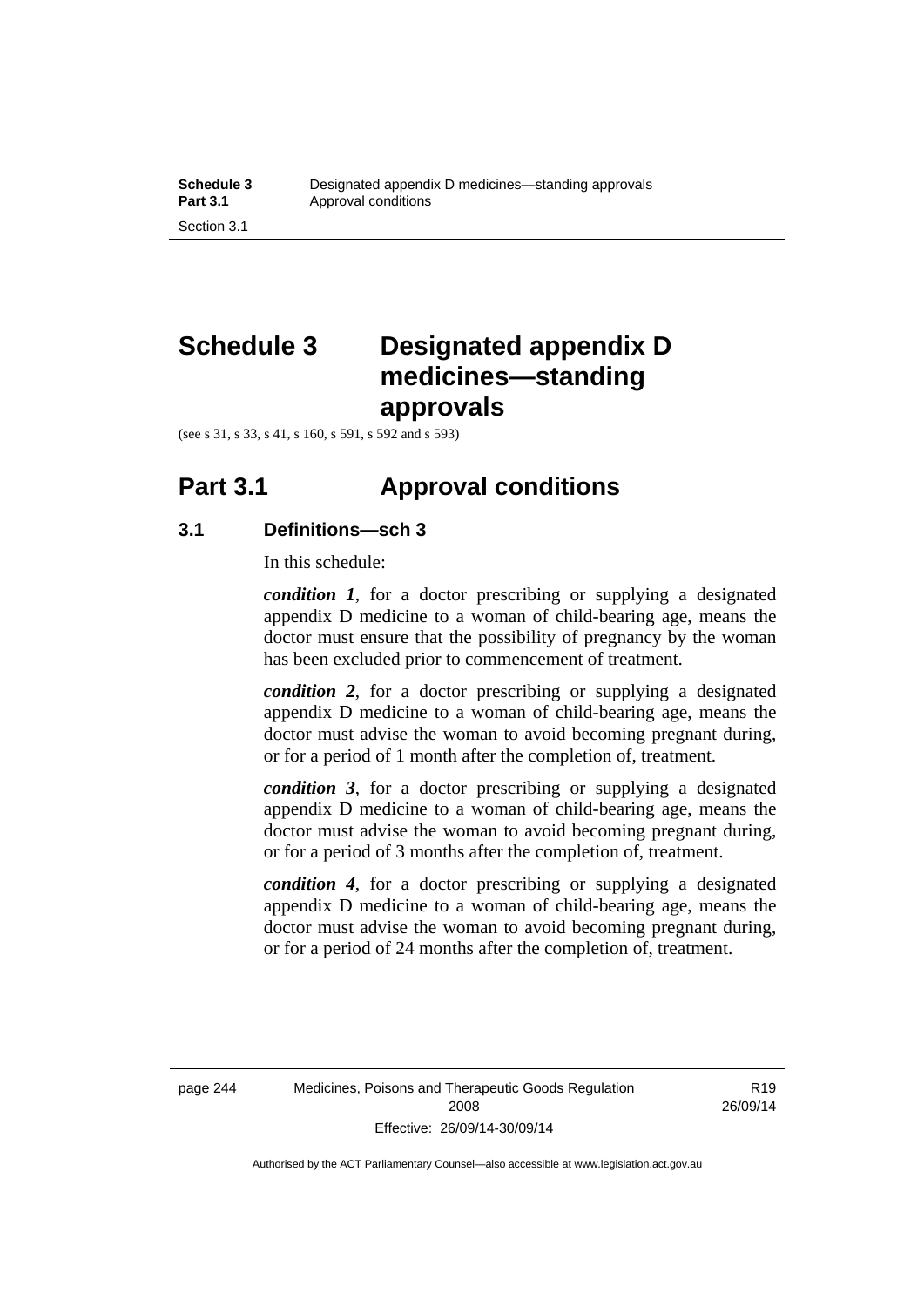## **Part 3.2 Standing approvals for designated appendix D medicines**

| column 1 | column <sub>2</sub>              | column 3<br>medicine                                                    | column 4            |
|----------|----------------------------------|-------------------------------------------------------------------------|---------------------|
| item     | doctor                           |                                                                         | conditions (if any) |
| 1        | specialist practising            | acitretin for human use                                                 | conditions 1 and 4  |
|          | in specialist area of            | alefacept for human use                                                 |                     |
|          | dermatology                      | bexarotene for human use                                                | conditions 1 and 2  |
|          |                                  | etretinate for human use                                                | conditions 1 and 4  |
|          |                                  | isotretinoin for human oral use                                         | conditions 1 and 2  |
|          |                                  | thalidomide for human use                                               | conditions 1 and 2  |
| 2        | specialist practising            | clomiphene for human use                                                |                     |
|          | in specialist area of            | corifollitropin alfa for human use                                      |                     |
|          | endocrinology,<br>gynaecology or | cyclofenil for human use                                                |                     |
|          | obstetrics                       | dinoprost for human use                                                 |                     |
|          |                                  | dinoprostone for human use                                              |                     |
|          |                                  | follitropin alpha (recombinant human                                    |                     |
|          |                                  | follicle-stimulating hormone) for<br>human use                          |                     |
|          |                                  | follitropin beta (recombinant human                                     |                     |
|          |                                  | follicle-stimulating hormone) for<br>human use                          |                     |
|          |                                  | luteinising hormone for human use                                       |                     |
|          |                                  | urofollitropin (human<br>follicle-stimulating hormone) for<br>human use |                     |

R19 26/09/14 Medicines, Poisons and Therapeutic Goods Regulation 2008 Effective: 26/09/14-30/09/14

page 245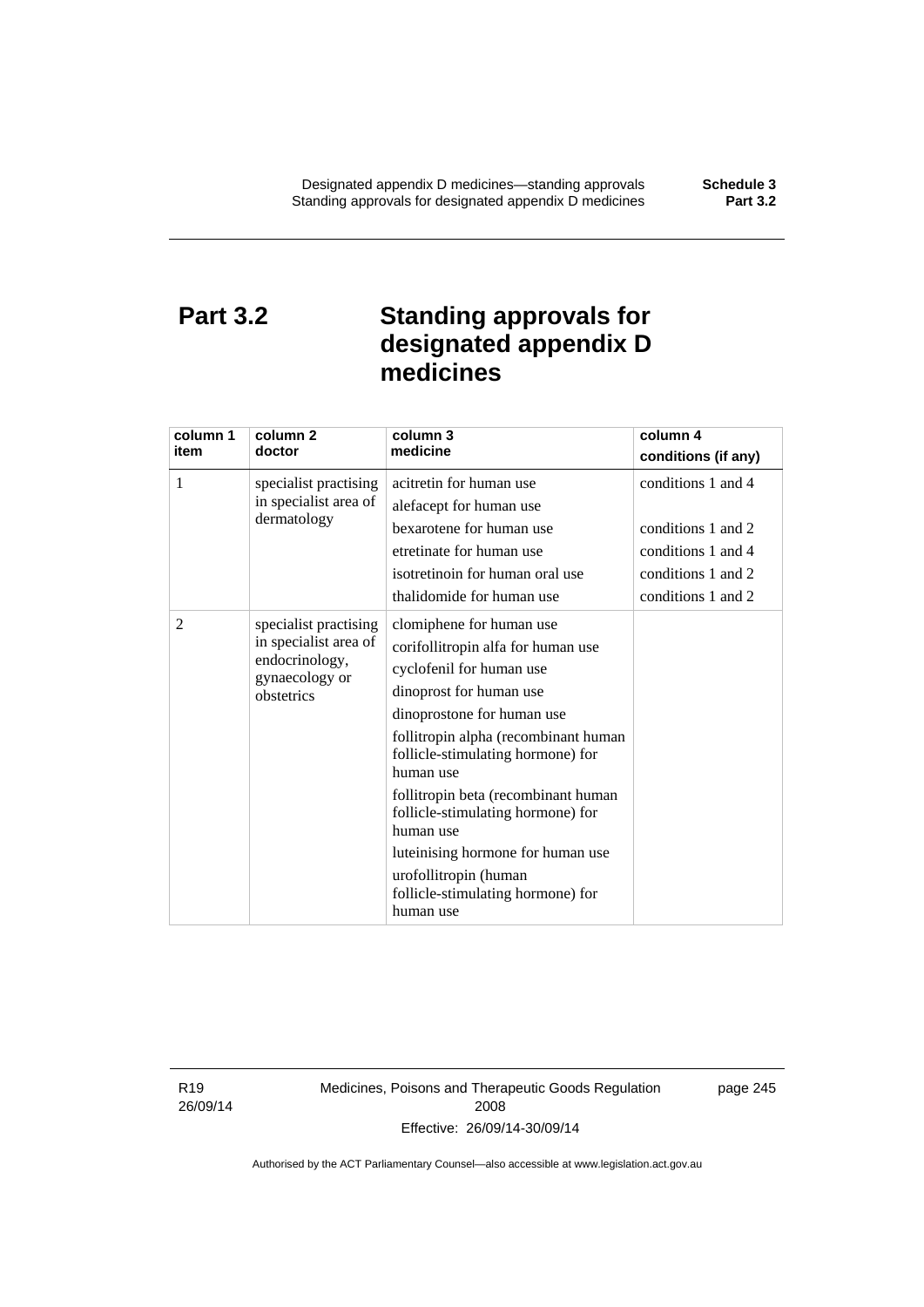#### **Schedule 3 Designated appendix D medicines—standing approvals**<br>**Part 3.2 Standing approvals for designated appendix D medicine** Standing approvals for designated appendix D medicines

| column 1<br>item | column 2<br>doctor                                                                                                                                             | column 3<br>medicine            | column 4<br>conditions (if any) |
|------------------|----------------------------------------------------------------------------------------------------------------------------------------------------------------|---------------------------------|---------------------------------|
| 3                | specialist practising<br>in specialist area of<br>mental health                                                                                                | clozapine for human use         |                                 |
|                  | doctor employed by<br>Territory and<br>working under<br>supervision of chief<br>psychiatrist under<br><b>Mental Health</b><br>(Treatment and Care)<br>Act 1994 |                                 |                                 |
| $\overline{4}$   | specialist physician                                                                                                                                           | ambrisentan for human use       | conditions 1 and 3              |
|                  |                                                                                                                                                                | acitretin for human use         | conditions 1 and 4              |
|                  |                                                                                                                                                                | etretinate for human use        | conditions 1 and 4              |
|                  |                                                                                                                                                                | bexarotene for human use        | conditions 1 and 2              |
|                  |                                                                                                                                                                | bosentan for human use          | conditions 1 and 3              |
|                  |                                                                                                                                                                | isotretinoin for human oral use | conditions 1 and 2              |
|                  |                                                                                                                                                                | lenalidomide for human use      | conditions 1 and 2              |
|                  |                                                                                                                                                                | sitaxentan for human use        | conditions 1 and 3              |
|                  |                                                                                                                                                                | teriparatide for human use      |                                 |
|                  |                                                                                                                                                                | thalidomide for human use       | conditions 1 and 2              |
|                  |                                                                                                                                                                | tretinoin for human oral use    | conditions 1 and 2              |
| 5                | specialist practising<br>in specialist area of<br>neurology or<br>rehabilitation                                                                               | nabiximols for human use        |                                 |

*Note Specialist* includes a doctor training in a specialist area—see the dictionary.

page 246 Medicines, Poisons and Therapeutic Goods Regulation 2008 Effective: 26/09/14-30/09/14

R19 26/09/14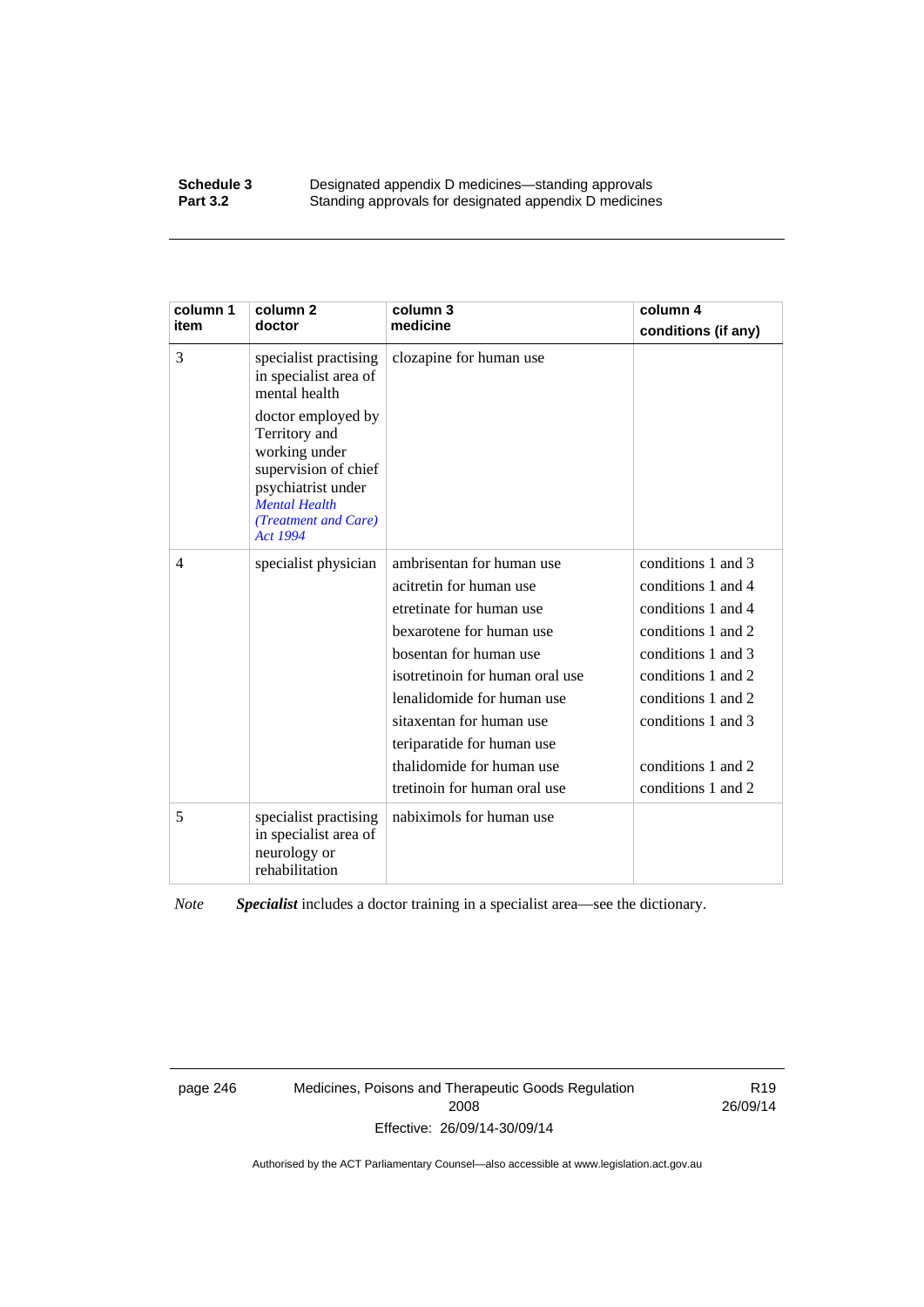## **Schedule 4 Dangerous poisons manufacturing etc authorisations**

(see s 690)

| column 1<br>item | column <sub>2</sub><br>people                                             | column 3<br>dangerous poison | column 4<br>prescribed purpose                                         |
|------------------|---------------------------------------------------------------------------|------------------------------|------------------------------------------------------------------------|
| 1                | manufacturers of glass                                                    | arsenic                      | manufacturing glass                                                    |
|                  | metallurgists                                                             |                              | manufacturing alloys                                                   |
| 2                | manufacturers of dyes or<br>pharmaceuticals                               | benzene                      | manufacturing dyes or<br>pharmaceuticals                               |
|                  | manufacturers of lacquers,<br>linoleum, protective cloths<br>or varnishes |                              | manufacturing lacquers,<br>linoleum, protective<br>cloths or varnishes |
| 3                | manufacturers of<br>chemicals or<br>pharmaceuticals                       | carbon tetrachloride         | manufacturing<br>chemicals or<br>pharmaceuticals                       |
|                  | manufacturers of lacquers,<br>paints or varnishes                         |                              | manufacturing lacquers,<br>paints or varnishes                         |
| $\overline{4}$   | managers of swimming<br>pools, other than domestic<br>swimming pools      | chlorine                     | purifying water in pools                                               |
|                  | manufacturers of<br>chemicals, plastics or<br>synthetic rubber            |                              | manufacturing<br>chemicals, plastics or<br>synthetic rubber            |
|                  | metallurgists                                                             |                              | cleaning metals                                                        |
|                  | people working at sewage<br>treatment centres                             |                              | treating sewage at<br>treatment centres                                |
|                  | people working at water<br>treatment centres                              |                              | purifying water at<br>treatment centres                                |
| 5                | electroplaters                                                            | cyanides                     | electroplating                                                         |

#### R19 26/09/14

Medicines, Poisons and Therapeutic Goods Regulation 2008 Effective: 26/09/14-30/09/14

page 247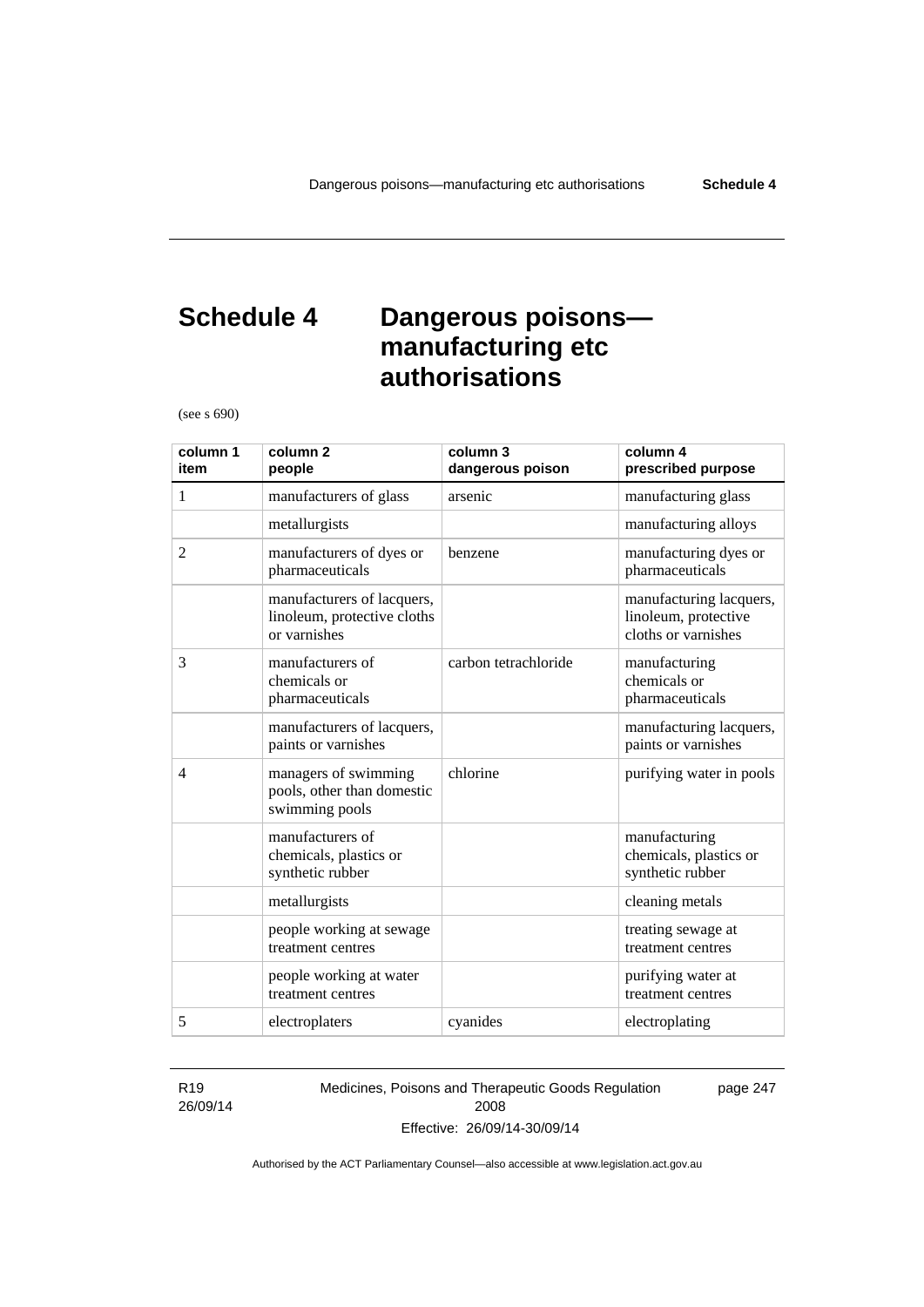| column 1<br>item | column <sub>2</sub><br>people                                   | column 3<br>dangerous poison                      | column 4<br>prescribed purpose                                  |
|------------------|-----------------------------------------------------------------|---------------------------------------------------|-----------------------------------------------------------------|
|                  | jewellers                                                       |                                                   | manufacturing gold<br>jewellery                                 |
|                  | miners                                                          |                                                   | extracting or processing<br>gold                                |
| 6                | manufacturers of lacquers,<br>paints or varnishes               | epichlorohydrin                                   | manufacturing lacquers,<br>paints or varnishes                  |
| 7                | manufacturers of<br>chemicals or detergents                     | ethylene oxide                                    | manufacturing<br>chemicals or detergents                        |
|                  | sterilising technologists                                       |                                                   | sterilising surgical<br>instruments                             |
| 8                | glass workers                                                   | hydrofluoric acid                                 | etching glass                                                   |
|                  | masons                                                          |                                                   | cleaning building<br>materials                                  |
|                  | metal workers                                                   |                                                   | cleaning or etching<br>metals                                   |
|                  | miners                                                          |                                                   | extracting or processing<br>gold                                |
|                  | potters                                                         |                                                   | cleaning ceramics                                               |
| 9                | manufacturers of lamps,<br>mirrors or scientific<br>instruments | mercury                                           | manufacturing of lamps,<br>mirrors or scientific<br>instruments |
|                  | manufacturers of mercury<br>salts or organic<br>compounds       |                                                   | manufacturing mercury<br>salts or organic<br>compounds          |
|                  | miners                                                          |                                                   | extracting metals from<br>ores                                  |
| 10               | manufacturers of plastics                                       | 4, 4'-methylenebis<br>[2-chloroaniline]<br>(MOCA) | manufacturing plastics                                          |

page 248 Medicines, Poisons and Therapeutic Goods Regulation 2008 Effective: 26/09/14-30/09/14

R19 26/09/14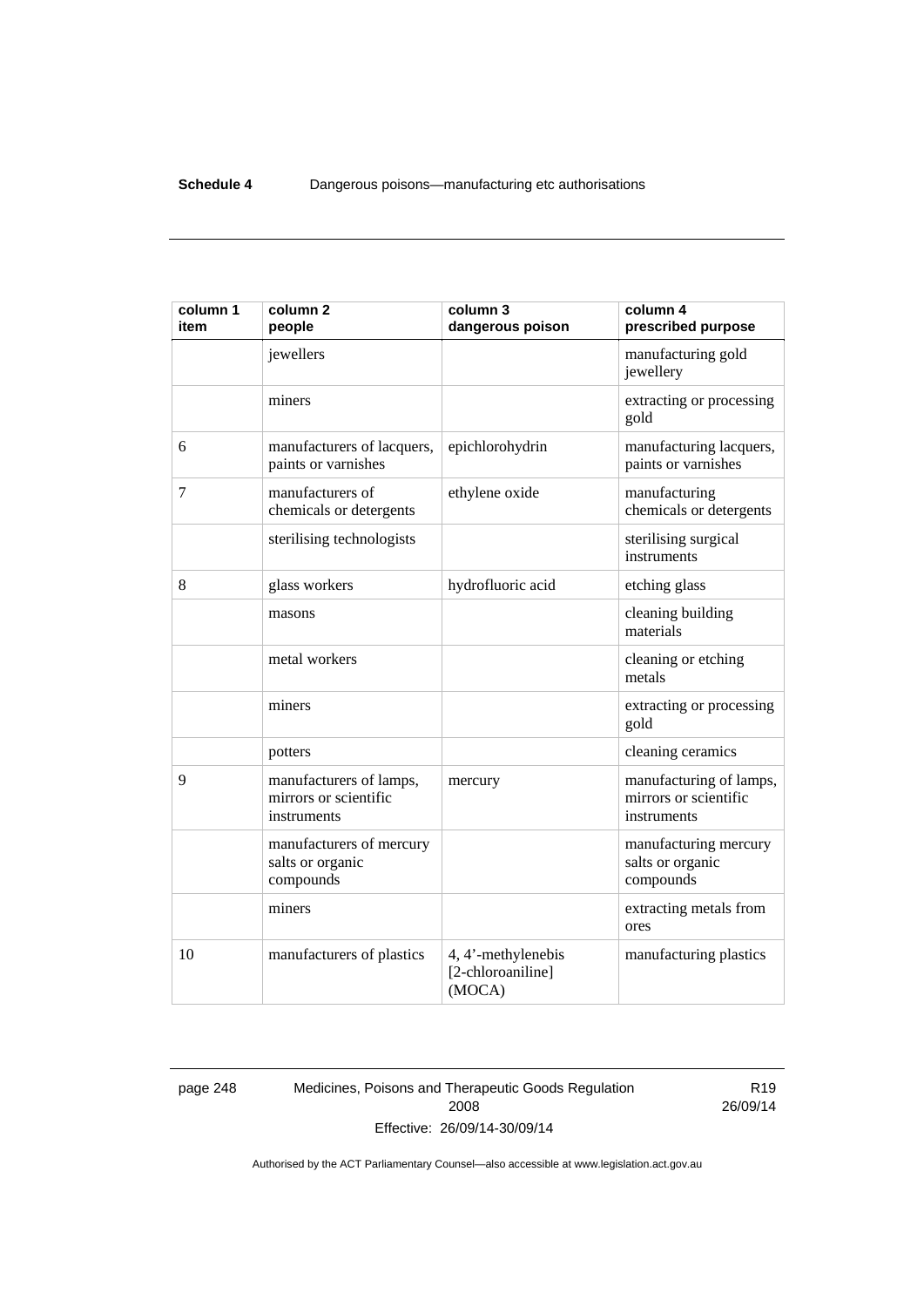| column 1<br>item | column 2<br>people                                                                   | column 3<br>dangerous poison | column 4<br>prescribed purpose                                                    |
|------------------|--------------------------------------------------------------------------------------|------------------------------|-----------------------------------------------------------------------------------|
| 11               | manufacturers of<br>detergents, lubricants or<br>organic compounds                   | propylene oxide              | manufacturing<br>detergents, lubricants or<br>organic compounds                   |
| 12               | manufacturers of organic<br>compounds, paints, rust<br>removers or varnishes         | tetrachloroethane            | manufacturing organic<br>compounds, paints, rust<br>removers or varnishes         |
| 13               | manufacturers of dyes                                                                | ortho-tolidine               | manufacturing dyes                                                                |
| 14               | manufacturers of<br>disinfectants, household<br>cleaners or industrial<br>deodorants | trichloroisocyanuric acid    | manufacturing<br>disinfectants, household<br>cleaners or industrial<br>deodorants |

R19 26/09/14 Medicines, Poisons and Therapeutic Goods Regulation 2008 Effective: 26/09/14-30/09/14

page 249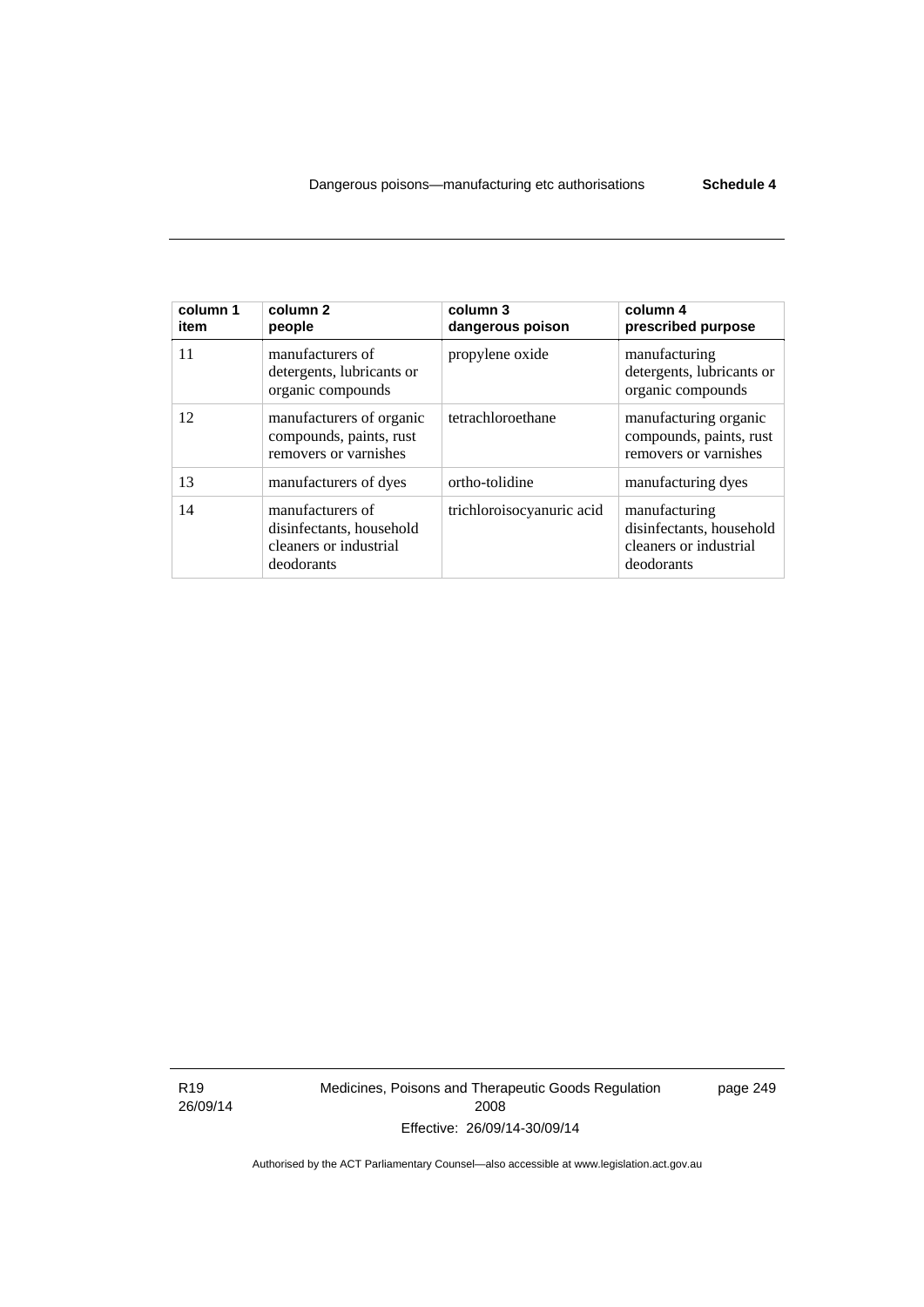## **Schedule 5 Requirements for storage receptacles**

(see s 531 and s 533)

Section 5.1

### **Part 5.1 Medicines cabinets**

### **5.1 Medicines cabinets—general requirements**

A medicines cabinet must be constructed to prevent ready access to the cabinet's contents by cutting, sawing or unbolting.

### **5.2 Medicines cabinets—body requirements**

- (1) The body of a medicines cabinet must be constructed of a single layer of black mild steel plate at least 10mm thick and with continuous welding of all joints.
- (2) The body must have, for installation—
	- (a) 4 suitably sized holes in the cabinet's back plate; or
	- (b) 2 suitably sized holes in the back plate and 2 suitably sized holes in the cabinet's base.

page 250 Medicines, Poisons and Therapeutic Goods Regulation 2008 Effective: 26/09/14-30/09/14

R19 26/09/14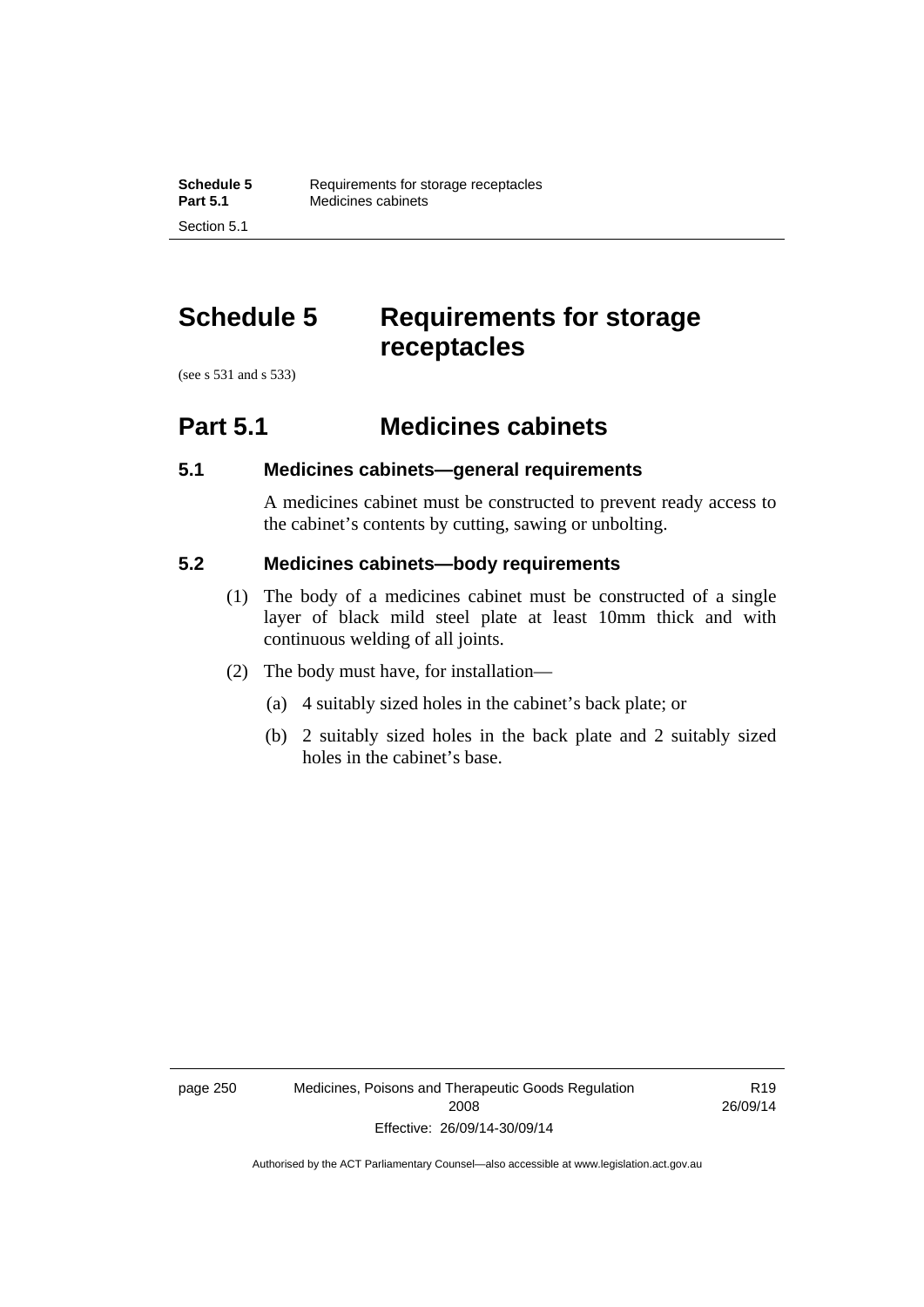### **5.3 Medicines cabinets—door requirements**

- (1) The door of a medicines cabinet must be constructed of black mild steel plate at least 10mm thick.
- (2) When the medicines cabinet door is closed, the door must—
	- (a) fit flush with the cabinet; and
	- (b) have a clearance around the door of not more than 1.5mm.
- (3) The door must be fitted with a fixed locking bar, welded to the inside face of the door near the hinge edge, that engages in a rebate in the cabinet when closed.
- (4) The hinges on the door must be—
	- (a) constructed of heavy duty steel; and
	- (b) continuous welded to the door and body of the cabinet.

### **5.4 Medicines cabinets—lock requirements**

- (1) A medicines cabinet lock must be—
	- (a) a 6-lever pick-proof lock; or
	- (b) a lock mechanism of a level of security equal to, or greater than, a 6-lever pick-proof lock.
- (2) The lock must be securely attached to the inside face of the door.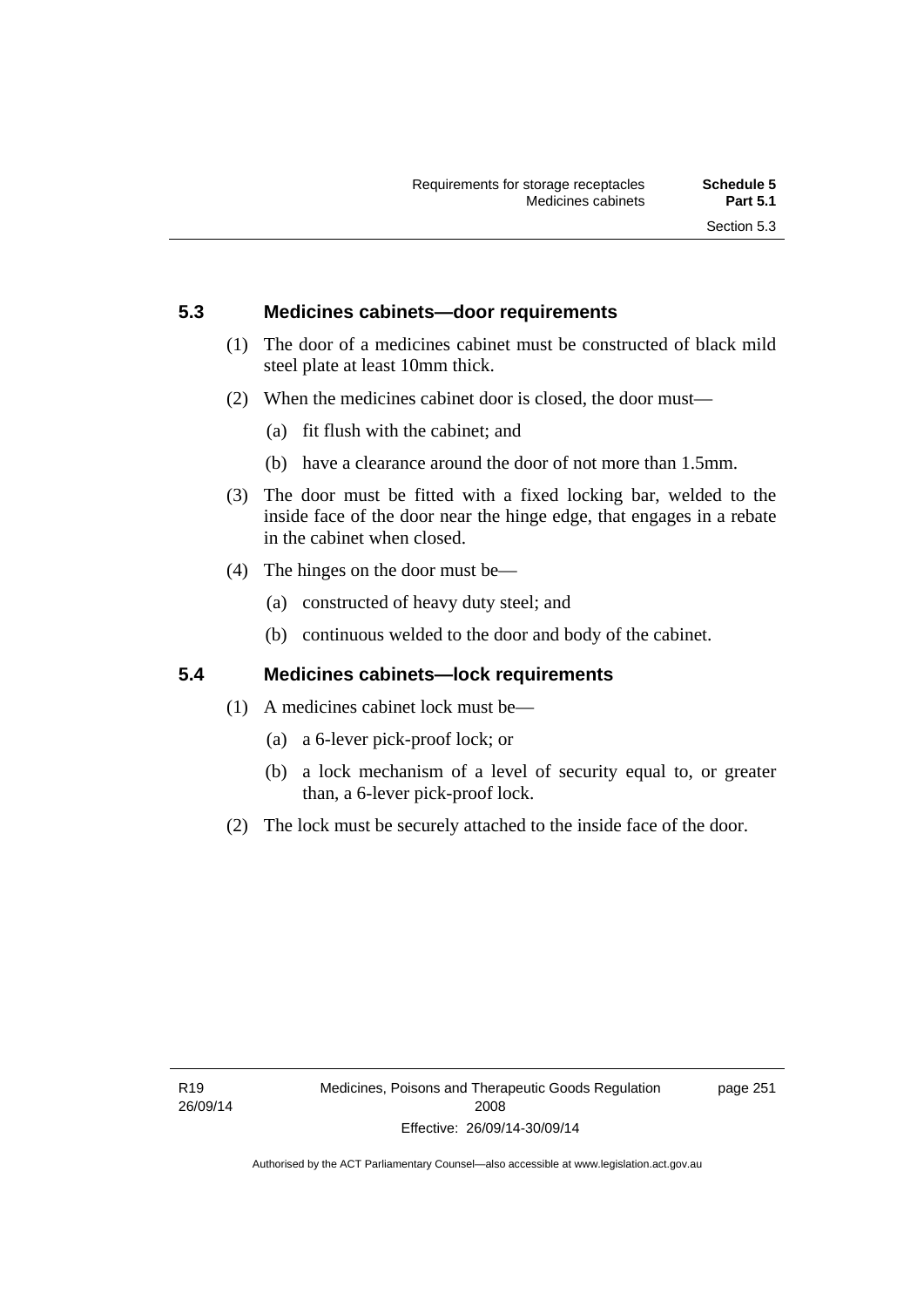### **5.5 Medicines cabinets—mounting requirements**

- (1) A medicines cabinet must be—
	- (a) embedded in a floor of reinforced concrete of at least 10mpa compressive strength; or
	- (b) securely fixed to a wall or floor (or both) in accordance with this section.
- (2) If the wall and floor are brick or concrete, the medicines cabinet must be fixed to the wall or floor (or both) by at least 4 expanding bolts.
- (3) If the wall is timber, but the floor is brick or concrete, the medicines cabinet must be fixed—
	- (a) to the floor by at least 4 expanding bolts; and
	- (b) to the wall by at least 2 coach screws into the studs as close to the top of the wall face as is possible.
- (4) If the wall and floor are timber, the medicines cabinet must be fixed to the timber frame of the wall or floor in a way that will ensure that the cabinet cannot be removed from the floor or wall within 30 minutes.
- (5) The bolts and coach screws must be at least 10mm in diameter.

R19 26/09/14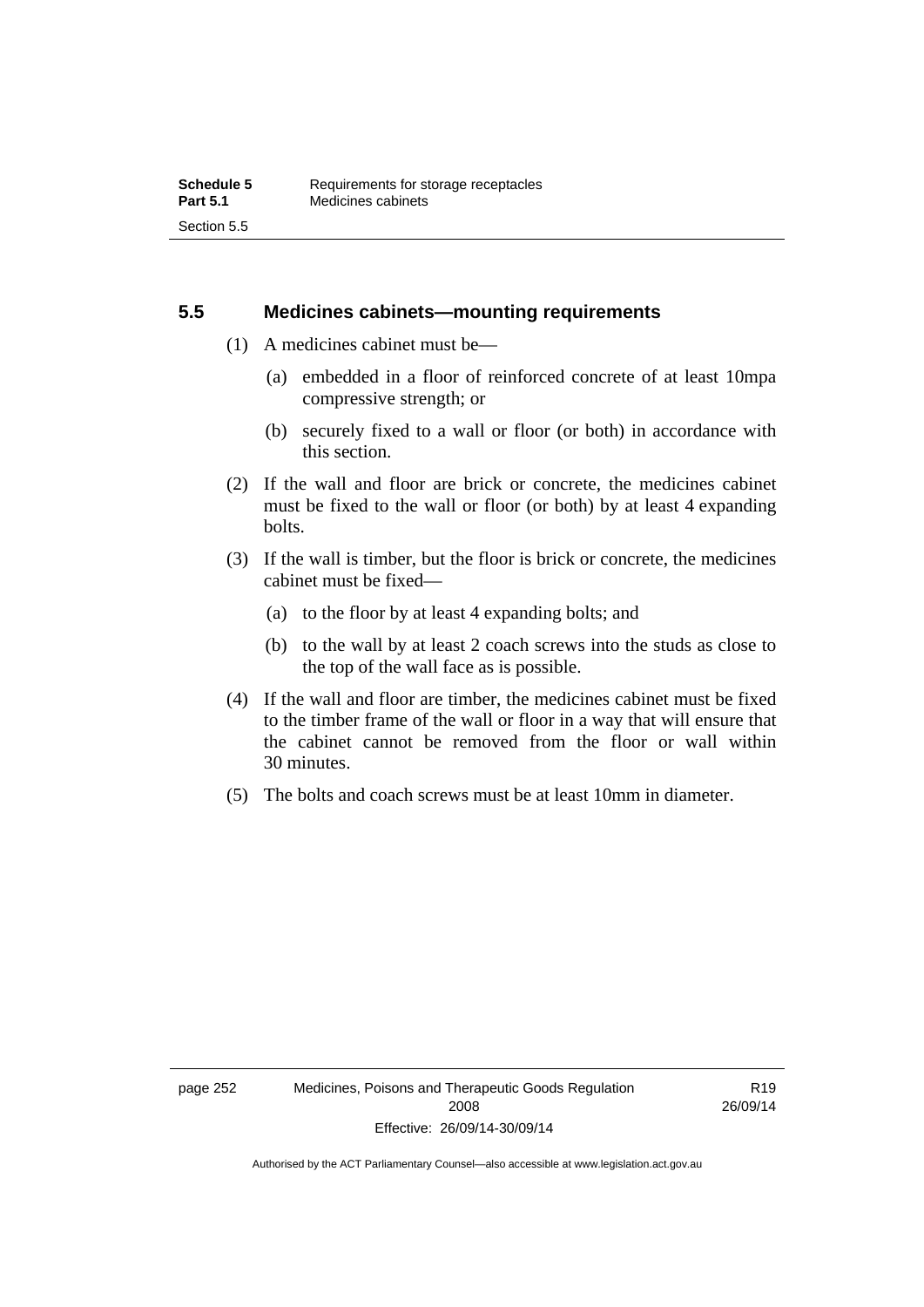### **Part 5.2 Safes, strong rooms and vaults**

### **5.6 Requirements for safes**

- (1) A safe must be constructed to prevent ready access to the safe's contents by cutting, sawing or unbolting.
- (2) When locked, a safe must reasonably be expected to resist attempts to gain entry by tools, torch or explosives for at least 30 minutes.
- $(3)$  A safe-
	- (a) may be freestanding if it weighs more than 350kg; or
	- (b) must be securely attached to, or embedded in, a concrete floor or a concrete or brick wall in a way that will ensure that the cabinet cannot be removed from the floor or wall within 30 minutes.

### **5.7 Requirements for strong rooms**

- (1) The walls, floor and ceiling of a strong room must be brick or concrete.
- (2) The strong room must be fitted with a door.
- (3) When locked, the strong room must reasonably be expected to resist attempts to gain entry by tools, torch or explosives for at least 1 hour.

### **5.8 Requirements for vaults**

- (1) The walls, floor and ceiling of a vault must be reinforced concrete.
- (2) The vault must be fitted with a door.
- (3) When locked, the vault must reasonably be expected to resist attempts to gain entry by tools, torch or explosives for at least 1 hour.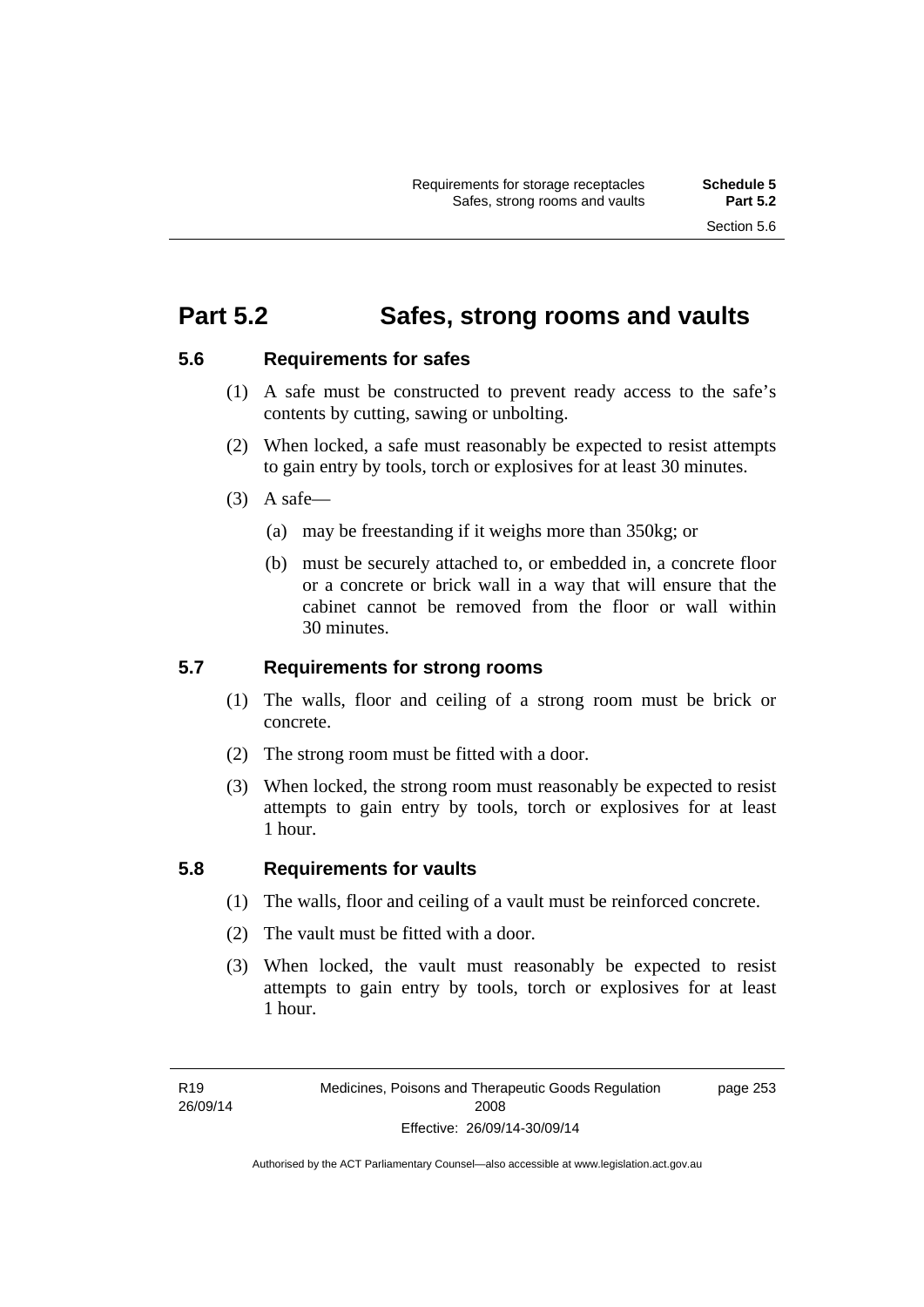# **Dictionary**

(see s 3)

- *Note 1* The [Legislation Act](http://www.legislation.act.gov.au/a/2001-14) contains definitions and other provisions relevant to this regulation.
- *Note 2* For example, the [Legislation Act,](http://www.legislation.act.gov.au/a/2001-14) dict, pt 1, defines the following terms:
	- AS/NZS (see s 164 (2))
	- child
	- correctional centre
	- doctor
	- enrolled nurse
	- home address
	- nurse
	- nurse practitioner
	- optometrist
	- public employee
	- reviewable decision notice.
- *Note 3* Terms used in this regulation have the same meaning that they have in the *[Medicines, Poisons and Therapeutic Goods Act 2008](http://www.legislation.act.gov.au/a/2008-26)* (see [Legislation Act,](http://www.legislation.act.gov.au/a/2001-14) s 148). For example, the following terms are defined in the *[Medicines, Poisons and Therapeutic Goods Act 2008](http://www.legislation.act.gov.au/a/2008-26)*, dictionary:
	- controlled medicine (see s 11)
	- dangerous poison (see s 12)
	- deals, with a regulated substance (see s 19)
	- deals, with a regulated therapeutic good (see s 21)
	- health practitioner
	- hospital
	- institution
	- medicines and poisons standard (see s 15)
	- prescription only medicine (see s 11)
	- prohibited substance (see s 13)
	- purchase order

page 254 Medicines, Poisons and Therapeutic Goods Regulation 2008 Effective: 26/09/14-30/09/14

R19 26/09/14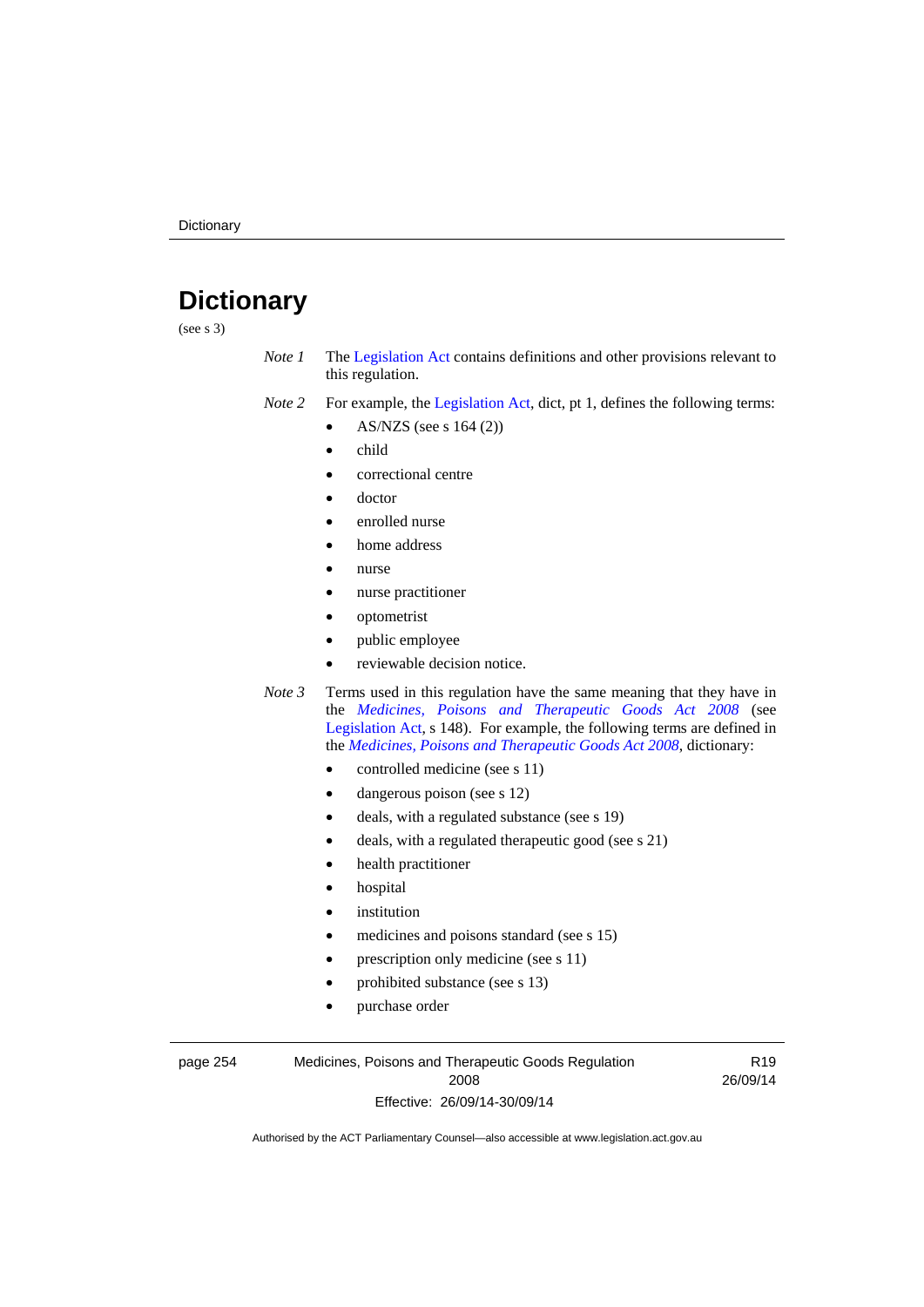- regulated substance (see s 10)
- residential aged care facility
- signs
- supply (see s 24)
- supply authority (see s 23)
- ward
- written.

*appendix D medicines approval*—see section 590.

#### *approved analyst* means—

- (a) an analyst appointed under the *[Public Health Act 1997](http://www.legislation.act.gov.au/a/1997-69)*, section 15 who is authorised under that Act to exercise a function under the Act; or
- (b) an analyst appointed or authorised under another territory law or a law of the Commonwealth, a State or another Territory.

*approved pharmacist*––see the *[National Health Act 1953](http://www.comlaw.gov.au/Series/C1953A00095)* (Cwlth), section 84 (1), as in force from time to time.

*Note* The *[National Health Act 1953](http://www.comlaw.gov.au/Series/C1953A00095)* (Cwlth) does not need to be notified under the [Legislation Act](http://www.legislation.act.gov.au/a/2001-14) because s 47 (6) does not apply (see s 863).

*Australian code of good wholesaling practice for medicines in schedules 2, 3, 4 and 8* means the *Australian Code of Good Wholesaling Practice for Medicines in Schedules 2, 3, 4 and 8* prepared by the National Coordinating Committee on Therapeutic Goods, as in force from time to time.

*Note* The Australian Code of Good Wholesaling Practice for Medicines in Schedules 2, 3, 4 and 8 is accessible at [www.tga.gov.au.](http://www.tga.gov.au/)

*authorised midwife*—see the *[National Health Act 1953](http://www.comlaw.gov.au/Series/C1953A00095)* (Cwlth), section 84 (1), definition of *authorised midwife***.**

*bioequivalent*—a form of a substance is the *bioequivalent* of another form of the substance if the forms are physiologically equivalent in their clinical effect.

Medicines, Poisons and Therapeutic Goods Regulation 2008 Effective: 26/09/14-30/09/14 page 255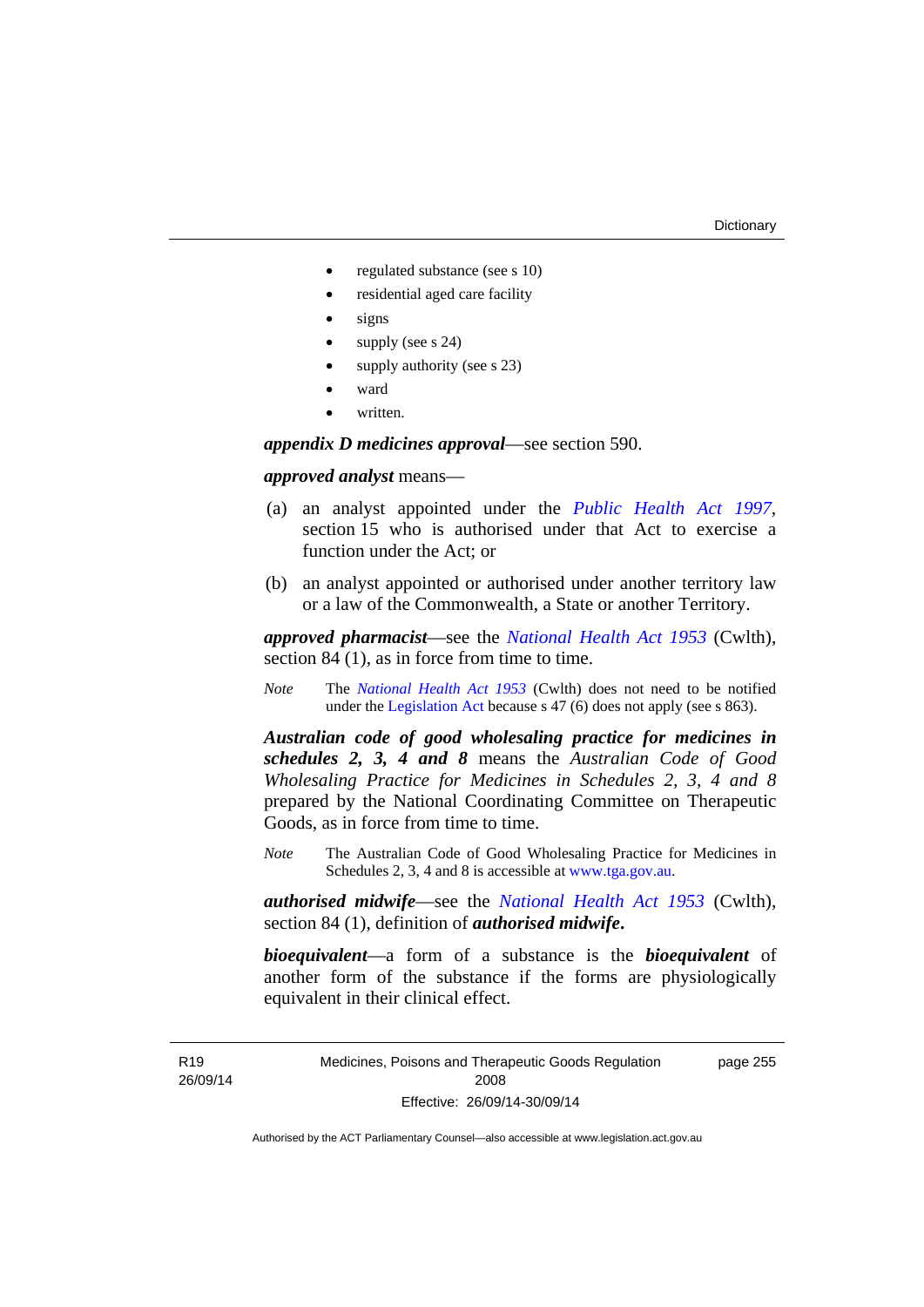*chief pharmacist*, for an institution with a pharmacy, means the pharmacist having the supervision of all other pharmacists employed at the institution.

*CHO* means chief health officer.

*community pharmacy* means a pharmacy at a place other than an institution.

*complying purchase order* means—

- (a) for a medicine—a purchase order that complies with section 62; or
- (b) for a dangerous poison—a purchase order that complies with section 721; or
- (c) for an appendix C substance or prohibited substance—see section 772.

*condition 1*, for a doctor prescribing or supplying a designated appendix D medicine to a woman of child-bearing age, for schedule 3 (Designated appendix D medicines—standing approvals)—see schedule 3, section 3.1.

*condition 2*, for a doctor prescribing or supplying a designated appendix D medicine to a woman of child-bearing age, for schedule 3—see schedule 3, section 3.1.

*condition 3*, for a doctor prescribing or supplying a designated appendix D medicine to a woman of child-bearing age, for schedule 3—see schedule 3, section 3.1.

*condition 4*, for a doctor prescribing or supplying a designated appendix D medicine to a woman of child-bearing age, for schedule 3—see schedule 3, section 3.1.

*continued dispensing determination* means a determination made by the Minister under the *[National Health Act 1953](http://www.comlaw.gov.au/Series/C1953A00095)* (Cwlth), section 89A (When pharmaceutical benefits may be supplied by approved pharmacists without prescription), as in force from time to

R19 26/09/14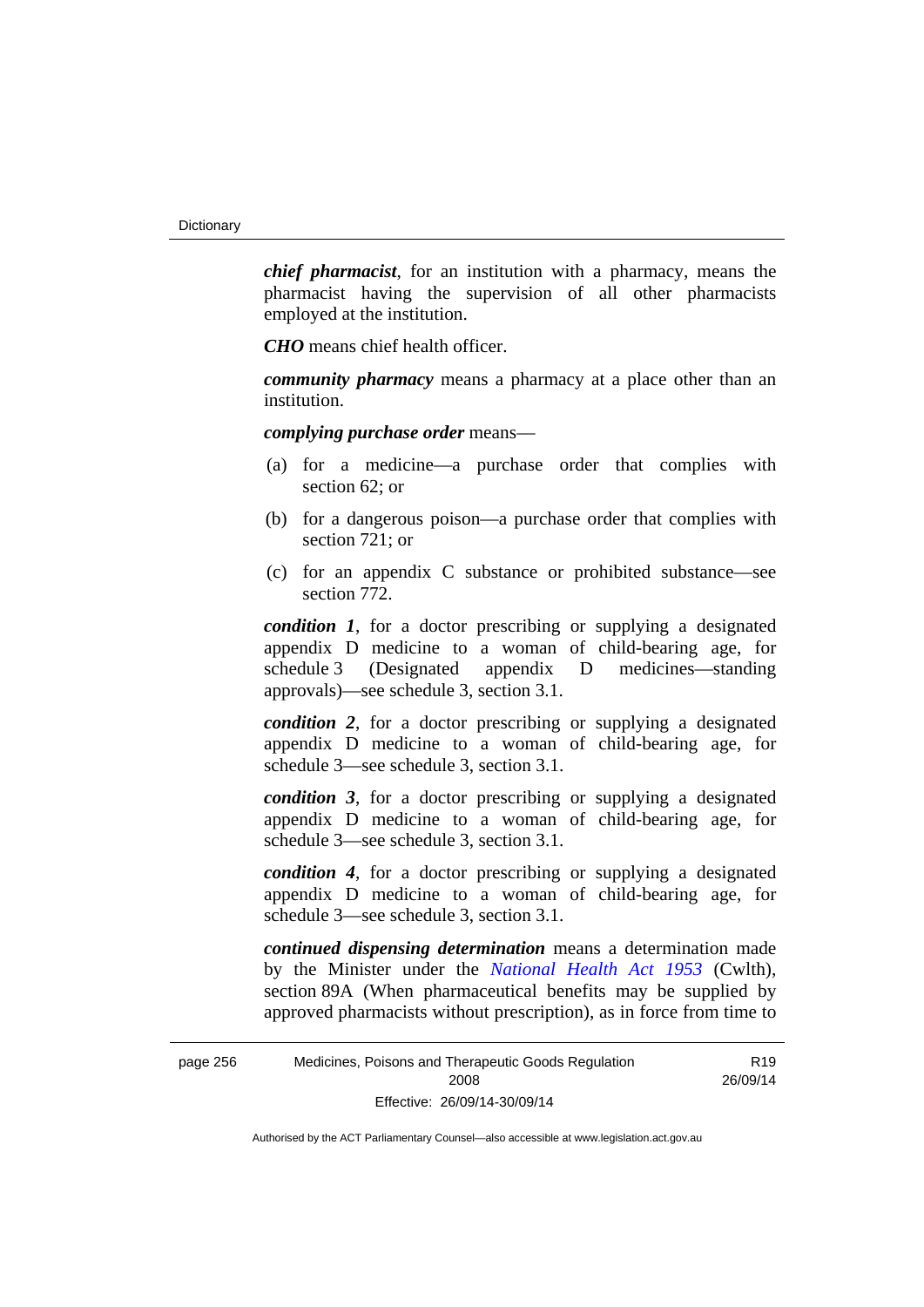time, about the supply of a pharmaceutical benefit to a person by an approved pharmacist without a prescription.

*Note* See the *National Health (Continued Dispensing) Determination 2012* (Cwlth). The determination does not need to be notified under the [Legislation Act](http://www.legislation.act.gov.au/a/2001-14) because s 47 (6) does not apply (see s 863).

*controlled medicines approval*—see section 550.

*controlled medicines register* means a register for controlled medicines.

*controlled medicines research and education program licence* see section 600.

*custodian*, of an animal, means—

- (a) an adult who has lawful custody of the animal; or
- (b) if the animal is owned by a child or a person with a guardian a parent or guardian of the child or person.

*CYP authorised person*—see the *[Children and Young People](http://www.legislation.act.gov.au/a/2008-19)  [Act 2008](http://www.legislation.act.gov.au/a/2008-19)*, dictionary, definition of *authorised person*.

*CYP detention place* means a detention place under the *[Children](http://www.legislation.act.gov.au/a/2008-19)  [and Young People Act 2008](http://www.legislation.act.gov.au/a/2008-19)*.

*dangerous poisons manufacturers licence*—see section 700.

*dangerous poisons register* means a register for dangerous poisons.

*dangerous poisons research and education program licence*—see section 700.

*dangerous poisons suppliers licence*—see section 700.

*day hospital* means a facility where a person is admitted for surgical or medical treatment and discharged on the same day.

*dentist* does not include a trainee dentist.

*Note* See the definition of *trainee*.

R19 26/09/14 Medicines, Poisons and Therapeutic Goods Regulation 2008 Effective: 26/09/14-30/09/14

page 257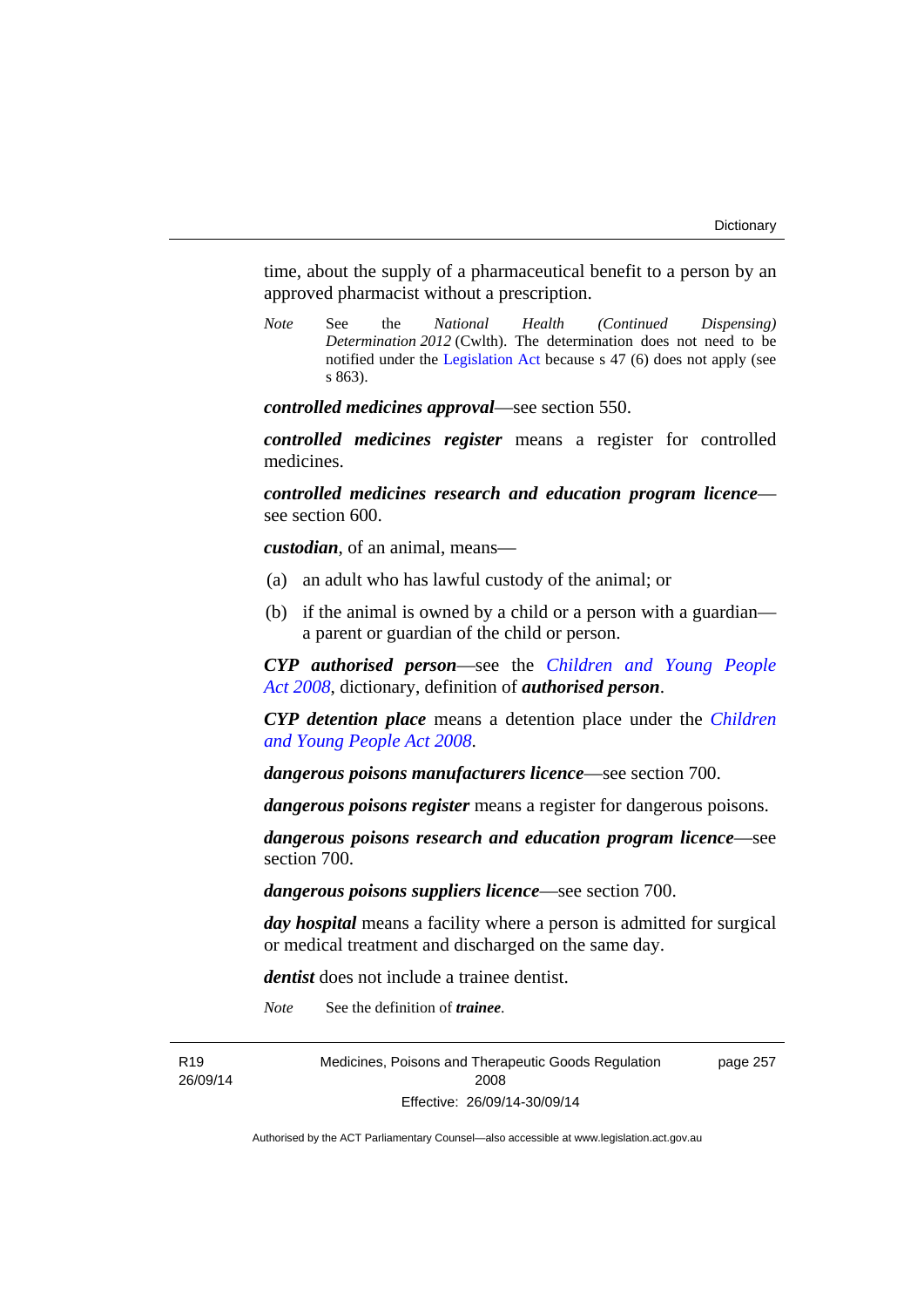*designated appendix D medicine* means a medicine listed in schedule 3, (Designated appendix D medicines—standing approvals), part 3.2, column 3.

*Note* The medicines are included in the [medicines and poisons standard,](http://www.comlaw.gov.au/Series/F2012L01200) appendix D.

*designated prescriber*, for part 13.1 (Controlled medicines approvals)—see section 551.

*designated prescription only medicine*, for part 4.3 (Authorisation to supply without prescription in emergencies)—see section 250.

*detainee*—see the *[Corrections Management Act 2007](http://www.legislation.act.gov.au/a/2007-15)*, section 6.

*disability care* means care that is provided to a person with a disability in a residential facility in which the person is also provided with accommodation that includes—

- (a) appropriate staff to meet the nursing and personal care needs of the person; and
- (b) meals and cleaning services; and
- (c) furnishings, furniture and equipment for the provision of the care and accommodation.

*doctor* does not include an intern doctor.

*Note* See the definition of *intern*.

*drug-dependent person*, in relation to a controlled medicine or prohibited substance, means a person with a condition—

- (a) who, as a result of the administration of the medicine or substance, demonstrates, in relation to the person's use of the medicine or substance—
	- (i) impaired control; or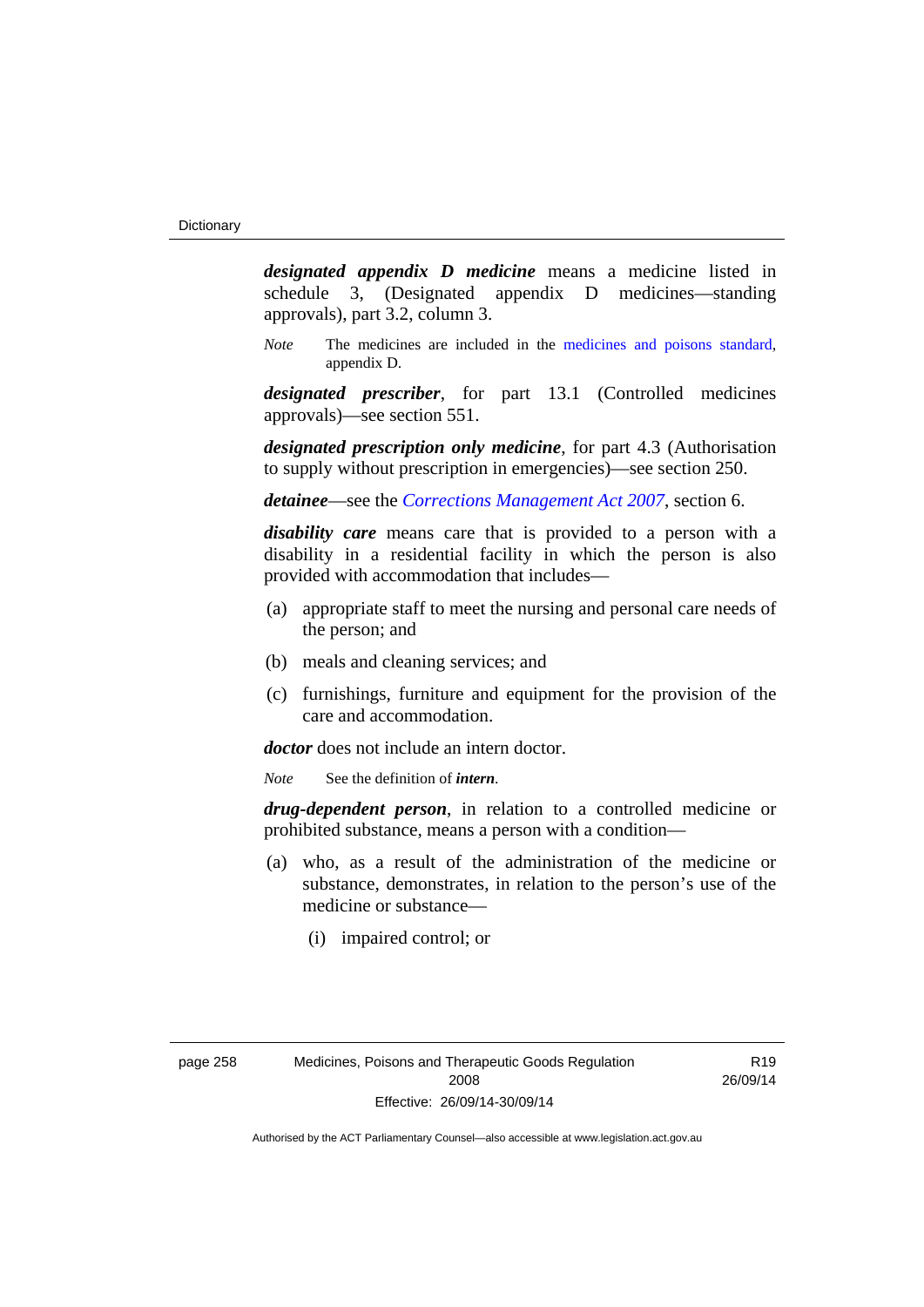- (ii) drug-seeking behaviour that suggests impaired control; and
- (b) who, as a result of the cessation of the administration of the medicine or substance, is likely to experience symptoms of mental or physical distress or disorder.

*eligible midwife*—see the *[National Health Act 1953](http://www.comlaw.gov.au/Series/C1953A00095)* (Cwlth), section 84AAE**.**

*endorsement*, for division 13.1.4 (Endorsements to treat drug-dependency)—see section 580.

*environmental authorisation* means—

- (a) an environmental authorisation under the *[Environment](http://www.legislation.act.gov.au/a/1997-92)  [Protection Act 1997](http://www.legislation.act.gov.au/a/1997-92)*; or
- (b) an authorisation (however described) under a Commonwealth or State law that corresponds to the environmental authorisation mentioned in paragraph (a).

*first-aid kit* includes a portable bag or container of medicines and other medical supplies kept by a person for health care or emergency treatment.

*first-aid kit licence*—see section 600.

*health profession* means—

- (a) a health profession under the *[Health Practitioner Regulation](http://www.legislation.act.gov.au/a/db_39269/default.asp)  [National Law \(ACT\)](http://www.legislation.act.gov.au/a/db_39269/default.asp)*, section 5 (Definitions); and
- (b) includes a health profession under the *[Health Professionals](http://www.legislation.act.gov.au/a/2004-38)  [Act 2004](http://www.legislation.act.gov.au/a/2004-38)*, dictionary.

*health professional* means a person who is registered under the *[Health Professionals Act 2004](http://www.legislation.act.gov.au/a/2004-38)*.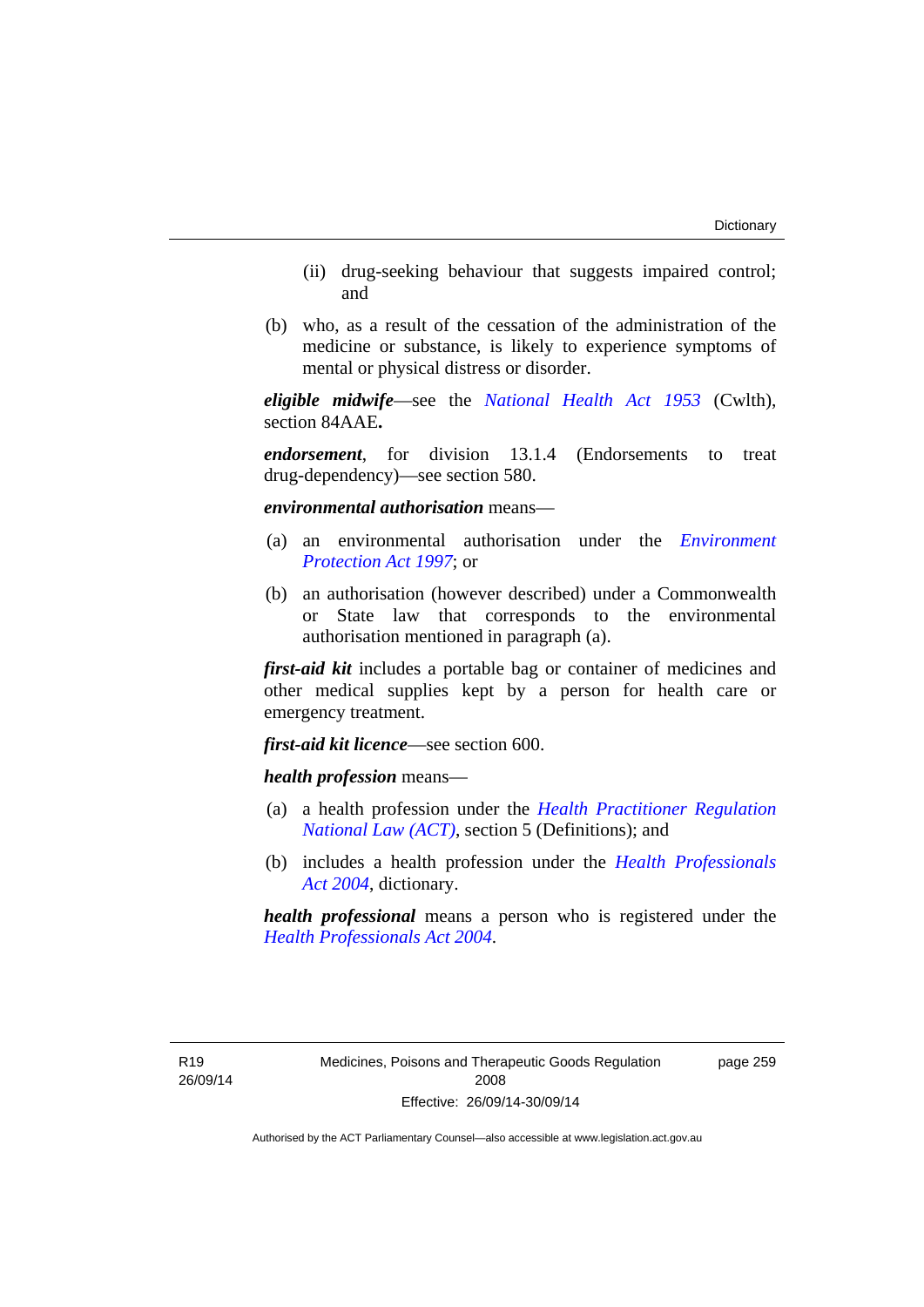*in-patient*, at an institution, includes—

- (a) a patient being treated at an emergency department of the institution; and
- (b) for a correctional centre—a detainee; and
- (c) for a CYP detention place—a young detainee.
- *Note* A correctional centre and a CYP detention place is an institution (see s 652).

*intern*, in relation to a doctor or pharmacist, means—

- (a) for a doctor—a person holding limited or provisional registration to practise in the medical profession under the *[Health Practitioner Regulation National Law \(ACT\)](http://www.legislation.act.gov.au/a/db_39269/default.asp)*, for the purpose of undertaking a period of supervised practice that the person has started; and
- (b) for a pharmacist—a person holding limited or provisional registration to practise in the pharmacy profession under the *[Health Practitioner Regulation National Law \(ACT\)](http://www.legislation.act.gov.au/a/db_39269/default.asp)*, for the purpose of undertaking a period of supervised practice or course of training, or both, to allow the person to be registered to practice without supervision.

*key*, for chapter 11 (Storage of medicines)—see section 511.

*manufacturer's pack* means a primary pack for a medicine that is supplied by a manufacturer.

*Note* See the definition of *primary pack*.

*medical records* includes—

- (a) for a person at an institution—the person's clinical records and a medication chart for the person at the institution; and
- (b) for a person who is not at an institution and is being treated by a prescriber—any record the prescriber keeps about the person.

page 260 Medicines, Poisons and Therapeutic Goods Regulation 2008 Effective: 26/09/14-30/09/14

R19 26/09/14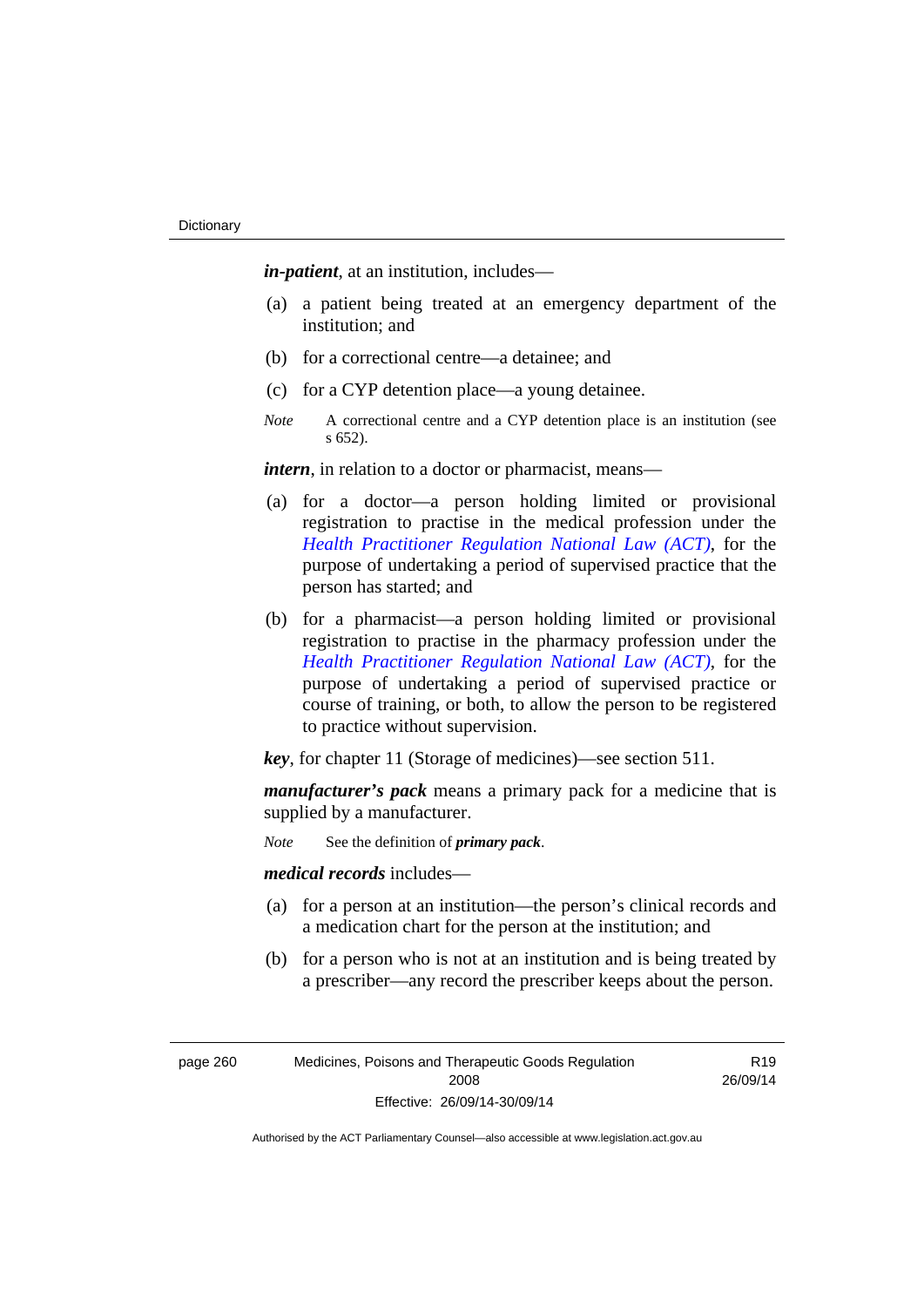*medicines Australia code of conduct* means the *Medicines Australia Code of Conduct*, authorised by the Australian Competition and Consumer Commission, as in force from time to time.

*Note* The Medicines Australia Code of Conduct is accessible at [www.medicinesaustralia.com.au](http://www.medicinesaustralia.com.au/).

*medicines wholesalers licence*—see section 600.

*national list* means the list in the Optometry Endorsement Scheduled Medicines Registration Standard, table 1.

*national residential medication chart prescription* means a medication chart prescription within the meaning of the *[National](http://www.comlaw.gov.au/Series/F1996B02844)  [Health \(Pharmaceutical Benefits\) Regulations 1960](http://www.comlaw.gov.au/Series/F1996B02844)* (Cwlth), section 19AA (Item in residential medication chart is prescription), as in force from time to time.

*Note* The *[National Health \(Pharmaceutical Benefits\) Regulations 1960](http://www.comlaw.gov.au/Series/F1996B02844)* (Cwlth) does not need to be notified under the [Legislation Act](http://www.legislation.act.gov.au/a/2001-14) because s 47 (6) does not apply (see s 863).

*nurse practitioner*, for chapter 11 and chapter 12, does not include a person holding limited or provisional registration to practise as a nurse practitioner.

*opioid dependency treatment guidelines* means the guidelines approved under section 630 (Guidelines for treatment of opioid dependency).

*opioid dependency treatment licence*—see section 600.

*optical device*, for chapter 22 (Therapeutic goods)—see section 800.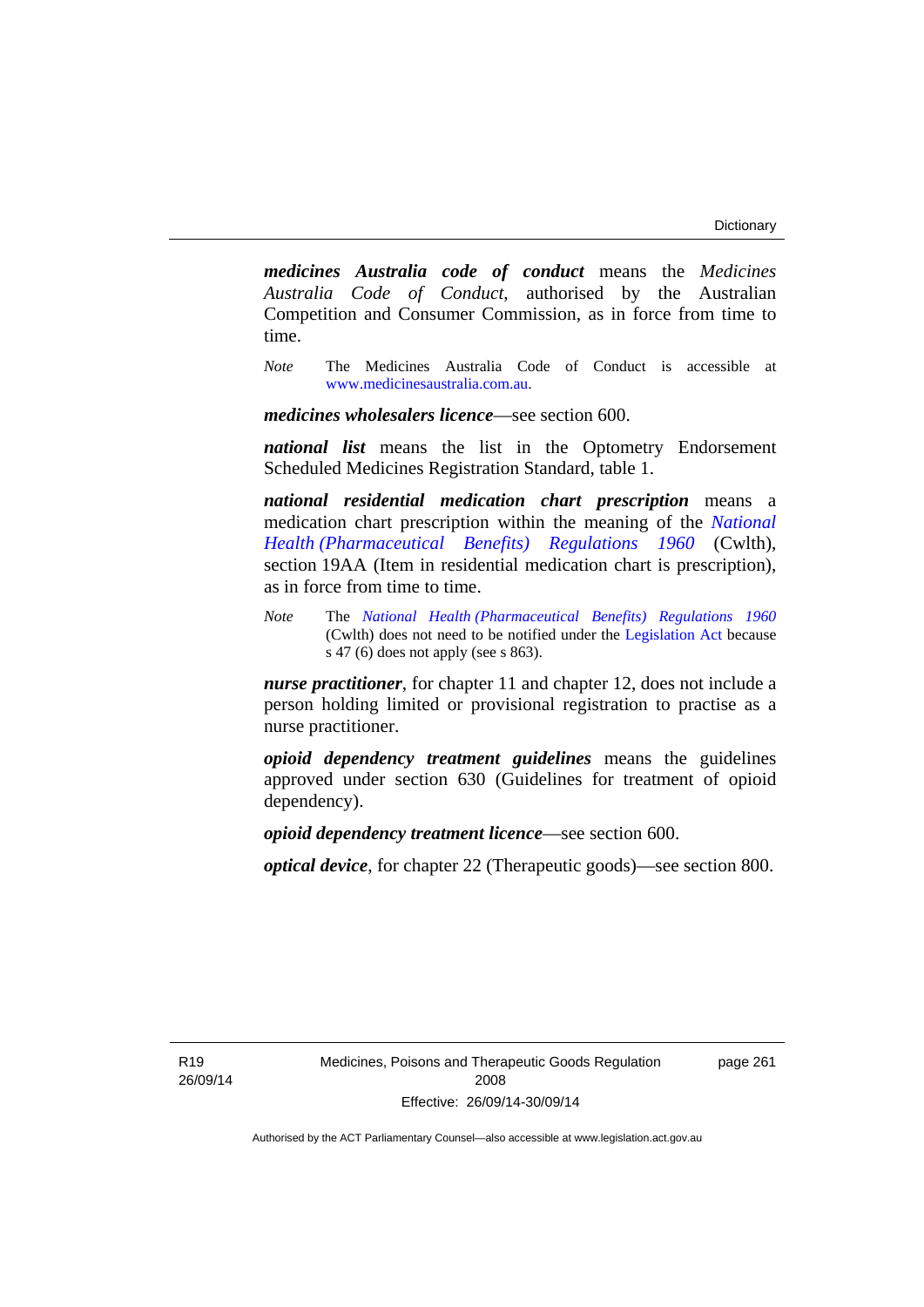*Optometry endorsement scheduled medicines registration standard* means the *Optometry Endorsement Scheduled Medicines Registration Standard* approved by the Ministerial Council under the *Health Practitioner Regulation National Law (ACT)*, section 12, as in force from time to time.

*Note* The Optometry Endorsement Scheduled Medicines Registration Standard is accessible at [www.optometryboard.gov.au](http://www.optometryboard.gov.au/).

*personal custody*, of a key by a person, for part 11.4 (Additional storage requirements for controlled medicines)—see section 530.

*pharmaceutical benefit*—see the *[National Health Act 1953](http://www.comlaw.gov.au/Series/C1953A00095)* (Cwlth), section 84 (1), as in force from time to time.

*Note* The *[National Health Act 1953](http://www.comlaw.gov.au/Series/C1953A00095)* (Cwlth) does not need to be notified under the [Legislation Act](http://www.legislation.act.gov.au/a/2001-14) because s 47 (6) does not apply (see s 863).

*pharmaceutical benefits scheme* means the scheme for the supply of pharmaceutical benefits established under the *[National Health](http://www.comlaw.gov.au/Series/C1953A00095)  [Act 1953](http://www.comlaw.gov.au/Series/C1953A00095)* (Cwlth), part 7.

*pharmacist* does not include an intern pharmacist.

*Note* See the definition of *intern*.

*pharmacy medicines rural communities licence*—see section 600.

*prescribed person*, for chapter 11 (Storage of medicines)—see section 510.

*prescriber*, in relation to a medicine, means a person in relation to whom prescribing the medicine is included in schedule 1, column 3 in relation to the person.

*prescription*, in relation to an optical device, for chapter 22 (Therapeutic Goods)—see section 800.

*Note Prescription*, in relation to a medicine—see the [Act](http://www.legislation.act.gov.au/a/2008-26/default.asp), dictionary.

page 262 Medicines, Poisons and Therapeutic Goods Regulation 2008 Effective: 26/09/14-30/09/14

R19 26/09/14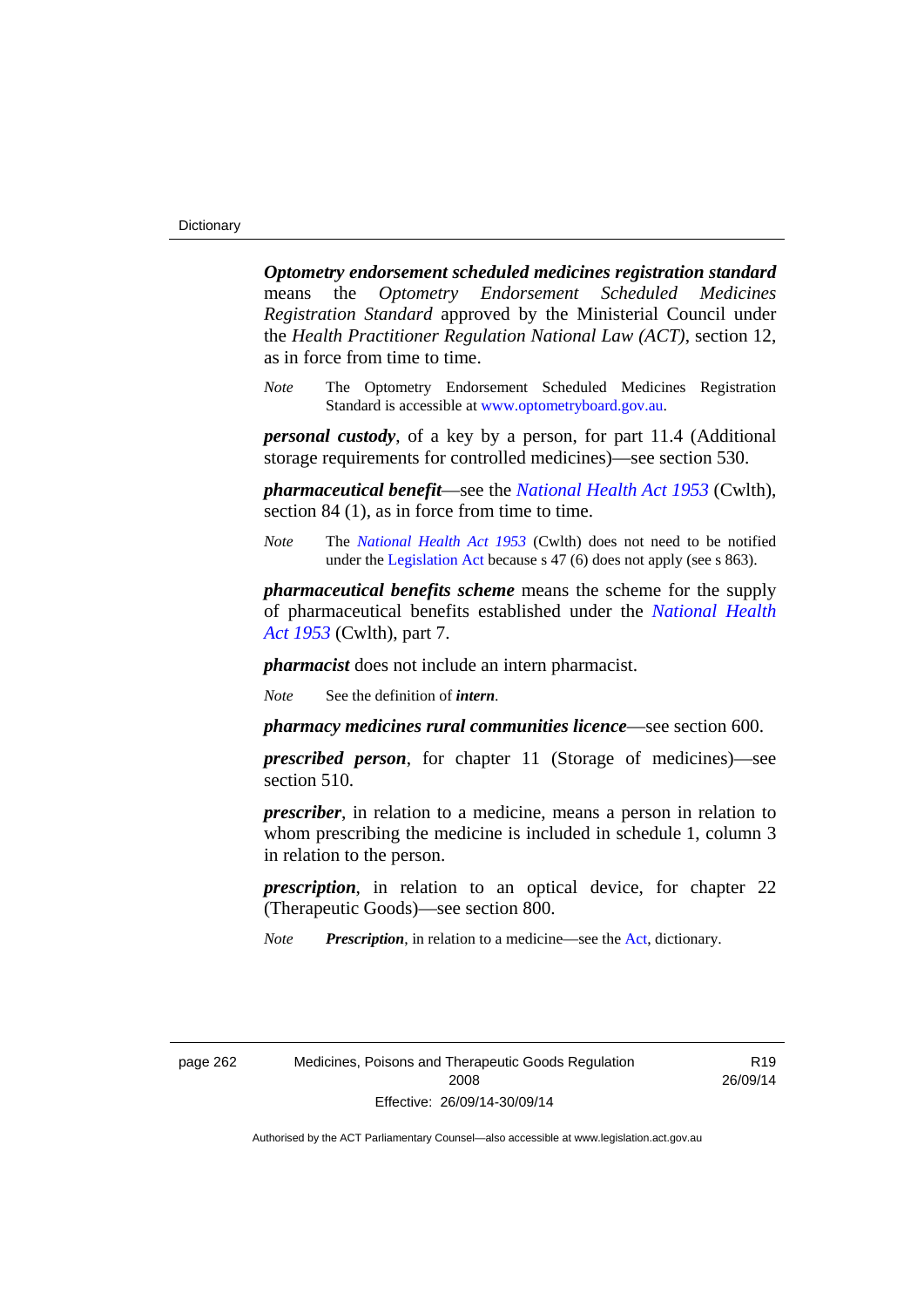*primary pack* means the pack in which a regulated substance and its immediate container or immediate wrapper or measure pack are presented for sale or supply.

*Note* This is the same as the definition in the [medicines and poisons standard,](http://www.comlaw.gov.au/Series/F2012L01200) par 1 (l), and is included because of its relationship to the meaning of *manufacturer's pack*. Other terms defined in the standard have the same meaning in this regulation, see the [Act](http://www.legislation.act.gov.au/a/2008-26/default.asp), s 16 (1).

*prohibited substance*, for chapter 21 (Prohibited and appendix C substances)—see section 760.

*prohibited substances register* means a register for prohibited substances.

*prohibited substances research and education program licence* see section 761.

*pseudoephedrine record*—see section 171 (c).

*recognised research institution*—see the [Act](http://www.legislation.act.gov.au/a/2008-26/default.asp), section 20 (5).

*relevant expiry date*, for a medicine, means—

- (a) if the medicine is from 1 batch—the expiry date for the batch; or
- (b) if the medicine is from more than 1 batch—the expiry date that is closest to the date of dispensing.

### *relevant law*—

- (a) for chapter 16 (Low and moderate harm poisons)—see section 660; and
- (b) for part 19.3 (Packaging and labelling of dangerous poisons) see section 730.

*requisition* includes issue a requisition.

*reviewable decision*, for chapter 23 (Notification and review of decisions)—see section 850.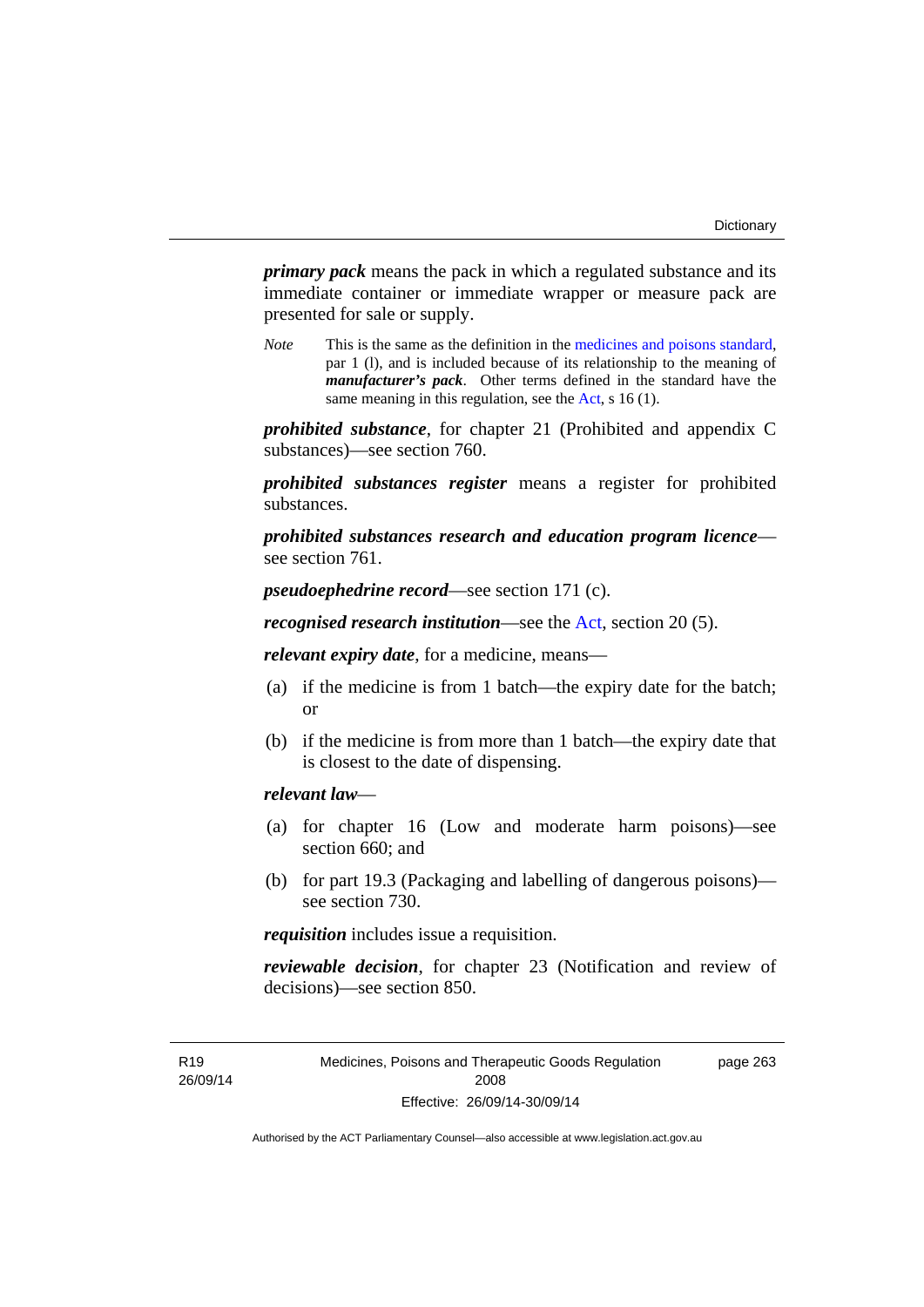*retail sale*, for division 4.2.7 (Selling pseudoephedrine by retail) see section 170.

*schedule 1*—a reference to *schedule 1* includes a reference to a provision of the schedule.

*scientifically qualified person* means—

- (a) a dentist, doctor, pharmacist, or veterinary surgeon; or
- (b) a person who has been awarded a doctorate for scientific studies by the person.
- *Note Dentist*, *doctor*, *pharmacist* and *veterinary surgeon* does not include an intern or trainee (see defs of these terms).

*scope of employment* includes scope of engagement as a contractor.

*specialist* means—

- (a) a person holding specialist registration to practise in the medical profession under the *[Health Practitioner Regulation](http://www.legislation.act.gov.au/a/db_39269/default.asp)  [National Law \(ACT\)](http://www.legislation.act.gov.au/a/db_39269/default.asp)*; or
- (b) a person holding limited or provisional registration to practise in the medical profession under the *[Health Practitioner](http://www.legislation.act.gov.au/a/db_39269/default.asp)  [Regulation National Law \(ACT\)](http://www.legislation.act.gov.au/a/db_39269/default.asp)*, for the purpose of undertaking a period of supervised practice under the supervision of a person mentioned in paragraph (a), the successful completion of which means that the person is eligible for specialist registration under that Law.

*specialist area*, for a health profession, means—

- (a) a recognised speciality under the *[Health Practitioner](http://www.legislation.act.gov.au/a/db_39269/default.asp)  [Regulation National Law \(ACT\)](http://www.legislation.act.gov.au/a/db_39269/default.asp)*; or
- (b) a specialist area under the *[Health Professionals](http://www.legislation.act.gov.au/sl/2004-41)  [Regulation 2004](http://www.legislation.act.gov.au/sl/2004-41)*.

R19 26/09/14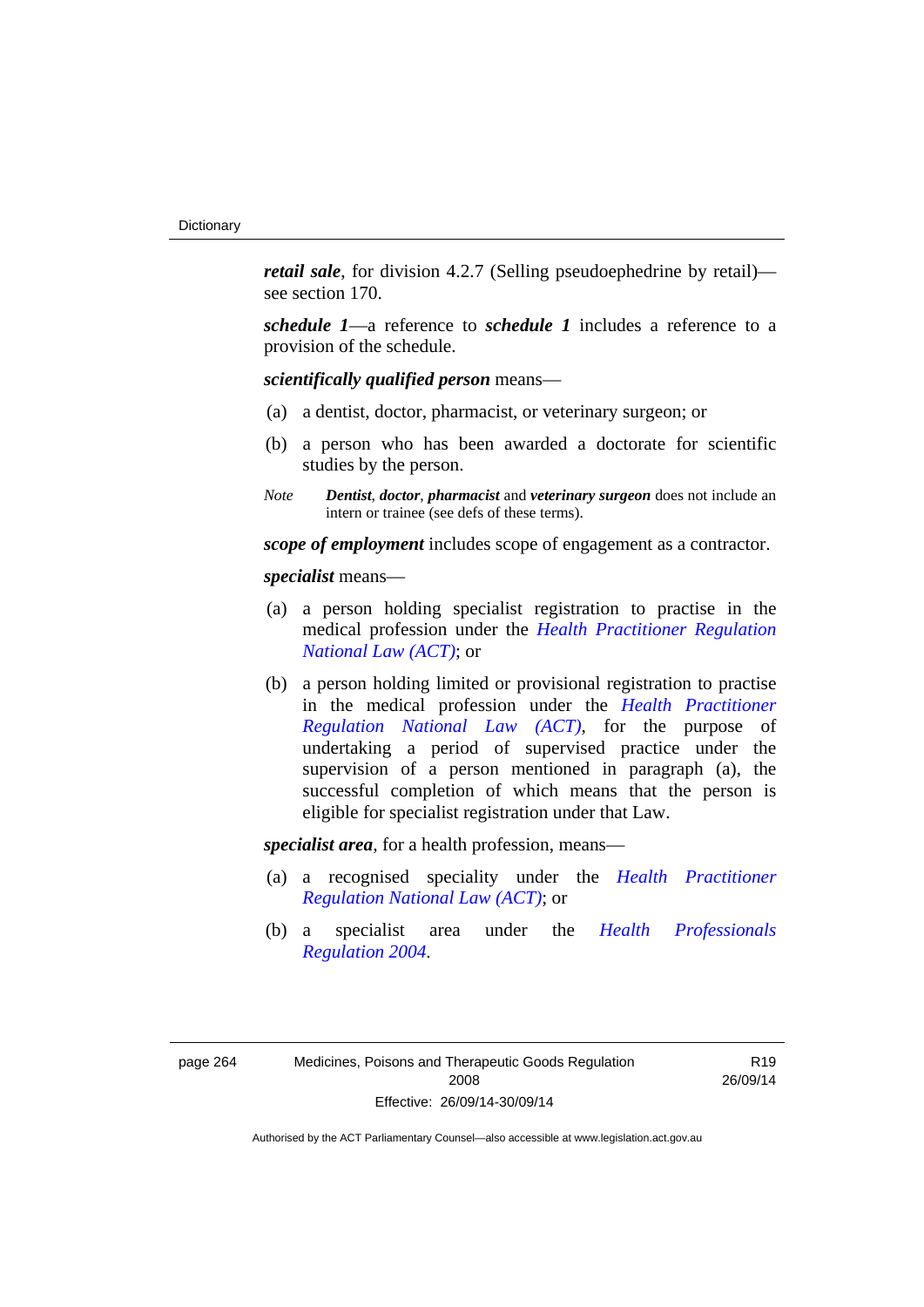*terminal illness*—a person has a *terminal illness* if a specialist diagnoses the person as having a terminal illness and estimates the person's life expectancy to be less than 1 year.

*Note Specialist* includes a doctor training in a specialist area (see def *specialist*).

*trainee*, in relation to a health practitioner (other than a doctor or pharmacist) means a person holding limited or provisional registration to practise in a health profession under the *[Health](http://www.legislation.act.gov.au/a/db_39269/default.asp)  [Practitioner Regulation National Law \(ACT\)](http://www.legislation.act.gov.au/a/db_39269/default.asp)* for the purpose of undertaking a period of supervised practice or course of training, or both, to allow the person to be registered to practice without supervision.

#### **Examples—references to trainee**

trainee dentist, trainee nurse and trainee veterinary surgeon

- *Note 1* For doctors and pharmacists, see the definition of *intern*.
- *Note 2* An example is part of the regulation, is not exhaustive and may extend, but does not limit, the meaning of the provision in which it appears (see [Legislation Act,](http://www.legislation.act.gov.au/a/2001-14) s 126 and s 132).

*veterinary surgeon* does not include a trainee veterinary surgeon.

*Note* See the definition of *trainee*.

*walk-in centre* means a non-residential facility operated by the Territory for the treatment and care for people with minor illness or injury.

*young detainee*—see the *[Children and Young People Act 2008](http://www.legislation.act.gov.au/a/2008-19)*, section 95.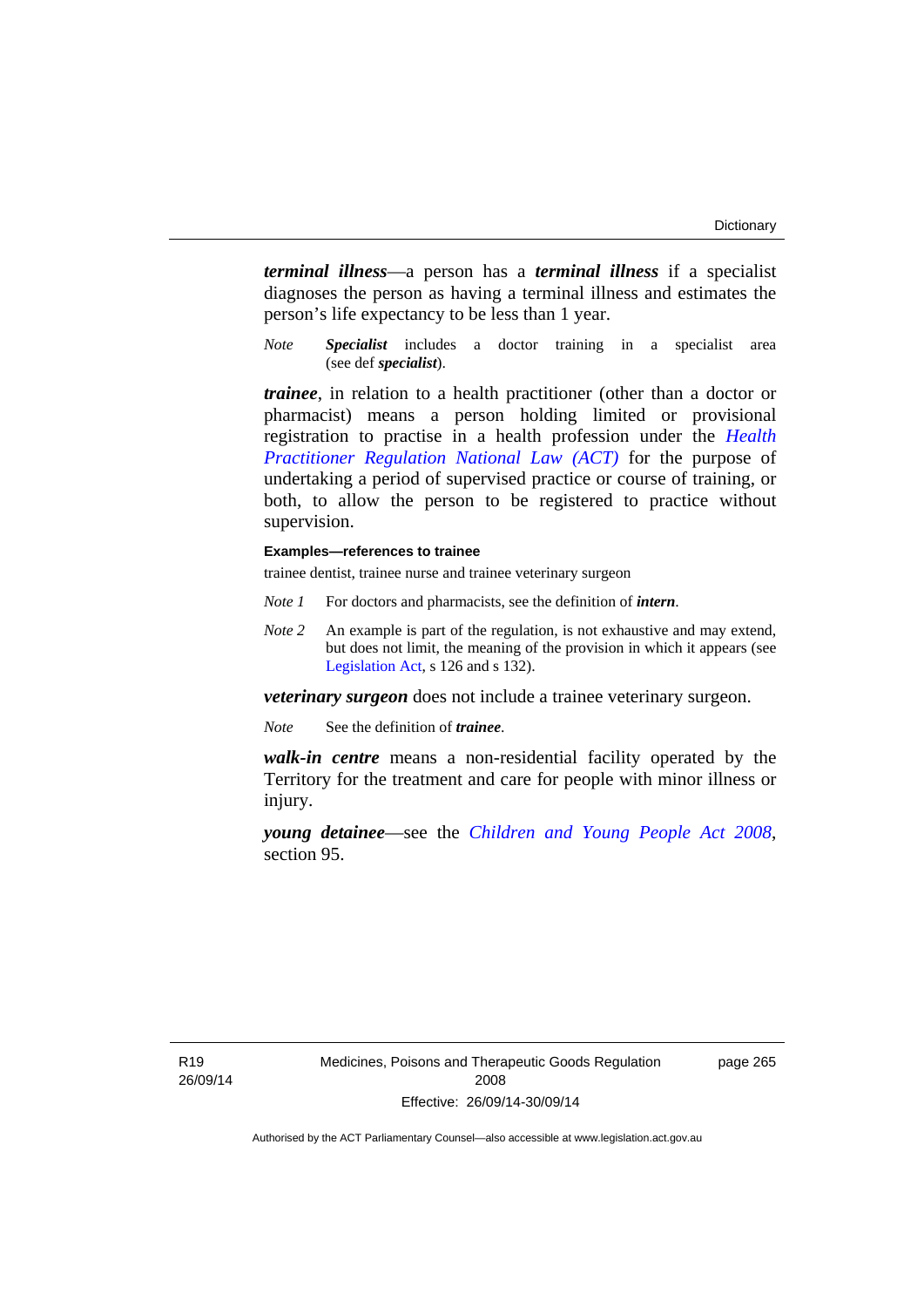1 About the endnotes

# **Endnotes**

# **1 About the endnotes**

Amending and modifying laws are annotated in the legislation history and the amendment history. Current modifications are not included in the republished law but are set out in the endnotes.

Not all editorial amendments made under the *[Legislation Act 2001](http://www.legislation.act.gov.au/a/2001-14)*, part 11.3 are annotated in the amendment history. Full details of any amendments can be obtained from the Parliamentary Counsel's Office.

Uncommenced amending laws are not included in the republished law. The details of these laws are underlined in the legislation history. Uncommenced expiries are underlined in the legislation history and amendment history.

If all the provisions of the law have been renumbered, a table of renumbered provisions gives details of previous and current numbering.

The endnotes also include a table of earlier republications.

# **2 Abbreviation key**

page 266 Medicines, Poisons and Therapeutic Goods Regulation 2008 Effective: 26/09/14-30/09/14

R19 26/09/14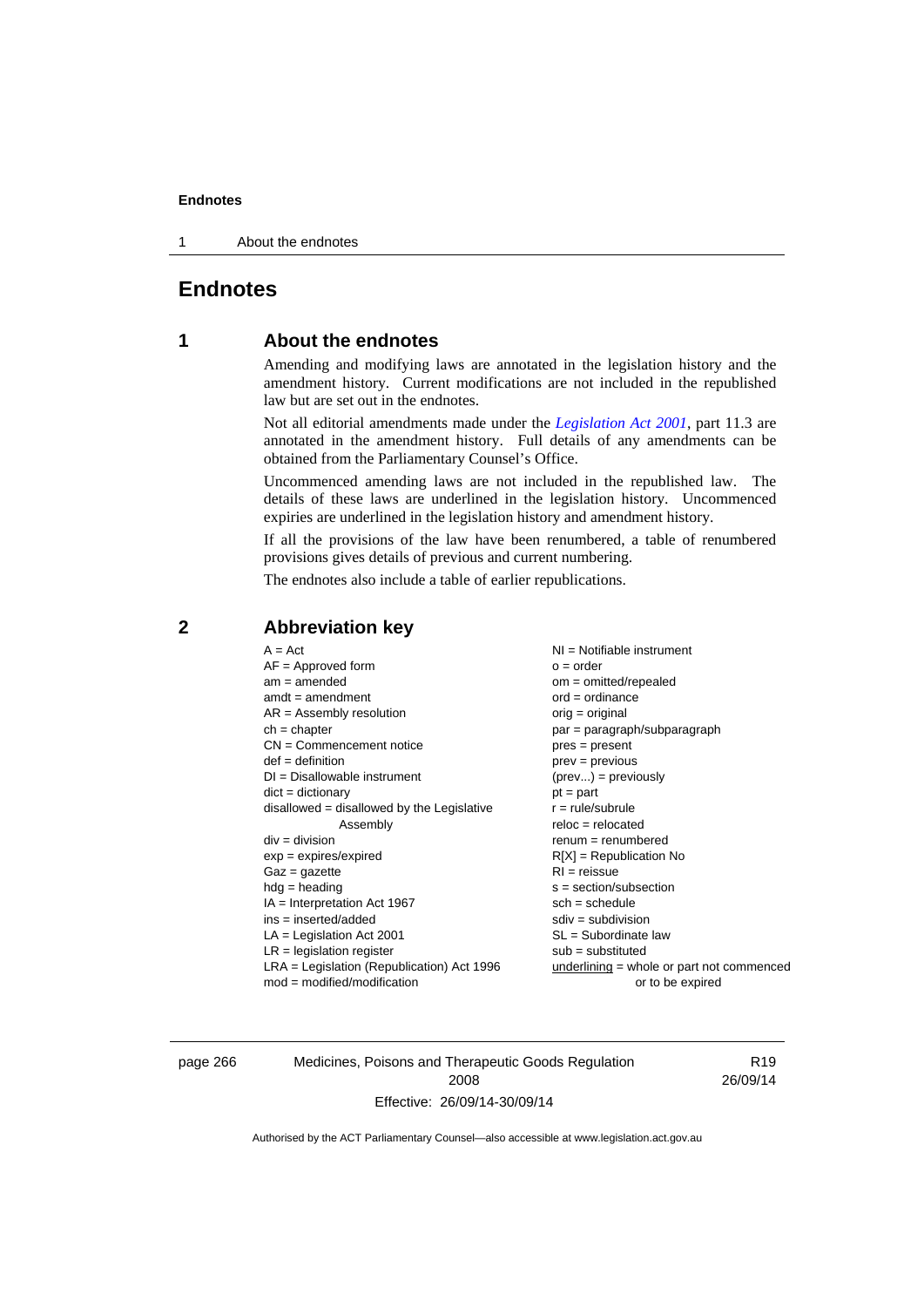#### **3 Legislation history**

### **[Medicines, Poisons and Therapeutic Goods Regulation 2008](http://www.legislation.act.gov.au/sl/2008-42) SL2008-42**

notified LR 15 September 2008

s 1, s 2 commenced 15 September 2008 (LA s 75 (1)) remainder commenced 14 February 2009 (s 2 and see [Medicines,](http://www.legislation.act.gov.au/a/2008-26)  [Poisons and Therapeutic Goods Act 2008](http://www.legislation.act.gov.au/a/2008-26) A2008-26, s 2 and LA s 79)

as amended by

### **[Medicines, Poisons and Therapeutic Goods Amendment](http://www.legislation.act.gov.au/sl/2009-27)  [Regulation 2009 \(No 1\)](http://www.legislation.act.gov.au/sl/2009-27) SL2009-27**

notified LR 5 June 2009 s 1, s 2 commenced 5 June 2009 (LA s 75 (1)) remainder commenced 6 June 2009 (s 2)

#### **[Statute Law Amendment Act 2009 \(No 2\)](http://www.legislation.act.gov.au/a/2009-49) A2009-49 sch 3 pt 3.51**

notified LR 26 November 2009 s 1, s 2 commenced 26 November 2009 (LA s 75 (1)) sch 3 pt 3.51 commenced 17 December 2009 (s 2)

#### **[Medicines, Poisons and Therapeutic Goods Amendment](http://www.legislation.act.gov.au/sl/2010-1)  [Regulation 2010 \(No 1\)](http://www.legislation.act.gov.au/sl/2010-1) SL2010-1**

notified LR 21 January 2010 s 1, s 2 commenced 21 January 2010 (LA s 75 (1)) remainder commenced 22 January 2010 (s 2)

#### **[Medicines, Poisons and Therapeutic Goods Amendment](http://www.legislation.act.gov.au/sl/2010-2)  [Regulation 2010 \(No 2\)](http://www.legislation.act.gov.au/sl/2010-2) SL2010-2**

notified LR 21 January 2010 s 1, s 2 commenced 21 January 2010 (LA s 75 (1)) remainder commenced 22 January 2010 (s 2)

#### **[Health Practitioner Regulation National Law \(ACT\) Act 2010](http://www.legislation.act.gov.au/a/2010-10) A2010-10 sch 2 pt 2.15**

notified LR 31 March 2010 s 1, s 2 commenced 31 March 2010 (LA s 75 (1)) sch 2 pt 2.15 commenced 1 July 2010 (s 2 (1) (a))

R19 26/09/14 Medicines, Poisons and Therapeutic Goods Regulation 2008 Effective: 26/09/14-30/09/14

page 267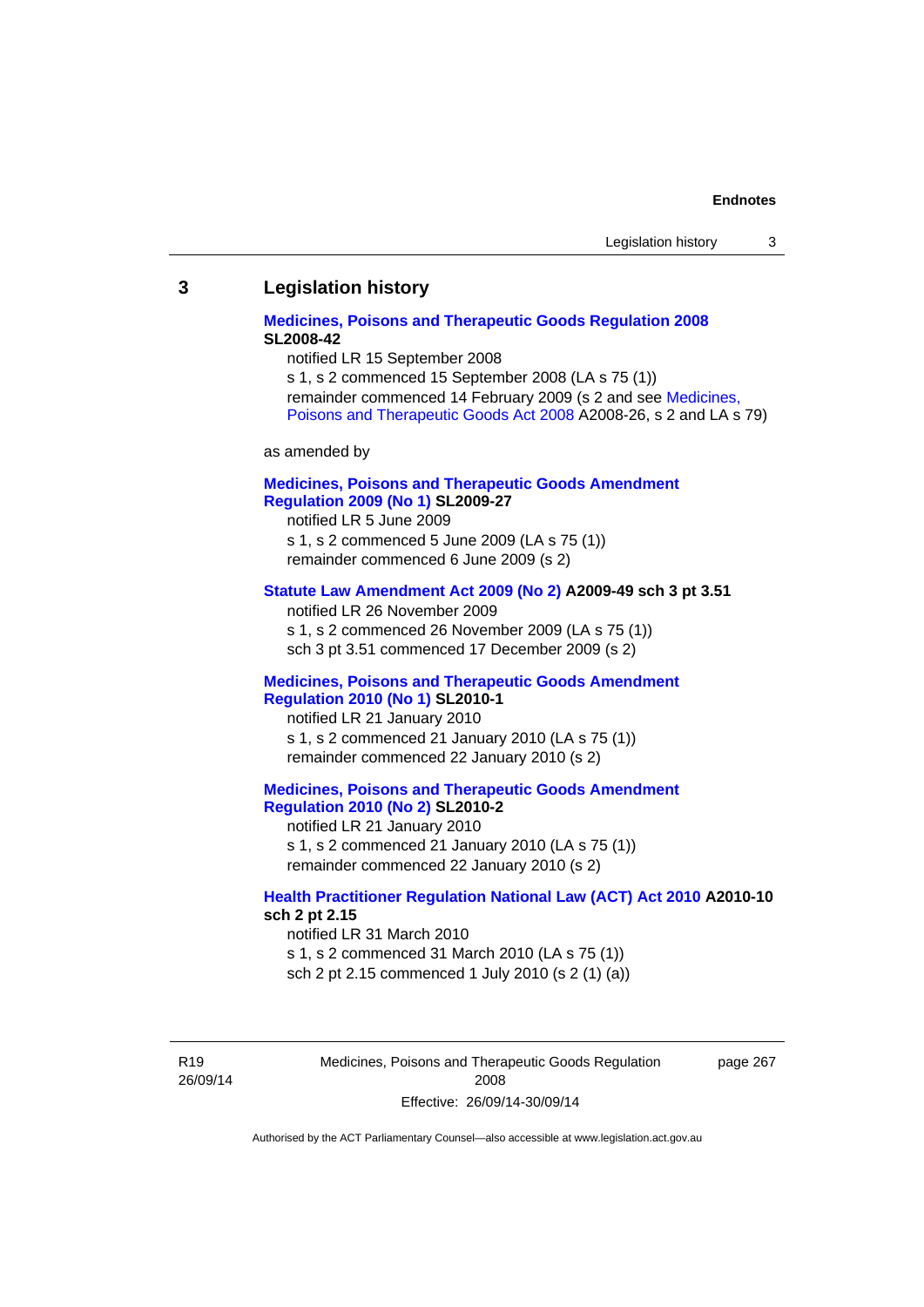| 3 | Legislation history |  |
|---|---------------------|--|
|---|---------------------|--|

# **[Medicines, Poisons and Therapeutic Goods Amendment](http://www.legislation.act.gov.au/sl/2010-16)  [Regulation 2010 \(No 3\)](http://www.legislation.act.gov.au/sl/2010-16) SL2010-16**

notified LR 10 May 2010

s 1, s 2 commenced 10 May 2010 (LA s 75 (1)) sch 1 commenced 1 July 2010 (s 2 (2) and see [Health Practitioner](http://www.legislation.act.gov.au/a/2010-10)  [Regulation National Law \(ACT\) Act 2010](http://www.legislation.act.gov.au/a/2010-10) A2010-10 s 2 (1) (a)) remainder commenced 11 May 2010 (s 2 (1))

#### **[Medicines, Poisons and Therapeutic Goods Amendment](http://www.legislation.act.gov.au/sl/2010-20)  [Regulation 2010 \(No 4\)](http://www.legislation.act.gov.au/sl/2010-20) SL2010-20**

notified LR 3 June 2010 s 1, s 2 commenced 3 June 2010 (LA s 75 (1)) remainder commenced 1 July 2010 (s 2 and see [Health Practitioner](http://www.legislation.act.gov.au/a/2010-10)  [Regulation National Law \(ACT\) Act 2010](http://www.legislation.act.gov.au/a/2010-10) A2010-10 s 2 (1) (a))

#### **[Liquor \(Consequential Amendments\) Act 2010](http://www.legislation.act.gov.au/a/2010-43) A2010-43 sch 1 pt 1.14**

notified LR 8 November 2010 s 1, s 2 commenced 8 November 2010 (LA s 75 (1)) sch 1 pt 1.14 commenced 1 December 2010 (s 2 (4) and see [Liquor Act 2010](http://www.legislation.act.gov.au/a/2010-35) A2010-35, s 2 (3) (as am by [A2010-43](http://www.legislation.act.gov.au/a/2010-43) amdt 1.19) and [CN2010-14](http://www.legislation.act.gov.au/cn/2010-14/default.asp))

#### **[Medicines, Poisons and Therapeutic Goods Amendment](http://www.legislation.act.gov.au/sl/2010-45)  [Regulation 2010 \(No 5\)](http://www.legislation.act.gov.au/sl/2010-45) SL2010-45**

notified LR 22 November 2010 s 1, s 2 commenced 22 November 2010 (LA s 75 (1)) remainder commenced 23 November 2010 (s 2)

#### **[Justice and Community Safety Legislation Amendment Act 2010](http://www.legislation.act.gov.au/a/2010-50)  [\(No 4\)](http://www.legislation.act.gov.au/a/2010-50) A2010-50 sch 1 pt 1.6**

notified LR 14 December 2010 s 1, s 2 commenced 14 December 2010 (LA s 75 (1)) sch 1 pt 1.6 commenced 21 December 2010 (s 2 (1))

#### **[Statute Law Amendment Act 2011 \(No 3\)](http://www.legislation.act.gov.au/a/2011-52) A2011-52 sch 1 pt 1.5**  notified LR 28 November 2011

s 1, s 2 commenced 28 November 2011 (LA s 75 (1)) sch 1 pt 1.5 commenced 12 December 2011 (s 2)

page 268 Medicines, Poisons and Therapeutic Goods Regulation 2008 Effective: 26/09/14-30/09/14

R19 26/09/14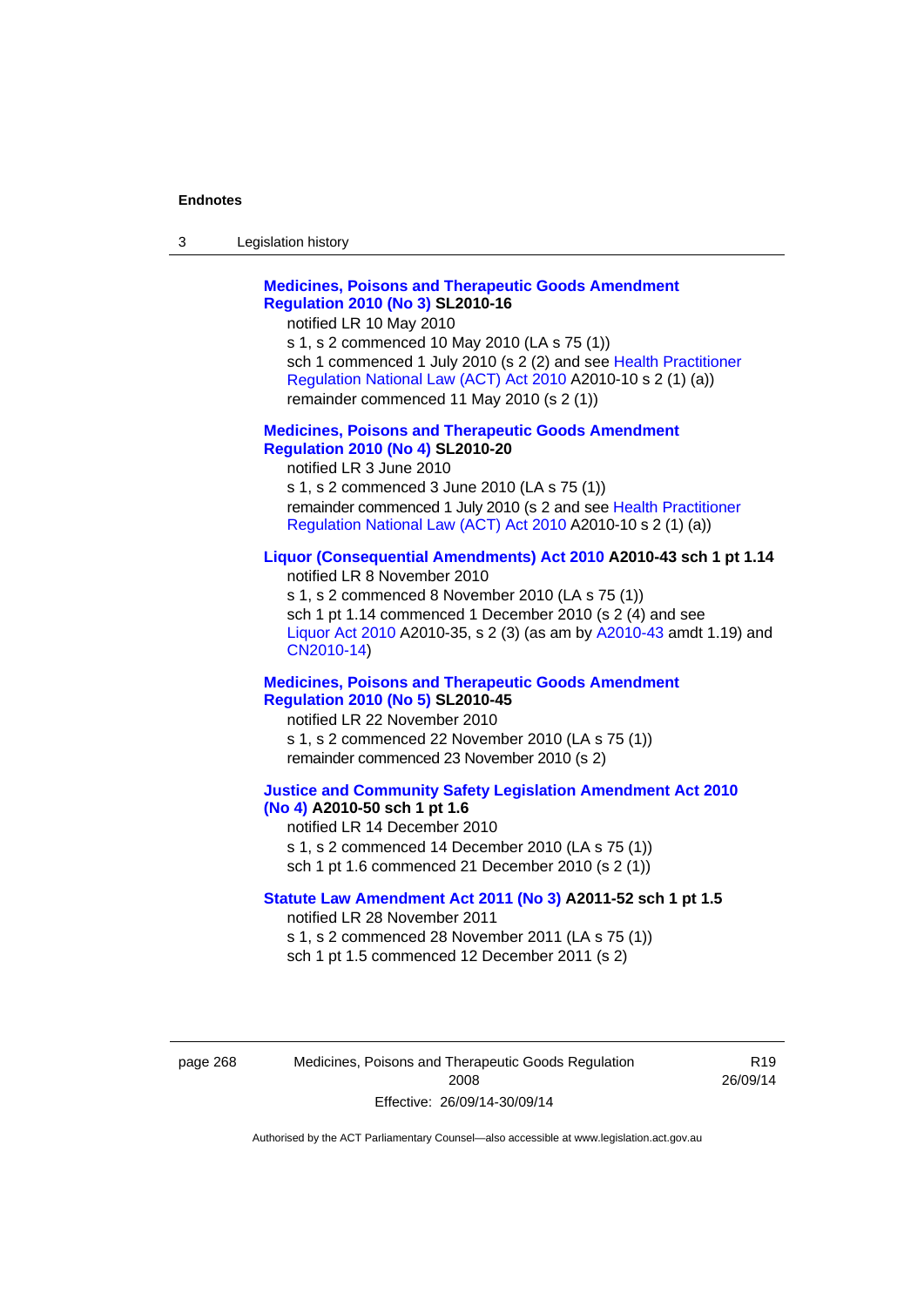| Legislation history |  |  |
|---------------------|--|--|
|---------------------|--|--|

# **[Medicines, Poisons and Therapeutic Goods Amendment](http://www.legislation.act.gov.au/sl/2012-5)  [Regulation 2012 \(No 1\)](http://www.legislation.act.gov.au/sl/2012-5) SL2012-5**  notified LR 9 February 2012 s 1, s 2 commenced 9 February 2012 (LA s 75 (1)) remainder commenced 10 February 2012 (s 2) **[Medicines, Poisons and Therapeutic Goods \(Prescribing](http://www.legislation.act.gov.au/sl/2012-34)  [Authorisation—Optometrists\) Amendment Regulation 2012 \(No 1\)](http://www.legislation.act.gov.au/sl/2012-34) SL2012-34**  notified LR 2 August 2012 s 1, s 2 commenced 2 August 2012 (LA s 75 (1)) remainder commenced 3 August 2012 (s 2) **[Medicines, Poisons and Therapeutic Goods \(Kava Exemption\)](http://www.legislation.act.gov.au/sl/2013-1/default.asp)  [Amendment Regulation 2013 \(No 1\)](http://www.legislation.act.gov.au/sl/2013-1/default.asp) SL2013-1**  notified LR 25 January 2013 s 1, s 2 commenced 25 January 2013 (LA s 75 (1)) remainder commenced 26 January 2013 (s 2) **[Medicines, Poisons and Therapeutic Goods Amendment](http://www.legislation.act.gov.au/sl/2013-24/default.asp)  [Regulation 2013 \(No 1\)](http://www.legislation.act.gov.au/sl/2013-24/default.asp) SL2013-24**  notified LR 29 August 2013 s 1, s 2 commenced 29 August 2013 (LA s 75 (1)) remainder commenced 1 September 2013 (s 2) **[Medicines, Poisons and Therapeutic Goods Amendment](http://www.legislation.act.gov.au/sl/2013-28)  [Regulation 2013 \(No 2\)](http://www.legislation.act.gov.au/sl/2013-28) SL2013-28**  notified LR 4 November 2013 s 1, s 2 commenced 4 November 2013 (LA s 75 (1)) remainder commenced 5 November 2013 (s 2) **[Statute Law Amendment Act 2013 \(No 2\)](http://www.legislation.act.gov.au/a/2013-44) A2013-44 sch 1 pt 1.3**  notified LR 11 November 2013 s 1, s 2 commenced 11 November 2013 (LA s 75 (1)) sch 1 pt 1.3 commenced 25 November 2013 (s 2)

Medicines, Poisons and Therapeutic Goods Regulation 2008 Effective: 26/09/14-30/09/14

page 269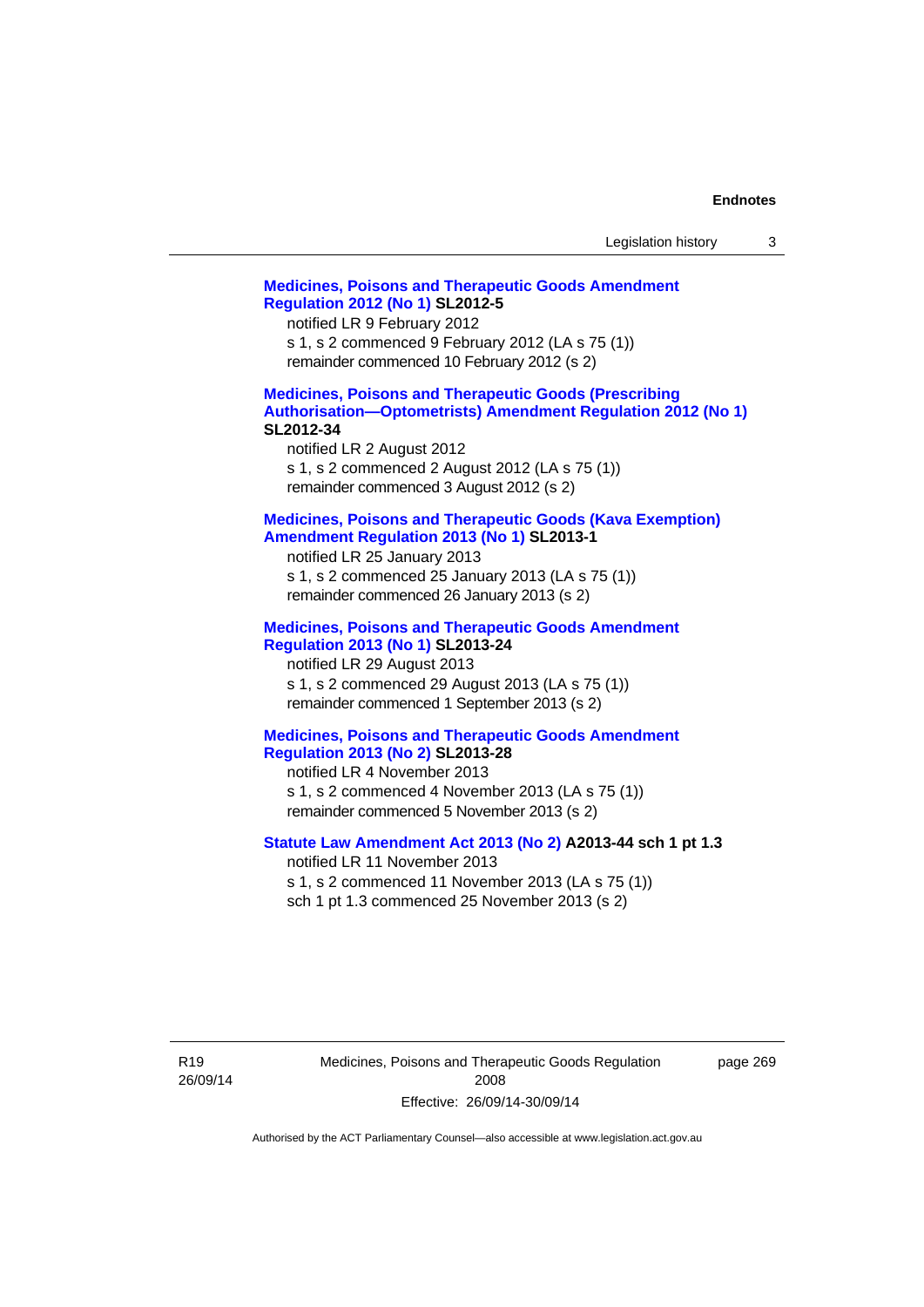3 Legislation history

**[Medicines, Poisons and Therapeutic Goods Amendment](http://www.legislation.act.gov.au/sl/2014-23)  [Regulation 2014 \(No 1\)](http://www.legislation.act.gov.au/sl/2014-23) SL2014-23** 

notified LR 25 September 2014

s 1, s 2 commenced 25 September 2014 (LA s 75 (1))

s 11 commences 1 October 2014 (s 2 (2))

remainder commenced 26 September 2014 (s 2 (1))

page 270 Medicines, Poisons and Therapeutic Goods Regulation 2008 Effective: 26/09/14-30/09/14

R19 26/09/14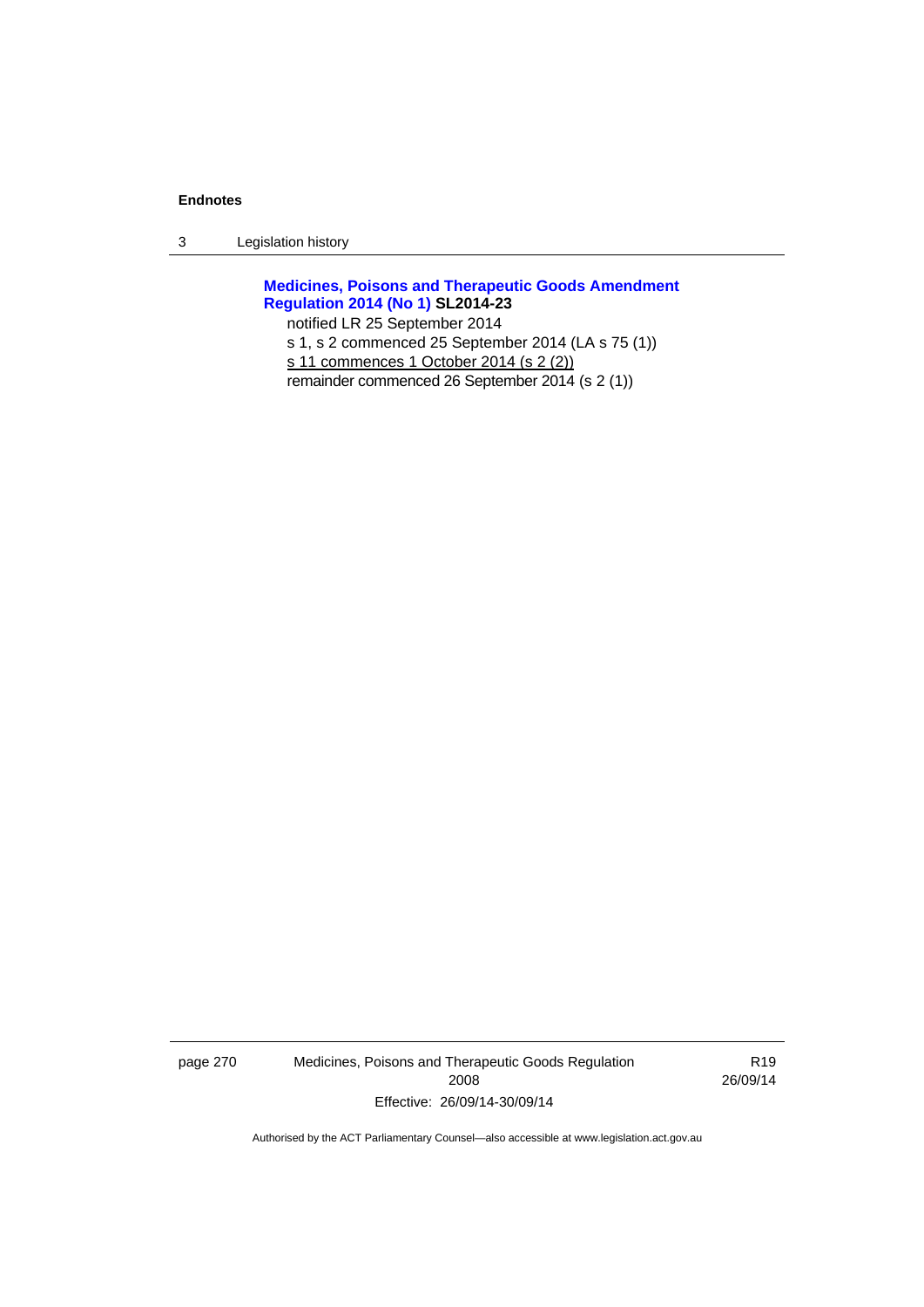## **4 Amendment history**

**Commencement**  s 2 om LA s 89 (4) **General overview of authorisations for medicines**  s 10 am [A2010-10](http://www.legislation.act.gov.au/a/2010-10) amdt 2.85 **Overview of medicines authorisations under this regulation**  s 11 am [SL2010-2](http://www.legislation.act.gov.au/sl/2010-2) s 4; pars renum R4 LA; [SL2013-28](http://www.legislation.act.gov.au/sl/2013-28) s 4; pars renum R17 LA **General overview of authorisation conditions for medicines**  s 12 am [SL2012-34](http://www.legislation.act.gov.au/sl/2012-34) s 4 **Relationship with registration laws**  pt 2.2 hdg sub [A2010-10](http://www.legislation.act.gov.au/a/2010-10) amdt 2.86 **Medicines authorisations subject to Health Practitioner Regulation National Law (ACT) restrictions**  sub [A2010-10](http://www.legislation.act.gov.au/a/2010-10) amdt 2.86 **Medicines authorisations subject to Health Professionals Act restrictions**  s 21 ins [A2010-10](http://www.legislation.act.gov.au/a/2010-10) amdt 2.86 **Authorisation under sch 1 to prescribe medicines—Act, s 40 (1) (b), (2) (b) and (3) (b)**  s 30 am [SL2010-45](http://www.legislation.act.gov.au/sl/2010-45) s 4 **Authorisation conditions for prescribing medicines—Act, s 44 (1) (b) and (2) (b)**  s 31 am [SL2013-28](http://www.legislation.act.gov.au/sl/2013-28) ss 5-7; pars renum R17 LA **Particulars for prescriptions**  s 41 **am [SL2010-1](http://www.legislation.act.gov.au/sl/2010-1) s 4; [SL2010-45](http://www.legislation.act.gov.au/sl/2010-45) s 5; pars renum R8 LA;** [SL2013–28](http://www.legislation.act.gov.au/sl/2013-28) s 8; ss renum R17 LA **Standing orders for walk-in centre**   $div 3.4.3$  hdg ins  $SL2010-2$  s 5 **Authorisation of CHO to issue standing orders for supply and administration of medicines at walk-in centre—Act, s 42 (b)**  s 77 ins [SL2010-2](http://www.legislation.act.gov.au/sl/2010-2) s 5 **Particulars for CHO standing orders for supply and administration of medicines at walk-in centre**  s 78 ins [SL2010-2](http://www.legislation.act.gov.au/sl/2010-2) s 5 **Overview of supply authorisations for medicines**  s 100 am [SL2013–28](http://www.legislation.act.gov.au/sl/2013-28) s 9; pars renum R17 LA

R19 26/09/14 Medicines, Poisons and Therapeutic Goods Regulation 2008 Effective: 26/09/14-30/09/14

page 271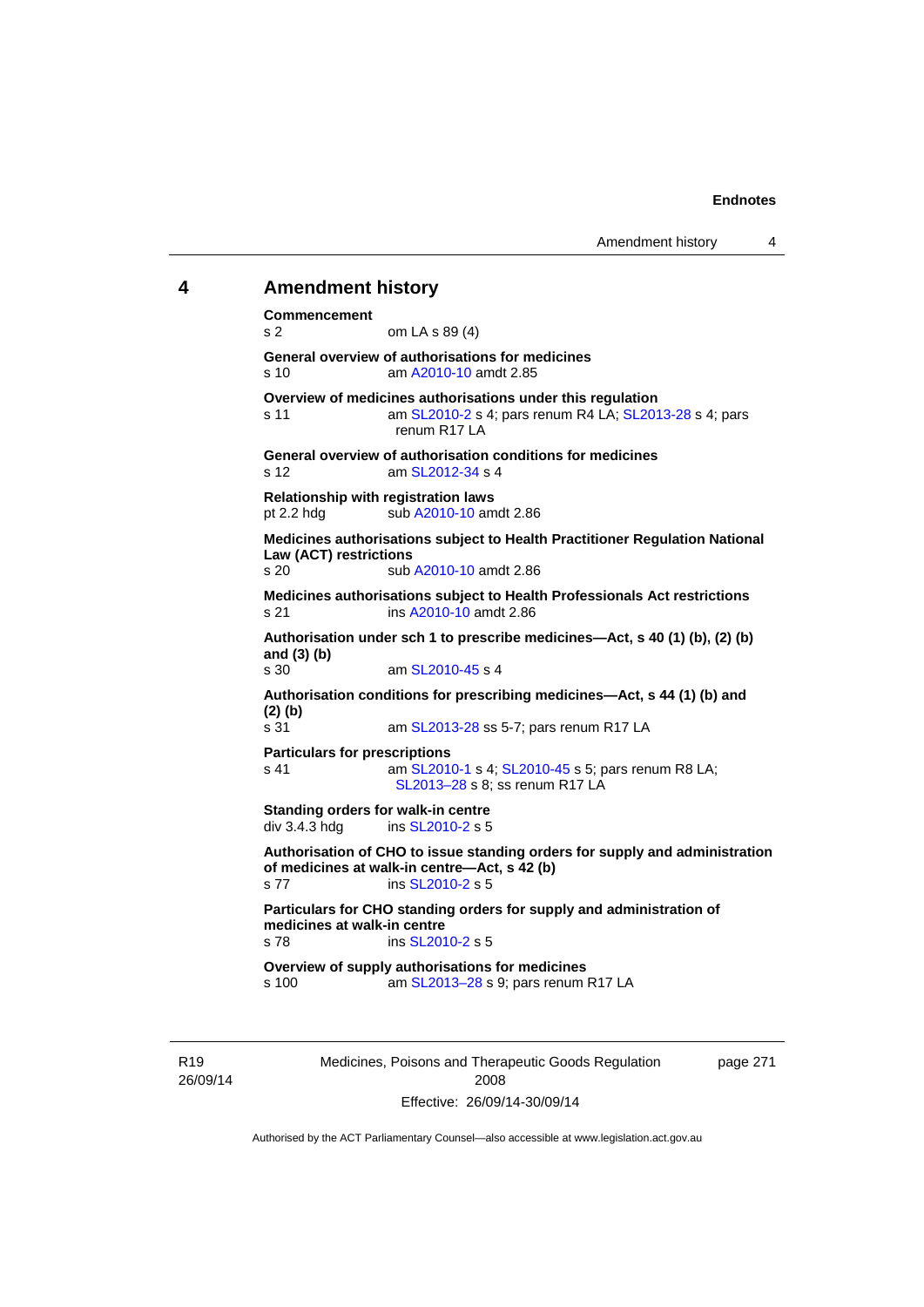4 Amendment history

**Authorisation under sch 1 to supply medicines—Act, s 26 (1) (b) and (2) (b)**  s 110 am [A2010-10](http://www.legislation.act.gov.au/a/2010-10) amdt 2.87; [A2013-44](http://www.legislation.act.gov.au/a/2013-44) amdt 1.31 **Authorisation conditions for dispensing medicines—Act, s 44 (1) (b) and (2) (b)**  s 120 am SL2013-28 s 10 **How medicines are dispensed**  s 121 am [A2010-10](http://www.legislation.act.gov.au/a/2010-10) amdt 2.88, amdt 2.89 **Labelling dispensed medicines—Act, s 60 (1) (c) (i) and (2) (c) (i)**  s 123 am [SL2010-45](http://www.legislation.act.gov.au/sl/2010-45) s 6; pars renum R8 LA **Marking dispensed prescriptions**  s 124 am [SL2013–28](http://www.legislation.act.gov.au/sl/2013-28) s 11, s 12 **Labelling medicines supplied during consultations**  s 161 **am [SL2010-45](http://www.legislation.act.gov.au/sl/2010-45) s 7; pars renum R8 LA Required information for pseudoephedrine sales records**  s 173 am [A2010-43](http://www.legislation.act.gov.au/a/2010-43) amdt 1.57 **Authorisation to supply certain medicines without prescription—continued dispensing**  ins [SL2013–28](http://www.legislation.act.gov.au/sl/2013-28) s 13 **Authorisation to supply certain medicines without prescription by approved pharmacist––Act, s 185 (1) (g)**  s 255 ins [SL2013–28](http://www.legislation.act.gov.au/sl/2013-28) s 13 **Labelling certain medicines supplied without prescription by approved pharmacist––Act, s 185 (1) (j)**  s 256 ins [SL2013–28](http://www.legislation.act.gov.au/sl/2013-28) s 13 **Conditions for wholesalers supplying medicines under corresponding laws—Act, s 20 (4) (c)**  s 270 am [SL2014-23](http://www.legislation.act.gov.au/sl/2014-23) s 4, s 5 **Authorisation for self-administration etc of medicines—Act, s 37 (2) (b) and (3) (b)**  s 360 am [SL2010-45](http://www.legislation.act.gov.au/sl/2010-45) s 8 **Authorisations to deliver medicines under supply authorities—Act, s 26 (1) (b), (2) (b), s 35 (1) (b), (2) (b) and s 36 (b)**<br>s 400 **am A2010-10 amdts 2.90-2.92** am [A2010-10](http://www.legislation.act.gov.au/a/2010-10) amdts 2.90-2.92 **Authorisation conditions for medicines wholesalers licences—Act, s 44 (1) (b) and (2) (b)**  s 461 **am [SL2014-23](http://www.legislation.act.gov.au/sl/2014-23) s 6, s 7** 

page 272 Medicines, Poisons and Therapeutic Goods Regulation 2008 Effective: 26/09/14-30/09/14

R19 26/09/14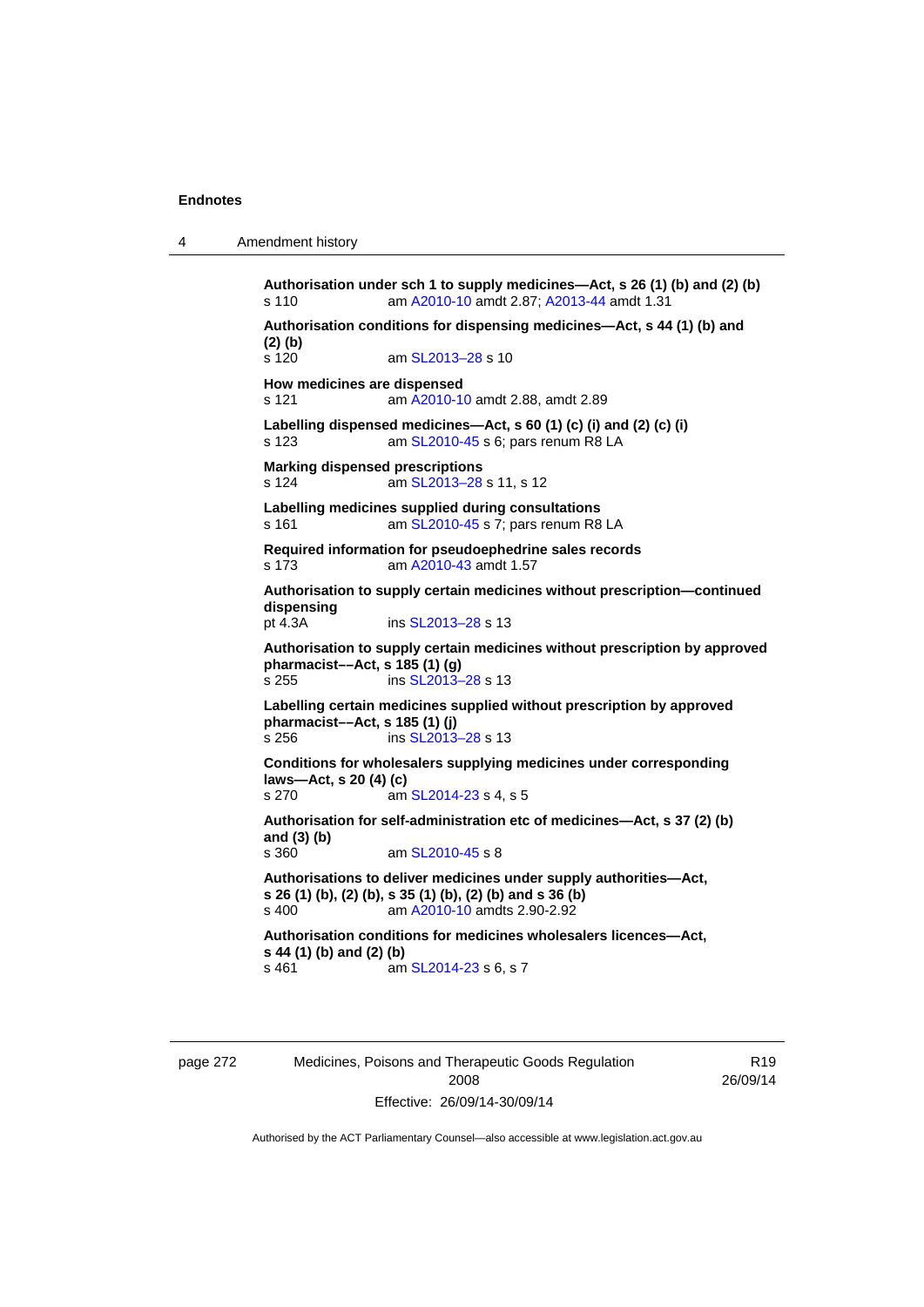```
Medicines, Poisons and Therapeutic Goods Regulation 
                                                              page 273 
When pharmacy medicines and pharmacist only medicines to be supplied in 
manufacturer's packs—Act, s 59 (1) (c) (i) and (2) (c) (i) 
s 500 am A2010-10 amdt 2.93
Meaning of prescribed person—ch 11 
s 510 am SL2010-16 s 4, s 5, amdt 1.1; SL2010-45 s 9 
Storage of controlled medicines for certain health-related occupations—Act, 
s 61 (b) and (c) 
s 532 am SL2010-16 s 6, s 7, amdt 1.1 
Storage of controlled medicines by certain other prescribed people—
Act, s 61 (b) and (c) 
s 533 am SL2010-16 s 8 
Keeping of controlled medicines registers by certain people—Act, s 48 (a) 
and s 50 (1) (b) and (2) (b) 
s 540 table 540 am SL2010-16 s 9 
Keeping of controlled medicines registers by first-aid kit holders—Act, 
s 48 (a) and s 50 (1) (b) and (2) (b) 
s 541 am SL2010-16 s 10, s 11, amdt 1.1 
Prescribed witnesses for administration of controlled medicines—Act, 
s 53 (a) and (b) 
s 544 am SL2010-20 s 4 
Standing interim approval to prescribe buprenorphine and methadone for 
patients of certain institutions 
                 SL2010-1 s 5
s 557 am SL2010-1 s 6; pars renum R4 LA 
Restrictions on CHO power to approve applications for approvals 
s 563 am SL2010-1 s 7 
First-aid kit licences 
pt 14.3 note am A2010-10 amdt 2.104
Additional information for first-aid kit licences—Act, s 88 (1) (k) 
s 612 am A2009-49 amdt 3.121
Medicines advisory committee—ending appointments 
s 644 am A2011-52 amdt 1.8
Advertising controlled medicines—Act, s 66 (3) (b) 
s 650 am SL2014-23 s 8 
Manufacture, supply and use of paints for toys—Act, s 72 (b) 
s 752 am SL2013–28 s 14, s 15 
Meaning of reviewable decision—ch 23 
s 850 am SL2009-27 s 4
```
R19 26/09/14

2008 Effective: 26/09/14-30/09/14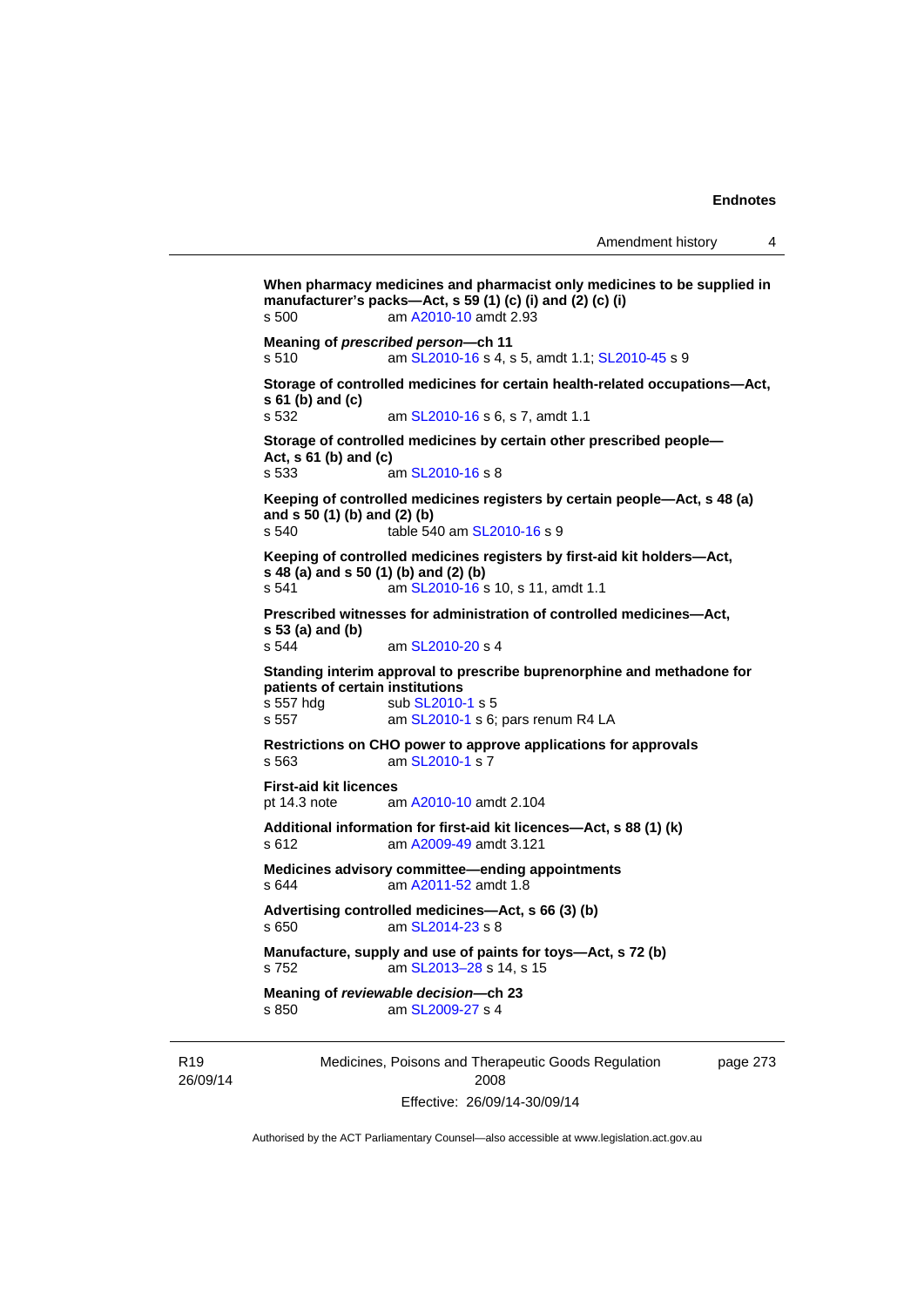4 Amendment history

```
page 274 Medicines, Poisons and Therapeutic Goods Regulation 
                                                                            R19
           Reviewable decision notices 
           SL2009-27 s 5
           Applications for review 
           SL2009-27 s 5
           Other authorisations for public employees—Act, s 20 (1) (a), (2) (a) and 
           s 74 (1) (b) 
           s 861  SL2010-45 s 10
           Displacement of Legislation Act, s 47 (6) 
           s 863 am SL2012-34 s 5, s 6
                            sub SL2013–28 s 16 
                            am SL2014-23 s 9, s 10; pars renum R19 LA 
           Exemption of piper methysticum (kava)—Act, s 190 (1) (a) 
           s 864 om LA s 89 (3) 
                            ins SL2012-5 s 4
                           exp 12 February 2012 (s 864 (3)) 
                            ins SL2013-1 s 4
           Transitional 
           ch 30 hdg exp 31 March 2010 (s 1008) 
           Definitions—ch 30 
           s 1000 exp 31 March 2010 (s 1008) 
                            def DODA exp 31 March 2010 (s 1008) 
                            def PADA exp 31 March 2010 (s 1008) 
           DODA wholesaler's licences—Act, s 520 (2) 
           s 1001 exp 31 March 2010 (s 1008) 
           Poisons Act licences—Act, s 520 (2) 
           s 1002 exp 31 March 2010 (s 1008) 
           PADA licences—Act, s 520 (2) 
           s 1003 exp 31 March 2010 (s 1008) 
           DODA authorisations—Act, s 522 (2) 
           s 1004 exp 31 March 2010 (s 1008) 
           PADA authorisations—Act, s 522 (2) 
           s 1005 exp 31 March 2010 (s 1008) 
           Public Health (Prohibited Drugs) Act authorisations—Act, s 522 (2) 
           s 1006 exp 31 March 2010 (s 1008) 
           DODA approvals to prescribe drugs of dependence—Act, s 531 (2) 
                           exp 31 March 2010 (s 1008)
           Expiry—ch 30 
           s 1008 exp 31 March 2010 (s 1008)
```
Authorised by the ACT Parliamentary Counsel—also accessible at www.legislation.act.gov.au

2008 Effective: 26/09/14-30/09/14 26/09/14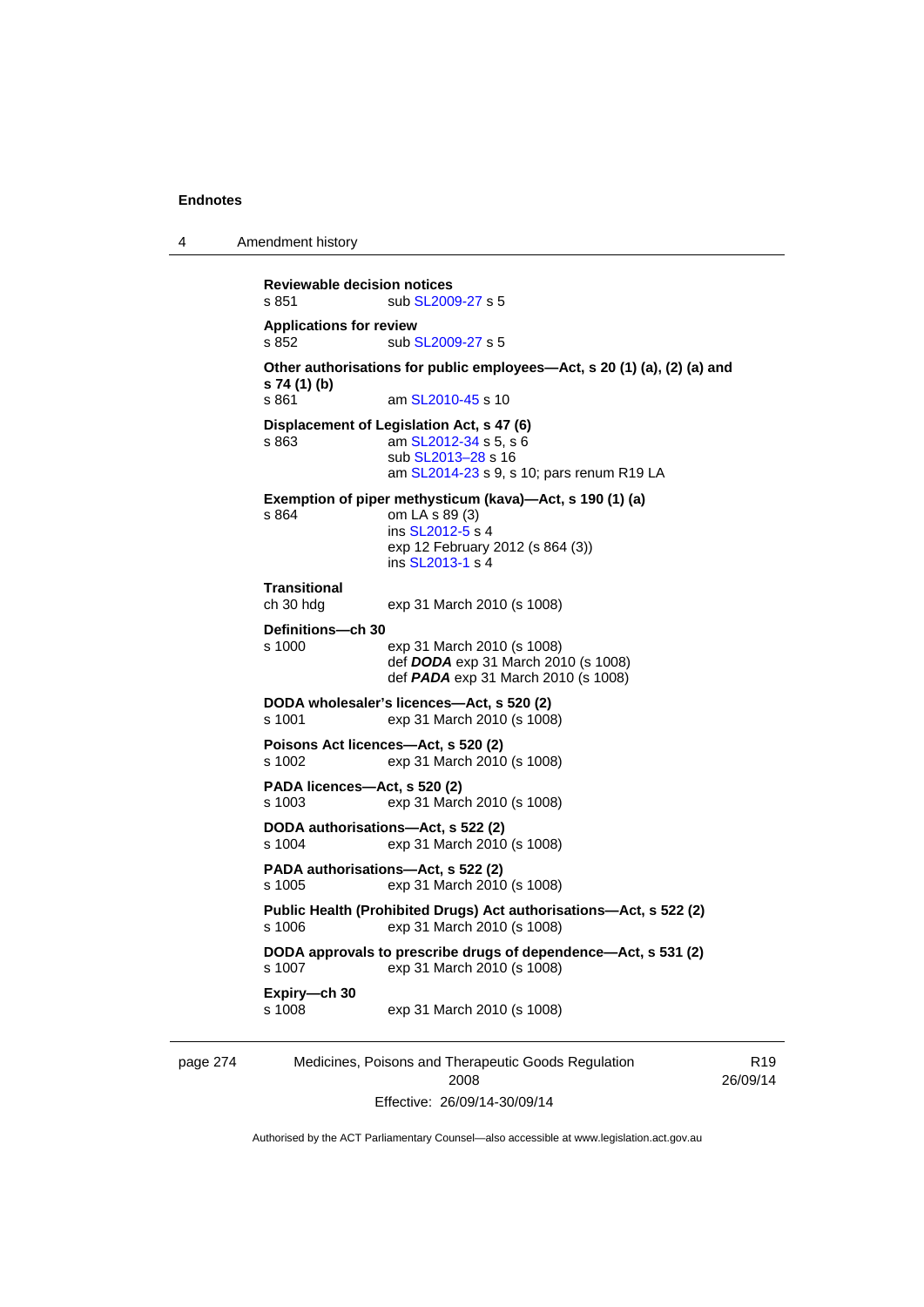| <b>Modification of Act</b><br>ch 31 hdg             | ins SL2009-27 s 6<br>om A2010-50 amdt 1.13                                                  |
|-----------------------------------------------------|---------------------------------------------------------------------------------------------|
| s 1100                                              | Modification of Act, ch 14-Act, s 501 (2)<br>ins SL2009-27 s 6<br>om A2010-50 amdt 1.13     |
| Expiry-ch 31<br>s 1110                              | ins SL2009-27 s 6<br>om A2010-50 amdt 1.13                                                  |
| sch 1 pt 1.2                                        | Dentists, dental hygienists and dental therapists<br>am A2010-10 amdt 2.104                 |
| <b>Doctors</b><br>sch 1 pt 1.3                      | am A2010-10 amdt 2.104                                                                      |
| sch 1 pt 1.4                                        | Health practitioners and health professionals at institutions<br>sub A2010-10 amdt 2.94     |
| <b>Midwives</b><br>sch 1 pt 1.5                     | am A2010-10 amdt 2.104; SL2010-45 s 11                                                      |
| <b>Nurses</b><br>sch 1 pt 1.6                       | am SL2010-16 s 12; A2010-10 amdt 2.104; SL2010-20 s 5;<br>items renum R7 LA                 |
| sch 1 pt 1.7                                        | Opioid dependency treatment centres operated by Territory<br>am A2010-10 amdt 2.104         |
| <b>Optometrists</b><br>sch 1 pt 1.8                 | am A2010-10 amdt 2.95; SL2012-34 s 7                                                        |
| <b>Residential care facilities</b><br>sch 1 pt 1.11 | am A2010-10 amdt 2.104                                                                      |
| <b>Optometry medicines</b><br>sch 2                 | am A2010-10 amdt 2.96<br>om SL2012-34 s 8                                                   |
| sch <sub>3</sub>                                    | Designated appendix D medicines-standing approvals<br>am SL2010-45 s 12; SL2013-24 s 4, s 5 |
| sch 6                                               | <b>Health Professionals Regulation 2004</b><br>om LA s 89 (3)                               |
| <b>Modification-Crimes Act 1900</b><br>sch 10       | ins SL2009-27 s 7<br>om A2010-50 amdt 1.14                                                  |

R19 26/09/14 Medicines, Poisons and Therapeutic Goods Regulation 2008 Effective: 26/09/14-30/09/14

page 275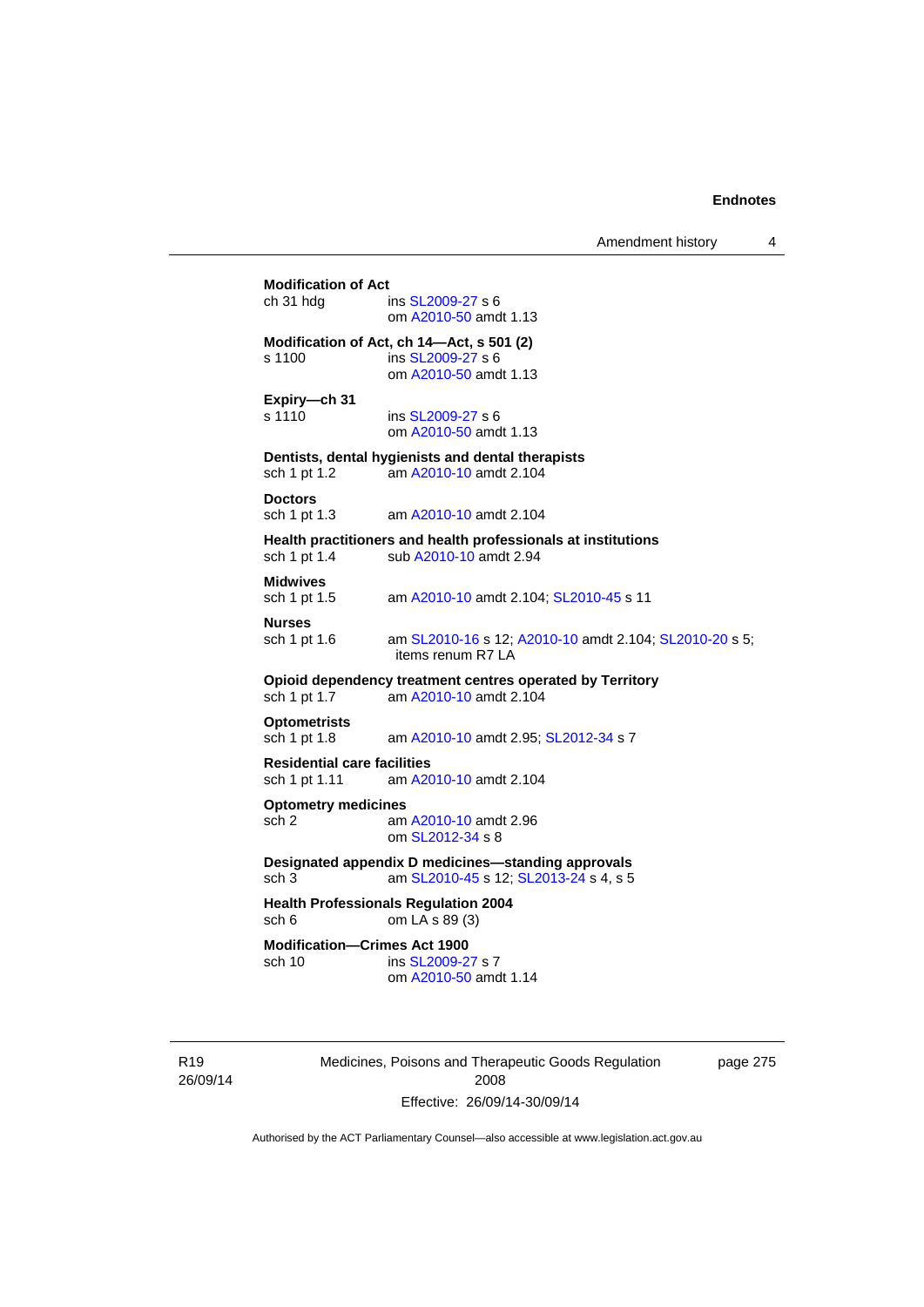4 Amendment history

| <b>Dictionary</b> |                                                                                                                          |
|-------------------|--------------------------------------------------------------------------------------------------------------------------|
| dict              | am SL2009-27 s 8; A2009-49 amdt 3.122; A2010-10                                                                          |
|                   | amdt 2.97, amdt 2.98; SL2013-28 s 17                                                                                     |
|                   | def <b>approved pharmacist</b> ins SL2013-28 s 18                                                                        |
|                   | def Australian code of good wholesaling practice for<br>medicines in schedules 2, 3, 4 and 8 ins SL2014-23 s 12          |
|                   | def Australian code of good wholesaling practice for                                                                     |
|                   | <b>therapeutic goods for human use om SL2014-23 s 13</b>                                                                 |
|                   | def <i>authorised midwife</i> ins SL2010-45 s 13                                                                         |
|                   | def chief pharmacist reloc from Medicines, Poisons and<br>Therapeutic Goods Act 2008 dict by A2013-44 amdt 3.110         |
|                   | def continued dispensing determination ins SL2013-28<br>s 18                                                             |
|                   | def drug-dependent person reloc from Medicines, Poisons<br>and Therapeutic Goods Act 2008 dict by A2013-44<br>amdt 3.112 |
|                   | def eligible midwife ins SL2010-45 s 13                                                                                  |
|                   | def enrolled nurse om SL2010-20 s 6                                                                                      |
|                   | def enrolled nurse (medications) sub A2010-10 amdt 2.99<br>om SL2010-20 s 7                                              |
|                   | def health profession sub A2010-10 amdt 2.100                                                                            |
|                   | def <i>intern</i> sub A2010-10 amdt 2.101                                                                                |
|                   | def medicines Australia code of conduct am SL2014-23<br>s <sub>14</sub>                                                  |
|                   | def <i>national list</i> ins SL2012-34 s 9                                                                               |
|                   | def national residential medication chart prescription ins                                                               |
|                   | SL2013-28 s 18                                                                                                           |
|                   | def nurse practitioner ins SL2010-16 s 13                                                                                |
|                   | am SL2010-16 amdt 1.1                                                                                                    |
|                   | def Optometry endorsement scheduled medicines                                                                            |
|                   | registration standard ins SL2012-34 s 9; SL2014-23 s 15                                                                  |
|                   | def <i>pharmaceutical benefit</i> ins SL2013-28 s 18                                                                     |
|                   | def <i>pharmaceutical benefits scheme</i> ins SL2010-45 s 13                                                             |
|                   | def specialist sub A2010-10 amdt 2.102                                                                                   |
|                   | def specialist area sub A2010-10 amdt 2.102                                                                              |
|                   | def <i>trainee</i> am A2010-10 amdt 2.103                                                                                |
|                   | def walk-in centre ins SL2010-2 s 6                                                                                      |

page 276 Medicines, Poisons and Therapeutic Goods Regulation 2008 Effective: 26/09/14-30/09/14

R19 26/09/14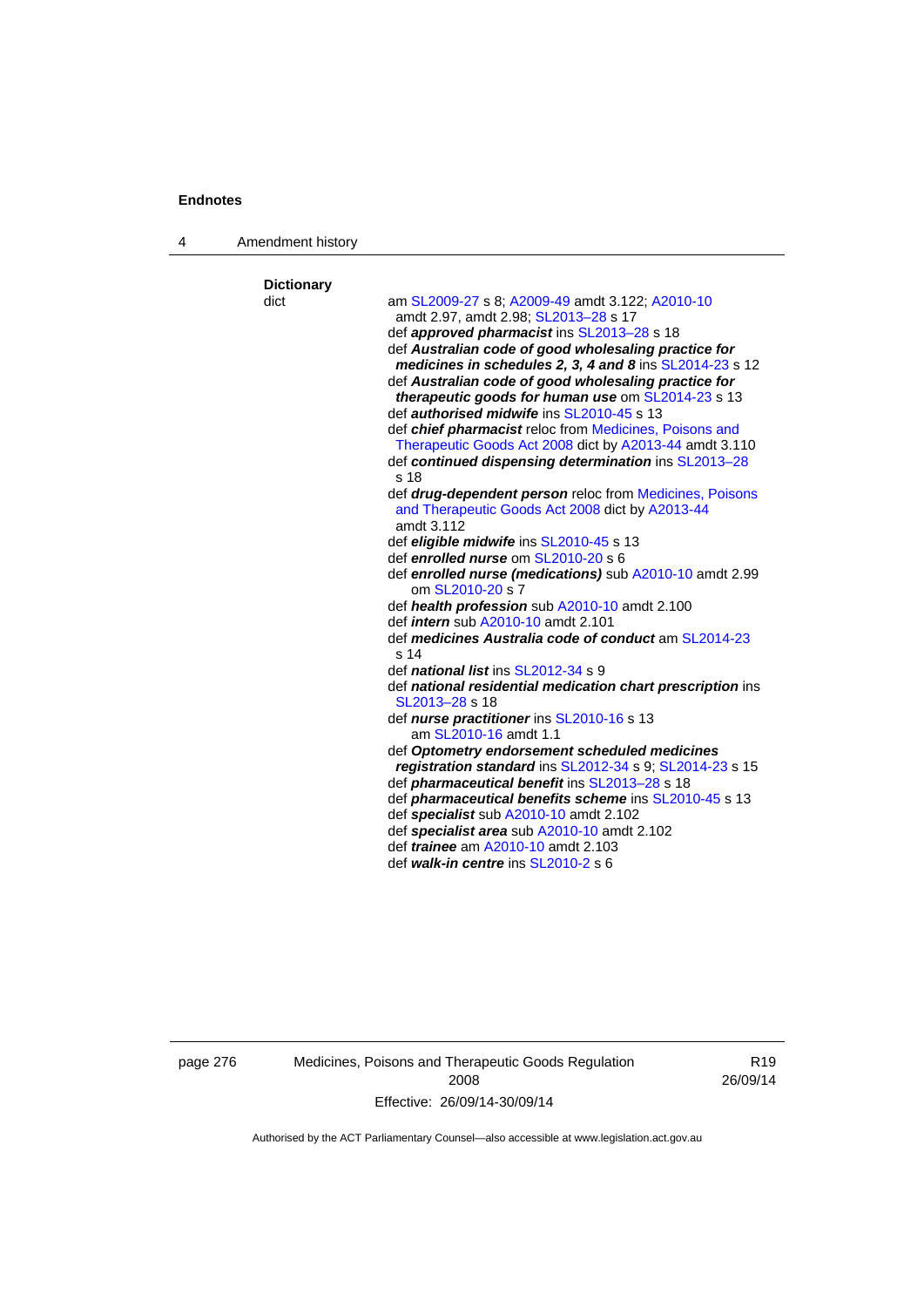# **5 Earlier republications**

Some earlier republications were not numbered. The number in column 1 refers to the publication order.

Since 12 September 2001 every authorised republication has been published in electronic pdf format on the ACT legislation register. A selection of authorised republications have also been published in printed format. These republications are marked with an asterisk (\*) in column 1. Electronic and printed versions of an authorised republication are identical.

| <b>Republication</b><br>No and date | <b>Effective</b>            | Last<br>amendment<br>made by | <b>Republication</b><br>for                              |
|-------------------------------------|-----------------------------|------------------------------|----------------------------------------------------------|
| R <sub>1</sub><br>14 Feb 2009       | 14 Feb 2009-<br>5 June 2009 | not amended                  | new regulation                                           |
| R <sub>2</sub>                      | 6 June 2009-                | SL2009-27                    | amendments by                                            |
| 6 June 2009                         | 16 Dec 2009                 |                              | SL2009-27                                                |
| R <sub>3</sub>                      | 17 Dec 2009-                | A2009-49                     | amendments by                                            |
| 17 Dec 2009                         | 21 Jan 2010                 |                              | A2009-49                                                 |
| R4<br>22 Jan 2010                   | 22 Jan 2010-<br>31 Mar 2010 | SL2010-2                     | amendments by<br>SL2010-1 and<br>SL2010-2                |
| R <sub>5</sub><br>1 Apr 2010        | 1 Apr 2010-<br>10 May 2010  | A2010-10                     | commenced expiry                                         |
| R <sub>6</sub>                      | 11 May 2010-                | SL2010-16                    | amendments by                                            |
| 11 May 2010                         | 30 June 2010                |                              | SL2010-16                                                |
| R7<br>1 July 2010                   | 1 July 2010-<br>22 Nov 2010 | SL2010-20                    | amendments by<br>A2010-10,<br>SL2010-16 and<br>SL2010-20 |
| R <sub>8</sub>                      | 23 Nov 2010-                | SL2010-45                    | amendments by                                            |
| 23 Nov 2010                         | 30 Nov 2010                 |                              | SL2010-45                                                |
| R <sub>9</sub>                      | 1 Dec 2010-                 | SL2010-45                    | amendments by                                            |
| 1 Dec 2010                          | 20 Dec 2010                 |                              | A2010-43                                                 |
| R <sub>10</sub>                     | 21 Dec 2010-                | A2010-50                     | amendments by                                            |
| 21 Dec 2010                         | 11 Dec 2011                 |                              | A2010-50                                                 |
| R <sub>11</sub>                     | 12 Dec 2011-                | A2011-52                     | amendments by                                            |
| 12 Dec 2011                         | 9 Feb 2012                  |                              | A2011-52                                                 |
|                                     |                             |                              |                                                          |

R19 26/09/14 Medicines, Poisons and Therapeutic Goods Regulation 2008 Effective: 26/09/14-30/09/14

page 277